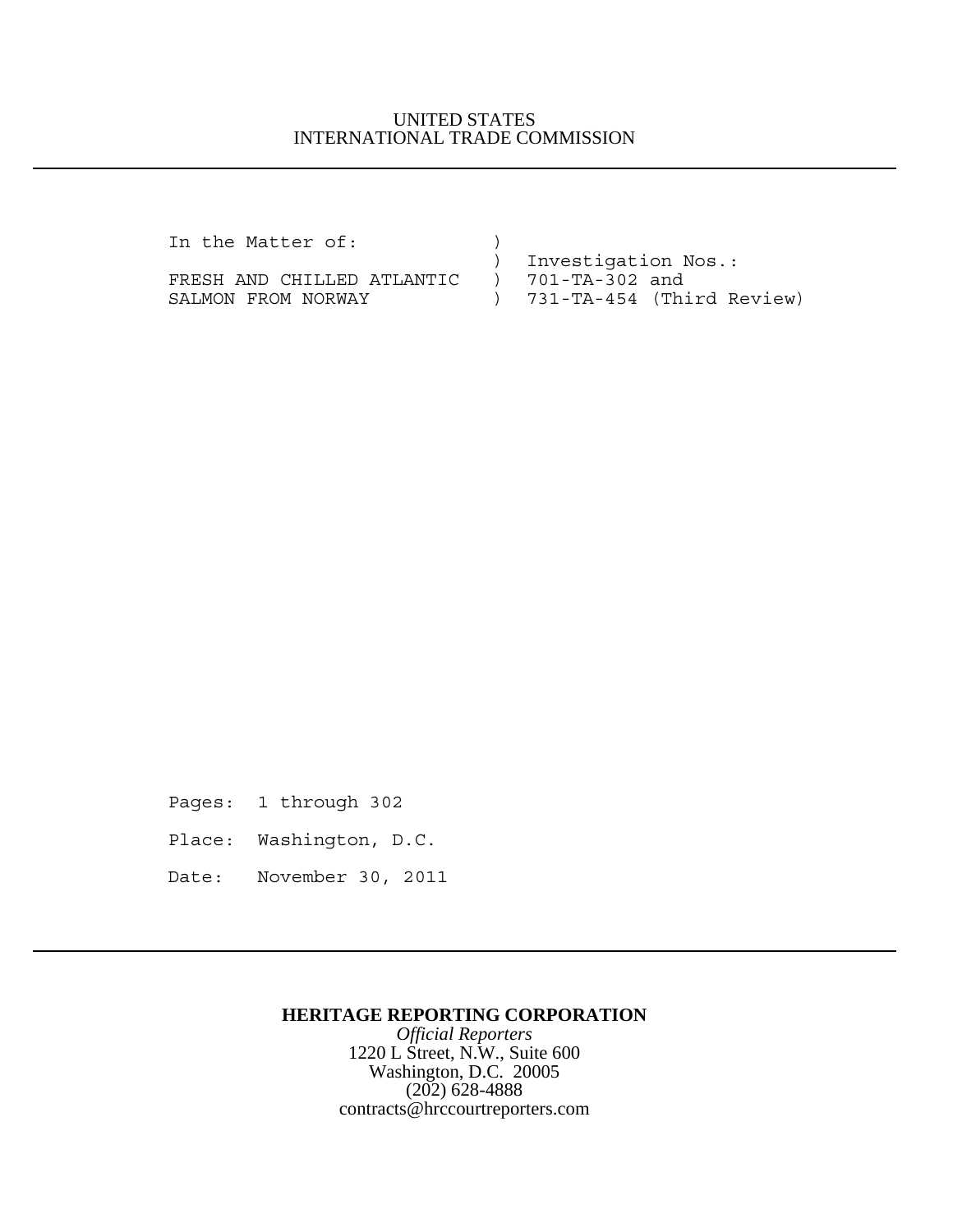#### THE UNITED STATES INTERNATIONAL TRADE COMMISSION

| In the Matter of:          |                             |
|----------------------------|-----------------------------|
|                            | Investigation Nos.:         |
| FRESH AND CHILLED ATLANTIC | 701-TA-302 and              |
| SALMON FROM NORWAY         | ) 731-TA-454 (Third Review) |

Wednesday, November 30, 2011

Courtroom A U.S. International Trade Commission 500 E Street, S.W. Washington, D.C.

The hearing commenced, pursuant to notice, at 9:33 a.m., before the Commissioners of the United States International Trade Commission, the Honorable DEANNA TANNER OKUN, Chairman, presiding.

APPEARANCES:

On behalf of the International Trade Commission:

Commissioners:

 DEANNA TANNER OKUN, CHAIRMAN IRVING A. WILLIAMSON, VICE CHAIRMAN CHARLOTTE R. LANE, COMMISSIONER DANIEL R. PEARSON, COMMISSIONER SHARA L. ARANOFF, COMMISSIONER DEAN A. PINKERT, COMMISSIONER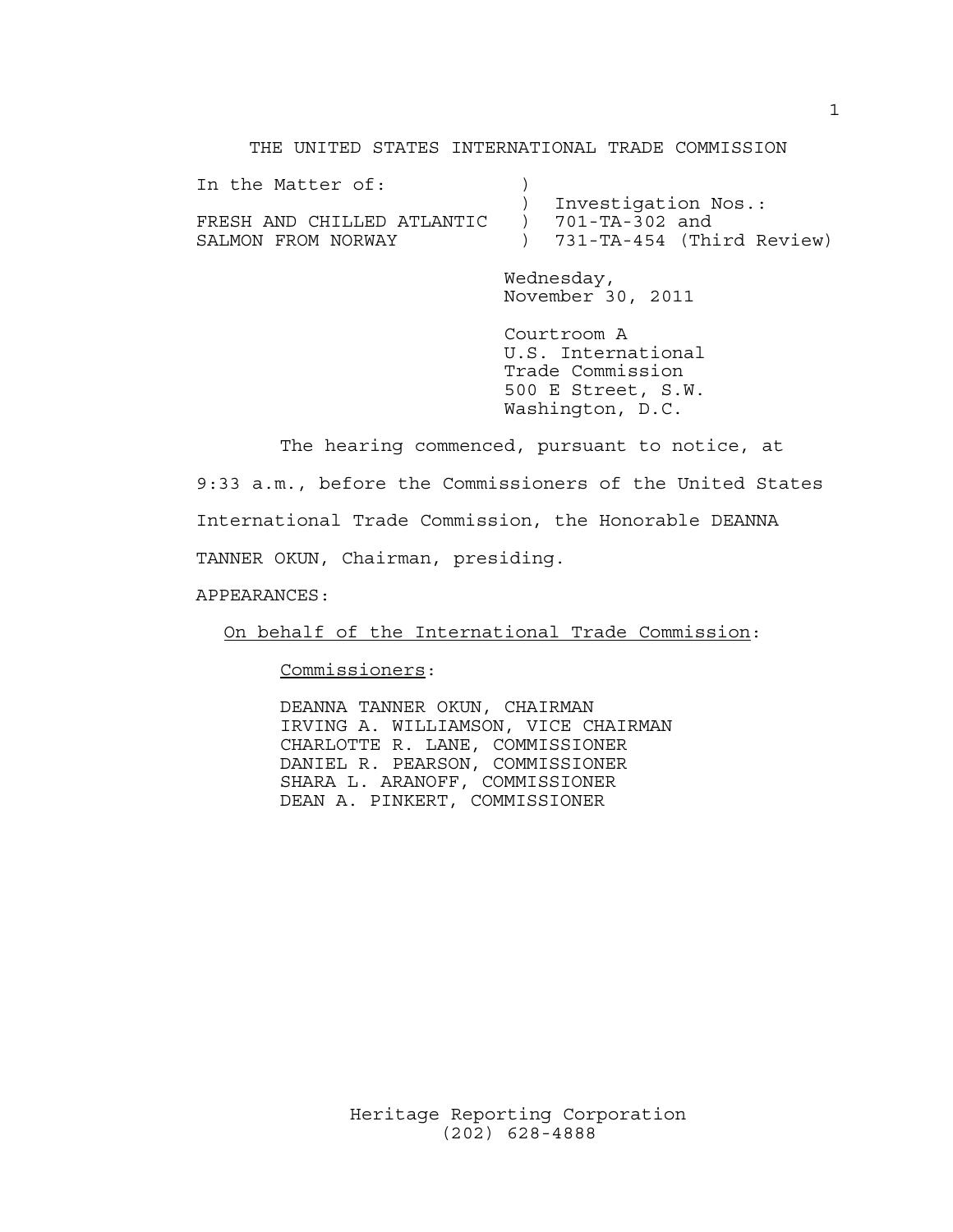Staff:

BILL BISHOP, HEARINGS AND MEETINGS COORDINATOR SHARON BELLAMY, HEARINGS AND MEETINGS ASSISTANT JENNIFER MERRILL, INVESTIGATOR JOHN GIAMALVA, INTERNATIONAL TRADE ANALYST AMELIA PREECE, ECONOMIST CHARLES YOST, ACCOUNTANT/AUDITOR CHARLES ST. CHARLES, ATTORNEY JAMES McCLURE, SUPERVISORY INVESTIGATOR

In Support of the Continuation of the Antidumping and Countervailing Duty Orders:

On behalf of the Domestic Industry:

Washington, D.C.

GLENN COOKE, Chief Executive Officer, Cooke Aquaculture, Inc. DAVE MORANG, SR., Cobscook Bay Area Manager, Cooke Aquaculture USA, Inc. CHARLES PAPAS, Midwest Regional Sales Manager, True North Salmon, USA ALAN COOKE, Vice President Aquaculture, Icicle Seafoods, (Parent company of American Gold Seafoods) CHRISTOPHER M. RUETTGERS, Vice President Business Development, Icicle Seafoods (Parent company of American Gold Seafoods) GINA BECK, Economist, Georgetown Economic Services MICHAEL J. COURSEY, Esquire KATHLEEN W. CANNON, Esquire GRACE W. KIM, Esquire Kelley Drye & Warren, LLP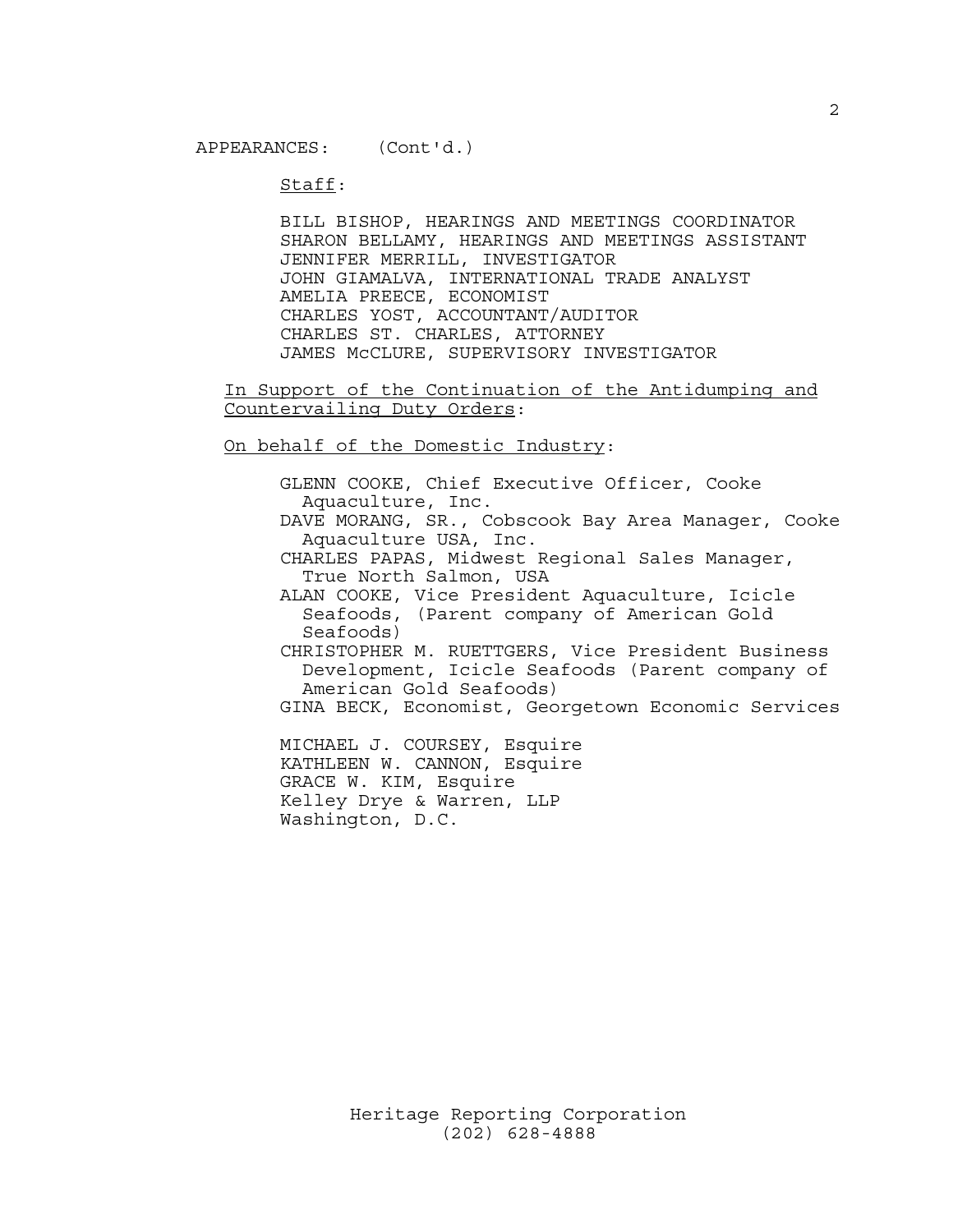APPEARANCES: (Cont'd.)

Washington, D.C.

In Opposition to the Continuation of the Antidumping and Countervailing Duty Orders:

On behalf of Norwegian Seafood Federation (NSF) and Aquaculture Division of the Norwegian Seafood Association (ADNSA):

MAGNOR NERHEIM, Director General, Norwegian Ministry of Fisheries and Coastal Affairs, Department of Aquaculture, Seafood and Markets EGIL OVE SUNDHEIM, Director, Market Information and Market Access, Norwegian Seafood Export Council ANDREAS DYNEFORS-HALLBERG, Legal Counsel, Norwegian Seafood Export Council SVERRE SORAA, President and CEO, Coast Seafood, AS MORTEN VIKE, CEO, Grieg Seafood ASA KEN TAYLOR, Sales Director, Marine Harvest USA, LLC DANIEL W. KLETT, Economic Consultant, Capital Trade, Inc. VALERIE A. SLATER, Esquire J. DAVID PARK, Esquire JARROD M. GOLDFEDER, Esquire SALLY S. LAING, Esquire Akin Gump Strauss Hauer & Feld, LLP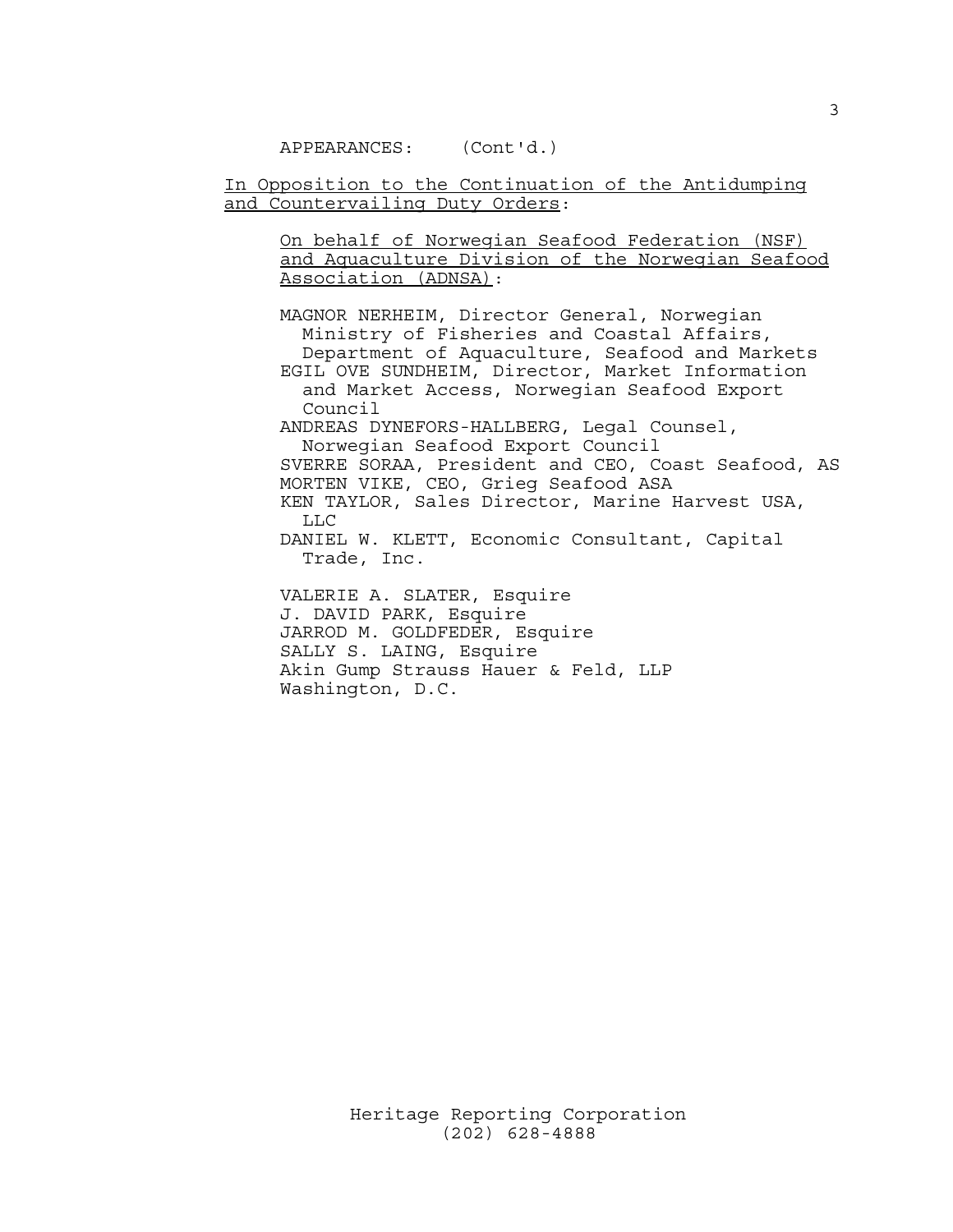# I N D E X

### PAGE

| OPENING STATEMENT OF MICHAEL J. COURSEY, ESQUIRE,<br>KELLEY DRYE & WARREN, LLP                                                                              | 8   |
|-------------------------------------------------------------------------------------------------------------------------------------------------------------|-----|
| OPENING STATEMENT OF VALERIE A. SLATER, ESQUIRE,<br>AKIN GUMP STRAUSS HAUER & FELD, LLP                                                                     | 12  |
| TESTIMONY OF MICHAEL J. COURSEY, ESQUIRE,<br>KELLEY DRYE & WARREN, LLP                                                                                      | 16  |
| TESTIMONY OF GLENN COOKE, CHIEF EXECUTIVE OFFICER,<br>COOKE AQUACULTURE, INC.                                                                               | 17  |
| TESTIMONY OF DAVE MORANG, SR., COBSCOOK BAY AREA<br>MANAGER, COOKE AQUACULTURE USA, INC.                                                                    | 24  |
| TESTIMONY OF CHARLES PAPAS, MIDWEST REGIONAL<br>SALES MANAGER, TRUE NORTH SALMON, USA                                                                       | 30  |
| TESTIMONY OF ALAN COOK, VICE PRESIDENT<br>AQUACULTURE, ICICLE SEAFOODS, (PARENT COMPANY OF<br>AMERICAN GOLD SEAFOODS)                                       | 34  |
| TESTIMONY OF CHRISTOPHER M. RUETTGERS, VICE<br>PRESIDENT BUSINESS DEVELOPMENT, ICICLE SEAFOODS<br>(PARENT COMPANY OF AMERICAN GOLD SEAFOODS)                | 41  |
| TESTIMONY OF GINA BECK, ECONOMIST, GEORGETOWN<br>ECONOMIC SERVICES                                                                                          | 46  |
| TESTIMONY OF KATHLEEN W. CANNON, ESQUIRE,<br>KELLEY DRYE & WARREN, LLP                                                                                      | 51  |
| TESTIMONY OF GRACE W. KIM, ESQUIRE,<br>KELLEY DRYE & WARREN, LLP                                                                                            | 117 |
| TESTIMONY OF VALERIE A. SLATER, ESQUIRE,<br>AKIN GUMP STRAUSS HAUER & FELD, LLP                                                                             | 167 |
| TESTIMONY OF MAGNOR NERHEIM, DIRECTOR GENERAL,<br>NORWEGIAN MINISTRY OF FISHERIES AND COASTAL<br>AFFAIRS, DEPARTMENT OF AQUACULTURE, SEAFOOD AND<br>MARKETS | 168 |
| TESTIMONY OF KEN TAYLOR, SALES DIRECTOR, MARINE<br>HARVEST USA, LLC                                                                                         | 175 |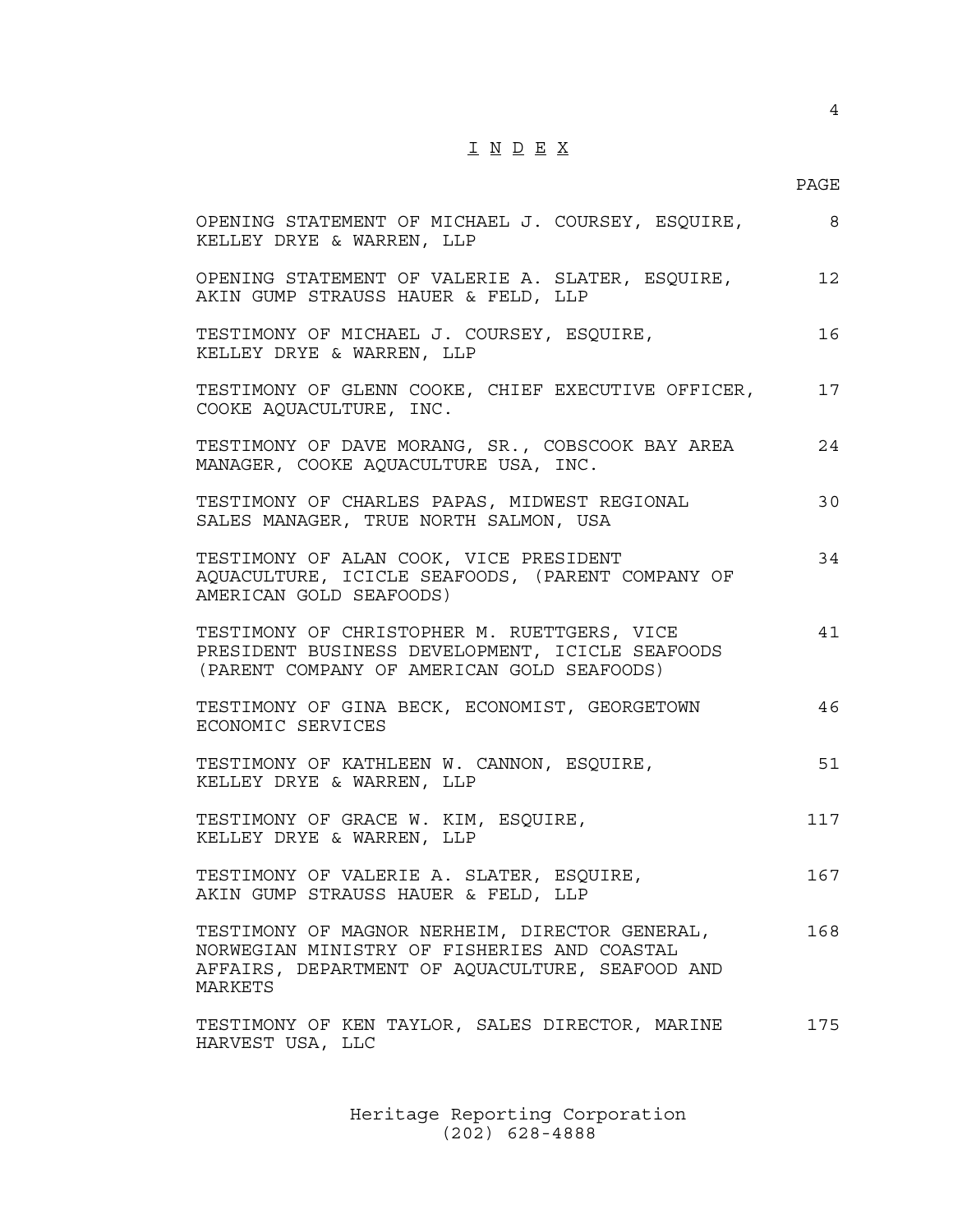# I N D E X

PAGE

| TESTIMONY OF MORTEN VIKE, CEO, GRIEG SEAFOOD ASA                                                                       | 183 |
|------------------------------------------------------------------------------------------------------------------------|-----|
| TESTIMONY OF EGIL OVE SUNDHEIM, DIRECTOR, MARKET<br>INFORMATION AND MARKET ACCESS, NORWEGIAN SEAFOOD<br>EXPORT COUNCIL | 193 |
| TESTIMONY OF DANIEL W. KLETT, ECONOMIC<br>CONSULTANT, CAPITAL TRADE, INC.                                              | 199 |
| CLOSING STATEMENT OF MICHAEL J. COURSEY, ESQUIRE,<br>KELLEY DRYE & WARREN, LLP                                         | 288 |
| OPENING STATEMENT OF VALERIE A. SLATER, ESQUIRE,<br>AKIN GUMP STRAUSS HAUER & FELD, LLP                                | 295 |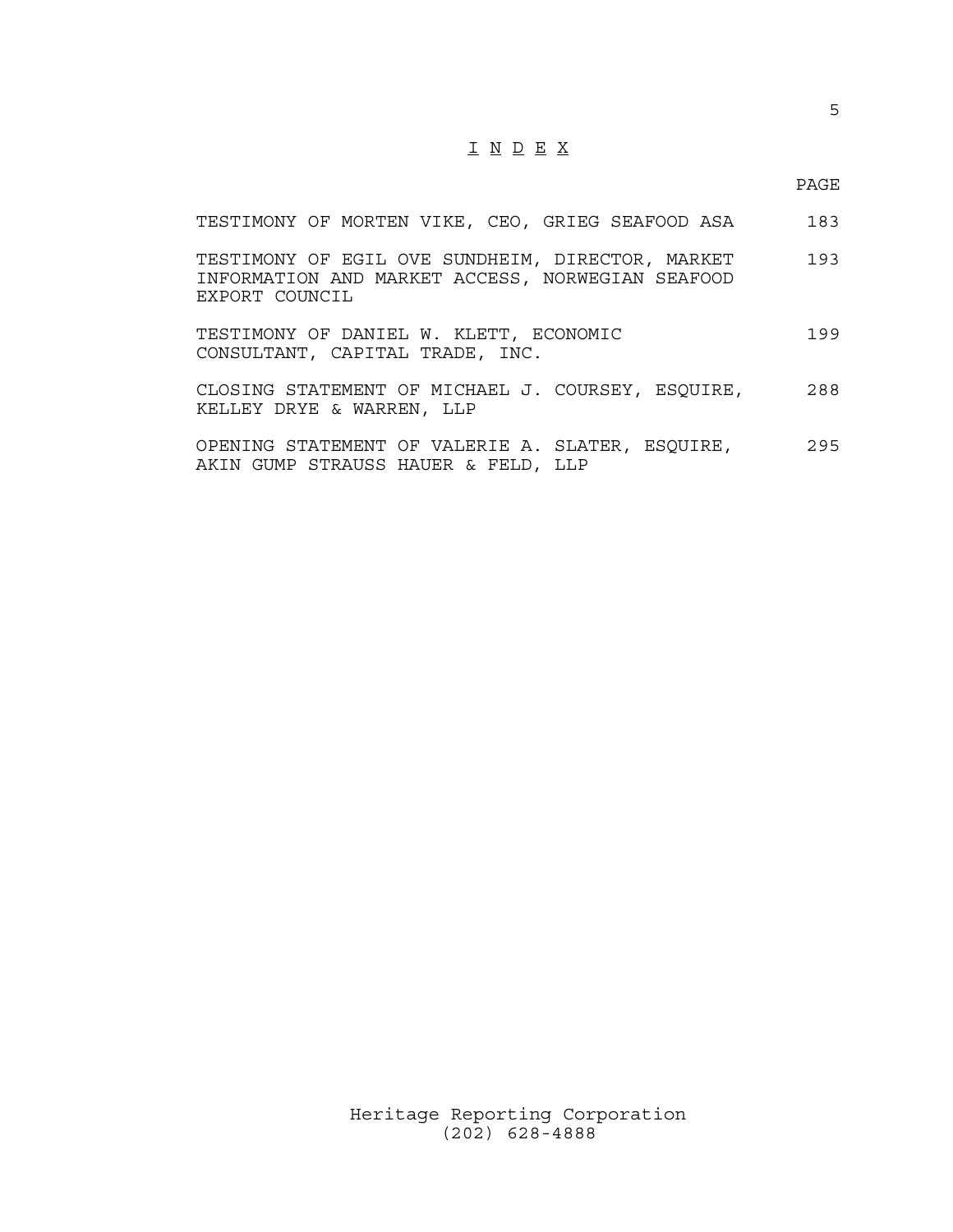P R O C E E D I N G S (9:33 a.m.) CHAIRMAN OKUN: Good morning, and welcome to this hearing of the U.S. International Trade Commission. We are here for Investigation Nos. 701-TA-302 and 731-TA-454 (Third Review) involving Fresh and Chilled Atlantic Salmon From Norway. I would note at the outset that, as our long-time practitioners who are here before us know, this is not the Commissioners' normal hearing room, so we might have some bumps along the way. I would remind everyone, first of all, to try to avoid tripping over all the wires that are out there. Some day we will be wireless and none of these things will appear, but right now this hearing room, as you all know, is set up and works very well for our 337 investigations, but doesn't transfer quite as seamlessly into our Title VII hearings. So with apologies for appearance and some difficulties, we will proceed. The purpose of these investigations is to determine whether revocation of the antidumping and countervailing duty orders covering fresh and chilled Atlantic salmon from Norway would be likely to lead to continuation or recurrence of material injury to an

> Heritage Reporting Corporation (202) 628-4888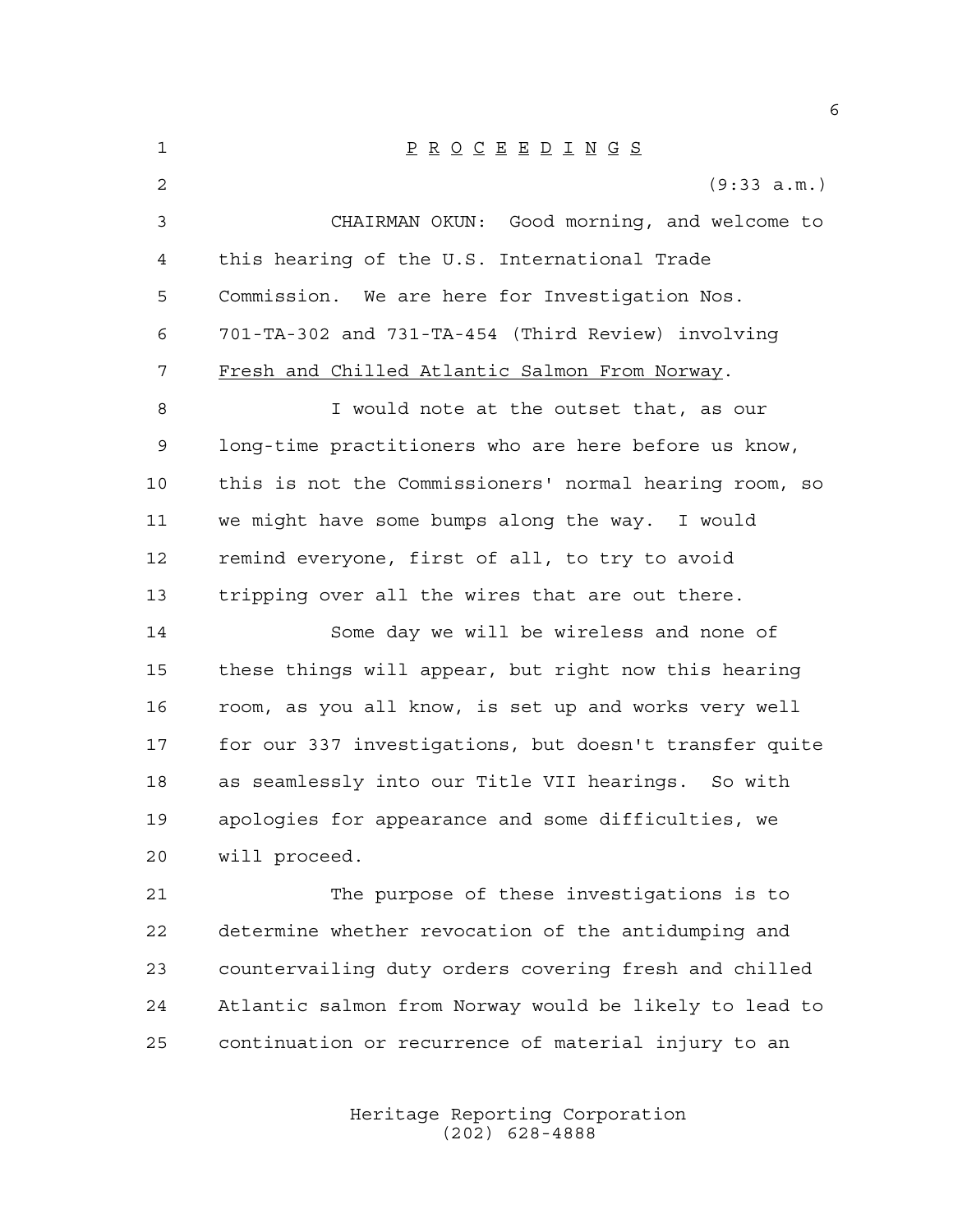industry in the United States within a reasonably foreseeable time.

 Schedules setting forth the presentation of this hearing, notice of investigation and transcript order forms are available at the public distribution table. All prepared testimony should be given to the Secretary. Please do not place testimony directly on the public distribution table.

 All witnesses must be sworn in by the Secretary before presenting testimony. I understand that parties are aware of the time allocations. Any questions regarding the time allocations should be directed to the Secretary.

 Speakers are reminded not to refer in their remarks or answers to questions to business proprietary information. Please speak clearly into the microphones and state your name for the record for the benefit of the court reporter. If you will be submitting documents that contain information you wish classified as business confidential, your requests should comply with Commission Rule 201.6.

 Mr. Secretary, are there any preliminary matters?

 MR. BISHOP: No, Madam Chairman. CHAIRMAN OKUN: Very well. Let us turn to

> Heritage Reporting Corporation (202) 628-4888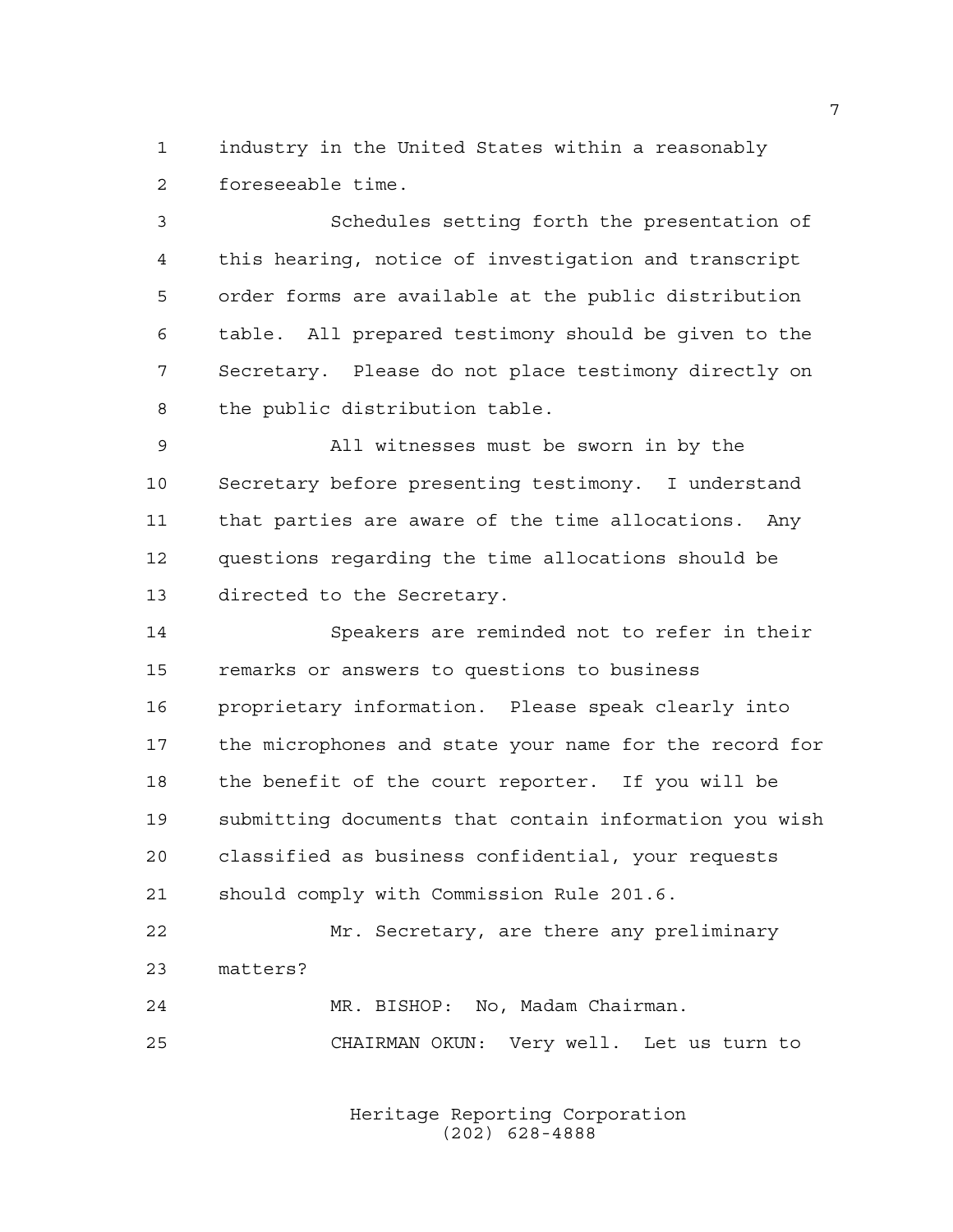opening remarks.

 MR. BISHOP: Opening remarks on behalf of those in support of continuation of the orders will be by Michael J. Coursey, Kelley Drye & Warren. CHAIRMAN OKUN: Good morning, Mr. Coursey. MR. COURSEY: Good morning. CHAIRMAN OKUN: I don't think your microphone is on. MR. COURSEY: I wish this was the first wrong thing I did today. CHAIRMAN OKUN: Now it's on. MR. COURSEY: Good morning. Madam Chairman and members of the Commission, thank you. I am Michael Coursey of Kelley Drye & Warren, counsel for Cooke Aquaculture USA and American Gold Seafoods, the American Gold Seafood Division of Icicle Seafood. These two companies constitute the domestic Atlantic salmon industry, and both companies strongly support the continuation of the trade orders on fresh and chilled Atlantic salmon from Norway. These trade orders resulted from the collapse of the U.S. fresh Atlantic salmon market in 1989 under the massive weight of unfairly traded imports from Norway. In the intervening 20 years, the Norwegian producers have not changed their trade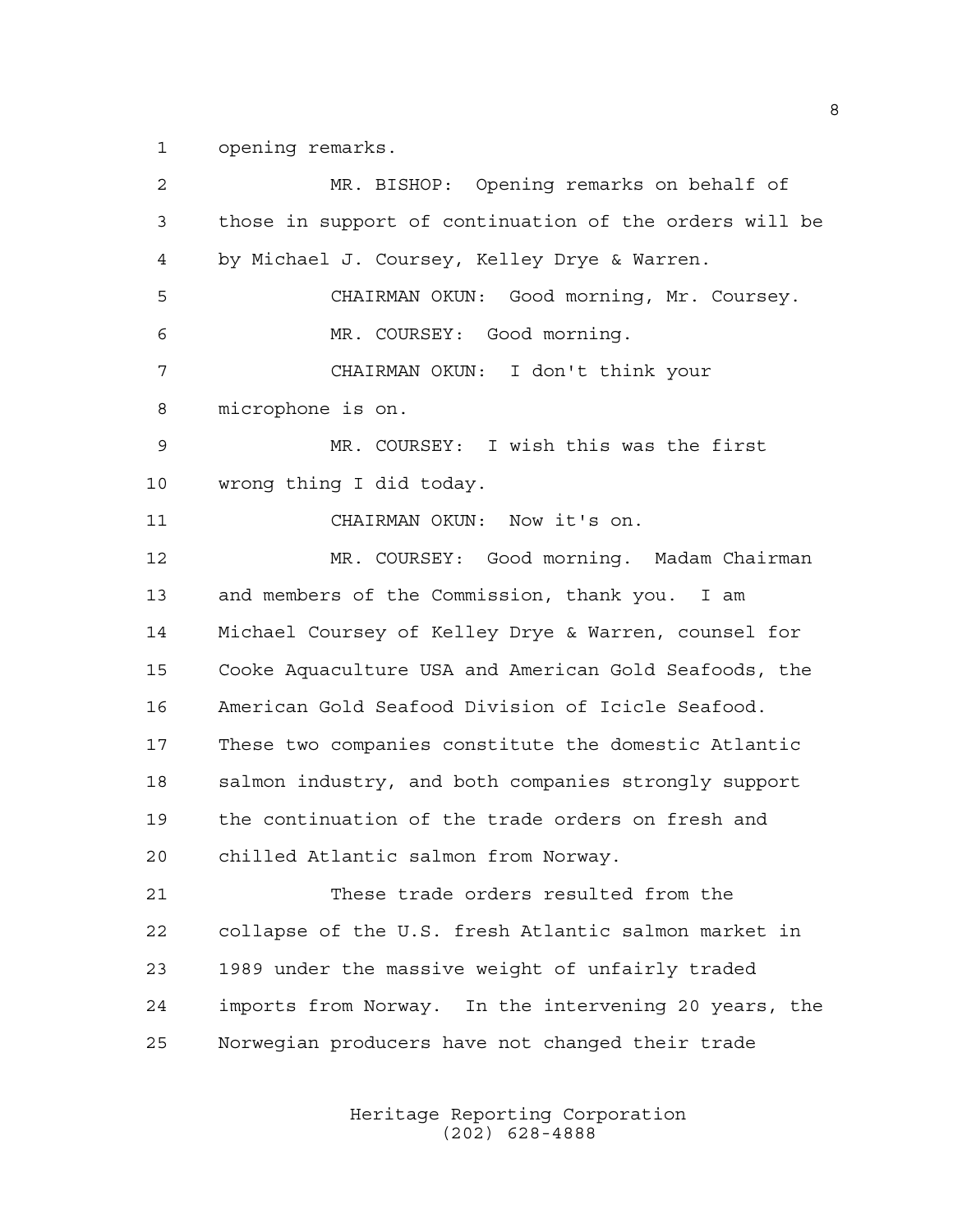disrupting ways.

| $\overline{a}$ | That the Norwegian producers will dump their           |
|----------------|--------------------------------------------------------|
| 3              | product in the U.S. market if not restrained by the    |
| 4              | trade orders is confirmed by the consistent reports    |
| 5              | since July 1 that the crushing amount of salmon the    |
| 6              | Norwegian producers must harvest by year's end and     |
| 7              | indeed through at least 2012 is forcing them to sell   |
| 8              | their new production at break even or lower prices.    |
| 9              | Two of the largest Norwegian producers,                |
| 10             | including one appearing today, recently admitted       |
| 11             | operating at a loss during the third quarter this      |
| 12             | year. The Norwegian producers' current inability to    |
| 13             | sell at a profit was caused by their own irrational    |
| 14             | expansion of production during the past five years.    |
| 15             | Norway will make over two billion pounds of            |
| 16             | salmon this year, 50 percent more than in 2005, the    |
| 17             | last year of the second sunset review period.<br>The   |
| 18             | Norwegian Respondents no doubt will offer many reasons |
| 19             | today why their breathtaking expansion poses no threat |
| 20             | to the domestic producers.                             |
| 21             | I urge the Commission to keep in mind the              |
| 22             | claim of the Respondents' expert consultant in the     |
| 23             | last sunset hearing that's at page 177 of the          |
| 24             | transcript that "it is not likely that Norway's        |
| 25             | production quantity or harvest can increase before mid |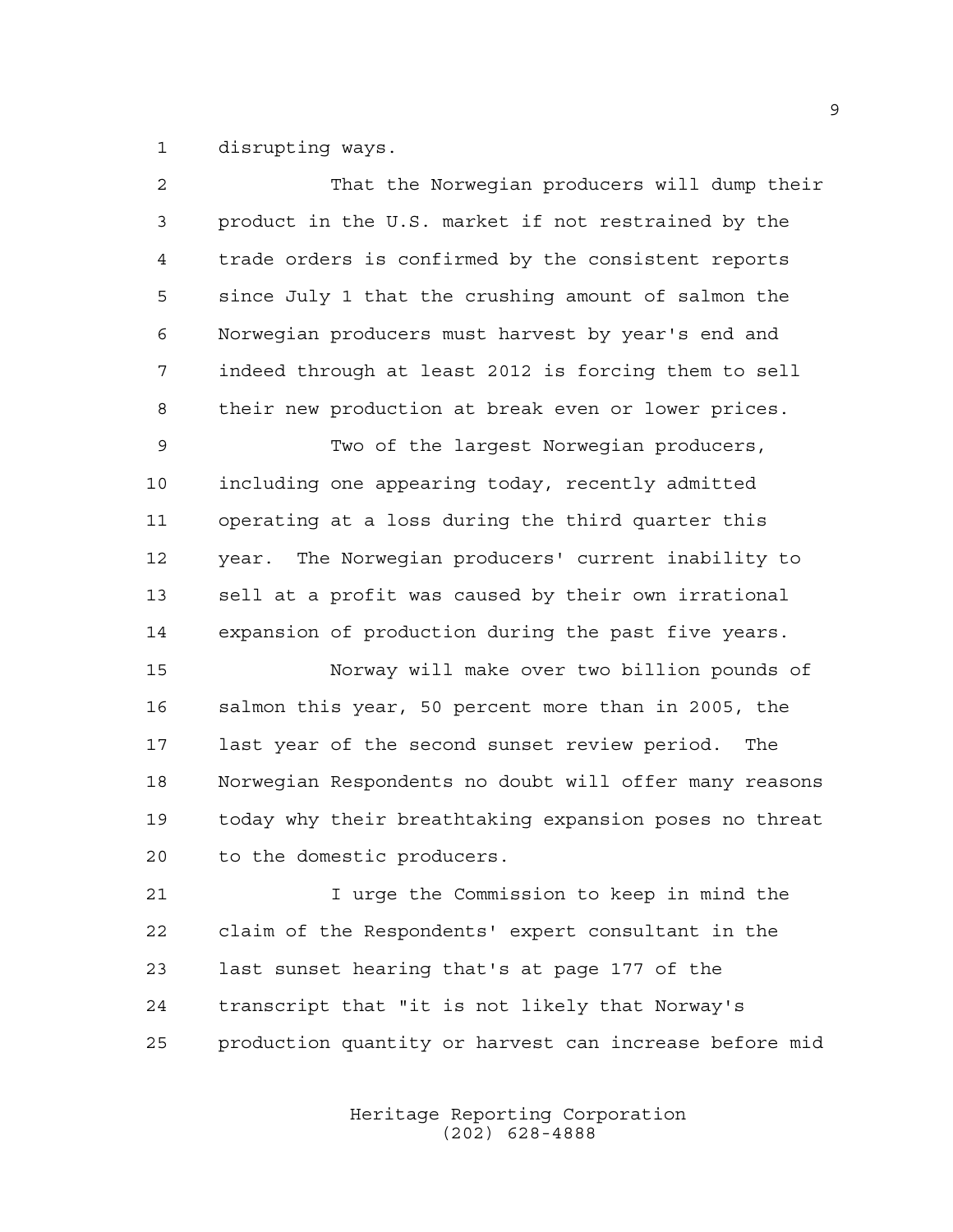2008 at the earliest." In fact, the FAO reported that Norway's production grew more than 25 percent from 2005 through 2007.

 Norway's production expansion stems from its ill-considered effort to capitalize on the temporary retreat from the market of the Chilean Atlantic salmon producers in the wake of the massive attack on their stocks by the ISA virus. The withdrawal of Chile, the world's second largest Atlantic salmon producer behind Norway, significantly reduced the global supply of farmed Atlantic salmon from 2008 through 2010, which resulted in significantly higher prices for that product during those years. This benefitted all producers, including Cooke and American Gold.

 But salmon producers everywhere knew that Chile's withdrawal was only temporary and wisely decided not to significantly increase their production. Everywhere but Norway. Norway alone substantially increased its plantings as if Chile had left the market and would never return. Norway's greatly increased harvest for the second half of this year has combined with Chile's expected return to the world market to drive global production far above global demand, which has inevitably caused prices everywhere to crash.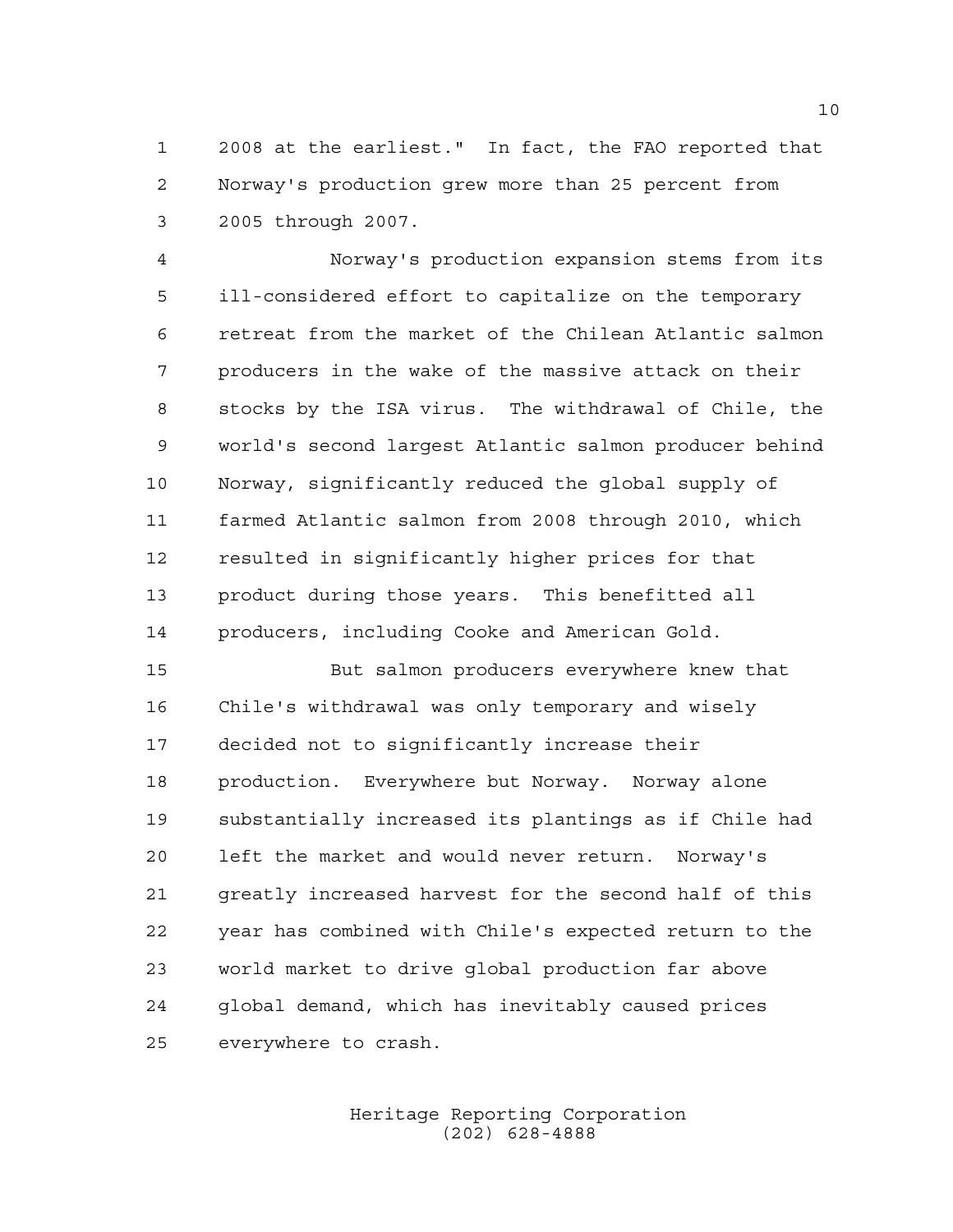If the trade orders are revoked, the renewed volume of Norway's shipments to the U.S. will be massive. With one exception, Norway's export markets are now saturated with its low-priced salmon. That exception is the U.S. market where the dumping and subsidy orders have afforded the domestic producers substantial protection from Norway's overproduction. Of course, this protection is not absolute, and the negative effects of Norway's low prices in its other markets have inevitably rippled into the U.S. market and have contributed to the substantial fall in prices here in the last half of this year. But, as you will hear from our industry witnesses, in the absence of the trade orders the U.S. market right now would be flooded with below cost Norwegian product, for that product has nowhere else to go. The record also leaves no doubt that if the orders are revoked the prices at which renewed

 Norwegian imports will be sold will pull down the prices for domestic salmon.

 Norwegian product is already being sold in other markets at below cost prices. There is no reason this would not be the case for its renewed sales here. Further, given the commodity nature of the salmon, the Norwegian product would have to be

> Heritage Reporting Corporation (202) 628-4888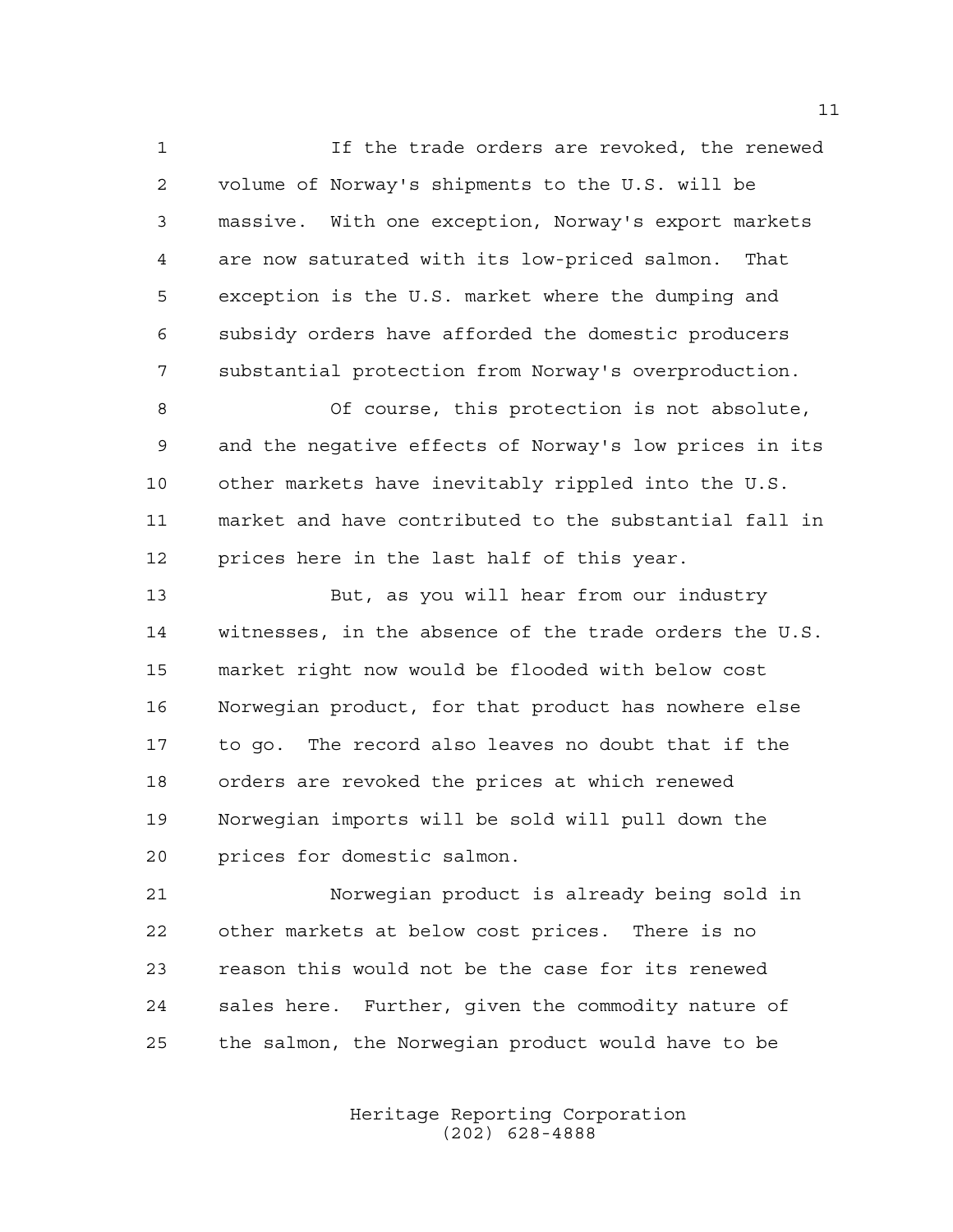priced lower than the domestic product for the imports to regain market share.

 Finally, the record shows that the renewed surge of low-priced Norwegian imports that would spawn from the revocation of the trade orders would have a devastating impact on the domestic industry. Now is exactly the wrong time to unleash the Norwegian juggernaut on the domestic farmed salmon industry. Thank you. CHAIRMAN OKUN: Thank you. MR. BISHOP: Opening remarks on behalf of those in opposition to continuation of the orders will be by Valerie A. Slater, Akin Gump Strauss Hauer & Feld. CHAIRMAN OKUN: Good morning, Ms. Slater. MS. SLATER: Good morning. There we go. The light. Now I see why Mr. Coursey had trouble. Good morning, Madam Chairman, members of the Commission. It is a pleasure to once again appear before you and to be here this morning on behalf of the Norwegian salmon industry. It's also a pleasure to see you all at the same level, which is not something that I'm used to. I'd like to start this morning by asking you

> Heritage Reporting Corporation (202) 628-4888

to think back to 1991, the year that these orders were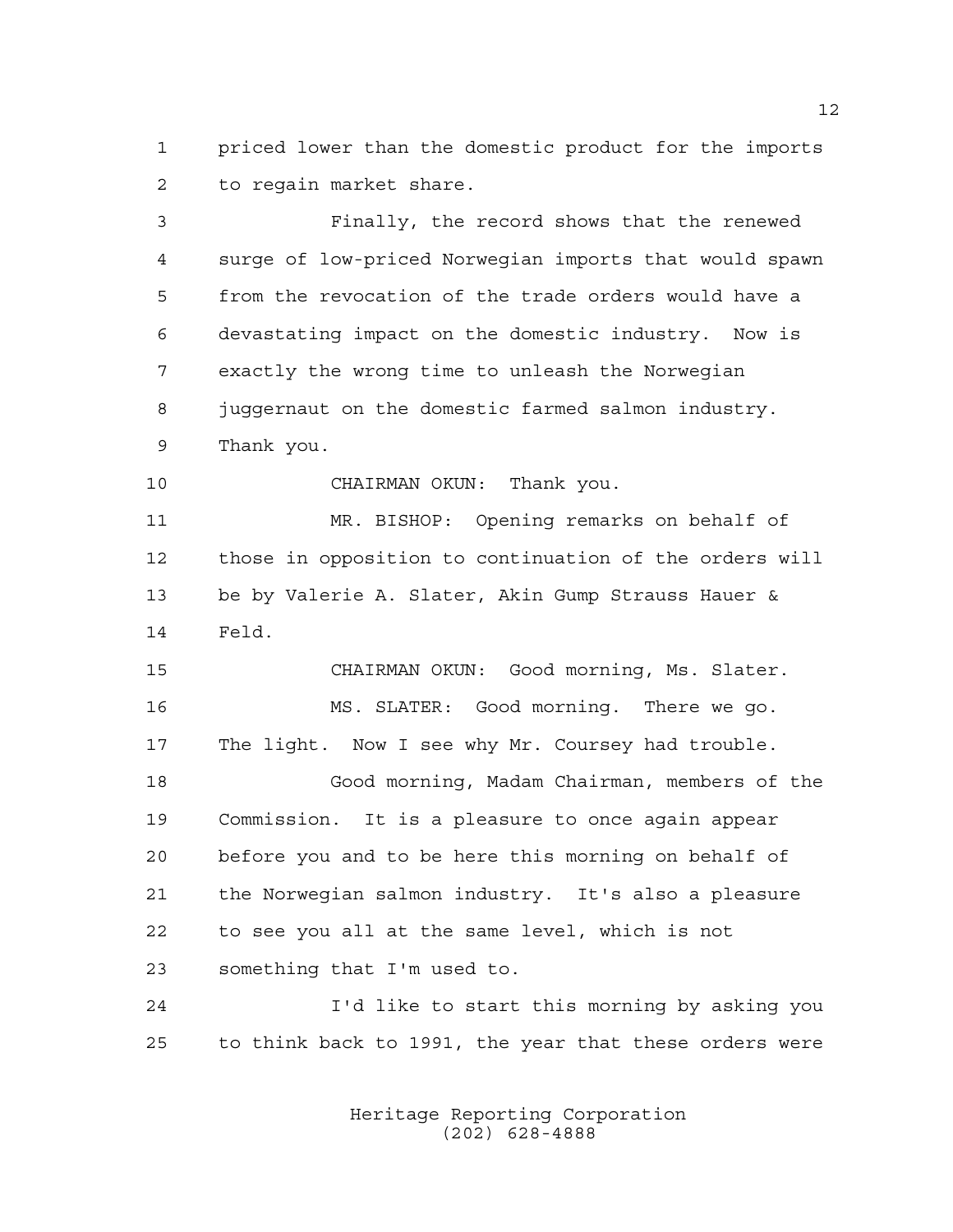issued. In that year, the Soviet Union dissolved, the United States Senate conducted, as you may recall, a rather controversial hearing on the confirmation of now Justice Clarence Thomas, Dances With Wolves won the Academy Award, the hot TV shows at the time were Cheers, LA Law and 30 Something, and the most important event was that Pee-wee Herman was arrested in Florida for -- well, you probably remember what that was about.

 It has indeed been a very long time since 1991. An entire generation has been born and raised to adulthood. Many changes have taken place since then, as I am reminded each time I look in the mirror, but many of these changes have also taken place in the global salmon industry, the salmon industry in Norway and here in the United States.

 Some of those changes have occurred even since the last sunset review in this proceeding. We'd like to discuss with you today, and our witnesses will be very happy to do that, what these changes are and why they should lead you to revoke these very old orders.

 Among the key changes that we hope you will consider are the following: The global salmon industry today, unlike 1991, has three very large

> Heritage Reporting Corporation (202) 628-4888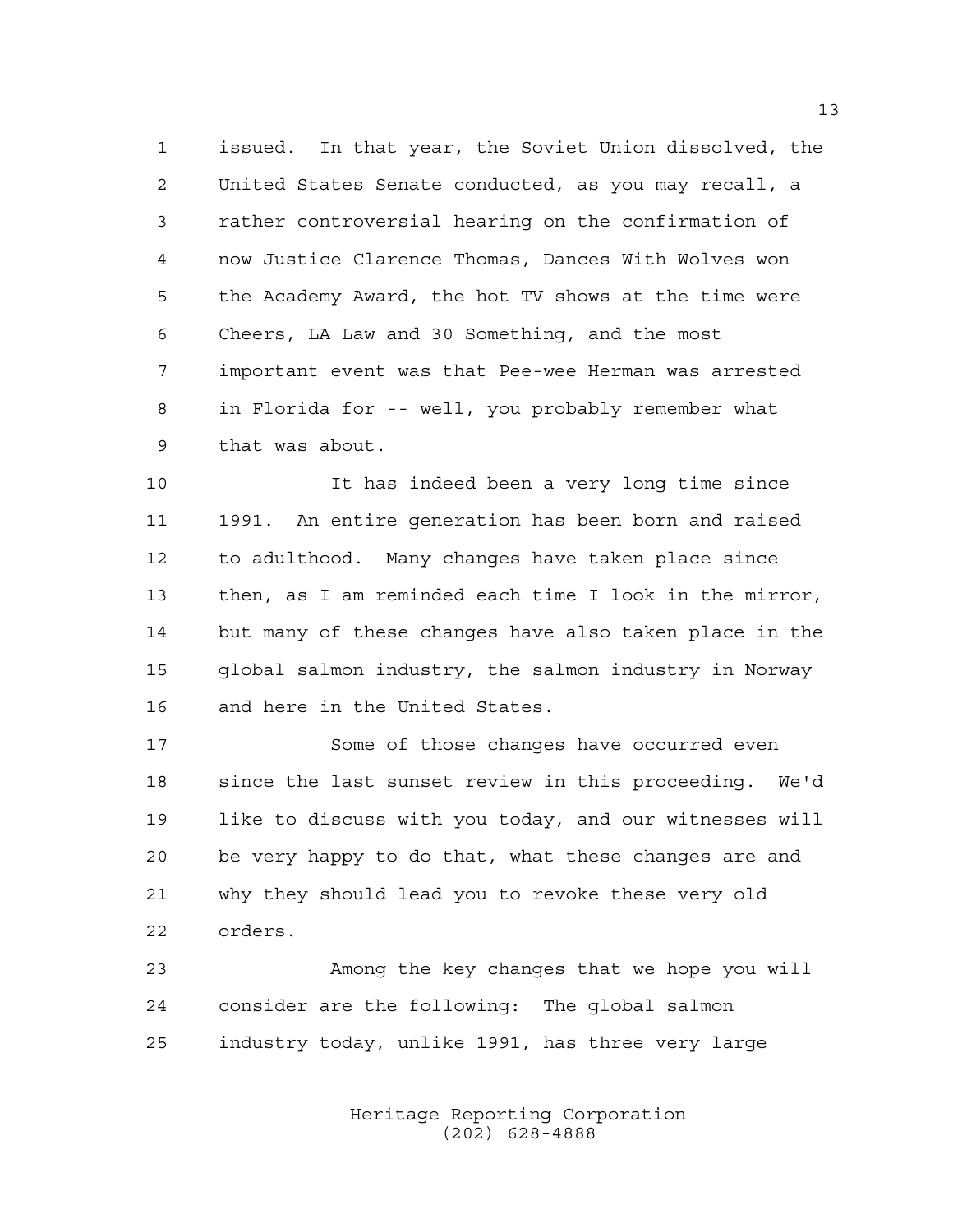suppliers -- Norway, Canada and Chile -- and it has become highly regionalized on a global basis. Transportation cost advantages have led suppliers in each of these countries to focus on serving their proximate regions where they get the best returns on their sales.

 Norway's focus on Europe is not the result of the orders, but of the fact that its most attractive markets are those that it can serve more efficiently than other global suppliers. The United States is not one of those markets. The U.S. market is in fact simply no longer attractive to Norwegian exporters.

 The U.S. whole salmon market is dominated today by imports from Canada, its most proximate supplier. Canadian producers have very low freight cost to the market, and they supply whole fresh salmon as a result of that advantage at prices that if Norwegian exporters tried to match them would not yield returns nearly as favorable as they can achieve elsewhere. The record of this sunset review contains abundant, even substantial evidence of that fact.

 While the Petitioners today will and already are beginning to focus on the large size and export orientation of the Norwegian salmon industry, factors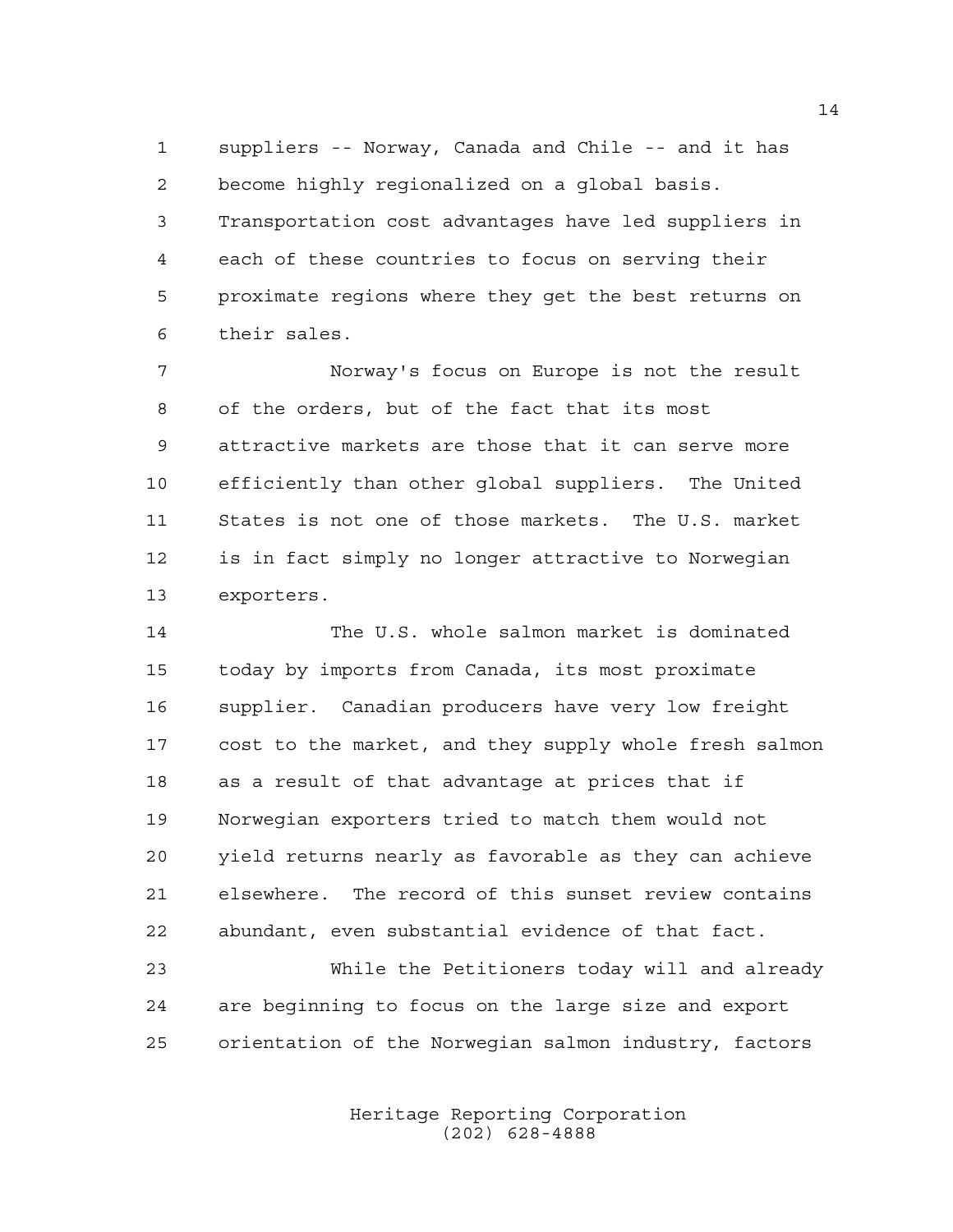which have not changed and are not likely to change, size cannot be all that matters. Norway's growth over the last six years has been accompanied by rising prices and expanding markets. New and robust markets such as Russia and Ukraine, which were nonexistent in 1991 and very limited even six years ago when you examined this industry, have become voracious consumers of Norwegian salmon with growth continuing today.

 The EU trade remedy measures that were a central focus of the Petitioners' arguments for the continuation of the orders in the last sunset review are gone. Mr. Coursey told you in 2005 that his case would present "a harder situation if we had a finding by the EU that everything was fine if we've sunsetted the order there." In fact, that has happened. It happened in 2008. There's no longer any measure in the EU, which is Norway's largest market today. Mr. Coursey does I think have a much harder situation in this sunset review.

 Finally, we ask you to listen as you listen to Petitioners' testimony this morning, to think back to what Cooke Aquaculture asked you for in 2005 when it requested continuation of the orders that were already 15 years old. Cooke had just purchased its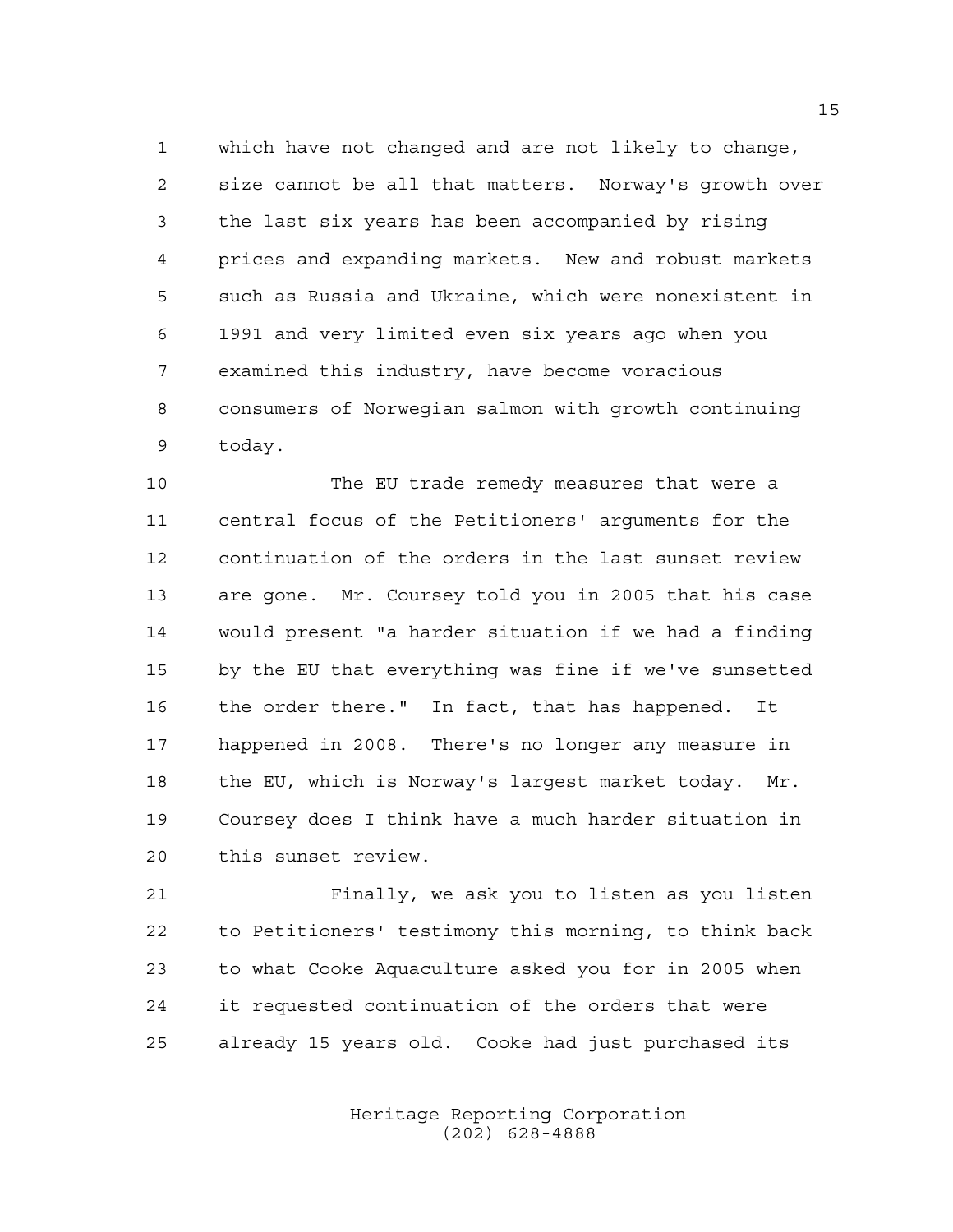facilities in Maine and told you that it needed time to get its newly acquired facilities established. The record indicates that that has happened, and the operations are successful. According to Cooke's press release, it has succeeded in rebuilding the sector to be economically viable.

7 The industry as a whole today, 20 years after the adoption of these orders, is no longer vulnerable and competes well with the imports from Canada and Chile that dominate its market. These orders have done their job. It's time we let them sunset. We look forward to exploring these issue with you today. Thank you.

CHAIRMAN OKUN: Thank you.

 MR. BISHOP: Would the first panel, those in support of continuation of the antidumping and countervailing duty orders, please come forward and be seated?

 Madam Chairman, all witnesses have been sworn.

(Witnesses sworn.)

 CHAIRMAN OKUN: Welcome to this panel. You may proceed.

 MR. COURSEY: Thank you again, Madam Chairwoman. I'd like to introduce our first witness.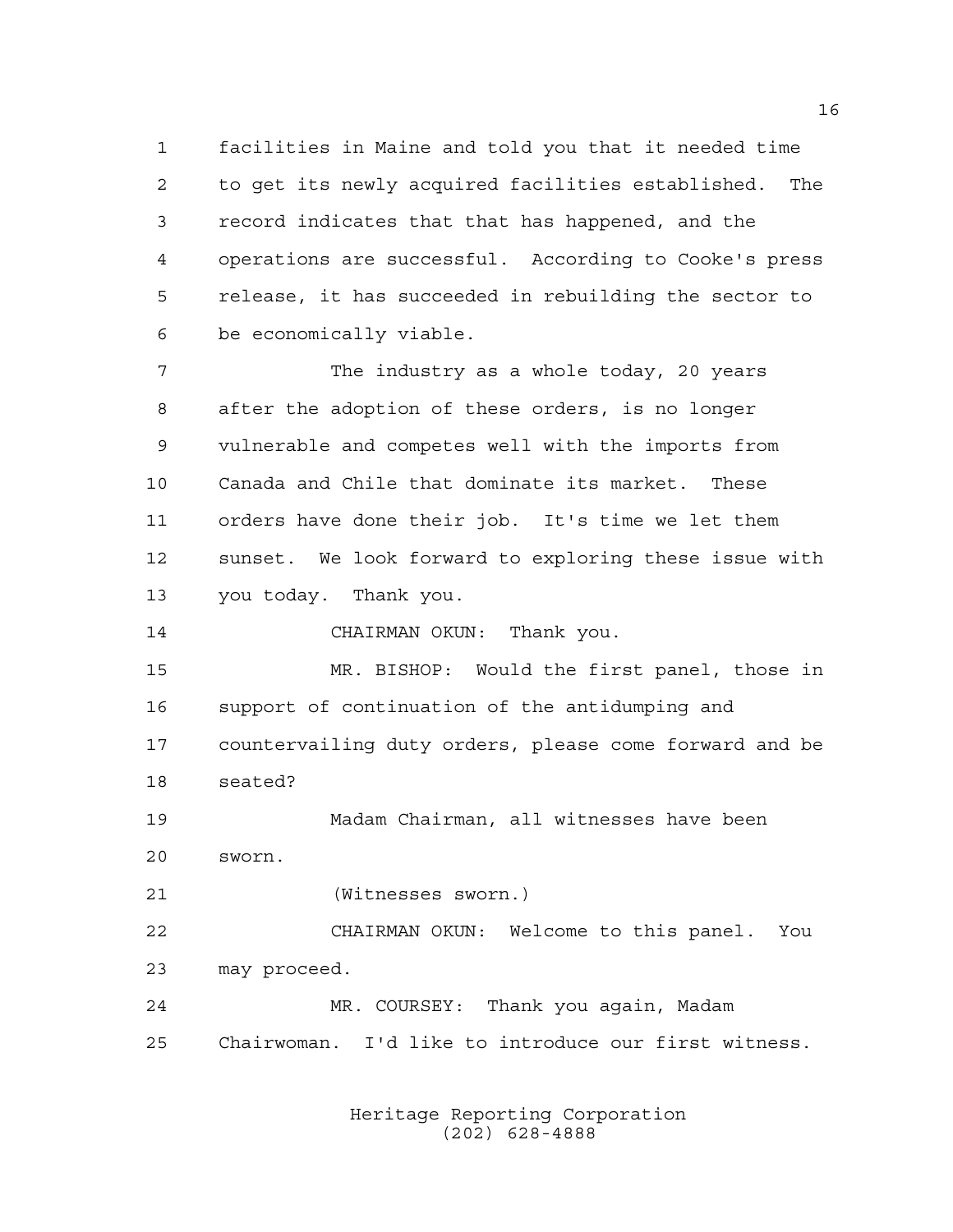Mr. Glenn Cooke is the President of Cooke Aquaculture, Inc. of Canada and Cooke Aquaculture, Inc. USA.

Glenn?

 MR. COOKE: Good morning. I am Glenn Cooke, the President and CEO of Cooke Aquaculture, Inc., a family owned company based in St. George, New Brunswick. My father, brother and I started our company 25 years ago.

 Cooke Aquaculture USA, formerly known as Phoenix Salmon, is a domestic producer of Atlantic salmon and a wholly owned subsidiary of Cooke. We made the decision about eight years ago to invest in salmon farming in the United States, specifically in the State of Maine. We acquired three existing Maine salmon producers -- Atlantic Salmon Maine, Heritage Salmon and Stolt Sea Farm USA -- who were all struggling at the time.

 We undertook multi-million dollar investments in those facilities to revigorate the salmon production in Maine. Earlier this month we consolidated these companies in Cooke Aquaculture USA. We now employ about 180 workers in Maine and have 25 saltwater grow-out sites.

 Over the years we have faced many challenges in farmed salmon in Maine, although none so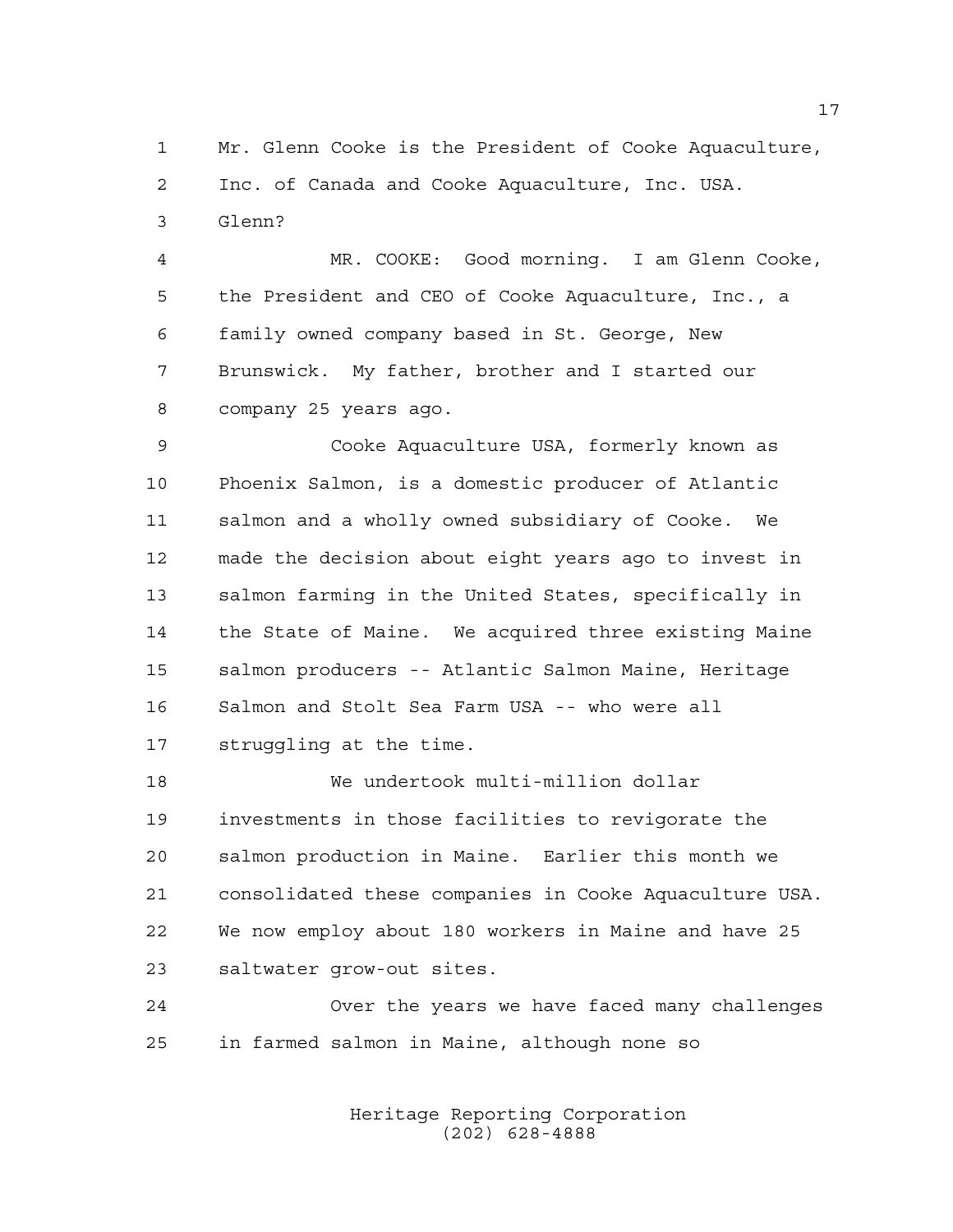potentially devastating as unfettered return of

 imports from Norway. The aquaculture business is a challenging one, even before unfair competition is considered.

 A salmon farm will not see a penny of profit until three years after he makes his initial investment because it takes three years to grow the salmon to a harvestable weight. Once the salmon is grown, we have a narrow window in which to harvest it and even less time to sell it after harvest due to their high perishability nature. We must invest heavily in producing salmon for many years, not knowing what the market price will be at the time of sale or what competitive factors we will face.

 When I testified in the last sunset review, I described some of the challenges then facing our U.S. production sites. We had suffered from the ISA disease that caused the loss of a large part of our stock, as well as superchill conditions that led to additional mortalities.

 These events, along with a requirement to fill or leave empty saltwater grow sites for up to a year following harvest, led to a substantial decline in our production and profits. Since the last period of review, we have been fortunate to avoid most of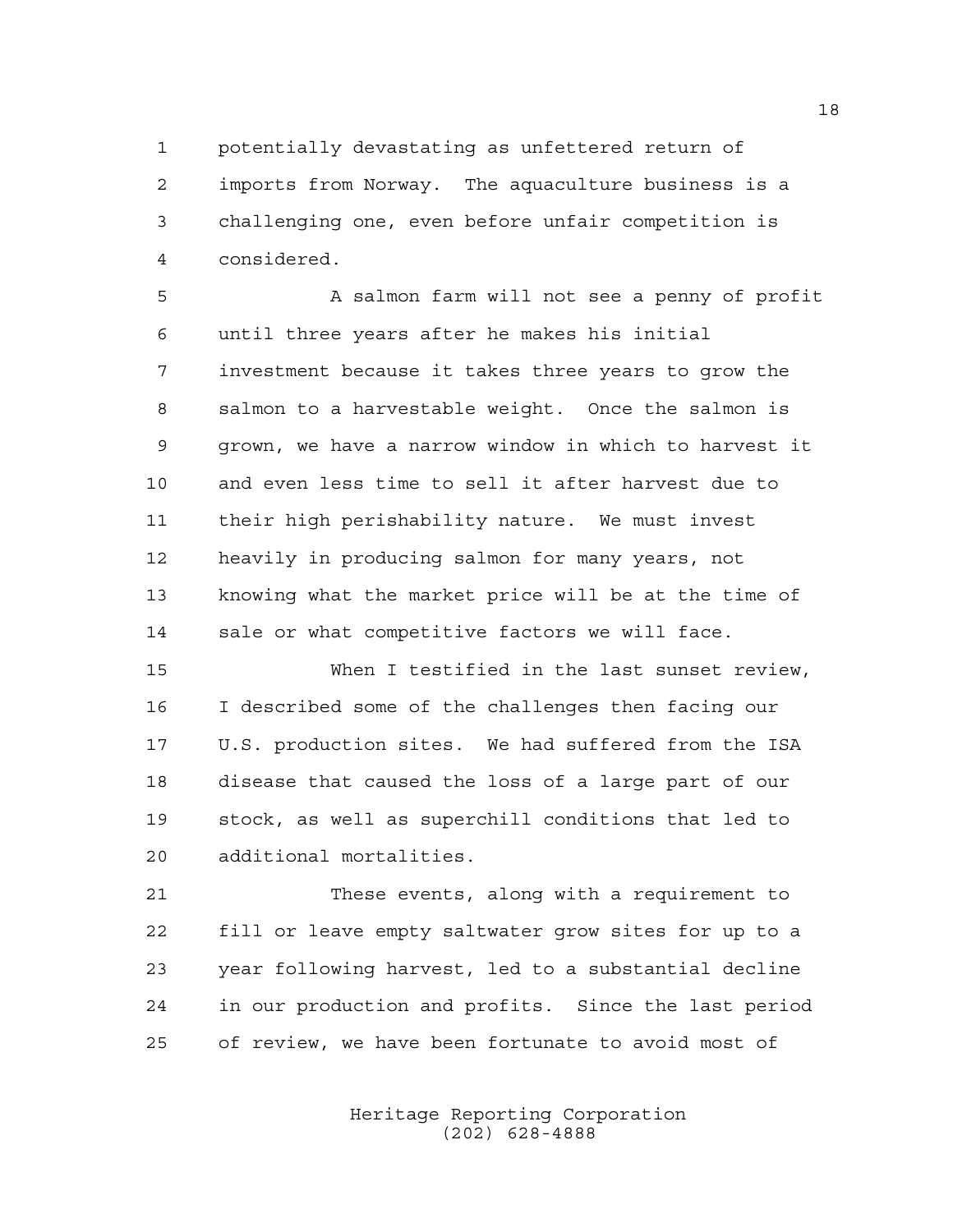these problems. We were able to sell at better prices in recent years due largely to the temporary retreat of imports from Chile through the first half of this year.

 Chile historically has been the second largest producer of farmed salmon, just behind Norway, and typically ships a substantial amount of salmon to the U.S., mostly in cut or fillet form. From 2007 to 2010, Chile's production was ravished by the ISA virus, which caused Chile's 2010 production to drop 68 percent from its high point in 2008.

12 As Chilean shipments to the U.S. declined, our sales of dressed head-on product increased, as did our prices. This led to improvement in our financial condition through 2010. We knew the Chilean hiatus wouldn't last, and the producers there turned the corner on ISA last year. U.S. imports from Chile started returning to their precrisis level several months ago. This in turn has pushed down our prices. But we expected the Chilean return to the U.S. market and are dealing with that fact. What we had no reason to expect this year was yet another irrational and massive production increase from Norway. On July 1, the processor gate prices paid to

Norwegian producers began to fall sharply, and by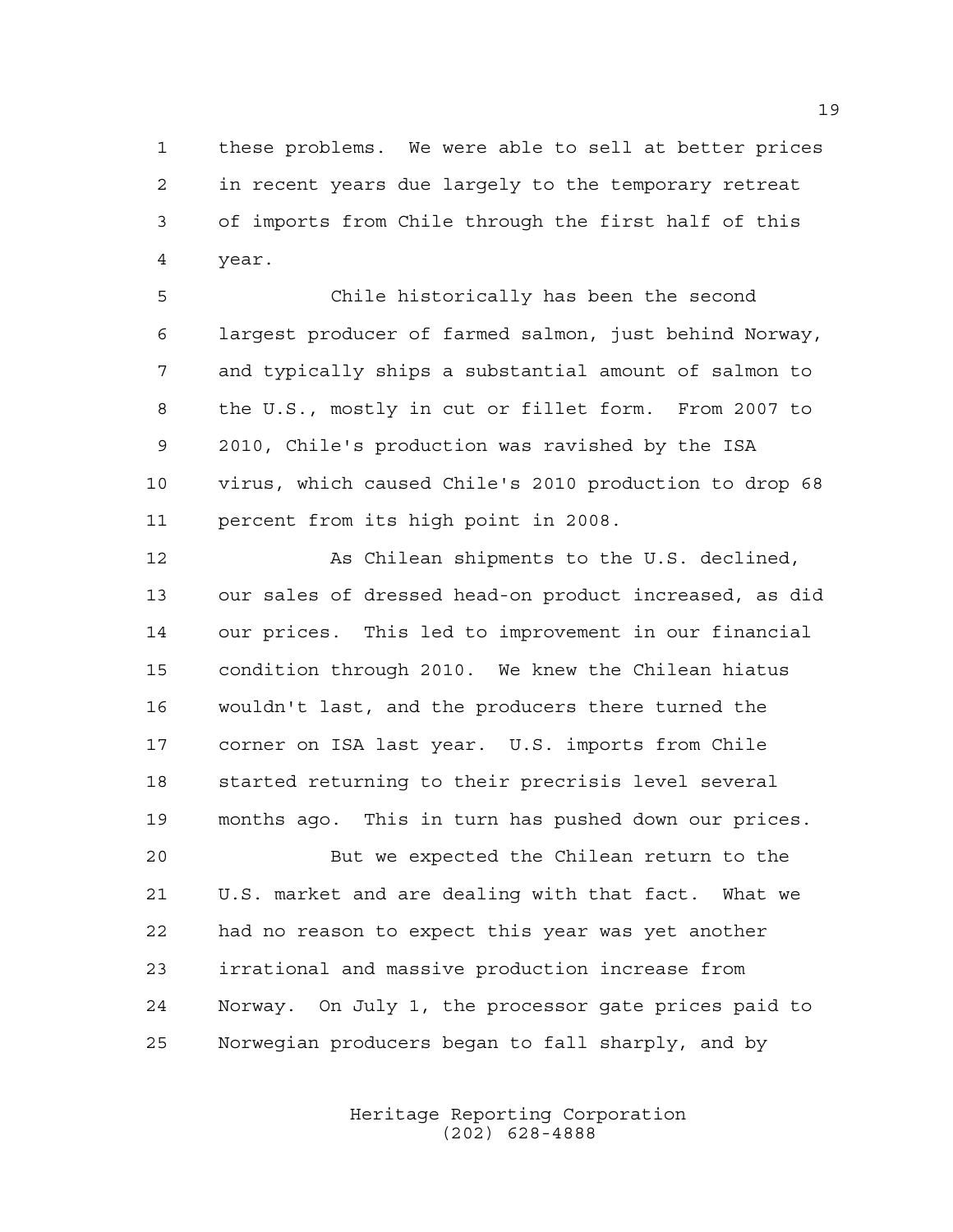October there was common agreement by the experts that tracked seafood production that Norwegian producers were selling at below cost prices.

 These reports also noted that Norway had harvested 10 percent or 20,000 metric tons more salmon in the third quarter of 2011 than the third quarter of 2010. Further, at least two of Norway's largest producers, Marine Harvest and Greek Seafoods, have reported operating at a loss during this year's third quarter.

 The fact is that Norwegian salmon is now being sold in all of its major export markets at huge volumes and at below cost prices except for the U.S. market, which thankfully is protected by the trade orders under review here. There is no doubt that if these orders were not now in place Cooke and American Gold would be devastated by an ongoing tsunami of dumped Norwegian imports.

 Of course, the orders cannot protect the domestic producer from the indirect ripple effect of Norway's low-cost prices in its other markets for dressed head-on products. Those sales have clearly contributed to this recent significant drop in U.S. prices, but again, without the orders, our industry would now be on the ropes.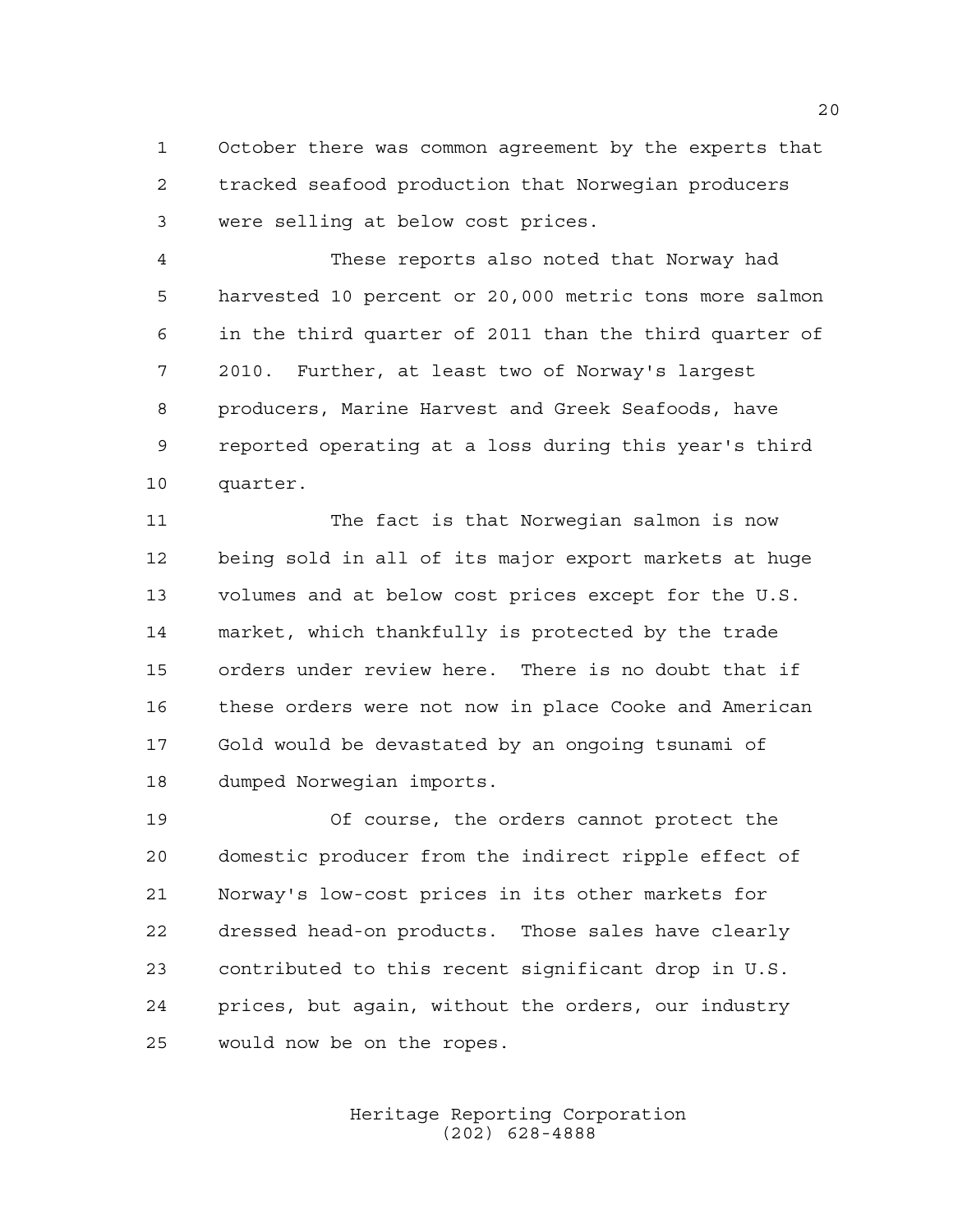U.S. prices for large salmon fell from \$4.41 per pound in May of this year to \$2.55 per pound in November, an unbelievable drop of almost \$2 per pound. Our costs are not falling, so the huge decline is severely damaging our profits this year.

 We experienced another significant problem in 2010 that has heavily impacted our production: Sea lice. Sea lice are a common parasite that attach themselves to salmon and that can ultimately kill the fish. That happened to a large percentage of the stock we had planted, so our production this year has been substantially reduced.

 The fish we're able to save through treatment are severely weakened. We harvested some at a reduced volume in much smaller weights than our target weight, leading to reduced profits. Other fish in the crop have been held over for the 2012 year for harvest in order to increase their weight, but that has led to greatly increased cost of those remaining fish.

 The combined effects of the sea lice infestation and the plunge in U.S. salmon prices in the second half of 2011 has led to a significant degradation in our trade and financial conditions. We are selling far fewer fish at higher costs, but at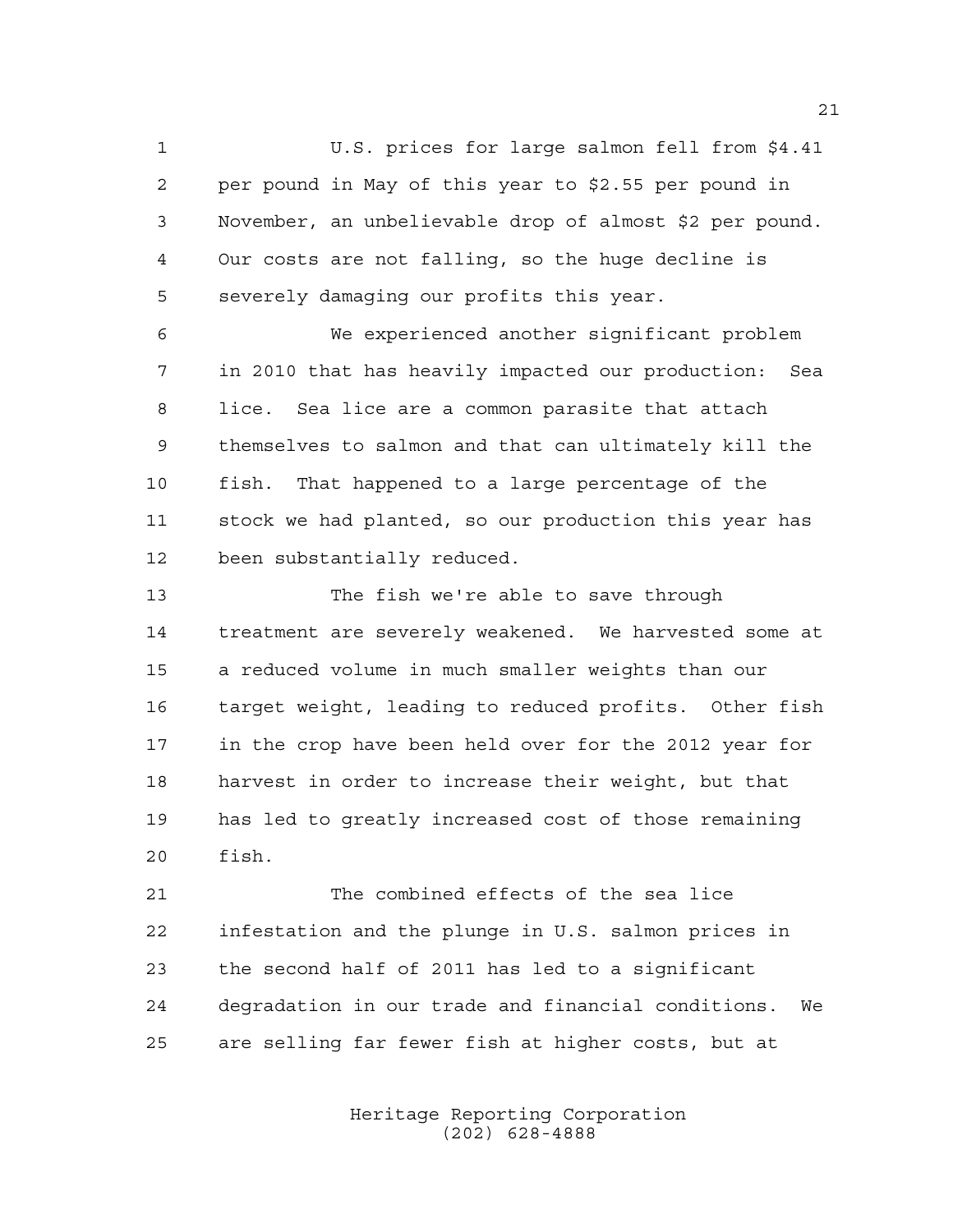lower prices. Given our present circumstances, an influx of unfairly traded imports from Norway would be devastating. I have no doubt that the U.S. market would be flooded with dumped imports from Norway absent these orders.

 I have always been a proponent of steady organic growth and have tried to expand Cooke's salmon production incrementally so as not to overwhelm the market. The Norwegian industry, on the other hand, operates in a very omnibus and undisciplined manner with growth surging by double digits in many years.

 Six years ago, the Government of Norway's expert testified at the sunset hearing that Norwegian production would not increase from 2005 to 2008. Well, as it turns out Norwegian production increased more than 25 percent during this period. Indeed, from 2005 to 2010, Norwegian production increased 816 million pounds or a 65 percent increase. Further increases are projected for 2011, 2012 and 2013.

 No end to this Norwegian growth is in sight. The Norwegian industry has a stated goal of ramping up production to 2.5 million metric tons by 2020. That's an increase of 1.5 million metric tons from 2010 levels. To achieve that target, large increases must occur every year. Norway has only a limited home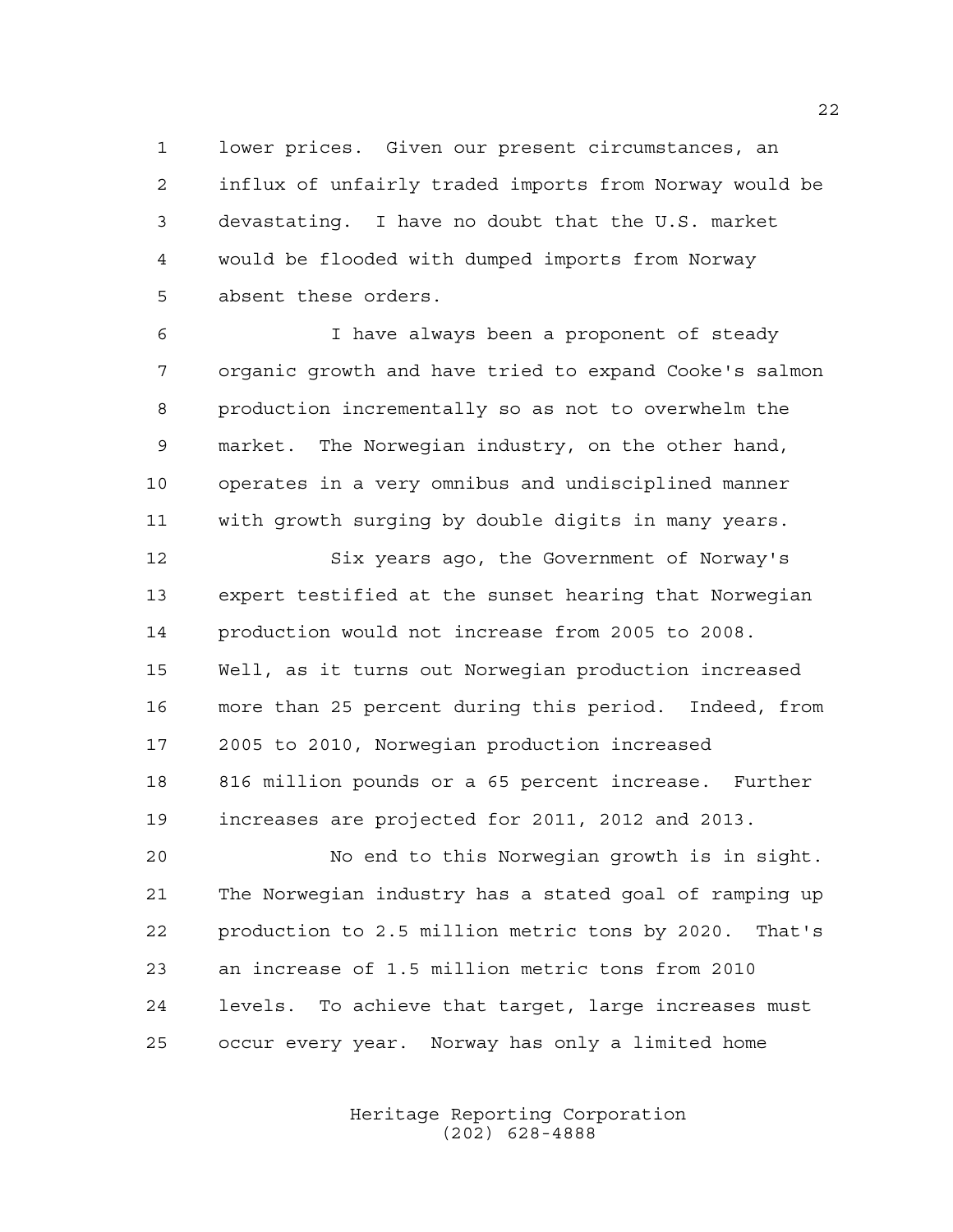market demand, so virtually all of its growth will be exported.

 The only question is where is the increased production going to go? They have already increased exports to Europe, their main export destination, and do not really want to flood that market further in fear of crashing prices further. Other export markets are small or have entry barriers. If we remove the orders here, the United States becomes a logical dumping ground for the Norwegian product.

 The Norwegian producers claim they will not sell dressed head-on salmon here because they now have value added processing to make cuts of salmon. Well, in fact only a few of the large Norwegian producers have processing added value capacity. The rest are anxious to export dressed head-on salmon to any market possible. Even the large producers have a strong preference to exporting dressed head-on salmon to avoid the high labor costs of processing the product in Norway.

 Their claim that they would supply this market from Canadian affiliates is also wrong. Those affiliates are limited in size compared to Norwegian production and are struggling and are not likely to increase export to the United States further. There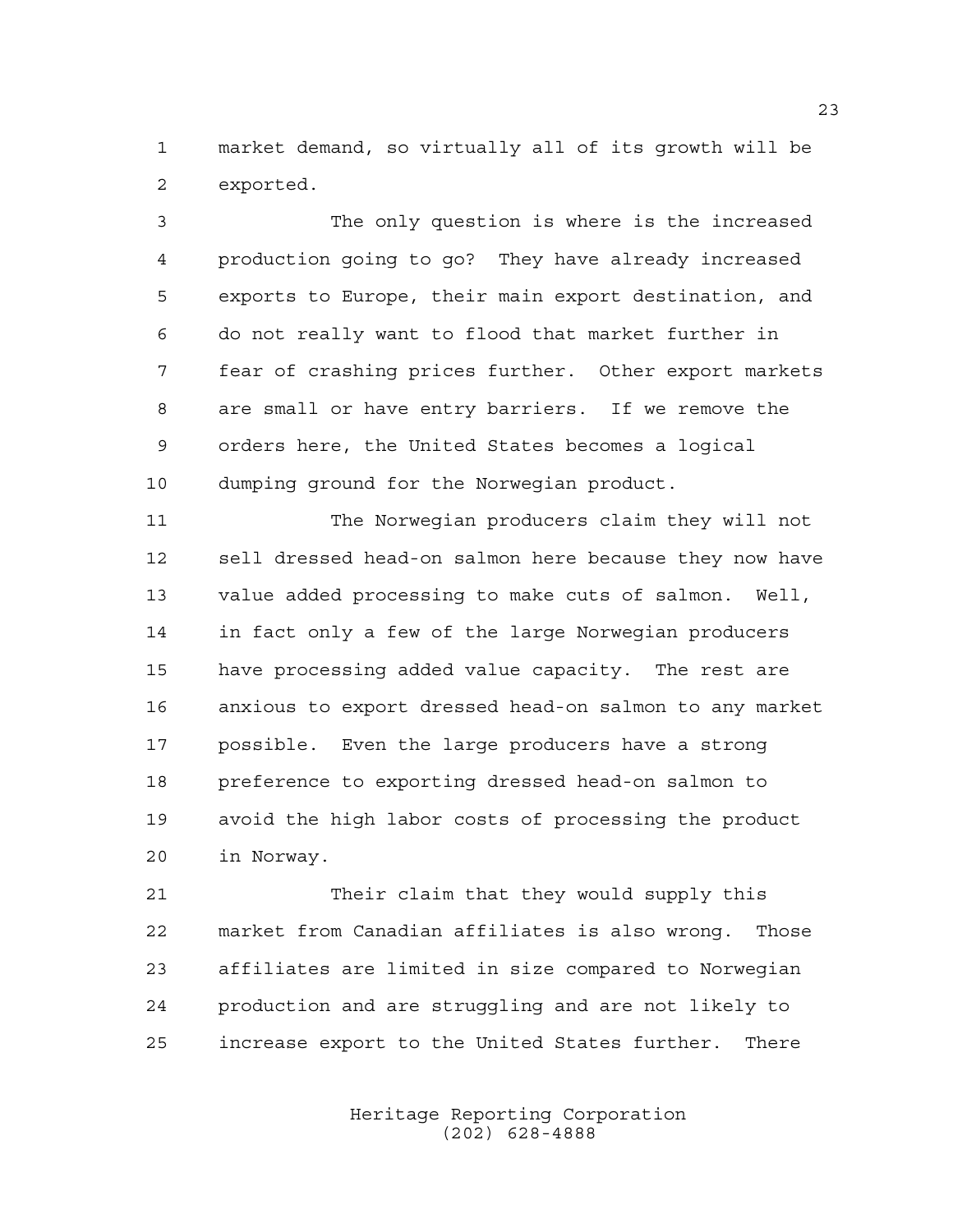is no question in my mind that Norwegian producers will be the source of future increased exports absent the orders, not Canada.

 I can't overstate the David and Goliath nature of the U.S. market versus the Norwegian supply. Norwegian production is massive compared to U.S. demand. It would only take one producer in Norway to dump its excess production on the United States for a complete meltdown of the U.S. salmon farming industry.

 If these imports are allowed to return to this market we would be forced to curtail production substantially, if not cease production in the State of Maine immediately. While these orders have been in effect for a number of years, the problem that led to their imposition has not changed. In fact, it has only intensified as Norwegian production has expanded. On behalf of my company and our workers, I urge you to leave these orders in place. Thank you.

 MR. COURSEY: Our second witness today is Dave Morang also of Cooke Aquaculture USA. Dave's presentation is accompanied by slides.

 MR. MORANG: Good morning, Commissioners and Commissioners' staff. My name is David Morang, and I'm the Cobscook Bay Area Manager of Cooke Aquaculture USA. I am proud to be part of Cooke Aquaculture USA

> Heritage Reporting Corporation (202) 628-4888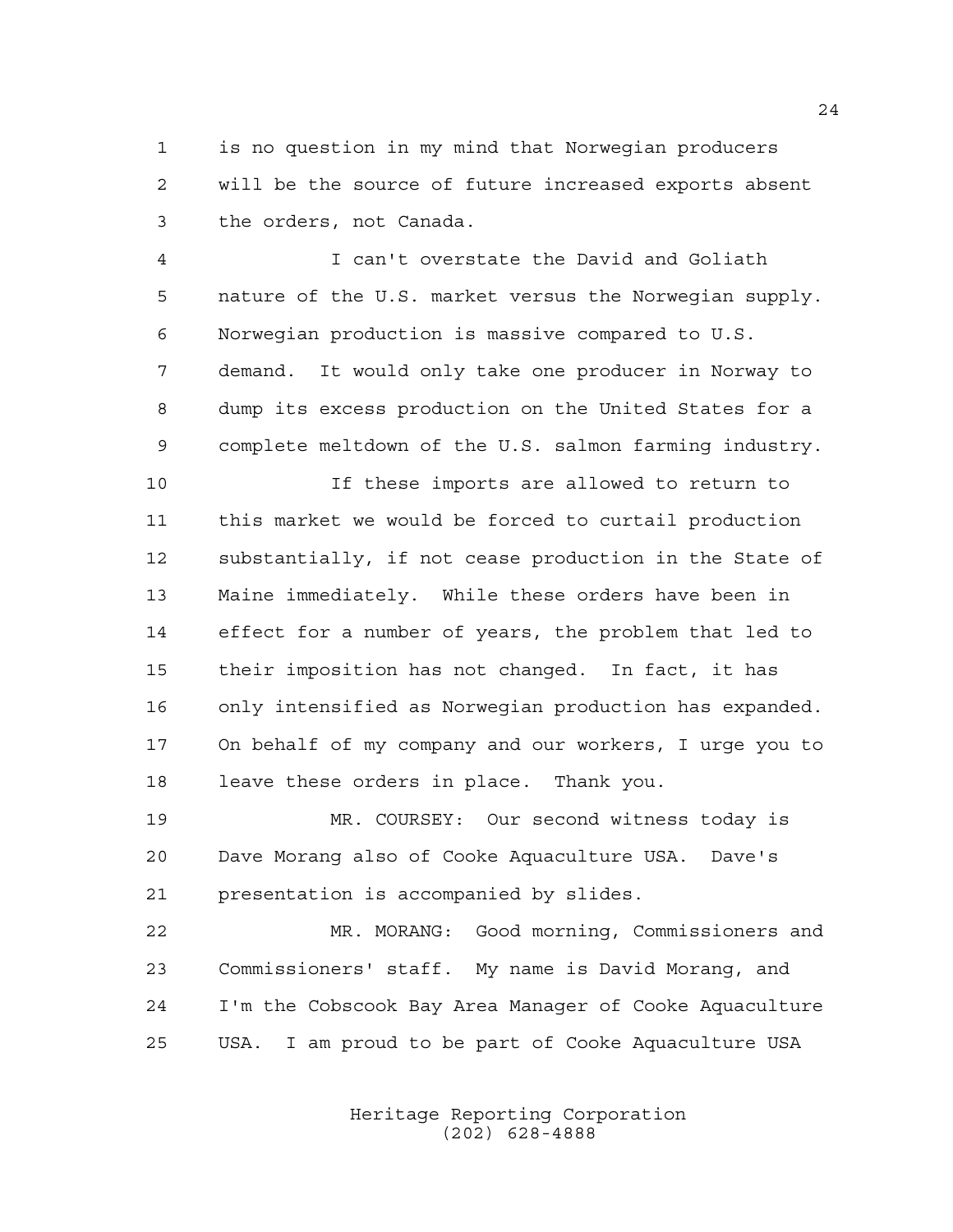and this industry, which is so important to the State of Maine.

 Mr. Cooke's commitment to the production of fresh Atlantic salmon in Maine provides our workers an enormous amount of hope for the future of the salmon farming industry. In fact, when it looked as if Heritage Salmon was going under in 2005, I was faced with the prospect of having to leave the State of Maine at the age of 50 and search for work. Thankfully, Mr. Cooke took over the Heritage Salmon operation, and many of the jobs along eastern Maine's working waterfront were saved.

 Today I would like to explain the three-year production cycle of fresh Atlantic salmon that takes place in our Maine operations. There are three phases to fresh Atlantic salmon production: The freshwater stage where salmon eggs are hatched and raised in tanks into smolts; the saltwater stage where the smolt is raised in the ocean pens to market size salmon; the harvesting and processing stage where the salmon is killed, bled, cleaned and gutted.

 In general, it takes about three years for an Atlantic salmon to grow from the egg stage to a harvestable size salmon. For the initial production stage, Cooke owns three hatcheries in Maine in

> Heritage Reporting Corporation (202) 628-4888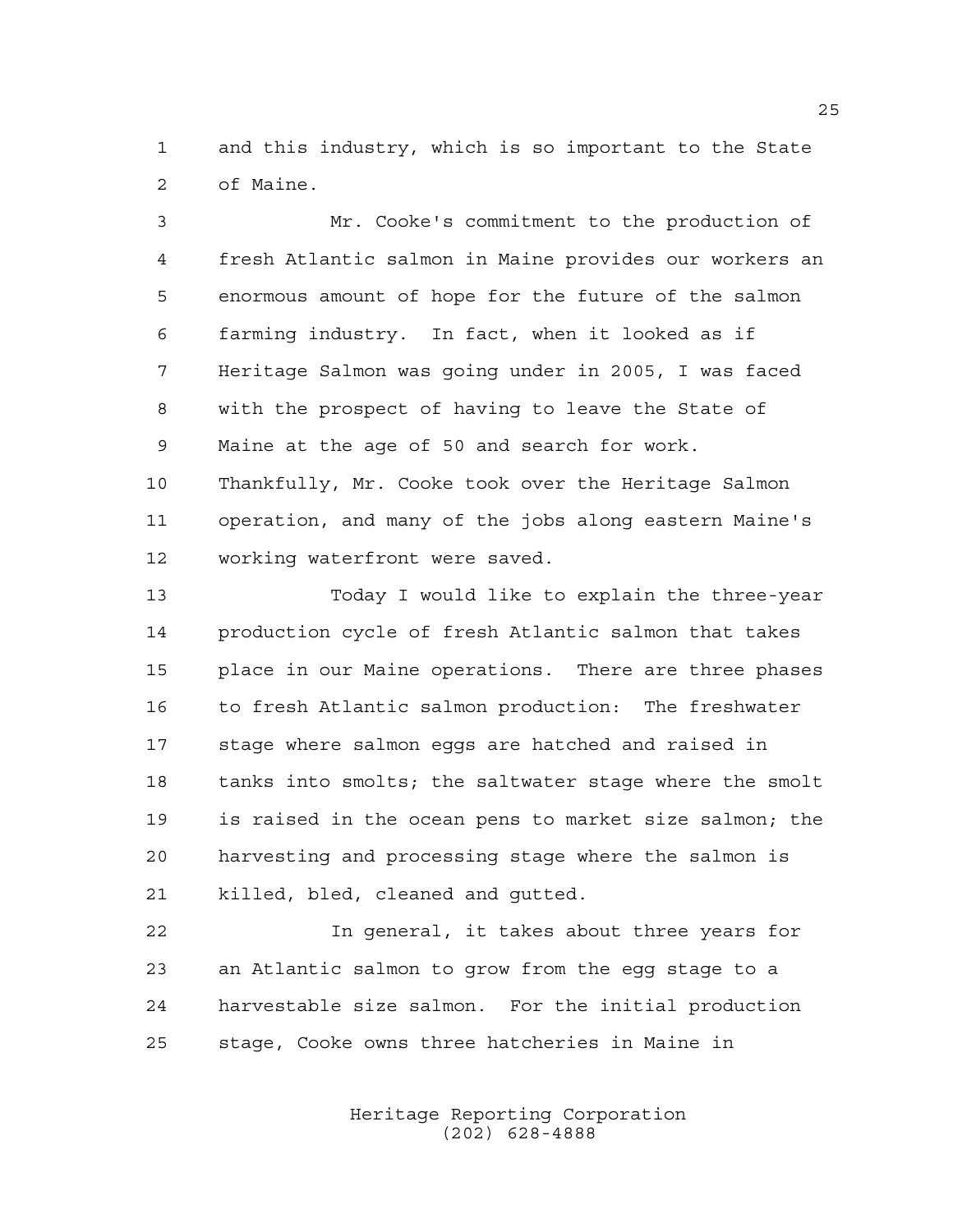Oquossoc, Gardner Lake and Bingham. A salmon

 producer's significant capital investment begins with a freshwater hatchery facility. The fish are in their freshwater stage between 12 and 18 months. This stage mirrors a salmon's life cycle in the wild as closely as possible.

 Our Oquossoc hatchery here has one building where the fish are kept during the egg and the very early stages of its life. The other building contains somewhat larger tanks where the fish are moved after completion of the first stage. In the background you can see 19 large, circular tanks with fish, which are called fry. Once they are developed past initial life stages, these fry will grow to baby salmon or smolt.

 The next several slides show how the production cycle begins. A producer will maintain a slight group of male and female adult salmon referred to as the broodstock nucleus. The broodstock members are branded and kept separate from the production stock. Each fish has an individual identification number and is tracked in our computerized database.

 The natural time for spawning in the Northern Hemisphere is late November. In this slide you can see the supply of eggs that have been retrieved from the female. As you see here, the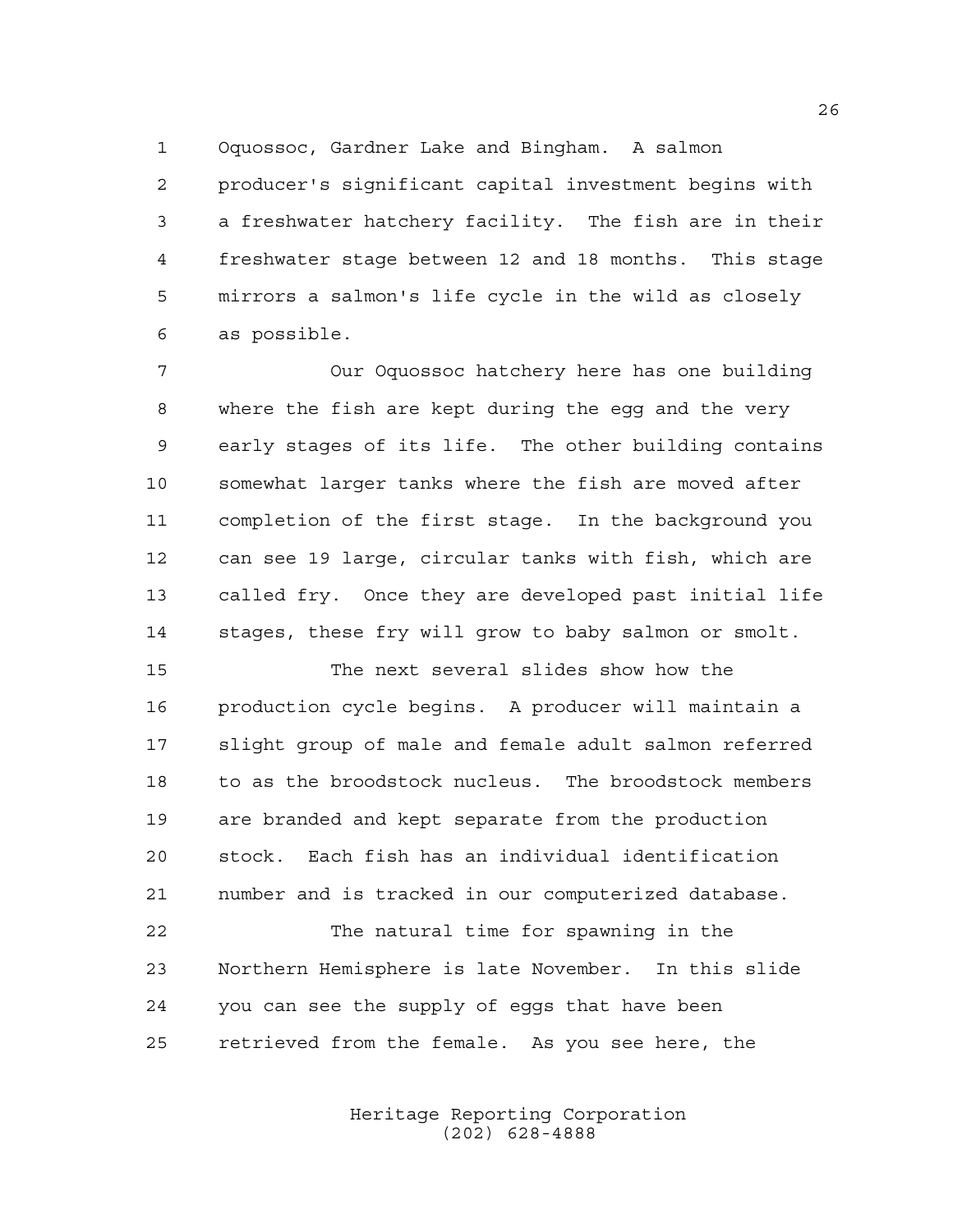identification of the broodstock is indicated on each container. Here the technicians are shown with a male broodstock salmon for the spawning process, and they are removing the milk from the salmon. The milk is then combined with the eggs obtained and collected from the female broodstock to create fertilized eggs.

 The slide also show the enormous size of the broodstock fish. It weighs around 35 pounds. This slide and the next one show newly fertilized eggs being incubated into the hatchery laboratory. The eggs are stored in this phase according to their family group. They enter as fertilized eggs in December or late November and depart for the saltwater as smolts between October and the following May.

 The fish progress rapidly during this period through many developmental stages. There is constant, high tech monitoring at all times. Abundant freshwater is a basic requirement, and it must be constantly flowing to simulate the current of the stream or the river that the small fish would experience in the wild.

 In the next slide you will see the larger tank where the fish are to move to further development where they will remain for a couple of months. Each tank has a sophisticated, computerized feeding system.

> Heritage Reporting Corporation (202) 628-4888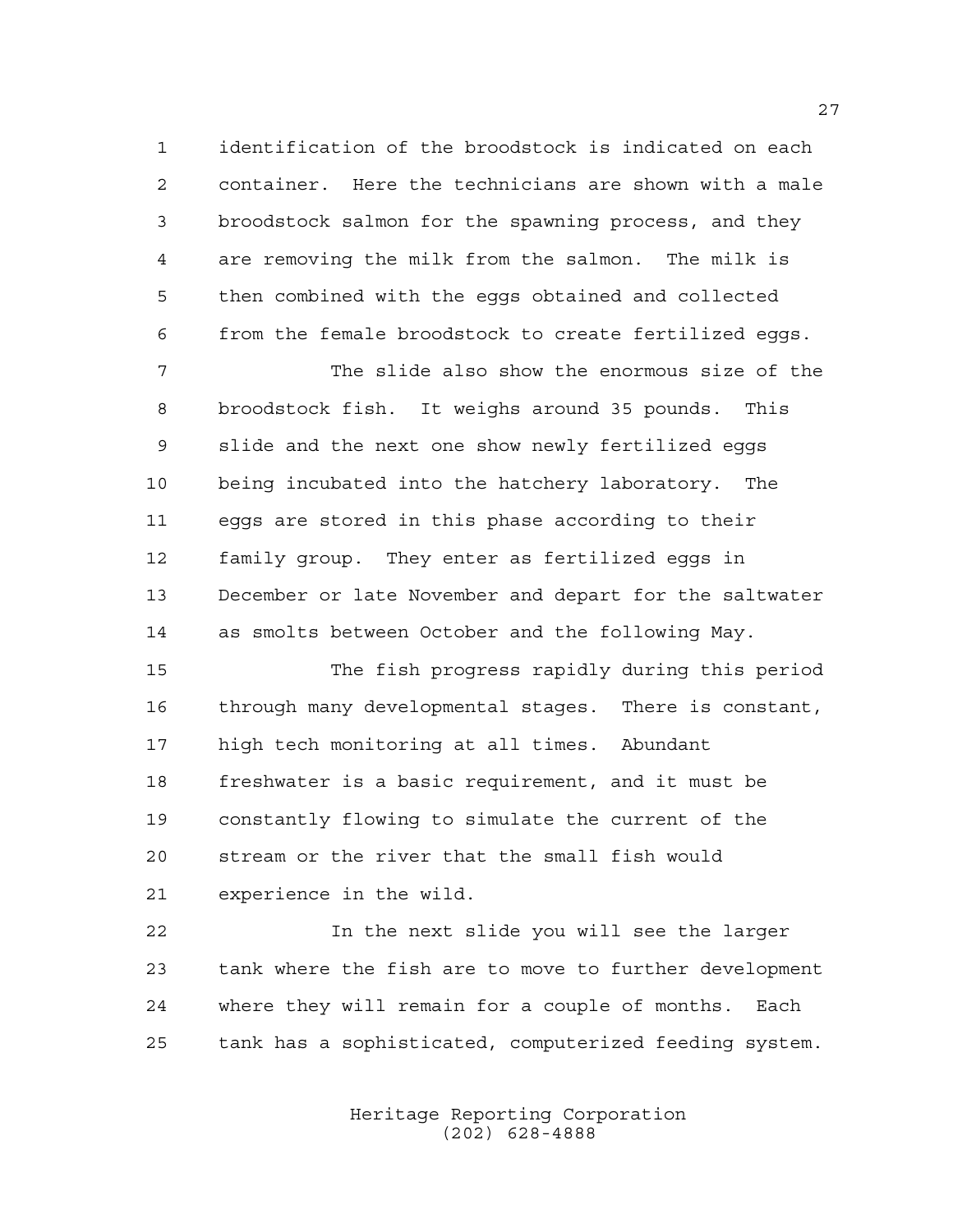As the next slide shows, the fish are vaccinated against various diseases at a relatively late stage in the freshwater cycle.

 The vaccination process is sophisticated, expensive and is performed by salmon producers in every country. The salmon that you see being vaccinated have progressed to the smolt stage and are ready to be placed into the ocean. After 12 to 18 months in freshwater, the fish are trucked from the hatchery to saltwater sea cage sites located offshore in protected, deep bays off the coastlines of Maine.

**In the State of Maine, we have saltwater**  grow-out sites in three distinct areas in Maine. Each of these areas contain between 40 and 120 sea cages. As you can see, the sea cages or pens are rather large and are usually circular shaped. They are typically grouped in sets of eight to 20 to form one grow-out site. The pens and related equipment are very expensive, and we are constantly upgrading equipment in our effort to drive down our unit cost.

21 A goal of the salmon production is to get the fish to gain weight as efficiently as possible. You want to try to minimize feed waste. To do so, we have a centralized automated feeding system with in-pen cameras that ensures that the operator is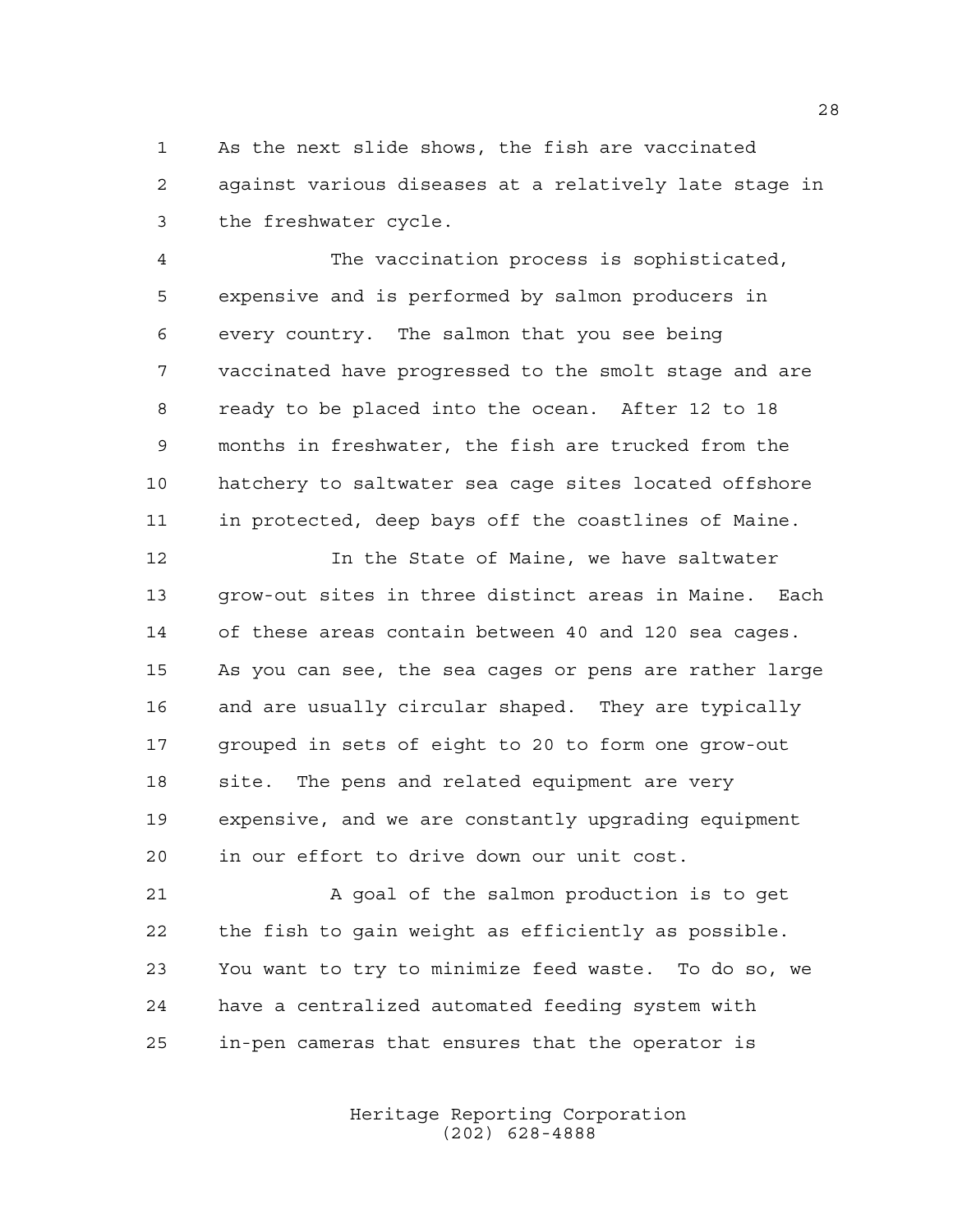always feeding the fish property.

| $\mathcal{L}$ | In the foreground of the picture on the left           |
|---------------|--------------------------------------------------------|
| $\mathbf{3}$  | with the 16 sea cages you will see a feed barge with   |
| 4             | tubes extending from it. The next two slides show      |
| 5             | closer views of the barge and feeding system.<br>This  |
| 6             | barge contains an automatic feed delivery system that  |
| 7             | scatters small particles of feed across the surface of |
| 8             | the water.                                             |

 The class of smolt placed in saltwater in April will begin to yield market sized salmon by about September of the following year. Roughly two and a half years after the salmon of that class begins, the cycle ends. The goal is to harvest each of the fish at its optimal harvest weight over the next 12 months.

 Once it is harvest time we send out our harvest vessel to the actual sea cage sites. The harvest is performed right next to our sea cages off the coast of Maine in the United States. Fish can be harvested seven days a week, 365 days a year. Our harvest boat is a large vessel and includes equipment, machinery, harvest technicians for harvesting stages, including the killing/bleeding of the fish.

 The fish are further processed by gutting, cleaning and packing, which amounts to a small percentage of the total cost of production. The time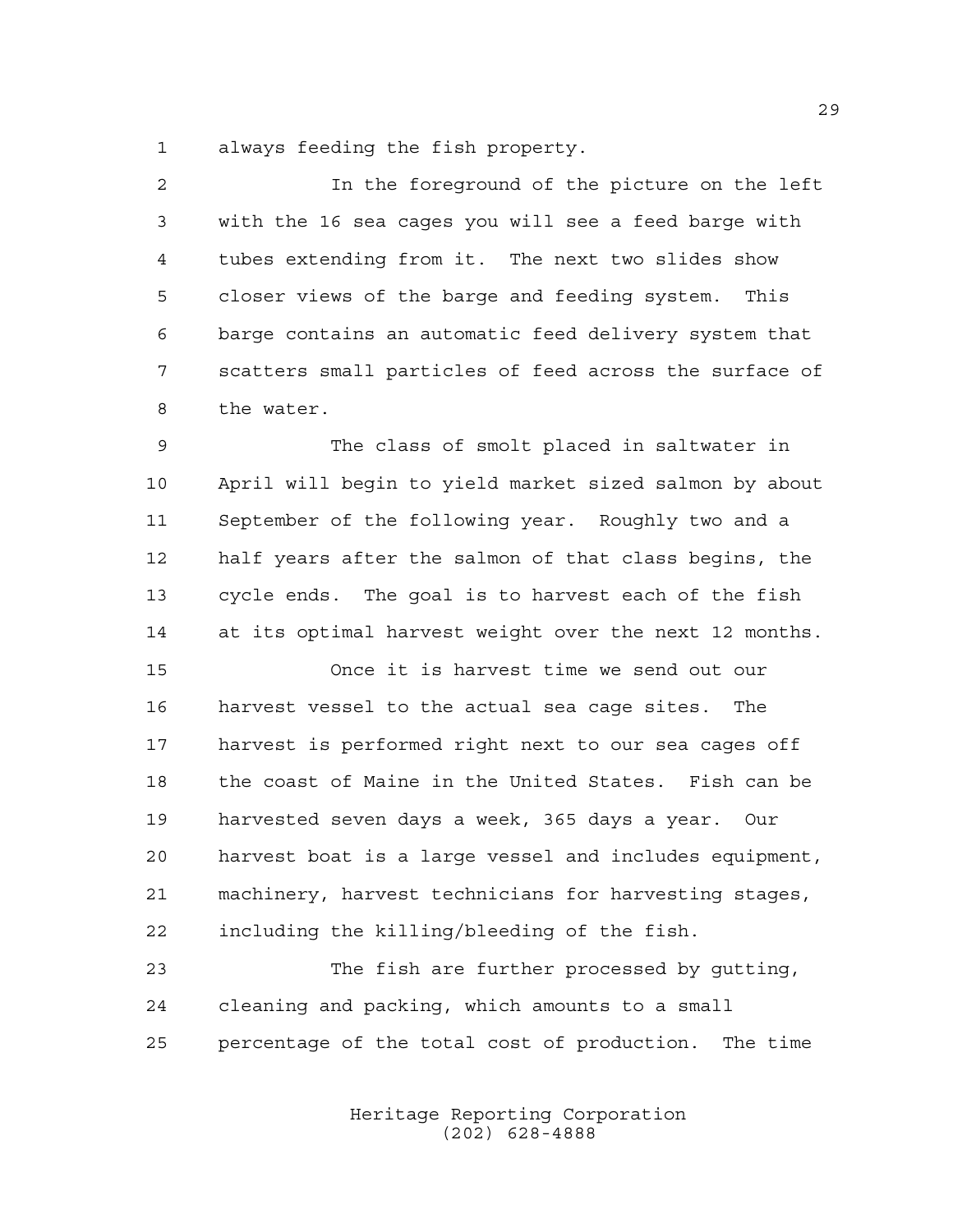and the expense required to produce fresh Atlantic salmon from the initial stages to the sale are significant.

 Based on the three-year production cycle, salmon aquaculture is a capital-intensive business. If the orders against salmon from Norway are revoked, the ability to generate a return to the capital expenditures made by our company would be severely undermined. More personally, my job, as well as the 10 jobs of numerous others in our community, would be in jeopardy. Thank you.

 MR. COURSEY: Our third witness today, also of Cooke Aquaculture USA, is Mr. Chuck Papas.

 MR. PAPAS: Good morning. My name is Charles Papas, and I'm the Midwest Regional Sales Manager for True North Salmon USA. True North is located in Eastport, Maine, and as the midwest sales manager I am based in northwest Indiana.

 I have been selling fresh Atlantic salmon in the U.S. market since 1998. I'm responsible for sales to Ohio, Michigan, Indiana, Illinois, Wisconsin, Minnesota, Texas, Tennessee and Missouri. We also have other regional sales managers as well. Over the past six months, we have seen a dramatically changing market. We have never seen the U.S. salmon prices or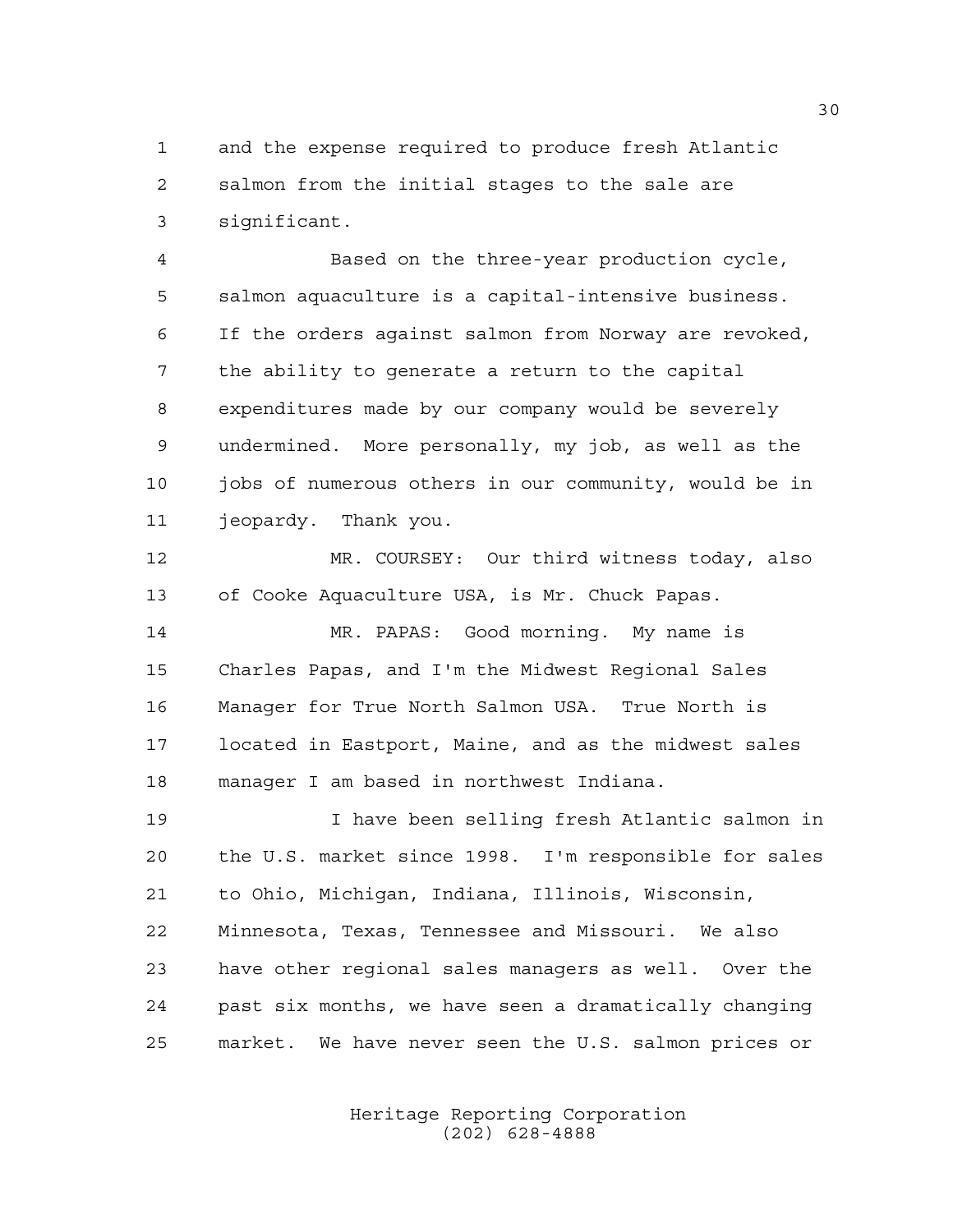the prices offered for imports from Norway in other markets drop by such a large percentage in such a short amount of time.

 As a sales manager, I meet and talk with customers on a daily basis. I am constantly being reminded of the low prices being offered in the U.S. market. Norway has been the cause for lower prices of dressed head-on salmon in other countries, and the lower prices in the countries have in turn had a ripple effect on the prices in the United States. There is no other country that has increased production as much as the Norwegians and has had to move such large volumes of product.

 This severe price decline for Norwegian salmon has resulted in our inability to sell our product at an acceptable margin. We know that Norway is selling at or below its cost of production at these price levels. If they are selling at below cost in other markets, they will do the same thing here in the United States.

 In order for Norwegian salmon producers to increase sales significantly, they sell at the lowest possible price to capture the sales. As was true before the orders were imposed and remains true today, Norway has every intention of selling whole salmon in

> Heritage Reporting Corporation (202) 628-4888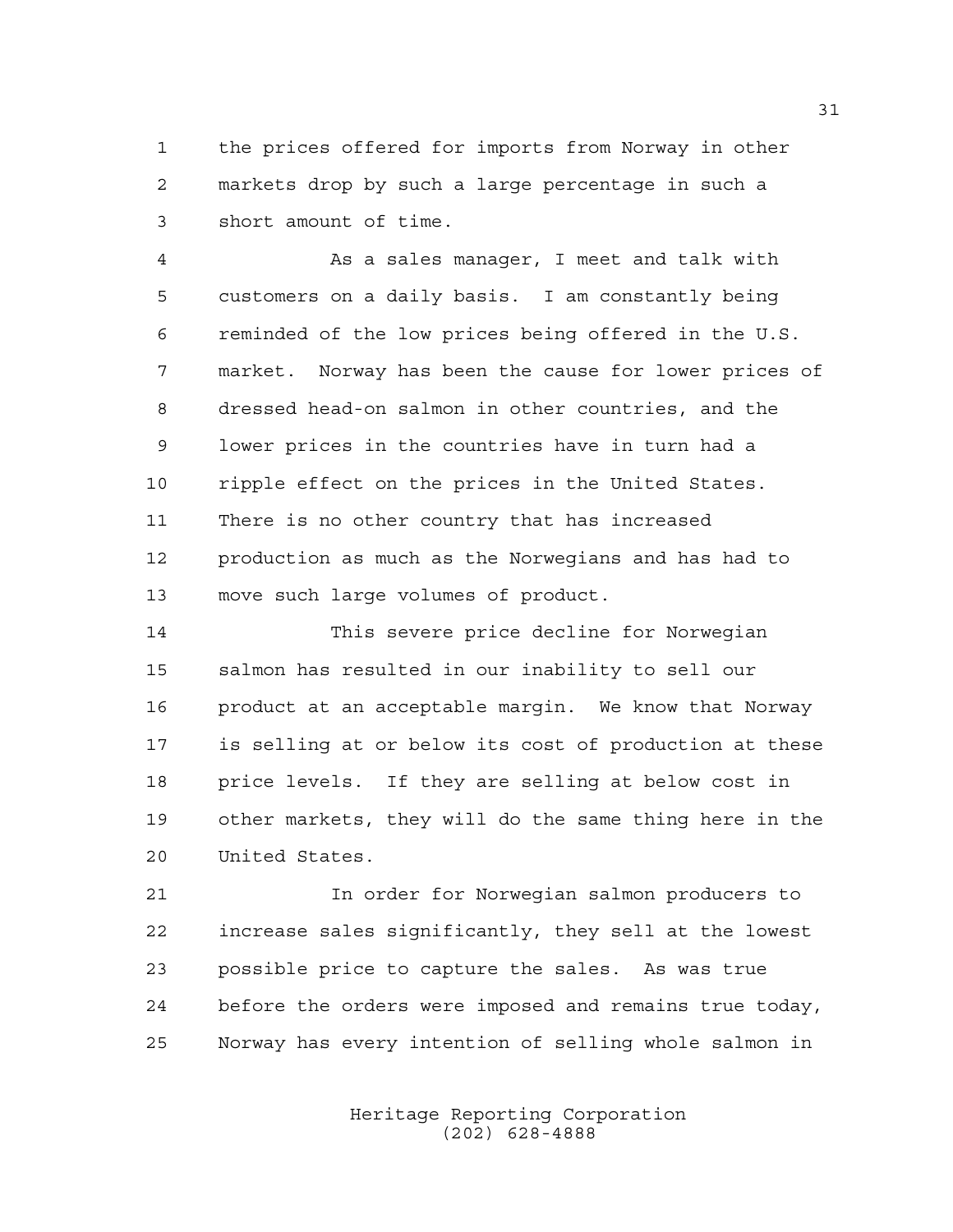the U.S. markets.

| 2  | In recent months we have already heard of             |
|----|-------------------------------------------------------|
| 3  | offers to sell, of offers to our customers for        |
| 4  | Norwegian salmon at prices lower than ours. In terms  |
| 5  | of price effects of imports from Norway, perhaps of   |
| 6  | the greatest concern is the huge volume we are likely |
| 7  | to see in this market. In the salmon market, prices   |
| 8  | are heavily influenced by available supply.<br>An     |
| 9  | oversupply of salmon will rapidly bring down U.S.     |
| 10 | market prices as we have already seen in the second   |
| 11 | half of this year.                                    |
| 12 | We do not have the luxury to inventory the            |
| 13 | salmon and wait for prices in the market to increase  |
| 14 | or supplies to diminish. Instead, we must sell the    |
| 15 | fish within a narrow window of time at competitive    |
| 16 | market prices. In today's market, with the increasing |
| 17 | supplies of salmon, that has meant extremely low and  |
| 18 | constantly falling prices.                            |
| 19 | We keep hearing that there is an oversupply           |
| 20 | of whole salmon in Norway that needs an outlet, and   |
| 21 | the United States is the likely target. Marine        |
| 22 | Harvest, for example, has even told customers in the  |
| 23 | United States not to worry. Marine Harvest told       |
| 24 | customers that if it does not have enough salmon      |

supply in Chile on any given day to meet U.S. consumer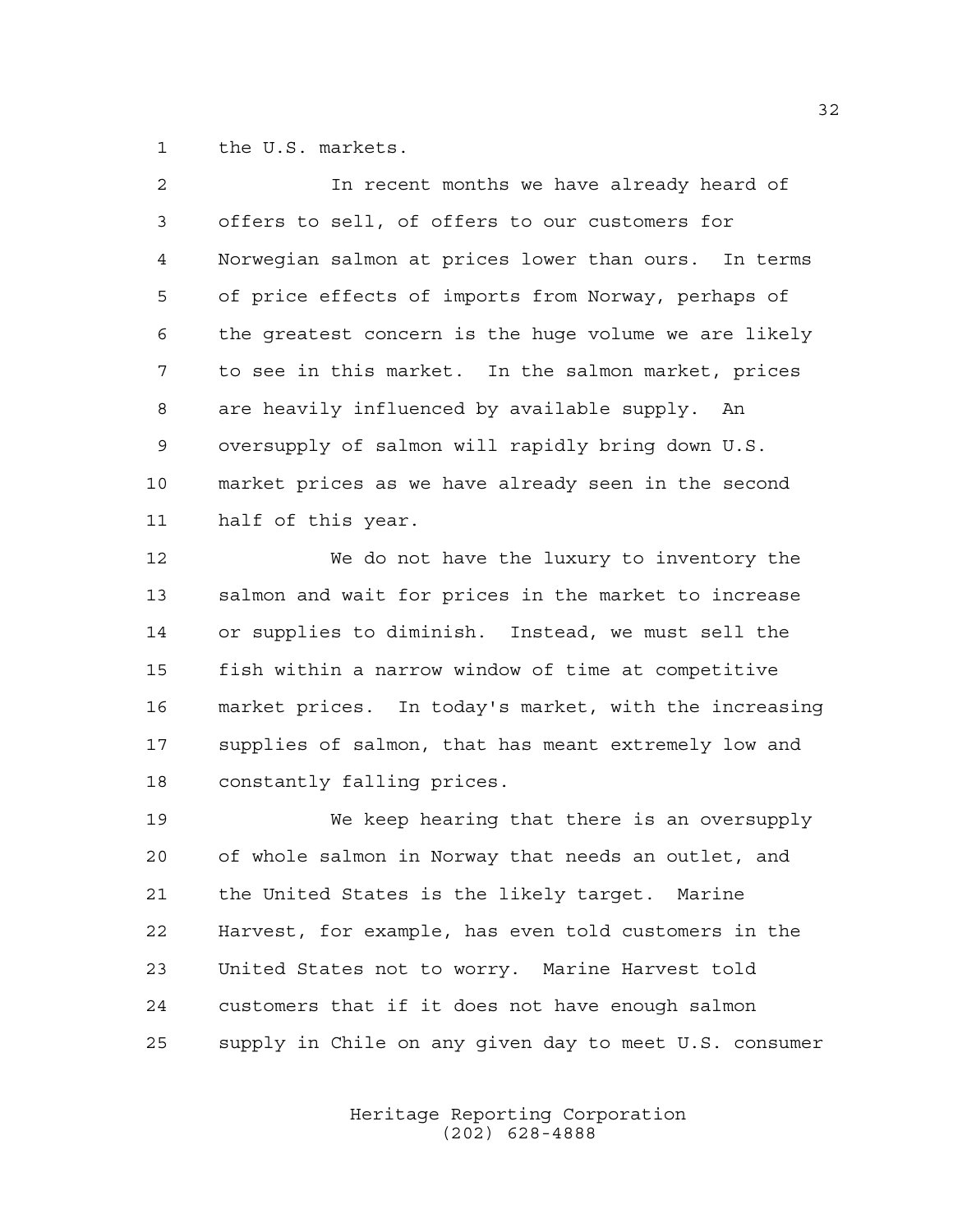needs it will bring in whole salmon from Norway because there is such a huge supply.

 It further said that it will sell that Norwegian salmon at the same prices it would if the salmon had been produced in Chile. Norway has such a huge supply of excess volume that needs to be sold, so it is already willing to sell the product at below cost prices. I could only imagine the low prices it will offer if the orders are to be removed.

 While purchasers find quality important, the quality of U.S. produced salmon is comparable to salmon imported from Norway. Our customers agree that the salmon produced in Norway is not better than salmon produced in the United States. Sales that have been lost -- that have been or will be lost -- to Norway are not due to any quality issue, but instead due to price.

 It is also not true that the salmon imports from Norway are sold to different customers or sold in different sizes and compared to the product we sell. Our customers represent the same amounts that are and will be targeted by the Norwegian producers. Imports from Norway compete for sales in the exact salmon weights that we sell. There is not any size of salmon that Norway sells in the U.S. market that we do not

> Heritage Reporting Corporation (202) 628-4888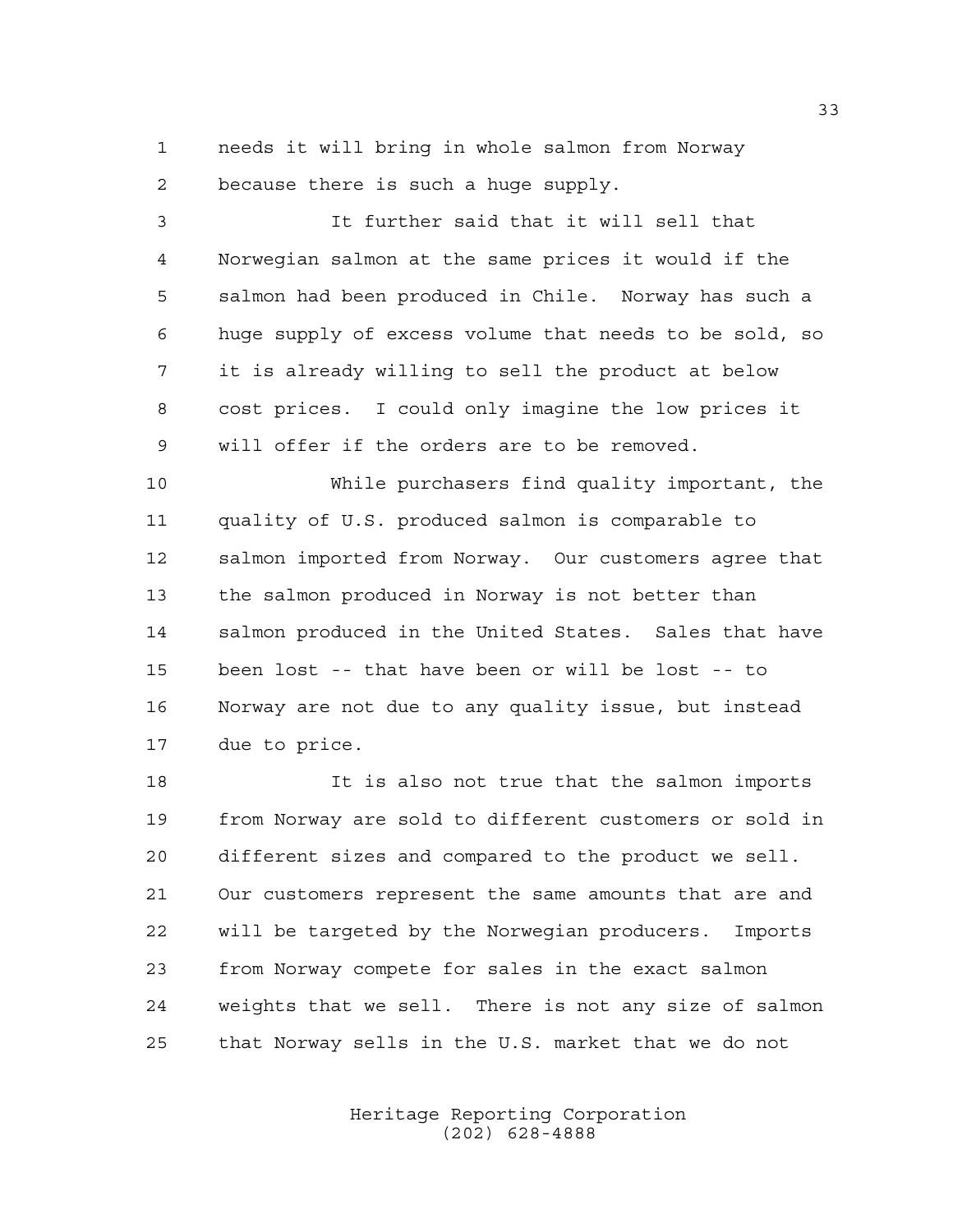sell, so we have to compete with them no matter what size fish they bring into the United States.

 It is also worth noting that most of the sales take place on a spot basis. Our customers contact several suppliers looking for the lowest price on any given day. Given that both U.S. producers and importers compete for sales of a commodity product sold to the same customers, price is the factor that ultimately determines who wins the sale.

 For those of us who depend on the livelihoods and the U.S. salmon industry, we are truly concerned about our future. Unfair imports from Norway will cause us to lose sales, profits and our jobs. On behalf of my company's workers, I urge you not to let another U.S. industry perish. Thank you very much.

 MR. COURSEY: Our fourth witness is Mr. Alan Cook of Icicle Seafoods and American Gold Seafoods. No relation, by the way, to Mr. Glenn Cooke.

 MR. COOK: Good morning. I'm Alan Cook. I'm testifying today on behalf of Icicle Seafoods, which I am Vice President for Aquaculture, and specifically with regard to American Gold Seafood, which is the sole domestic producer of farmed Atlantic salmon on the nation's west coast and which Icicle

> Heritage Reporting Corporation (202) 628-4888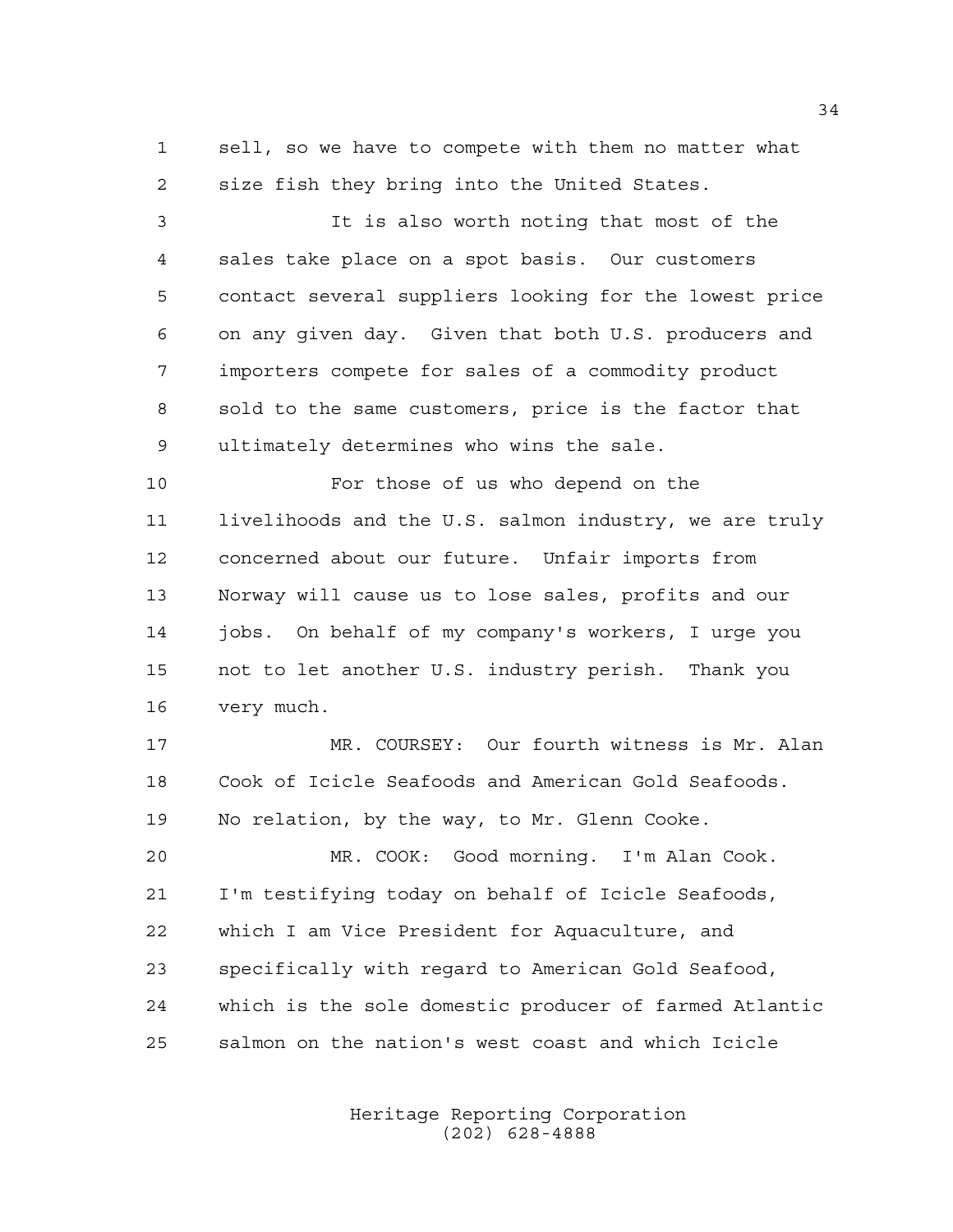purchased in 2008.

| $\overline{2}$ | Icicle is one of the world's largest seafood           |
|----------------|--------------------------------------------------------|
| $\mathfrak{Z}$ | companies and each year harvests, processes and sells  |
| $\overline{4}$ | about a half a billion dollars in a very wide range of |
| 5              | fish and shellfish products. Until recently, Icicle    |
| 6              | obtained the bulk of its products from the Pacific     |
| 7              | Ocean off the coast of Alaska through the use of       |
| 8              | traditional wild capture procedures commonly referred  |
| 9              | to as fishing.                                         |
| 10             | Given aquaculture's crucial role in meeting            |
| 11             | the ever growing need for seafood -- the world's ever  |
| 12             | growing need for seafood; excuse me -- Icicle several  |
| 13             | years ago decided to significantly increase its        |
| 14             | production and sale of farm raised seafood. Icicle's   |
|                |                                                        |

 purchase of American Gold three years ago was and remains a major part of that plan. My colleague at Icicle, Chris Ruettgers, will explain in his testimony the strategic importance of that purchase and the major threat to Icicle's investment posed by the potential of the trade orders against Norway.

 I want to address a claim made by Norwegian producers that they would not resume substantial shipments of dressed head-on Atlantic salmon to the U.S. market if the trade orders were lifted. The Norwegian producers claim that they have long served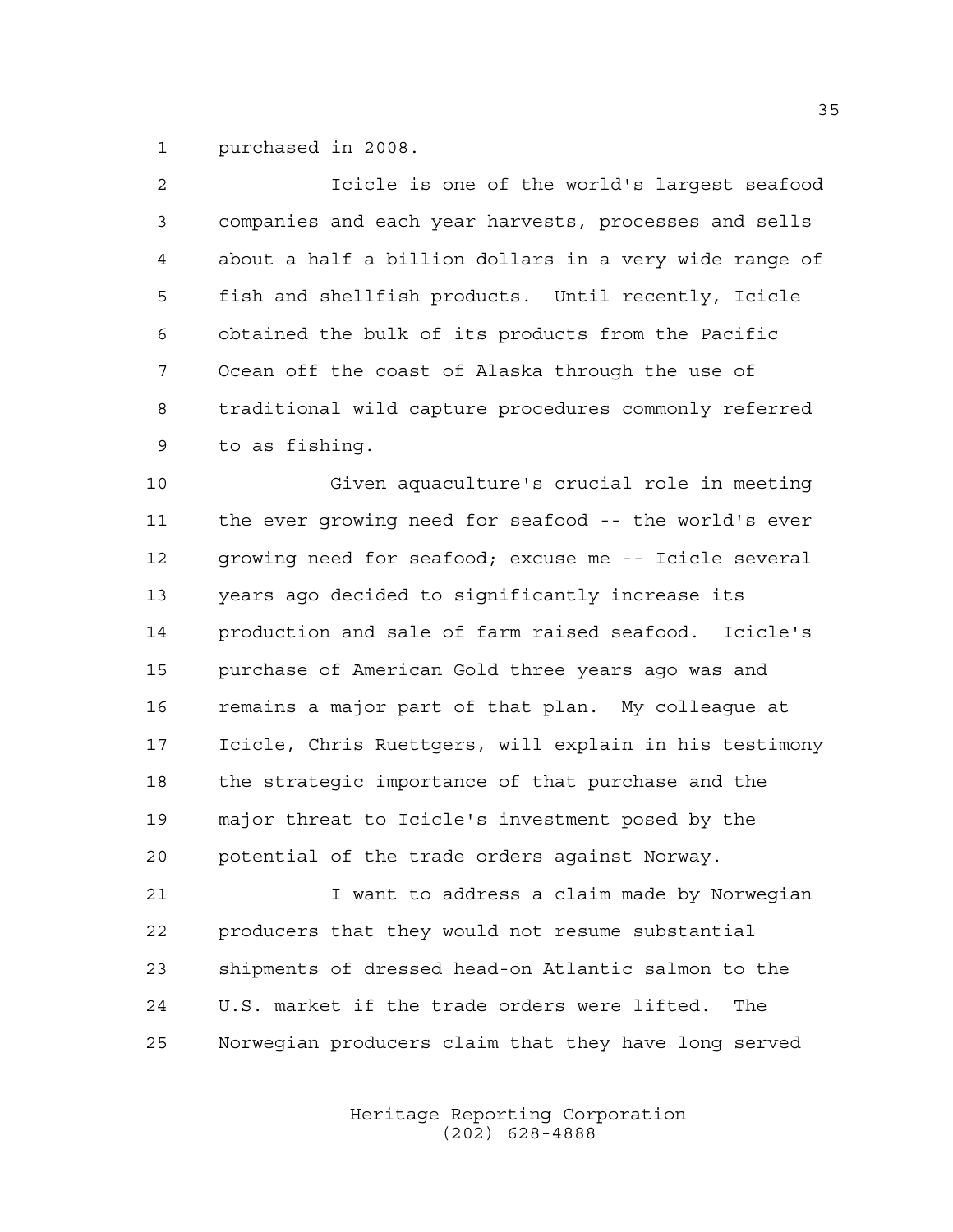the U.S. market without trade restrictions from producers they own just across the border in Canada. The Norwegian producers insist that if the trade orders were revoked they would have no reason to begin competing with their Canadian subsidies for sales in the U.S. market.

 That argument ignores the fact that the increase in Norway's production slated for this year and 2012 is enormous by any measure and must be harvested and shipped to a market that is not already saturated with low-priced Norwegian salmon, and the U.S. is the only market that fits that bill. But the Norwegian producers' claim is also based on incorrect facts, for the Norwegian producers have a 20 year history of destroying their own North American subsidiaries through their reckless periodic bouts of gross overproduction in Norway.

 It is ironic that American Gold's production facilities in Washington state were first put in place 23 years ago by what was then a major Norwegian farmed salmon producer exporter called Stolt Sea Farms. By the end of the 1980s, there were many new and relatively small farmed salmon producers in North America clustered in the waters off Washington state and British Columbia on the Pacific coast and Maine

> Heritage Reporting Corporation (202) 628-4888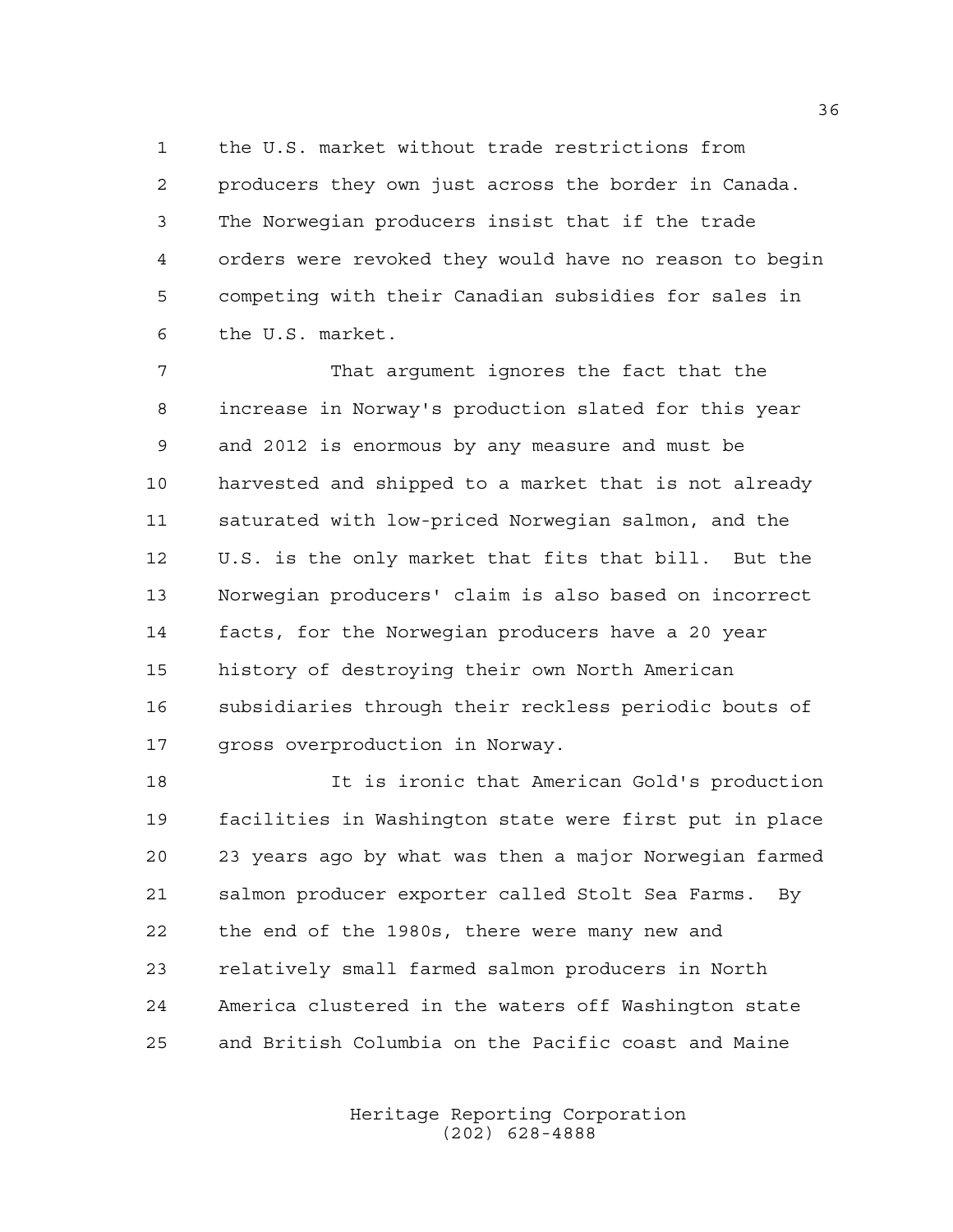and New Brunswick on the Atlantic coast.

| $\overline{2}$ | Many of these new producers were Norwegian             |  |  |  |  |  |  |  |
|----------------|--------------------------------------------------------|--|--|--|--|--|--|--|
| 3              | owned and financed. Indeed, Stolt Sea Farms itself     |  |  |  |  |  |  |  |
| $\overline{4}$ | eventually had production subsidiaries in Maine,       |  |  |  |  |  |  |  |
| 5              | British Columbia, New Brunswick, in addition to        |  |  |  |  |  |  |  |
| 6              | Washington state. By 1989, investors had put tens of   |  |  |  |  |  |  |  |
| 7              | millions of dollars into these fledgling North         |  |  |  |  |  |  |  |
| 8              | American producers in hopes that they would repeat the |  |  |  |  |  |  |  |
| 9              | Norwegians' extended record of each year essentially   |  |  |  |  |  |  |  |
| $10$           | doubling their farmed salmon production and selling    |  |  |  |  |  |  |  |
| 11             | their harvest at steady, above cost prices, thereby    |  |  |  |  |  |  |  |
| 12             | making substantial profits for their owners.           |  |  |  |  |  |  |  |
| 13             | Unfortunately, Norway's total production in            |  |  |  |  |  |  |  |
| 14             | 1989 for the first time surged past the supply/demand  |  |  |  |  |  |  |  |
| 15             | tipping point and caused prices to crash in both the   |  |  |  |  |  |  |  |
| 16             | EU and the U.S. markets to levels well below the cost  |  |  |  |  |  |  |  |
| 17             | of production in Norway. Worse, prices could not       |  |  |  |  |  |  |  |
| 18             | quickly recover because Norway, thanks to farmed       |  |  |  |  |  |  |  |
| 19             | salmon's three year production cycle, had already      |  |  |  |  |  |  |  |
| 20             | planted crops for 1990 and 1991 that would greatly     |  |  |  |  |  |  |  |

exceed its huge 1989 harvest.

 The fledgling U.S. producers had no option but to petition their government to impose offsetting antidumping and countervailing duties on the tidal wave of imports from Norway. The Norwegians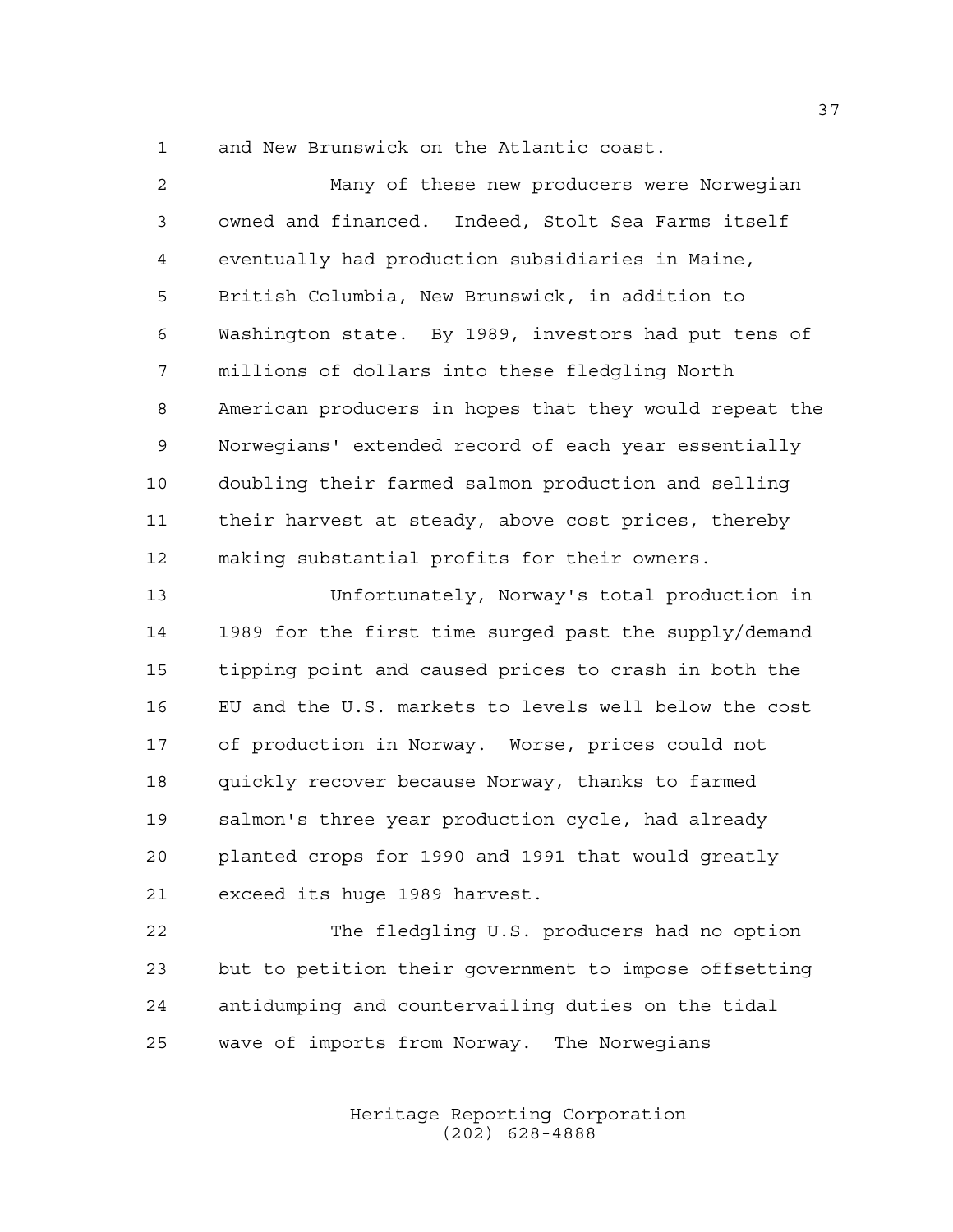themselves admitted they were forced to sell their excessive production at below cost prices. Today, no one doubts that the U.S industry would have perished but for the issuance of the trade orders.

 When the original dumping and subsidy position was filed by the fledgling domestic salmon farmers, Stolt Sea Farm's subsidiary in Washington state, American Gold's predecessor, was listed as a supporting petitioner. That subsidiary had no doubt that it was being injured by unfairly traded imports from Norway, including those from its parent.

12 A few days later, Stolt Sea Farm ordered its sub to formally withdraw its support for the petitions, and the sub did as it was told, but to no avail for the trade orders that saved the domestic industry were soon issued. Over time, Stolt Sea Farm abandoned all of its North American farmed salmon activities, as did most of the other Norwegian producers that at one time produced farmed salmon here.

 Today there are no Norwegian owned facilities in the United States or in Canada's Atlantic provinces. Three Norwegian producers -- Marine Harvest, Greek Seafoods and Mainstream -- continue to produce in British Columbia. The majority

> Heritage Reporting Corporation (202) 628-4888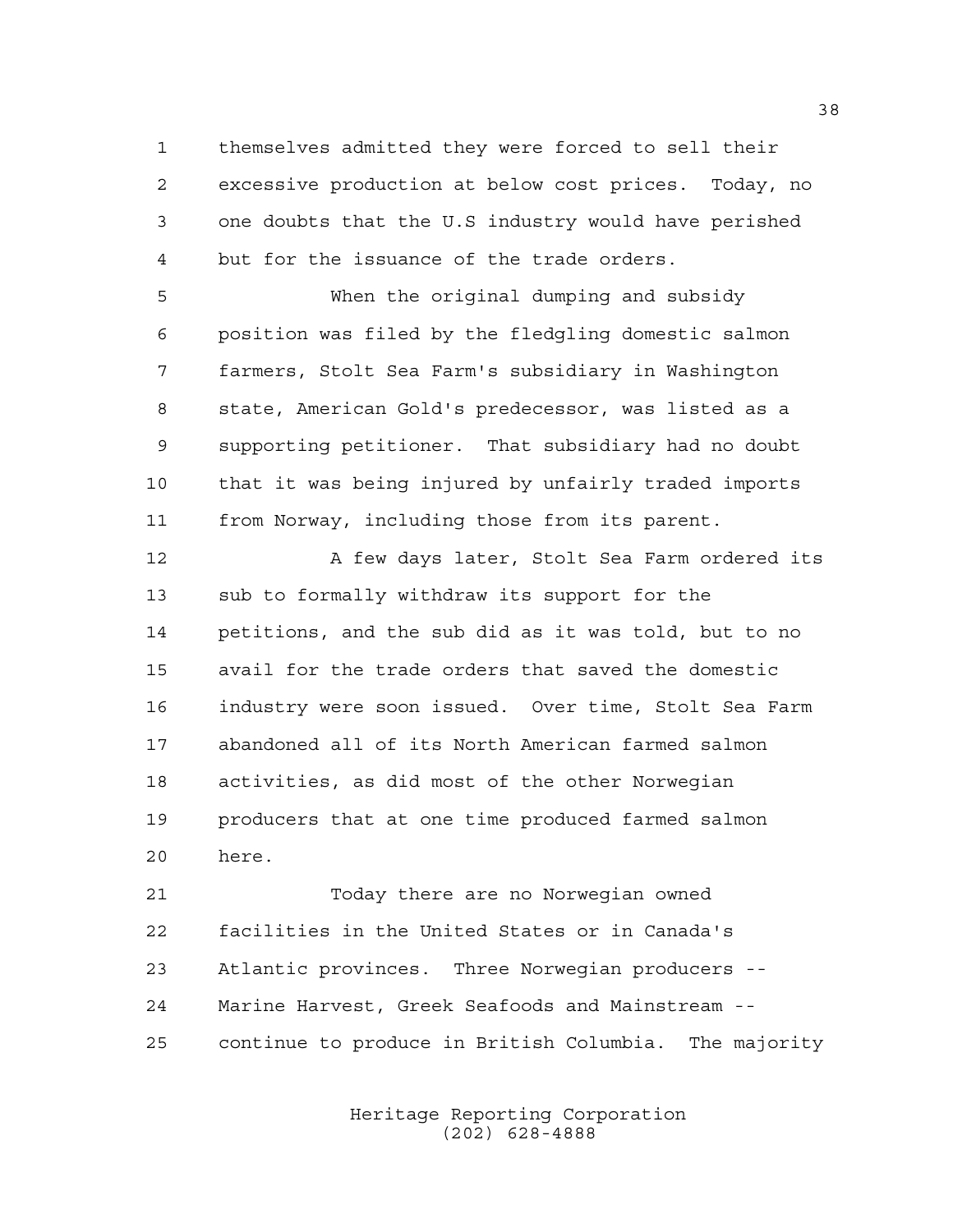of Norwegian producers, however, do not have Canadian subsidiaries and cannot serve the U.S. market from Canada; thus have no reason not to resume shipping to the U.S. from Norway if trade orders are lifted.

 Further evidence is mounting that these producers are being hurt badly by Norway's new round of overproduction. For example, Marine Harvest Canada reported in late October that the increased global supply of Atlantic salmon had resulted in "significantly reduced prices" and had caused the company to reduce its planned stocking levels for 2012 and 2013 by 30 percent and to lay off 12 percent of its workforce.

 Of course, the current global oversupply that has caused Marine Harvest Canada to cut its stocking levels for the next two years and lay off its workers is the result of Norway's massive new production. At the same time, Chile is returning to markets with substantial volumes after its temporary absence to deal with its ISA crisis.

 The Norwegian producers must have known that the Chileans would be returning because a number of those producers also have production facilities in Chile and thus are the very producers there that are ramping up volumes just as their Norwegian parents are

> Heritage Reporting Corporation (202) 628-4888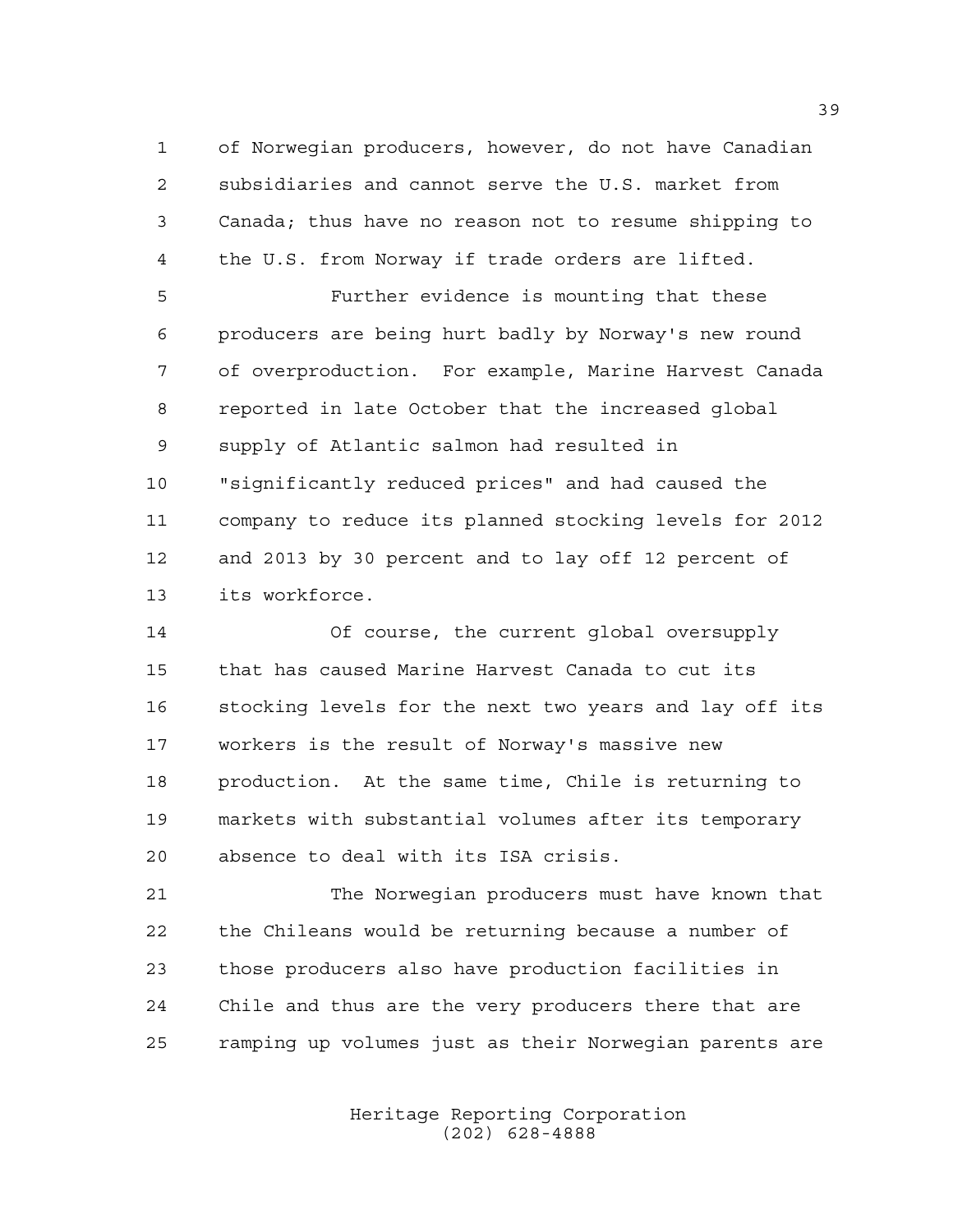doing the same.

| 2               | In sum, no facts support the Norwegian                 |
|-----------------|--------------------------------------------------------|
| 3               | producers' claim that they will not resume substantial |
| 4               | shipments to the U.S. market if the trade orders are   |
| 5               | lifted. On the contrary, Norwegian dressed head-on     |
| 6               | salmon will return to the U.S. market en masse and at  |
| 7               | the same below cost prices that the product is now     |
| 8               | fetching in Norway's unprotected markets. This is      |
| 9               | evidenced by their dominant presence in the U.S.       |
| 10 <sub>1</sub> | before the orders were issued and by the fact that     |
| 11              | this is a large and growing market and all of Norway's |
| 12              | other viable markets are already saturated with their  |
| 13              | low-priced product.                                    |
|                 |                                                        |

 To regain their market share here, each Norwegian producer would have no choice but to undersell domestic and third country producers and each other as well. The result would be a severe and prolonged drop in Atlantic salmon prices from all sources, which would lead to the demise of the U.S. industry.

 In conclusion, and as we reported to the Commission staff, American Gold plans to increase production over the next five years if market conditions support doing so. I can assure you that if the orders are revoked we would not be able to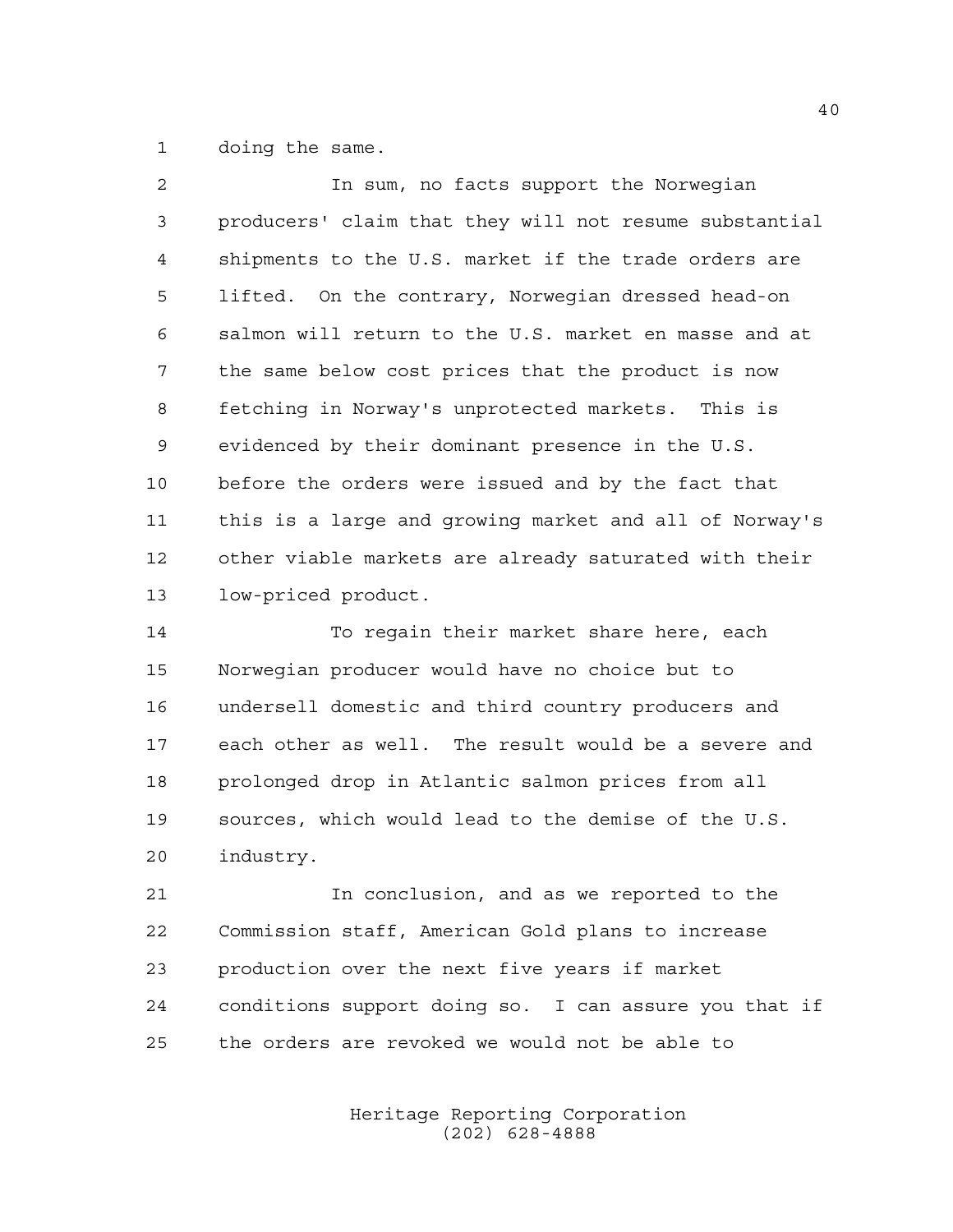implement that plan. Thank you very much.

 MR. COURSEY: Our fifth witness is Chris Ruettgers, also of Icicle Seafoods and American Gold Seafoods. Chris? MR. RUETTGERS: Good morning. I'm Chris Ruettgers. I'm currently Vice President of Business Development and a member of the board of directors of Icicle Seafoods, a job I took -- CHAIRMAN OKUN: I'm sorry. Mr. Ruettgers, could you maybe move the mic closer and just check that it's on? MR. RUETTGERS: Sure. Is this on? CHAIRMAN OKUN: Yes. MR. RUETTGERS: Okay. Sorry. I'm Chris Ruettgers. I'm currently Vice President of Business Development and a member of the board of directors of Icicle Seafoods, a job I took this past January. **Prior to that I was with Paine & Partners, a**  private equity firm, where I was responsible for analyzing potential seafood-related investments. During that time I visited a wide range of seafood companies all over the world. Paine acquired a controlling interest in Icicle in 2007, and Icicle purchased American Gold Seafoods in 2008. I was heavily involved on Paine's side in both of these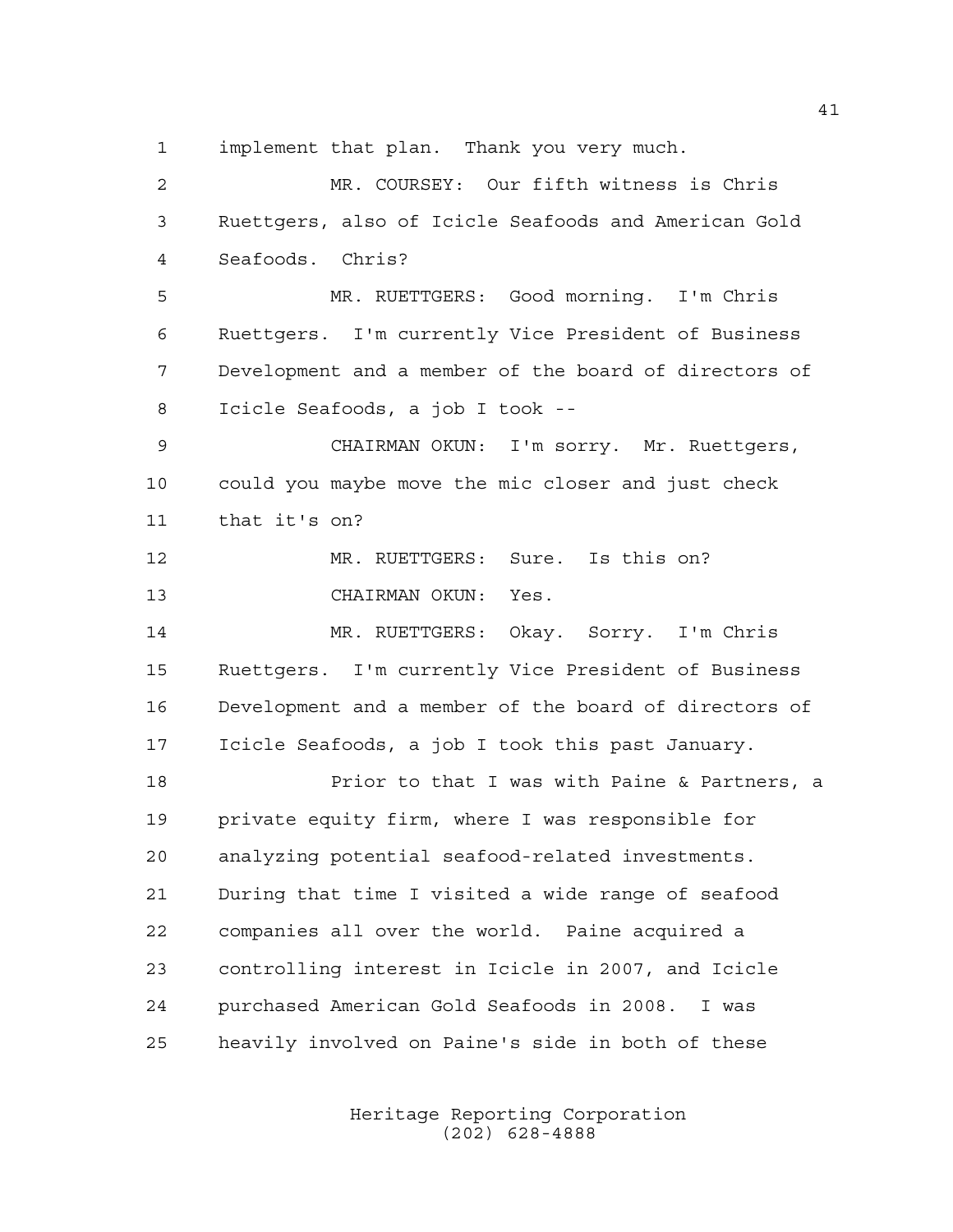acquisitions.

| 2  | Let me explain why the U.S. trade orders on            |
|----|--------------------------------------------------------|
| 3  | Atlantic salmon imports from Norway were crucial to    |
| 4  | Icicle's decision to purchase American Gold. In many   |
| 5  | ways the purchase made strong operational strategic    |
| 6  | sense for Icicle. First, farmed salmon is a very       |
| 7  | popular, year round seafood product that was not then  |
| 8  | included in Icicle's more seasonal product list, so    |
| 9  | buying American Gold would fill that hole. Also,       |
| 10 | Atlantic salmon is quite popular in the U.S. market,   |
| 11 | which is Icicle's most important market and one in     |
| 12 | which Icicle has considerable selling expertise.       |
| 13 | Further, half of the world's seafood is now            |
| 14 | produced through aquaculture or fish farming, and      |
| 15 | Atlantic salmon is one of the most popular seafood     |
| 16 | products produced by farming, especially for the U.S.  |
| 17 | market. By acquiring American Gold, Icicle, which at   |
| 18 | the time had little experience with aquaculture, would |
| 19 | gain valuable experience with this important form of   |
| 20 | seafood production.                                    |
| 21 | Finally, American Gold was a rare find                 |
| 22 | because it is one of only two producers located within |
| 23 | the U.S. market, the only one on the west coast, and   |
| 24 | happened to be located literally in our backyard in    |

the Puget Sound of Washington state.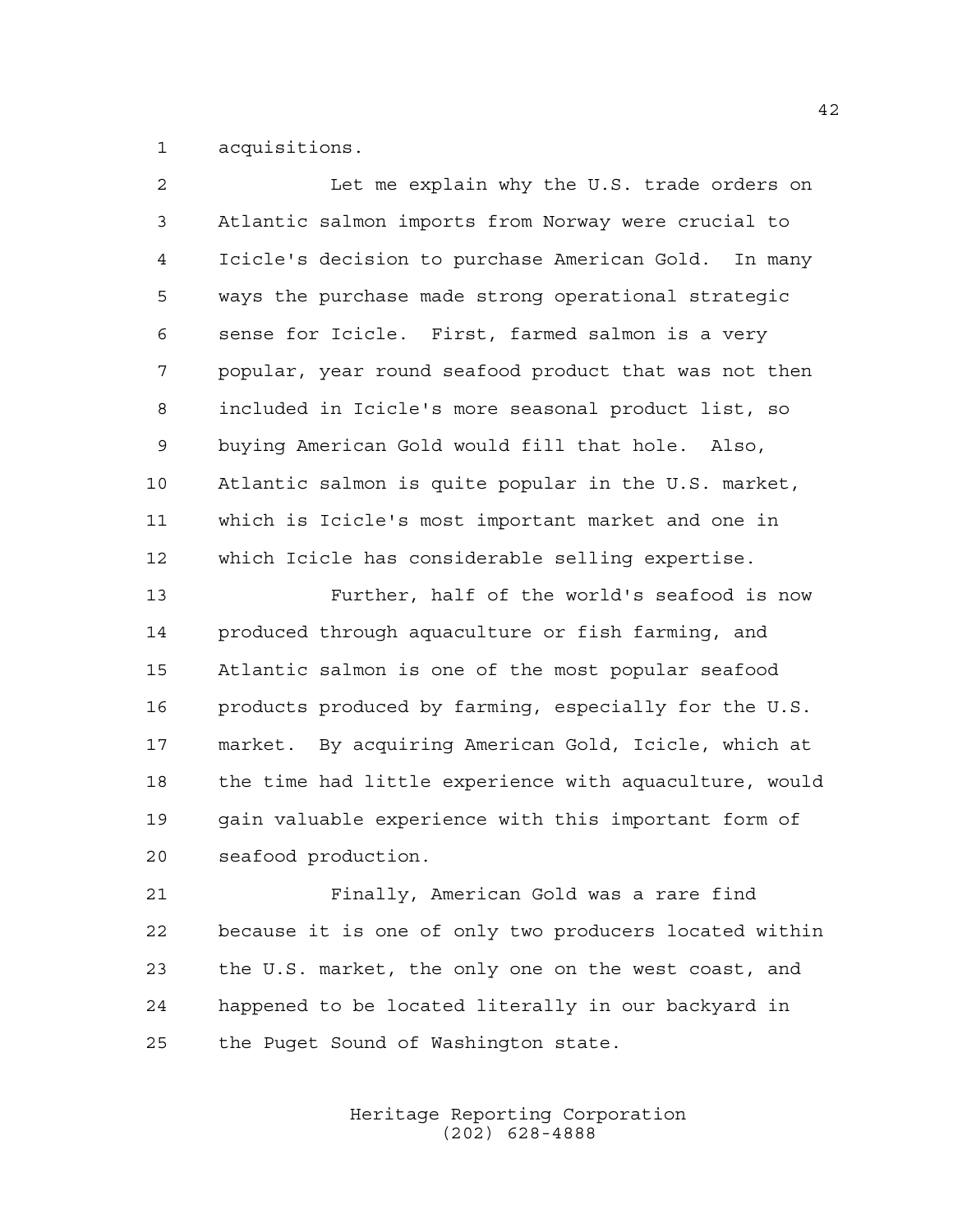One potential negative that could have scuttled the deal: Norway's entrenched habit of periodically expanding its production beyond the point where it can be sold at above cost. Because Norway accounts for half of the world's production of farmed salmon and the overwhelming majority of the production increases, its mistakes in overproduction are devastating for salmon producers everywhere.

 The following are the facts of life for the business of producing and selling farmed Atlantic salmon. First, price is supply driven. Too little supply and buyers will bid up the product's per unit sales price. Too much supply and buyers will bid this price down. Way too much supply will drive prices below cost of production where they currently exist today. I'm quite sure that our Norwegian colleagues were wishing this hearing occurred six months ago.

 Second, the production cycle for farmed salmon is about three years, which is the point at which the fish typically reach optimal market value. This means that a producer from day one must continue to pour money into his salmon for three years before realizing a penny of revenue.

 Third, once a fish reaches its optimal market size the producer has limited ability to hold

> Heritage Reporting Corporation (202) 628-4888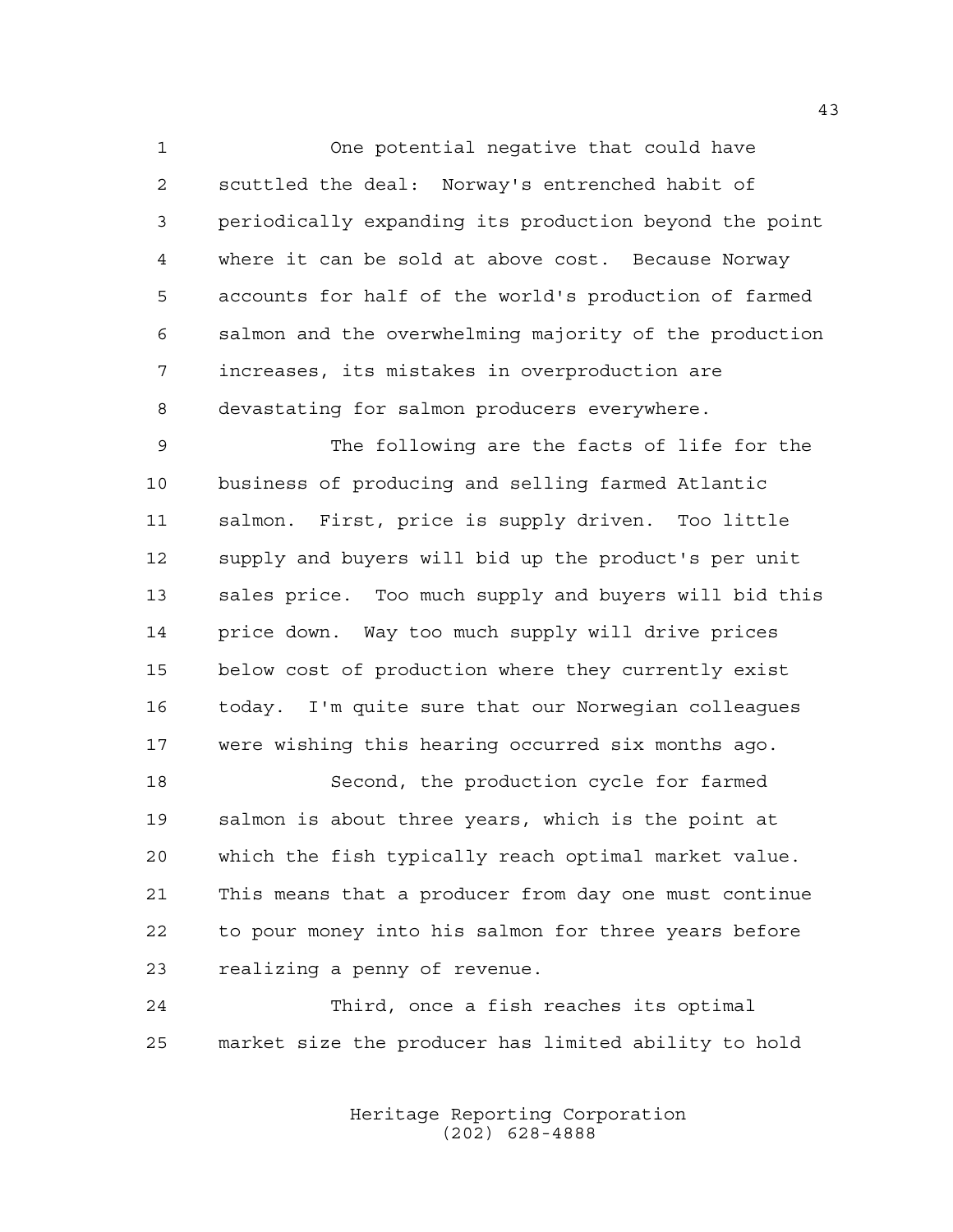the fish in the water in the hopes that the low market prices will rise, and for the extra time it holds the fish the producer continues to incur costs such as for feed. Thus, a producer will tend to sell its market size fish sooner rather than later, regardless of the market price.

 Fourth, Norway generally accounts for about half of the world's supply of farmed Atlantic salmon. This means that producers in every other country are at the mercy of Norway's decisions on the volume of salmon it will place into production each year because this dictates the amount of salmon Norway will bring into the market in three years. It is thus very important that Norway not produce more salmon than it can sell at above cost prices.

 Norway bringing to the market in a new year 10 percent more than it brought the previous year without there being an increase in demand will have disastrous consequences for all producers, not just those in Norway, for this will cause the price for all salmon to drop.

 In 2008, Icicle was well aware of Norway's history of periodically causing salmon prices to crash by greatly increasing its production without also increasing demand. In fact, Paine and Icicle had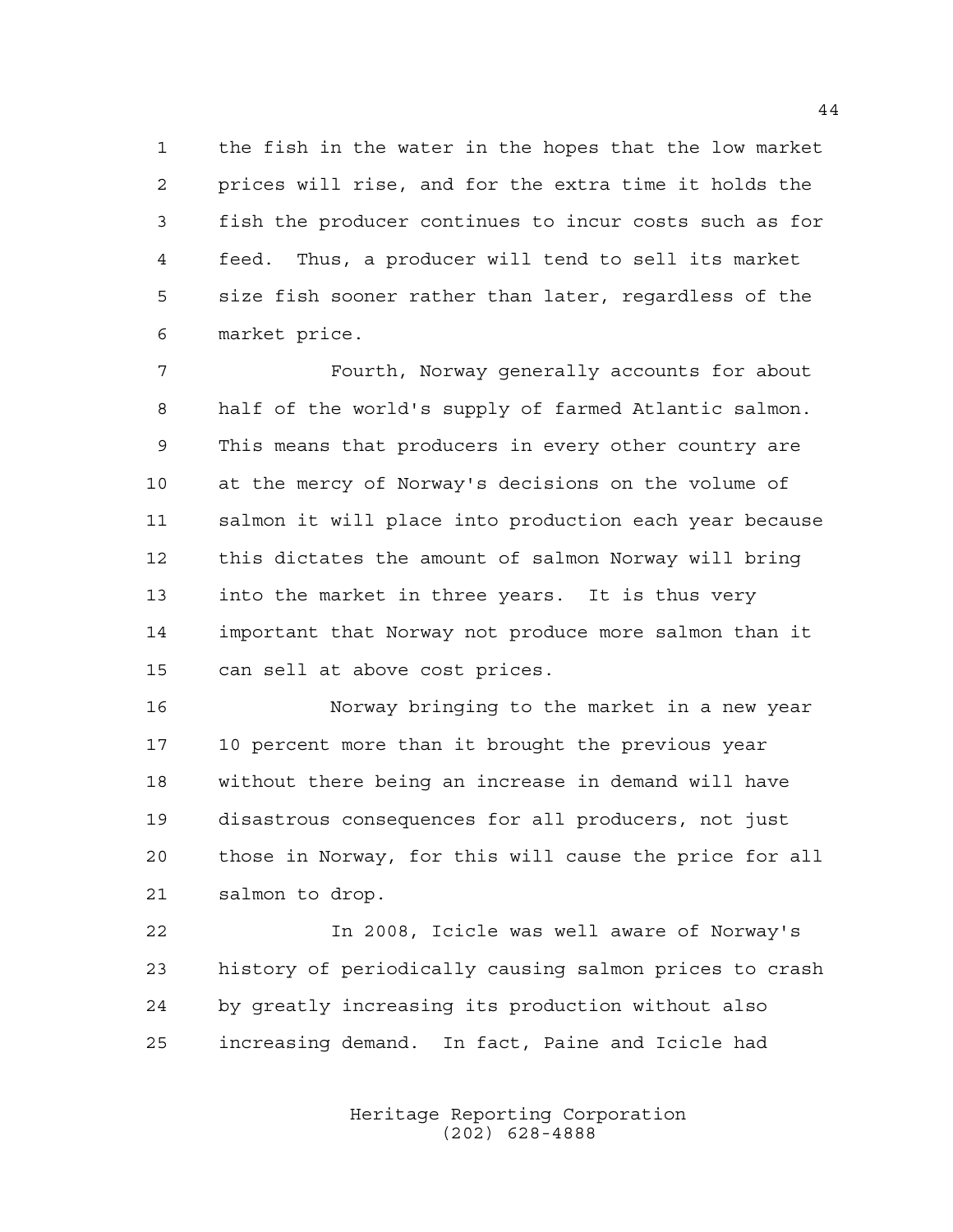looked at salmon opportunities for Norwegian and European producers. However, we were also well aware that the U.S. trade orders protected American Gold from a flood of below cost imports from Norway. Without these orders, Icicle would probably not have purchased American Gold.

 Norway's most recent misadventure in overproduction is happening right now. Today there is an agreement among the professionals who track this information that the global supply of salmon has increased significantly in the last half of 2011 and will do so again in 2012, but demand for this increased product has not and will not materialize.

 Norway is responsible for the current oversupply because it greatly increased its production to take advantage of Chile's temporary withdrawal from the market without accounting for the fact that Chile would soon return with its traditional volumes. Norway is now forced to bring its increased production to market, but in the absence of sufficient demand this has caused the prices paid to Norwegian producers to fall below the break-even point.

 Finally, Norway is desperate to ship its excess product to any market it can. The U.S. trade orders on salmon imports from Norway is right now

> Heritage Reporting Corporation (202) 628-4888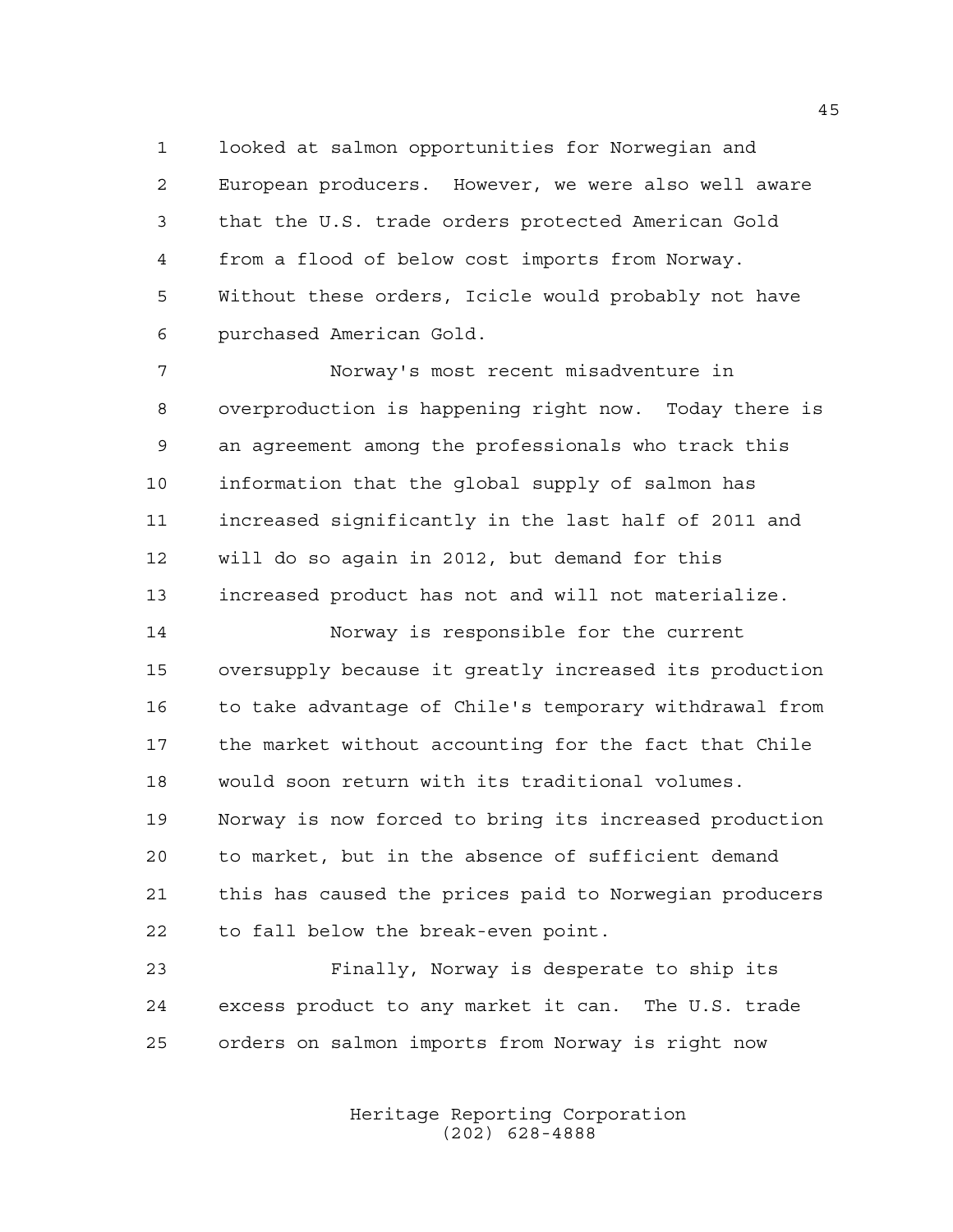affording American Gold substantial protection from the current follies of the Norwegian producers. If the orders are revoked, we will be defenseless against the effects of Norway's overproduction. Norwegian salmon will be sucked into the U.S. market at low-cost prices like air into a vacuum. Thank you.

 MR. COURSEY: Our next witness is Gina Beck of Georgetown Economic Services. Gina?

 MS. BECK: Good morning, Commissioners and staff. My name is Gina Beck of Georgetown Economic Services. This morning I will address several factors indicating that a large volume of low-priced product from Norway will return to the U.S. market if the orders are revoked, as well as the vulnerable condition of the domestic salmon industry.

 As you can see in the first chart in your packet, data from multiple sources show that production for the entire Norwegian salmon industry rose significantly from 2005 to 2010. The Norwegian producers' expert at the last hearing said that production would not increase until mid 2008 at the earliest.

 In contrast to this prediction, however, Norwegian production increased from 1.3 billion pounds in 2005 to 1.6 billion pounds in 2008 and further to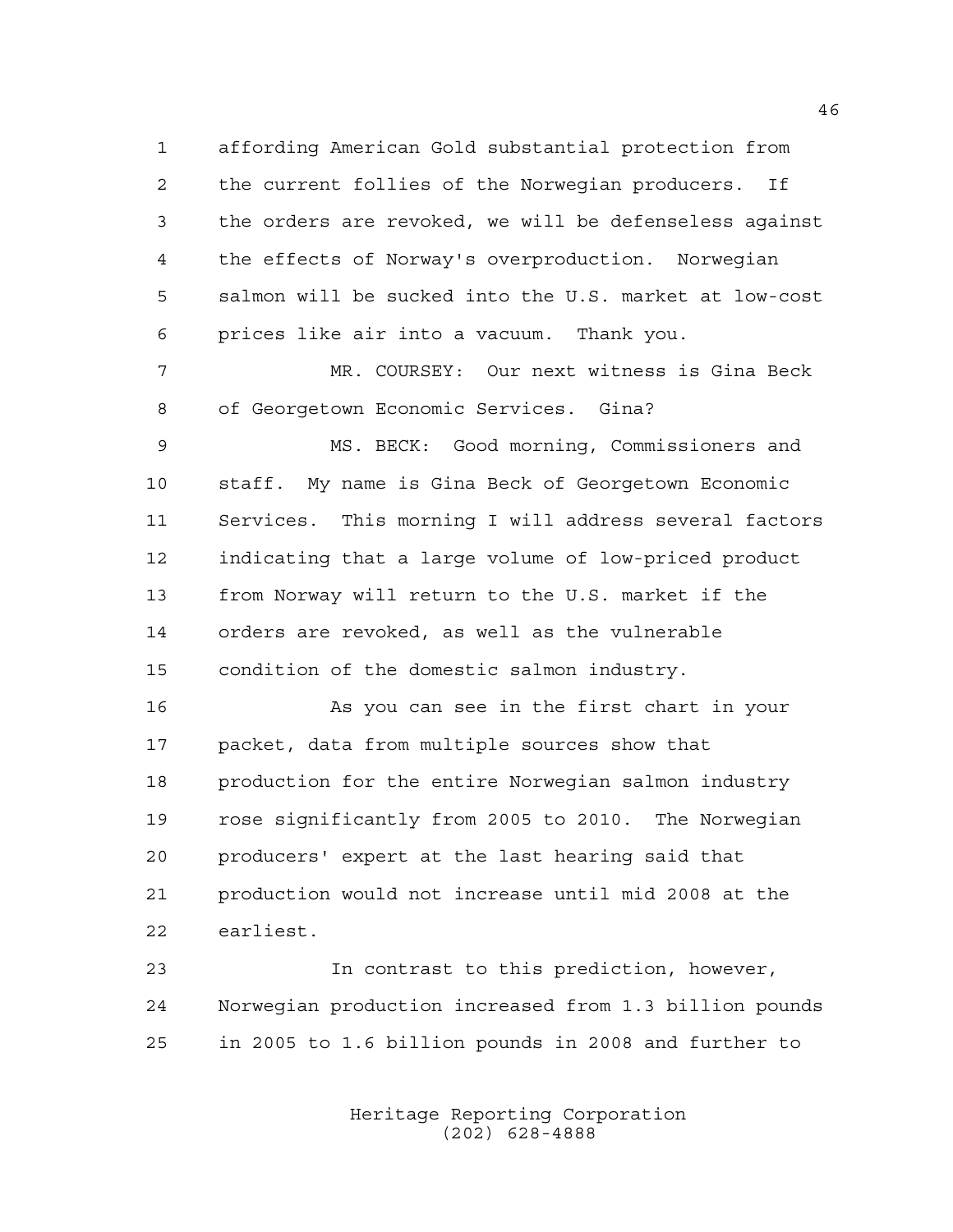1.9 billion pounds in 2009 based on public data.

 Other sources show even greater increases over the 2005 to 2010 period.

 Salmon production in Norway is projected to increase further in every year from 2011 to 2013, as you can see in Charts 1 and 2. A public source shows projected growth to 2.3 billion pounds in 2012, despite the fact that Norway is already overwhelmed with a huge excess supply of salmon.

 Based on the few foreign producers who responded to the Commission's questionnaire, production grew by significant levels during each year of the POR, but was still highly understated when compared to the total Norwegian industry as shown in Chart 2. Respondent producers only represented 44.5 percent of total fresh Atlantic salmon production in Norway, as stated in the Commission's staff report.

18 As shown in Chart 3, capacity has shown tremendous growth over the POR despite the capacity constraints noted by the Norwegian producers at the last hearing and in their prehearing brief. Even on the basis of only reporting producers, capacity more than doubled over the POR to 1.03 billion pounds in 2010. The capacity questionnaire data show further growth in the first half of 2011 as compared to the

> Heritage Reporting Corporation (202) 628-4888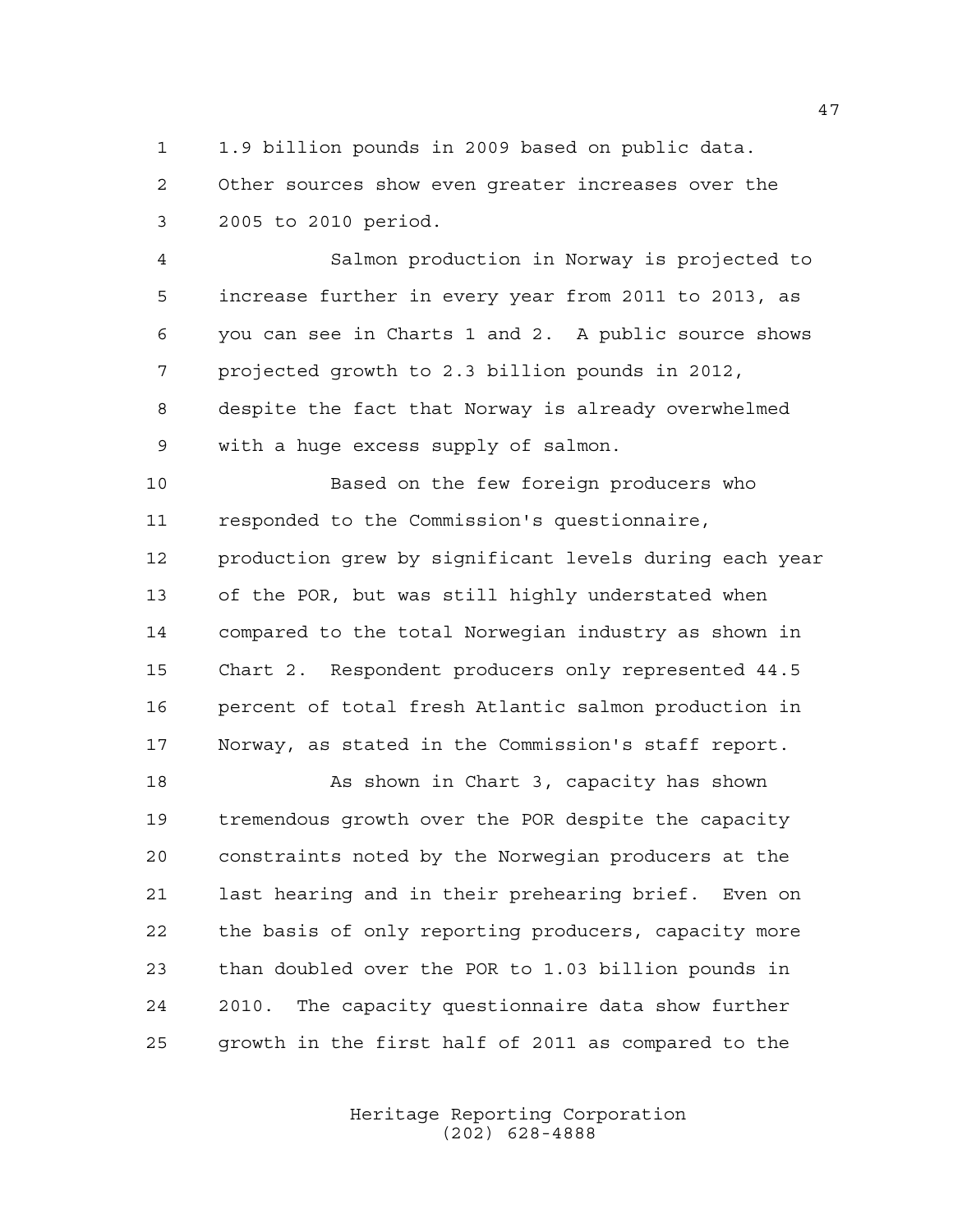first half of 2010 with an annualized 2011 capacity level of 1.05 billion pounds.

 Chart 4 shows Norwegian total capacity calculated on the basis of the average capacity per license as published by Marine Harvest. The number of licenses in Norway actually rose to 981 in 2008 and 2009. Using these data, the maximum in achievable capacity was 2.6 billion and 2.2 billion pounds respectively, representing an even higher level of total Norwegian capacity than other sources.

 Regardless of the data source, Norwegian producers clearly display huge and growing capacity in production, as well as a high volume of excess capacity to produce fresh Atlantic salmon. Norwegian producers also have admitted that they are export oriented.

 Given the capacity and production increases in Norway, Norwegian producers are constantly seeking new outlets for their expanded capacity. As Ms. Cannon will describe, recent developments in traditional markets, including the EU, Russia and China, are forcing Norway to look for markets to export their salmon, even if they must do so below cost.

The United States is an open and attractive

Heritage Reporting Corporation (202) 628-4888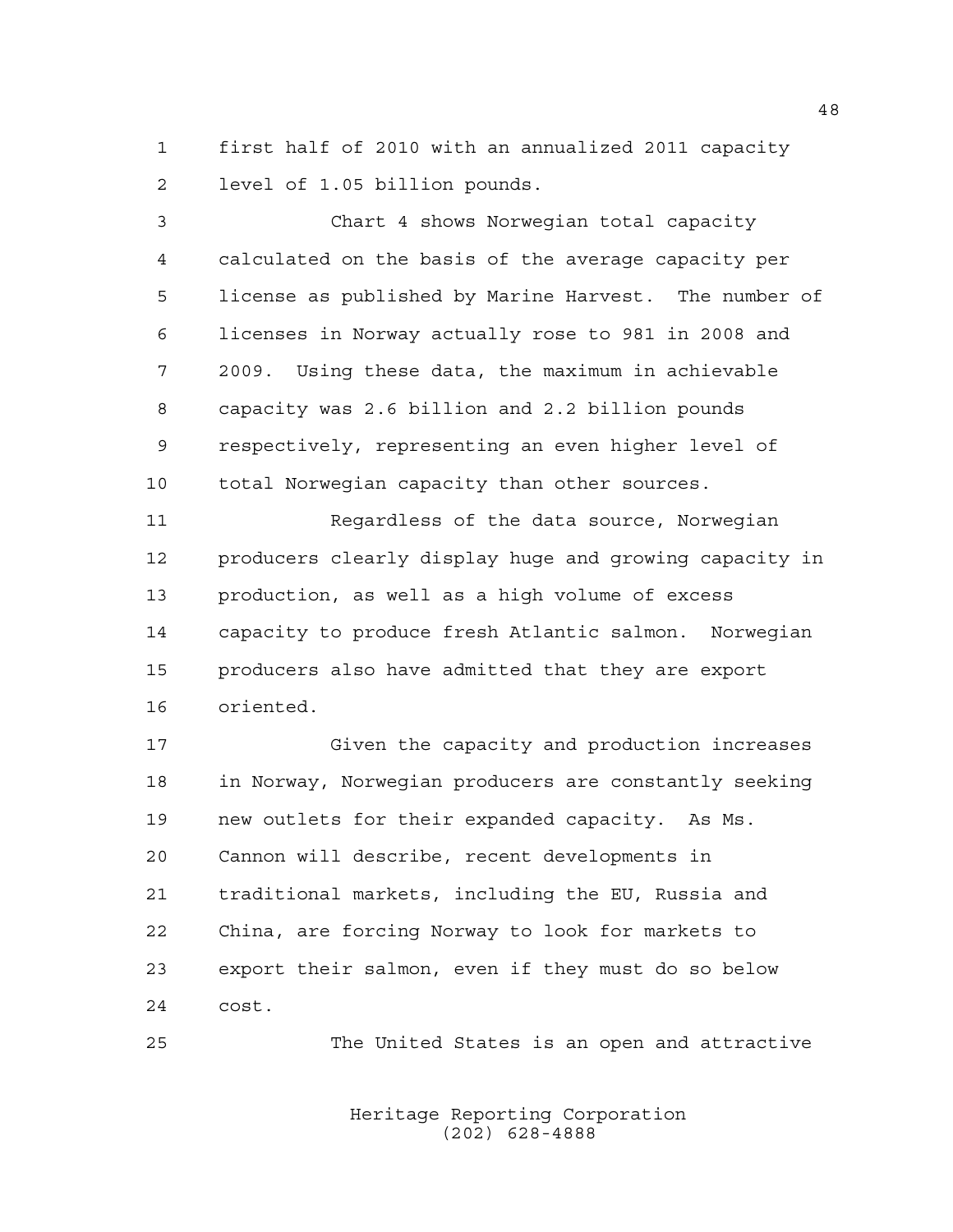outlet for Norwegian producers. Norway's export AUV to the United States was higher than all other third country markets during January through September 2011, showing that Norway is selling at higher prices in the United States than other markets. Norway's export AUV was \$3.69 per pound, whereas Norway's AUV to its principal export markets of France, the EU and Russia were \$2.73 to \$2.88 per pound.

 AUVs of U.S. imports from Norway are currently available through September 2011 and have declined all the way down to \$2.40 per pound. This AUV is significantly higher than prices of salmon in Norway in recent months in 2011, providing an incentive for Norway to increase exports to the United States.

 Grieg and Marine Harvest's own public statements show that they are showing losses demonstrating that Norwegian producers will sell at whatever pricing level it takes to move their product. Already during the past six months U.S. prices of salmon displayed constant and dramatic declines as a result of the ripple effect of low Norwegian prices in other markets.

 From June 2011 to July 2011, in one month alone U.S. prices dropped by 80 cents per pound and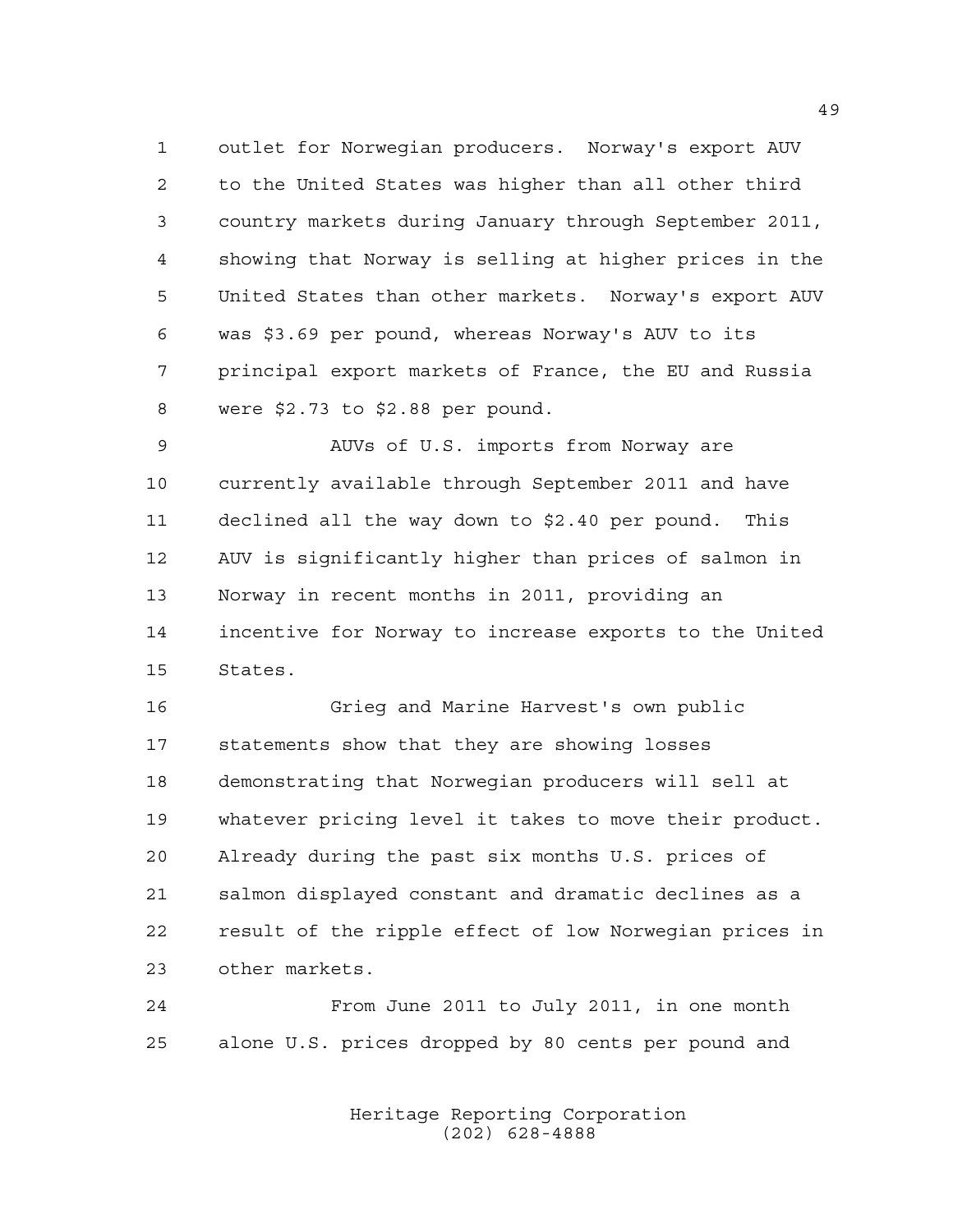are reaching record lows in fourth quarter 2011. U.S. prices have fallen so much that price differences no longer exist between 10 to 12 pound and 12 to 14 pound salmon as shown in recent Urner Barry pricing data. As you have heard from industry witnesses this morning, U.S. producers do not know how they would have survived without the orders in place, particularly in recent months, and are in an extremely vulnerable position.

 As Mr. Cooke mentioned this morning, the production of fresh Atlantic salmon has a number of inherent challenges, including sea lice, following requirements and environmental regulations. Domestic salmon producers' financial performance can shift quickly from profits to losses. At a time when there are numerous signs of concern for the future of the U.S. salmon industry, it would be devastating for large volumes of unfair imports from Norway to return to the U.S. market.

 The recent and substantial deterioration in pricing and financial performance for third quarter and fourth quarters 2011, which are on the record, provide strong evidence of U.S. producers' sensitivity to imports from Norway. Although these orders have been in effect for many years, they are still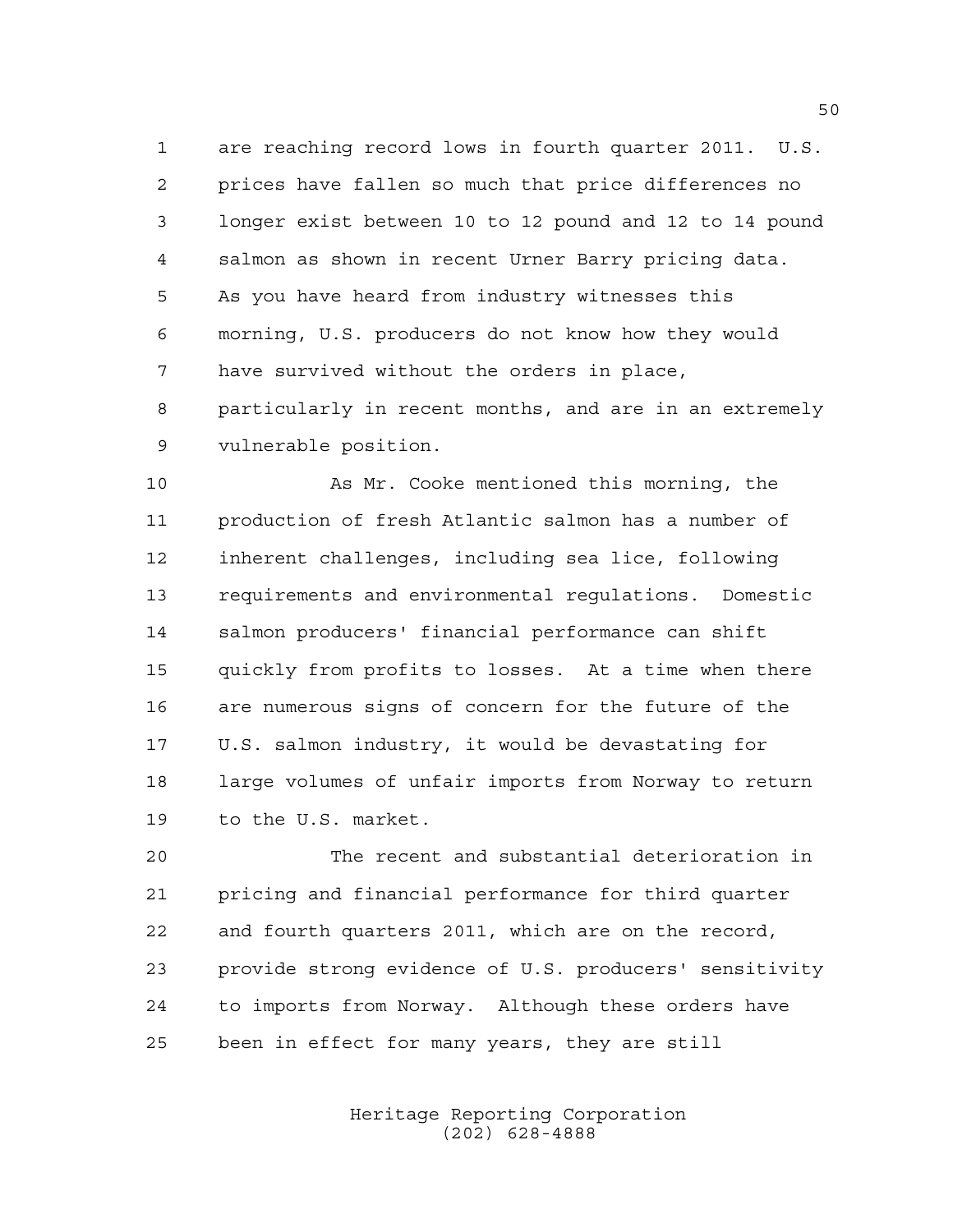desperately needed by the U.S. industry.

 Thank you for your attention, and that concludes my testimony.

 MR. COURSEY: Our last witness this morning is my partner, Kathy Cannon. Kathy?

 MS. CANNON: Good morning. For the record, I am Kathleen Cannon of Kelley Drye. I will conclude our testimony by addressing a few of the issues Respondents have raised in their brief.

 First, like product. Respondents agree with us that the like product should be defined as whole salmon as it has been throughout this proceeding. They also say that the Commission should take into account the relationship between whole salmon and cuts of salmon as a condition of competition in the market. We agree.

 Sales of salmon cuts, while not part of the like product here, do have an effect on sales and prices of whole salmon as well. When Chile increases the volume and lowers the prices of cut salmon, it has a ripple effect on the market for whole salmon sales too. In fact, the increased imports of both whole and cut salmon from Chile in recent months has been a large factor leading to the plunge in U.S. whole salmon prices. This condition of competition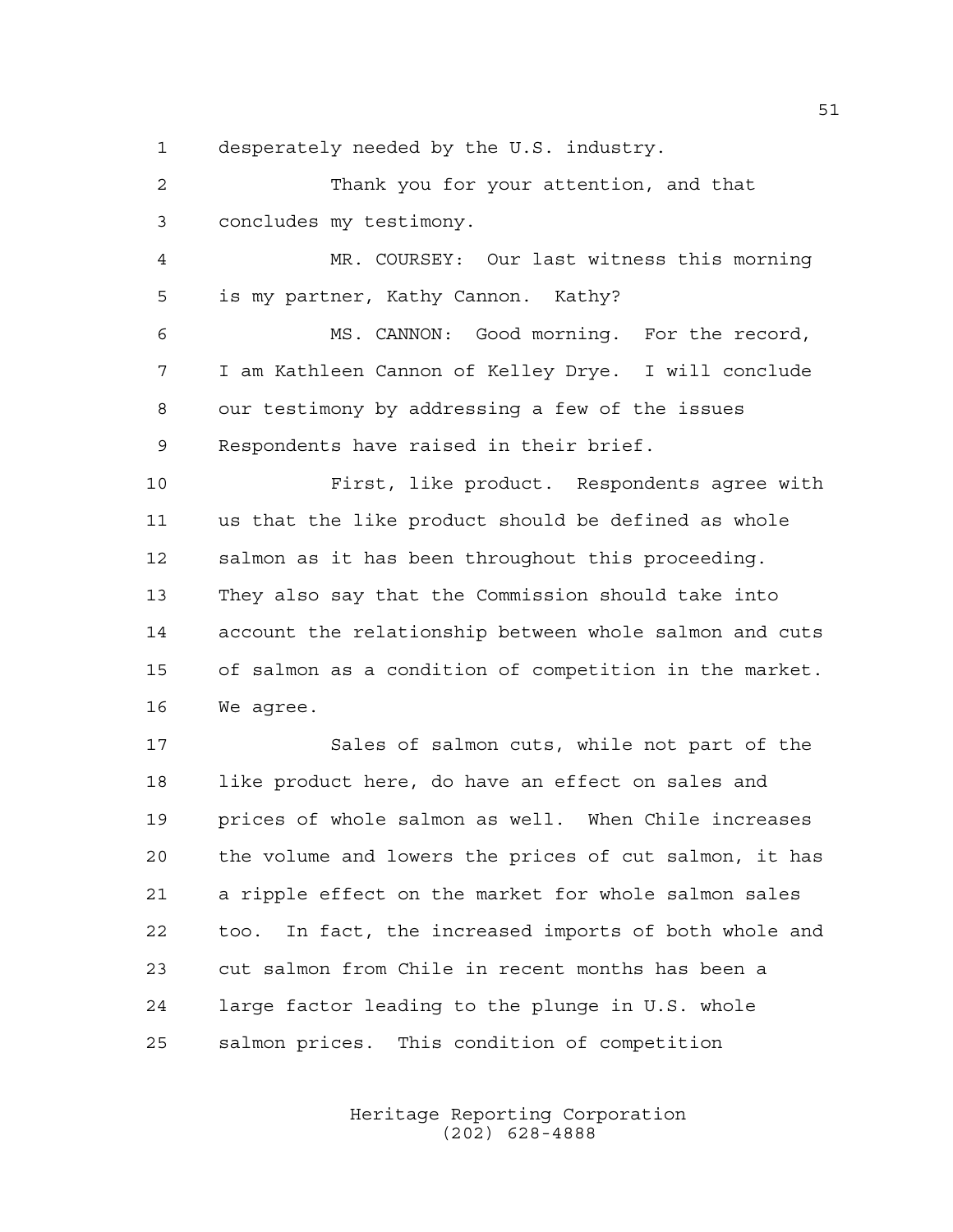increases the vulnerability of the domestic industry to the return of dumped and subsidized imports from Norway.

 Second, the Norwegians concede, as they must, that Norwegian production is massive, is continuing to increase significantly over the review period and is predominantly for export. They present several arguments, however, as to why those massive exports should not be of concern to U.S. producers. Initially they contend that the supply of salmon is equal to demand and that their growing production is merely serving increasing demand. That is not true. As the data in our brief indicate, increased global production over the next two years, led by Norway, is outpacing demand growth.

 While increased Norwegian production was not a problem globally for the past few years because of the downturn in Chilean production and exports, that has now changed. Chilean sales are increasing, along with continued increases in Norwegian supply. The result has been a huge decline in prices for Norwegian salmon, as well as an increased inability of U.S. producers to sell their product, as Mr. Papas testified.

Respondents next assert that Norwegian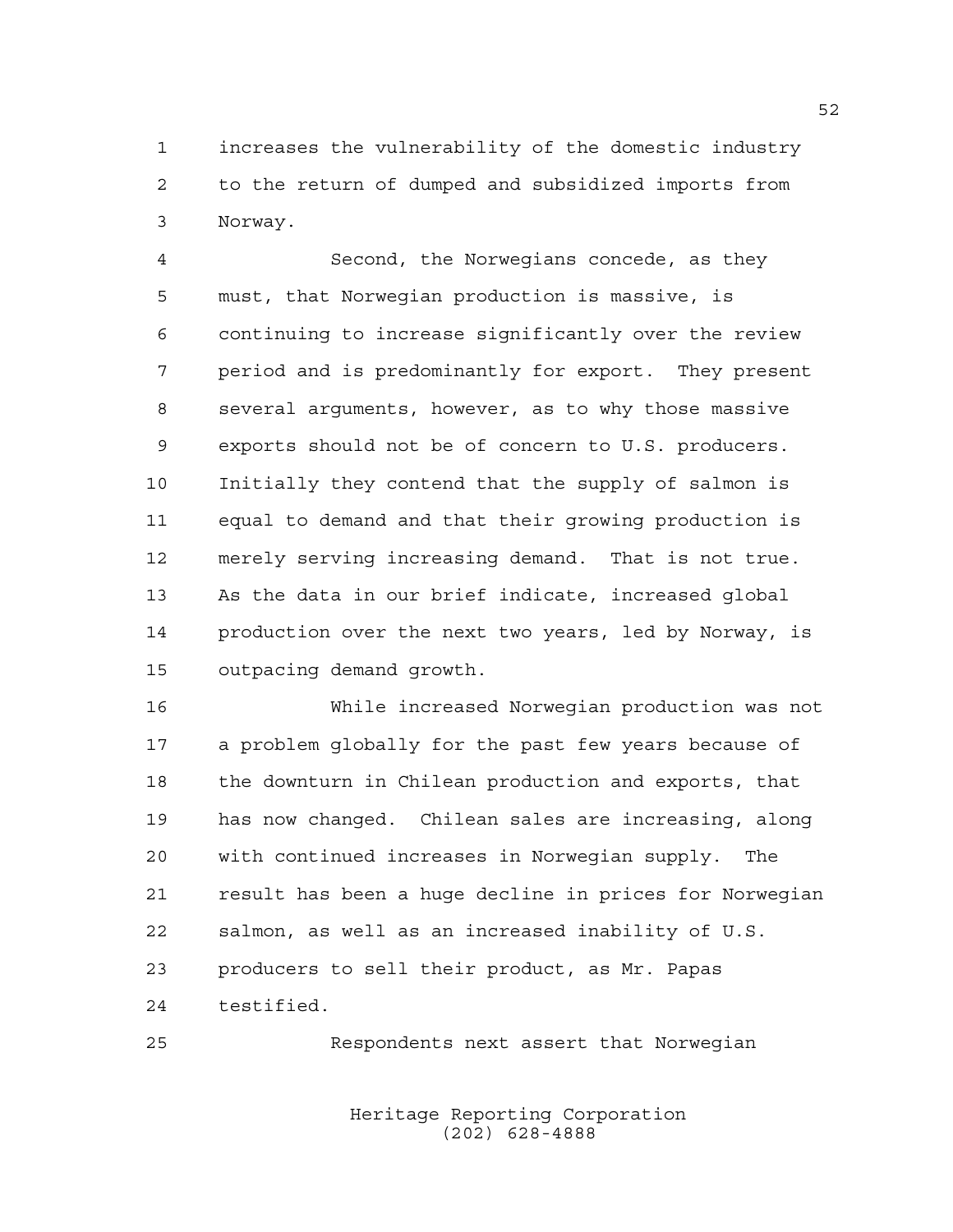licensing policies limit further increases in

 Norwegian supply. That also is not true. Even in the absence of issuing new licenses between 2003 and 2009, Norwegian production grew steadily and significantly. Based on Marine Harvest's own report, Norway's license capacity is still underutilized.

 Continued significant production growth is not only possible, but will unquestionably occur based on fish already in the water in Norway today. As Chart 1 that Ms. Beck circulated shows, all independent sources reviewed are projecting continued significant production increases in Norway whether or not new licenses are issued.

 Other constraints Respondents identify as purportedly limiting capacity such as product mix, weather, pen rotation, yield and mortality are simply conditions of competition that all producers face. They have not limited production growth in Norway over the review period, and they are not projected to do so in the next few years by any independent source.

 Next, Respondents claim that they won't ship whole salmon to the U.S market because of transportation cost. While this argument is common in sunset reviews, the Commission typically rejects it if the foreign producer is exporting to other distant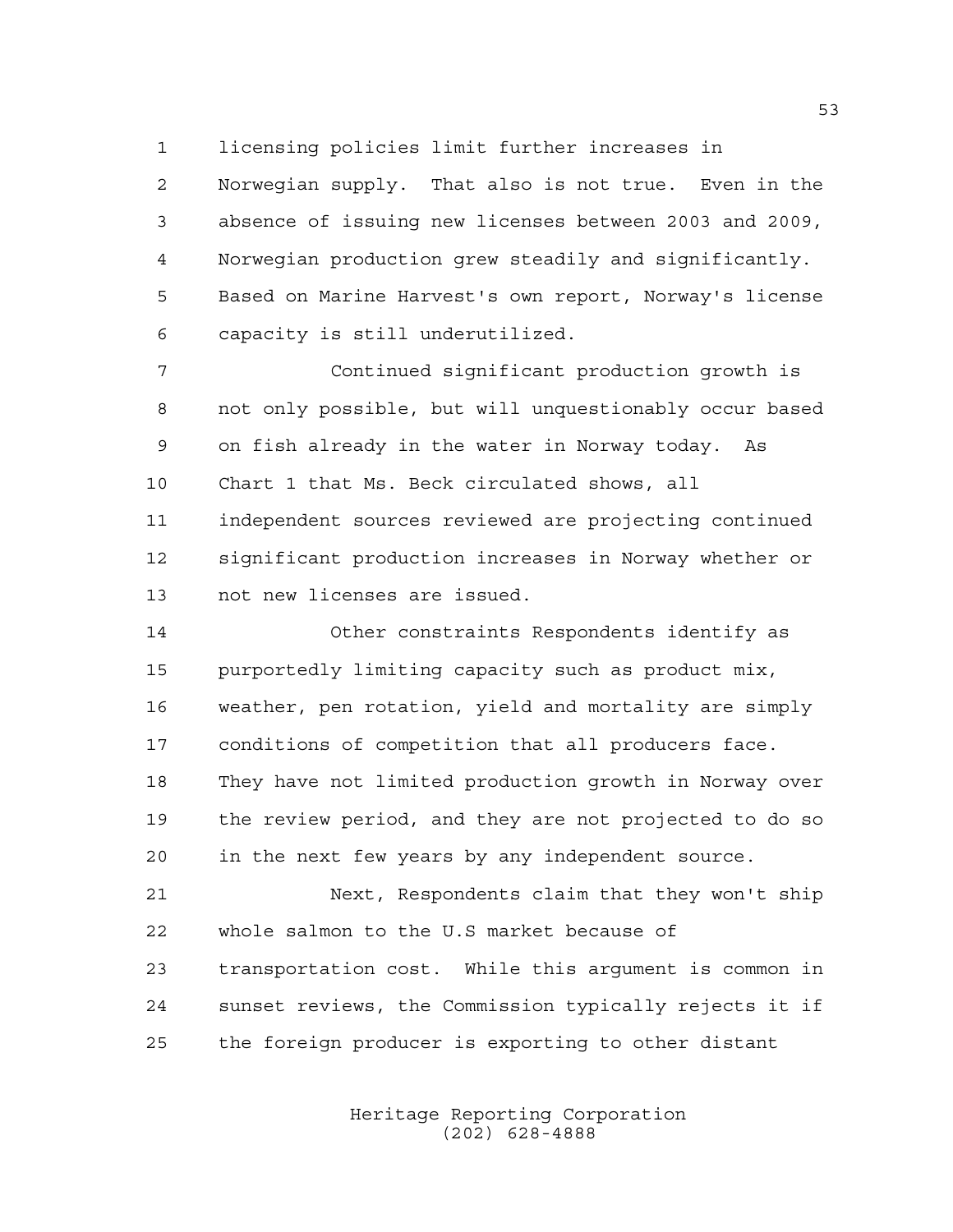countries or is exporting similar nonsubject product to the United States. Here we have both.

 Norway continues to export whole salmon to a wide variety of Asian countries, despite high transportation cost. Norway also exports salmon in whole and cut forms to the U.S. market and showed the ability in 2007 to rapidly increase those exports when market conditions warranted, despite transportation costs. With growing production in Norway and globally and especially once the duties are removed, transportation costs would not impede exports from Norway.

 Respondents then try to point to other third countries to which they export as the focus of any increased exports from Norway. There is no indication, however, that those countries will be able to absorb the Norwegians' huge supply growth, which is already causing prices in Europe and other countries to decline.

 According to recent reports, demand in the EU is declining. In addition, an increased wild salmon catch in Russia is reducing Russia's reliance on Norwegian imports, while China has imposed new controls on Norwegian salmon that have already led to volume declines to that market. The U.S. market has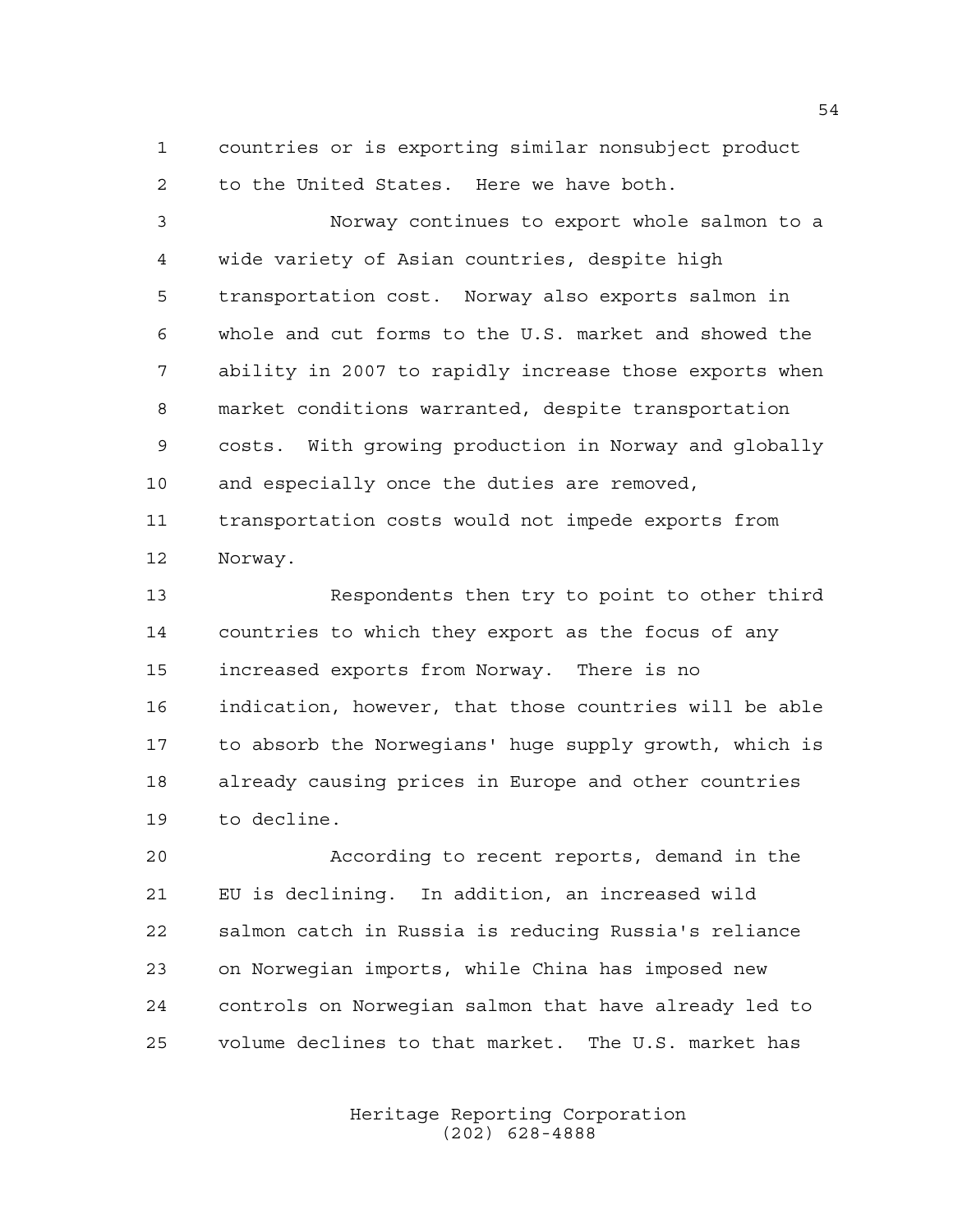no such barriers, and numerous U.S. purchasers and importers reported to the Commission that it is likely they will buy or import Norwegian salmon if the duties are removed.

 Failing to demonstrate a lack of adverse volume effects, Respondents say that even if they export whole salmon to the United States there will be no adverse price effects. They cite both evidence of overselling by Norway during the review period, as well as purported sales of a niche product to a higher priced market segment.

 That Norway oversold U.S. producers while paying substantial duties, it's not surprising nor indicative of their pricing behavior without the orders. Moreover, this year Norwegian producers are already undercutting U.S. prices and costing the U.S. industry sales even with duties in place. Their claim that they will sell a niche or premium product was rejected by the Commission in the last review and should continue to be rejected here.

 Farmed Atlantic salmon is a commodity product, and there is no difference between the U.S. and the Norwegian product. Domestic producers sell all sizes of salmon and compete with the imports across the board. As the Urner Barry pricing series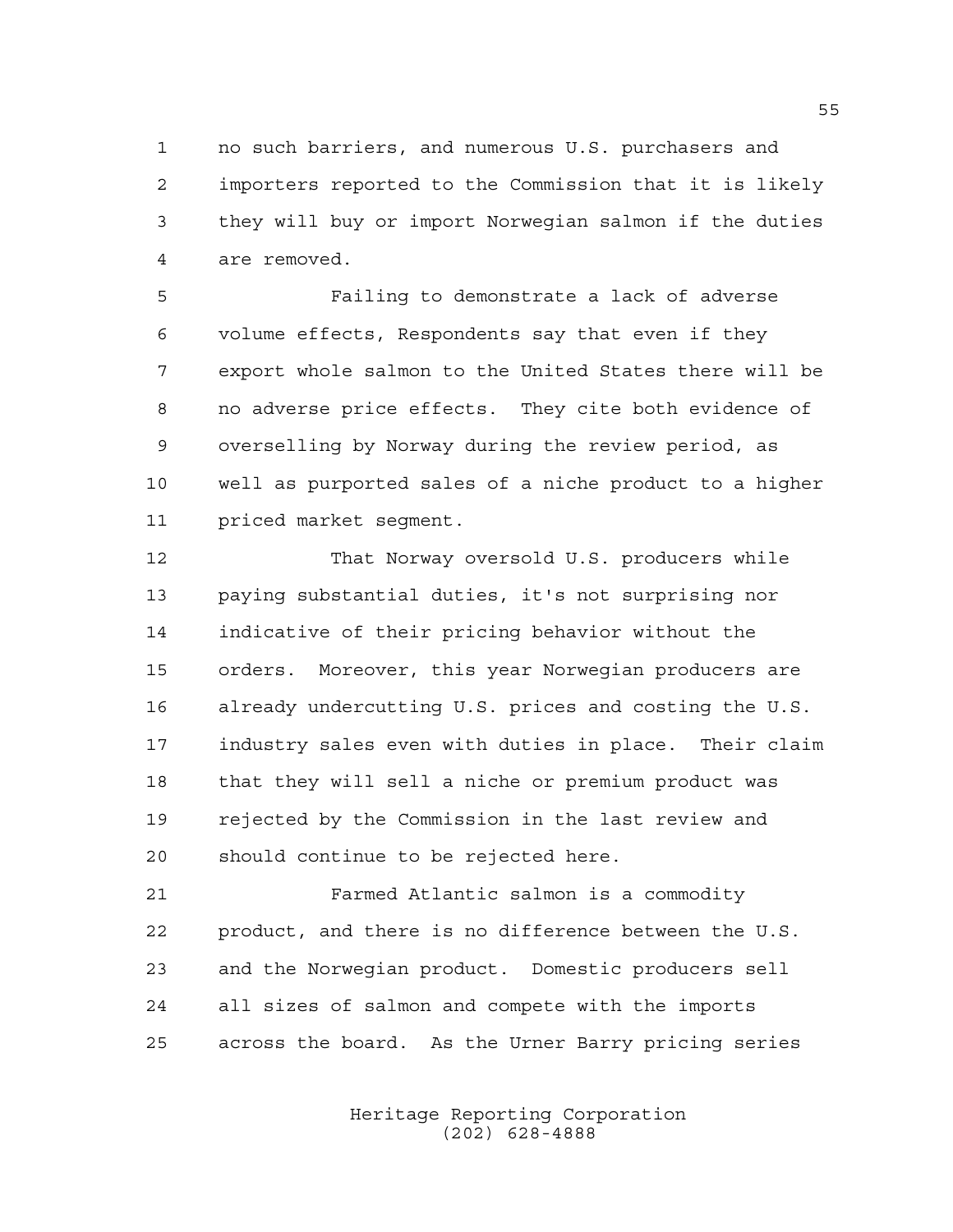data show, while prices for larger fish are higher than prices for smaller fish, those prices rise and fall in tandem, and right now they are falling. Regardless of the size of product Norway sells -- and absent the order they will sell all sizes as they did before -- it will not be to a niche or premium priced segment.

 Finally, the main adverse price effect of the Norwegian product will result from the large volumes of imports. As Respondents concede, prices for salmon in the U.S. market and globally are heavily influenced by supply. When supplies increase, prices decline as they have in recent months. A surge in volume of Norwegian salmon based on unused, as well as increased capacity, will displace U.S. producer sales and cause already low U.S. prices to decline even further.

 It is this volume related price effect from the influx of imports from Norway that most terrifies U.S. producers. In a market in which prices are already plummeting, U.S. producers can ill afford a return of the large volumes of unfairly traded imports from Norway that would inevitably result and still hope to remain in business. Thank you.

MR. COURSEY: That completes our

Heritage Reporting Corporation (202) 628-4888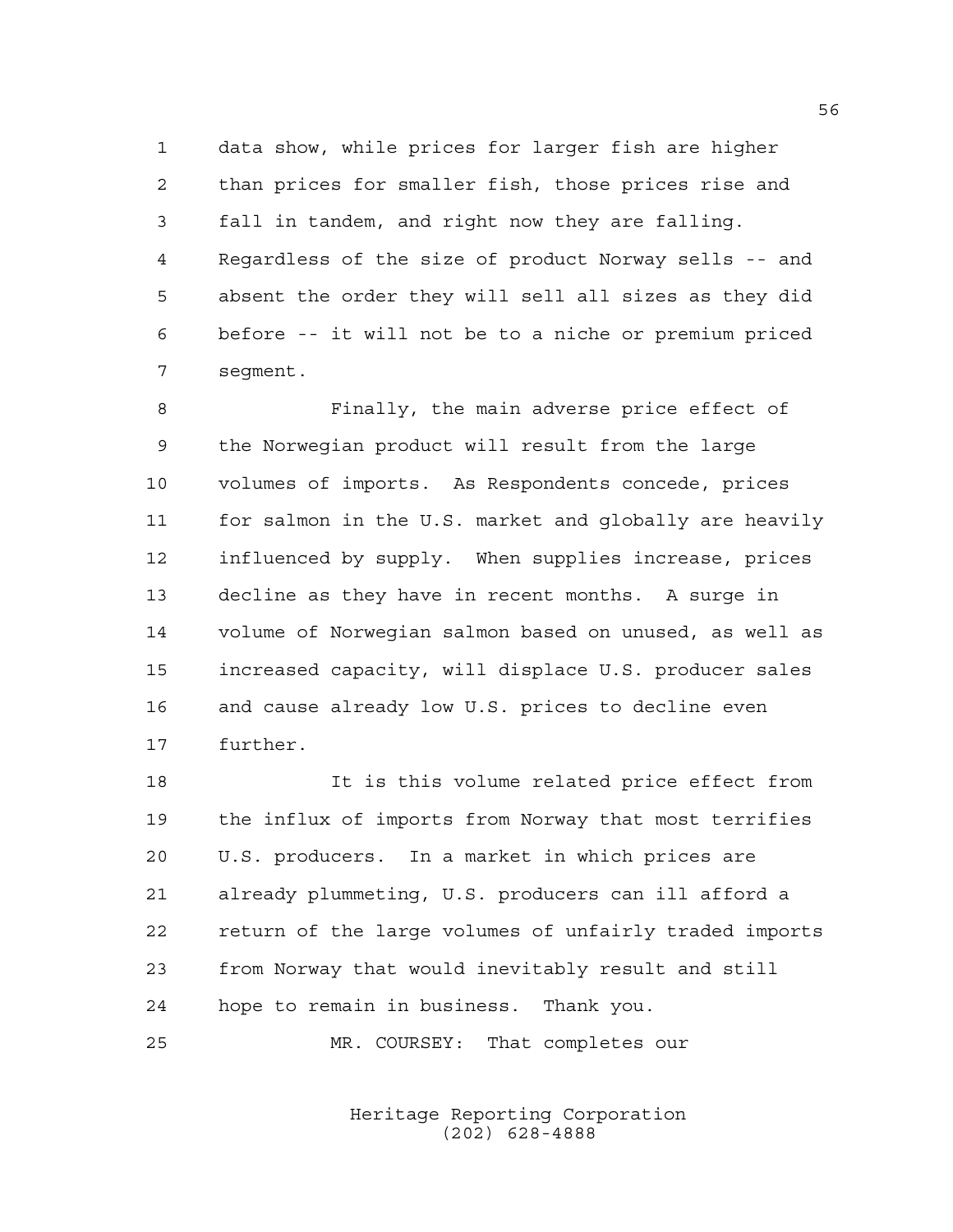presentation. We'd be happy to respond to any questions the Commissioners may have.

 CHAIRMAN OKUN: Thank you. Before we begin our questions, let me take this opportunity to thank all the witnesses, in particular those industry witnesses who have taken the time to be with us today. We very much appreciate your willingness to come here and tell us about your industry and to answer our questions.

 I will begin the questions this morning. Let me start with asking both our industry witnesses, but also counsel, to respond to the argument that what's really the relevant issue here is the large volume of nonsubject imports and that Canada's dominance of the U.S. market means that lifting the order really only affects Canada, not the U.S.

 MR. COOKE: Canada is not increasing its volume. I mean, there's no extra volume coming out of British Columbia. And realistically if you look at the past growth and what's come through Canada since 2005, there's no growth that's come through Canada of any large degree at all. The growth compared to Norway is -- you know, Canada is just a very blip. If you look at the world's three largest producers, you have Norway, Chile and Scotland, and

> Heritage Reporting Corporation (202) 628-4888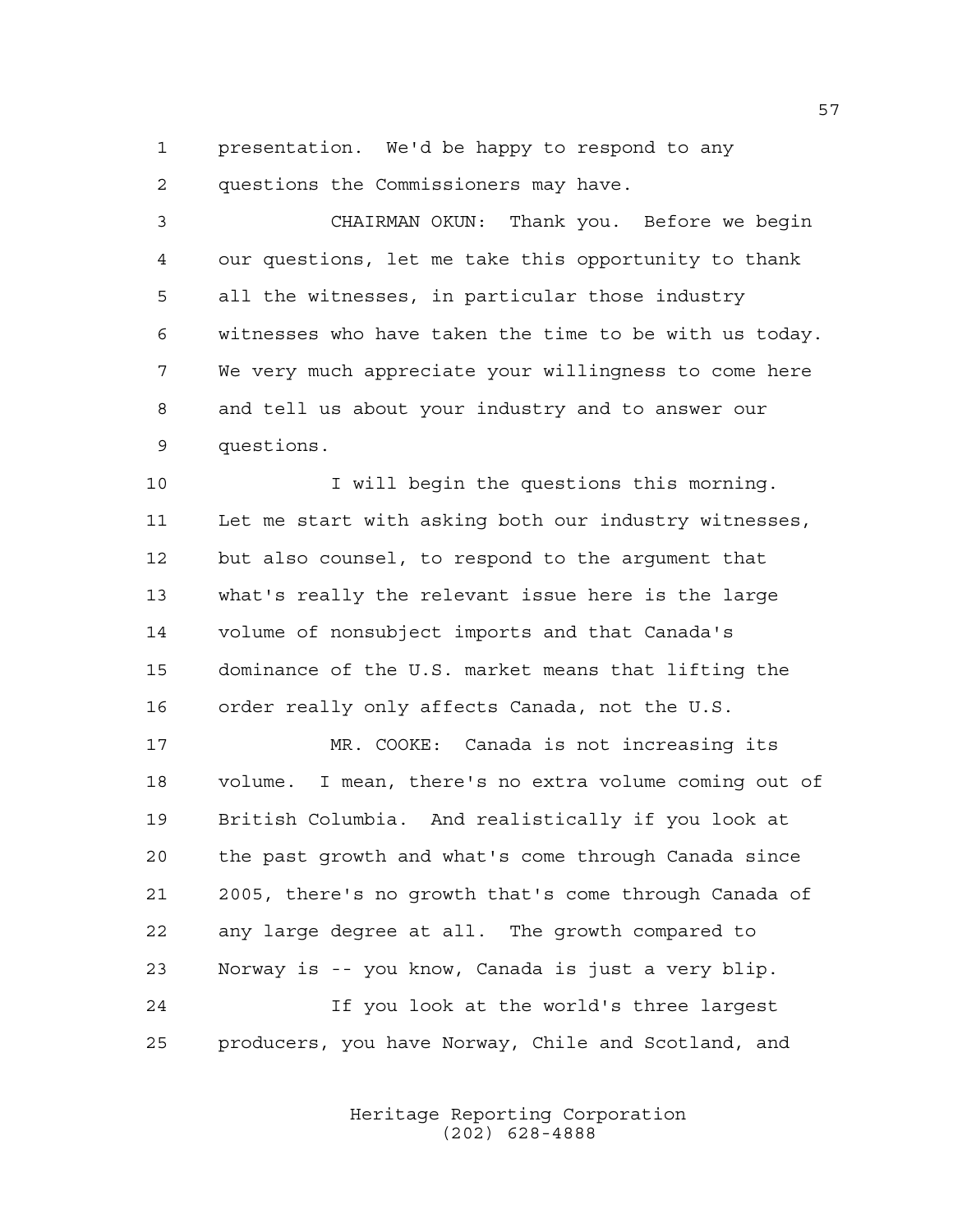Canada is quite a ways farther down that list, so the volume for Canada to increase their production is not there. The risk is obviously for the domestic industry and the price effect that would have on that industry.

 CHAIRMAN OKUN: Can I ask other industry witnesses to respond? And if you would also just respond to the argument that part of the argument, as I understand, from the Respondents is that if you look at what information we have on the record that the market share that the Norwegians would take would be from the Canadians?

 Because again the entire U.S. market is dominated by nonsubject imports so Norwegians would simply take nonsubject market share, as opposed to take market share from the domestic industry.

 MR. COOKE: If you look at it, we don't believe that. I mean, obviously we have not disputed this relationship between fillets and cuts and dressed head-on, but the flooding of the U.S. --

 CHAIRMAN OKUN: Mr. Cooke, if you could just put your microphone down? I'm having a little trouble hearing you.

| 24 |                                |  |  | MR. COOKE: Sorry. Is that better? |
|----|--------------------------------|--|--|-----------------------------------|
| 25 | CHAIRMAN OKUN: Yes. Thank you. |  |  |                                   |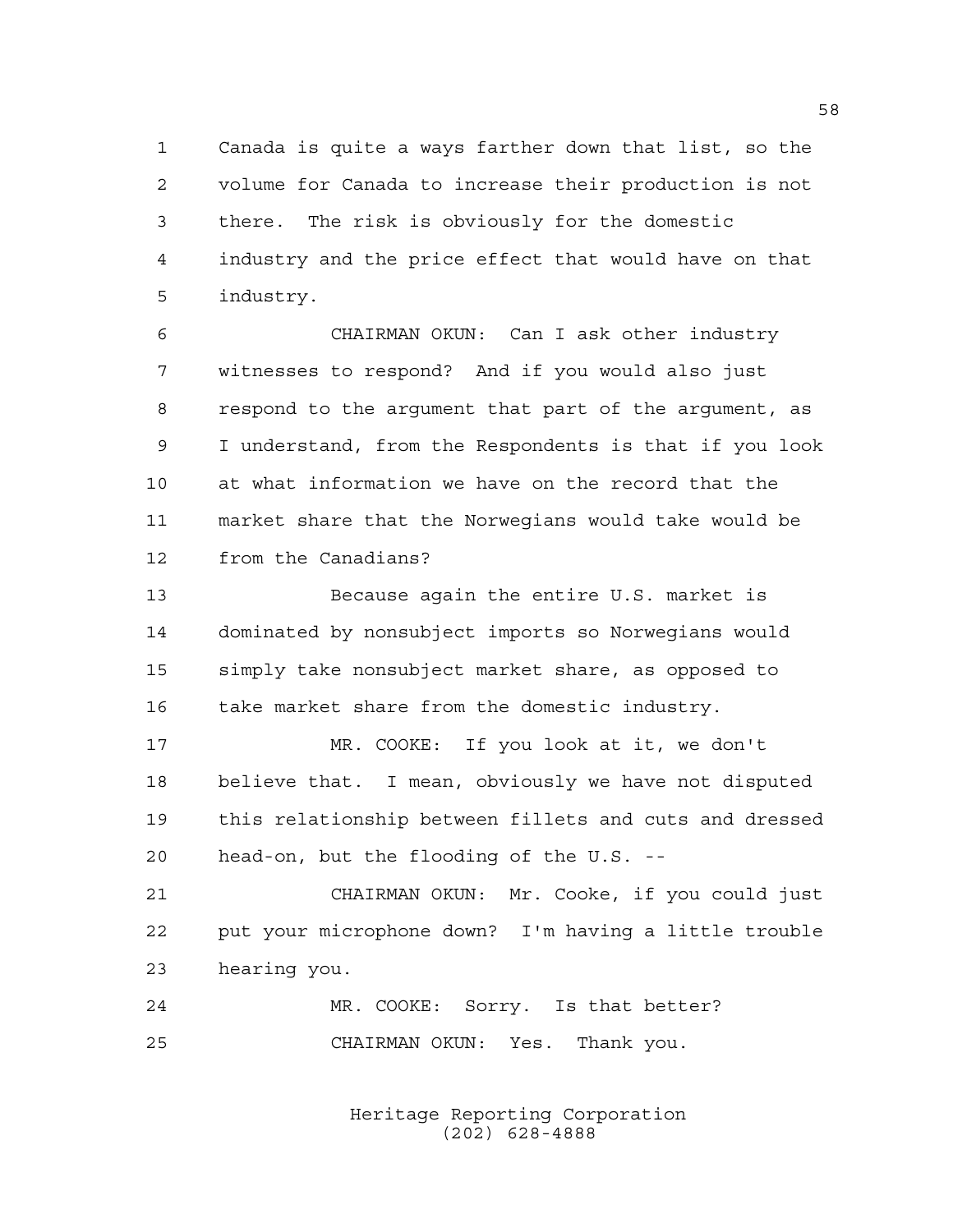MR. COOKE: The flooding of the U.S. market from dressed head-on would flood into the cutters and into other people in the marketplace who actually -- so it would bring down the value. The concept that it would just hurt Canada is the cost in the U.S. is a high cost and we're going through our own production issues, but Canada is also fielding a significant amount of its production so it's not directly competing necessarily with that. So it's the flood of Norway, that just huge volume, I mean, if you look at the very little volume that comes from Canada compared to what Norway has produced. I mean, you've got 20,000 tons in the last quarter alone extra increase. CHAIRMAN OKUN: The other Mr. Cook? MR. COOK: I wonder. Could you rephrase the question just so I'm sure I'm answering your question? CHAIRMAN OKUN: Sure. Just give your understanding of the role of the large amount of Canadian product in the market and how it would react if Norwegian product were coming in. The argument from the Respondents would be that there are regional producers out there and that

an open market in the EU, has other traditional

Canada has become the U.S. supplier and Norway now has

Heritage Reporting Corporation (202) 628-4888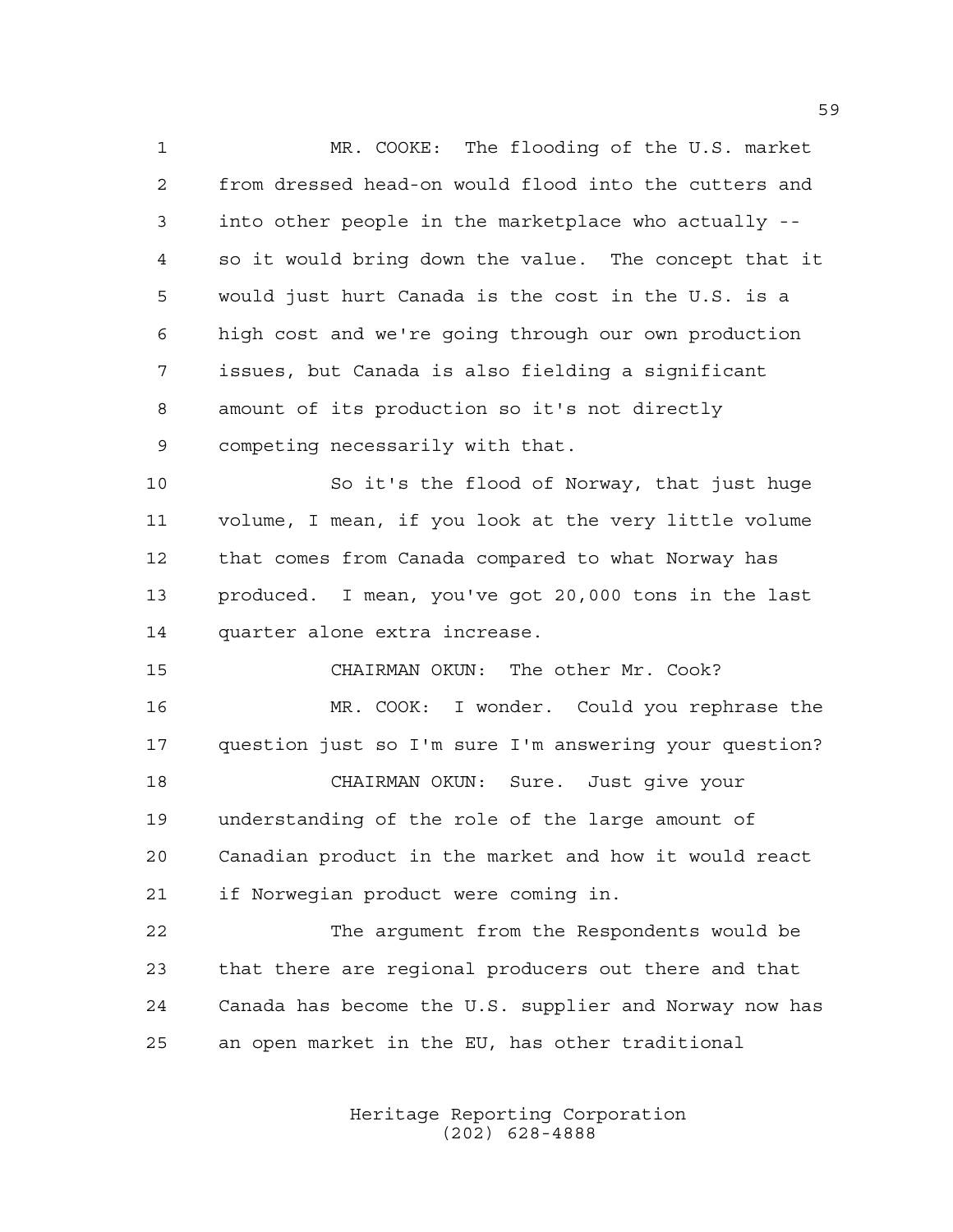markets. It would continue to do those. What imports it does send into the U.S. would displace Canadian product coming in and not U.S. product being sold in the U.S. market.

 And again, if you can talk at all about pricing between Canadians and Norwegians that might be relevant as well. And I'll ask Ms. Beck to comment on that later, but it's that argument, the argument that it's really all about the Canadians and the Norwegians and the U.S. won't be impacted by that in this global commodity market.

 MR. COOK: Well, on a global scale -- I'm sorry. Can you hear me? On a global scale, American Gold Seafoods is not a world ranked producer, so in the grand scheme of 2,000 metric tons of farmed salmon produced here nationally we're only 8,000 of that volume. But our customers buy Canadian and American salmon interchangeably and so I think there's no question the Canadian producers will be hurt if the orders are lifted, but that's kind of I guess irrelevant to this proceeding.

 The real issue is that we feel that our salmon will compete directly with Norwegian farmed salmon when it comes into the market, and that production that is produced by our 65 direct farming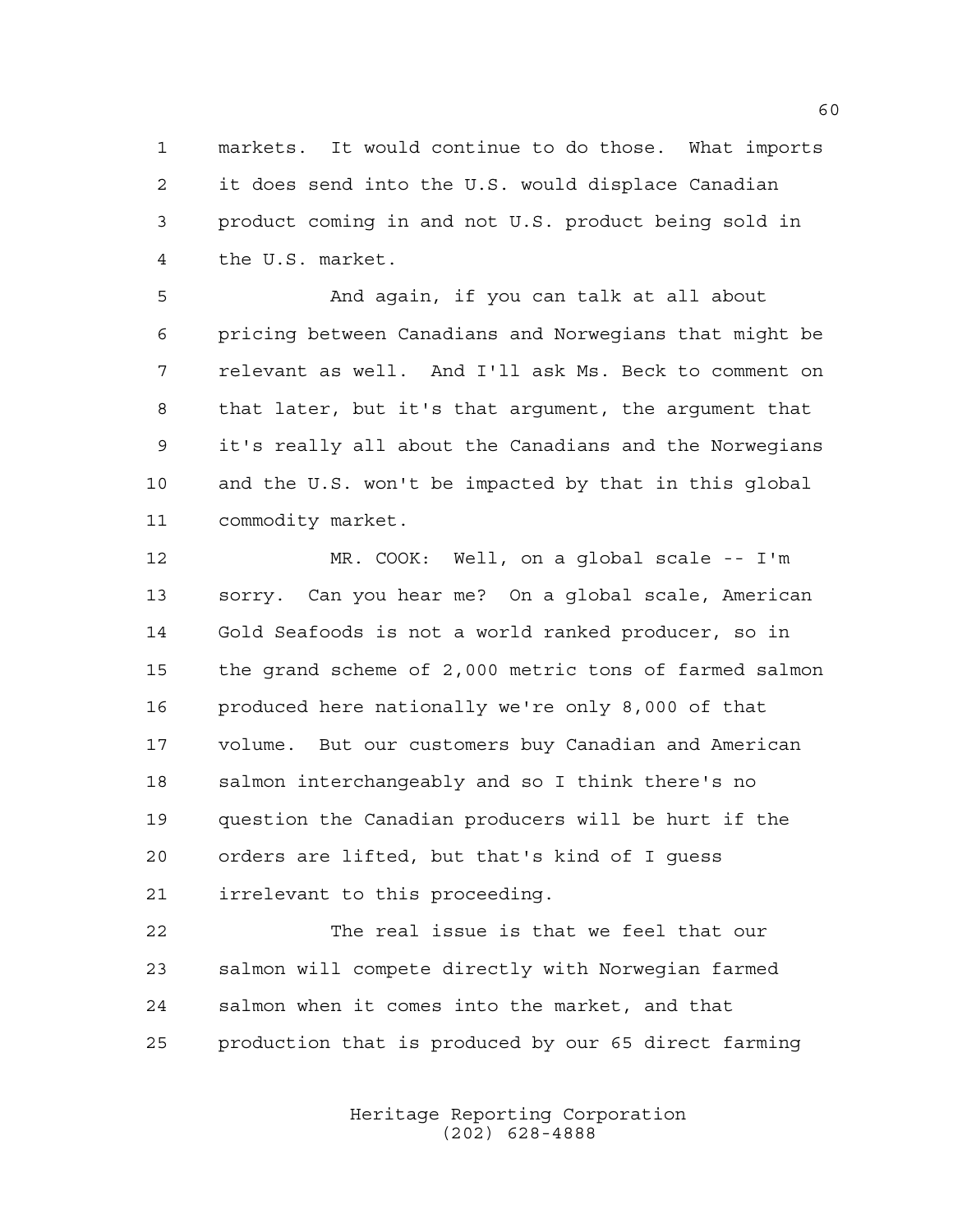employees and related processing employees will be really at jeopardy to that.

 CHAIRMAN OKUN: Okay. Let me turn to Ms. Beck and Ms. Cannon or Mr. Coursey to talk about how you evaluate the role of nonsubjects and what would happen if the order were lifted. If you could talk about pricing, that would be helpful as well.

 MS. CANNON: Let me begin. The Canadian product and other nonsubject imports have traditionally been a part of this market, and that's not an uncommon situation that the Commission faces. The issue here is that this is a commodity product. There's no reason to think that when the Norwegian product floods in it would displace only Canada. It would displace everything.

 More importantly, what it will do is crash prices. I think the principal issue you need to focus on is the nonsubject imports that are currently in the market from Canada and other sources are not as low-priced as what we would see with Norway coming in with the dumped and the unfairly traded product.

 The Canadian prices have not been low. They have not hurt the U.S. industry. That's why the U.S. industry has done as well as it has over the review period because of the order's protection. If that

> Heritage Reporting Corporation (202) 628-4888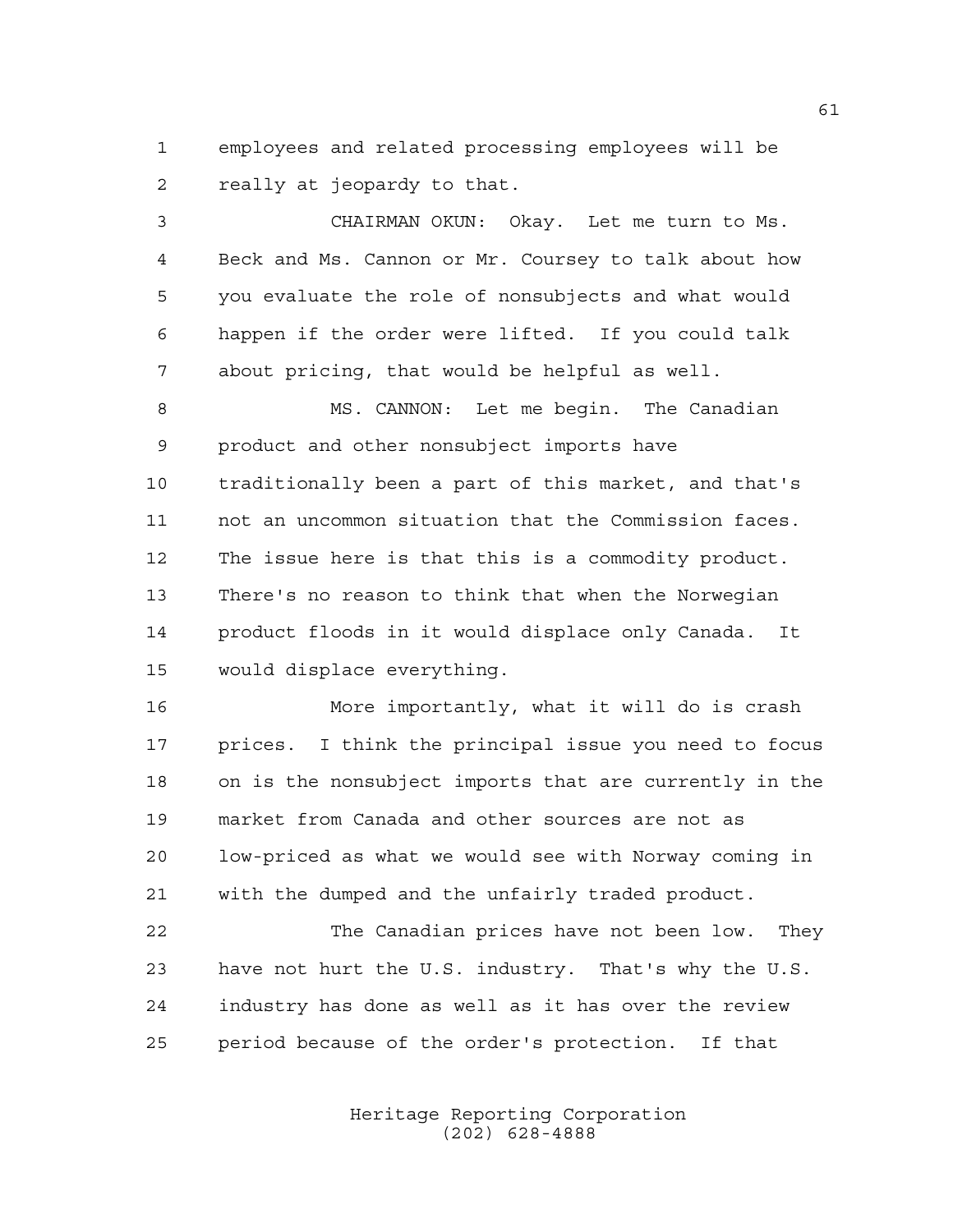were removed, that would change things dramatically and so I think it's this price effect as well that you have to recognize that's going to affect the U.S. industry, as well as a displacement of all production, U.S. as well as Canadian and others that would occur. CHAIRMAN OKUN: Go ahead, Ms. Beck, but I also meant to ask that please comment as well on

Chilean prices.

 MS. BECK: In the market currently and over the past few years the producers have felt that the pricing of Canada in particular has not been at a point that has been harmful. Also the Chileans.

 They agree what's going to happen though with Norway is that because of the volume it's going to just squeeze down the price so much further because of the volume and the low prices coming in it will have a significant effect, whereas the other countries now have not been harming U.S. producers.

 CHAIRMAN OKUN: Okay. Mr. Coursey, let me turn to you. Ms. Slater in her opening remarks had noted that in the second review the presence of EU restrictions on Norwegian product was an important consideration, and those restrictions have since been lifted. Tell me the significance of the EU market at this point with no restrictions in place.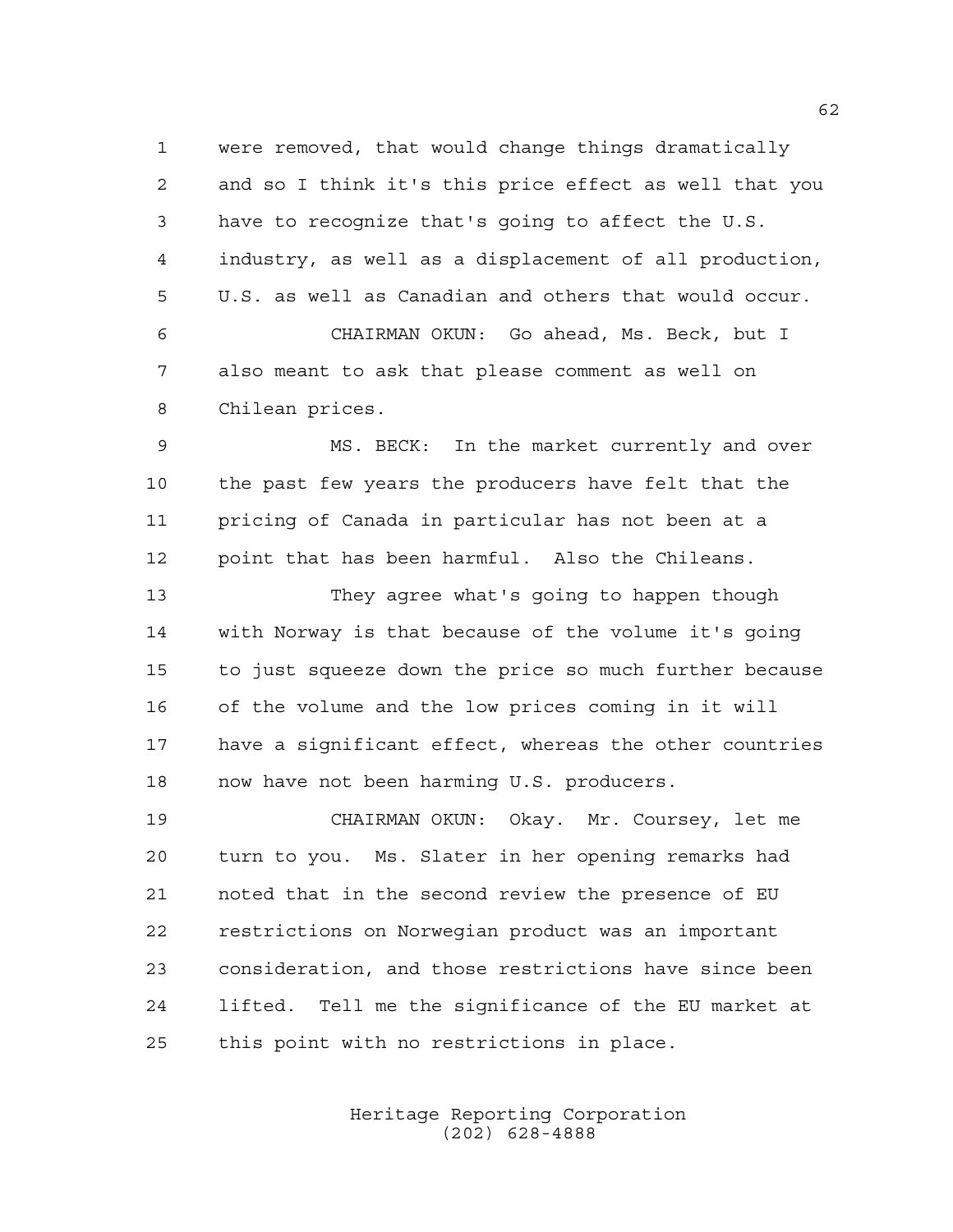MR. COURSEY: That was an interesting point that Ms. Slater raised. The restrictions have been lifted in the European market. What we intend to do for our posthearing brief is investigate what is actually going on over there.

 My understanding is that there is only one producer in Scotland and Ireland that is not owned by a Norwegian interest. If that is the case, you have basically a captured situation where there is a somewhat different process that the EU goes through in terms of dumping analysis and that sort of thing. I'm not exactly sure what they would do in standing.

 But Mr. Alan Cooke described what the Norwegian parents did with their subsidiaries on this continent. They in essence have captured their EU competitors. All of those are in Scotland and Ireland. To the extent that they do that they basically have no dumping problem to handle.

 We do know that the prices right now that are being charged or being paid by these major customers of Norway in Europe are at break even or lower prices. You can't open a seafood periodical, a daily. You know, there's two articles a week in IntraFish about below cost prices and how there's no way out of this thing.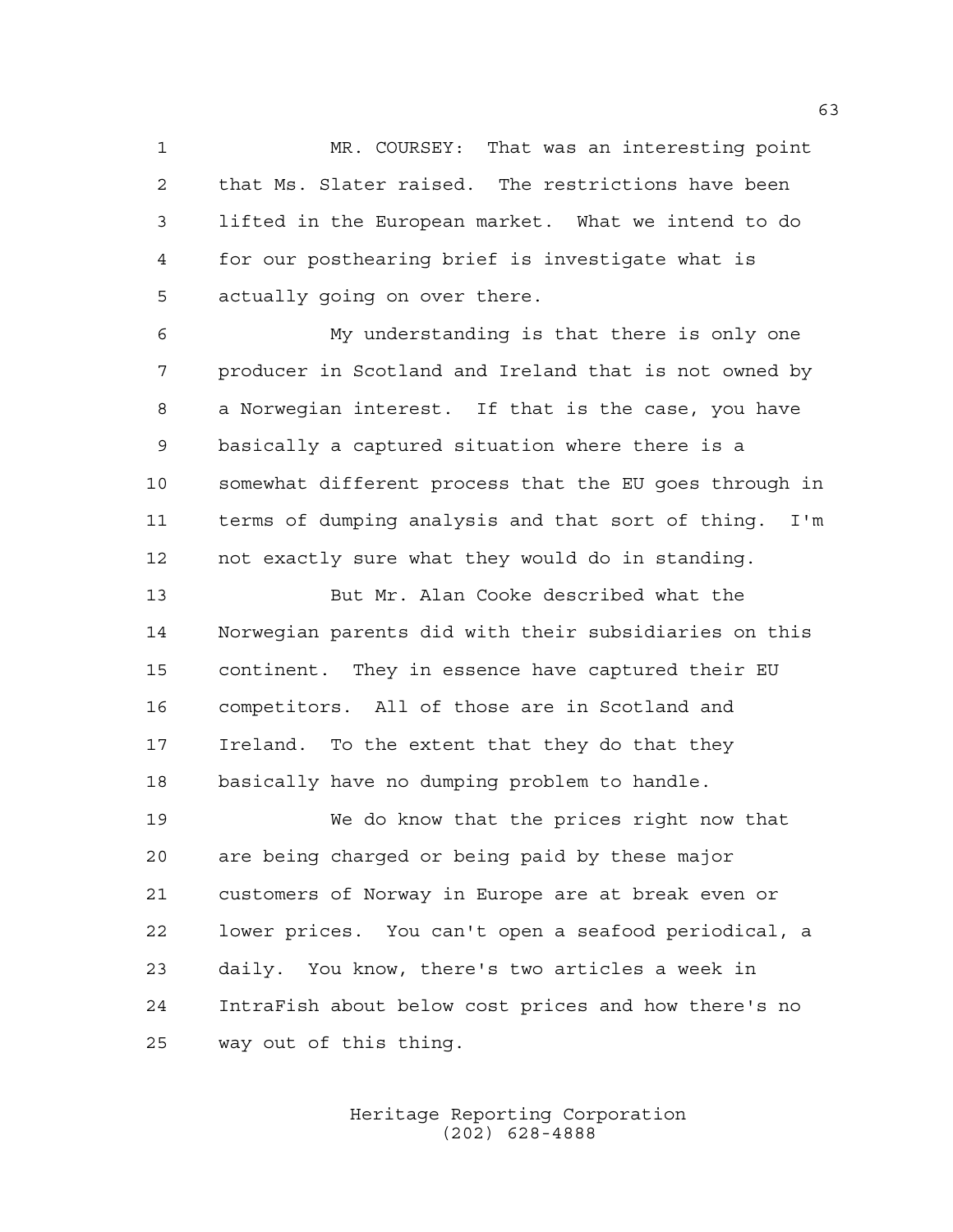So the fact of the matter is whether there's a dumping order or not there are really extremely low, below-cost prices coming out of Norway into the EU, and there's no reason to believe that that wouldn't happen here if the orders were revoked. CHAIRMAN OKUN: All right. My red light has come on, so I'll come back to some questions. Vice Chairman Williamson? VICE CHAIRMAN WILLIAMSON: Thank you, Madam Chairman. I too want to express my appreciation to the witnesses for coming today. Just following up on that last question about the Norwegian production, do we have data on the smolts? What's going to happen say in the next 18 months? Are the Norwegians cutting back already on what they're doing? MS. BECK: No, Commissioner Williamson. Actually if I could direct you in fact to Chart 1, what you'll see because of the three year grow-out cycle, 2011 is already predicted to increase, 2012 a further increase and an even further increase in 2013. So given that the fish were already in place in prior months, you are now seeing the effect of what had already been in place so that within the next couple of years we will continue to see a growth in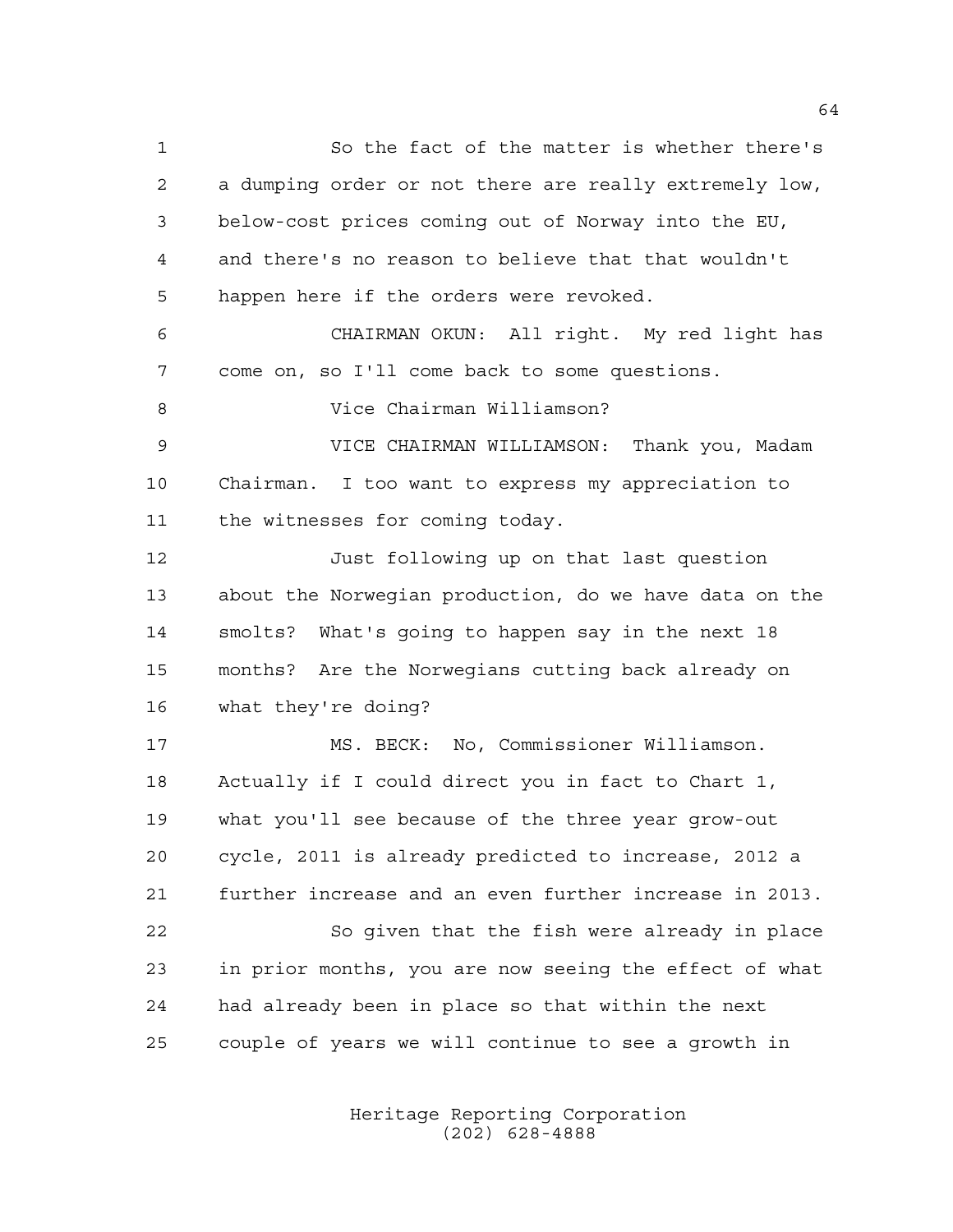production in Norway.

| $\overline{a}$ | VICE CHAIRMAN WILLIAMSON: Any indication               |
|----------------|--------------------------------------------------------|
| 3              | what might happen after that or any data?              |
| $\overline{4}$ | MS. BECK: Well, the productions to 2020                |
| 5              | also show huge growth, as Mr. Cooke mentioned in his   |
| 6              | testimony. It's continued growth.                      |
| 7              | MR. COURSEY: If I could comment? Again,                |
| 8              | I'd reflect back to the last sunset review.<br>The     |
| 9              | Norwegian approach to this question of increased       |
| 10             | production and capacity is a bit of a shell game.      |
| 11             | They have six different ways they come out and say,    |
| 12             | and the summary is, the bottom line, no growth, right? |
| 13             | That's what you heard last time. There were            |
| 14             | six ways to Tuesday of no growth. We got growth out    |
| 15             | our eyeballs. All of the common sense indicators, the  |
| 16             | experts who follow the trends, the Kontali reports,    |
| 17             | will tell you the numbers are right there. That's      |
| 18             | what's in the chart that Ms. Beck has circulated. The  |
| 19             | growth is there.                                       |
| 20             | What happens is when you start putting money           |
| 21             | in this product at an early stage maybe there's an     |
| 22             | early point you could turn back, but as you get deeper |
| 23             | into it you've got money into it and so it doesn't     |
| 24             | make sense to suddenly kill your investment. You       |

never see that happening really. Then all of a sudden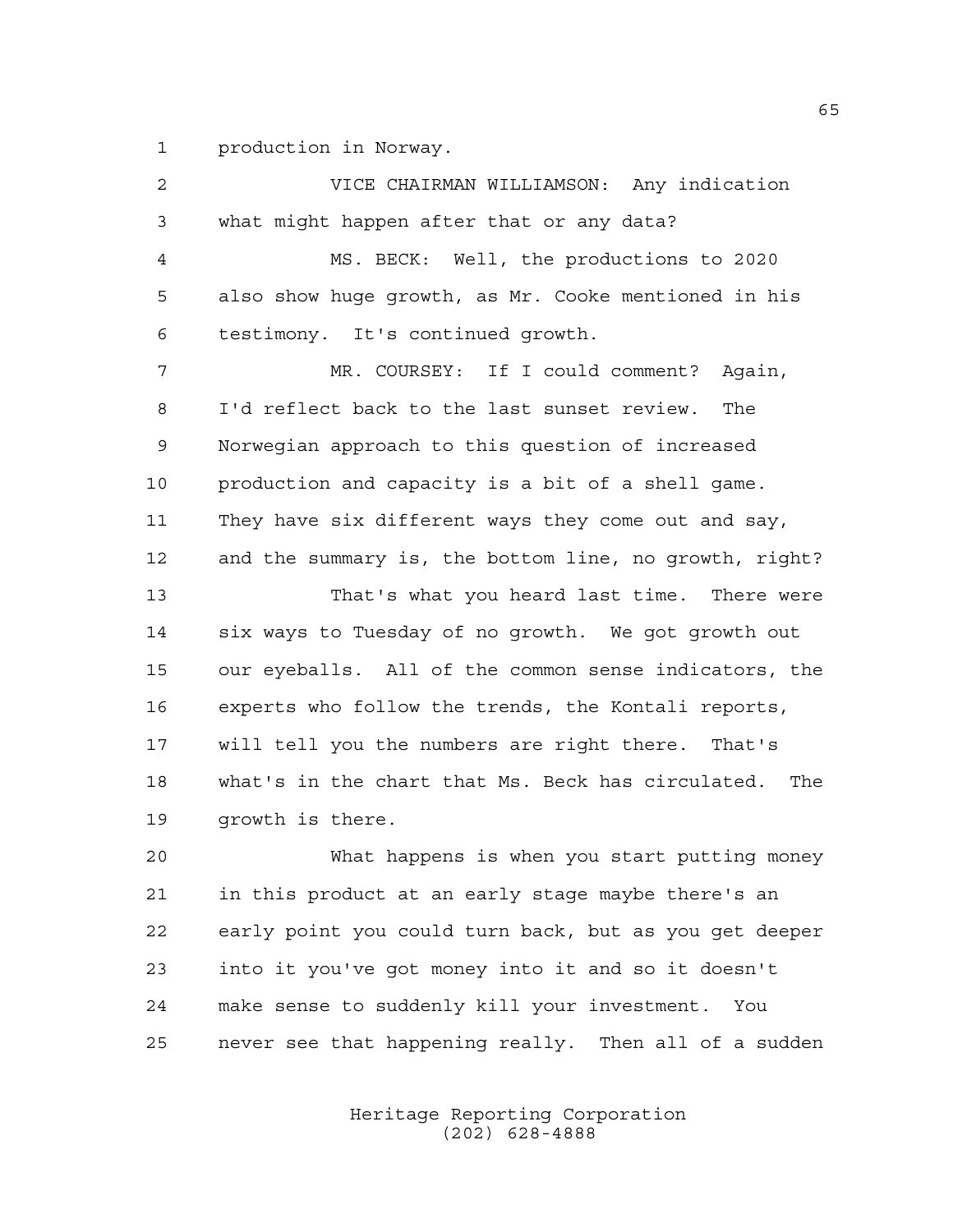you've got two and a half, three years. You've got market product and it's got to get out of the water and go somewhere.

 VICE CHAIRMAN WILLIAMSON: Industry, do you have anything to say about Norwegian growth?

 MR. COOKE: We've heard for years that their biomass limits in the sites are getting maxed and all that type of thing, but we also understand every time that gets near the government works with them and increases the biomass capacity of the sites. Obviously the new capacity in northern Norway we keep hearing about.

 You know, huge investment has gone into Norway in the last few years as far as increasing their smolt capacity and their site capacities and well capacities and major, major processing plants are being built. There's certainly no sign of any limited 18 growth coming from Norway.

 VICE CHAIRMAN WILLIAMSON: I'm just curious. With all the economic data and analysis around, why don't they get it?

 MR. COOKE: Well, it's very irrational. We can't understand it. Like there's just no serious -- you know, everyone knew that Chile was coming back. Chile went through a stage where their production was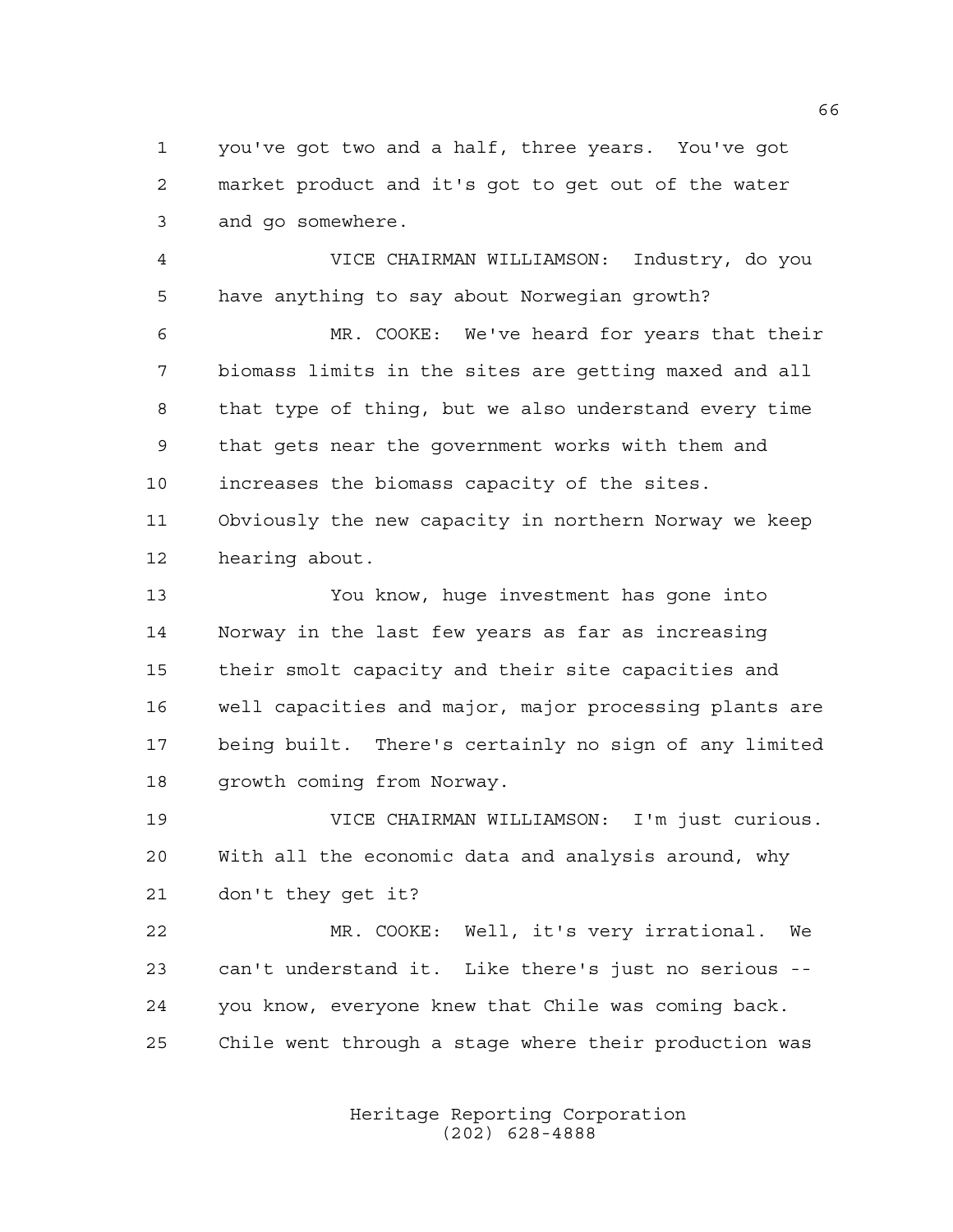kind of wiped out with ISA, but it was well known. They have companies in Chile, some of the public Norwegian companies, and so they knew that production was coming back but they just kept on increasing it. It was just like this big snowball coming down a hill and they just ignored it. That's what they do every time. They just ignore it. It's all production driven. It's not market driven. It's a production driven industry, and it's just irrational. VICE CHAIRMAN WILLIAMSON: Okay. I'm still having trouble with it, but let's leave it and I'll come up with something later. MR. RUETTGERS: Yes. Sorry. Greed. Greed. I mean, if you look back 12 months they saw what prices were then. They saw a huge opportunity. They knew if they could do 10 percent more of what they were doing, and I'm just talking about an individual company in Norway. I can do 10 percent more. I will make all this money and completely ignore the fact that everyone else in Norway was going to do the same thing. They all did the same thing, and then they're shocked that their neighbors did it. It's happened time and time again, but it's greed. They're not looking at the long-term

> Heritage Reporting Corporation (202) 628-4888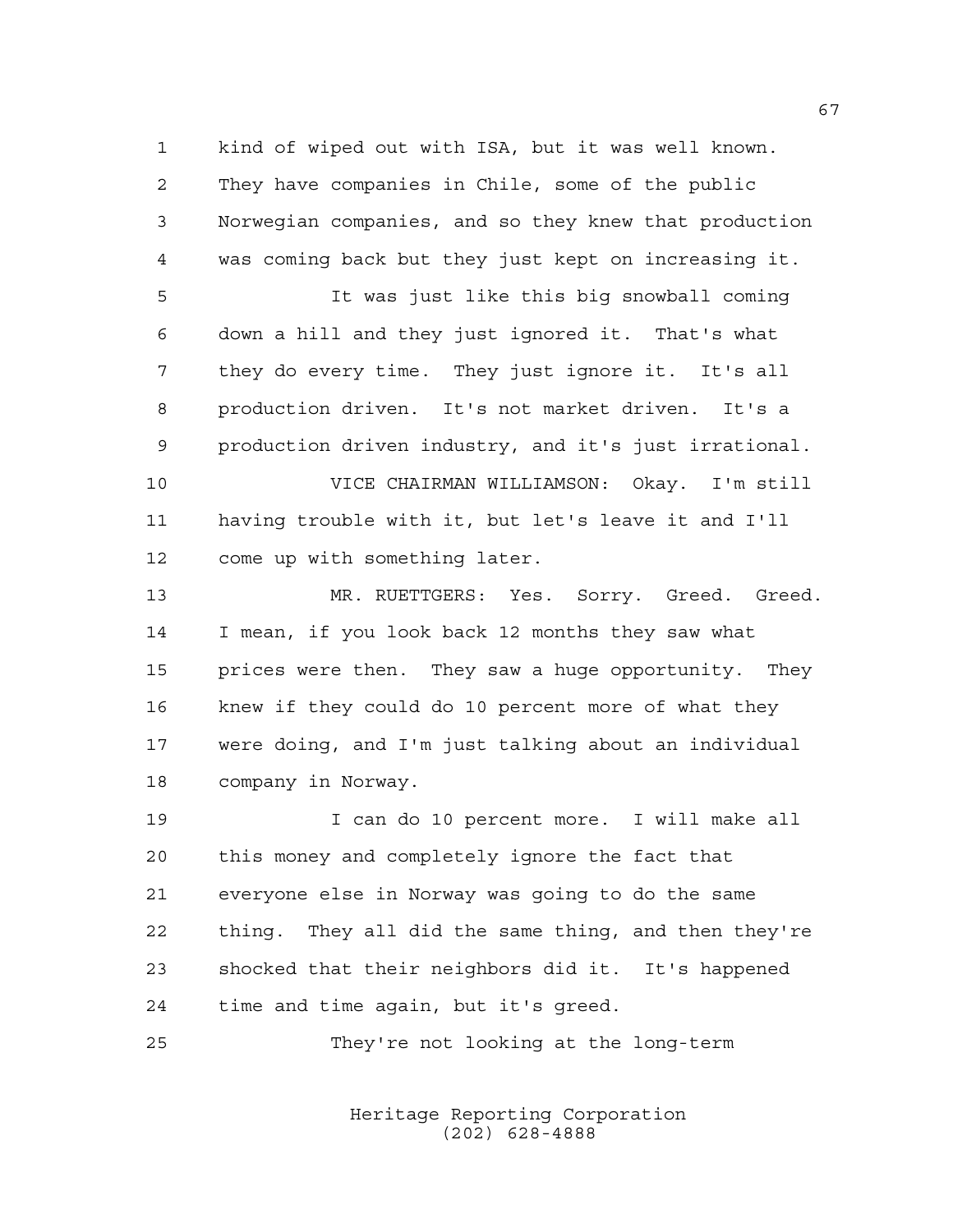picture. They're not looking at global supply.

 They're simply looking at I can make more money. I'm making money now. I can make another 10 percent more on the current market, and they do it every time. VICE CHAIRMAN WILLIAMSON: Okay. I've heard that word before, so thank you. MR. RUETTGERS: Yes. VICE CHAIRMAN WILLIAMSON: Good. Okay. But going back to the question of biomass, I think you state in your brief that while licenses in Norway are set at a maximum allowable biomass of 780 metric tons, the average harvest per license as reported by Marine Harvest is much higher. I was just wondering. How is this possible? MR. COOKE: Part of it we understand is

 they'll stock their sites with say, for example, 100 fish, and as those fish get -- it's a lot more than that obviously, but once those fish get towards market size they'll take some fish off the site in order to allow the other ones to grow further and keep doing that process so that through the year they actually take more tonnage.

 I think it's a standing biomass number, the maximum biomass you're allowed at one given time at a site, so by kind of creaming the top off the cages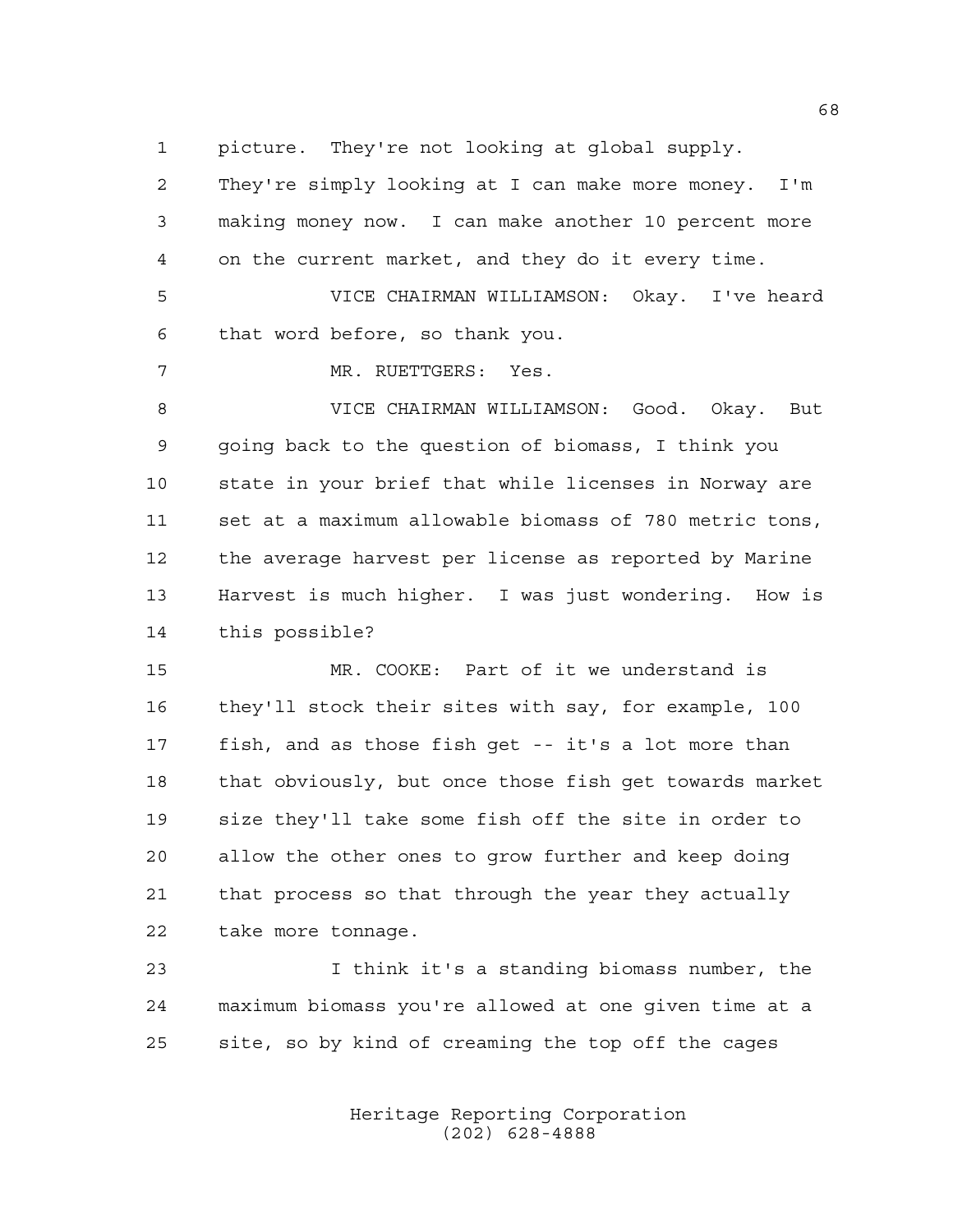every time they can increase a lot more production through those sites.

 VICE CHAIRMAN WILLIAMSON: So I take it these licensing limits are not really monitored or the compliance with them?

 MR. COOKE: I think they are, but by creaming off the crop when they're trying to grow the fish faster and playing around with new feeds and everything else it just increases the production through the system.

 We found every time they get up against these max biomass limits the government increases them. You know, there's nothing stating the government won't say okay, instead of 780 you're allowed 1,000 or whatever the number is, so that's the other issue of what we've seen happen in previous years.

 VICE CHAIRMAN WILLIAMSON: Okay. Thank you. MR. COURSEY: If I could add, Commissioner Williamson, on the reporting aspect I believe we put in our prehearing brief and probably will put in our posthearing brief a news article that explains one of the things that's going on in Norway is the government goes around on a monthly basis to check the biomass. Everyone knows they're going to come let's

> Heritage Reporting Corporation (202) 628-4888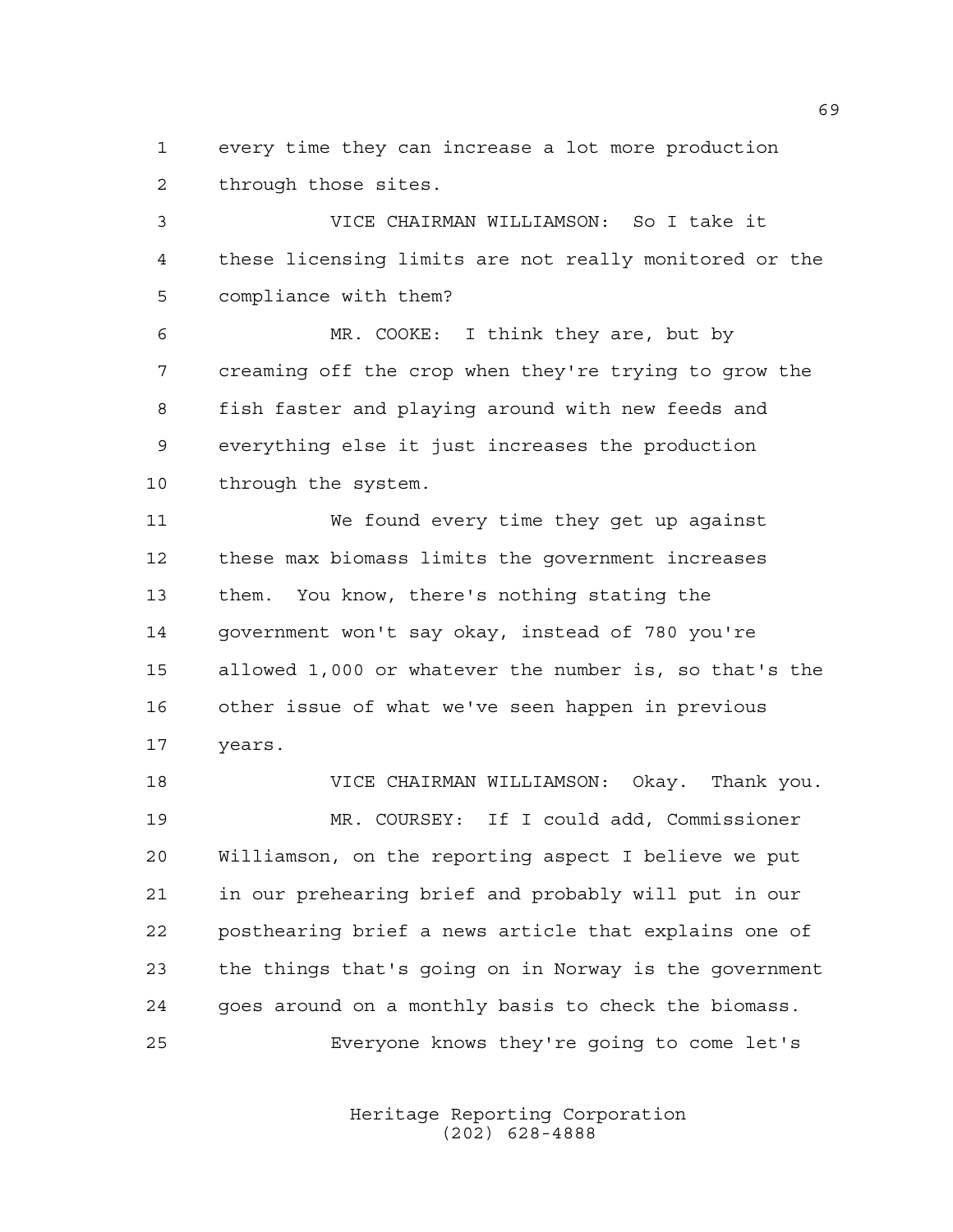say the end of the month, once a month, so you want to have your biomass be in compliance at that point so you will harvest as that day gets closer, pull fish out so you won't get fined or penalized, whatever might happen, regardless of whether the market is there or not.

 So once it's out you send it to the market, and the markets start whipsawing back and forth. It's higher prices at the beginning of the month when they're not pulling out for biomass, and then as the end of the month comes and a mini panic sets in they pull it out.

 VICE CHAIRMAN WILLIAMSON: Okay. Thank you. To what extent do you face competition from Pacific salmon, and do end users such as restaurant patrons and supermarket shoppers generally distinguish between the two or are they just looking for the lowest price? MR. COOK: We sell both Pacific and Atlantic salmon at Icicle Seafoods, and they're somewhat different markets. I think there's a competition in the fresh market at certain times of the year, but generally speaking our customers buy both Atlantic and Pacific fish throughout the year.

 And they use those in different ways. The Pacific tends to go more into frozen products,

> Heritage Reporting Corporation (202) 628-4888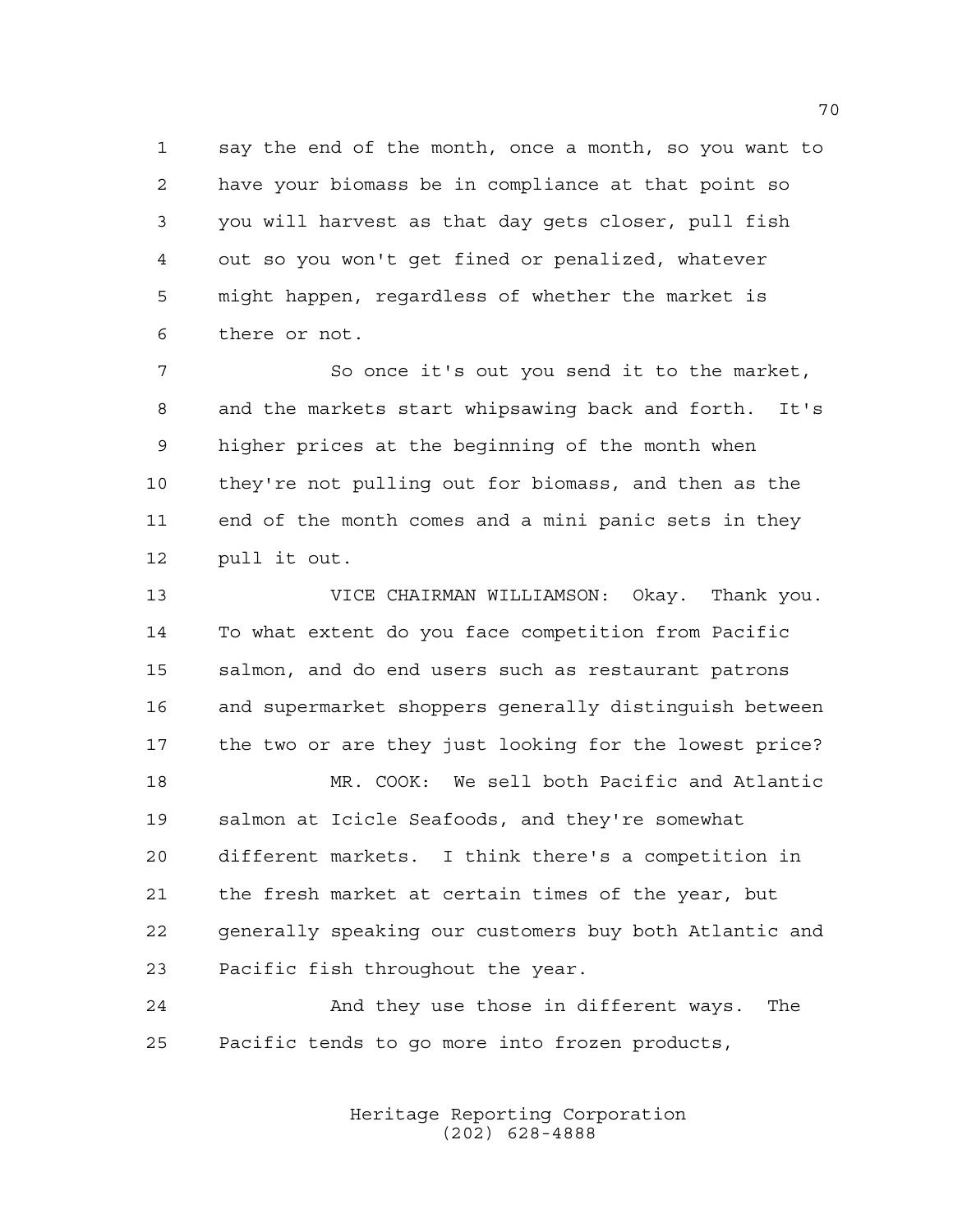prepared meals, and the Atlantic salmon is much more of a sort of a fresh stream that goes into different kind of restaurant chains.

 VICE CHAIRMAN WILLIAMSON: Is there a reason for that difference? I mean, I've seen it in my own shopping habits, but I was wondering.

 MR. COOK: Some customers prefer Pacific salmon. Some prefer a fresh farmed Atlantic salmon. I don't know if I've answered your question, but --

 VICE CHAIRMAN WILLIAMSON: I was just wondering whether -- so it's just really customer preference?

 MR. COOK: It's customer preference. You know, the Atlantic salmon tends to be -- if you are reprocessing, turning it into fillets or portions or something else yields tend to be higher on Atlantic salmon because it's generally a larger size fish than Pacifics. You know, it has a different sort of flesh quality. So there are some industrial differences, but a lot of it is driven by customer preference.

 VICE CHAIRMAN WILLIAMSON: Okay. But if the Atlantic is larger you would see that more in the cuts for frozen cuts or further processed?

 MR. COOK: I'm not an expert in that, but that's probably true that we would see more Atlantic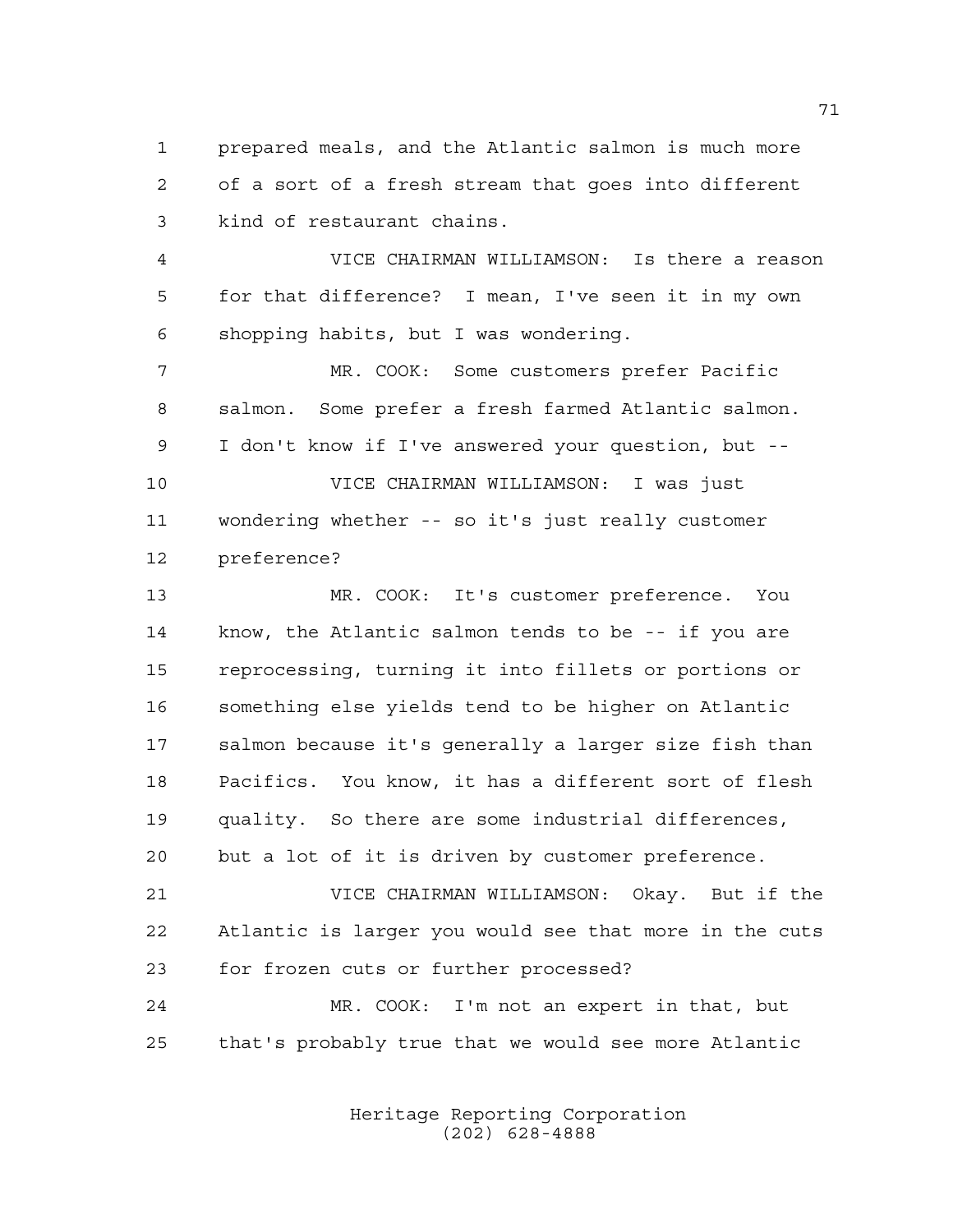in the value added production.

| $\overline{a}$ | MR. COOKE: I think one of the big things is           |
|----------------|-------------------------------------------------------|
| 3              | that you can get Atlantics fresh for a 12 month basis |
| 4              | where you can't get that for the wild Pacific, so I   |
| 5              | think that distinguishes the difference.              |
| 6              | I think you'll see like retailers come in             |
| 7              | with lots of wild salmon fresh when the production is |
| 8              | on, but 12 months a year is the Atlantic so that's    |
| 9              | kind of the base. I think the same thing with a lot   |
| 10             | of some of the wild stuff goes into canned products   |
| 11             | like particularly the pinks and the chum. So it's     |
| 12             | just alternate markets and what --                    |
| 13             | VICE CHAIRMAN WILLIAMSON: Okay.                       |
| 14             | MR. COOKE: You know, the premium sockeye is           |
| 15             | very good for smoking products. A lot of that goes to |
| 16             | Europe and Japan. So there's just alternate markets   |
| 17             | for a lot of it.                                      |
| 18             | VICE CHAIRMAN WILLIAMSON: Okay. My time               |
| 19             | has expired, so I thank for you that.                 |
| 20             | CHAIRMAN OKUN: Commissioner Lane?                     |
| 21             | COMMISSIONER LANE: Good morning, and thank            |
| 22             | you for coming today. Is the country of origin        |
| 23             | clearly evident to consumers purchasing fresh Salmon? |
| 24             | MR. RUETTGERS: I think what you find -- can           |
| 25             | you hear me?                                          |
|                |                                                       |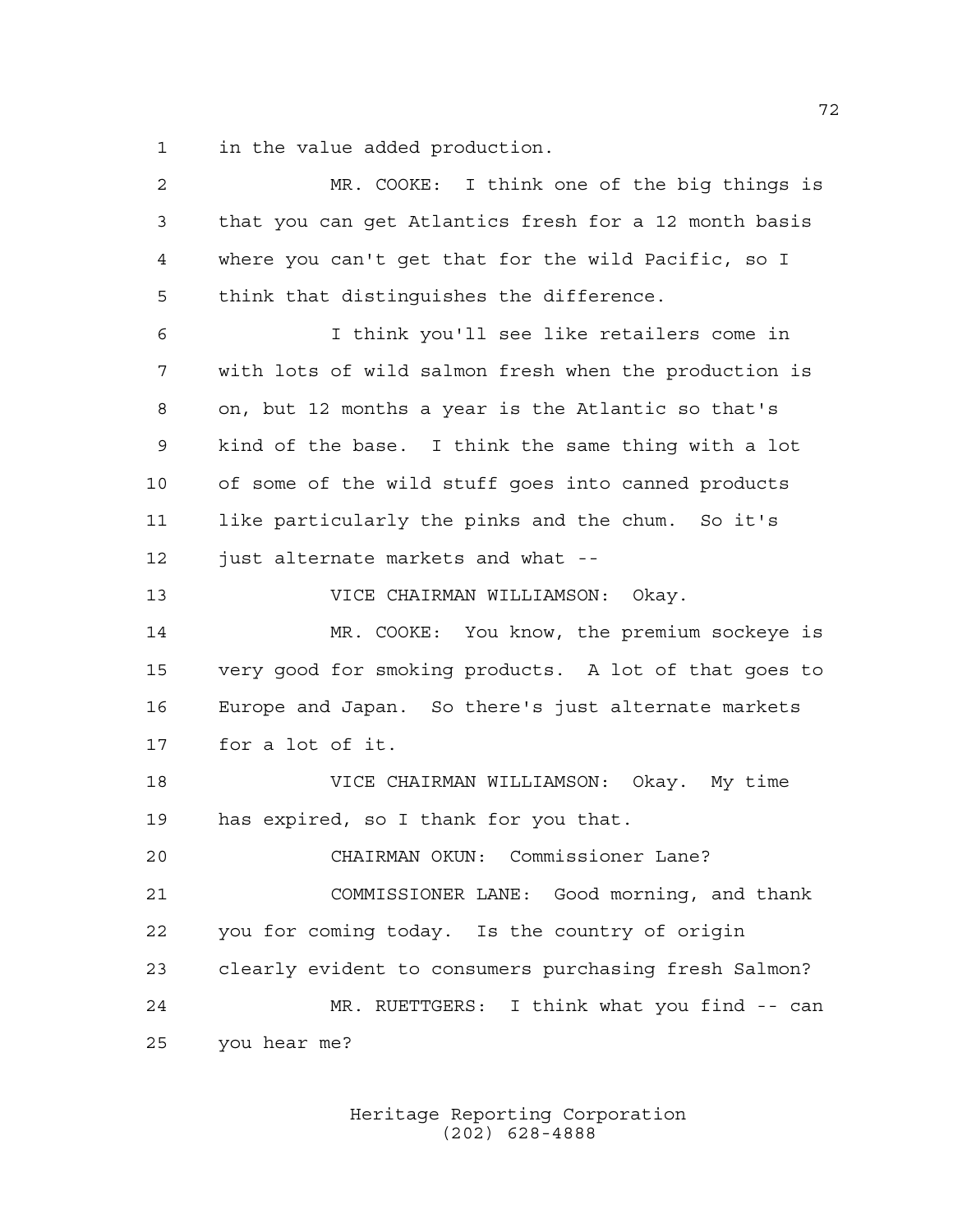COMMISSIONER LANE: No.

2 MR. RUETTGERS: Now?

COMMISSIONER LANE: Yes.

 MR. RUETTGERS: I think what you find is in -- it's all over the board. In a retail setting there's often labeling applied to Salmon. In a food service, which is arguably the much larger market, there's not any form of standardized labeling that's required. You'll often see Salmon, Atlantic Salmon, but you won't see Atlantic Salmon produced in U.S. species.

 COMMISSIONER LANE: So there's no requirement that the country of origin be on the product?

 MR. RUETTGERS: Not in food service. In 16 retail there are some requirements that you'll find. So major supermarket, you'll likely have country of origin, but in the larger food service market there is not.

 COMMISSIONER LANE: Okay. Thank you. What conditions are required in the United States to increase capacity by setting up new pens, et cetera, and are there any legal or regulatory barriers to capacity expansion?

MR. COOKE: Speaking for Cooke, we've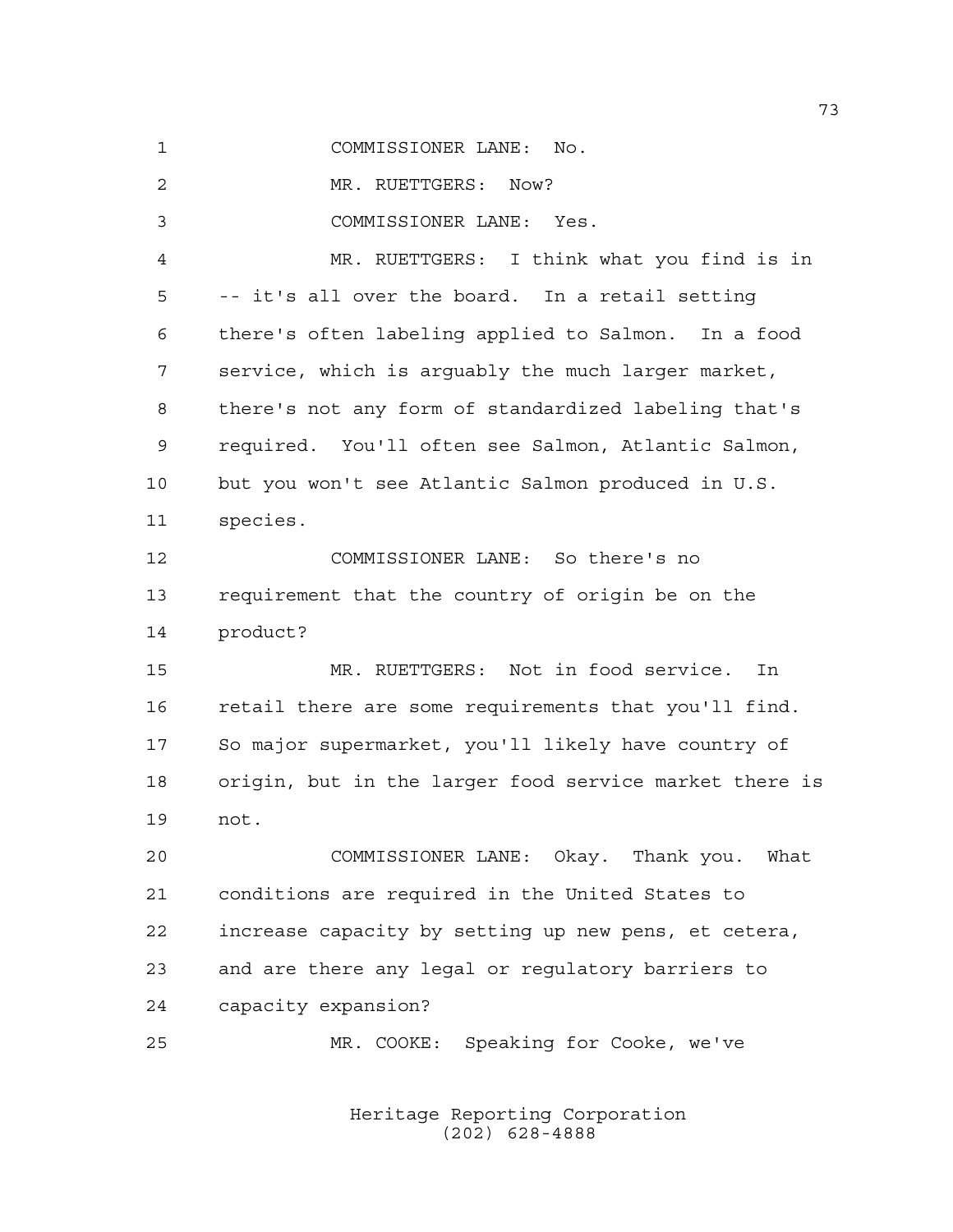actually expanded in May this year. We got a new site approved. The big expansion hurdle in Maine is the approval of new sea water sites, and it takes upwards of a three year process to get sites approved. We have other sites in the process for growth in the pipeline to come through, and so, but it's just the timeline. It's a number of different agencies, federal and state, you have to have approval for to get those sites. So it just takes a long time, and it's a tough process to get that all through and it takes a long time.

 MR. COOK: Commissioner, in Washington State there is definitely some legal and procedural barriers to getting new sites. In fact, there hasn't been a new site granted in Washington State in more than 20 years. There's been some expansions, a few modifications to leases, but nothing new. In Washington State's case the primary issue is that between federal, state and county regulators there's not a common understanding of how to handle the request for aqua culture permits. We're certainly in the process of applying for, or beginning the process of applying for new sites, but at this point it's just not clear how that's to move forward.

COMMISSIONER LANE: Do you have any idea as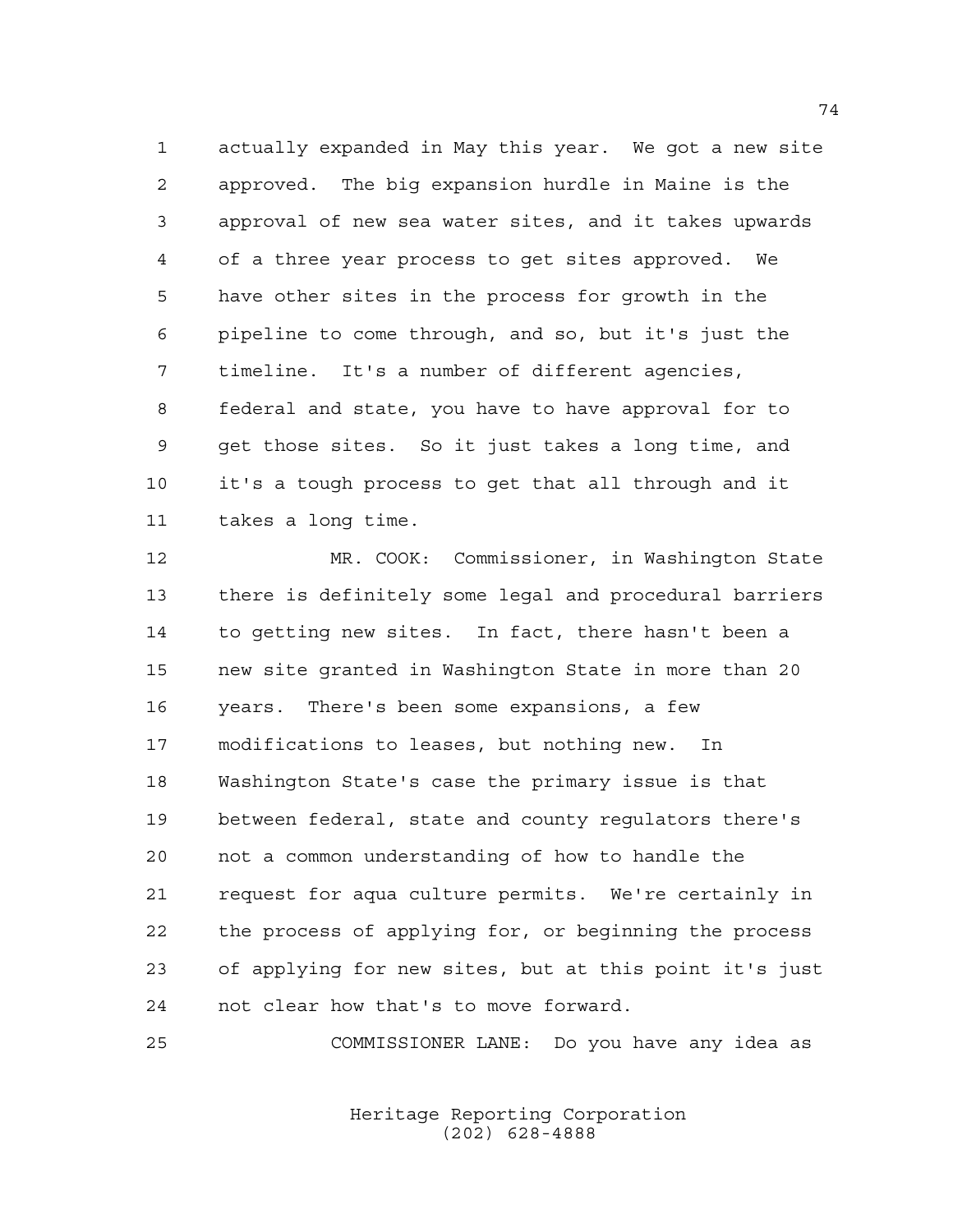to what price levels you would have to have in order to make new production feasible?

 MR. COOKE: Yes, and we can certainly live with existing price in the marketplace, not what Norway is selling in Europe because the prices that Norway is currently selling in Europe are at very, very low pricing. The current pricing in the U.S. we can achieve, we're okay with. I'm not sure that's exactly the same case, but current pricing we can live with.

 COMMISSIONER LANE: Do any of you foresee that if the orders are not revoked, that there would be an increase in the U.S. industry?

 MR. COOKE: Well, for sure there's going to be an increase. We have increases, you know, we have our new site we put in this year, we have future sites coming through the pipeline, and we believe we, you know, there's need and there's a big future for growth. We've got very positive state government to do that, and, you know, it's the just the process takes longer than other places in the world, but we certainly are growing in Maine.

 COMMISSIONER LANE: Mr. Coursey? MR. COURSEY: Yes. Commissioner Lane, if I could just comment. We have argued, and I think the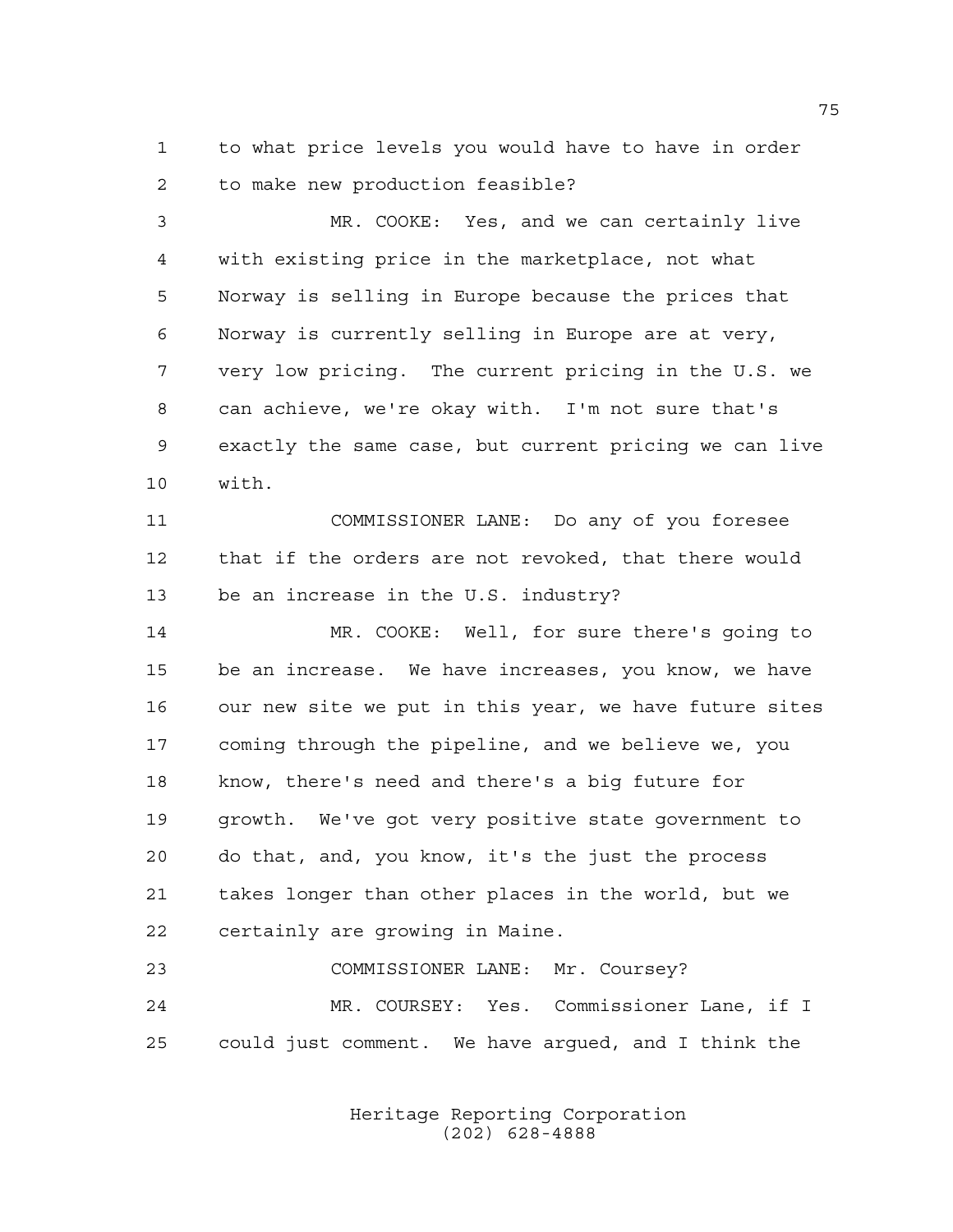Commission has found in past reviews, that the cost of regulatory compliance is, in essence, a condition of competition in the United States. Here's a good example. Chile just went through a horrible experience with ISA. It nearly wiped out the whole -- it did wipe, you know, wipe out virtually their couple of classes that they had there. Maine and the federal government have put high compliance requirements on Cooke, for example, but those requirements go very far to ensuring that ISA will ont be such a problem. That's very obviously a cost of doing business. People looked at Chile for 10 years and said they're crazy what they're doing down there. They're crazy what they're doing to their lakes, it's going to come back, it's going to get them, and it did. So we've 16 got a very cautious regulatory environment here, and we have two companies who are wholly engaged in the process of expanding.

 COMMISSIONER LANE: What about Norway? Does Norway have similar type of safeguards as the United States?

 MR. COOKE: I believe the time for approvals in -- if you look at the growth that's taken place in Norway compared to the growth that's taken place in the U.S., they obviously have a fast-tracked way of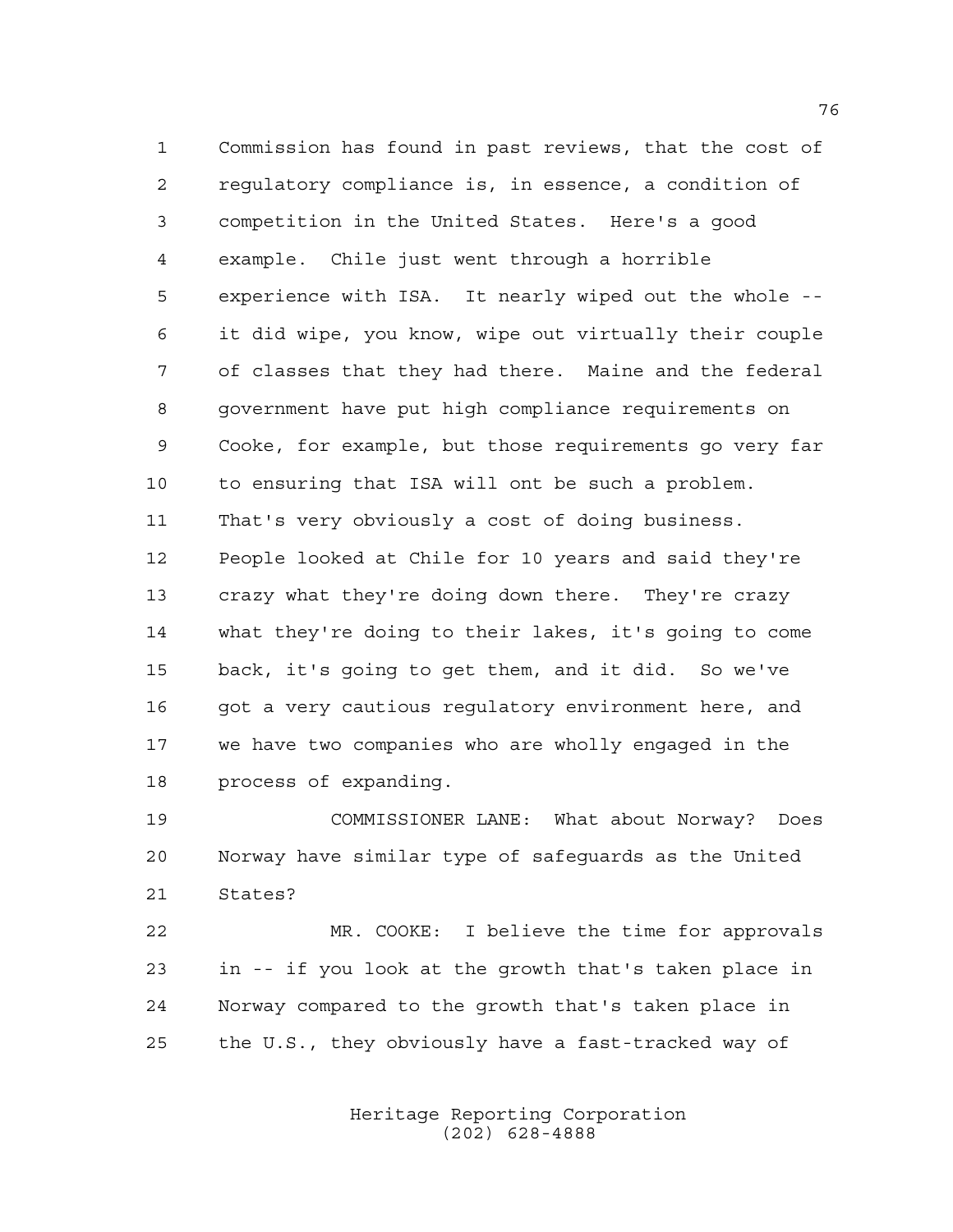increasing either capacity or new sites. That certainly couldn't have happened, that growth curve isn't what happened in the United States. So they certainly have, you know, I'm not totally familiar with all the regulatory side of things, but certainly our understanding is Maine is probably the most highly regulated place in the world to farm fish. Mr. Alan may argue it's Washington State, but, you know, I think the U.S. is a very highly-regulated place to 10 grow Salmon compared to other countries in the world. COMMISSIONER LANE: Okay. Let me stay with

 you, Mr. Cooke. You report that Salmon demand growth in the United States has been slow since 2005. How much of this can be attributed to the almost doubling of the prices of Salmon, and how much of it is due to the economic downturn?

 MR. COOKE: If you look at the price of Salmon is the price of Salmon for that whole period has not been a high price. Really, if you're only talking 12 months to 18 months maximum, in that period the prices have actually been up. No question, when prices go up, I mean supply and demand, let's face it, has some pressure on that, but I think for sure the recession and the economic downturn that's going in through that period has had a dramatic effect on the

> Heritage Reporting Corporation (202) 628-4888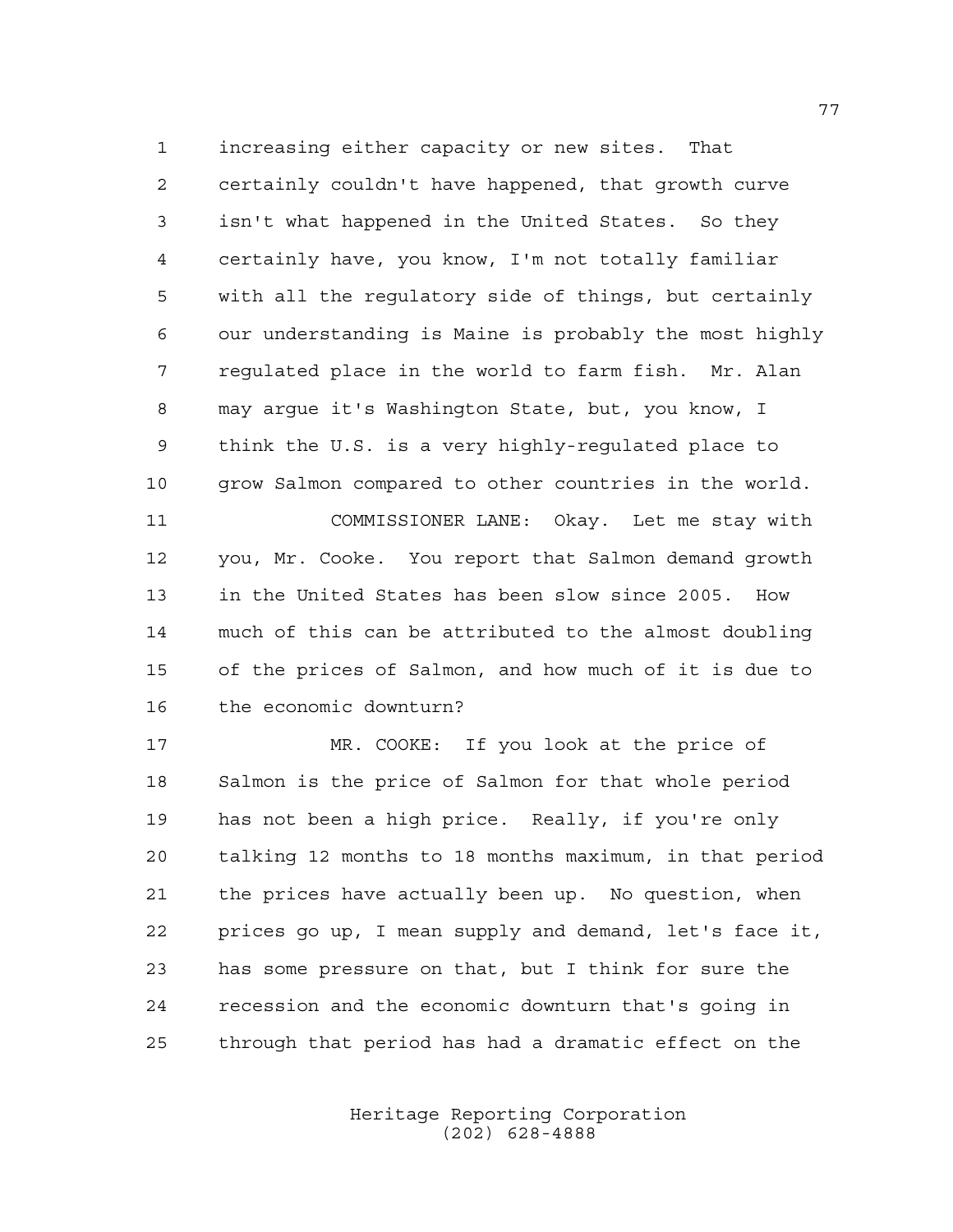consumption of Salmon, like in food service, for instance, and in retail. So again, you know, like you look like 2006, those price years were not dramatically high years, you know? We have had a 12 to 18 month period where Chile's been out of the marketplace.

 COMMISSIONER LANE: Okay. Thank you. I would like for some of you to discuss the EU financial problems, and if they result in a contraction in the EU economy, would that increase the attractiveness of the U.S. market for subject Salmon and the likelihood that subject Salmon would return to the United States market in significant quantities if the orders were revoked?

 MR. COOKE: I think there's no question. I mean, if you look at the flood of Norwegian Salmon in Europe today, I mean the price has just crashed in Europe, much further lower than it is here. They have to find new markets for these products. With the economic crisis going on, obviously that's going to hurt the consumer spend, and, you know, those fish are going to go somewhere, and that's why they're here today. They want those fish to come to the United States.

COMMISSIONER LANE: Okay. Thank you.

Heritage Reporting Corporation (202) 628-4888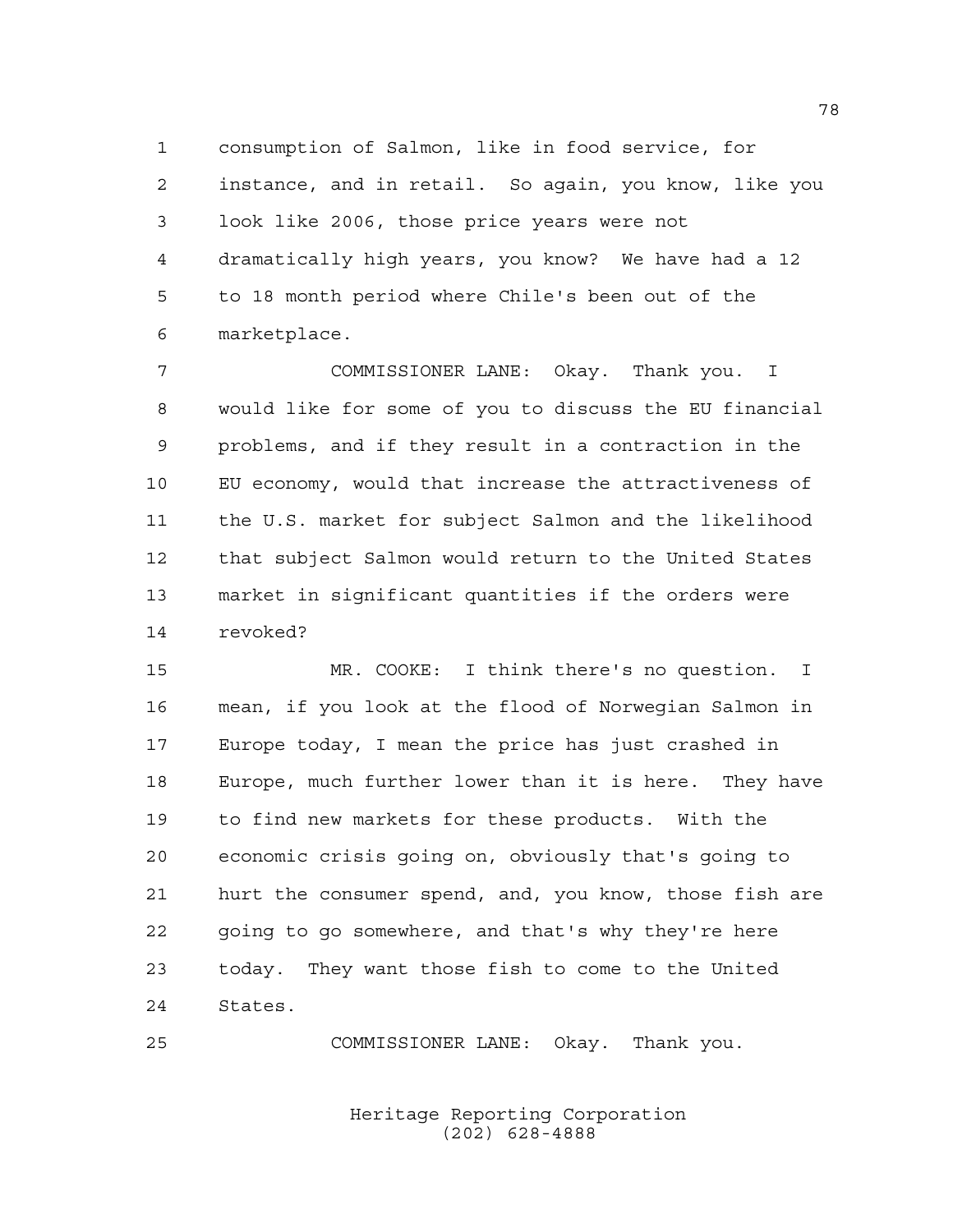According to the price data collected by the Commission, prices of Norwegian Salmon tend to be higher than that for U.S. product in all but one quarter. Can you explain this? Why are purchasers willing to pay more for Norwegian Salmon even for smaller sizes? Now, I think you've testified that that has changed in the last six months, and so I'm assuming that posthearing you can provide that new data to us so that we can see if the prices are trending down, but how do you explain the high prices that we had in the record?

 MS. BECK: Well, I think, Commissioner Lane, a lot of that has to do with the order currently being in place so that the prices have been artificially higher because they're subject to the duty, but we do have recent pricing data, and this is something new to the market, and this is why the U.S. industry is particularly scared, is that the prices now that they're seeing are even lower than the U.S. prices. We'll be happy to submit that for posthearing. COMMISSIONER LANE: Okay. Thank you. MR. COURSEY: Commissioner Lane, if I could just add.

COMMISSIONER LANE: Yes.

MR. COURSEY: The volume we're talking about

Heritage Reporting Corporation (202) 628-4888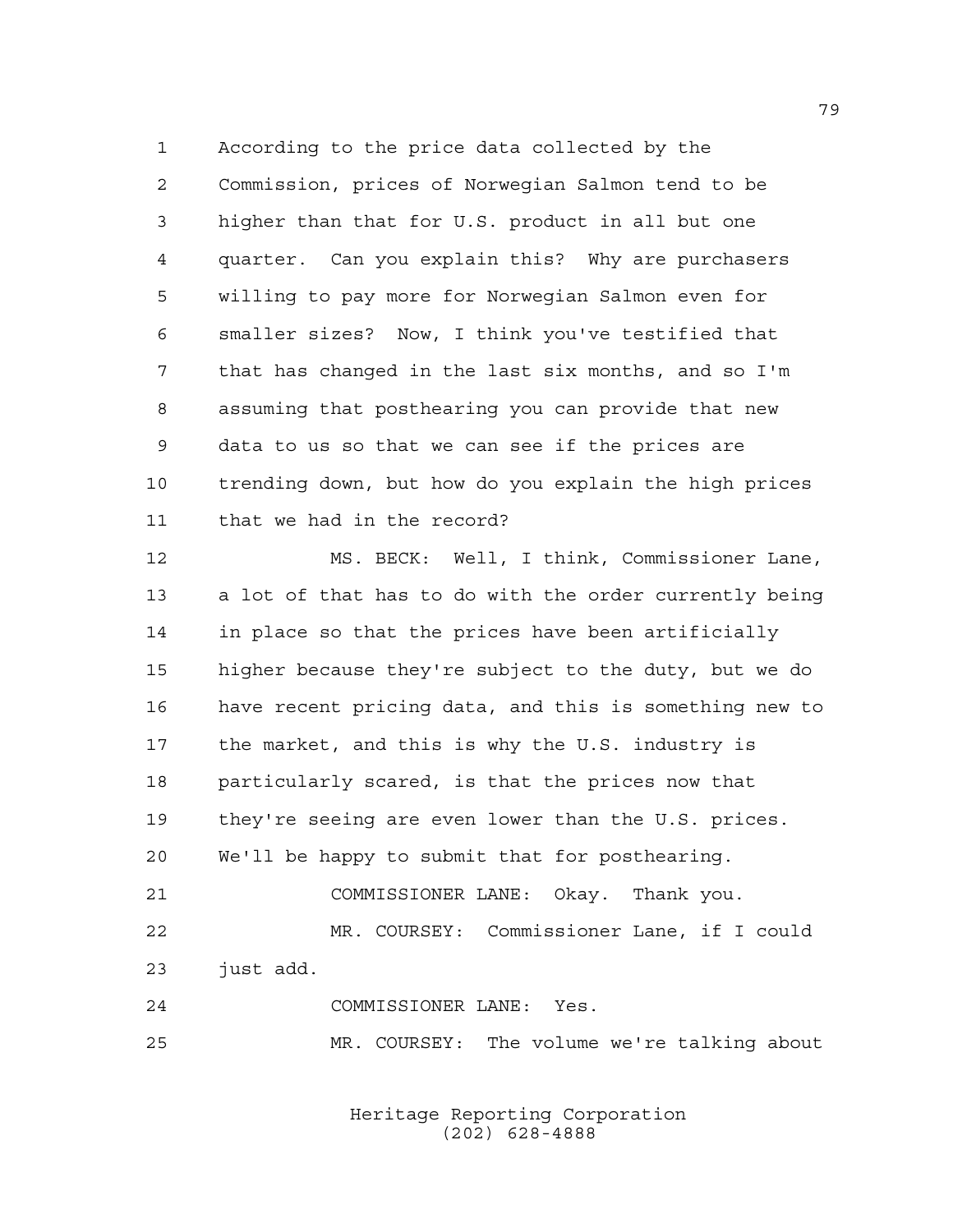is quite small of Norwegian products. I mean one thing you have to look at is what's coming in on a monthly basis has been, we're talking about dressed head-on now, the subject merchandise, which it's, you know, my sense is that it's too small of a sample to make, to draw any conclusions of. When you look, this is basically data collected over a month and gross, small amounts compared to other imports in even U.S. sales. The fact that prices are equal or slightly higher in most quarters, I just don't see, given the conditions of having the order in place, that you can make a valid conclusion based on that data. COMMISSIONER LANE: Okay. Thank you. CHAIRMAN OKUN: Commissioner Pearson?

 COMMISSIONER PEARSON: Thank you, Madam Chairman. Permit me to extend my greetings to all panelists. I actually have good memories of a trip that we took a number of year's ago -- I see Gina Beck smiling yes -- that Cooke Aquaculture arranged and we were in Maine. We had a chance to look at the industry then, and that did a lot to inform my understanding of the business, and so I appreciate that still. Let me start by asking, I'm trying to figure out why Norway produces so many Salmon, and so it's the economist in me. Is it possible that

> Heritage Reporting Corporation (202) 628-4888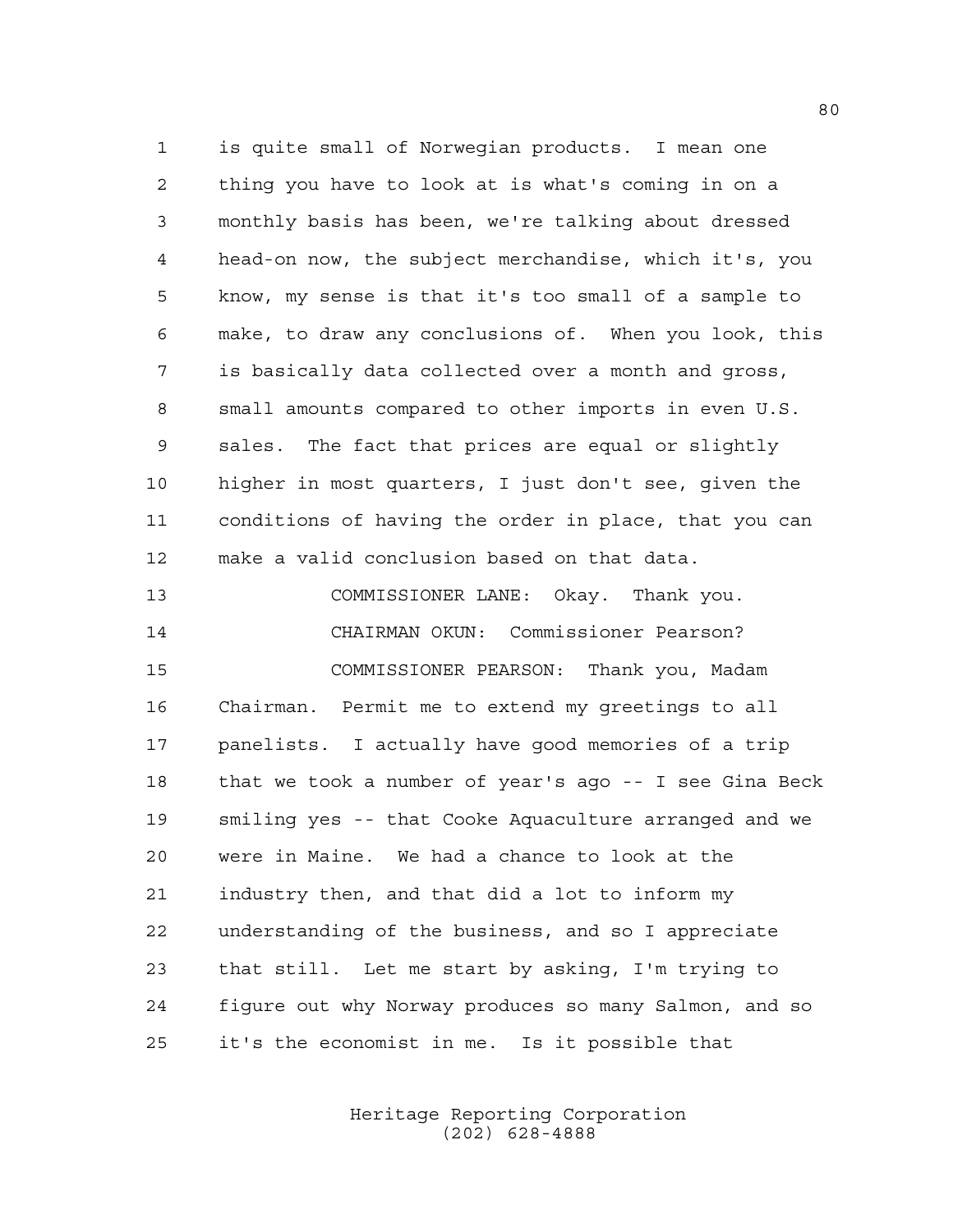Norway's climate, coastline, tides and water

 temperatures give it a comparative advantage in the production of Salmon relative to other countries in the world?

 MR. COOKE: That's correct. They have a long coastline with probably good water for growing fish, or good water temperatures. The other thing is the government has always pushed the development because it's in rural Norway. If you look at the industry, the country there, it's very oil-based, so, you know, it helps the rural population to have rural 12 jobs. So it's always been a promoted industry within the country as well.

 COMMISSIONER PEARSON: Okay. So do you have a sense of how much better it might be, just in terms of the natural factors, how much better it is to produce Salmon in Norway than in Maine, or is that not the right way to ask the question?

 MR. COOKE: You know, it's the water temperature in the winter is better, the, you know, I think, you know, obviously they have more size in the coastline so, you know, so because the water temperature is better, you know, they can grow a fish three or four months faster than we can grow a fish, so that means a lot in sea water.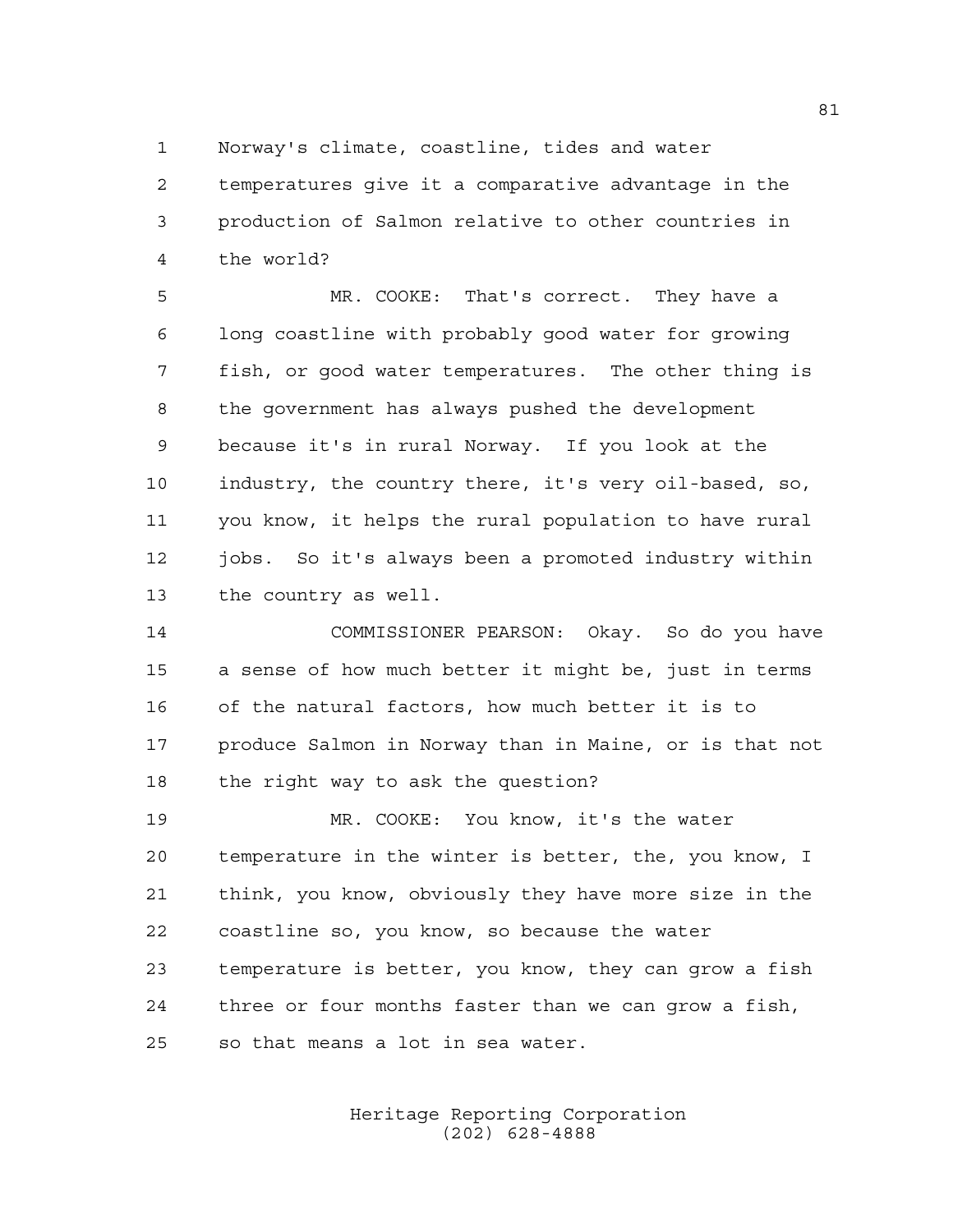MR. COURSEY: Commissioner Pearson, what I would add is Petitioners never had any claim, or made any claim, that the product produced in Norway is inferior in any respect or that their procedures, that they don't have good conditions. What this gets back to, I think, as a follow-up to a question Commissioner Lane asked, is if you go on that basis, they should have three times as much Salmon, three times as many farms. There is no rational connection, or little rational connection, between is the demand out there for this? What's going to happen with this nice Salmon produced in fairly efficient manner? Is it going to be flung out there in a situation like we have now in Europe where demand just isn't there for it?

 What effects is that going to have on production in other countries, like the United States, that may have higher regulatory costs, may have similar coastlines and produce a good product, but yet has to basically live with decisions of, in a country where basically this is a full employment plan? You know, there's not a whole lot to do there. That's one of the things that's always driven the granting of licenses. They have a natural resource in unemployed fishermen who fish out the Atlantic Ocean. It's now

> Heritage Reporting Corporation (202) 628-4888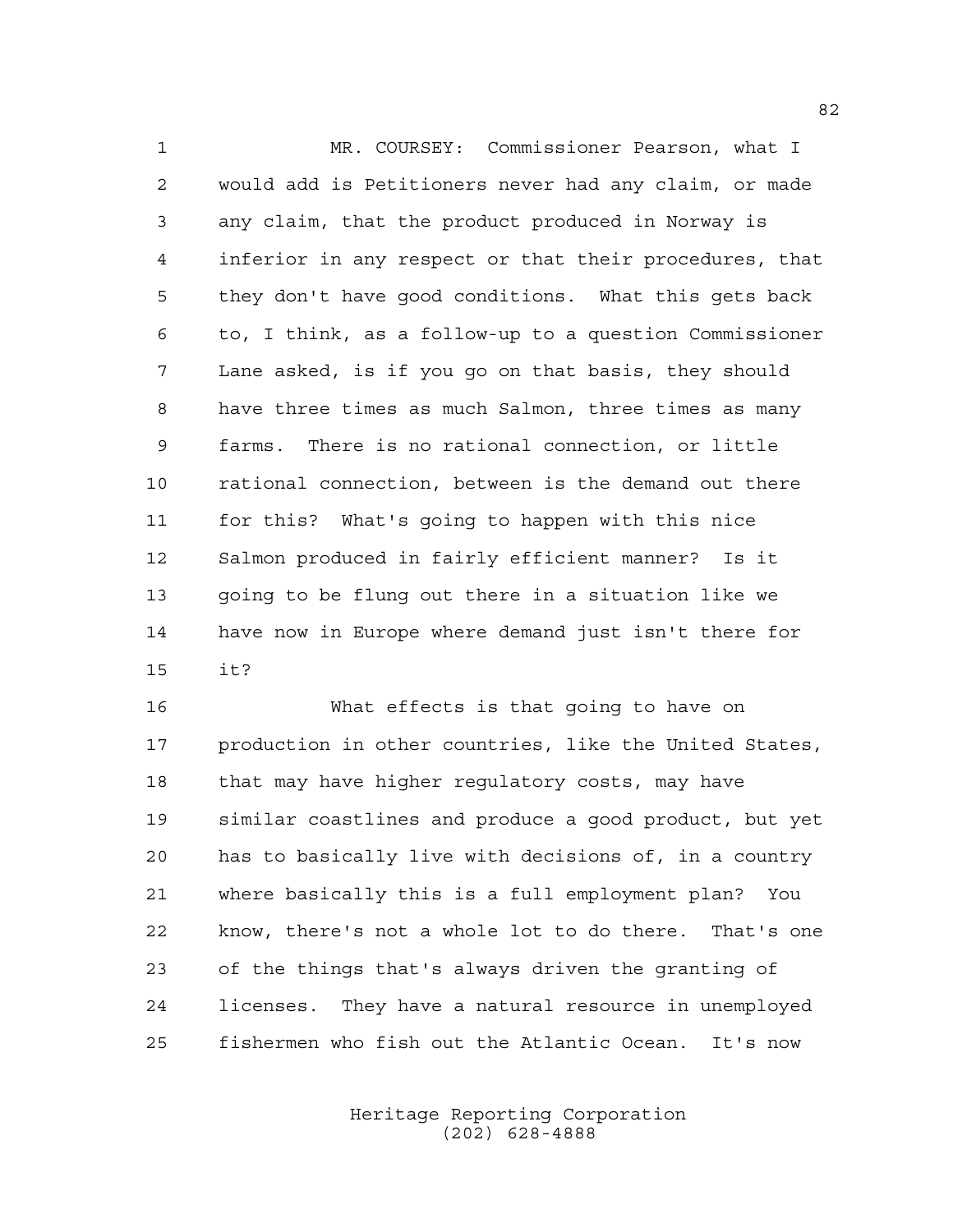illegal to catch Atlantic Salmon in the wild. So it only goes so far. I think the superiority or the attractiveness only takes you so far with respect to comparison of resources.

 COMMISSIONER PEARSON: Right, but if it's Norwegian government policies driving the increase, I would note that Commerce found only a two percent CVD margin, which is not very large, so that would suggest to me that the Norwegian policies in totality aren't having a big effect on the expansion that we've seen in the production of Salmon in Norway.

 MR. COURSEY: Let me finish. The Commerce Department actually found over three percent to begin with. They have been talked, jaw bone down basically, into some programs being eliminated.

 COMMISSIONER PEARSON: You can look behind Commerce's margins and guess about that. I won't. Go ahead.

 MR. COURSEY: The Norwegian government has never in 20 years requested an administrative review, you know, for all the claims that there are no subsidies. No Norwegian producer has ever made a request, the government has never made a request. They wait for the sunset reviews and then they come in and jaw bone and say let's get rid of this thing here,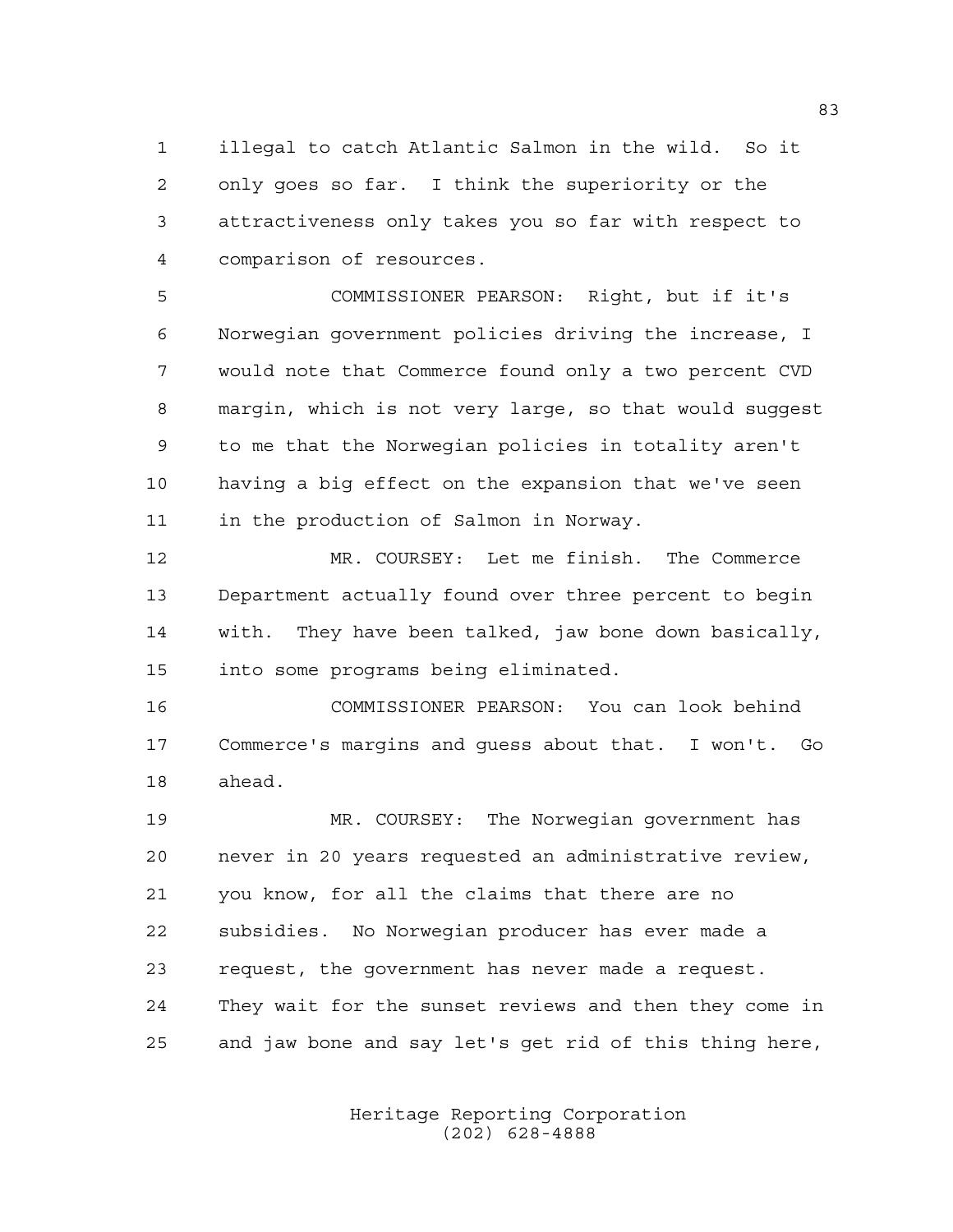look at all the stuff we've done, and Commerce basically sort of is why are you doing this, why don't you file, request an administrative review? So from our point of view, we don't know. Who knows what's going on with the Norwegian government at this point. There hasn't been a review, a regular review that would air what's going on now.

8 COMMISSIONER PEARSON: Mr. Cooke?

 MR. COOKE: The other thing is that you've got to remember the noneconomic benefit the government is, well, it's a noncash benefit that it's given the industry, is the approval to expand with its new sites and grow their sites. That is where the government is promoted as well, right? They've promoted the growth by issuing the sites and issuing the biomass increases, which, you know, it's a harder regulatory environment here, in the U.S., to achieve.

 COMMISSIONER PEARSON: Okay. But the impression that I have from the staff report is that Norway, and perhaps the Faroe Islands, have increased their output most during this period of review, and so I'm just trying to understand a little bit more about why that's the case. If they have natural advantages, and if they actually are able to produce Salmon at a somewhat lower cost than elsewhere in the world, then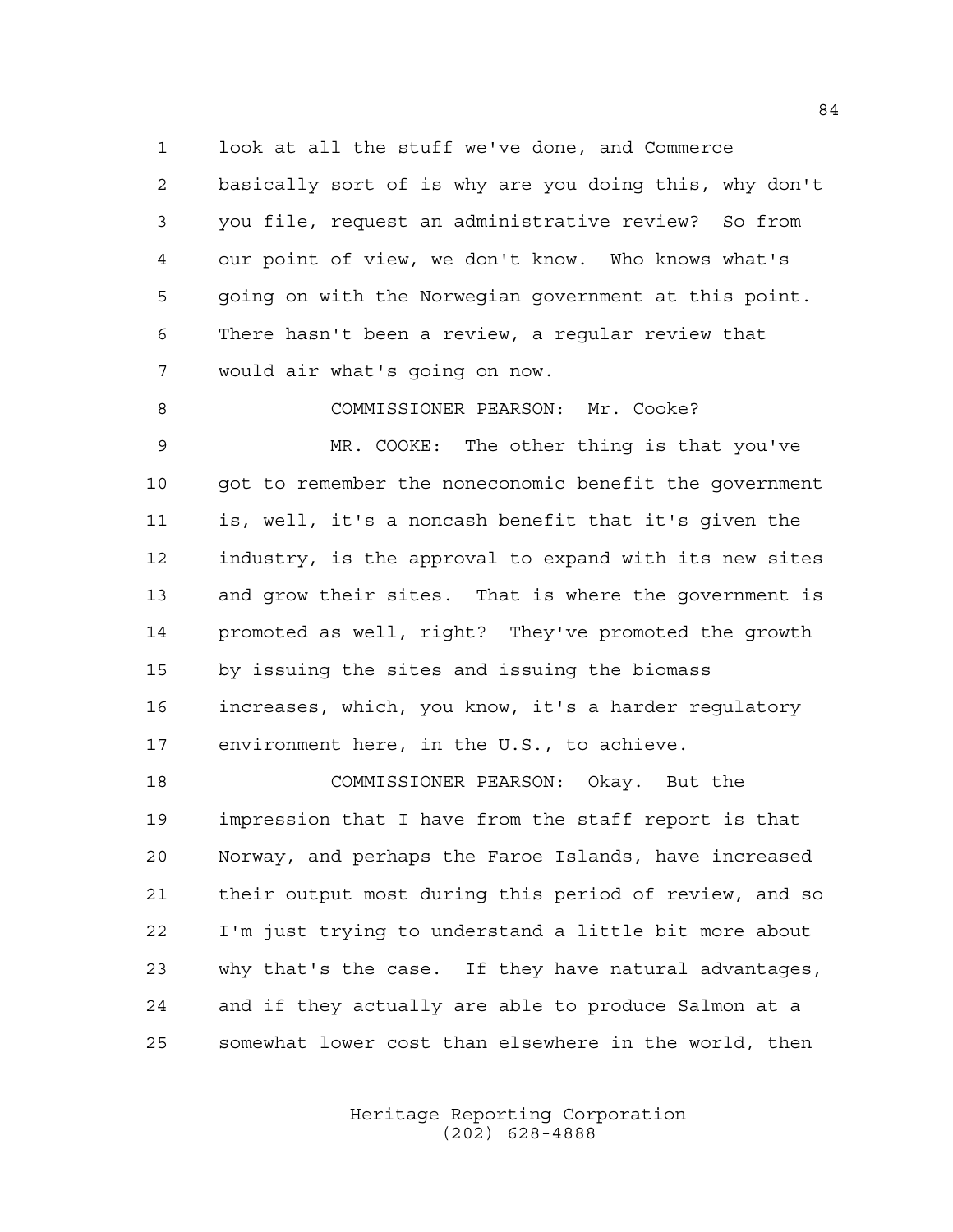maybe it's not as surprising that we have seen the increase in those locations.

 MR. RUETTGERS: Sure. I really, firmly believe that much of this -- can you hear me? COMMISSIONER PEARSON: I can hear you. I'm not sure whether your mic is on. MR. RUETTGERS: Is it on? Okay. So I believe that there, if you look at cost production numbers over a long period of time, there's not major differences. I think if you look at BCBC tends to be higher from a cost production, a lot of that has to do with regulatory as much as it does restrictions, as much as it does to growing environment. All different growing environments, I think, if you look at Norway, Chile, Canada. If you want to look at a great growing environment is the State of Alaska where prohibited from having any aqua culture activities as it relates to Finn fish in Alaska. There's no difference. You know, we have fjords, we have coastline, water temperature is very similar. COMMISSIONER PEARSON: Is that an Alaskan state regulation? MR. RUETTGERS: Alaskan state regulation

 because of the wild industry. So I think that if you look at, and if you look at our own ability to expand

> Heritage Reporting Corporation (202) 628-4888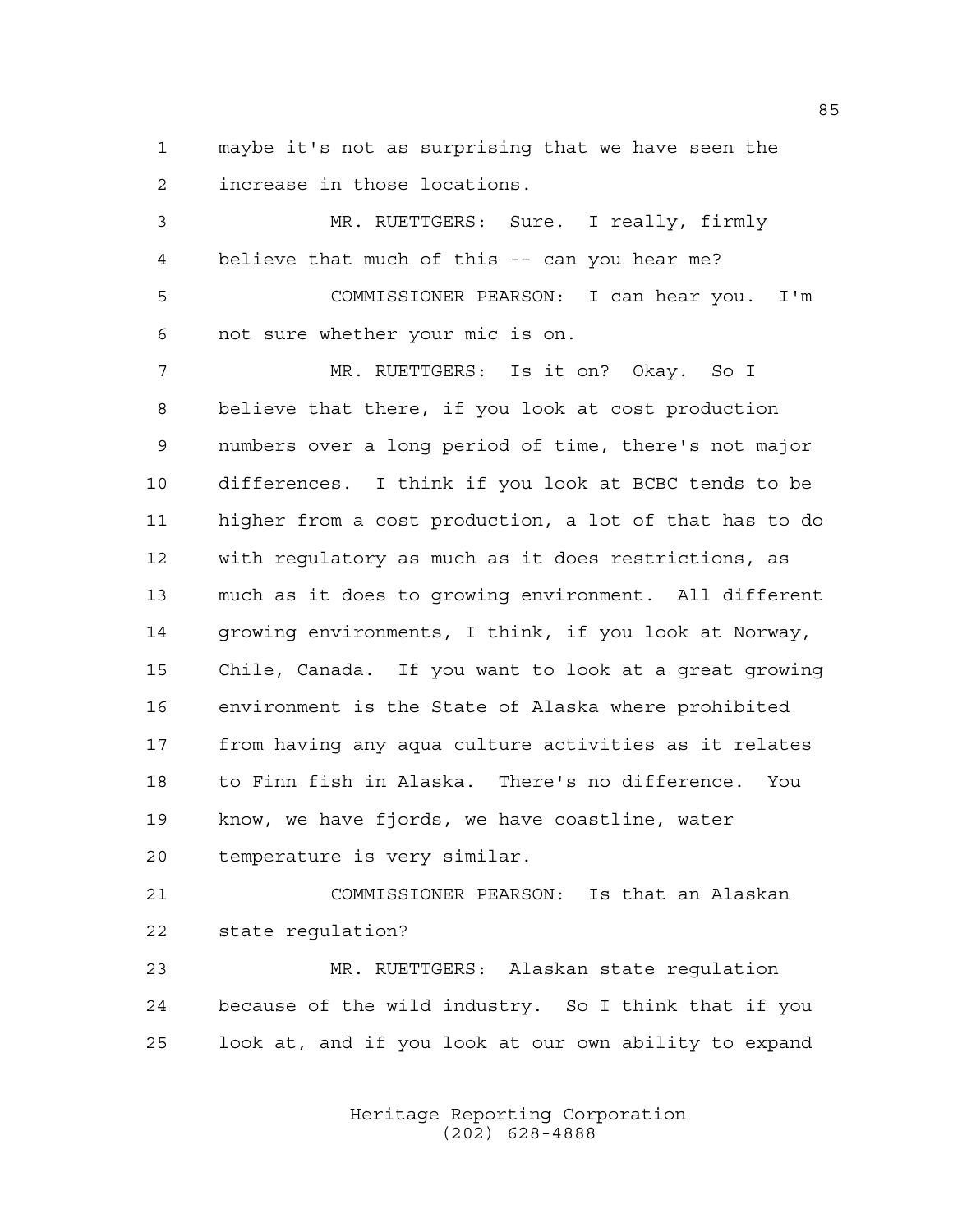because regulatory restrictions, it's quite limited, as well as the fact that I think most growing areas have been somewhat conservative because of what they see. You know, I mean you can see these things happening before they're happening. You get the smolt input numbers. I mean we've been preparing for this, I know Glenn has been preparing this, you know, for 12 months despite all the record high prices because you knew these fish were coming and it just didn't make sense to produce this level of growth, but you knew it was going to happen, and so I think that we have been focused on reducing our cost and on improving quality, not increasing our production because we knew that we were heading into a very difficult environment.

 MR. COOKE: I'm not here to compete with anyone with our Maine Salmon as long as it's fairly traded. I think my cost delivered to my market is competitive with anyone. The problem is evidence in the past and evidence in Europe today is Norway doesn't play fair trade, and that is the problem. And that's why absent this order they're just going to flood the market. It doesn't matter what you compete because they'll still dump their product in the United States and charge the guys the European prices.

COMMISSIONER PEARSON: Mr. Cooke?

Heritage Reporting Corporation (202) 628-4888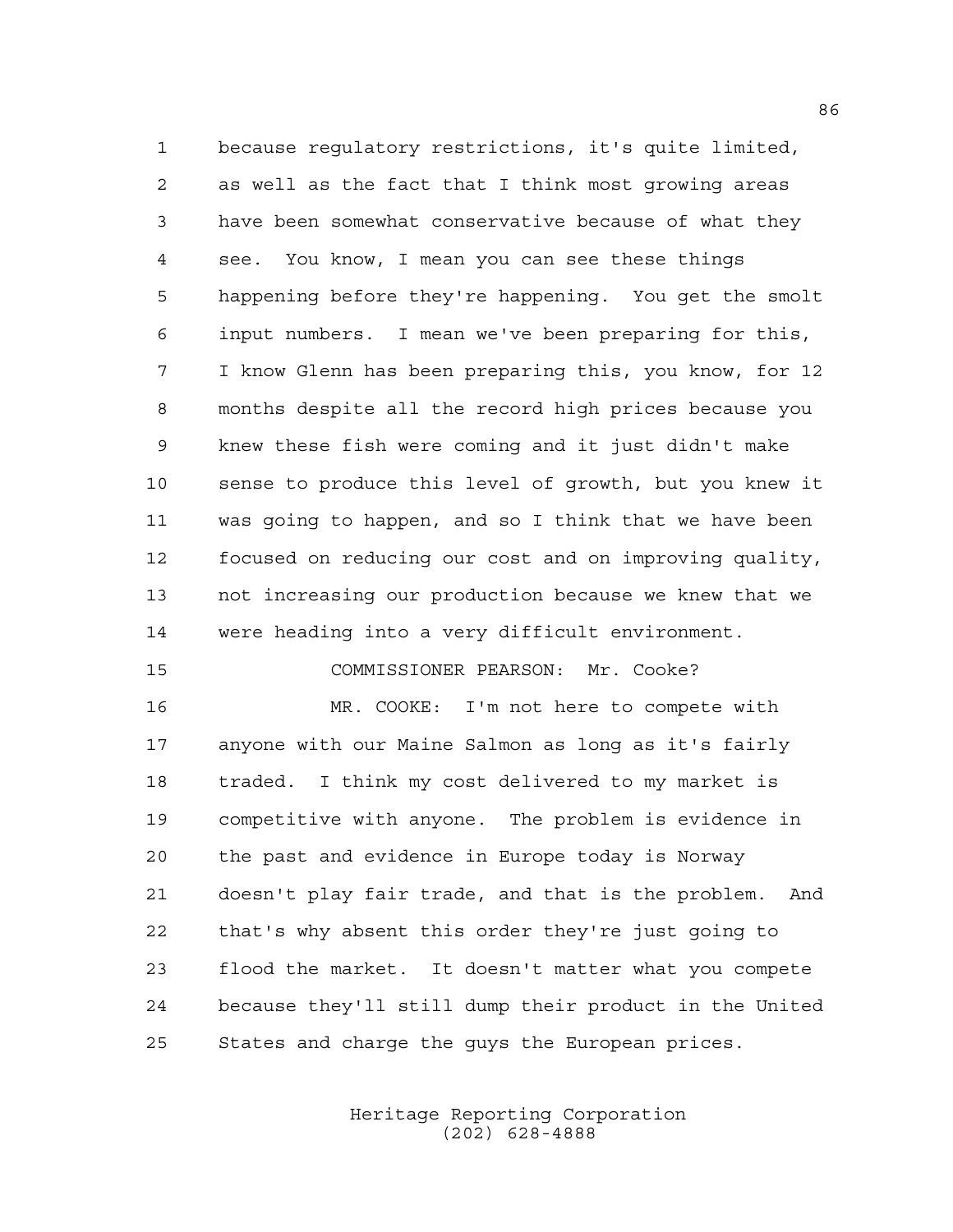That's what they've done in the past.

| 2  | COMMISSIONER PEARSON: A question for both              |
|----|--------------------------------------------------------|
| 3  | Mr. Cooks. Does it cost more to raise Salmon in the    |
| 4  | United States than in Canada or is it about the same?  |
| 5  | Give me some sense of what the cost is.                |
| 6  | MR. COOKE: It's very similar in Canada                 |
| 7  | versus U.S. I mean, our understanding is you've seen,  |
| 8  | you're facing a raw cost between the U.S. and Canada   |
| 9  | and between Maine and New Brunswick, so it's very,     |
| 10 | very similar cost. The regulatory environment in the   |
| 11 | U.S. is heavier. I will say that.                      |
| 12 | MR. COOK: Yes. I would agree it's similar              |
| 13 | on the West Coast as well, the production cost between |
| 14 | Canada and the U.S.                                    |
| 15 | COMMISSIONER PEARSON: Okay. Thank you.                 |
| 16 | Mr. Cooke, with an E, in the previous review Cooke     |
| 17 | Aquaculture led me to believe that if the industry in  |
| 18 | Maine was profitable, that we would see a reopening of |
| 19 | one or more production facilities in the state.<br>Has |
| 20 | that happened?                                         |
| 21 | MR. COOKE: Yes, it has. We now have 100                |
| 22 | jobs in the Machiasport plant, so that has happened.   |
| 23 | COMMISSIONER PEARSON: Okay. Has that been              |
| 24 | running now for several years?                         |
| 25 | MR. COOKE: Yes. I think I was told -- I                |
|    |                                                        |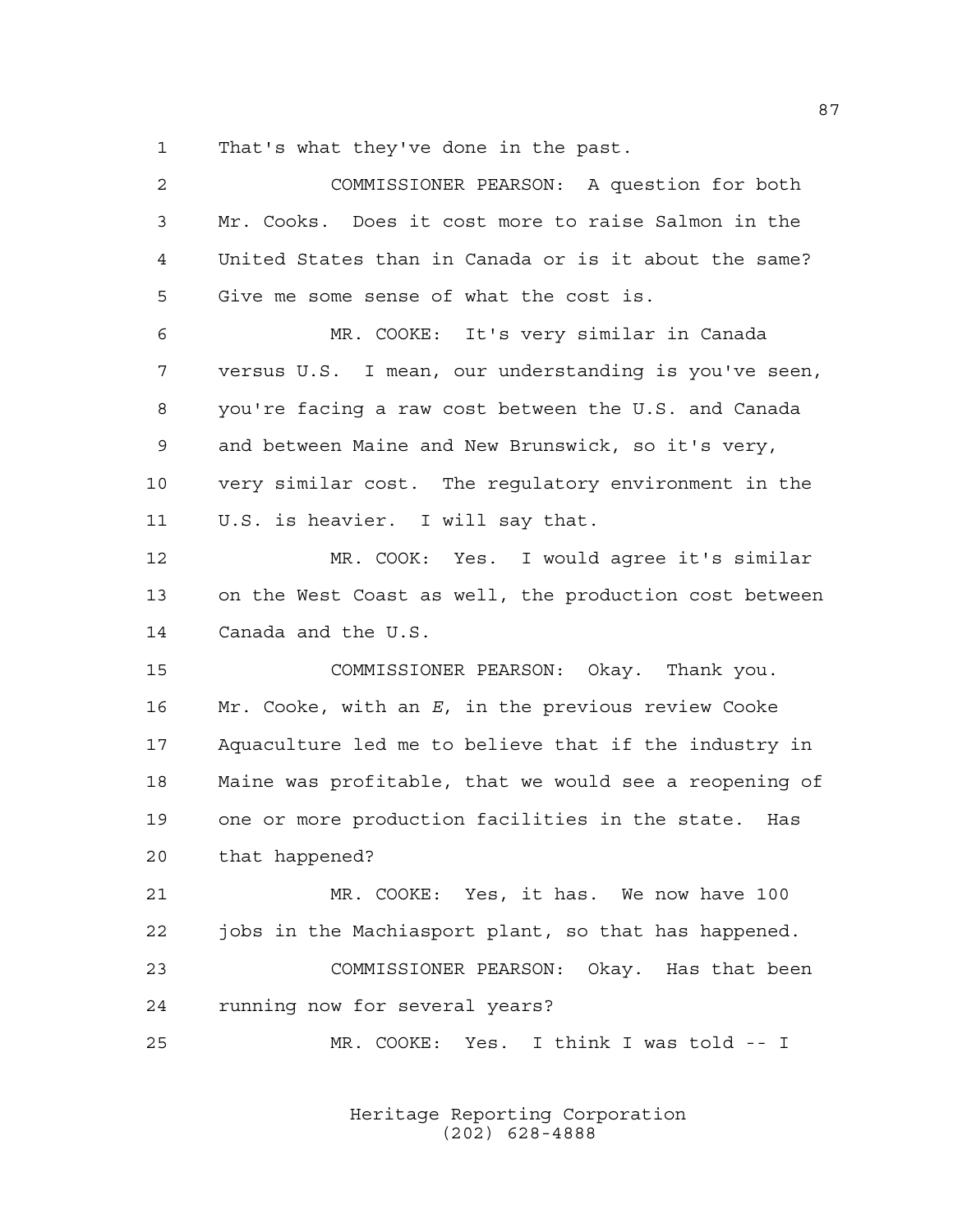was checking on the date last night. I think it was 2008 it's been running since.

 COMMISSIONER PEARSON: Okay. And so that would be a large percentage of all U.S. employment in the Salmon industry occurring in that processing facility?

 MR. COOKE: A lot. There's, you know, I mean close to 100 jobs, so out of our 180 that would be there.

 COMMISSIONER PEARSON: Okay. Thank you. Madam Chairman, my time has expired.

 CHAIRMAN OKUN: Commissioner Aranoff? COMMISSIONER ARANOFF: I want to join my colleagues in welcoming all of the witnesses in this morning's panel. Thank you for being with us today. Just following up on the question that Commissioner Pearson was asking, in the reopened plant in Maine, can you tell us what they're producing in that plant? Is it the subject product or is it something else?

 MR. COOKE: We do some primary processing there. Then we do some of the primary processing in blocks out of New Brunswick. Then we do added value, we do filet and portion cuts and stuff as well in that plant.

COMMISSIONER ARANOFF: Okay. Also, you were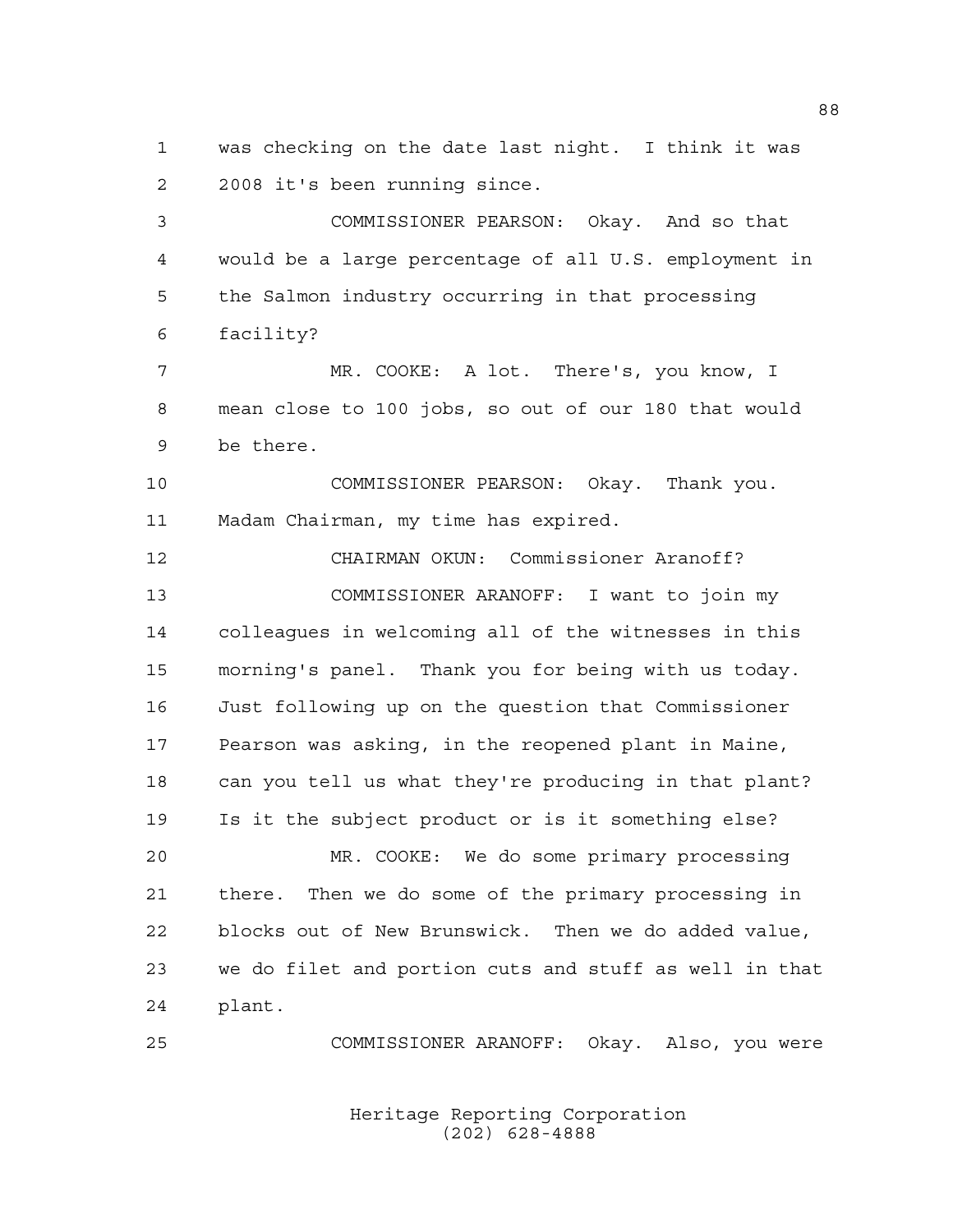talking with Commissioner Pearson about the relevant costs of production in Canada versus the United States and you made some reference to perhaps regulatory differences, but I wanted to ask the question more broadly. Why is the Canadian industry bigger than the U.S. industry? Is it the climate? Is it the regulatory environment? Is it something else?

8 MR. COOKE: Certainly, the industry in Maine could be a lot larger. It could be. I think a lot of it's the regulatory environment. I think the production in Maine certainly could be as big as what the Atlantic Canadian production would be, but it's a slower process. We are making gains and ground on that and I don't want to say -- it's just like a roadblock -- it has. We're working through and working with state and the federal departments to make that growth occur, but it's slower.

 COMMISSIONER ARANOFF: If it's easier to get licenses and expand in New Brunswick, why invest in Maine at all?

 MR. COOKE: Well, New Brunswick, for instance, is basically maxed out as well for growth. There's not a big pile of growth coming from Atlantic Canada. What there would be would be from like a province. Like Newfoundland there would be some

> Heritage Reporting Corporation (202) 628-4888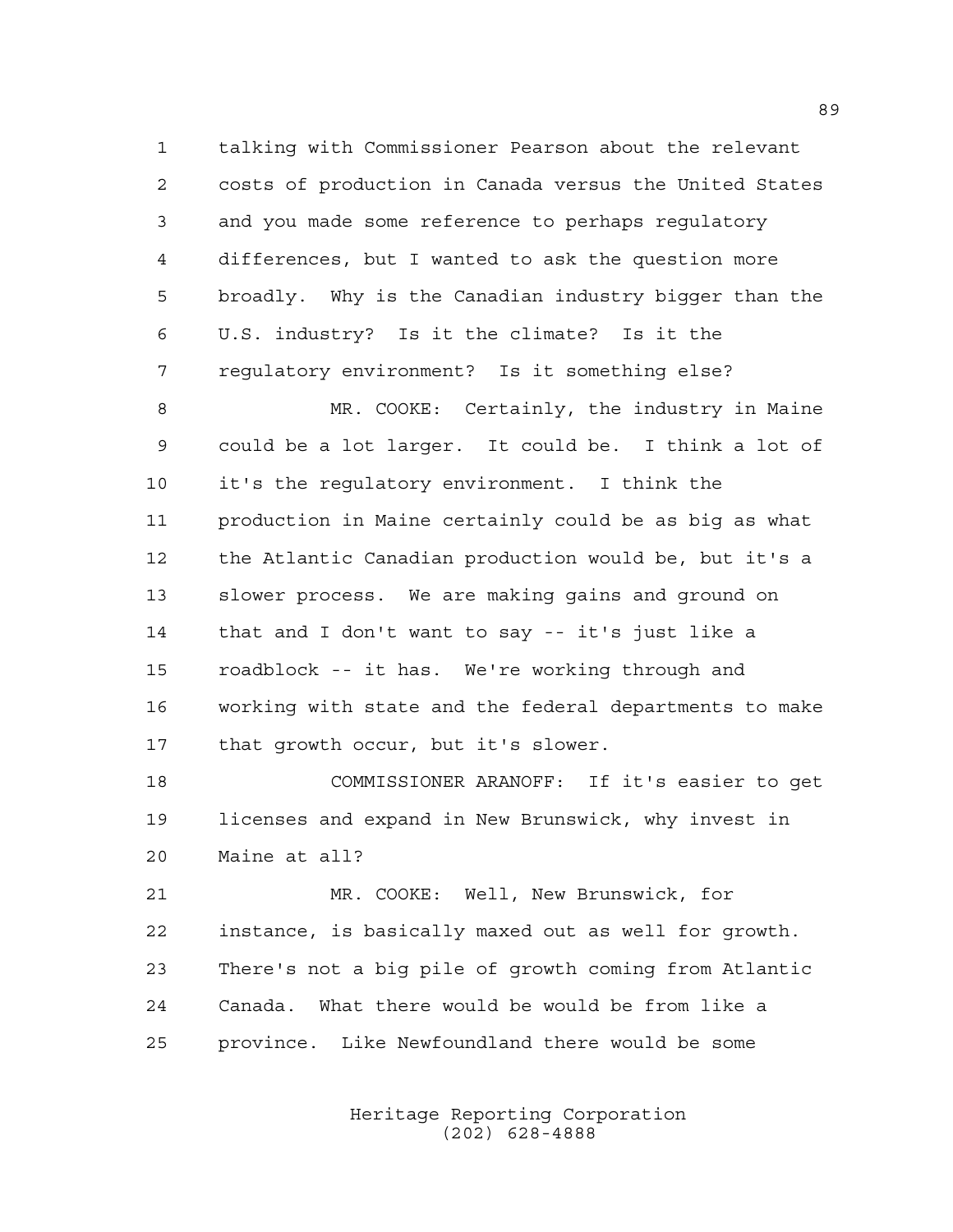increased production, but not huge by any means. From us is, understand is, you know, I live on a boat area and the commerce that happens between the U.S. and Maine and New Brunswick has gone, goes back 200 years of, you know, even before there was Customs officers at the border. It's a natural extension of operation, to me, and we're very close. It's been this way. They have good water and they have good people, you know, and we have an incredible, good staff in Maine, and so it's a natural extension of what we do. COMMISSIONER ARANOFF: With respect to the West Coast, did you consider investing in facilities in Canada rather than in Washington State? MR. COOK: The climate for getting new farming concessions in British Columbia is pretty challenging, probably equally as challenging as Puget Sound, so I think our best opportunity to leverage synergies and have access to market is to look at further sites in Puget Sound. There's no, you know, the path of least resistance doesn't take us to B.C. It's pretty similar to Puget Sound in terms of approval for new -- I don't think there's been a new

So does that answer your question?

COMMISSIONER ARANOFF: Well, yes. I mean

farming concession approved in B.C. in several years.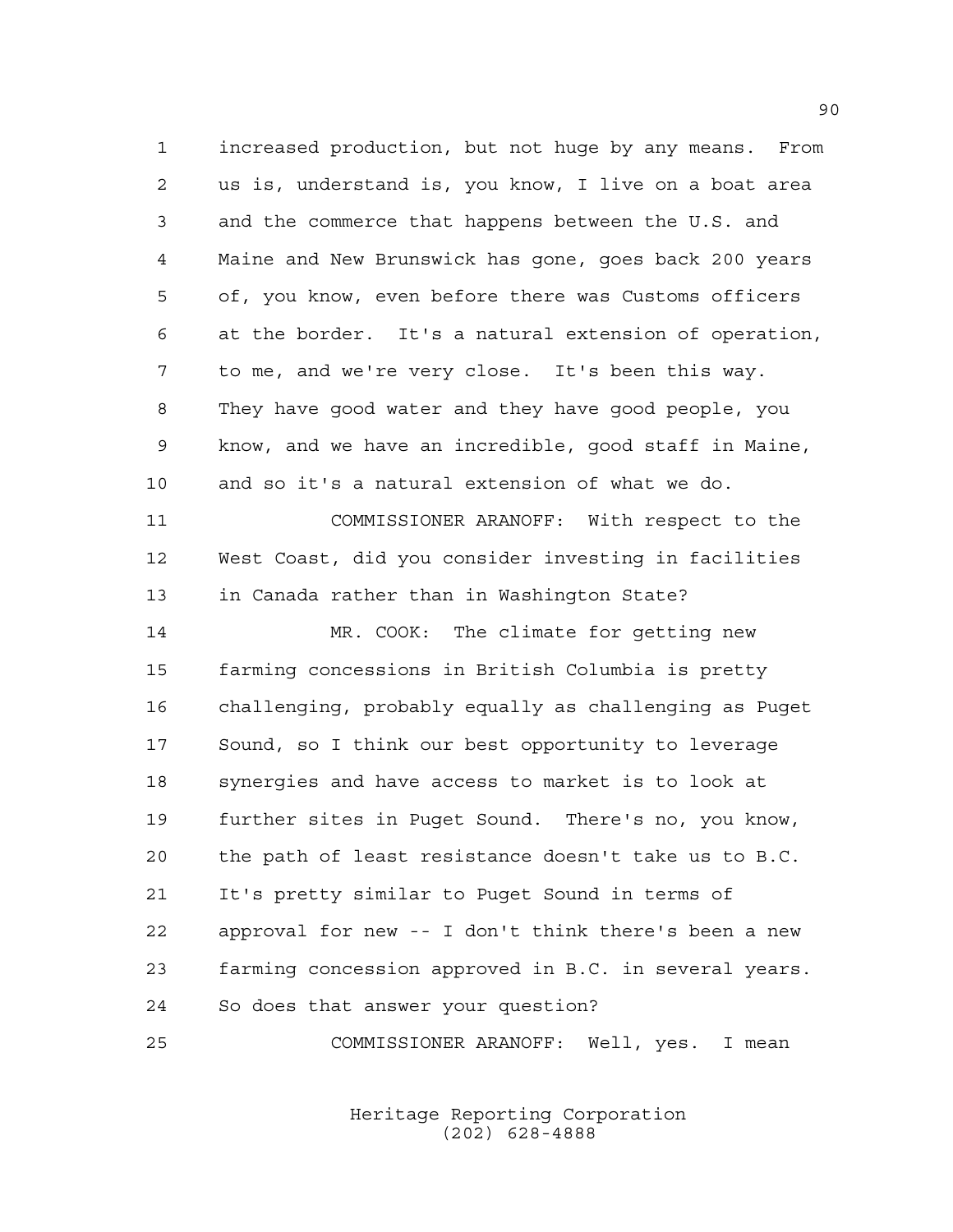I'm still trying to figure out why the Canadian industry is so much bigger than the U.S. industry and I'm not sure I fundamentally understand that, except that they have more cold water coastline maybe.

 MR. COOK: Certainly on the West Coast that is the case. B.C. has much more terrain. Absent any ability to operate in Alaska, B.C. certainly has much more real estate available for fish farming than Puget Sound would. It's a much larger body of water.

COMMISSIONER ARANOFF: Okay.

 MR. COOKE: You know, again, our goal is to grow the Maine production, and, you know, part of it's -- the history of how the regulatory framework built up in Maine, there was a very few difficult years there. There were some legal challenges that caused the industry to downturn. So from our beginning from when we bought the operation to today, we've grown it, we're investing heavily into Maine and we continue to invest heavily going forward.

 COMMISSIONER ARANOFF: Okay. Let me move on to something else. Let's see. This was also discussed in some of the direct testimony, but during the prior period of review, so the period leading up to our 2005 review, a number of Norwegian producers sold their holdings in U.S. production assets. I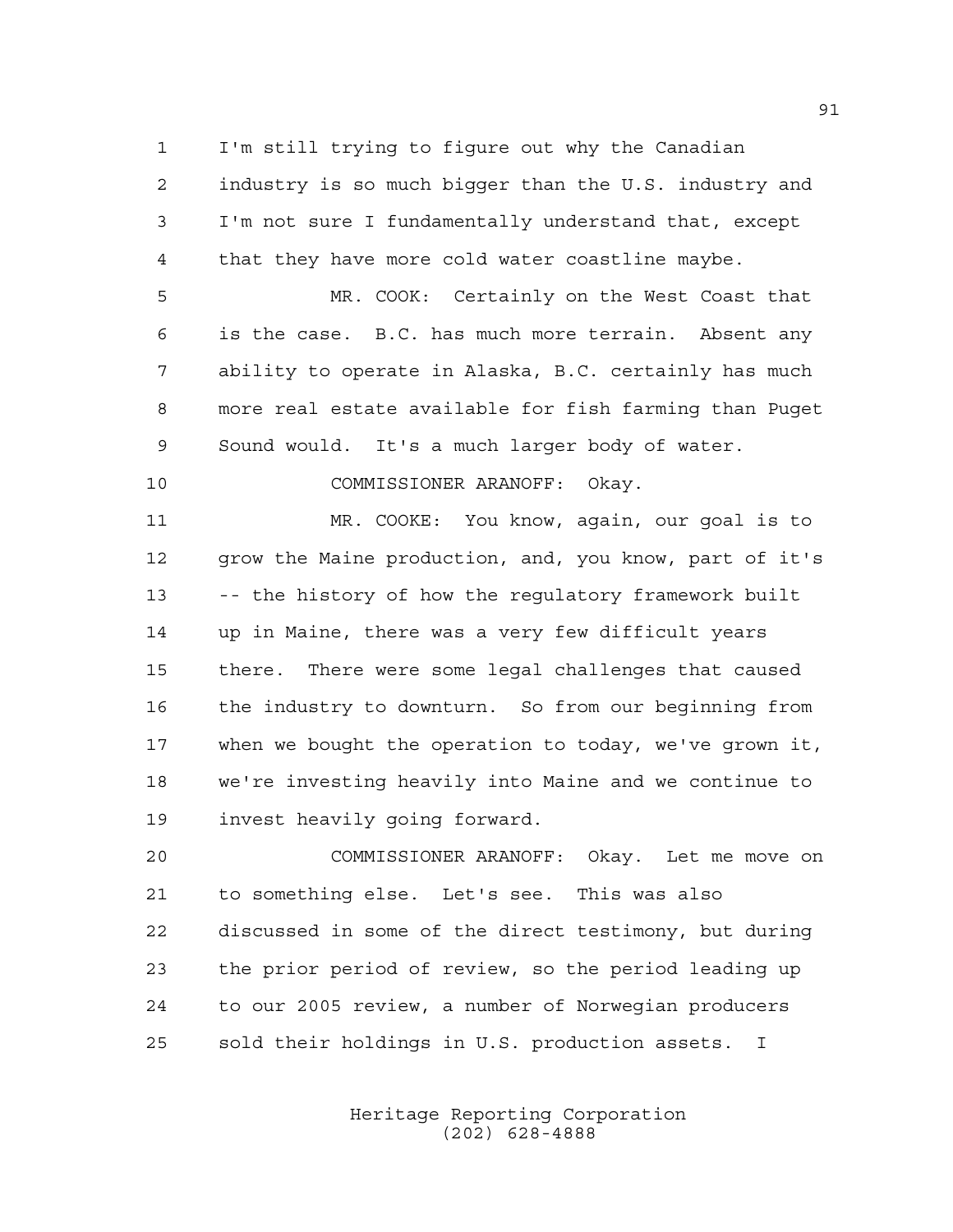guess my question is it looks like several Norwegian companies made that decision at about the same period of time. Is there any explanation exactly for why that happened?

 MR. COOKE: The parent companies I think were losing money in Norway. I think they were trying to retract and trying to rebuild. Again, it's one of those periods of overproduction, you know, those years, and so they were drawing back. We actually bought, you know, two of the Norwegian-based companies out and was happy to do so and rebuild those companies.

 COMMISSIONER ARANOFF: Has that also happened with respect to Norwegian investments in other producing countries?

 MR. COOKE: It certainly has happened in New Brunswick. You know, we bought the Norwegian producer out there and, you know, in B.C. I think it's gone the other way. I think, you know, the Norwegian producers have bought more, but they are actually, you know, there's news articles out now that they're actually reducing some production. One of the major companies there, Norwegian-based companies, is reducing production in B.C. because they think they can produce cheaper in Norway, and talk about the oversupply in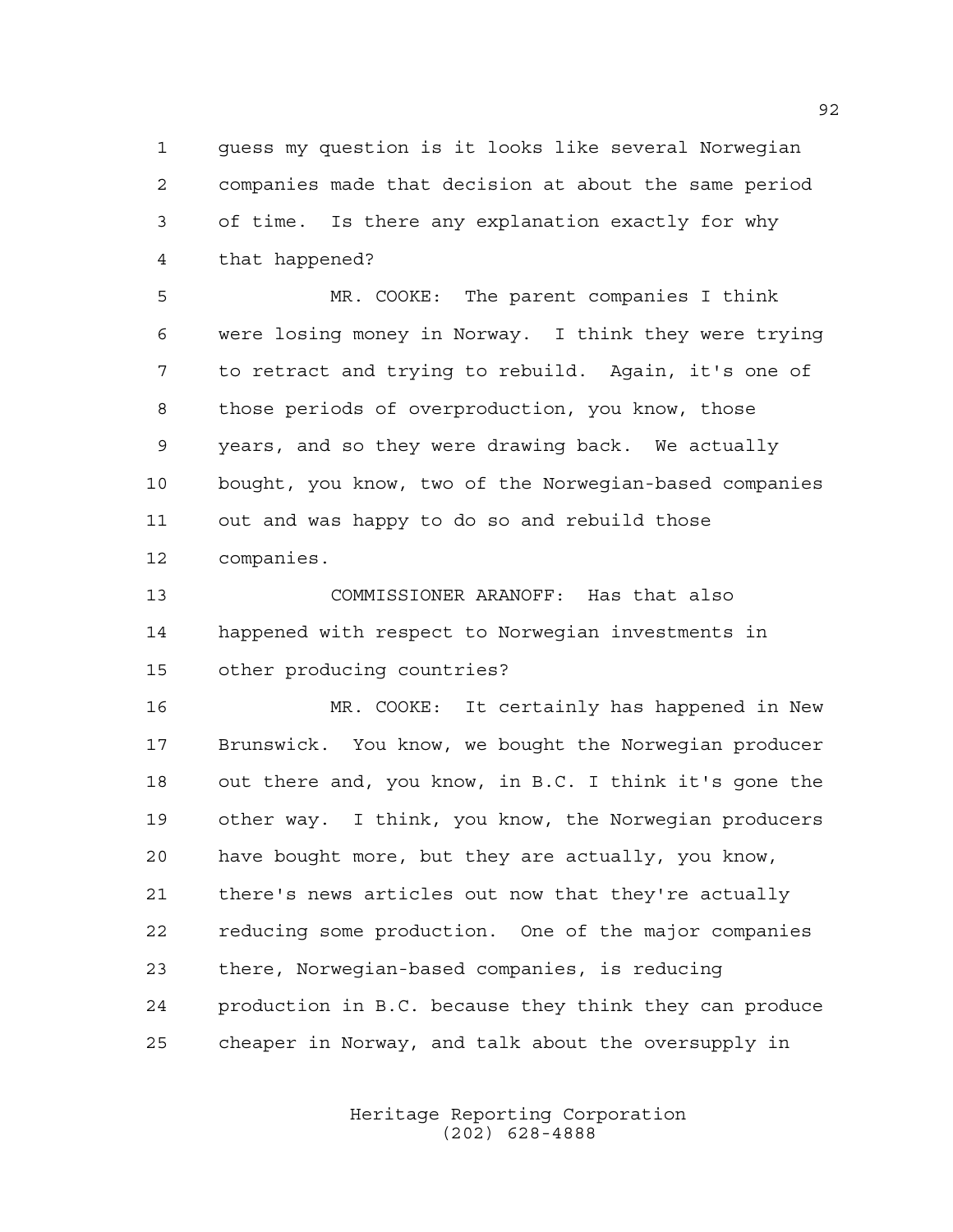the marketplace.

| 2  | COMMISSIONER ARANOFF: Okay. So we've heard             |
|----|--------------------------------------------------------|
| 3  | this morning that there's a global oversupply right    |
| 4  | now of Salmon and I know a number of you testified to  |
| 5  | the idea that once the Salmon is marketable, you've    |
| 6  | got to take it out and you've got to sell it. I guess  |
| 7  | my question is do you ever get to the point where you  |
| 8  | take it out and you don't sell it, where you dispose   |
| 9  | of it in some way? Does it get to that point?          |
| 10 | MR. COOKE: What happens at that point, they            |
| 11 | dump it any price because anything can achieve is      |
| 12 | better than burying it. We've seen that in the past.   |
| 13 | Again, that's our biggest fear in the United States is |
| 14 | is that they'll try to keep the price up in Europe by  |
| 15 | dumping in the U.S. if this order is lifted.           |
| 16 | MR. COURSEY: I can add something from the              |
| 17 | original investigation in the first years of the       |
| 18 | 1990s. As I mentioned in my, well, I don't think it    |
| 19 | was my testimony, but it was mentioned there was, you  |
| 20 | know, a period of years of double growth in Norway.    |
| 21 | In 1989 it went past the tipping point of demand, but  |
| 22 | it continued in '90 and '91. Even though there were    |
| 23 | orders in the EU and orders in the U.S., they had so   |
| 24 | much product they, a lot of it went to what was called |
| 25 | the mountain of Salmon. It was frozen.<br>They         |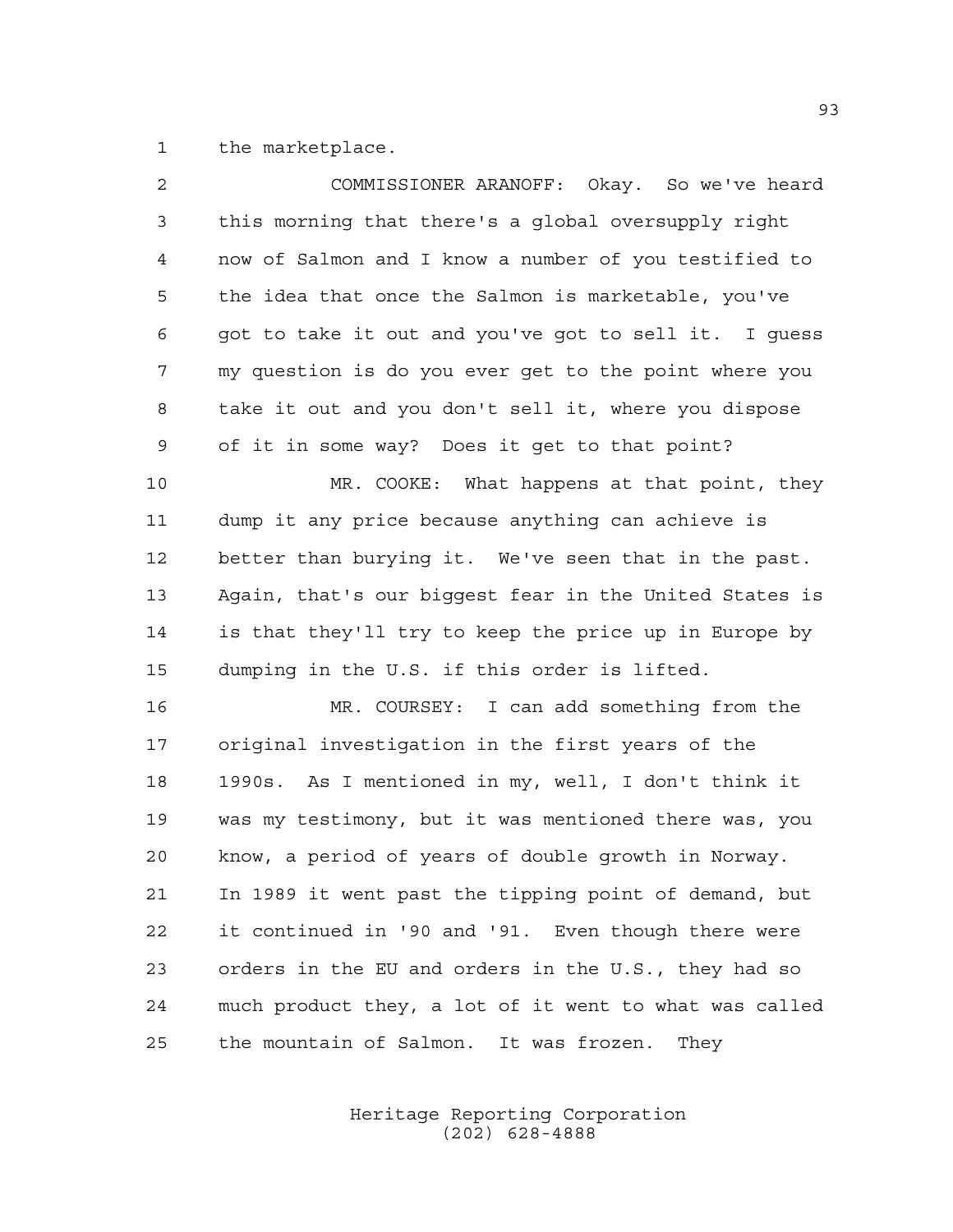basically took over ever freezer locker in Norway, froze it, talked about what's going to happen to the Salmon, is it going to go anywhere? It was one way of getting it off the market.

 I've seen in some of the articles that have been out recently about the below break even prices that one of the complications is the freezer capacity right now is not available in Norway, so they can't immediately repeat this mountain of Salmon deal. That was around for two or three years in the early 1990s. There was questions about giving it away to the newly independent Soviet states, you know, and it was the source of some amusement if it weren't so serious, I guess, and it sort of showed, you know, this is what happens when you basically are supply driven.

 COMMISSIONER ARANOFF: Okay. So in the U.S. market, you know, if there is this oversupply of Salmon and the price goes down, does demand go up and eat all the Salmon? Because meat's very expensive right now.

 MR. COOKE: It is. There's always a lag between the time price either goes up and demand drops or goes down and demand drops. To me, the only thing you've got to -- there would be some demand increase, but if you're selling below cost, and think of it, six

> Heritage Reporting Corporation (202) 628-4888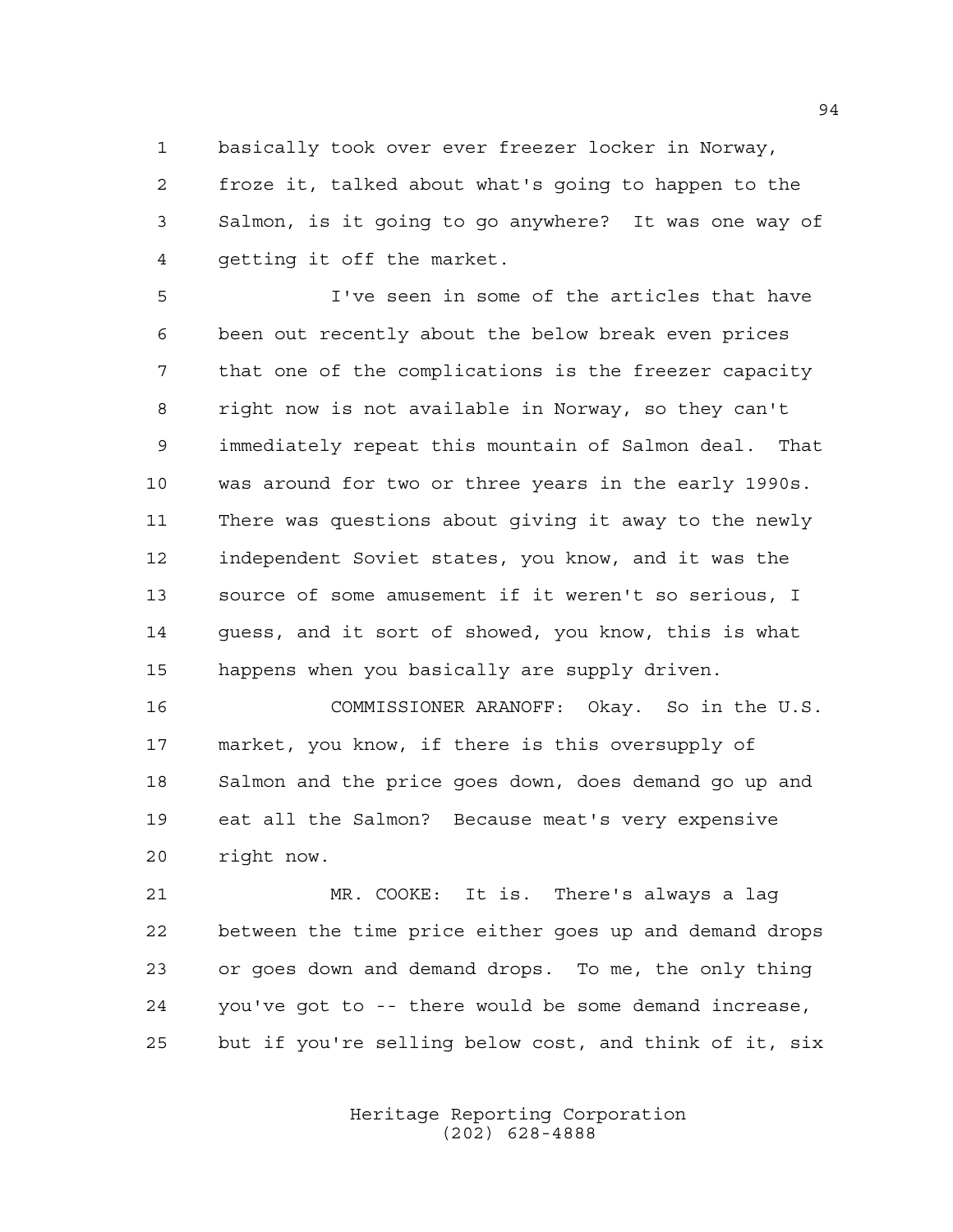or eight months, like you're not in business. That's the problem is is that it's just -- and the mountain load. Just to understand how much Salmon they're producing, like 20,000 extra tons this last quarter, that's 40 million, 44 million pounds. It's a huge, huge volume of extra production that's coming out of Norway.

 COMMISSIONER ARANOFF: Okay. Well, I appreciate those answers. My time is almost up. I want to assure you that my children are doing their part to eat the global supply of Salmon. Thank you, Madam Chairman.

 CHAIRMAN OKUN: Commissioner Pinkert? COMMISSIONER PINKERT: Thank you, Madam Chairman. I join my colleagues in thanking all of you for being here today. Is my mic on? Okay. Thank you. I want to begin with some questions about whole Salmon versus cut Salmon, and to begin with ask the producers on the panel, do your purchasers purchase both whole and cut Salmon?

 MR. COOKE: Yes, they do. Most customers would purchase some of each.

 COMMISSIONER PINKERT: And given what you've testified about oversupply of product in Norway, are they flooding the U.S. market with cut Salmon right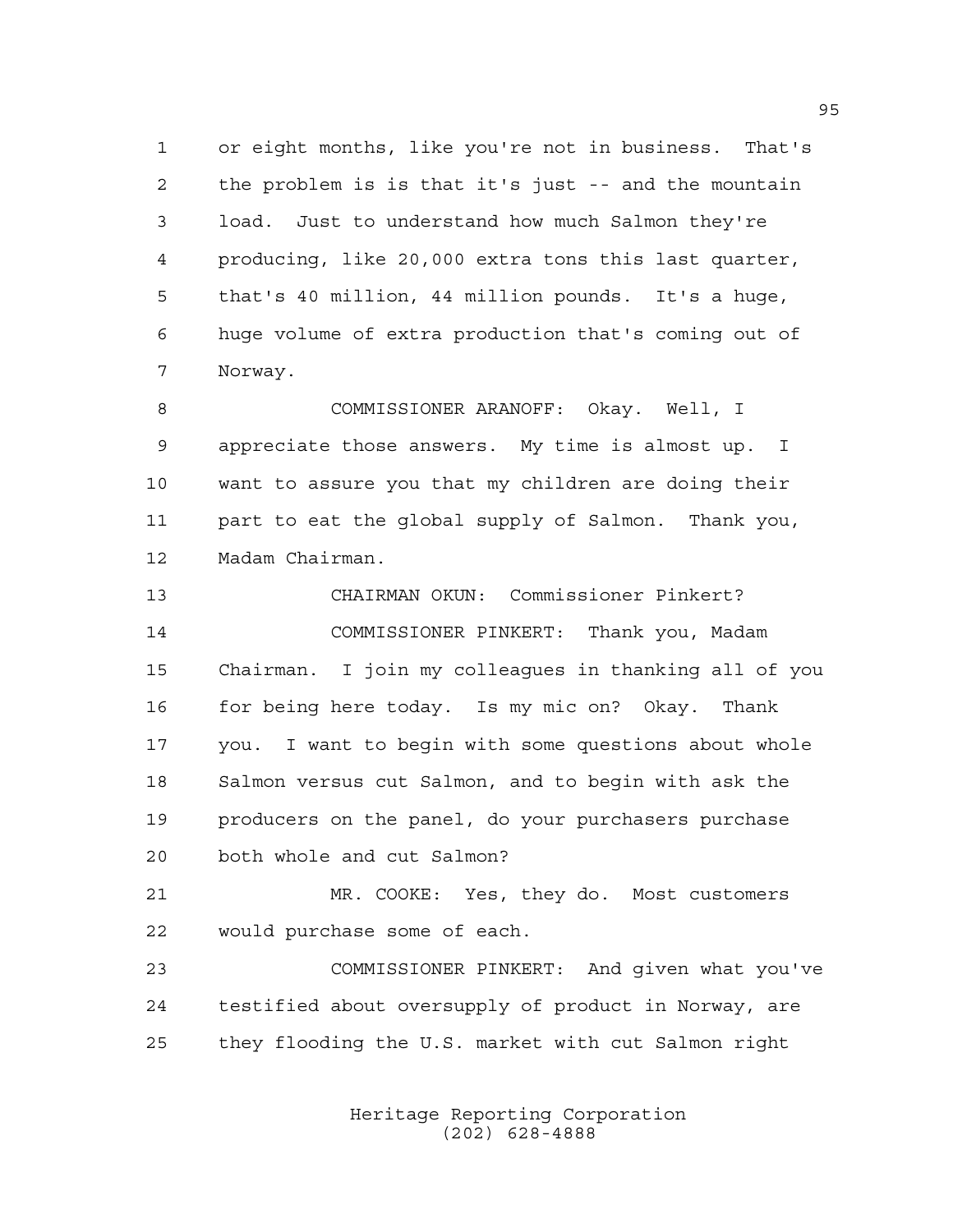now?

| 2  | MR. COURSEY: The import stats, one of the                |
|----|----------------------------------------------------------|
| 3  | things that happened when Chile withdrew is Norway saw   |
| 4  | an entry point. The Chileans had, as things worked       |
| 5  | out, focused a lot of their production on shipping       |
| 6  | cuts to the U.S. market. They also shipped whole         |
| 7  | product, but they were more pronounced in the cut        |
| 8  | And the Norwegians, if you go back a few years,<br>area. |
| 9  | were very low on both dressed head-on and cut, and the   |
| 10 | reason has to do with differences in, well, two          |
| 11 | things. Differences in labor costs. Labor costs are      |
| 12 | much higher in Norway and that they are in Chile, and    |
| 13 | they're lower in Chile than in the U.S. and Canada as    |
| 14 | well. So Chile was able to basically bring filets to     |
| 15 | the U.S. market on a more efficient or a cost-           |
| 16 | effective basis than the Norwegians.                     |
| 17 | When the Chileans withdrew, the filet                    |
| 18 | shipments from Norway went up significantly. And         |
| 19 | again, if you look at the press, the IntraFish, you      |
| 20 | know, the weekly stories that come out, early in this    |
| 21 | year when the Chileans started their comeback, the       |
| 22 | Norwegians pulled back quite a bit. I would have to      |
| 23 | look again at the statistics to say, you know,           |
| 24 | whether, how much it is, but certainly much more, many   |
| 25 | more, much more cuts are coming in from Norway than      |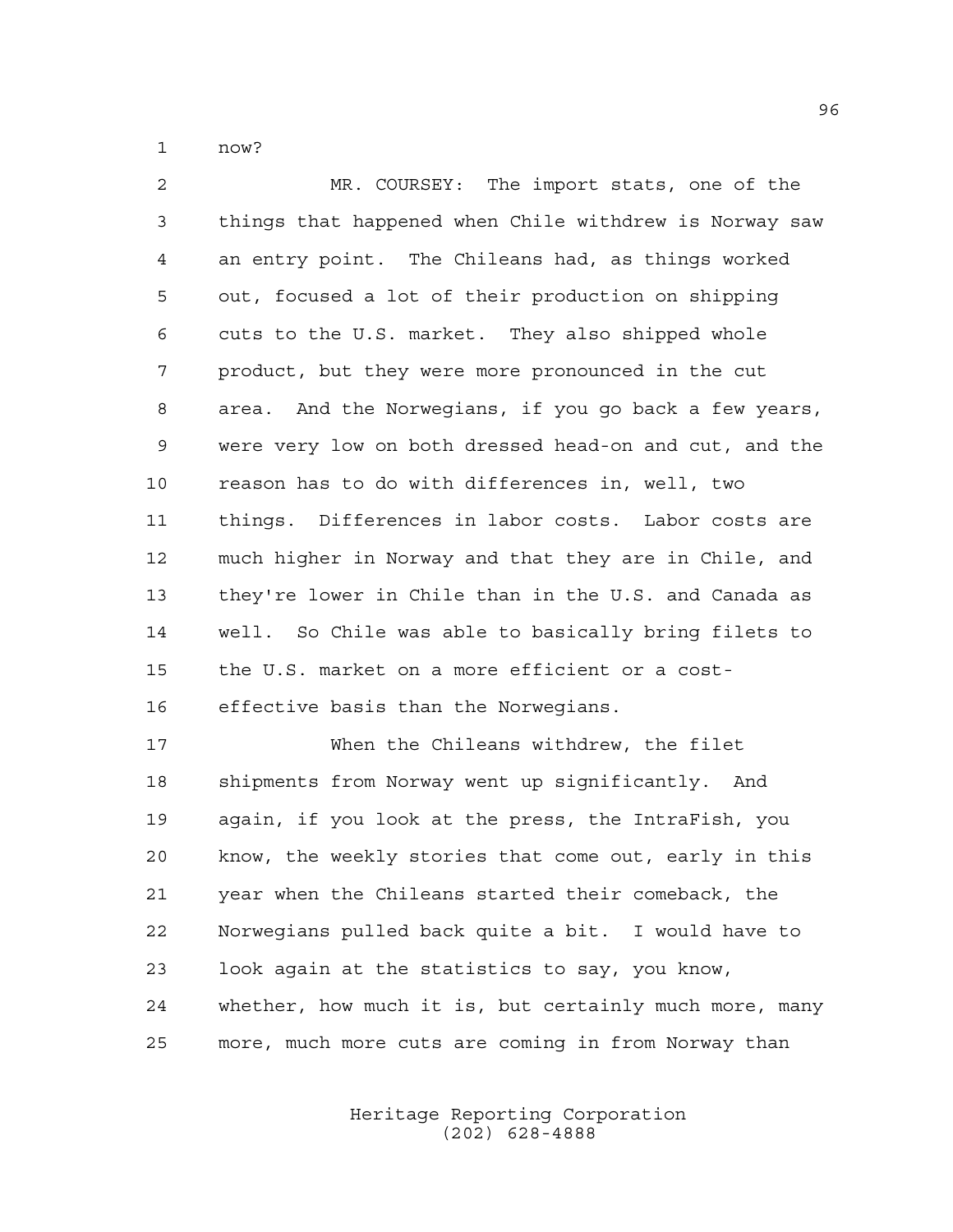dressed head-on. It's one of the things we pointed to, and would point to, saying the Norwegians say we're not interested in the U.S. market. Well, of course they're interested. They do ship a lot of cuts to this market. You know, as Ms. Cannon discussed, and I think it's as the Commissioners have recognized in the past, there is a ripple effect. I mean there is some effect over, in terms of price in those areas. I don't know if that answers your question.

 MR. COOKE: There's limited capacity as well.

 COMMISSIONER PINKERT: Well, perhaps we can look at the data for purposes of the posthearing, but I would like Mr. Cooke, or Mr. Cook, or one of the other people on the panel to tell me whether currently you're experiencing a flood of the cut product.

 MR. COOKE: Currently, we're not experiencing a flood of cut product. Part of the thing is to understand, too, is there's very limited capacity for added value sitting in Norway. Most of Norwegian production that's added value is actually added value in places like Poland, and, you know, Belgium and places in the marketplace. Their labor costs are very, very high. When you start filleting fish, the cost just becomes enormous. So understand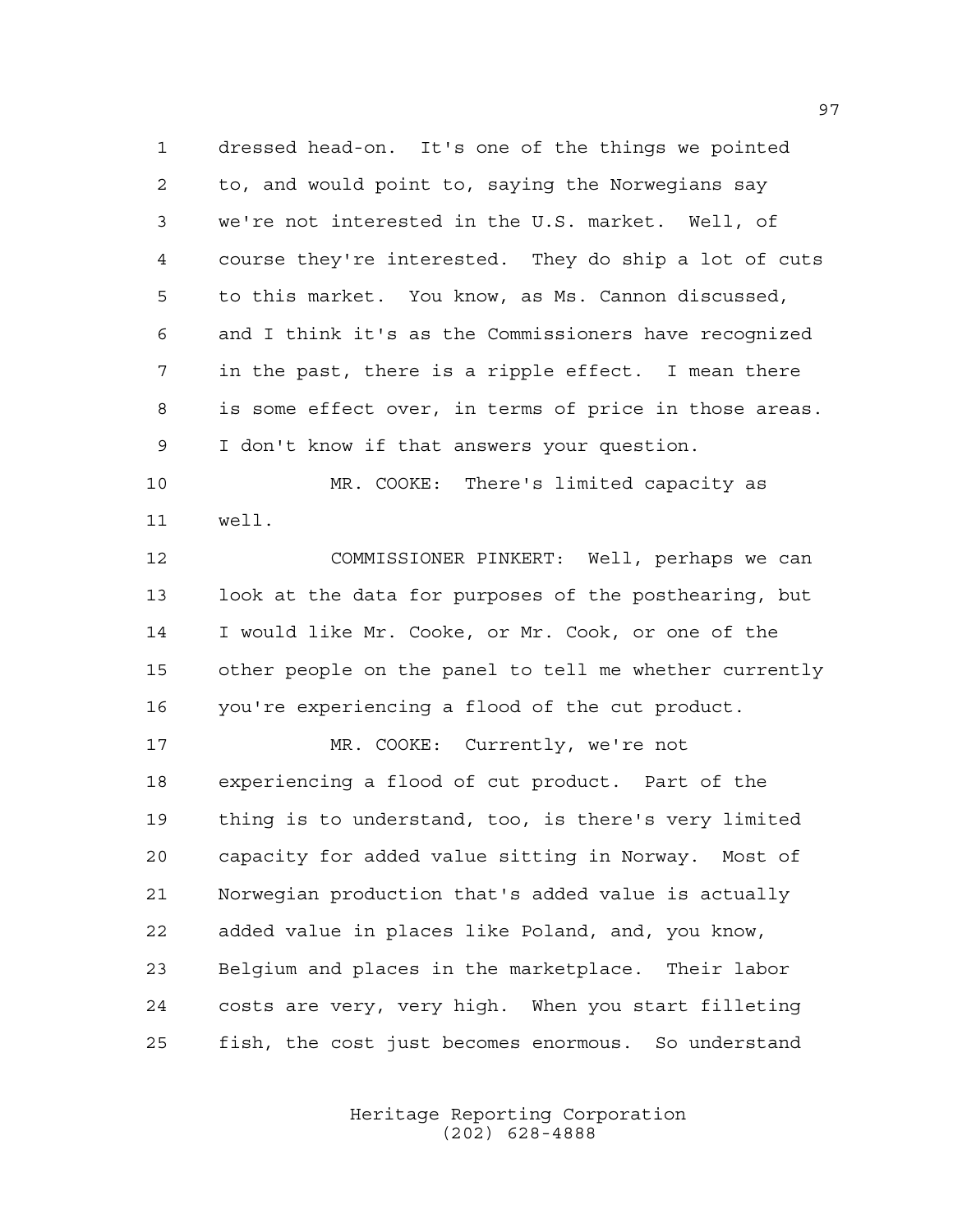is is if they're losing money, you know, the cut fish add more costs into their fish. They'd just be losing more on top of it. So most of the Norwegian industry don't even have the capabilities for added value. There would be limited few companies who have that capability.

COMMISSIONER PINKERT: Thank you.

 MR. COOK: I would agree. I mean it's hard to define what a flood might constitute, but we're not seeing an overwhelming presence of Norwegian filets in the market.

 COMMISSIONER PINKERT: Thank you. I want to ask some questions about other conditions of competition in the U.S. market, and in particular ask you about Char, Steelhead and Coho. What's happening in terms of the supply of those products in the U.S. market, and what's happening to consumer demand for those products in the U.S. market?

 MR. COOKE: Those product pricing have dropped as well. Char I'm not as familiar with. It's just a lower production particularly coming into the U.S., Canada and Iceland, but certainly probably still at a much higher level, I think, than Steelhead or Coho. Steelhead price we've seen historically is really related to the price of Atlantic Salmon. When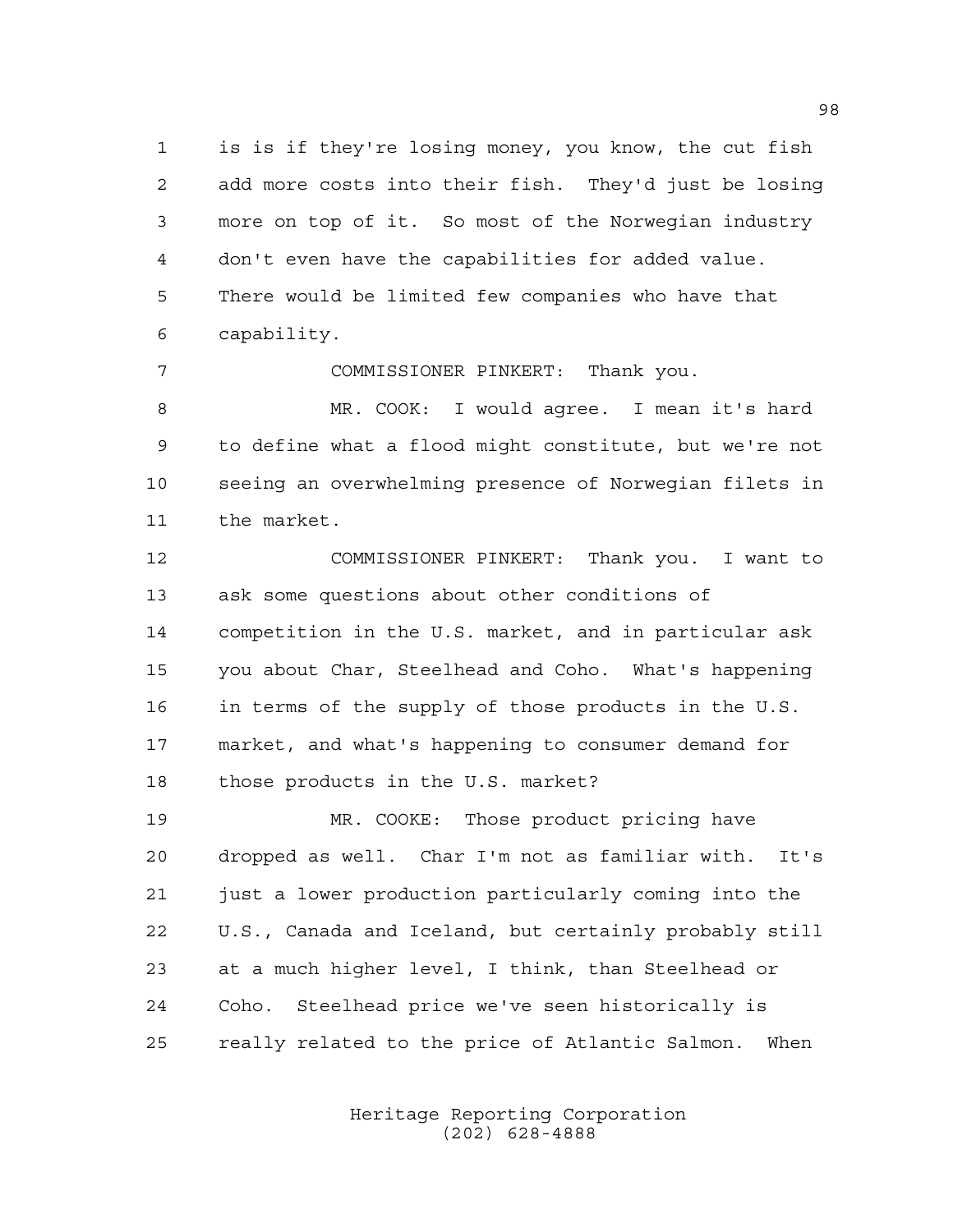the price of Atlantic Salmon drops, historically, Steelhead prices drop. Coho, the only farmed Coho, I don't think there's any more in Canada. Basically, all the farmed Coho takes place out of Chile, and obviously you have the wild production in Alaska. The Coho prices actually stayed up quite high, and the reason for that was because most of the destination for the Coho is actually Japan, and obviously with the disaster that occurred in Japan, a lot of their fleet is gone and some of their farming which was Coho is gone, so Coho prices have actually stayed up quite a bit higher.

 COMMISSIONER PINKERT: Any other comments on the panel on those three products?

 MR. RUETTGERS: Yes. I think the only comment I would make is the volumes of those are, I would not view as material in respect to the Atlantic Salmon.

 COMMISSIONER PINKERT: That brings me to the wild caught. Is there a shifting preference with respect to wild caught versus farmed Salmon, and, in particular, is there a sense that demand driven by health-related issues might be causing a shift toward the wild caught?

MR. RUETTGERS: I certainly feel that wild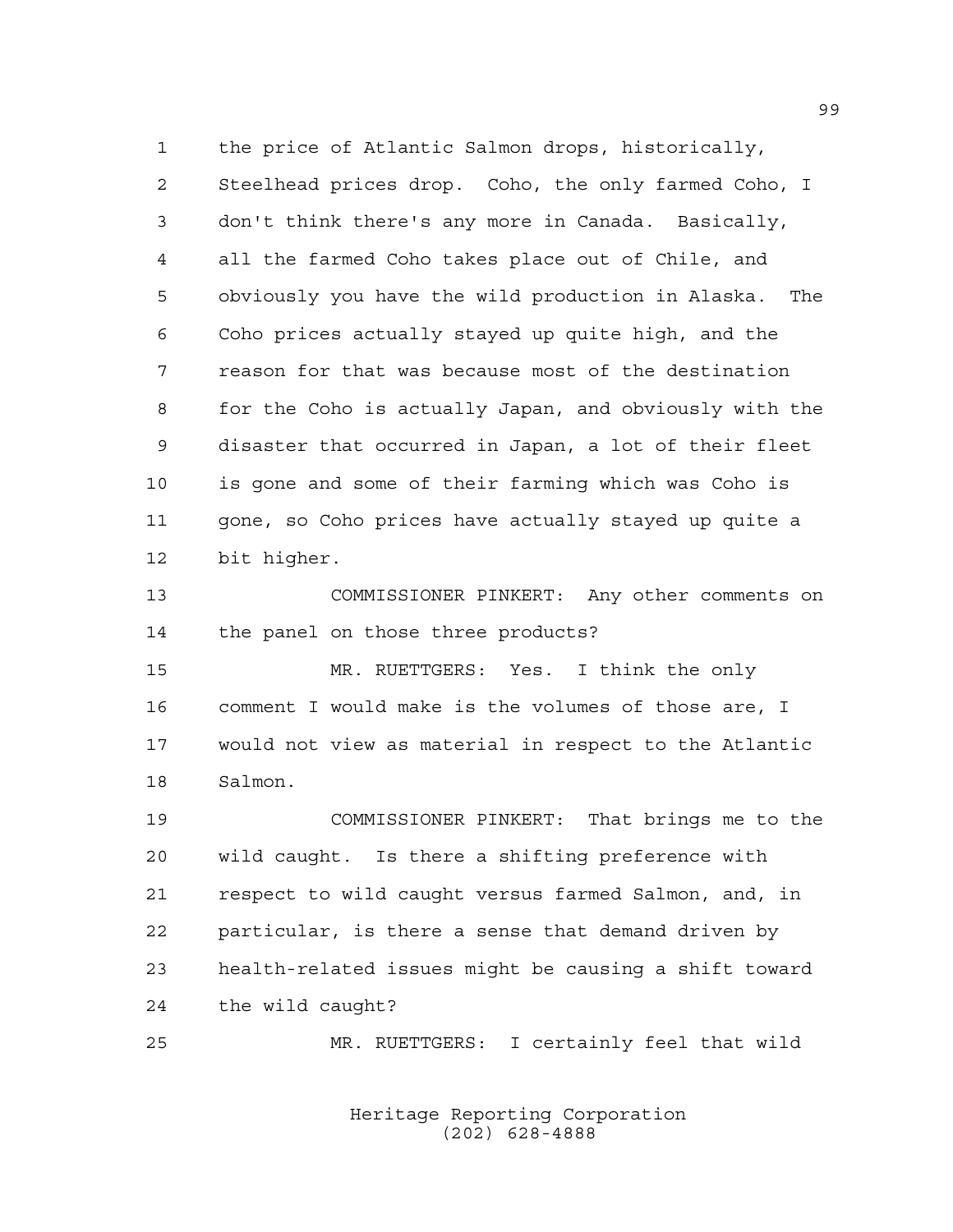Alaskan Salmon is the greatest protein in the world. That said, as a supplier of both, I think they are different markets. The difference with the wild resources, we can't produce more of it, you know? We harvest what comes back to us and what the scientists say is allowed to harvest, so supply there is relatively fixed and stagnant. The supply increases you see come from the farm side, and frankly, globally come from Norway Atlantic production. So while I think there are very strong arguments for the health benefits of wild Alaskan Salmon relative to other proteins in general and even, you could argue, Atlantic Salmon, we can't make more of it, so we sell what we sell at the end of the day regardless.

 MR. COOK: I think, also, one of the things that we've seen is that the fresh market for wild Salmon has really grown in the United States and the credit for that largely goes to the Atlantic Salmon business which has introduced into people's diets the presence of red flesh fish year round, and I think that's really translated into an evolving and very high-margin market for U.S. wild Salmon producers. MR. RUETTGERS: You know, I think it's a complicated subject. I'd love to talk to you about it

for hours, but very little production, a lot of it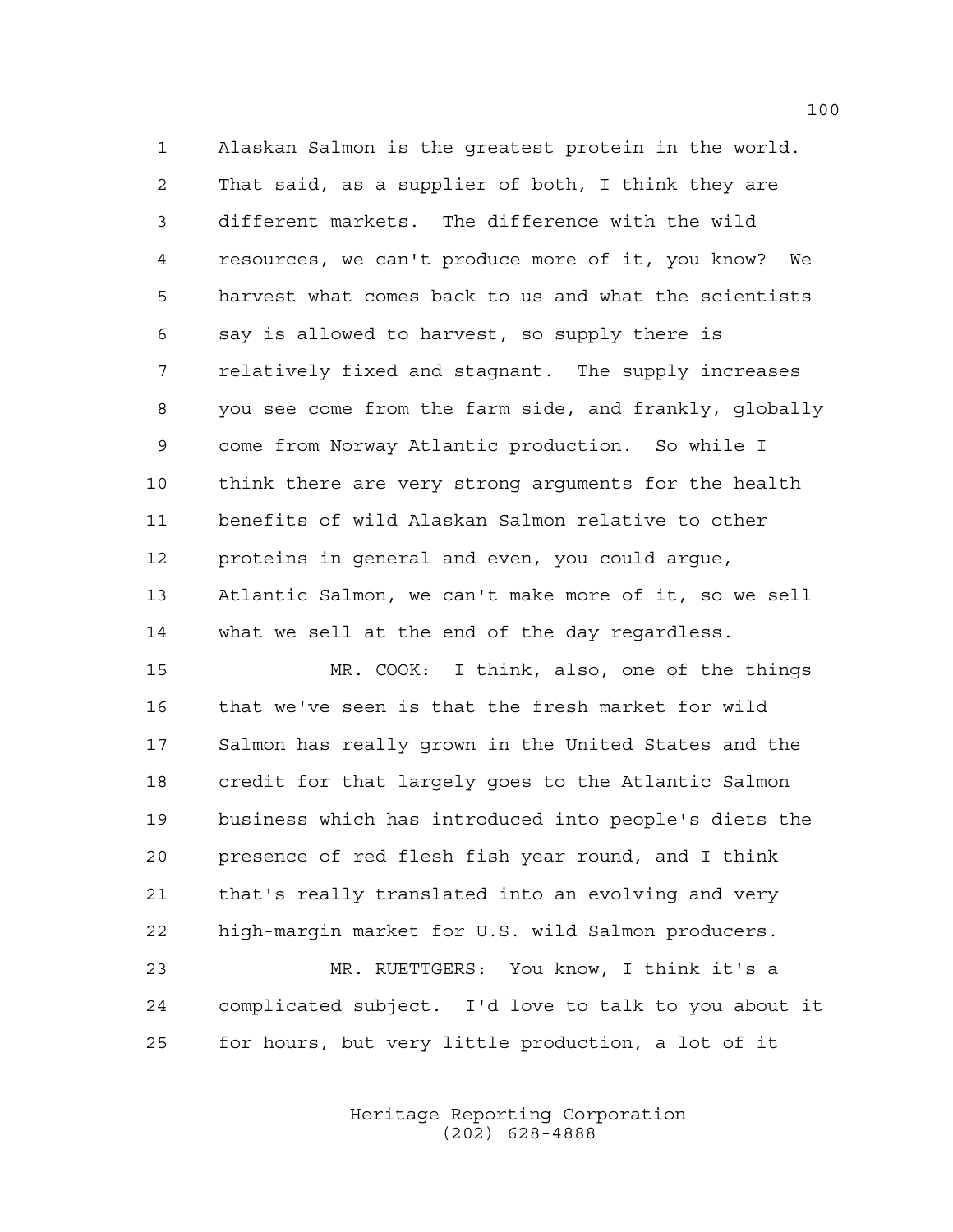goes into can, which is the shelf staple product form, much of it can go to Asia. It's seasonal in nature. It only occurs over an eight or a nine week period, really, for the overwhelming majority of the fresh production, so it's a very different product than the Atlantic Salmon that's available year round in the store, fresh.

 MR. COOKE: Both are very healthy, by the way.

MR. RUETTGERS: Yes.

 COMMISSIONER PINKERT: I'll ask a more specific question, then, about that. There was a reference in the Respondent's brief to the demand for Omega 3 fatty acids. Is that substance found at comparable levels in the wild caught and in the farm raised?

 MR. COOKE: Absolutely. Both are incredibly good, healthy, U.S.-based products.

 COMMISSIONER PINKERT: Thank you. Thank you, Madam Chairman.

 CHAIRMAN OKUN: Thank you. Of course I very much appreciated that last exchange having worked for an Alaskan Senator. Spent a lot of time on this issue and actually is quite fascinating to me, the ability of the Alaskan industry to have differentiated the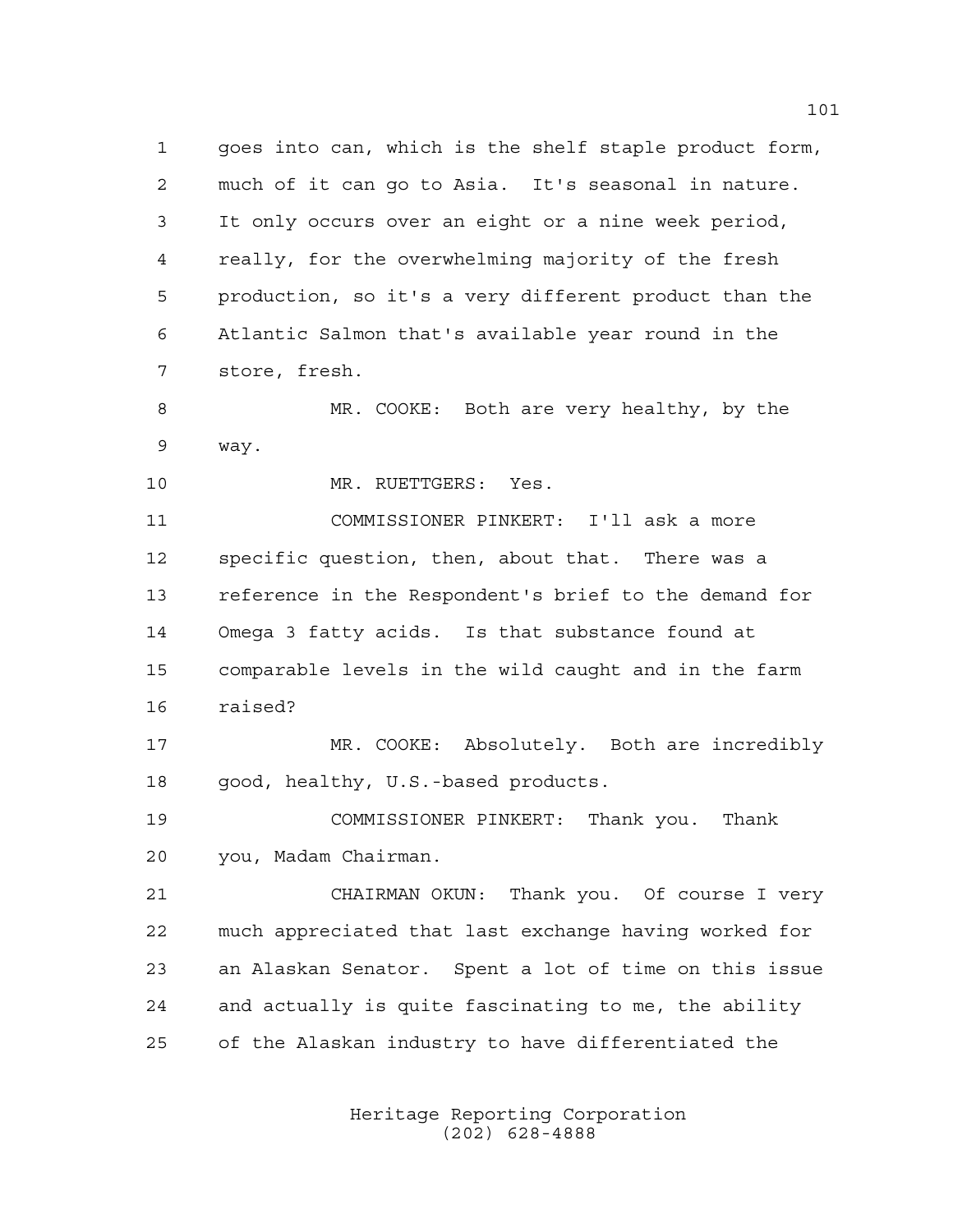wild product as well, including the price differential that you see, and we still eat a lot of it at our house. But it's been interesting because we have other seafood products, shrimp comes to mind, where industries have not been able to differentiate wild versus farm, and some has to do with, you know, fish swimming and shrimp don't do the same I guess in terms of making them taste better. I don't know. I still can't quite believe that one. But anyway, not to run on, but an interesting point and I think enough was said about it in terms of, Mr. Ruettgers, your comments on how long it's in the market and why you associate it different. I did want to ask a question because I think in, I think it was in your domestic industry brief there was a reference to Russian wild caught Salmon impacting Norwegian imports into the Russian market, so I did want to ask for a response on that because, you know, again, if there's differentiation, is that really impacting Norwegian imports into the Russian market? Mr. Cooke?

 MR. COOKE: I think part of that is is Russia's a developing market, and so I don't think the distinguishing between Salmon and Salmon is as much because they also take a lot of Steelhead Trout, for instance, into Russia. So I think that's part of its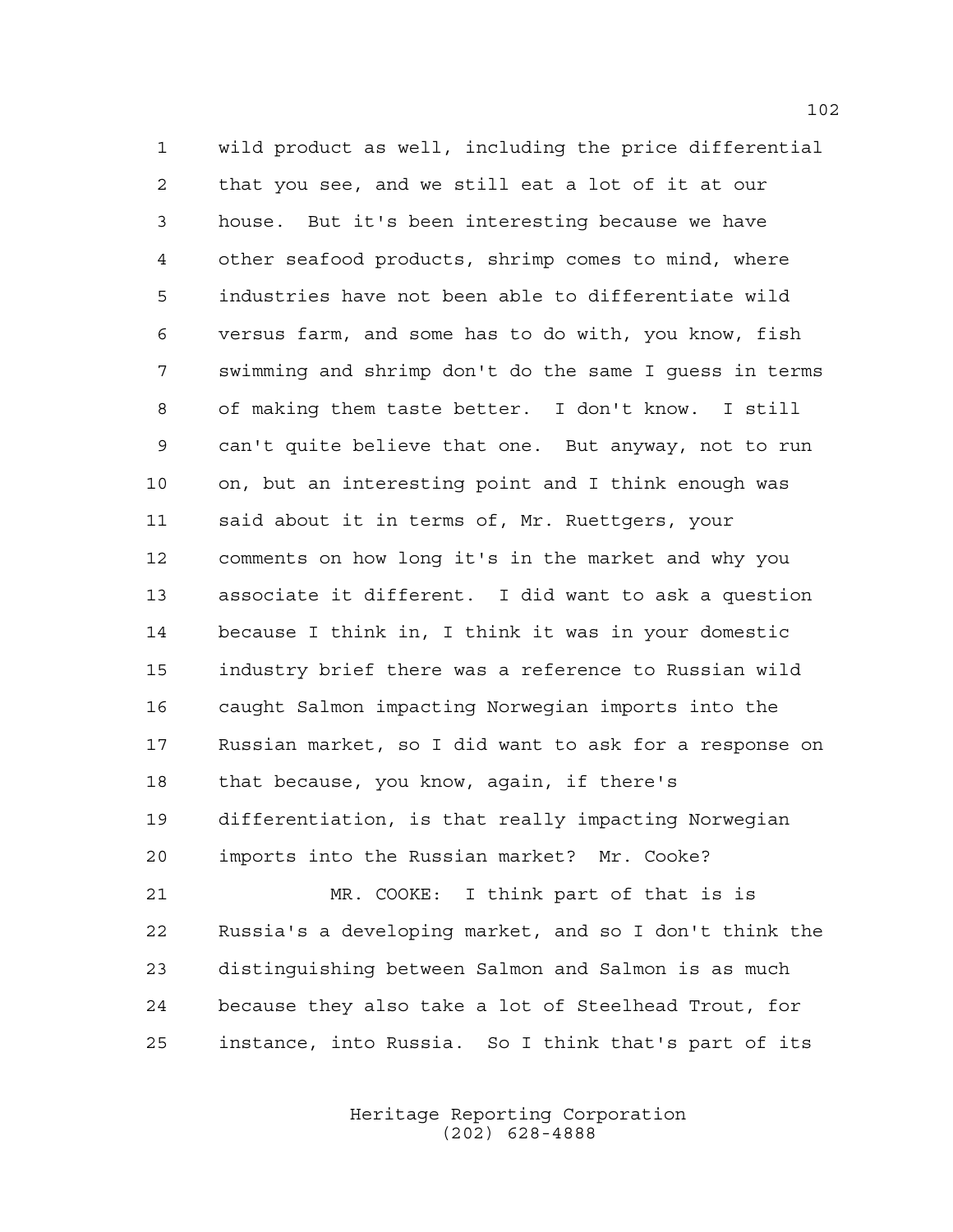developing market. Certainly with, the amount of catch was quite huge in Russia this year. I think it impacts somewhat on the -- but I think if you look and compare that to the North American market, particularly the U.S., as you mentioned, I think it's a developed market where there's a big distinguishing between wild and farmed.

 CHAIRMAN OKUN: Okay. The other Mr. Cook. MR. COOK: On that same topic, we have a Chilean affiliate that produces Coho and Trout. One of the things that happened last year, we exported to Russia and the fish, the Coho we shipped to Russia magically turned into trout when it arrived in Russia. So there's really, you know, that level of sophistication is just not present there.

 CHAIRMAN OKUN: Okay. Very helpful. Could you also just comment more generally, though, on the market in Russia and the Ukraine? I mean you're talking about it being a developed market. The Russians are developing and I guess increasing their share of their own market. Respondents have raised the Norwegian and Ukrainian market as being something that has grown as a source of Norwegian imports. Slightly different than during our second review. Can you comment on that, and where you see demand in those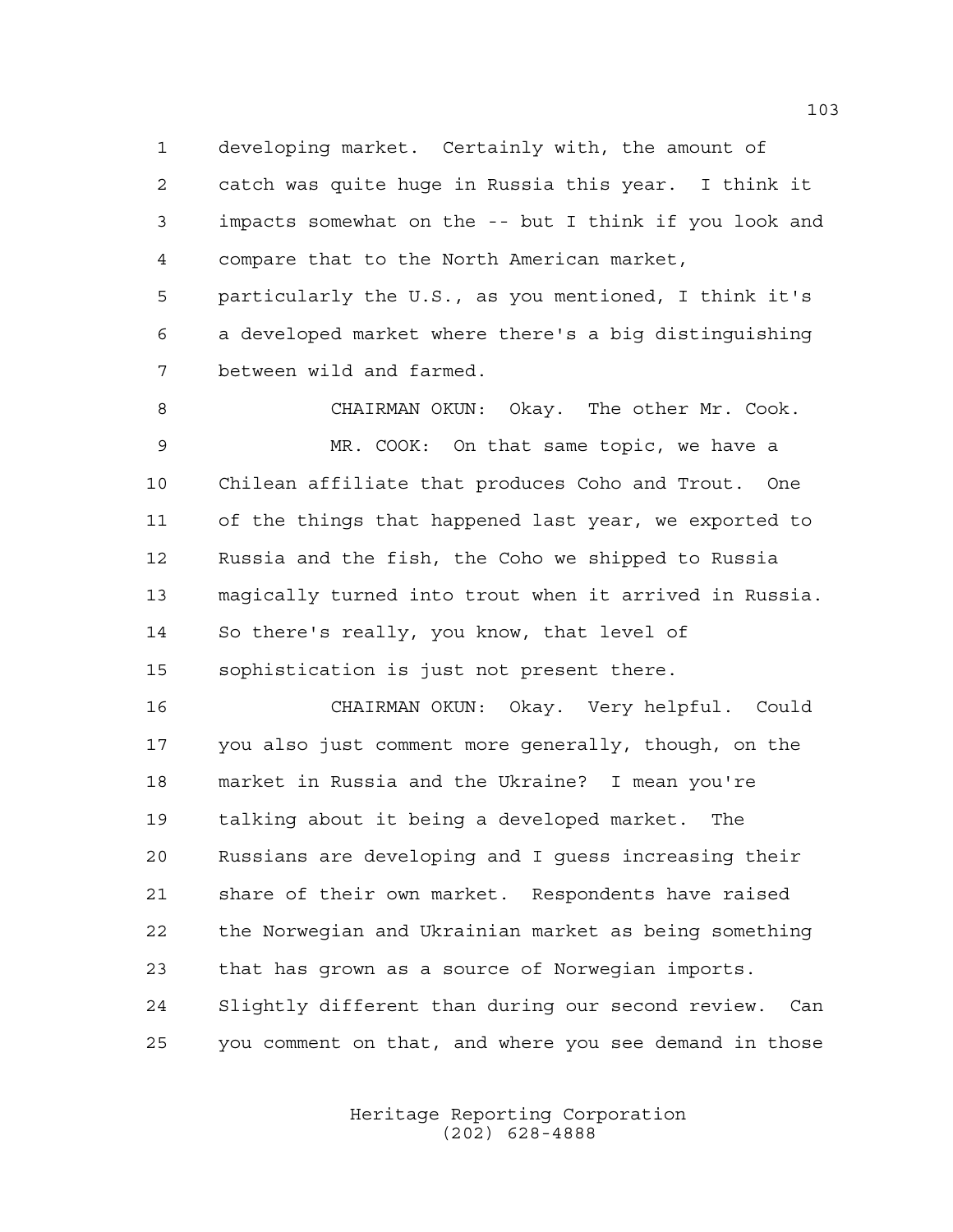markets in the reasonably foreseeable future.

 MR. COOKE: I think demand is growing in some of these alternate markets. For instance, Norway has just been blocked recently from China, you know, which started taking huge volume in Norwegian Salmon. Now they're not able to ship to China. So again, where does that fish go? That's part of the challenge is as they develop these alternate markets, you know, Russian can -- the regulatory environment in Russia, approving plants and who can sell to Russia, the Norwegian producers off and on for the last two years have been shut off for a while from shipping to Russia, and then they're back on, then they're shut back off again, so some of these markets, you know, through these inspections and the plants' approvals to go into Russia, it's not a straightforward developing market. You can begin to compete at certain volumes on a certain weekly basis. Certainly, being locked out of China has been a huge, huge, huge blow for their increased production.

 CHAIRMAN OKUN: On the China question, and I had read that and I meant to go back and look at it, are the Chinese being selective in who they're blocking or do they block anyone?

MR. COOKE: We understand it's blocking the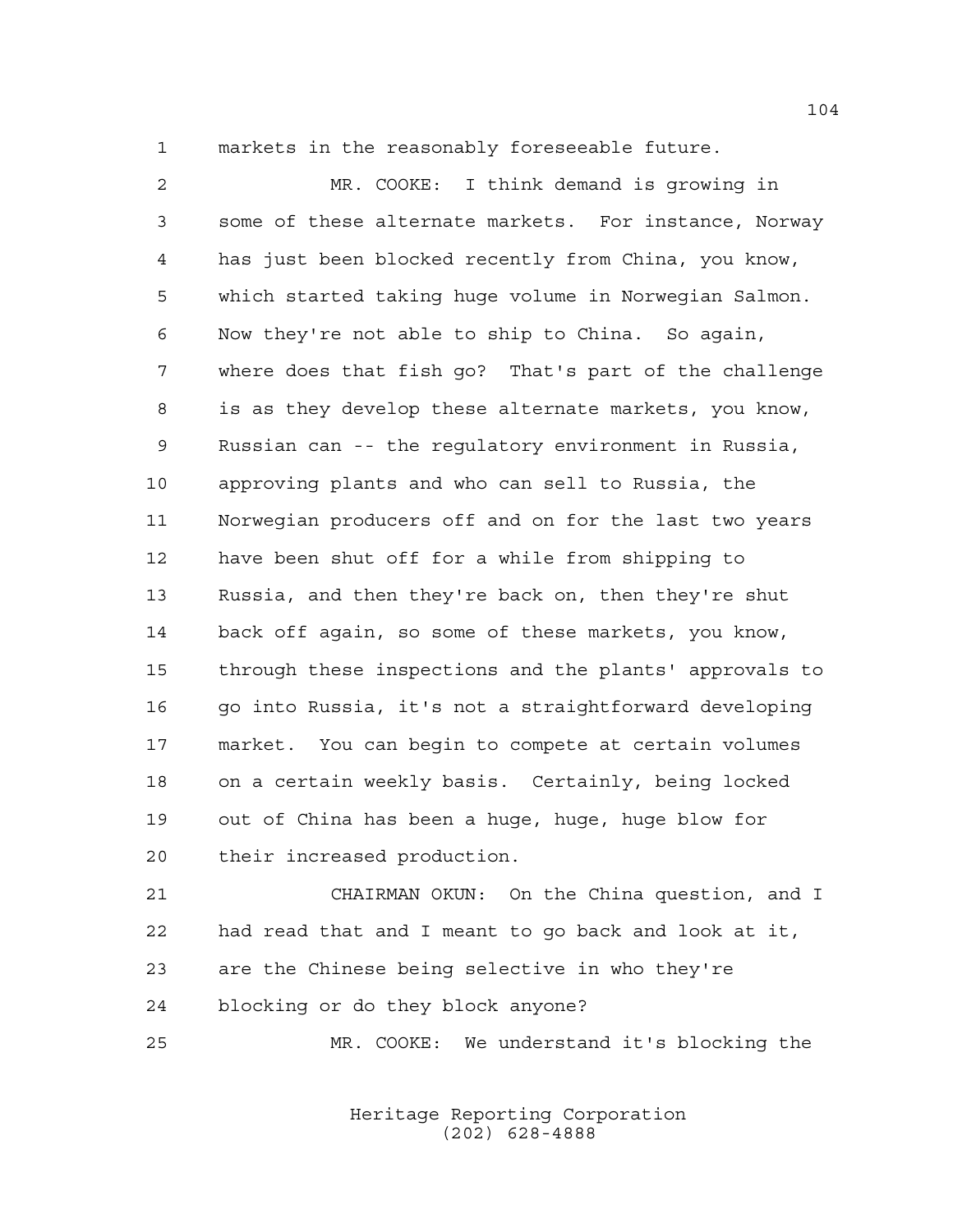whole country.

 CHAIRMAN OKUN: But how about Chilean or other --

MR. COOKE: Not Chilean or --

 MR. RUETTGERS: The strong rumor in the press is it's related to a Nobel Prize issued to a Chinese dissident.

 CHAIRMAN OKUN: Maybe that's something, but okay.

 MR. RUETTGERS: But, you know, I think, I mean I would just make the point, and I don't want it to come across gloat, but, you know, if that market is so attractive, if transport costs are so high to the U.S., then why are we all here?

 CHAIRMAN OKUN: Okay. So that goes with the transportation and costs. So do you think that has changed since the second review? Again, one of the arguments made by Respondents is, you know, that there has been some regionalization in the markets. Take the China point that if it was attractive. That shows that it's not. I'm not familiar with, or I'm not sure what's on the record with respect to the transportation cost to the different regions of whether it's changed dramatically since the second review. Do you have any information about that? Mr.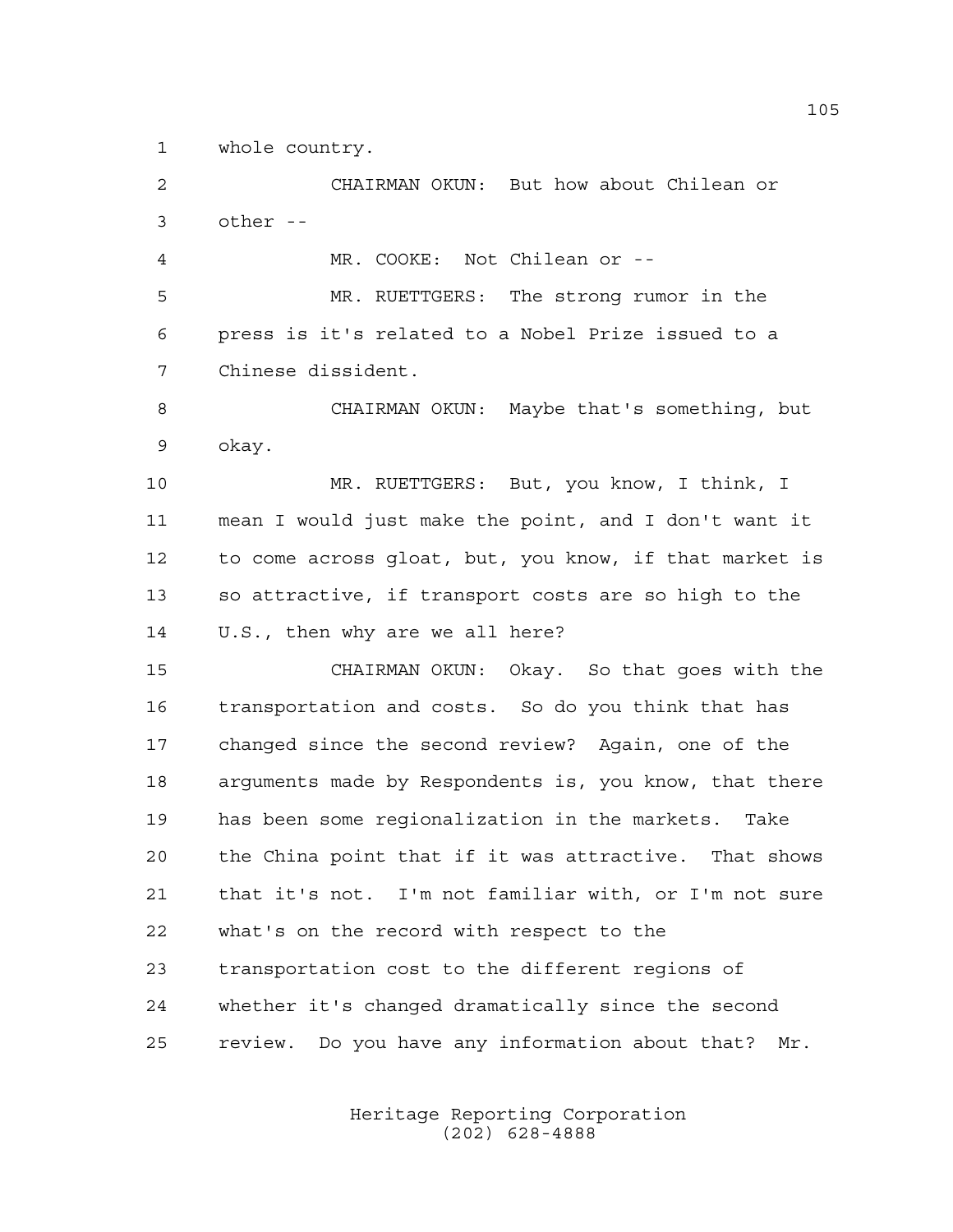Cooke?

 MR. COOKE: Well, it's a whole localized thing if you look at it. One of the arguments is they're arguing that Chile is localized to North America, which is absolutely false. I mean Chile is shipping fish to Europe, shipping fish to Russia, you know, shipping fish to Nalva, China. If you look at the freight component, the freight fish to Asia from Norway is very close to the same expense what it would be to ship fish to the U.S., so the barrier of freight that they're talking about, the problem is it's just, I'll keep going back to this, the vast production and massive production they've now, they've got to have a home for it. It's got to go somewhere below cost. When you start dumping, freight becomes a non, you know, they're just trying to recover -- they've already posted losses. You know, if you look at all the analysts going forward, it's all doom and gloom. They've got all this production, they've got new production coming on in 2012 and there's no home for it. That's, you know, a lot in the end.

 CHAIRMAN OKUN: Okay. I will come back to some of the questions that Respondents raised about in the press, but I wanted to go back to the EU question, and I'll direct this question to counsel. Obviously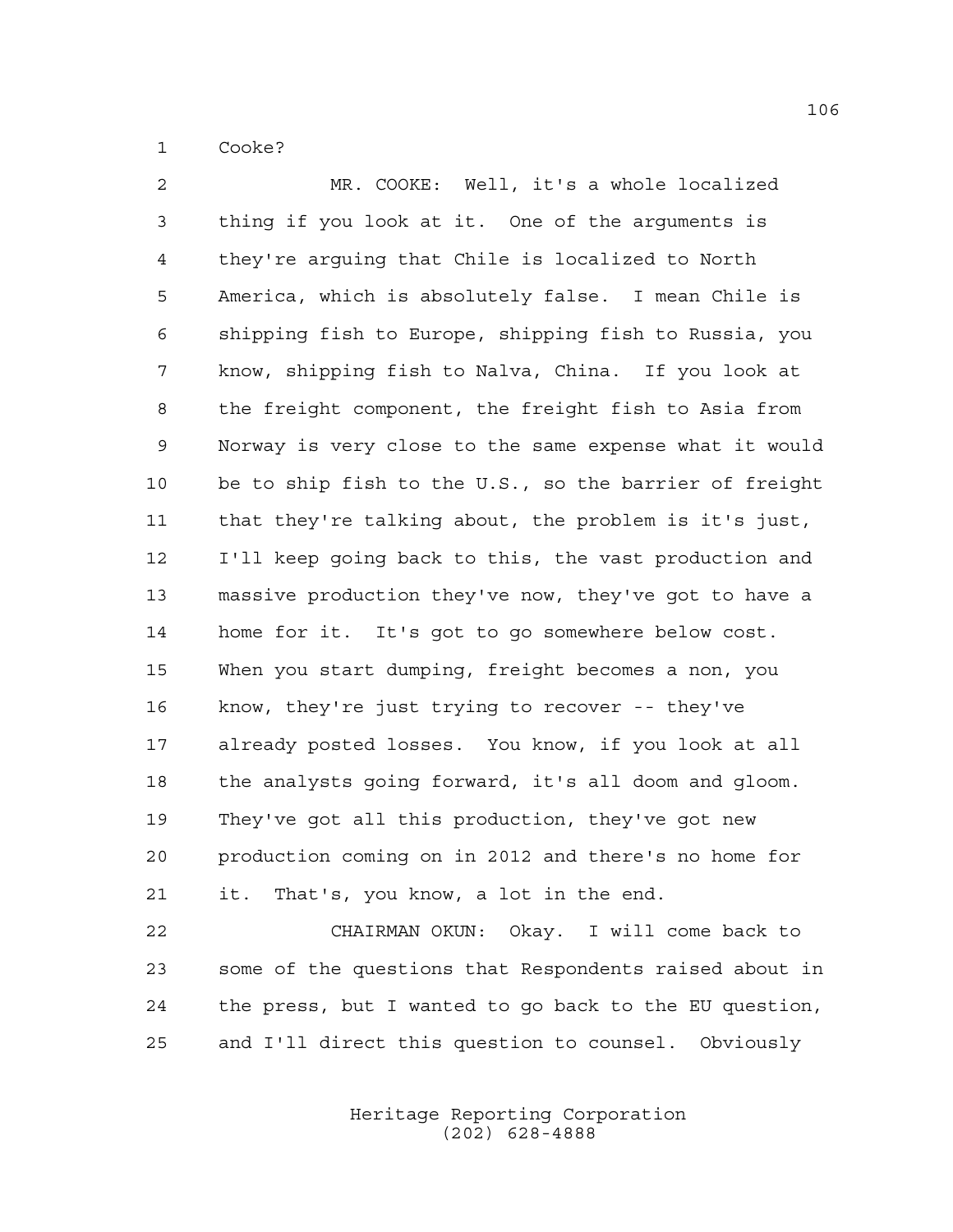we operate under different statutory environments, so I'm not trying to make the argument that I would adopt what the EU does, but in terms of factors that the EU looked at in lifting the restrictions, and usually I go back and review everything, but I didn't have the opportunity, so I'm going to be relying on Respondents' briefs for what they said the EU found, and so if there's a difference in that, you can correct that posthearing. One of them that I thought was interesting was the EU saying the changes to the Norwegian industry, which has become highly profitable and traded on the stock exchange, made recurrence of dumping practices in the foreseeable future unlikely. Is that something we should consider?

 MR. COURSEY: I would say no. There's a mechanism in place with the U.S. dumping orders where that question could be addressed. The situation changes dramatically from year to year. For example, that finding -- I guess it's from 2008. Okay. Three years ago. At that point Chile was just, people were just starting to realize the extensiveness of the damage to Chile from the ISA disease, okay? We have a whole different world now. If this agency were looking, if you had a home, you know, a bona fide EU industry that filed a new dumping case they'd look at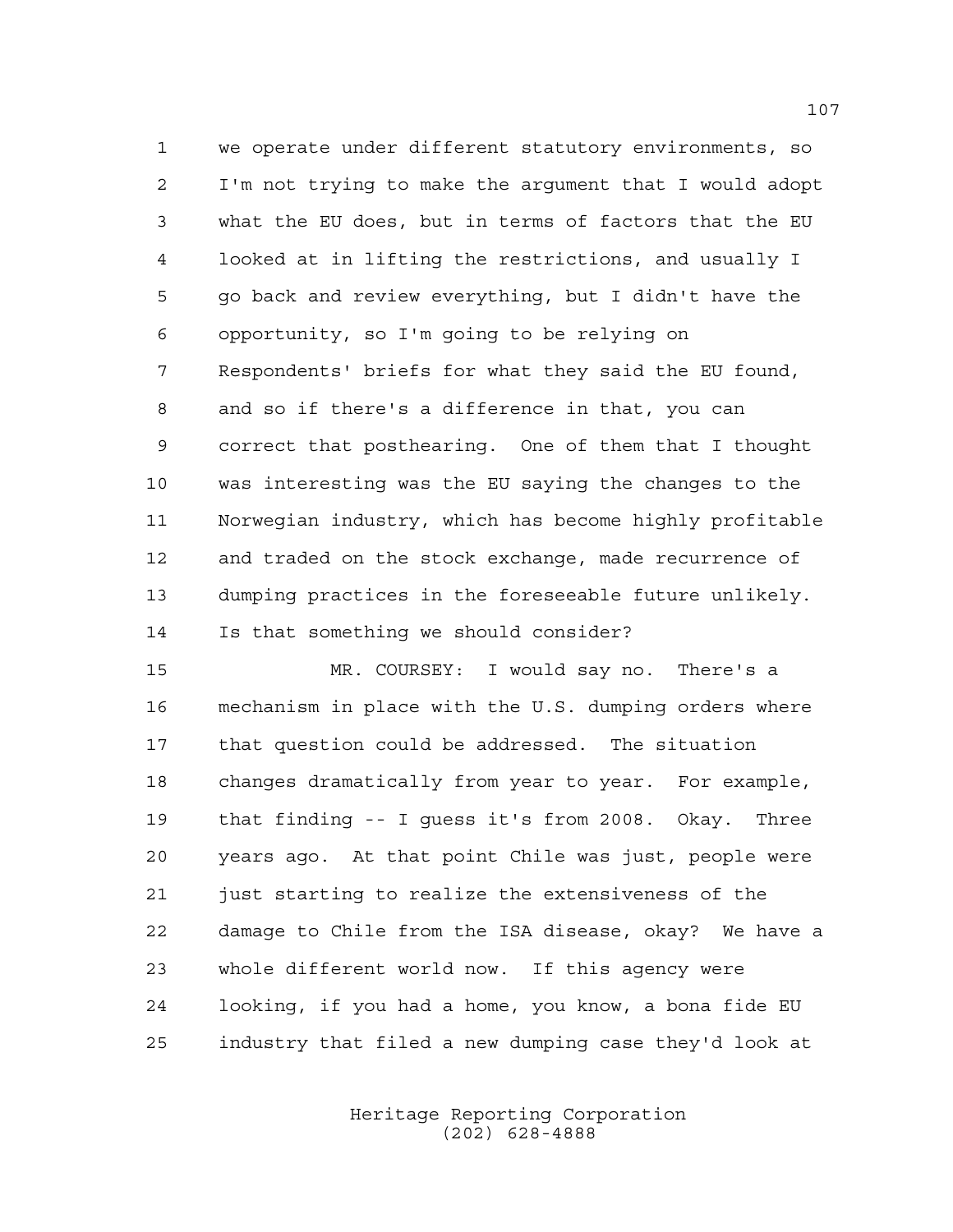the situation now, as it exists now. What they would find is there's -- they wouldn't necessarily find what they found in 2008. They may find, well, we were wrong, you know.

 They told it, you know, we looked at it and they told us that it had changed and there had been consolidation. These are the same arguments that were made in 2005 by the Norwegians, including the claim that there will be no growth for a three year period from 2005 to 2008. Time showed that is not true. You couldn't rely on that finding from three years ago from another agency in a different jurisdiction as to what the industry is likely to do based on consolidations, for example. You know, you can read the quarterly reports yourself. These are big companies that are now operating at a loss. Oftentimes these statements are very sort of up front about what's going on with supply and demand, other times they're like public companies.

 They say this is great, you know? We've got a lot of product, now we're going to sell it for cheap and that's going to drive demand up, you know? That really doesn't say, give you anything, you know, intelligent there because that just doesn't happen in the market. People don't, you know, they may buy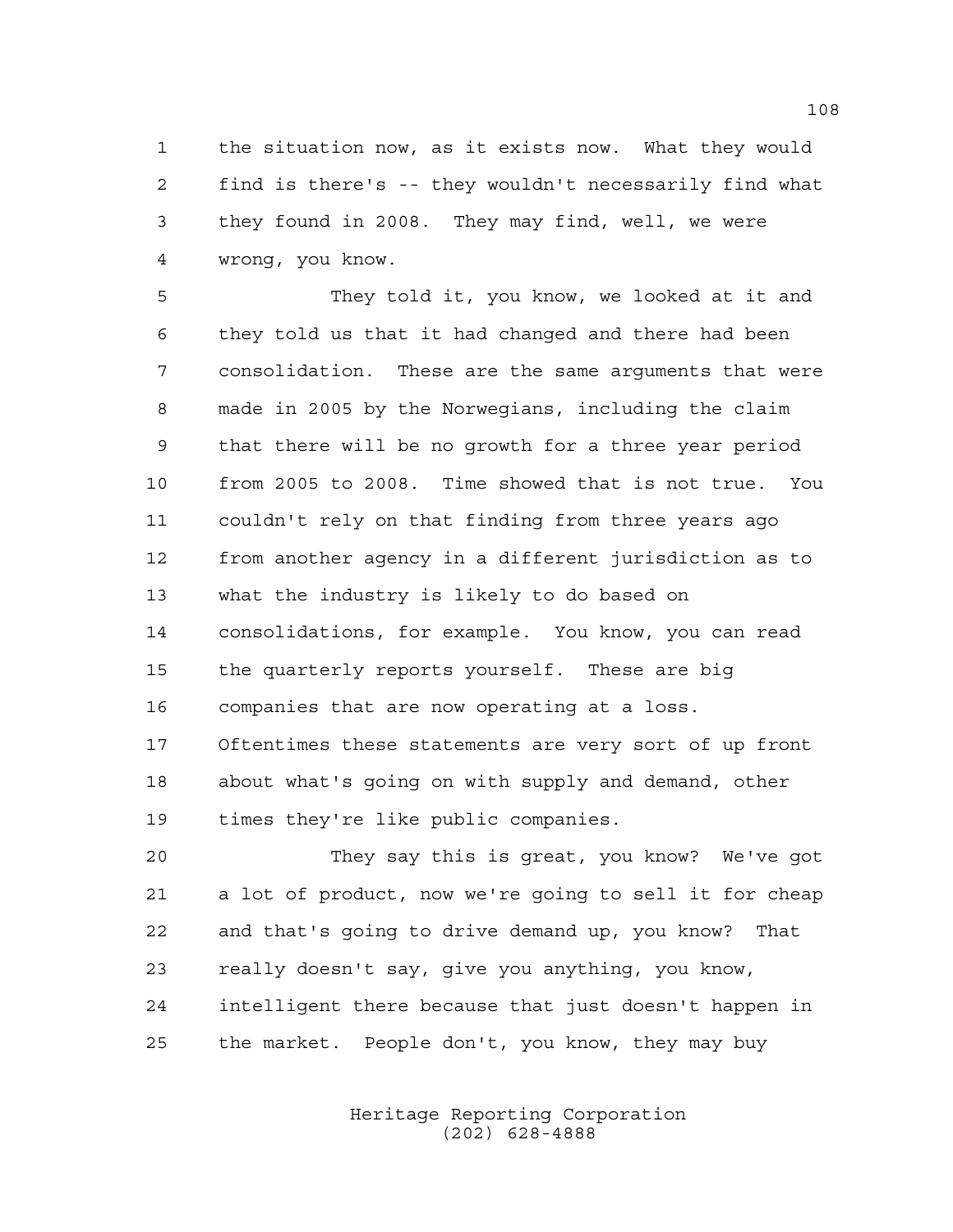Salmon if it goes down cheap, but they won't necessarily buy it when it goes back up at a high price. I think that's the issue here is what is -- it's this production, investment in production for production sake without a recognition that they may not be able to sell this production at prices that will recover their cost of production. This happens on a cyclic basis. It's an every four or five year basis. So on the EU point, I would just say that that's really fairly irrelevant at this point.

 CHAIRMAN OKUN: And what about, and I don't think this is on our record, and maybe you mentioned before that you wold look at this and see if you can put it in hearing, what about if we looked at the volume and prices of imports of Norwegian product into Europe after they lifted the restrictions? So into another developing market, maybe knowing what the demand patterns are. Would that give any indication of what you think would happen in the U.S. market were the order lifted?

 MR. COURSEY: Well, for how long a period? For a year after they lifted the order for -- CHAIRMAN OKUN: Well, from 2008, if we had three years of data, it might show something. I don't know. I mean, again, I'm just posing. I'm just

> Heritage Reporting Corporation (202) 628-4888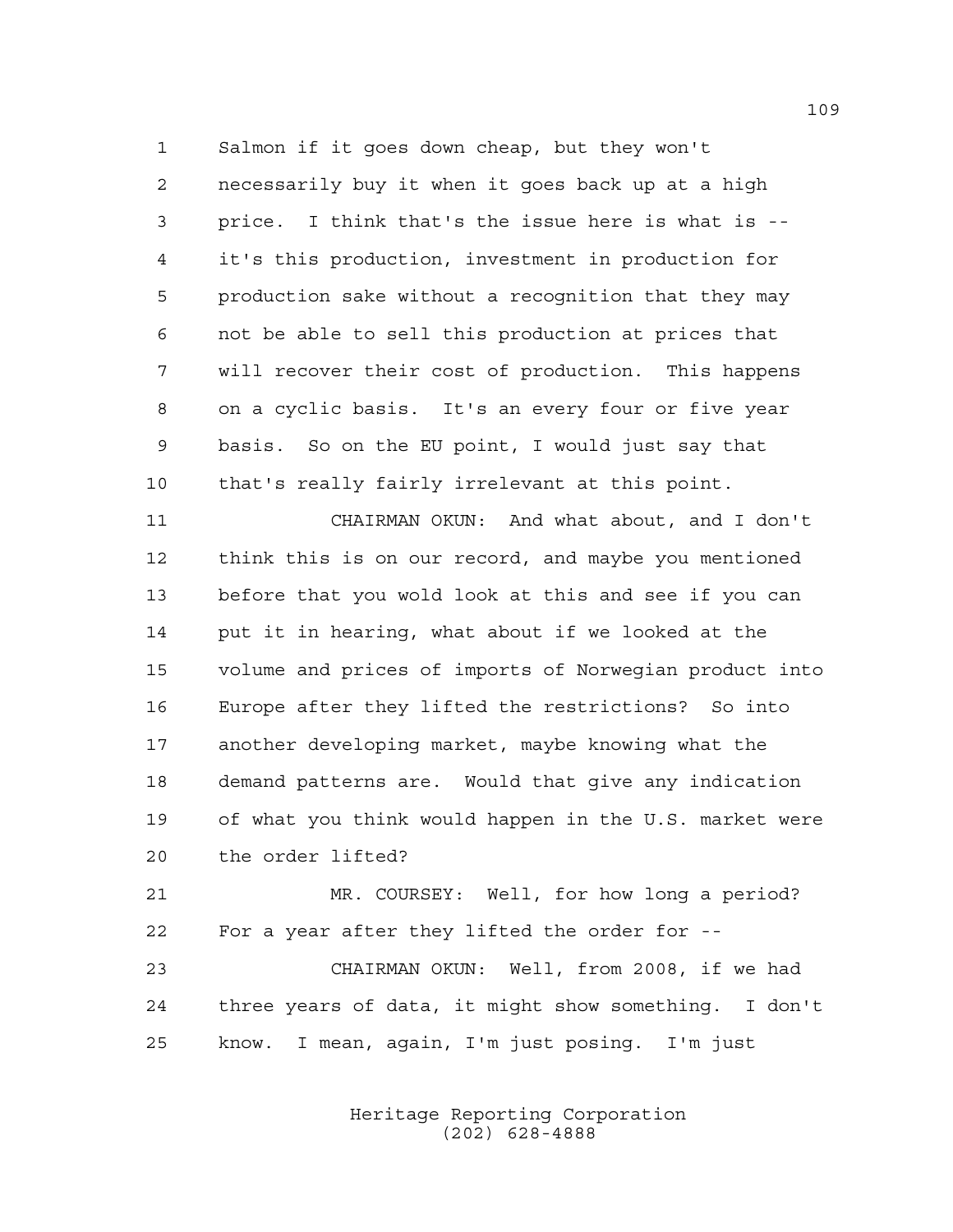asking. I don't know.

| 2              | MR. COURSEY: Well, here's the situation.               |
|----------------|--------------------------------------------------------|
| $\mathfrak{Z}$ | Again, you had Chile, which was a significant supplier |
| 4              | to the EU, go through this crisis, so you have a       |
| 5              | different supply situation, a greatly different supply |
| 6              | situation. It's not surprising that -- everyone made   |
| 7              | money when Chile went down, okay? The problem is       |
| 8              | everyone saw Chile was going to come back. Norway saw  |
| 9              | it but they didn't pay attention or whatever, you      |
| 10             | know? They just kept pushing their demand in. Now      |
| 11             | things have changed dramatically. You have Chile back  |
| 12             | and saying I'm back, and you've got Norway with this   |
| 13             | -- it's a different situation now. It's basically,     |
| 14             | it's dynamic. Everyone made money during that period   |
| 15             | and so I wouldn't be surprised to find that money was  |
| 16             | made. I think one of the arguments of the Respondents  |
| 17             | is that, hey, the domestic industry is good, they've   |
| 18             | had, you know, so many years of profits. We are        |
| 19             | basically saying, look, that's true, there were good   |
| 20             | prices, but look what's happening right now. Look      |
| 21             | what's happening right now to the market.              |
| 22             | CHAIRMAN OKUN: All right. My red light's               |
| 23             | been on for some time so I will come back if I need    |

you for those responses.

Heritage Reporting Corporation (202) 628-4888

to. I will turn to Vice Chairman Williamson. Thank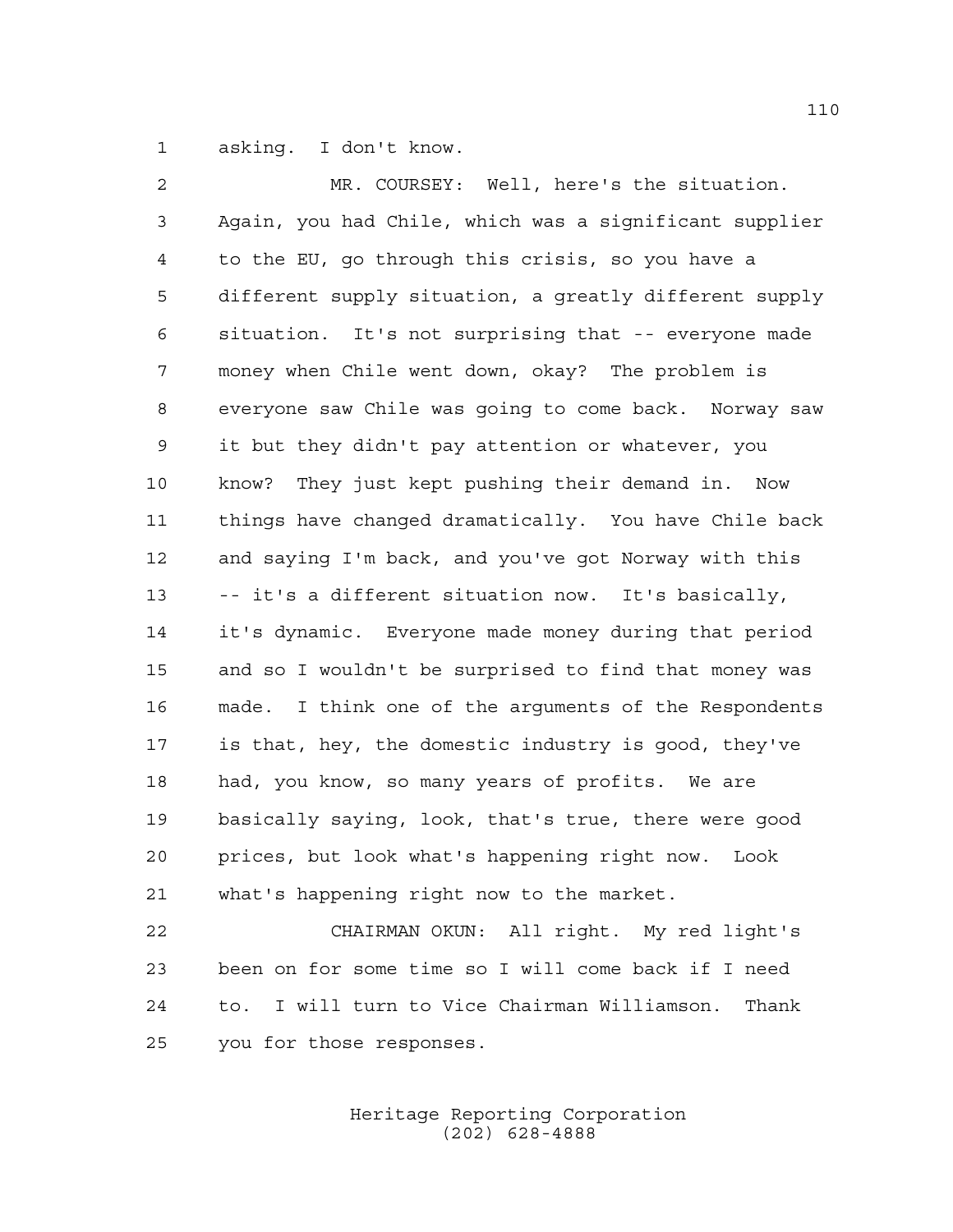VICE CHAIRMAN WILLIAMSON: Thank you, Madam Chairman. See, the dumping order on Chile was resolved after five years due to the domestic industry's lack of interest in continuing the order. Can you elaborate on why this decision was made?

 MR. COURSEY: You know, there's a record, a public record on this that goes back a while. We represented the domestic industry in that case. I would say, without, you know, speaking for my then clients, an observation that can be made was that, you know, there were significant margins found at one point, there were administrative reviews that the Chileans, you know, engaged in, and the sort of, the Chileans do have a significant advantage with respect to labor. I don't know, you know, what you can draw out of the fact that there was a case, there was an order issued and ultimately the industry decided that they were not interested in maintaining it. In some ways you could say that's basically an observation for the industry that dumping has ceased, that there isn't a problem there. Instead of having a sunset review, in the Chilean case you had the industry -- and this happens. We've had other clients who basically have looked -- you know, the notice comes around, it's time for the sunset review and they say, guess what, we

> Heritage Reporting Corporation (202) 628-4888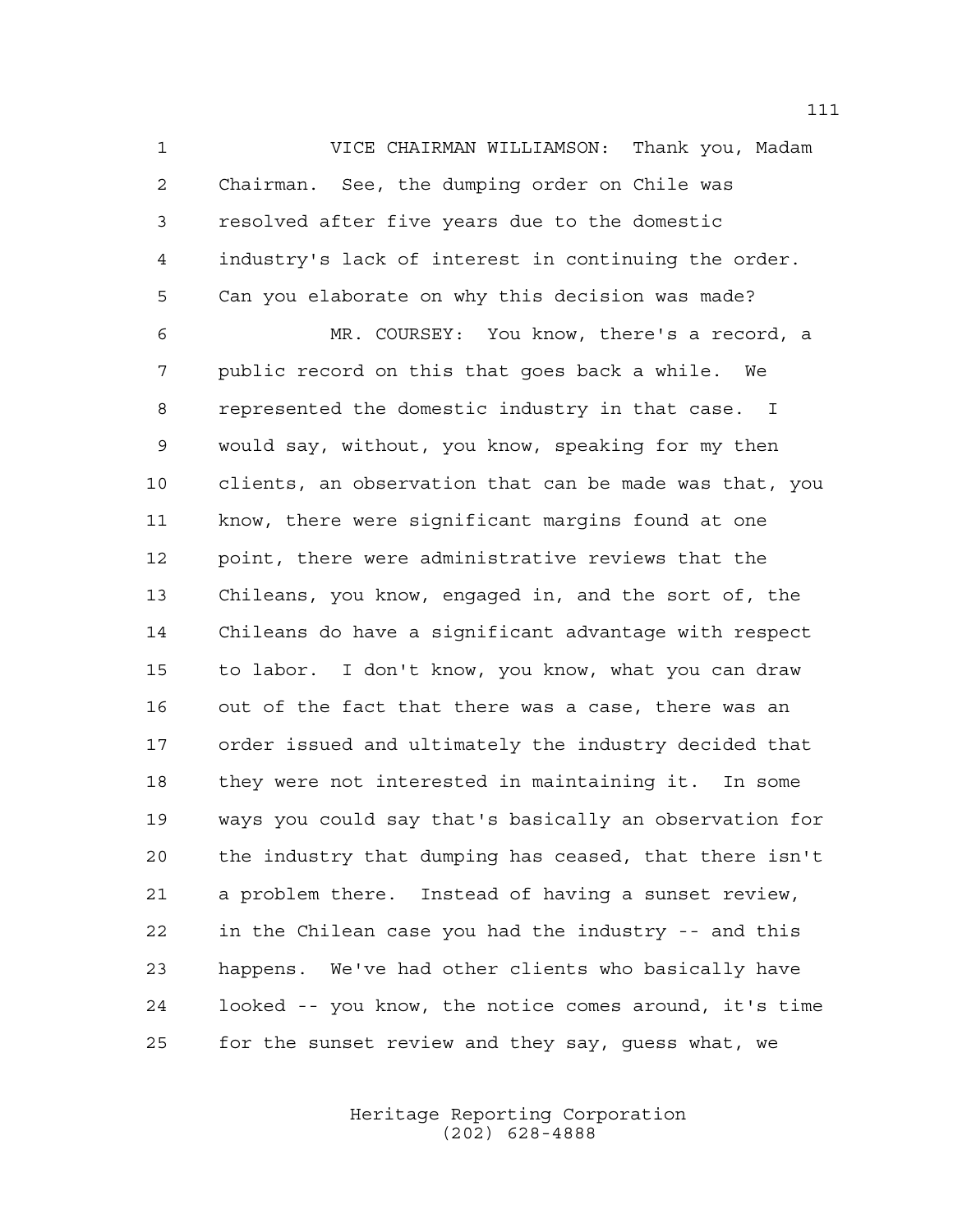don't need this order, okay, we can go on without it. I would say that's in essence what happened in the Chilean case. That's not what's happened with the Norwegian case. You know, Chile is not to be confused with Norway.

 VICE CHAIRMAN WILLIAMSON: Okay. Fine. Okay. Thank you for that response. I have to read between the lines, but I think I can read between the lines.

MR. COURSEY: But that does happen.

 VICE CHAIRMAN WILLIAMSON: Okay. No, I understand it happens, and you're offering the various reasons why it happens, and I was just trying to figure out which one happened to you. Thank you. Let me move on because I want to -- okay. The Respondents provided calculations of Norwegian producers' net back prices for various export markets showing that the net U.S. prices are almost always lower. I was wondering, what is your response to these calculations?

 MS. BECK: With regard to the net back price examples that were given by Respondents, I think they are several inherent problems: 1) One of the examples that Respondents showcase happens to be 2010 example which is highly not representative of what's going on in the market in 2011. There are some examples only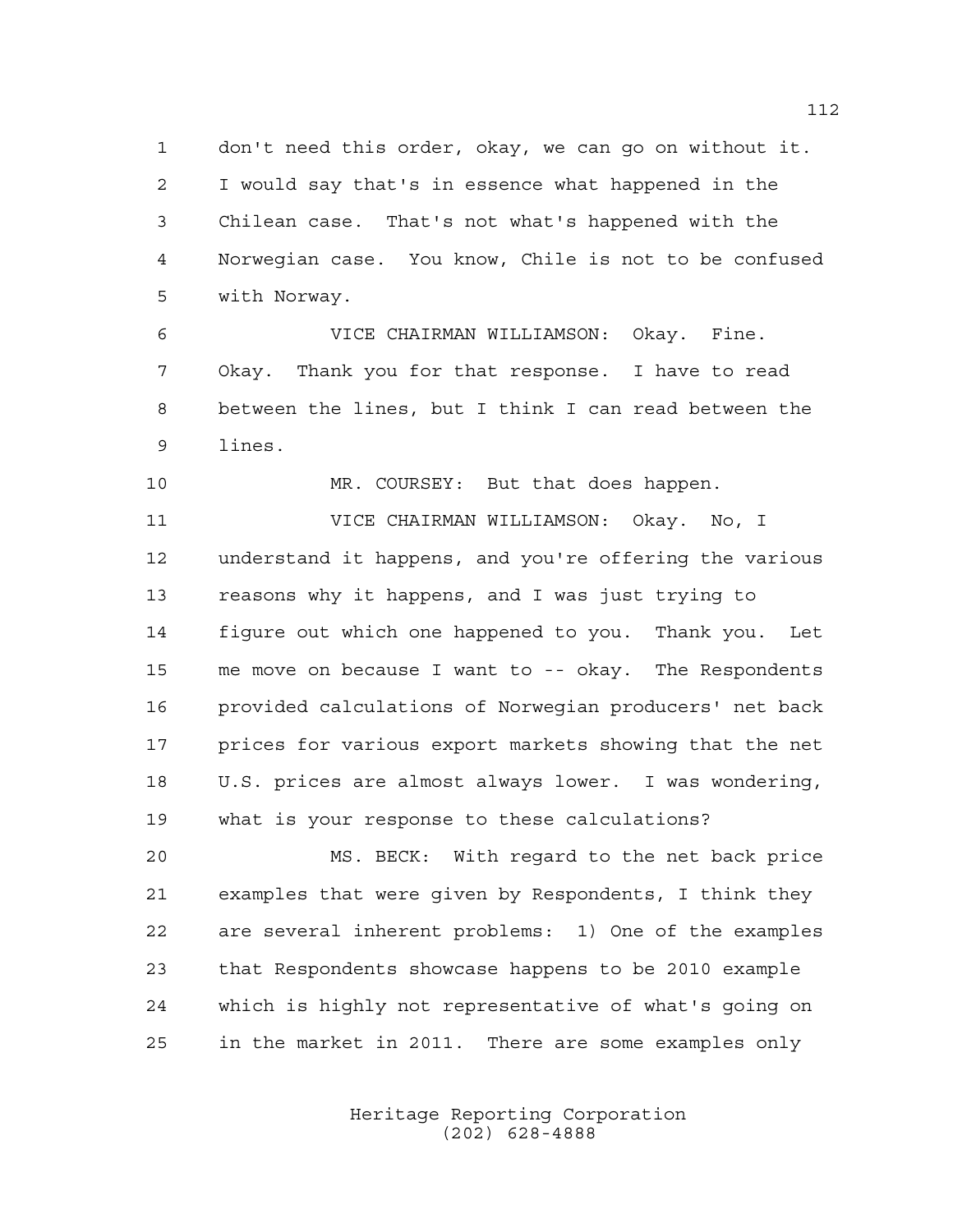through May of 2011, and, in fact, some of those do show that the non-U.S. price would have, in fact, been lower than the average U.S. price. We will submit in posthearing some examples, very current examples, and you will see very different results. Also, just as a basic matter, the transportation costs that were presented are not representative, and, in fact, I know Mr. Cooke just recently saw some examples of rock bottom air freight costs, so basically the Norwegian producers are in a situation already where they're selling below cost so they need to sell wherever they can. In fact, the U.S. is turning out to be a more profitable market. MS. CANNON: Commissioner Williamson?

 VICE CHAIRMAN WILLIAMSON: Yes? MS. CANNON: Could I supplement that,

VICE CHAIRMAN WILLIAMSON: Sure.

please?

 MS. CANNON: I just wanted to add as well that the, when the Commission looks at varying relative prices in cases generally that we have before you, such as in steel cases, you typically look at independent sources such as CRU, or steel benchmarker, or sources of that type, and just compare the prices in the market. You don't go through a complicated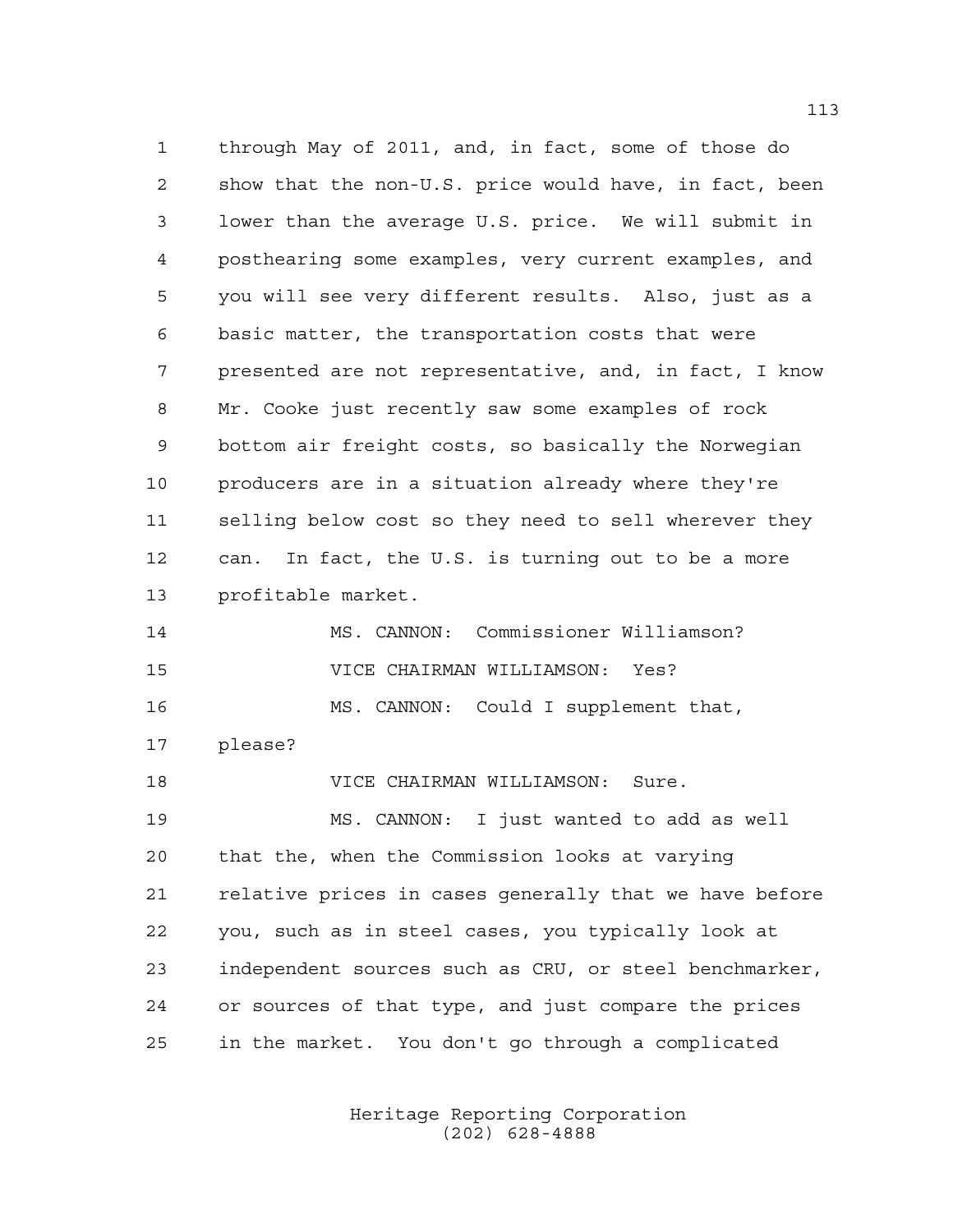analysis of the type Respondents have presented where you adjust for all types of different factors, including, I believe one of their factors was a profit allocation as well. So I think even just backing up from the facts that Ms. Beck pointed out as being problematic, the approach is problematic because this is not consistent with the way that the Commission is typically trying to examine these various prices and relative prices in different markets. It takes, you know, a more basic view of just looking at what price might be attractive to get an importer interested or a foreign producer interested to selling into a market. VICE CHAIRMAN WILLIAMSON: Okay. Thank you. Anything you can elaborate on in posthearing would also be appreciated, particularly with the more recent examples. MR. COURSEY: Could I just make one comment? VICE CHAIRMAN WILLIAMSON: Yes. MR. COURSEY: The sort of common sense response is they are more than willing to supply filets to this market when the Chileans withdraw. You know, why does that -- have they decided that they can make money in the filet market in the U.S. but not in the dressed head-on market? It's just sort of they, you know, claim they have other markets, like China,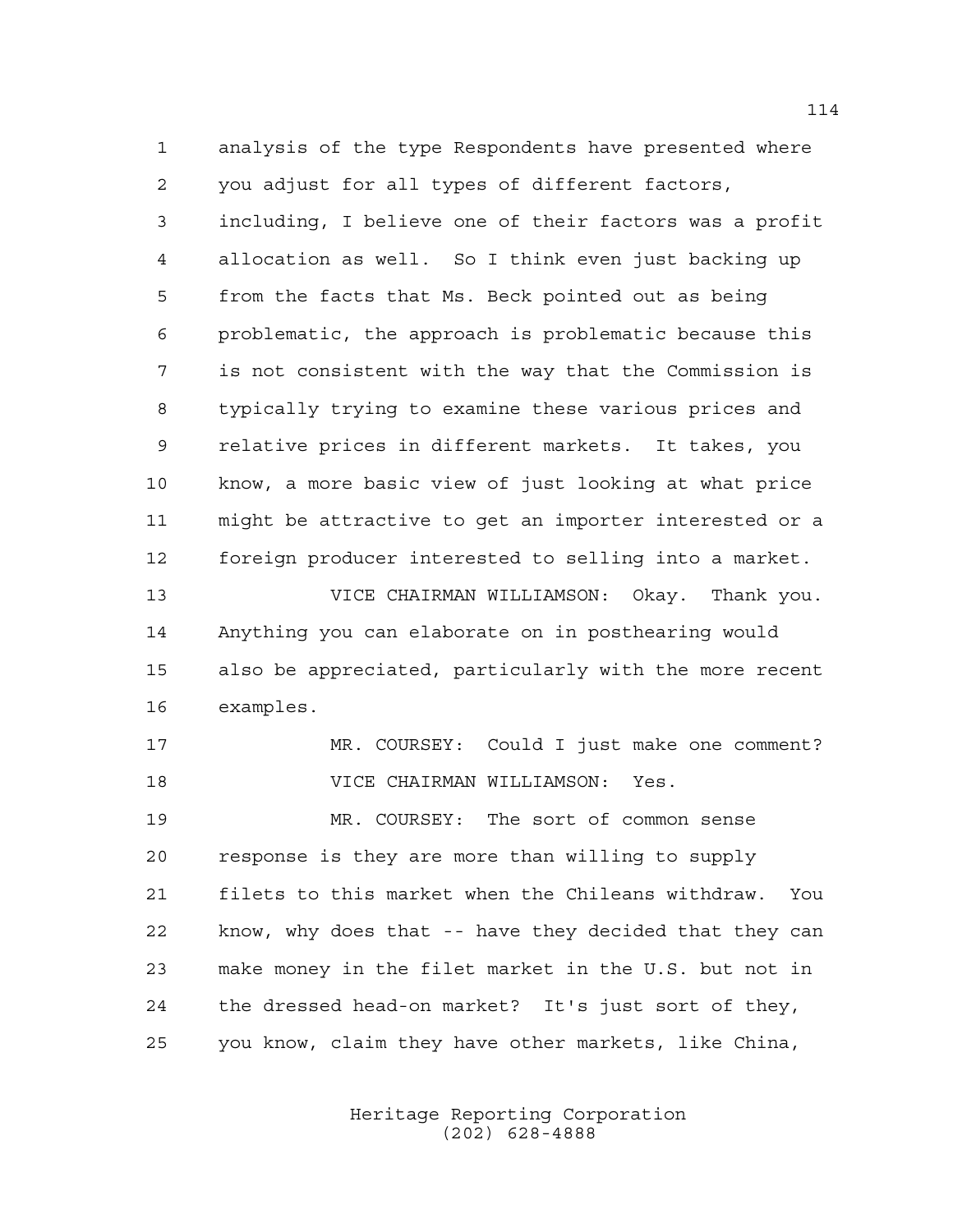that are, you know, I don't know if they're part of the net back analysis, but --

 VICE CHAIRMAN WILLIAMSON: Okay. Let me ask some questions. For the whole Salmon, you know, the subject Salmon, is all of it air freighted from Norway here?

 MR. COOKE: Yes, all the fresh Salmon would be air freighted here.

 VICE CHAIRMAN WILLIAMSON: All fresh would be air freighted. Are the filets, do they usually come in frozen or are they coming in fresh, too? MR. COOKE: They would have come fresh as

well.

 VICE CHAIRMAN WILLIAMSON: Okay. So I was wondering if, you know, you did the processing in Norway and then froze it and shipped it, would that difference in price, because I assume it's cheaper to ship, you know, a frozen container, I mean frozen on ocean than air freight, would that make up the additional difference in the processing cost of, you know, investing in the processing facilities in Norway. It's kind of a speculative question, but -- MR. COOKE: Yes, but there's two distinct markets, the fresh and frozen market as well. You know, I think most of the domestic supply goes fresh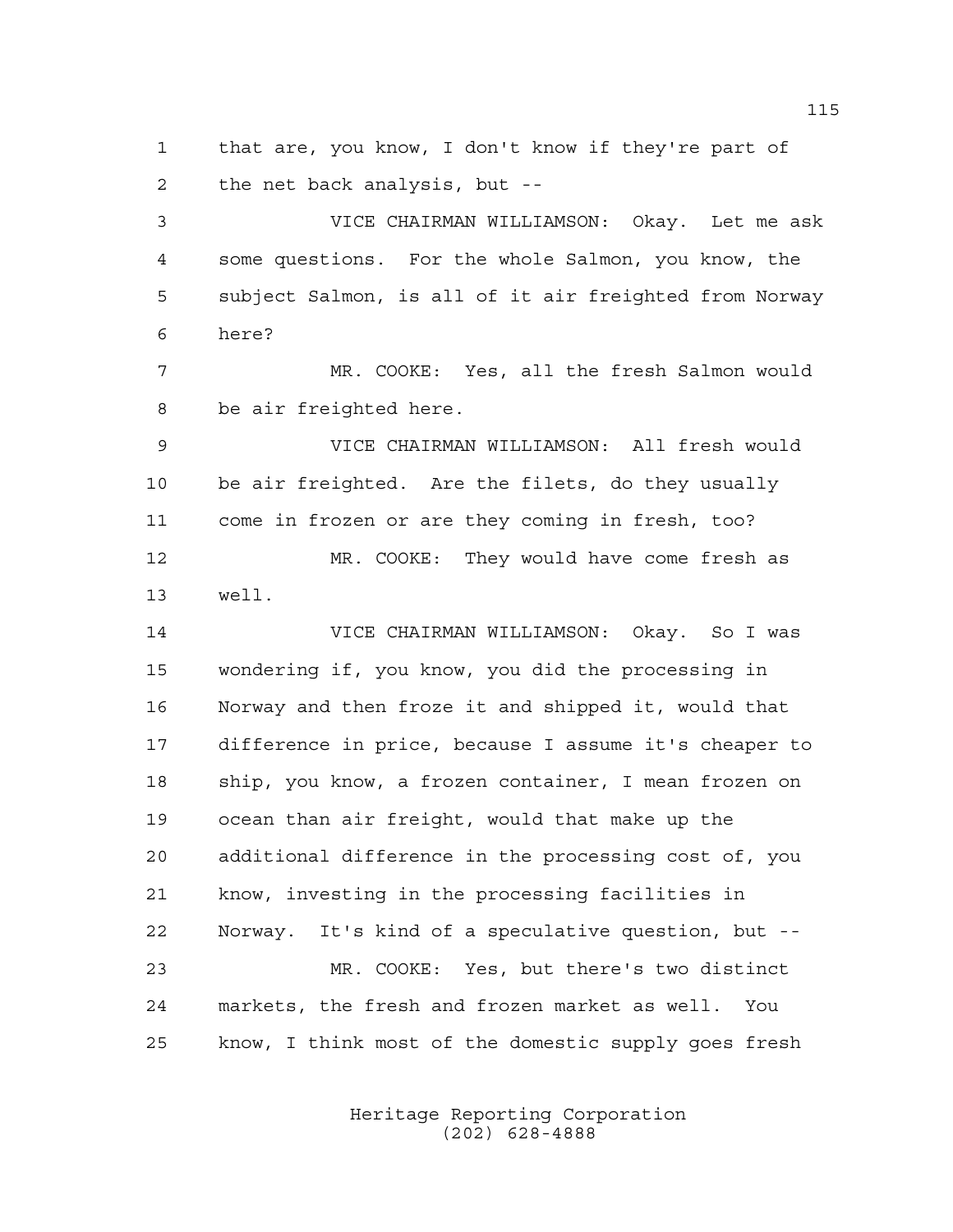into the marketplace, not frozen into the marketplace, so I think --

 VICE CHAIRMAN WILLIAMSON: In other words, you don't see previously frozen, or that doesn't work. MR. COOKE: Well, not as much. No. MR. RUETTGERS: It's not as attractive. I mean literally, it sells for a lower price. It's viewed as an inferior product, the previously frozen product. VICE CHAIRMAN WILLIAMSON: Okay. Are the Chileans air freighting up here, too? MR. RUETTGERS: Air freighting as well. VICE CHAIRMAN WILLIAMSON: Okay. Because that's just -- MR. COURSEY: Feature of the product is freshness and getting it to, you know, the consumer in a fresh form, so there's a premium on shipping. There's an imperative to ship it by air. If something comes in by ship, you know it's going to be frozen, if not canned. VICE CHAIRMAN WILLIAMSON: Okay. I used to work for the Port Authority of New York and New Jersey. Of course, they had both the port and the airport so they always made out, but, you know, they also competed.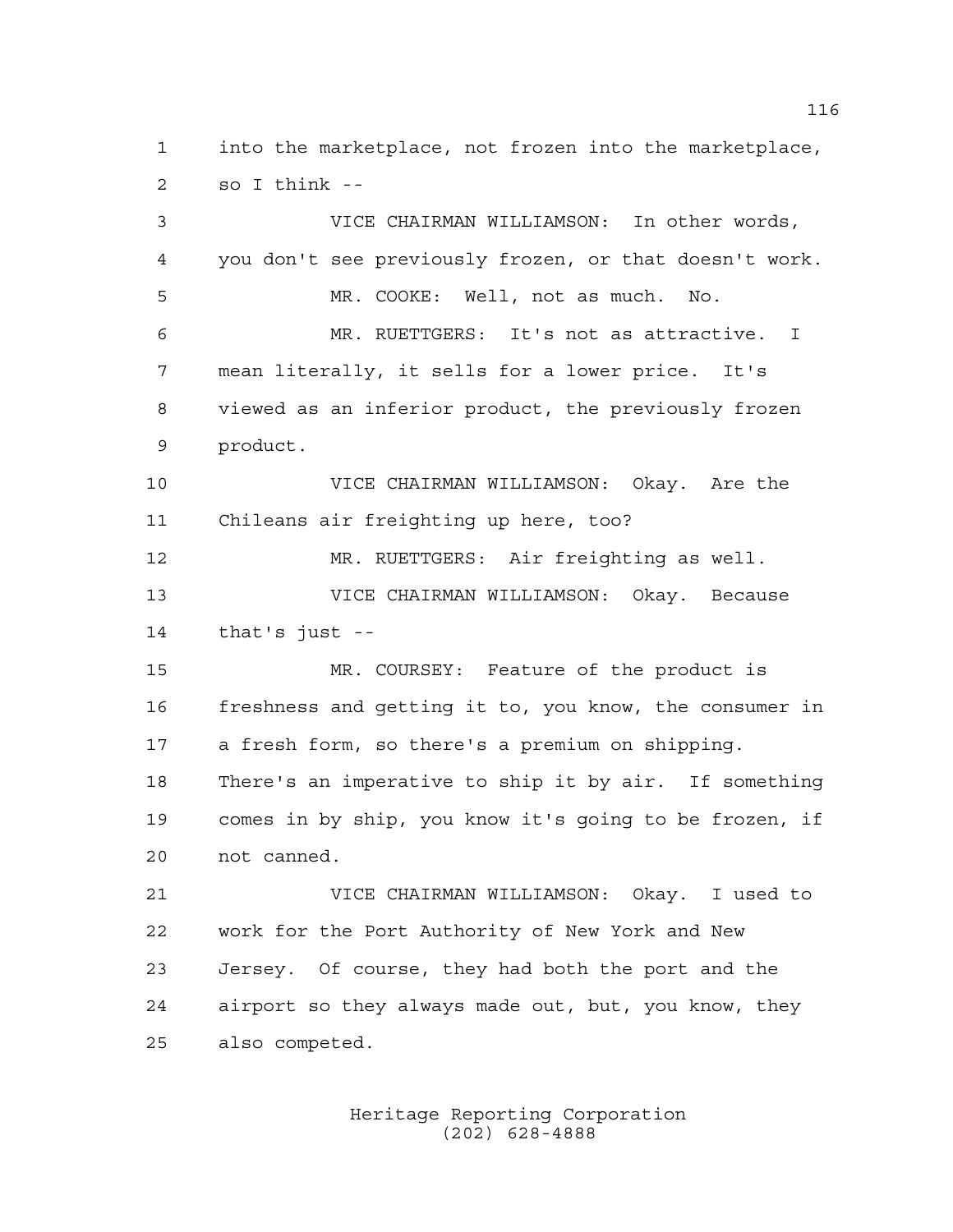MS. KIM: Vice Chairman Williamson? VICE CHAIRMAN WILLIAMSON: Yes? MS. KIM: I'd just like to add that we have on the record here -- VICE CHAIRMAN WILLIAMSON: I'm sorry. Could you identify yourself so they can -- MS. KIM: Yes. It's Grace Kim. VICE CHAIRMAN WILLIAMSON: Okay. Thanks. MS. KIM: We have some of the Norwegian producers here already selling the cut products, and we have on the record in the public staff report that some of the Norwegian producers and processors that already sell in the United States the cut product, they say that if the orders are revoked that they could become a one stop shop and that would outweigh any of the transportation cost disadvantage there. VICE CHAIRMAN WILLIAMSON: Oh, you're talking about the distributor or the purchaser in the U.S.? MS. KIM: Right. They already sell in the U.S. the product, and for them to become a one-stop shop by allowing them to sell the whole fresh salmon here, that that benefit would outweigh any of the transportation cost disadvantage that they are alleging.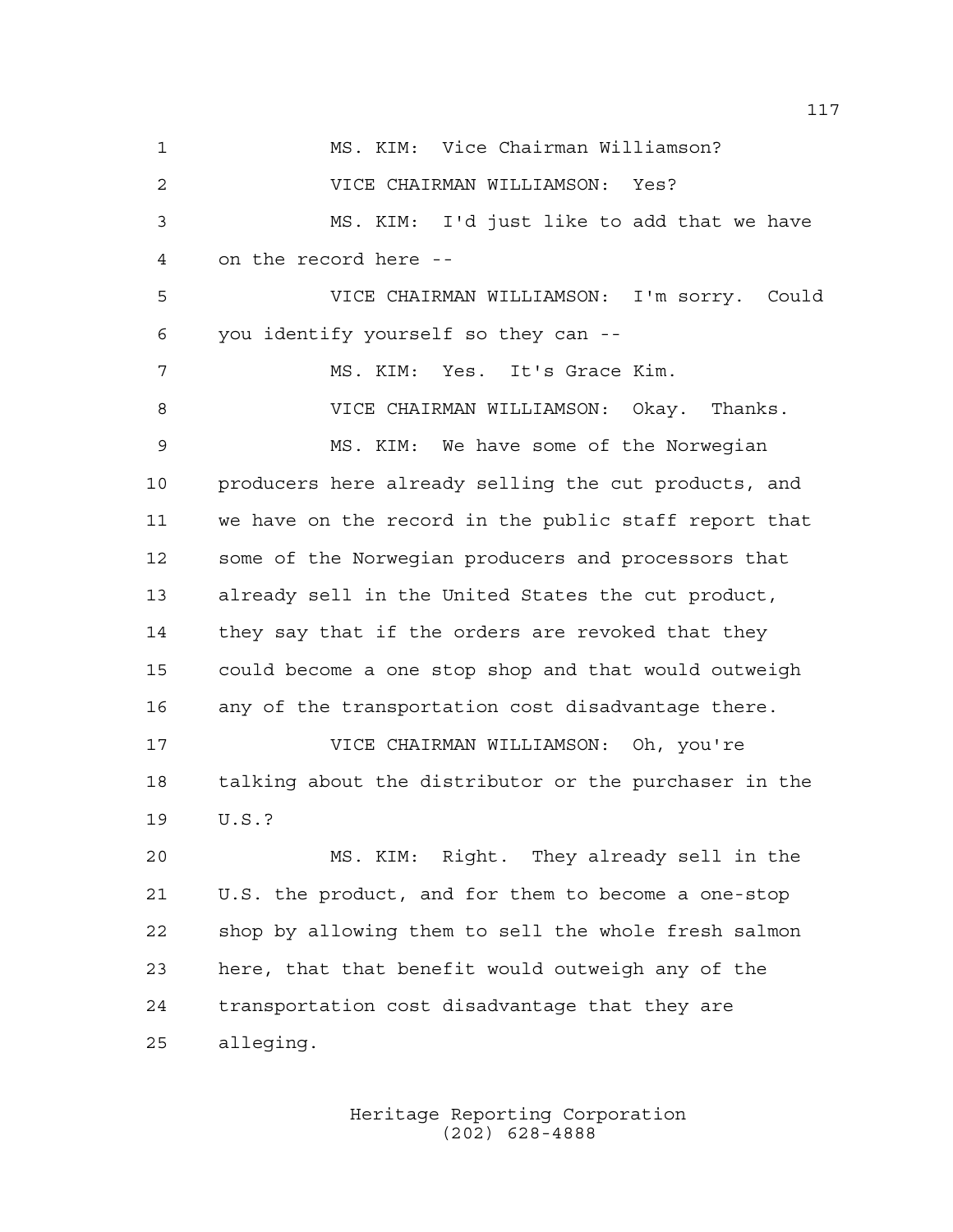VICE CHAIRMAN WILLIAMSON: So you're saying that a major distributor might want to deal with one source. MS. KIM: Exactly, uh-huh.

 VICE CHAIRMAN WILLIAMSON: Okay. Because I assume there is also some advantage of selling the cut here. You've got less to ship per pounds.

MS. KIM: Uh-huh.

 VICE CHAIRMAN WILLIAMSON: Okay. Well, thanks for those clarifications. Respondent's argue that the overwhelming presence of non-subject exports, especially from Canada and Chile, will prevent large increases in Norwegian imports. And how do you respond to that? And I only have a minute left. I'm sorry. Of course, you may have already addressed it.

 MS. CANNON: I mean, we pointed out that the Canadian imports and some other imports have been present in this market historically. But the big difference is the price at which they're selling. They're selling at the same prices as U.S. producers. They're not clashing prices in this market. And if the non-subject imports come back, they're going to displace the Canadian product. They're going to displace the U.S. product, and they're going to undercut all the products by virtue of the large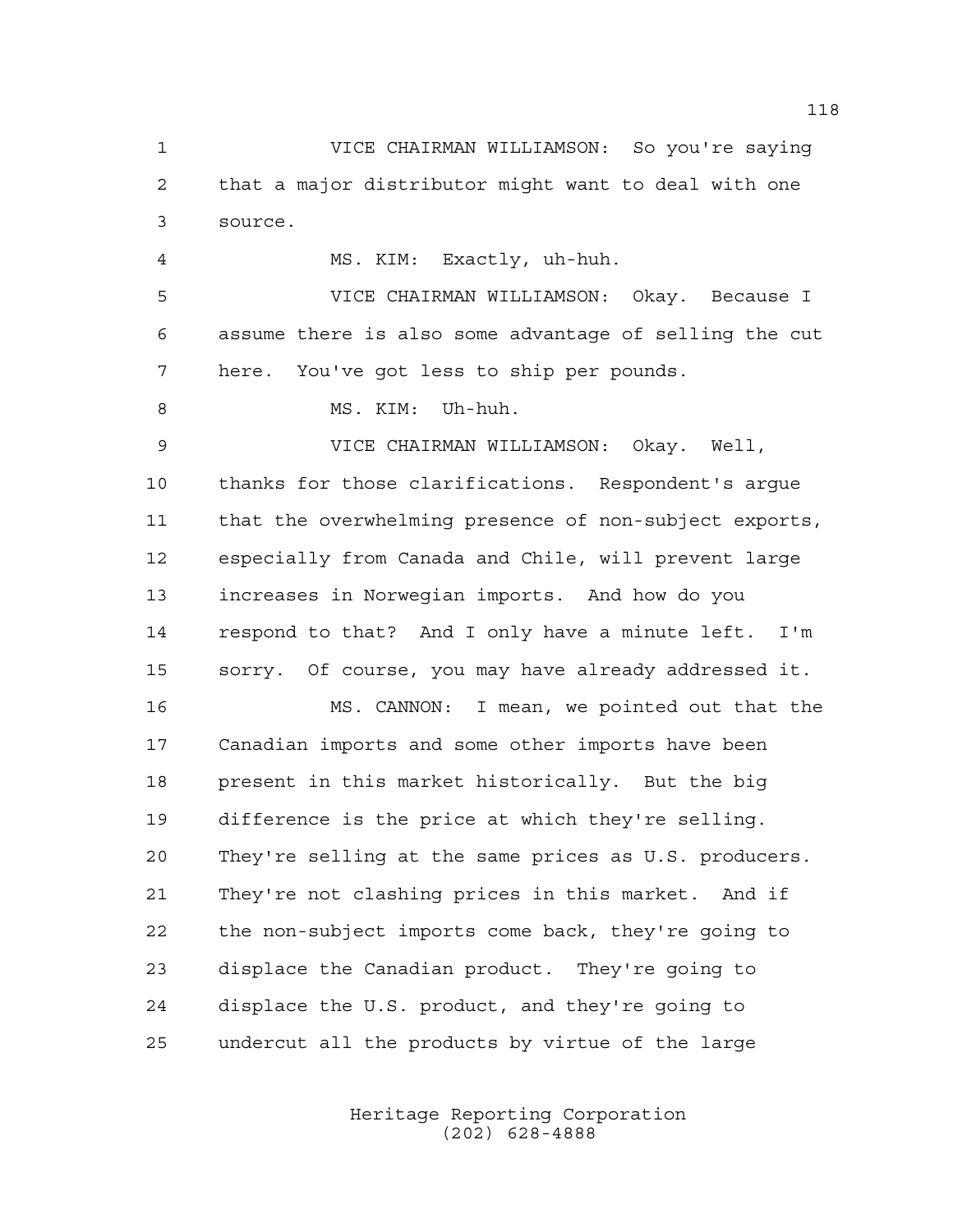supply and drive prices down. And that's going to be the problem that results here.

 That's why we're concerned about the Norwegian, with the huge capacity and supply. And in the absence of a dumping order that restrains their prices, the problems will be severe to everyone that's participating in this market. VICE CHAIRMAN WILLIAMSON: Okay. Thank you. Okay. My time has expired, so Commissioner Lane. COMMISSIONER LANE: My first question is for Ms. Beck. Would you discuss the price elasticity of the domestic industry? MS. BECK: I can say that we agree with what was presented in the staff report. COMMISSIONER LANE: Could you go closer to your mike, please? MS. BECK: Sorry. We agree with the figures that were presented in the staff report. I mean, typically, as supply in the market increases, the price would go down. What has happened recently is -- or that will be happening more recently is that now as prices in other markets have gone down, it has already pushed pricing down in the United States. We don't expect that the demand is going to go back up or the supply to go down. So there would be an extended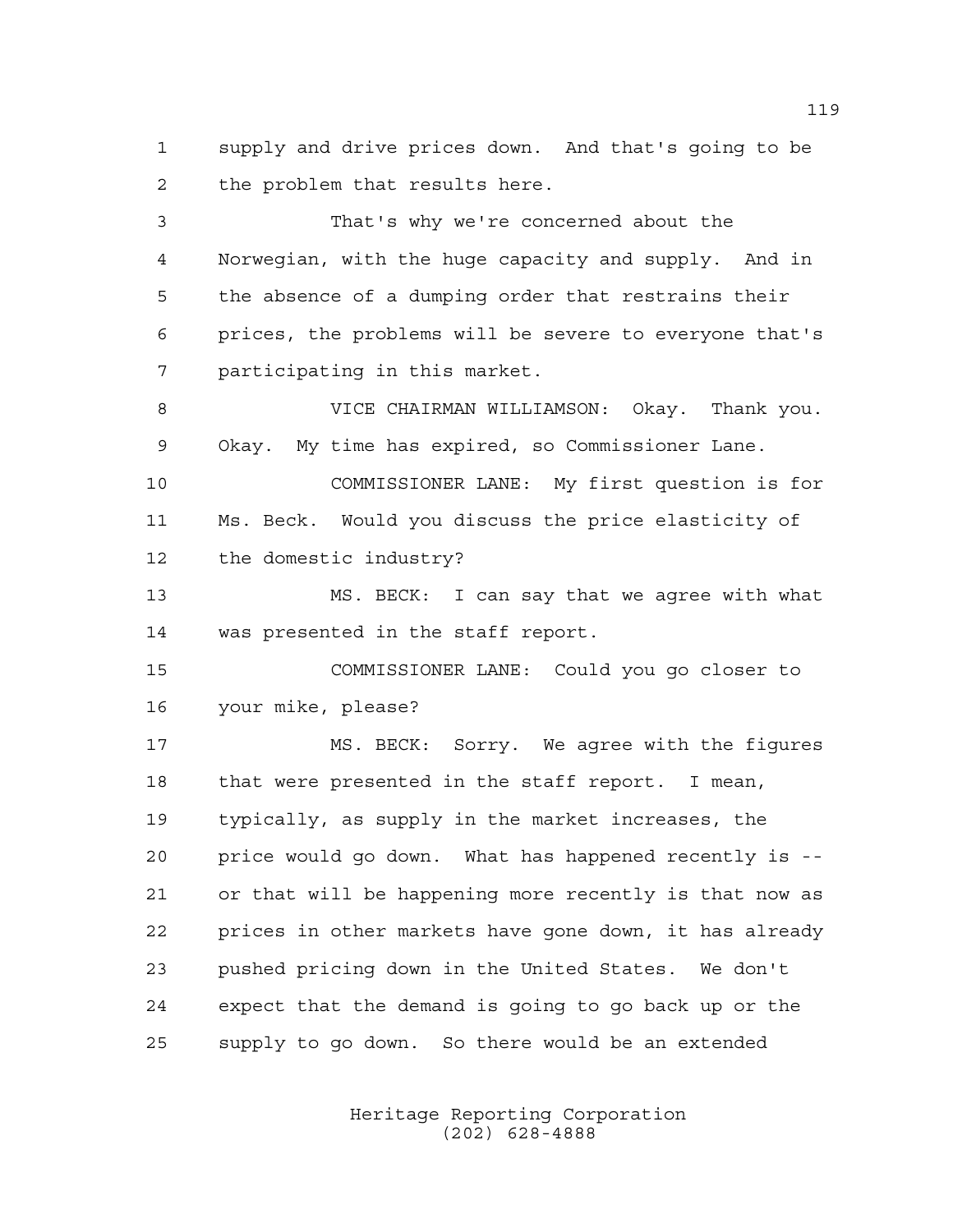period of price decline in the future, even out into the next year or so.

 COMMISSIONER LANE: What happens if -- assuming the prices do go up, is there a point at which customers no longer will buy the product and switch to something else? MS. BECK: Well, there really aren't substitutes for salmon. I mean, people buy salmon for very distinct reasons, whether it's the health benefits, the taste. Those that don't eat meat, for example, there are very distinct reasons why people eat, and they'll continue, I believe, to purchase and

to eat the salmon.

 COMMISSIONER LANE: Okay. Thank you. What is your estimate of cost-price elasticity for fresh fillets and whole fresh salmon?

 MS. BECK: There are -- even though some of the customers do overlap between the two, the prices do run relatively in tandem. So if you see certain trends in cuts, you'll see similar trends in fillets as well.

 COMMISSIONER LANE: Okay. And how does that compare to the cost-price elasticity for frozen fillets and whole fresh salmon?

MS. BECK: In other words, if -- I guess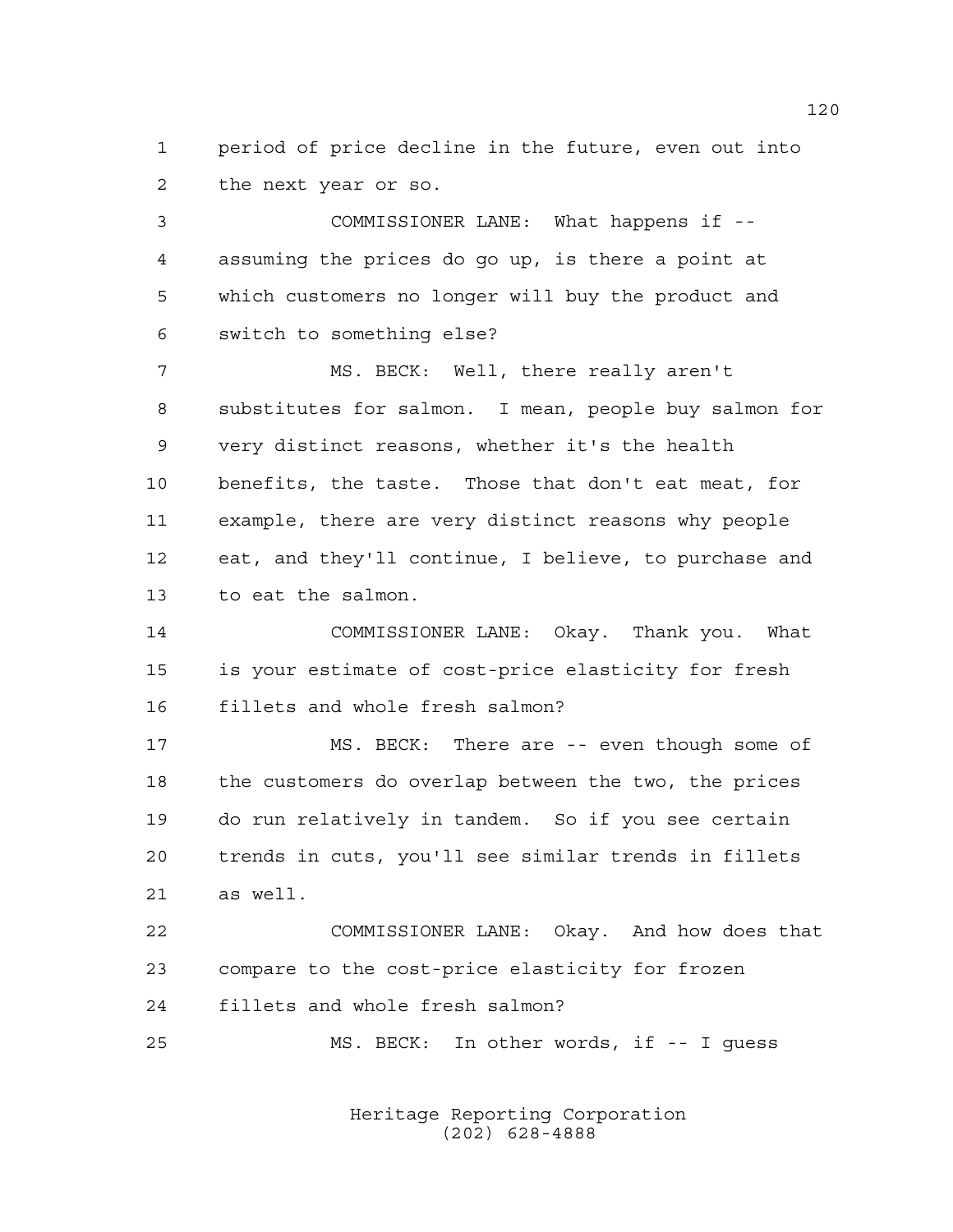could you repeat the question?

 COMMISSIONER LANE: How does the estimate that you gave me on the cost-price elasticity for fresh fillets and whole fresh salmon, how does that compare to the cost-price elasticity for frozen fillets and whole fresh salmon? MS. BECK: Well, I don't know. Perhaps someone in the market -- or like Mr. Ruettgers could attest to it, too. MR. RUETTGERS: I don't have precise numbers, but the correlation is lower. 12 VOICE: Microphone. MR. RUETTGERS: Sure. I don't have a precise number off the top of my head, but the correlation would be lower because again the fresh products are viewed as a fundamentally different product than frozen. COMMISSIONER LANE: Okay. Could some of you in the industry tell me how long, if you buy fresh salmon, how long does it stay good before you have to eat or, or it goes bad? MR. RUETTGERS: Do you really want to know? COMMISSIONER LANE: Just -- MR. COOK: The shelf-life is typically two weeks.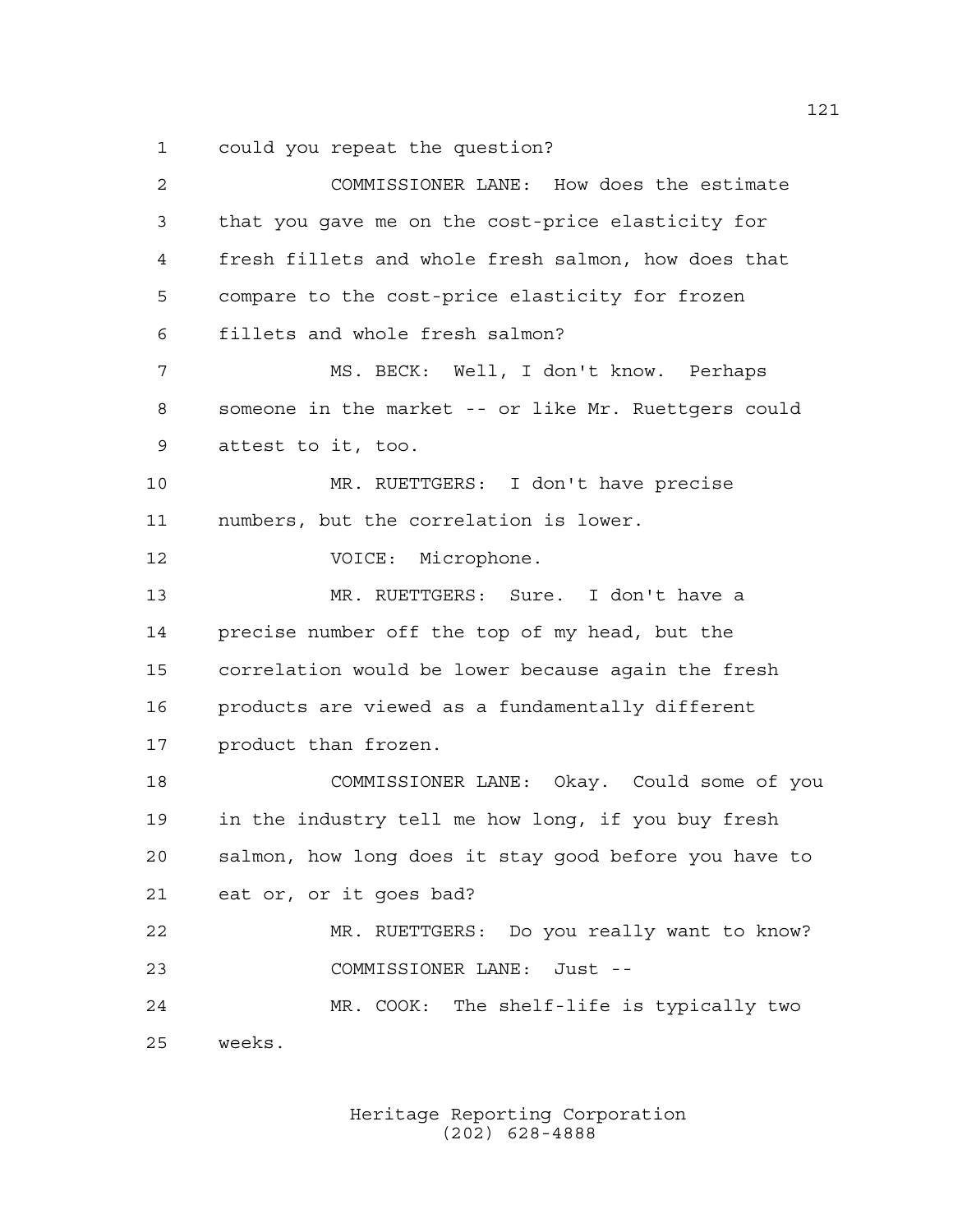COMMISSIONER LANE: Two weeks? MR. COOK: Under good storage conditions, you can stretch that to three, but two is kind of a standard. VOICE: From slaughter. MR. COOK: From slaughter. That's the question, right? Post-harvest, how much time do you have? COMMISSIONER LANE: Well, if I bought it in the store fresh, how long can I keep it before I have to eat it? MR. COOK: Oh, it depends on your refrigerator, for one thing, and how well it's functioning, you know, how often the doors are left open, et cetera. You know, a week is pretty -- one of the good things about salmon is if it's not fit to eat, it has an odor that's easily identifiable. If it smells good, eat it. COMMISSIONER LANE: Okay. Thank you. Now, the Petitioners assert that U.S. salmon prices are plunging, driven by oversupply from Norwegian salmon producers who have been harvesting and exporting surplus salmon as rapidly as possible in recent months. Where in the record do we see these plunging prices and oversupply from Norwegian salmon producers?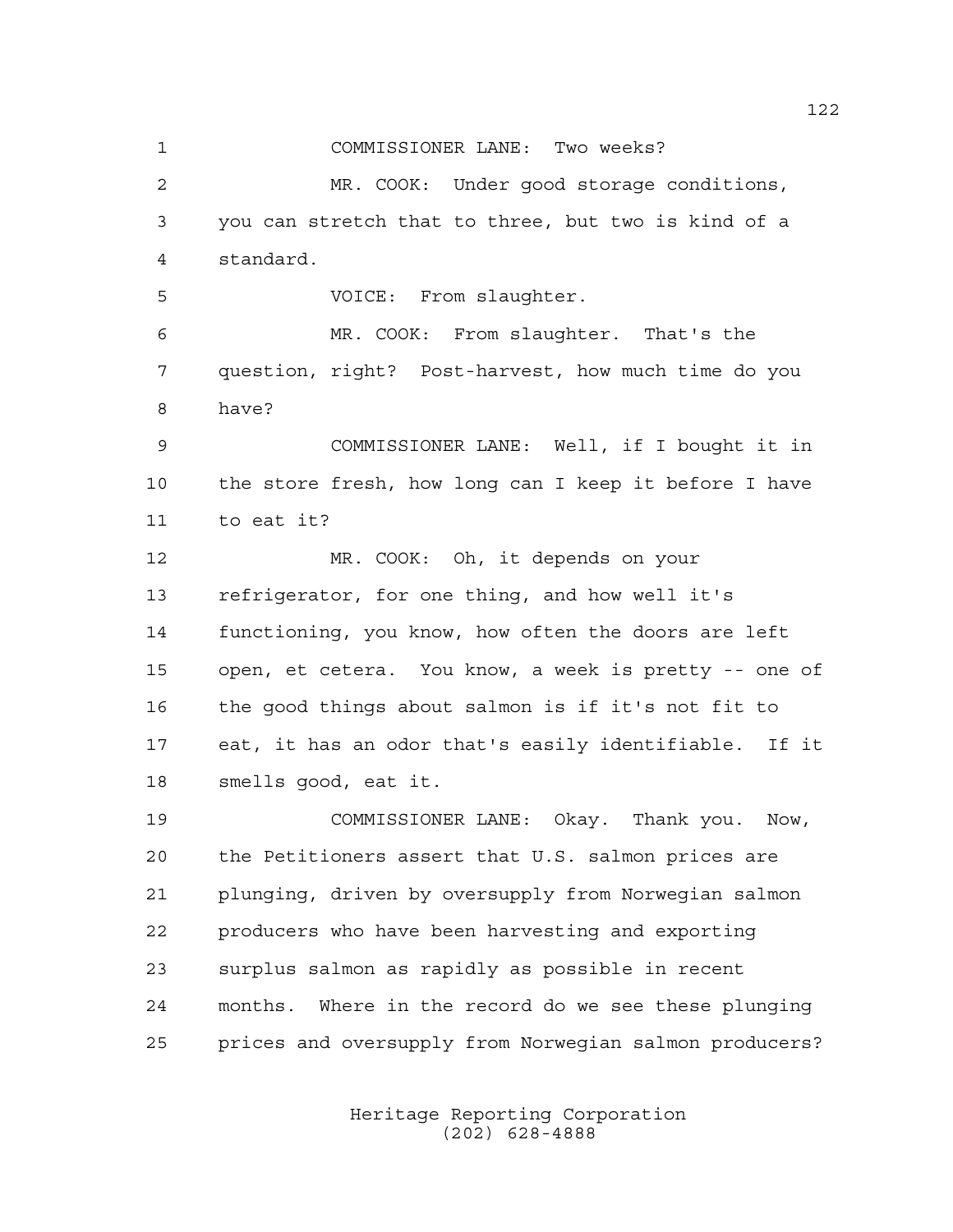MS. BECK: I can direct you, Commissioner Lane, to some information that is already on the record in our prehearing brief, and we will supply some updates. Exhibit 20 provides information on monthly prices in Norway, which show tremendous declines. They're updated through October. If you compare those to the average unit values of imports of whole salmon from Norway, you'll see that they're significantly lower. And also, the prior exhibit of Urner Barry pricing data, in fact the Norway prices, which also are representative of what Norway is selling in the European market, they're actually lower than U.S. prices published by Urner Barry in recent months. COMMISSIONER LANE: Okay. Thank you. MS. BECK: And in Exhibit 1, there are also

 examples of integral price drops and kind of the freehold in the level to which the prices are falling to.

 COMMISSIONER LANE: Okay. Thank you. MS. KIM: Commissioner Lane, may I just add, Moon Harvest recently issued a third quarter presentation of their financials, and I noticed in there that with the price declines in all of the various markets, it noted that the spot market price

> Heritage Reporting Corporation (202) 628-4888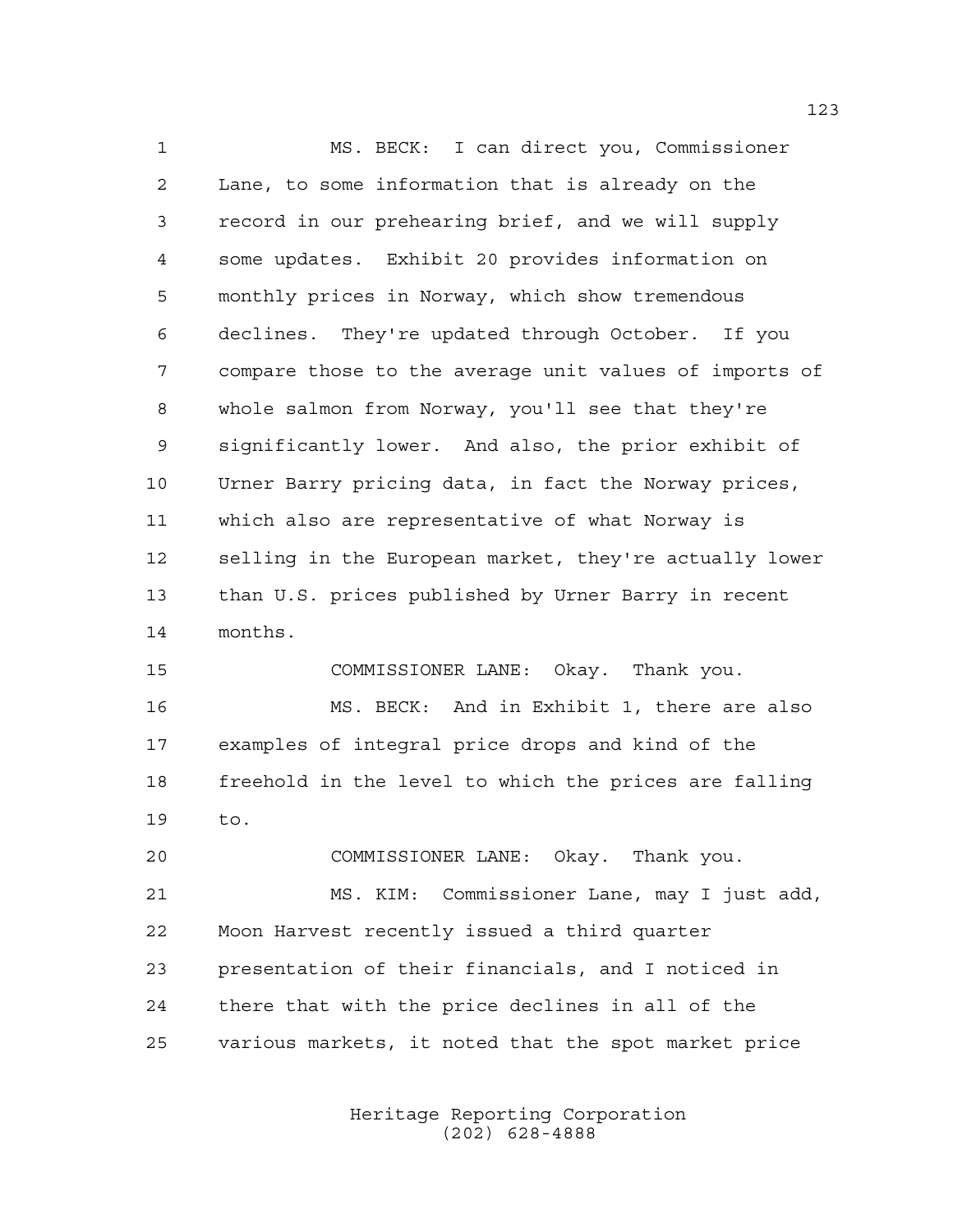decline was lower in the U.S. market than elsewhere. COMMISSIONER LANE: Okay. Thank you. And is that in the record? MS. KIM: That particular presentation is not in the record, but we would be happy to put it in our post-hearing brief. COMMISSIONER LANE: Okay. Thank you. What types of restaurants would use fresh Atlantic salmon? MR. COOKE: I would say kind of from mid- level restaurants up that would use the fresh, like, you know, certainly Legal Seafoods, for instance. And I'm trying to think of all the Darden Restaurants, the Red Lobsters, the Cheesecake Factories. All of those would be all fresh salmon. COMMISSIONER LANE: What kind would use frozen? MR. COOKE: I guess -- and I'm not sure they do, but like a Friendly's or that type of -- you know, I guess a restaurant that would -- or a restaurant chain that maybe -- you know, or more of an isolated regional chain or somewhere that would have a hard job of getting it fresh. MR. RUETTGERS: Yes. I would even say more some industrial or hospital applications, where you would find the frozen product form. It's not a huge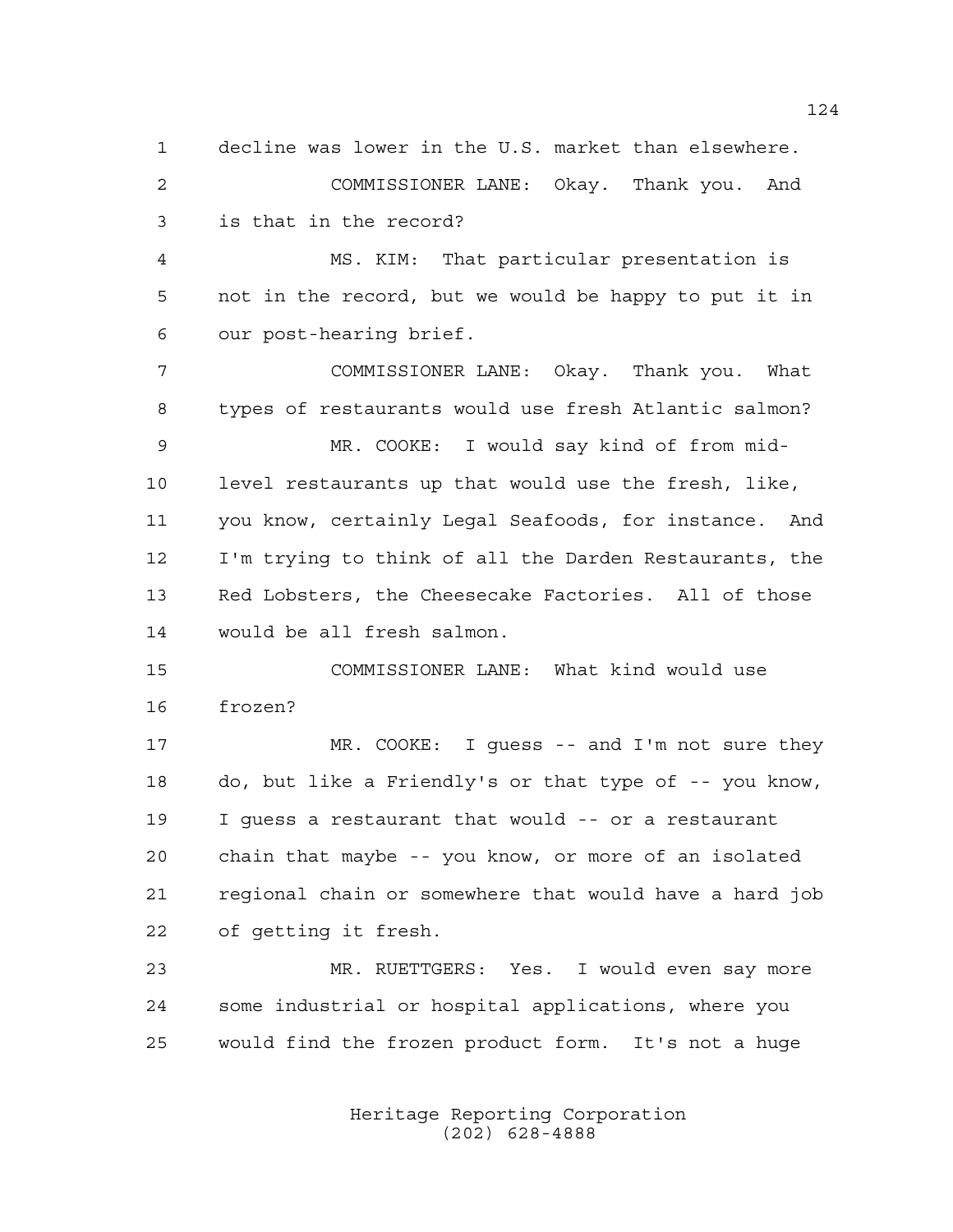component of the market.

 MR. COOKE: Or the little independents, you know, that you're not getting connected to a fresh supply. COMMISSIONER LANE: Can salmon that has been frozen be used to make sushi or eaten raw? MR. COOKE: You can, but it wouldn't be good sushi. You know, I mean, sushi obviously is a product, the fresher the better. COMMISSIONER LANE: Okay. What share of the fresh Atlantic salmon consumed in the United States is consumed raw? MR. RUETTGERS: It's low. I mean, I don't have a precise number, but it's not a huge component of the market. COMMISSIONER LANE: I'm sorry? MR. RUETTGERS: It's not a large component of the market. COMMISSIONER LANE: Has it been increasing since 2005? MR. RUETTGERS: Certainly there is an increase in sushi consumption, but again, in terms of materiality, I would argue that it's likely not meaningful. COMMISSIONER LANE: With that, I don't have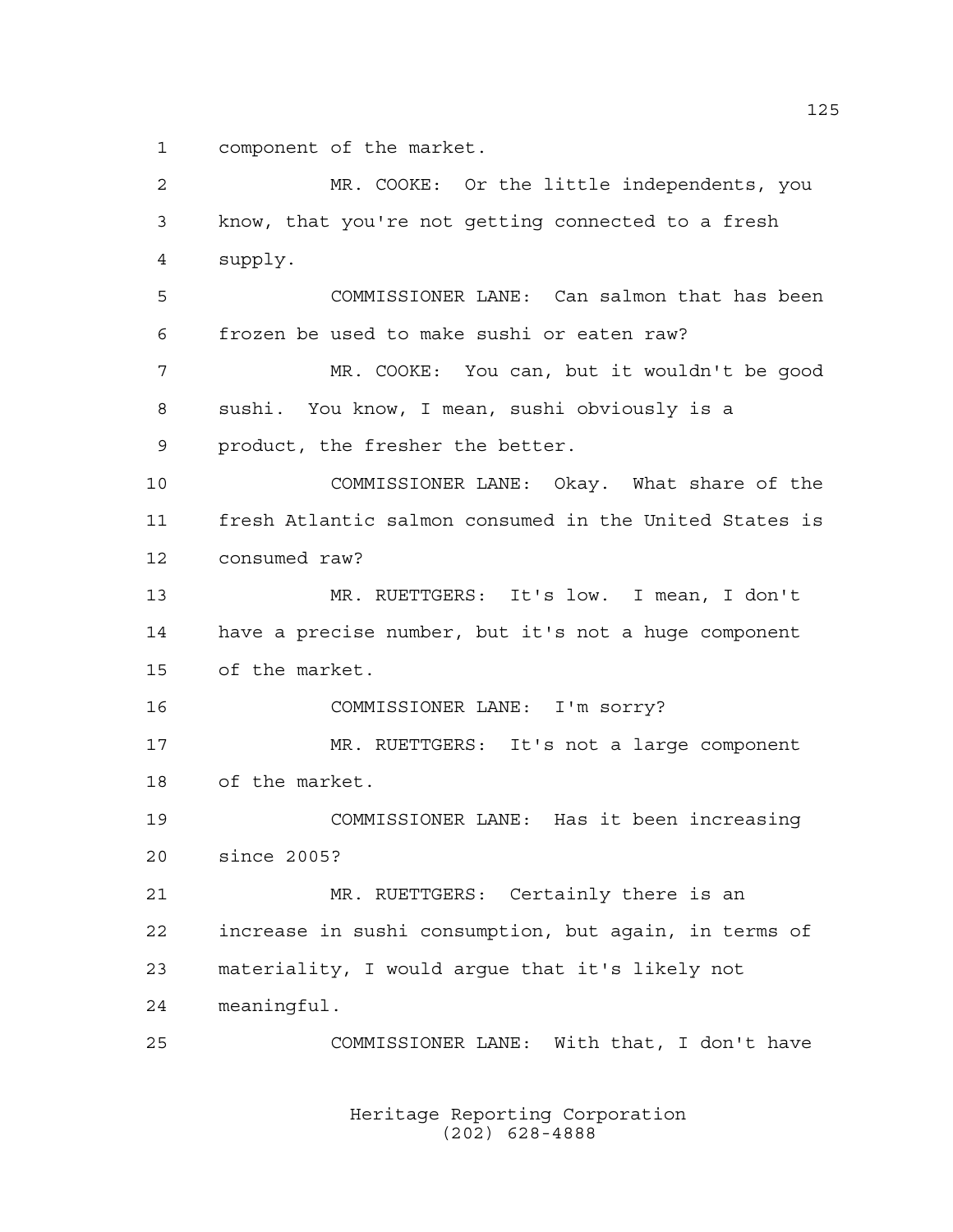any further questions. Thank you.

 VICE CHAIRMAN WILLIAMSON: Thank you. Commissioner Pearson.

 COMMISSIONER PEARSON: Thank you, Mr. Vice Chairman. You've gotten me convinced that this is a commodity market. So I then try to understand it in the context of other commodity markets about which I know something. And just if we were to take oil as an example, produced in lots of countries around the world, traded widely, when the market gets out of balance, then the price changes.

 We had a recession here not so very long ago that caused the price of oil to drop significantly, causing some injury to U.S. producers of oil, frankly. And they didn't do this, but it would have been plausible for them to come and argue that there should be an antidumping duty order against Saudi Arabian oil, for instance. But if they had done that, I would assume that would have given them relatively little protection or relief because oil still could have come in from Mexico or Canada or any other place.

 Now we're talking about salmon. And in a commodity market like this, is there any way to protect producers anywhere in the world from excessive expansion somewhere else in the world? I mean,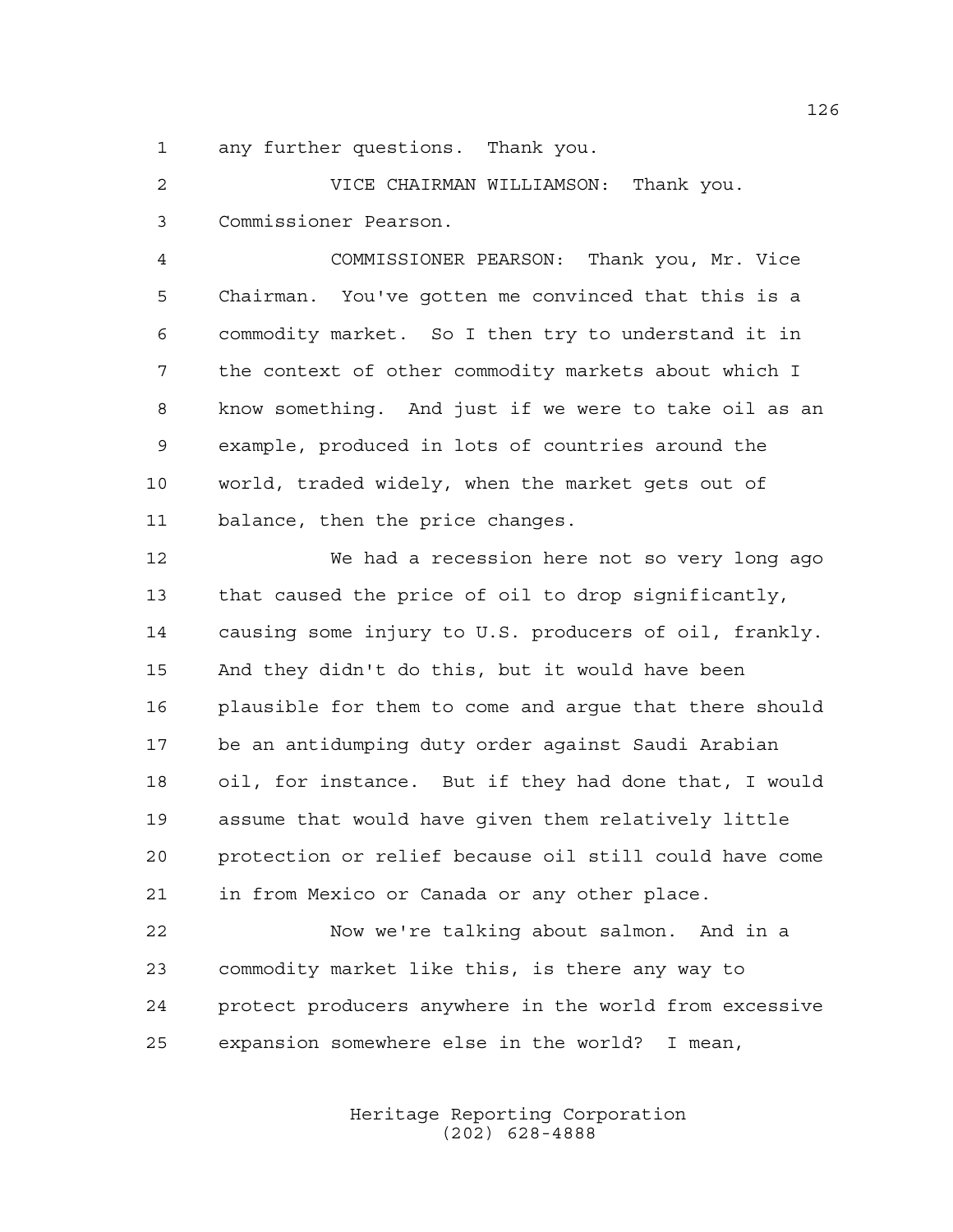something is happening in this market with the

 increase in production in Norway. I understand that. But with or without an order, can there be protection for the industry in the United States?

 MR. COURSEY: You know, I think that one could argue that the dumping law is best suited for commodity products. I guess I would question the similarity of oil to salmon. I mean, basically --

 COMMISSIONER PEARSON: We could use corn or soybeans, but carry on.

 MR. COURSEY: I mean, traditionally, you look at mineral products, fertilizers. And there are dislocations quite frequently where even the economists in the room say there is something wrong here. There is too much of this product coming out of this country. It is coming out at below-cost prices, and those who are doing it ought not to be able to visit damage on those who aren't.

 COMMISSIONER PEARSON: Right. But I understood from the testimony that that damage already is being visited in the United States because of the low price that was cited, particularly in this third quarter of 2011.

MR. COURSEY: Right.

COMMISSIONER PEARSON: So we see the damage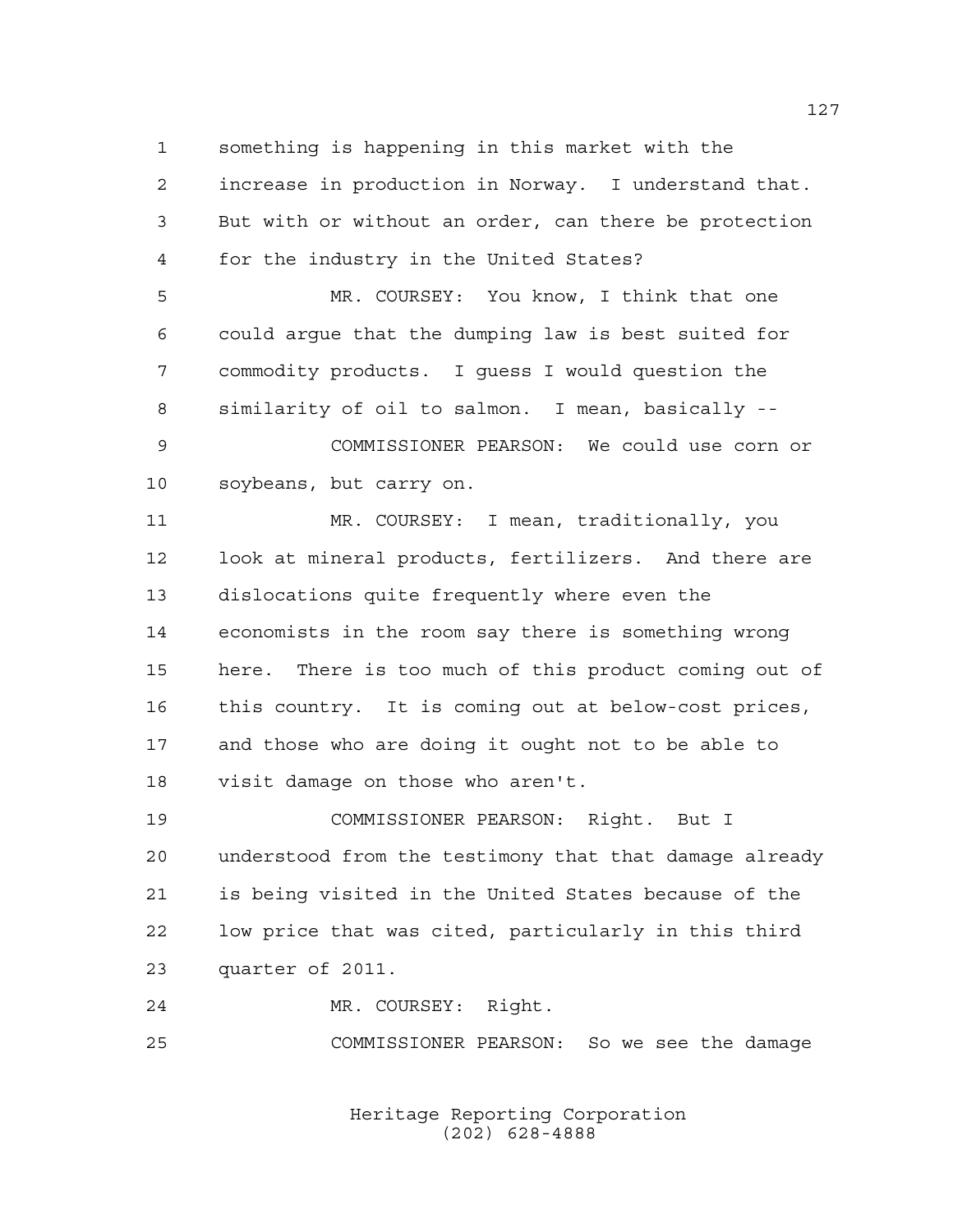coming.

| 2           | MR. COURSEY: No. But there are two                     |
|-------------|--------------------------------------------------------|
| 3           | different types of damage, okay?                       |
| 4           | COMMISSIONER PEARSON: Okay.                            |
| 5           | MR. COURSEY: Because the dumping order is              |
| 6           | in place, the industry is saved from annihilation,     |
| 7           | okay, right now. I mean, in other words, it is not in  |
| 8           | the position where they are going to -- like Marine    |
| $\mathsf 9$ | Harvest Canada announced, we're cutting production 30  |
| 10          | percent. We're laying off 12 percent of our            |
| 11          | employees.                                             |
| 12          | But there are ripple effects over. Because             |
| 13          | of the commodity nature, you can't basically wall out  |
| 14          | the sort of intangible effects. That's not to say the  |
| 15          | dumping order is useless. On the contrary, it's all    |
| 16          | the more needed in a situation like that, particularly |
| 17          | where you have Norway as -- you have such a dominant   |
| 18          | player.                                                |
| 19          | COMMISSIONER PEARSON: Well, I'm just trying            |
| 20          | to understand here because Norway has increased        |
|             |                                                        |

 output. The world price has come down in conjunction with the Chilean product coming back onto the market, okay? So I assume that price -- non-subject production, regardless of where it is coming from, would enter the United States at a lower price because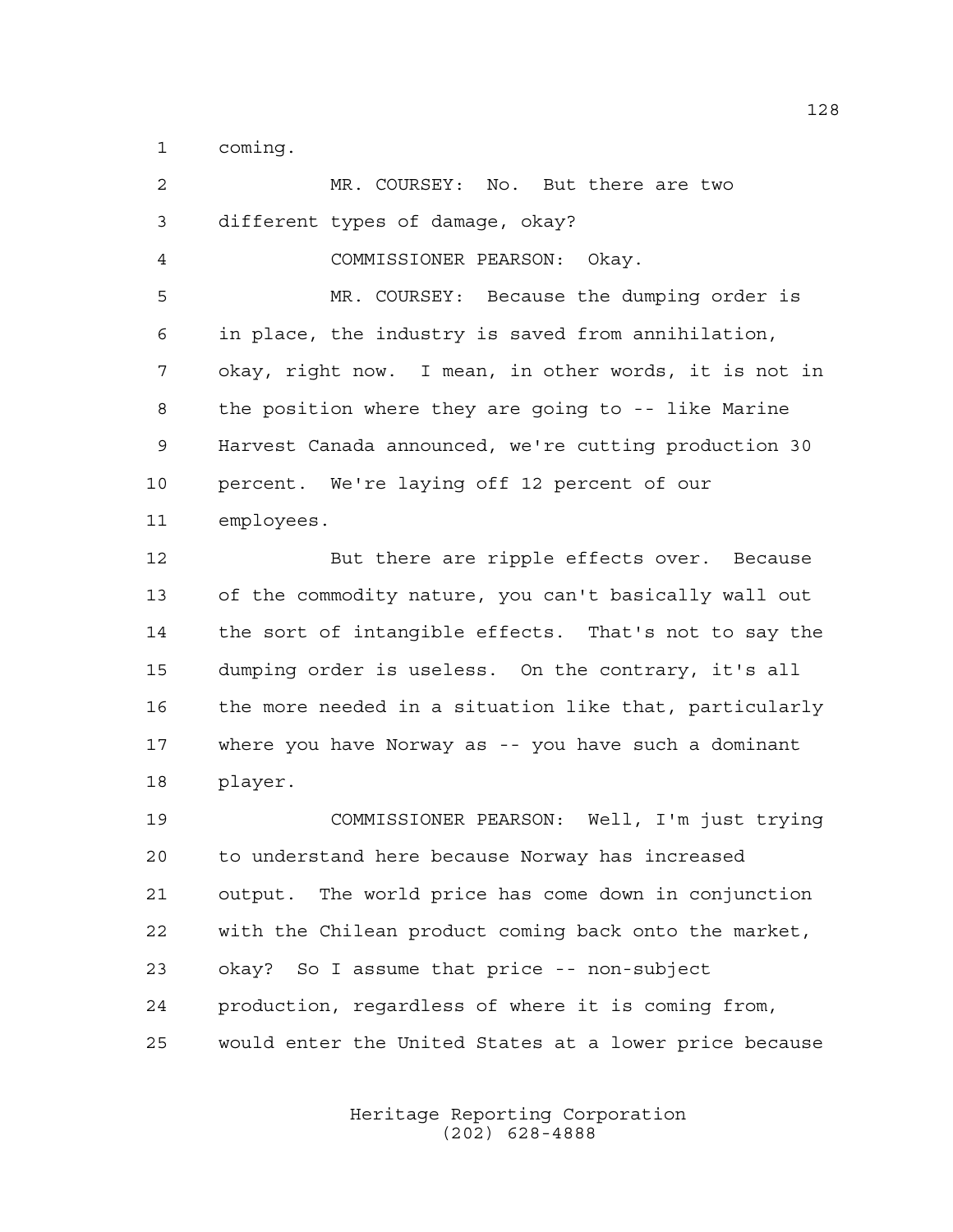of the misdeeds of the Norwegians, if you will. I mean, the Norwegians are producing excess supply. The global market price comes down. Any product coming into the United States is thus coming in at a relatively lower price, even if it's not Norwegian product.

 MR. COURSEY: Ultimately, if that product comes in -- if below-cost, it goes that farther as a remedy in the dumping law there, okay? We haven't gotten to that point yet. In other words, if the U.K. is all of a sudden -- what you're positing is, well, the U.K. is a big supplier. Their price is being forced down by the Norwegians. They're going to truck 14 their product over here.

Once the U.K. price goes down --

 COMMISSIONER PEARSON: But I take your point there.

 MR. COURSEY: Once it goes below their cost of production, they are -- you know, they then -- it's causing injury, okay? In other words --

 COMMISSIONER PEARSON: No, no, no, no. It's only causing injury if it's injuring the domestic industry.

MR. COURSEY: Right.

COMMISSIONER PEARSON: And the fact that it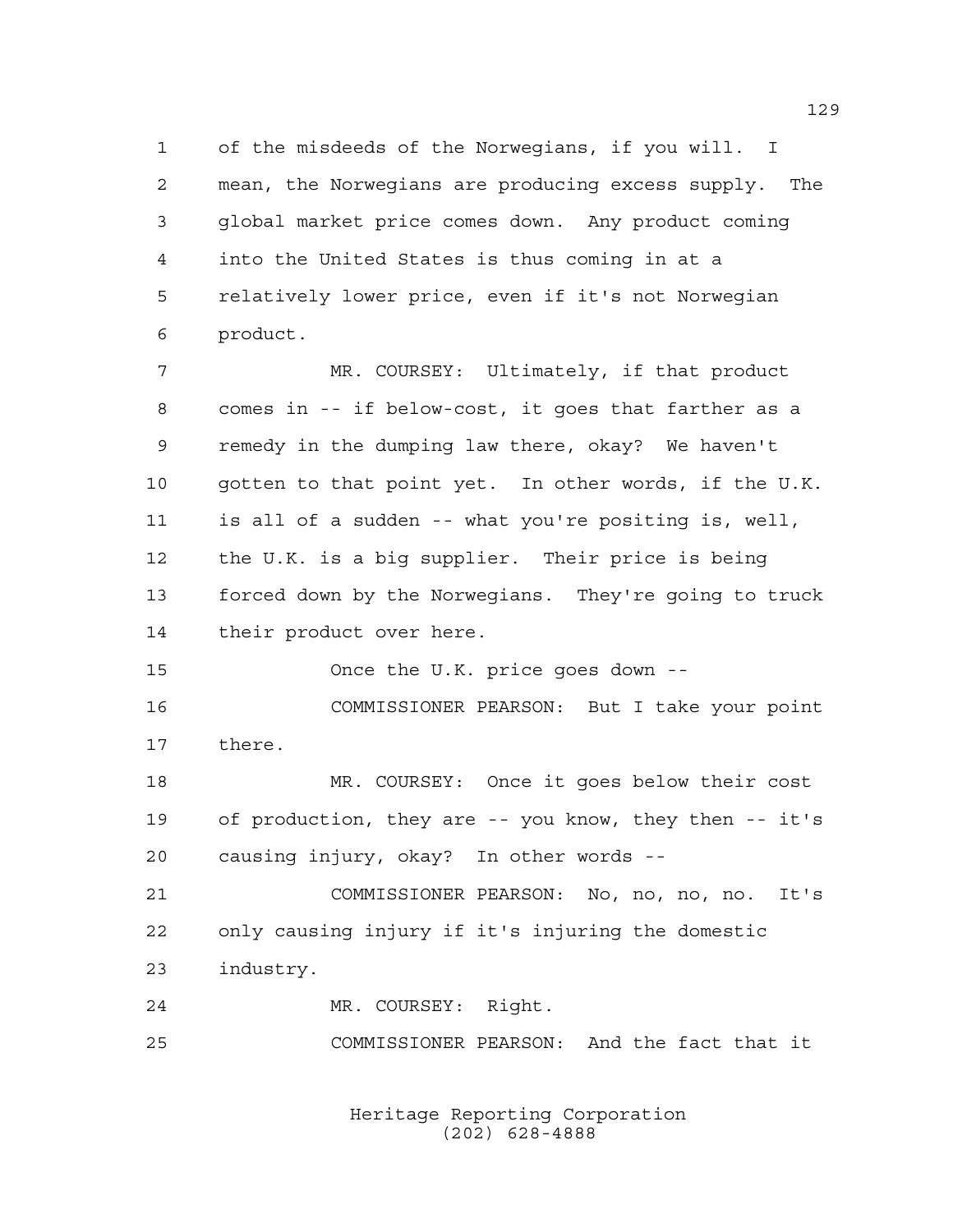may be below their cost of production. It's not necessarily causation of injury. But I hear what you're saying. But I didn't think you stated quite as you had intended.

 MR. COURSEY: I hardly state anything well. So in other words, of course the domestic industry knows what is going on with other imports. What we can see at this point is that they are not -- they are -- your question might be what -- are you below your costs now, domestic industry. What is going on there? And I think if you ask the question, you'll find that there are some margins still. You know, prices have come down, but they were recognizing that Chile was gone. They were higher than normal.

 But clearly, if the situation gets so bad -- and we've seen this in other dumping cases. I think that's why you get cumulated cases, frankly, that other producers are, you know, forced down below their cost of production. Well, the dumping law is there to provide a remedy.

 Maybe that's where I'm not -- I'm sort of -- COMMISSIONER PEARSON: Yes. Let me ask it this way. How does this order as it's now structured provide any insulation or protection against what is happening more broadly in the world market with prices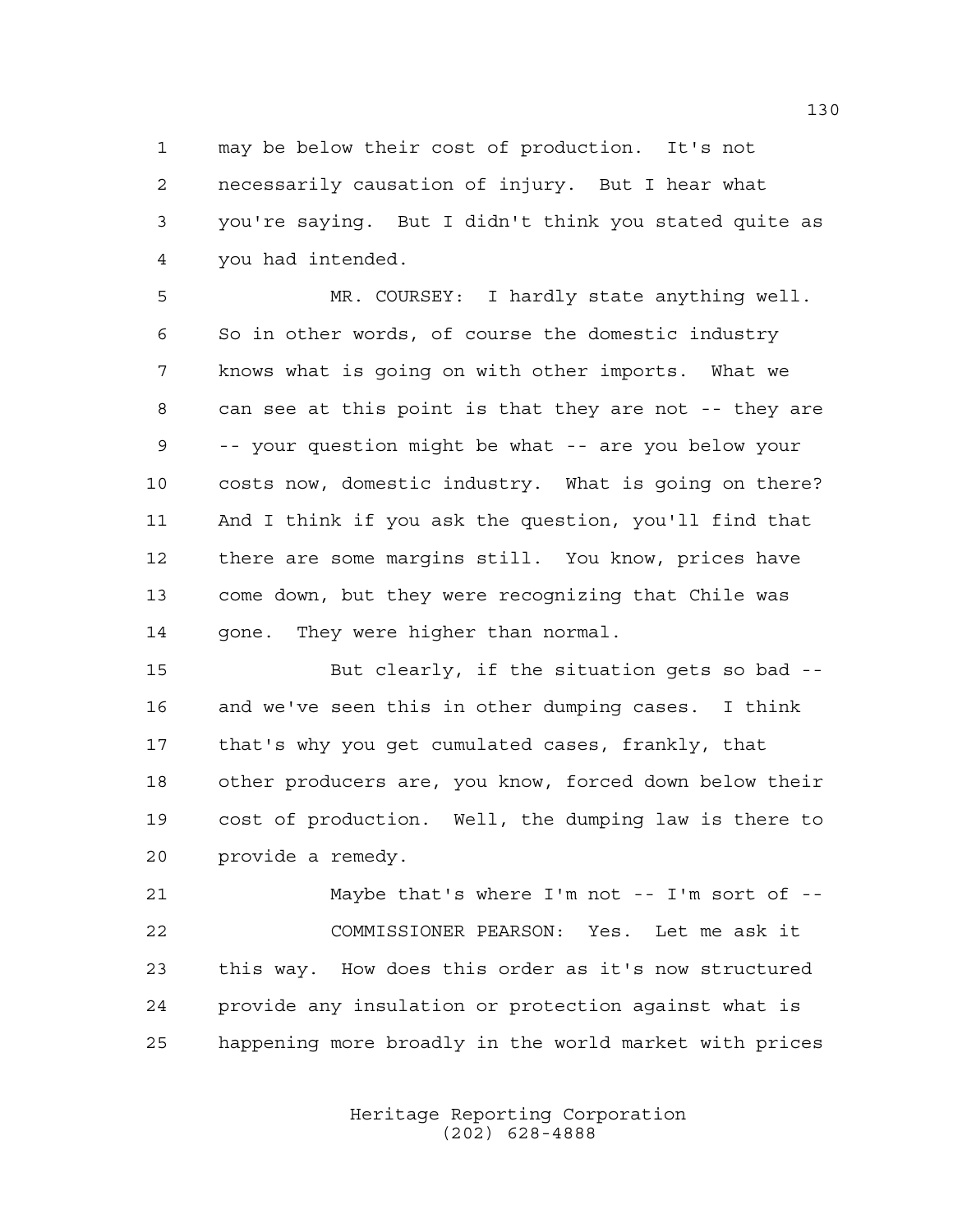coming down? I mean, because the testimony was that prices also are coming down in the United States. So I'm not observing a margin of protection from this dumping order that is giving assistance to the domestic industry. And if it's there, I need to understand it.

 MR. COURSEY: Okay. The prices haven't gone down as low as they're going down in other Norwegian markets. And I don't know if you want to talk to that, Gina? Have we had some evidence of that? MR. COOKE: The price in the E.U. from Norway is a lot lower than the current market price in the United States. So basically, if there was no

 order in place in the United States, they would take excess production and roll into the United States at below cost the same as what they're doing in Europe, which would take our costs below cost.

 COMMISSIONER PEARSON: But wouldn't they putting that into the United States at the expense of what they're bringing from the Faroe Islands, for instance?

 MR. COOKE: But there has been some alternate moves in the world production, particularly because of China. There is a lot more Faroe's and U.K. salmon now going to China, for instance, because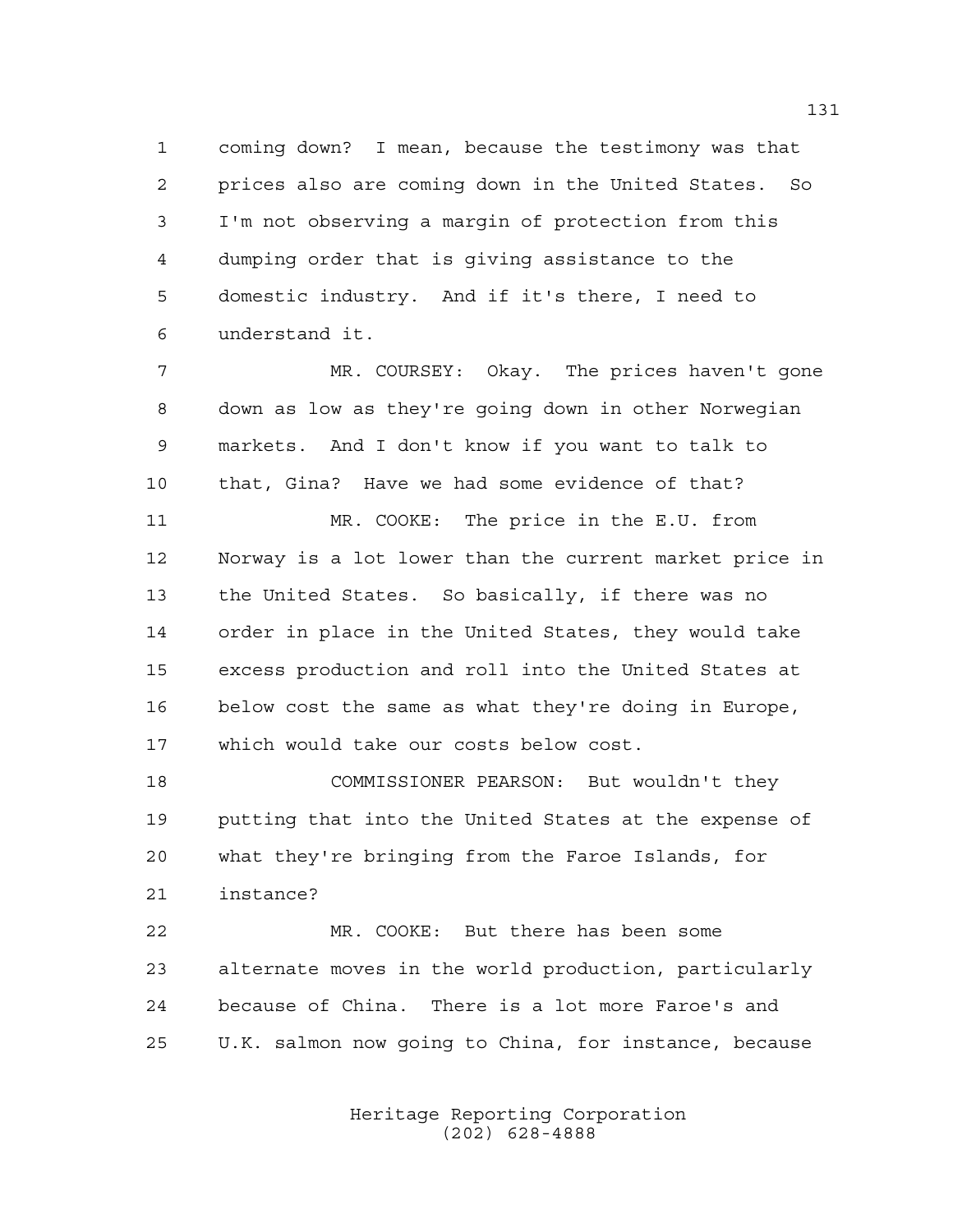Norway is banned from that country. So that's taking some of that pressure off as well. So there is some other connections to the cooling. But there is no question, if there was no duty today, the natural thing for it to be is Norway to take their excess production and flow to the United States, causing the prices to go below our cost because they're selling below their cost and our cost in Europe today.

 COMMISSIONER PEARSON: I have to explain 10 just on the side that having lived and died in commodity markets over time, I'm very accustomed to sometimes having to sell below cost because sometimes that's what the market is for everybody, you know. You have too much stuff, and the price goes down. So to me, that's not inherently sinful. It's sometimes 16 just what the market is doing to everybody.

 MR. COOKE: But it is -- but I think in that situation, if you had to do that for two or three years, that would be a different story than selling once in a while below cost. And that's what the dilemma that's coming from Norway today is. The production they have now will increase coming in for 2012, and they have actually built capacity for 2013. So there is no signs of Norway slowing their production.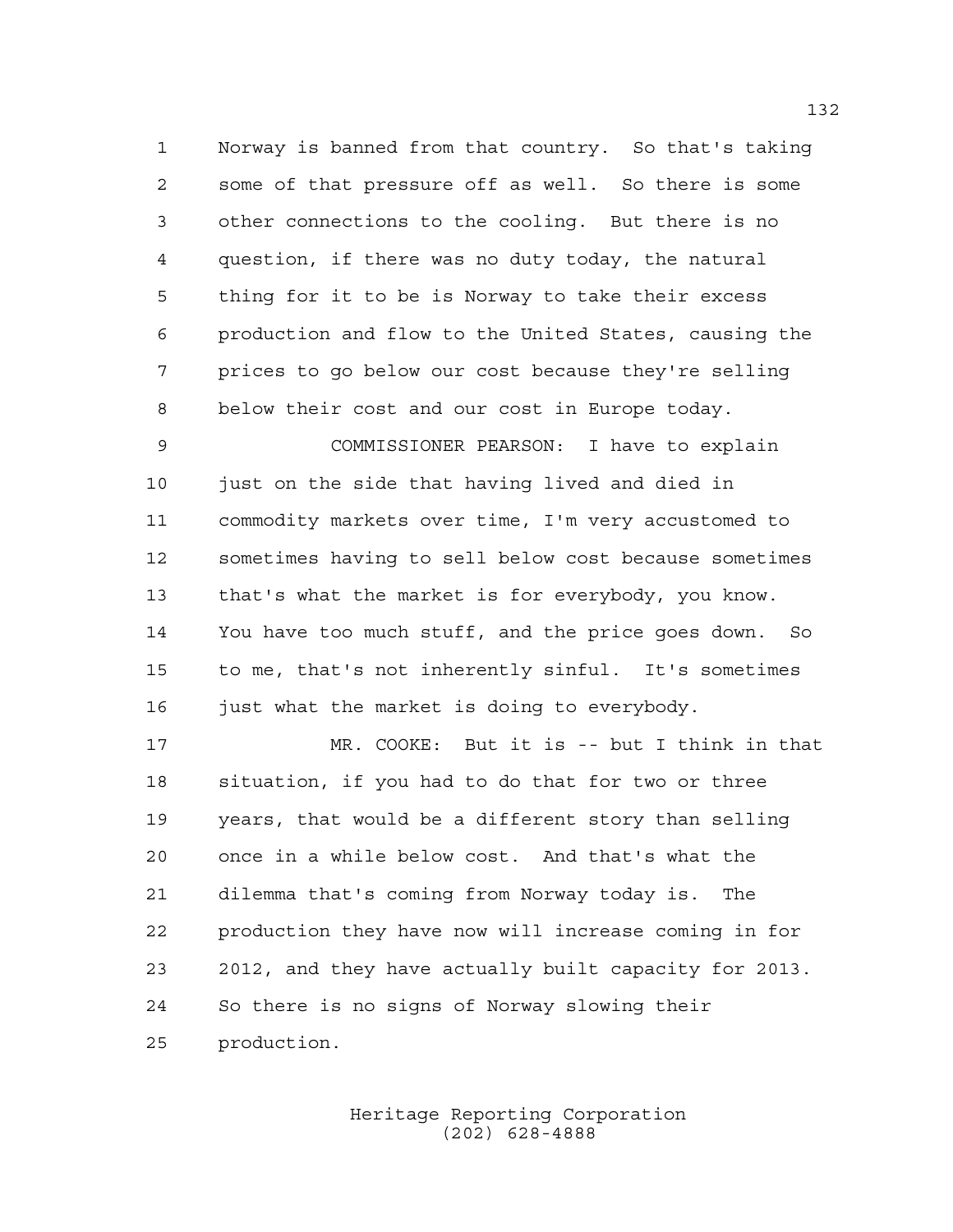You know, there has been a history of bankruptcies and banks getting involved in the business and refloating the companies publicly. There is a history of disaster in the Norwegian industry. And, you know, the success and the rebuilding of the main industry is because of this order. And we can fairly trade against Chile and the U.K. and everything else. But when you have an onslaught of massive production, that's on a continuous basis, not that little blip as you suggested, that's the problem. COMMISSIONER PEARSON: In this investigation, as in all of our reviews, we have to consider whether revocation of the order would be more likely than not to lead to continuation or recurrence of injury to the domestic industry. And that's why I have been trying to understand whether your industry is getting some benefit from the order now because if we can't see a benefit, then revoking the order would not increase the probability of injury in the future.

 So that's why I'm wanting to understand more clearly how you're getting some help from this at the moment.

 MR. COOKE: Today we are getting big benefit because our price in the United States is a lot higher than what it is in Europe. And that's the key to

> Heritage Reporting Corporation (202) 628-4888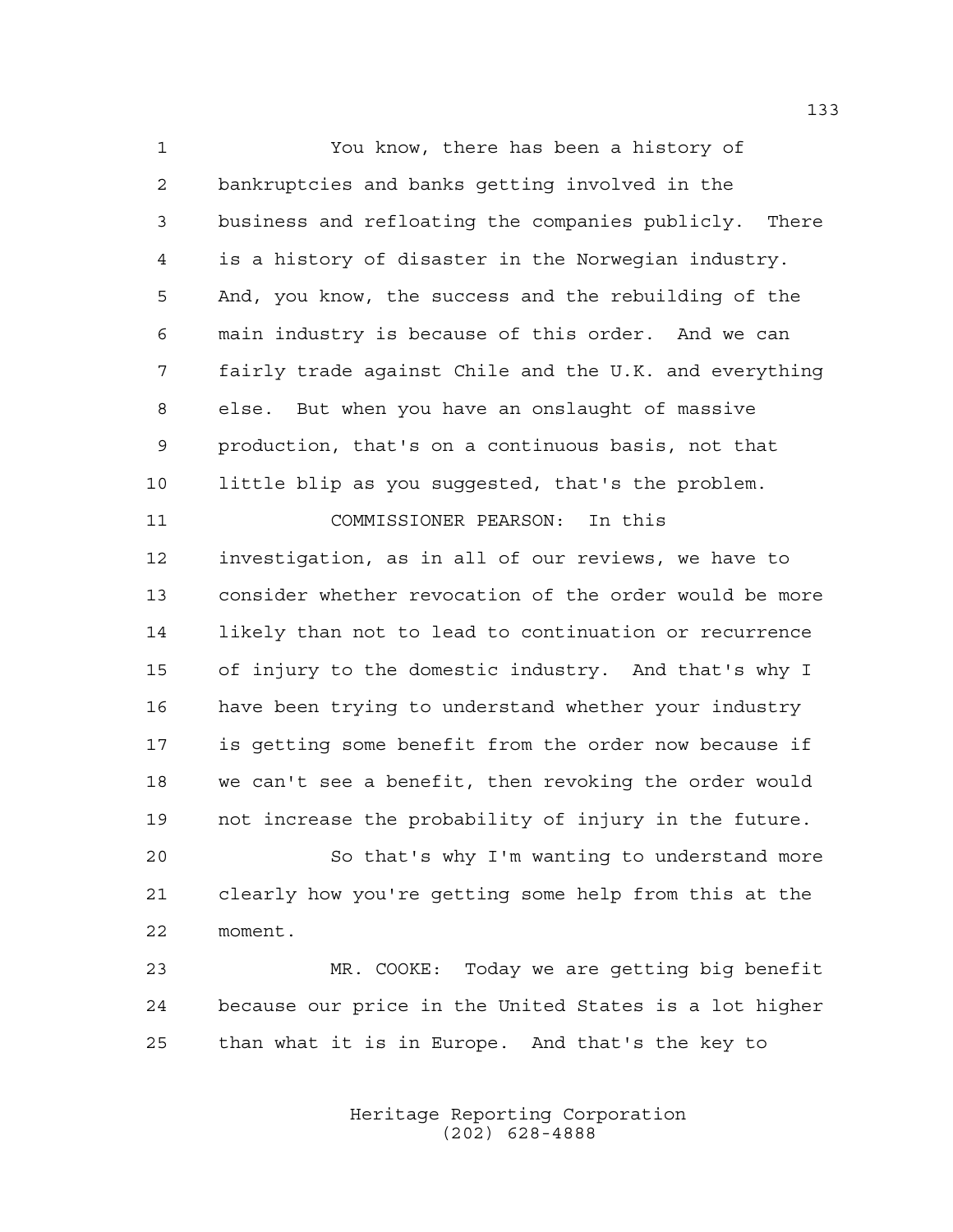that, is basically we're seeing the full benefit today of this order.

 I mean, there was a period when Chile was out of the marketplace that the order -- you know, to be honest, the prices were too high. We had this -- there was only -- it was a very blip in the overall scheme of the order.

 MR. RUETTGERS: Yes. I would point to a classic example in this industry of if you look at the Australian market, that's a relatively closed market. They have seen an increase in supply. What they have done is they have taken and continued to hold their local market price high. They have dumped product into Japan, and frankly below their cost. But they're doing that. They're not moving at all into domestic because they don't want to drop the domestic market.

17 The market that is important to the Norwegian producers is the European market. As an economist, I think you would understand if you have a billion-ton or close to a billion-ton market, and you have a 200,000-ton market, if you can dump product into the 200,000-ton market and maintain your pricing level in the billion-ton market, you are suited to do so. You are going to do so. And that's what we are scared to death of because we are already struggling.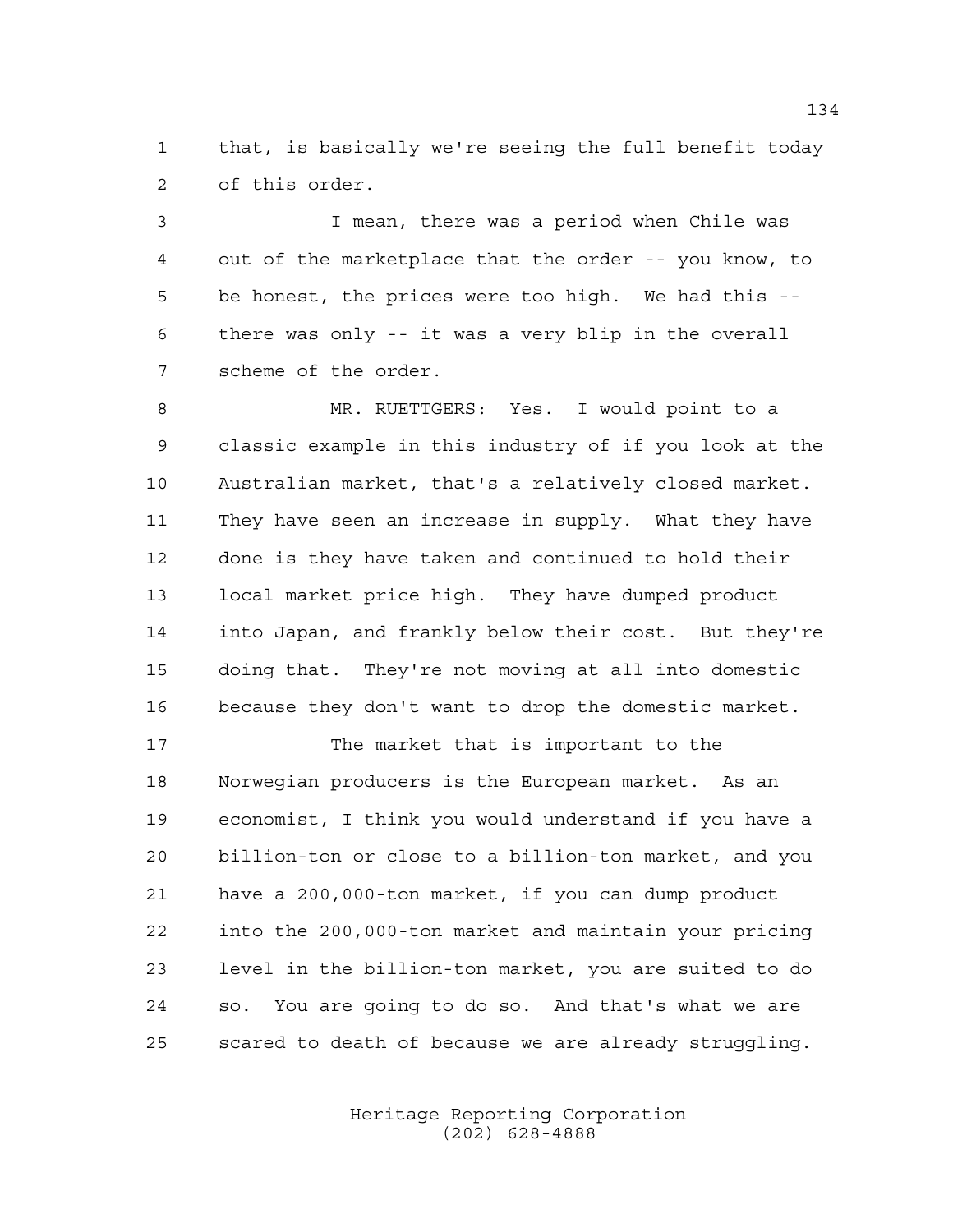They clearly have shown these practices of increasing production above levels of support. And if this order is repealed, then they are going to have an outlet that will allow them to take pressure off that European market, which is the market that really matters to them from an economic profit standpoint, and they're going to put that product on us, and it will put us out of business. That's what I'm worried about.

 COMMISSIONER PEARSON: Well, I'm way beyond my time here. But what I'm trying to understand is in this fungible market, with surplus salmon sloshing around the world, all of it getting eaten within three weeks of when it gets slaughtered, somehow the market is likely to level out such that it's very difficult 16 to maintain a higher price over time in the United States. But for post-hearing --

 MR. COOKE: This is a record that we can probably produce then, speaking for my -- we didn't actually show you previous years where that actually is not the case.

 COMMISSIONER PEARSON: Yes. And with the help from Ms. Beck, I'd very much like to see that in the post-hearing because I don't think I see it clearly in the staff report that we have in front of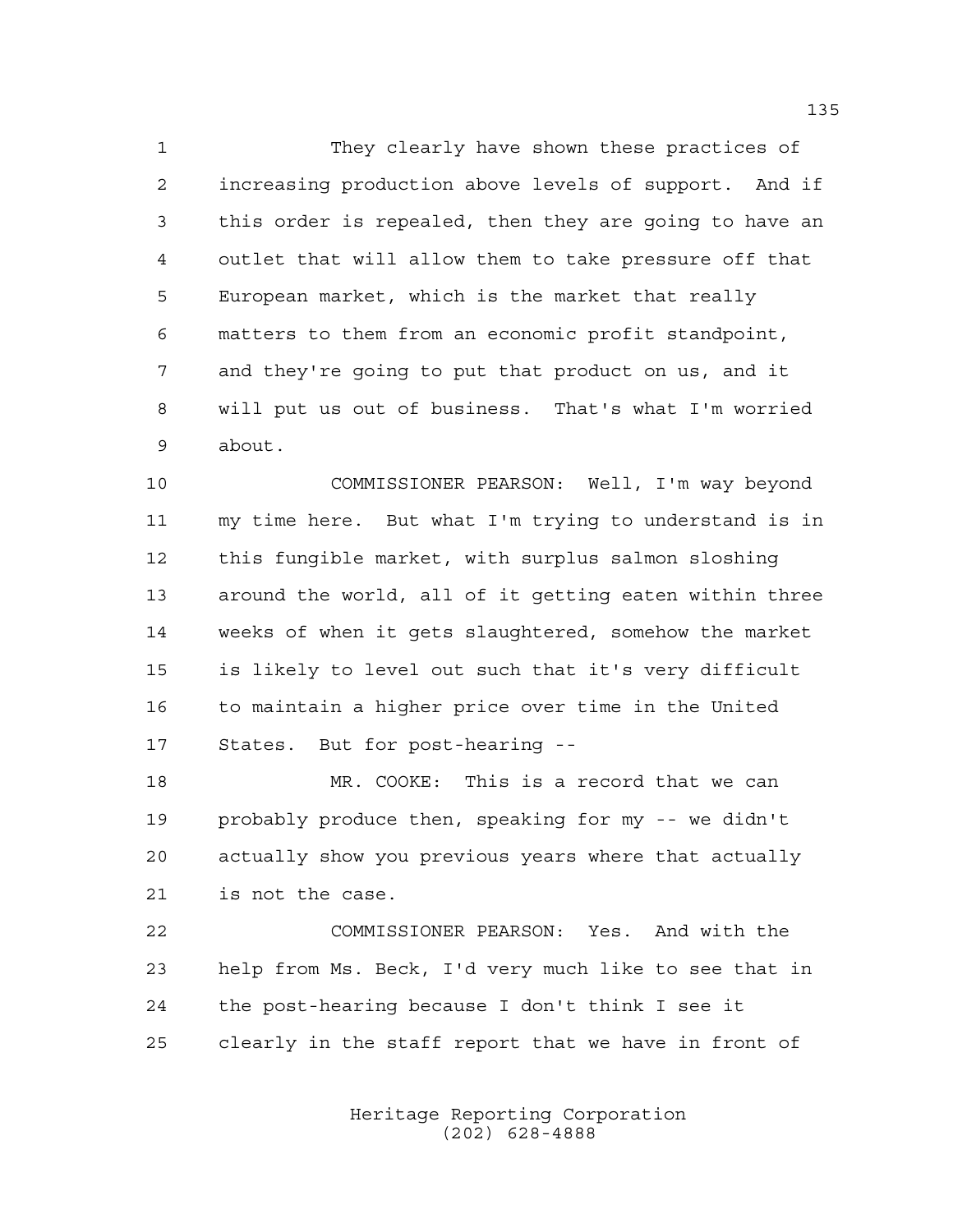us now. If it's there, help me to understand how it's there. And with that, Madame Chairman, I apologize for running way, way over.

 CHAIRMAN OKUN: Commissioner Aranoff. COMMISSIONER ARANOFF: Thank you, Madame Chairman. On page 87 of the Respondent's prehearing brief, they argue that a meaningful portion of cooked aquaculture's domestic production is shielded from competition with subject imports. And I can't go into why because it's bracketed in the brief. But I would ask -- I mean, if you can respond to it now, that's great. If not, I'd ask that you respond to it in the post-hearing brief.

 MR. COURSEY: We'll respond in a post-hearing brief.

 COMMISSIONER ARANOFF: Thank you. I want to go back to some of the discussion that was going on with my colleagues about the Russian market. In the prior review, the Commission found that actions by the government of Russia to suspend salmon imports from a number of Norwegian farms was likely to reduce Norwegian sales to Russia and force Norwegian producers to seek alternative export markets.

 But the record in the current review shows that in fact rather than falling, Norwegian exports to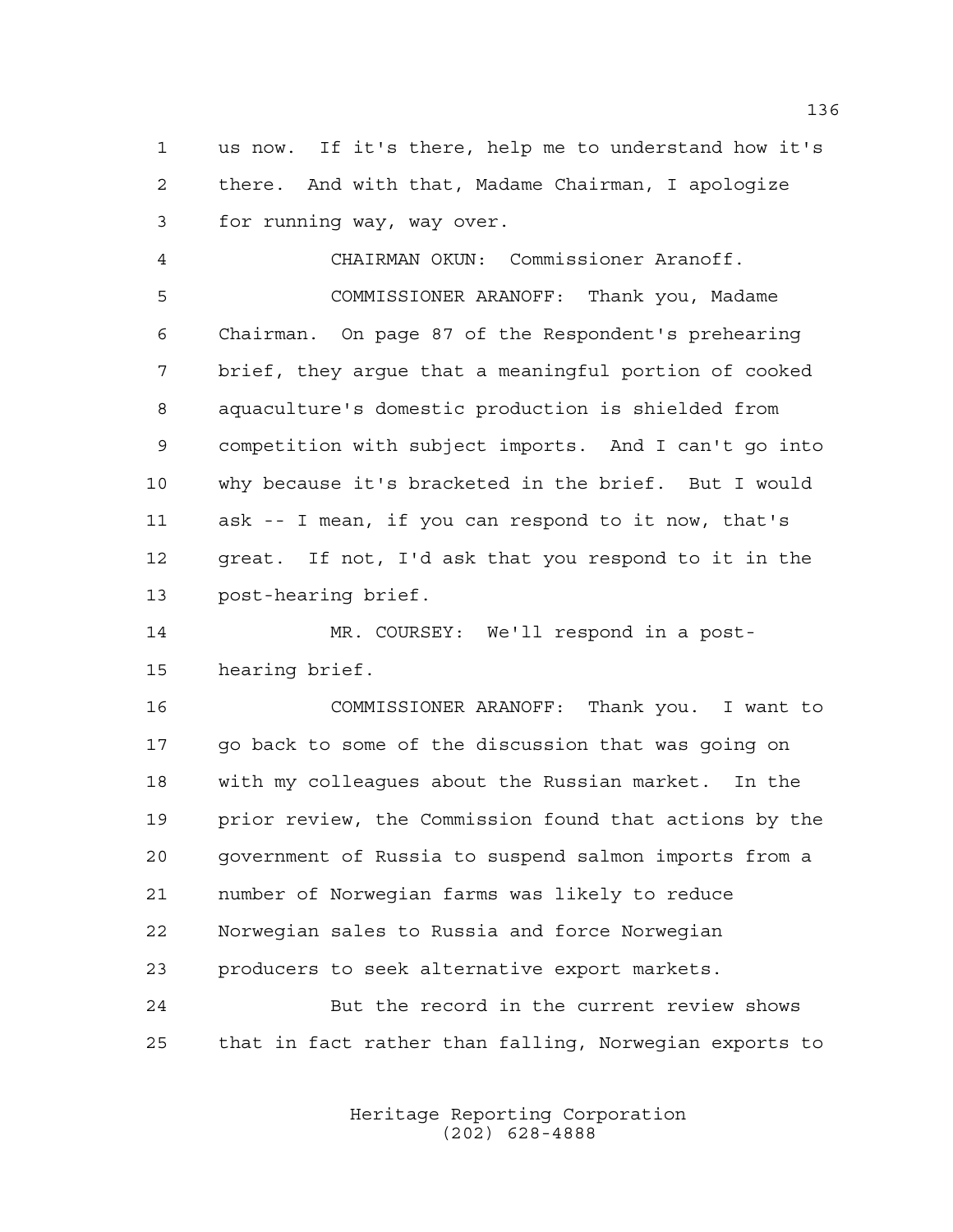Russia have grown. So now we have a new situation where certain Norwegian producers are having trouble accessing the Russian market. And my question is, is there any information that you can provide to suggest that unlike the prior measures, the current measures might actually stop or reverse the growth of Norwegian salmon exports to Russia?

 MS. CANNON: I mean, the information we have, Commissioner Aranoff, is what we have put in the brief, which is the new occurrence with the wild salmon and what is going on there that is affecting their purchases in conjunction with the limitations that they periodically seem to impose on certain Norwegian producers, as Mr. Cooke described, that come and go that seemed to limit exports into that market. That's the new development that we've identified.

 COMMISSIONER ARANOFF: Okay. There was discussion back earlier today during the direct testimony about Norwegian production and capacity and how to look at licenses relative to production capacity. My understanding -- and I just want this to be clear on the record -- is that when you have a license in Norway, you can use it for either salmon or trout. And if that's true, do we have any data in the record that would permit us to separate out how the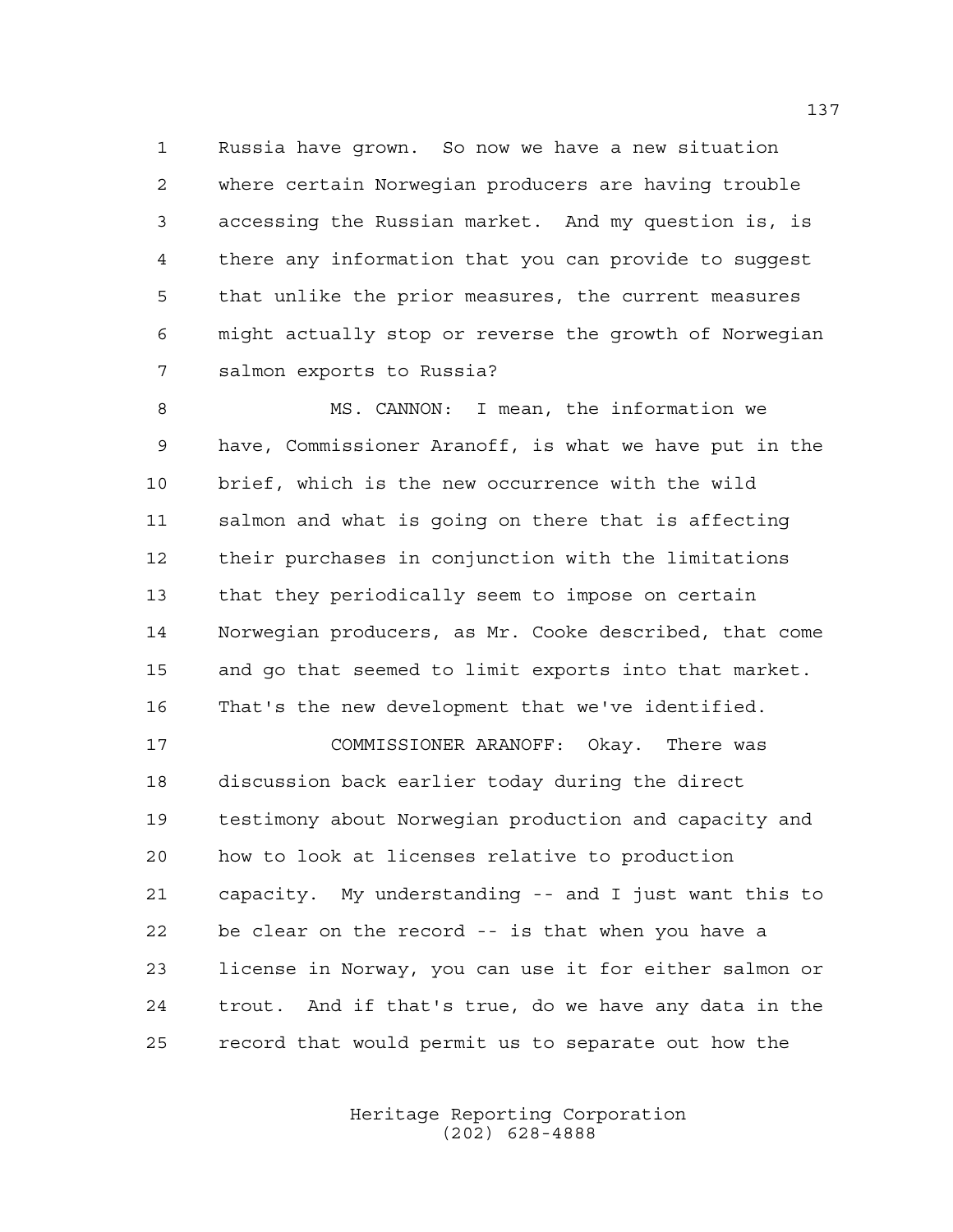capacity is being used for either salmon or trout? MR. RUETTGERS: That data certain exists. That data certainly exists, and what you're seeing is trout being replaced with the Atlantic salmon production, broadly speaking.

 COMMISSIONER ARANOFF: Okay. I think it would be helpful to have on the record anything that we could have that would tell us whether that capacity -- what that capacity is being used for and if there has been any changes.

 MR. RUETTGERS: Yes. I mean, but the trout production in Norway, I mean, is de minimis relative to Atlantic production.

 COMMISSIONER ARANOFF: Okay. And given the current situation of over-production, would they have any incentive to shift production from salmon into trout?

 MR. RUETTGERS: Well, trout has followed. I mean, they are relatively comparable products, and trout has followed the decline in Atlantic salmon pricing, and it's not as -- you feel like just because of the economics of trout, I want to be mindful of time, but it's not as attractive on a per-unit economic basis as Atlantic salmon because you have to grow one fish, and it grows to a smaller size. So all

> Heritage Reporting Corporation (202) 628-4888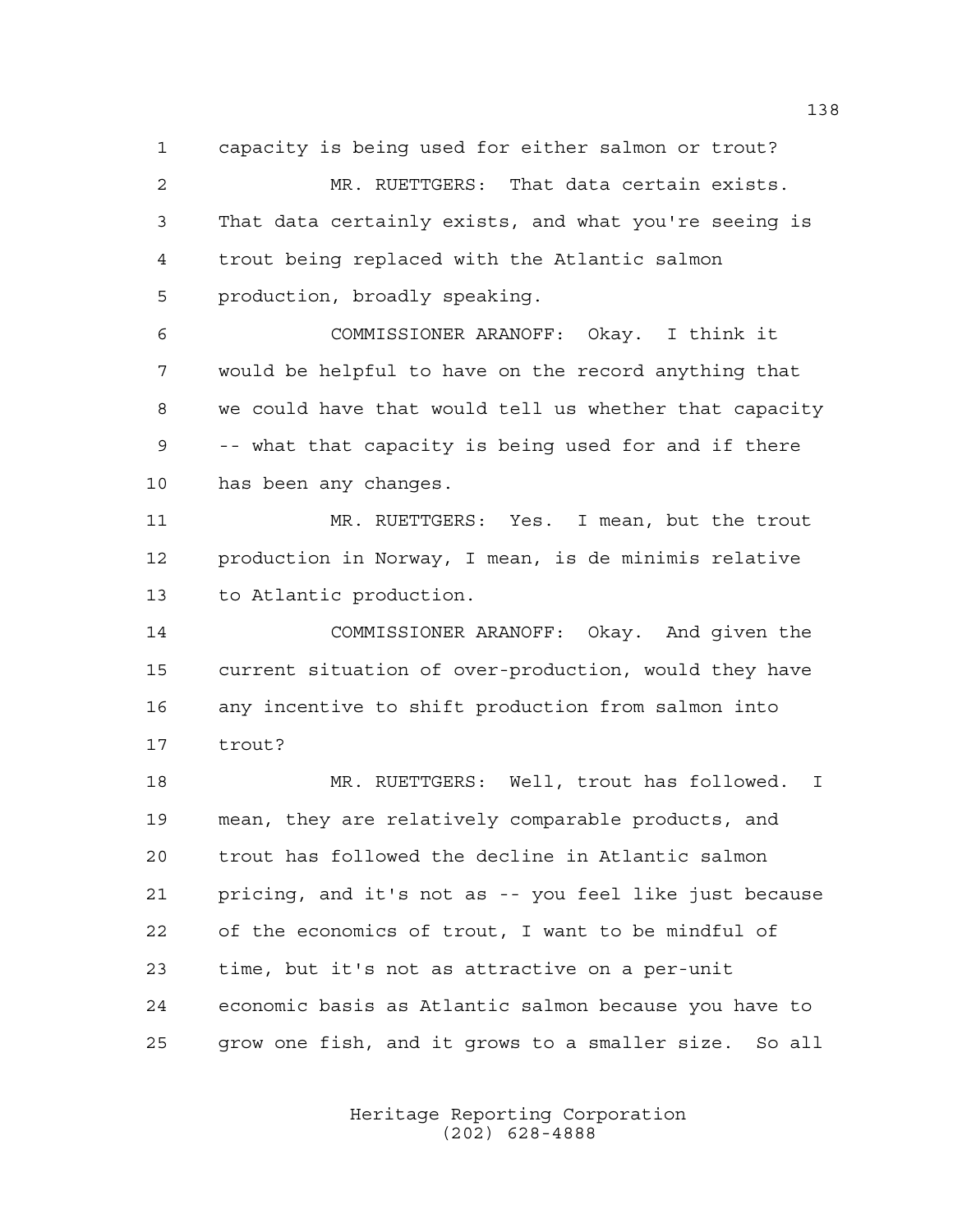the fixed costs, et cetera.

| $\overline{c}$ | So fundamentally, you're inclined to grow              |
|----------------|--------------------------------------------------------|
| 3              | Atlantics if you can choose between the two. And       |
| 4              | given the decline in the market for Atlantics, trout   |
| 5              | has come down as well. And so I don't think you're     |
| 6              | going to see a wholesale changing. You saw some of     |
| 7              | that in Chile, interestingly enough, when you just     |
| 8              | couldn't grow Atlantics. They've moved to trout. But   |
| 9              | then they've all moved back into Atlantics, and trout  |
| 10             | has come down there as well somewhat.                  |
| 11             | COMMISSIONER ARANOFF: Thank you. That's                |
| 12             | very helpful. I read in the Respondent's brief that    |
| 13             | you saw a lot of grow-out cages in Norway have to be   |
| 14             | left fallow for -- I think they said two months at the |
| 15             | end of each growing cycle. That doesn't sound as       |
| 16             | stringent as the fallowing requirements that U.S.      |
| 17             | producers need to follow. Can we have each of the      |
| 18             | producers compare what they're doing to what it        |
| 19             | appears that Norwegian producers are required to do,   |
| 20             | and how that affects you competitively?                |
| 21             | MR. COOKE: I'm not sure exactly the total              |
| 22             | time zone of Norway. But in the U.S., just depending,  |
| 23             | we actually fallow whole bay areas, just not sites.    |
| 24             | And I think they're more talking about sites. And our  |
| 25             | whole bay area has to be fallowed a minimum of four    |
|                |                                                        |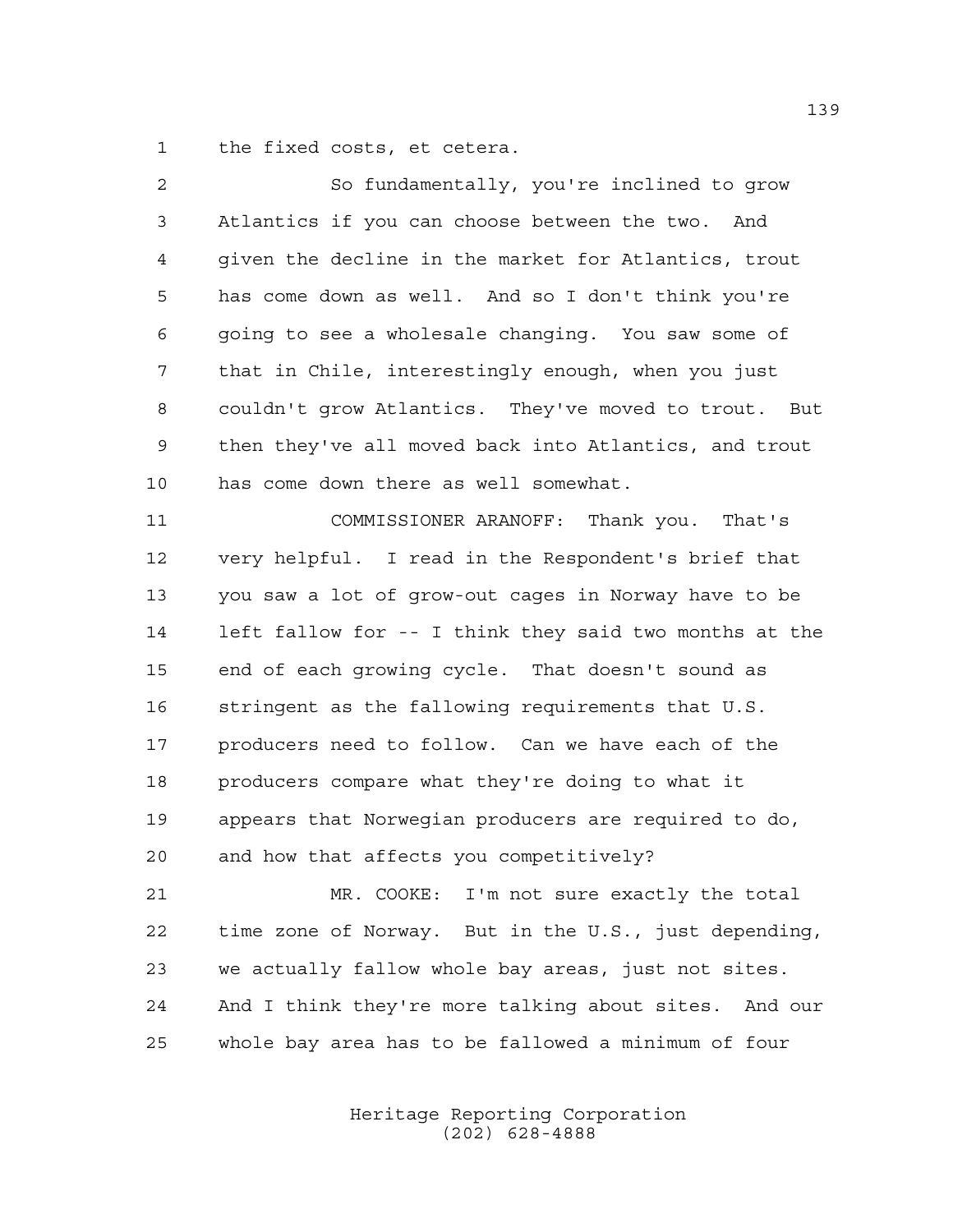months. But realistically, sites within that bay are fallowed way more than a year. So that's the type of fallowing that's required.

 Part of that is because, as you remember in our last sunset review, we talked about the ISA virus, and that's part of the break the cycle of the ISA virus.

 COMMISSIONER ARANOFF: Okay. And on the West Coast, is it the same?

 MR. COOK: No. On the West Coast, we were using more like the Norwegian two-month standard between cycles.

 COMMISSIONER ARANOFF: Okay. Skipping to a different topic, on page 45 of the Respondent's prehearing brief, they present four different measures of capacity utilization for Norwegian producers, all of which they argue support their contention that they're close to some kind of ceiling. And I would ask you for post-hearing if you would comment on the four different measures and whether you agree that any or all of them are reliable and deserve weight in the Commission's analysis.

 MS. BECK: Commissioner Aranoff, we'll be happy to do that. If I could just add, though, now, I think the important thing to see regardless of the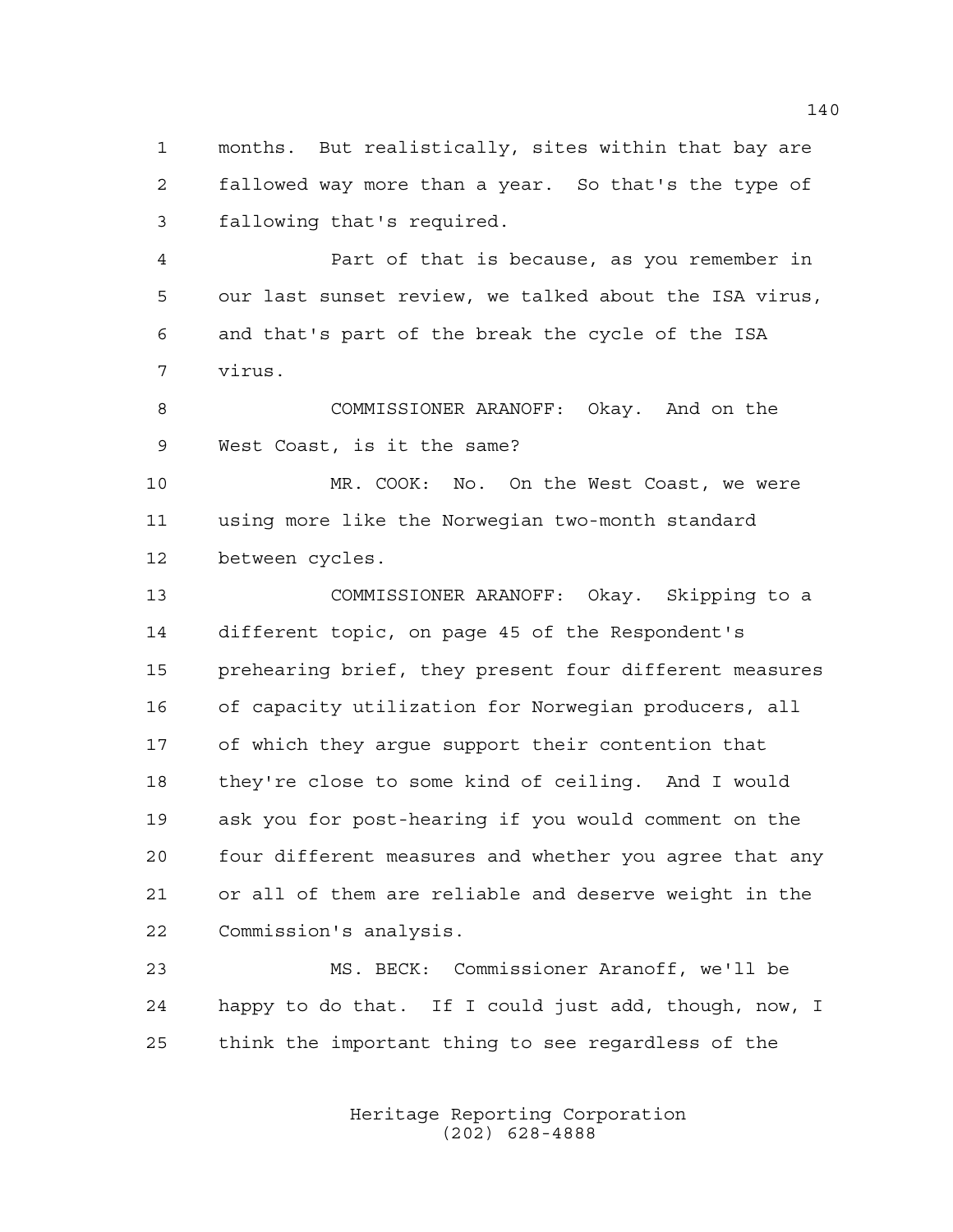methodology used, there is in fact excess capacity. And if you just look at it based on a capacity utilization rate, you do see some variation. But when you apply that to what the capacity is, the unused capacity is a huge volume.

 COMMISSIONER ARANOFF: Okay. And we will take that into account. In the prior review, the Commission found that because prices in the United States for whole salmon from Norway were on average higher than those in the E.U. or other Norwegian export markets that subject imports would be able to undersell the domestic like product while still earning prices higher than they could obtain in alternate markets.

 Is that still an accurate way to view current market conditions, or given the state of oversupply, are you making a different kind of a pricing argument now?

 MR. COOK: Yes, that's correct. In the weekly *Kontali Analyse Bulletin* that was put out for week 46, salmon was trading at about 25 NOK, which at 5.8 NOK to the dollar translate to about \$1.87 U.S. And in that same period, the U.S. market was more like \$2.50, \$2.60, and so substantially higher than European market.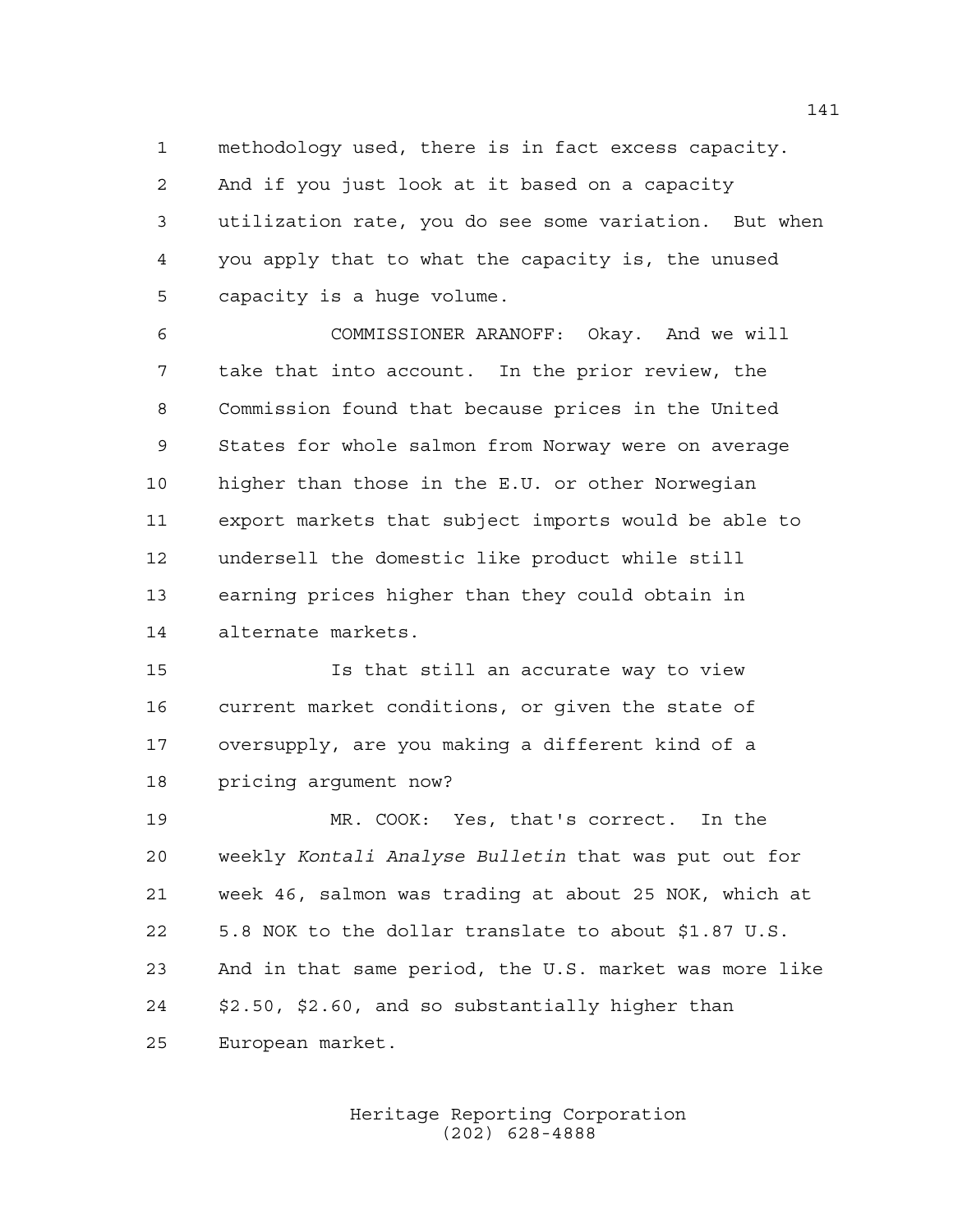COMMISSIONER ARANOFF: Okay. MR. COURSEY: We'll address that in our post-hearing brief, make it clearer and put that data in. COMMISSIONER ARANOFF: Okay. MR. COURSEY: The *Kontali Weekly Report* is a very good real-time, near real-time, analysis of what is going on everywhere with respect to Norwegian salmon. COMMISSIONER ARANOFF: So the price injury theory is still basically the same that it was in the last review. MR. COURSEY: Yes. COMMISSIONER ARANOFF: Okay. In the last review, the Commission rejected Respondent's argument that exchange rates would limit Norwegian exports to the United States in the event of revocation. And in particular, the Commission noted that the information about current exchange rates at the time was not the same as having reliable projections about future exchange rates. In the current review, Respondents have provided information about likely future exchange rates. What weight should the Commission give that information?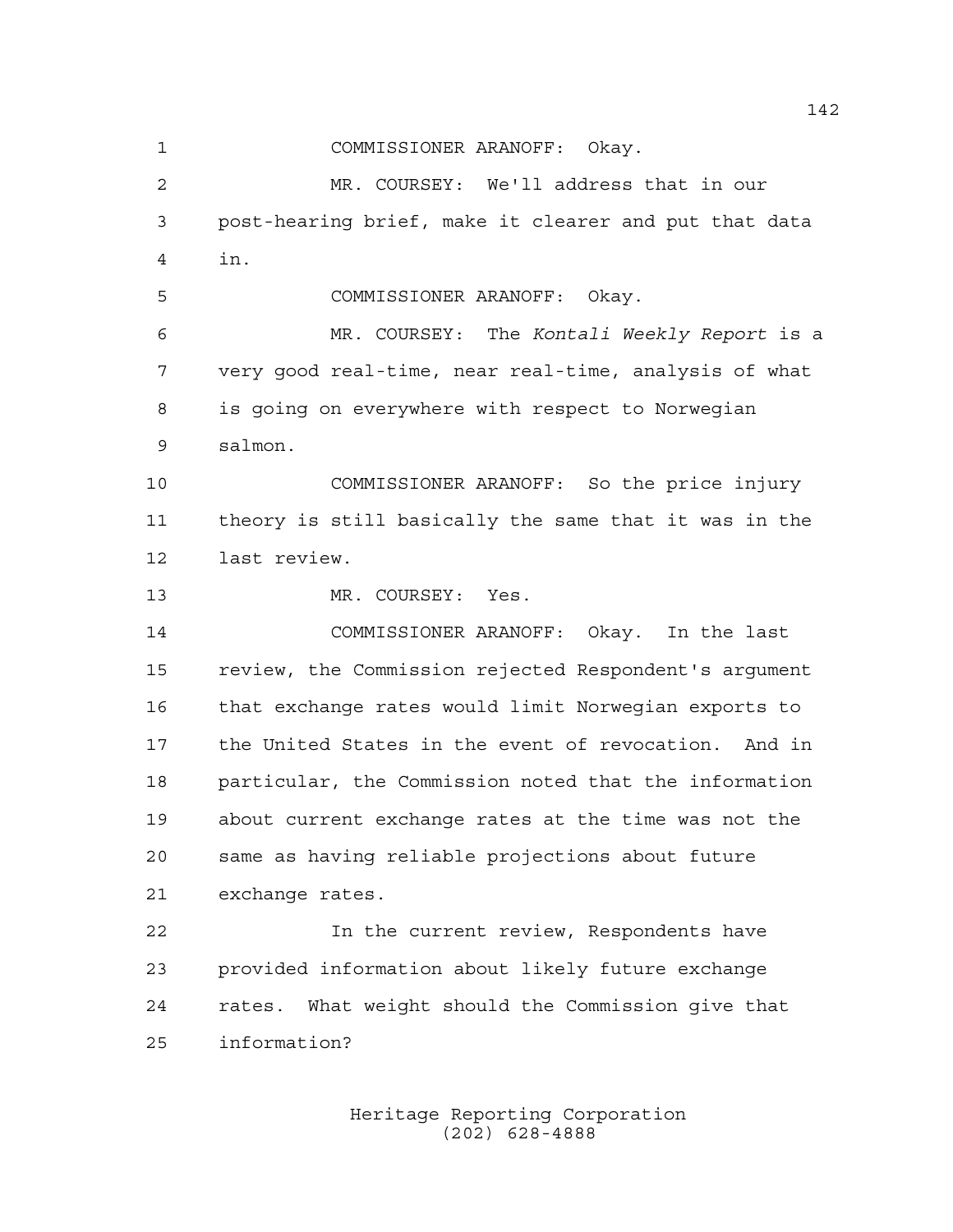MS. CANNON: I would say very little. I would encourage you to reach the same conclusion you did last time. Projecting exchange rates, especially in the economy we're in today, I think, is an extremely speculative exercise.

 MR. COURSEY: What is going on in Norway is you have a large number of exporters. Some of the exporters, many of the exporters, are larger. Some are publicly held. And perhaps it is appropriate to attribute some sort of deliberation in areas like exchange rate calculations to them.

 In a situation like this, you have a huge number of smaller producers who are not particularly sophisticated, and they're faced with a situation of where are we going to send this salmon. We've got to pull it out. We've got to send it somewhere, and we've got to get something for it. That's the context, I think, that this needs to be viewed in. It is, I think, in the Respondent's interest to sort of portray this as all a sort of scientific laboratory exercise. But this is chaos. I mean, this is near chaos. This is what is going on over there, is you have got people who have lots of money sunk in their backyards, and they've got to get some of it back somehow.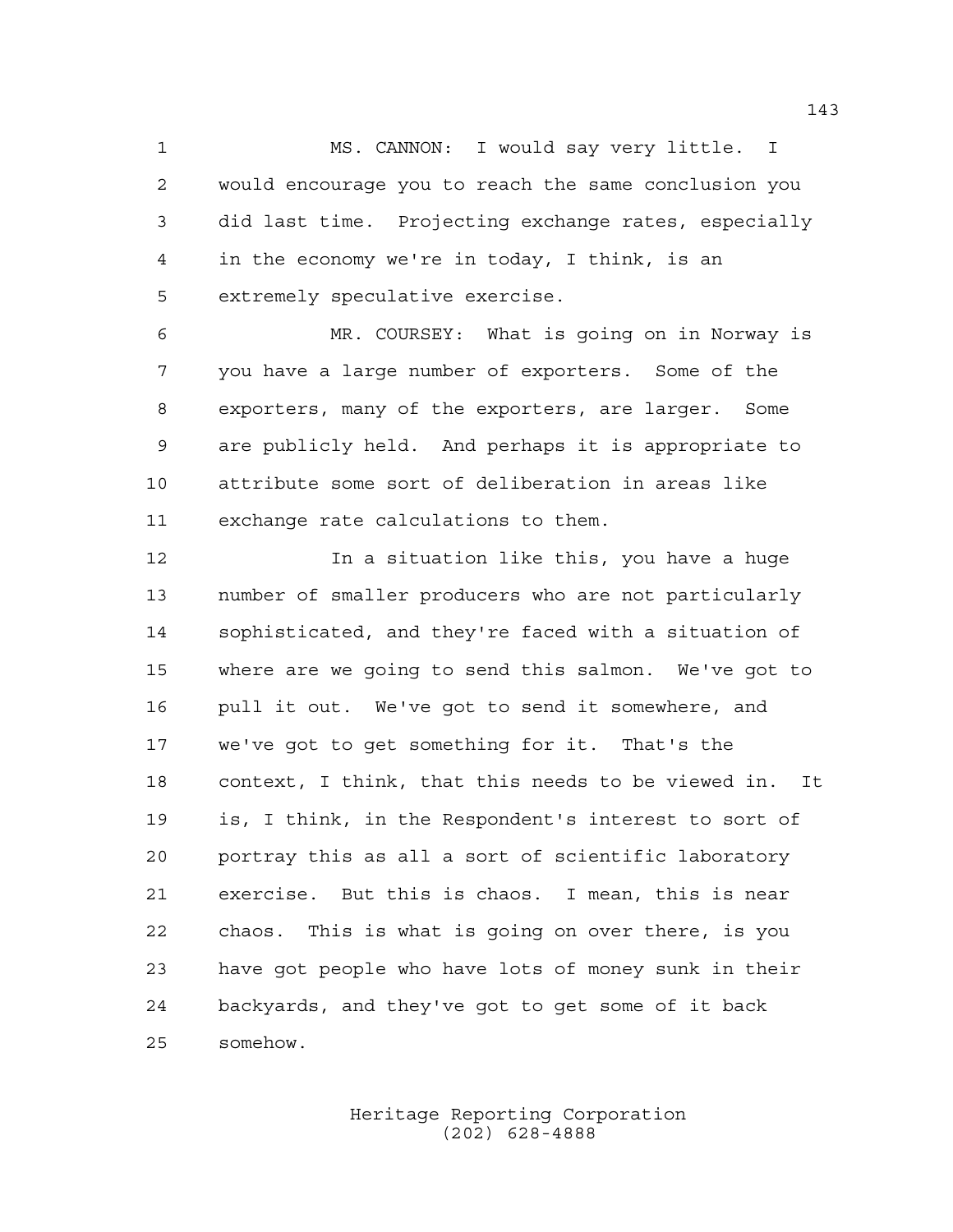COMMISSIONER ARANOFF: Okay. Thank you very much. I appreciate those answers. Thank you, Madame Chairman.

 CHAIRMAN OKUN: Commissioner Pinkert. COMMISSIONER PINKERT: Thank you, Madame Chairman. I just have a few follow-up questions. First of all, you may want to address this first one in the post-hearing, but how would we see that Norwegian pricing in other export markets is having a ripple effect in the U.S. market?

 MS. BECK: I would say, Commissioner Pinkert, just to start, one example is the drop just in a month or two earlier, basically spring into fall of this year. I mean, it's a drop that the domestic industry has not seen to that magnitude in that short of amount of time. I mean, I don't know if Mr. Cooke wants to go into more detail, but it's a drop that has not -- it's an unusual situation that we're in now that there has to be -- it's an effect of what is going on in Europe.

 COMMISSIONER PINKERT: Didn't apparent consumption drop during that same time frame? MS. BECK: Well, since June, the data in the staff report that goes through June, there has been some drop. From what the industry is seeing, the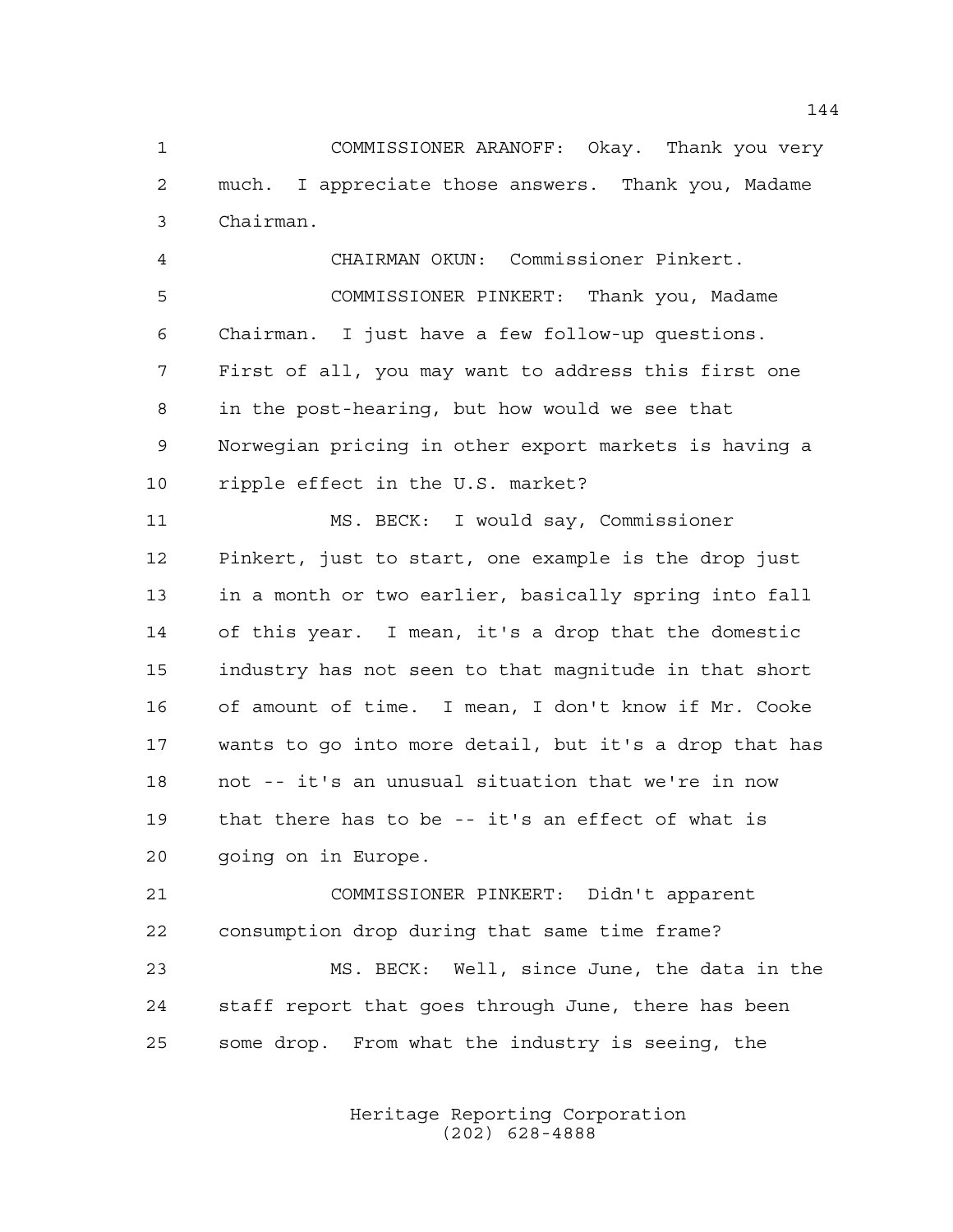demand is continuing to be either stable and maybe potentially some slight drop, too. But to that degree of a price decline, it just hasn't been seen over the period. It wouldn't just be attributable to the demand.

 MR. COURSEY: Commissioner Pinkert, it sounded to me like you were looking for some sort of follow or like, you know, follow the dots. The Norwegian price goes down, that results in U.K. price of imports into the U.S. coming down, and that sort of thing. I guess I didn't understand the question.

 COMMISSIONER PINKERT: Well, I don't have a clear idea of how you would show this. That's why I'm asking.

 MR. COURSEY: Well, one way you could -- COMMISSIONER PINKERT: You talked about the ripple effect.

18 MR. COURSEY: Sure.

 COMMISSIONER PINKERT: And I was wondering how we would actually see that in the data.

 MR. COURSEY: One way you might see that is looking at monthly import stats because there are a fair number of imports in the market over time, you know, past six months, that might show a pushing down of everybody from somewhere. What is going on is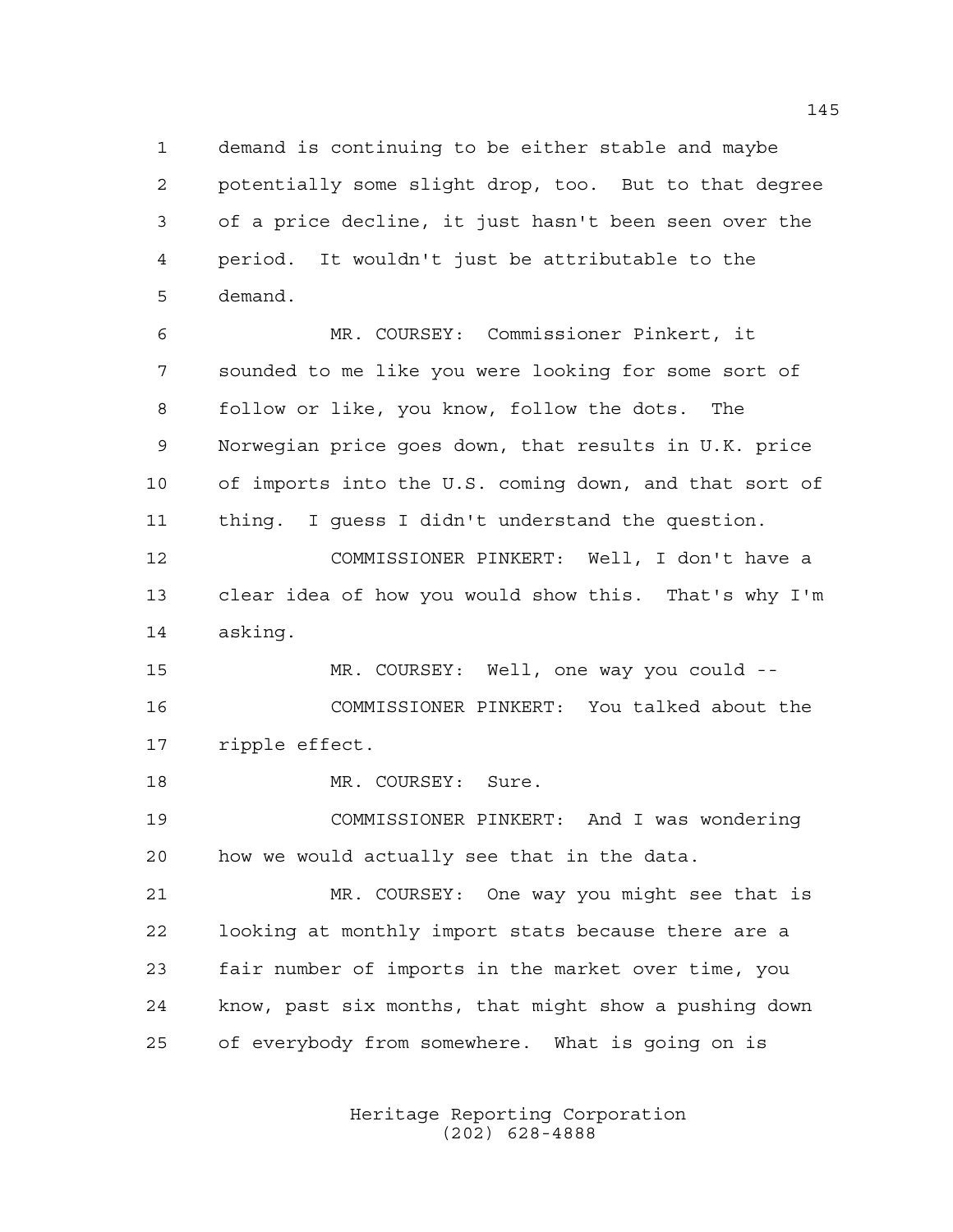everyone sees this, and you have the people that the press turn to, which are analysts. You have the -- some of these are stock analyst reports on what to do with the stock of Grieg or so forth, basically saying, and this -- prices are coming down, and it's being caused by Norway.

7 The first thing is it's global over- production, is the first term that's used. Then it's let's look at who is producing more. Well, you've got Chile, you know, because they're back. And then you've got Norway. Hey, surprise, you know, second half of the year, much bigger production. When did this happen?

 You know, they're suddenly on a month-to- month basis producing, you know, 10 percent more a month than they were a year previously. There is a certain amount of, geez, we didn't see this, didn't see that it was going to happen this way. But we'll take a look at the data and see what it -- you know, if it can be explained that way.

 MS. KIM: Commissioner Pinker, may I just jump in here? An example of the ripple effect is you've got the European market being one of the largest markets for the Norwegians, and demand is declining there. And price -- you know, you've heard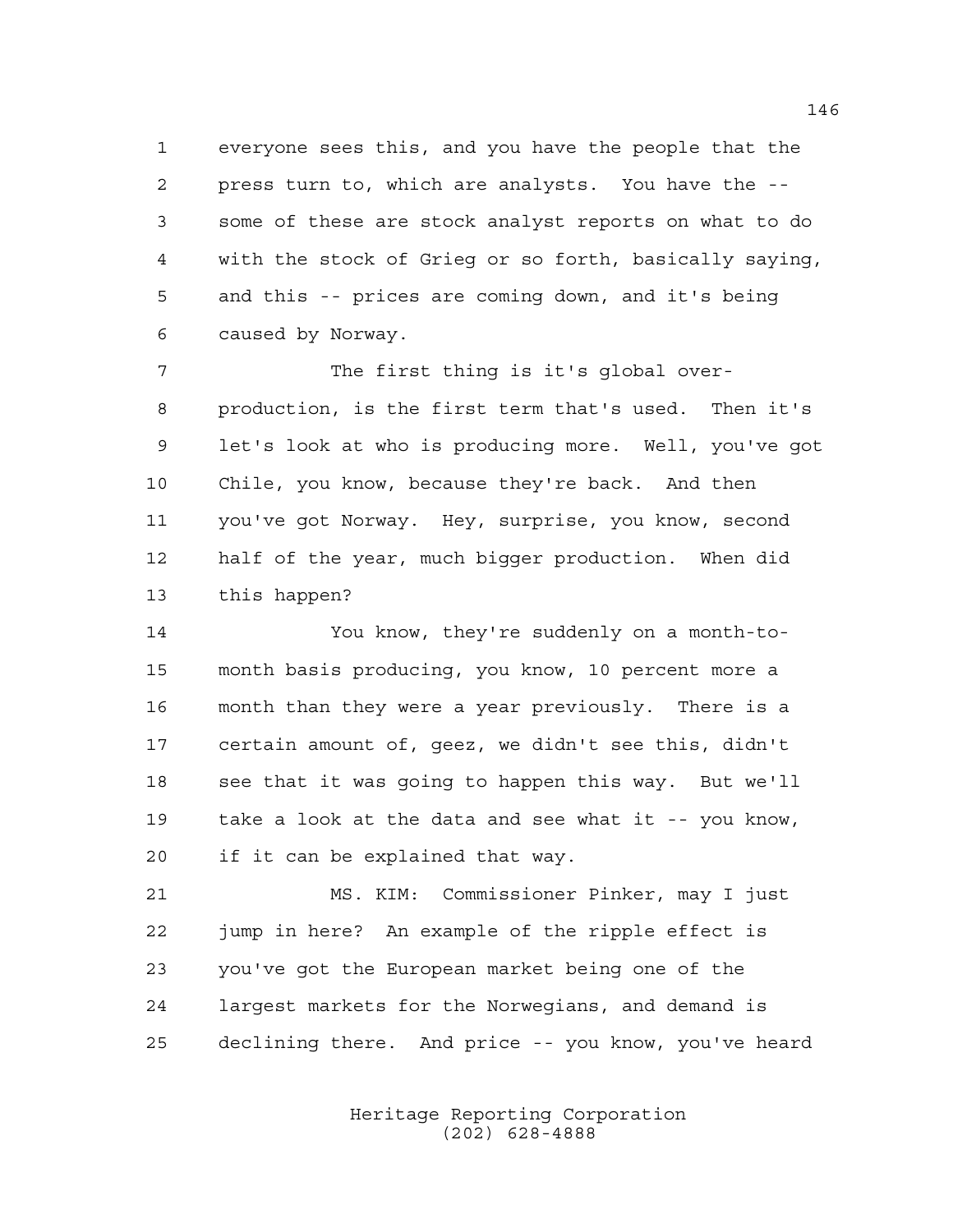this morning about the prices being at break-even or below cost in the E.U. market, and you've got this excess supply of Norwegian -- of whole salmon. And as it was explained to me yesterday -- and Mr. Cooke, if he wants to jump in if I don't explain it correctly.

 The way I understand it is you've got this huge volume in Europe, and that's the most important market for the Norwegian producers. So they're dealing with their low prices there. And one way to get the prices back up in the European market is to ship the excess supply to other markets. And so when they ship that excess supply to the U.S. market, then the prices in the U.S. go down.

Do you want to jump in, Mr. Cooke?

 MR. COOKE: So if you think of it as they want to protect their vast market -- your home market is the European market, obviously. So if they can take 10 or 15 or 20 percent of their production, sell it below cost to the United States, they could still -- you know, they can get the cost, their price in Europe back to making money again. And that's the biggest danger. This is what had happened in previous -- recently in the case against Norway. So there is a history of doing that.

COMMISSIONER PINKERT: Thank you. Now, is

Heritage Reporting Corporation (202) 628-4888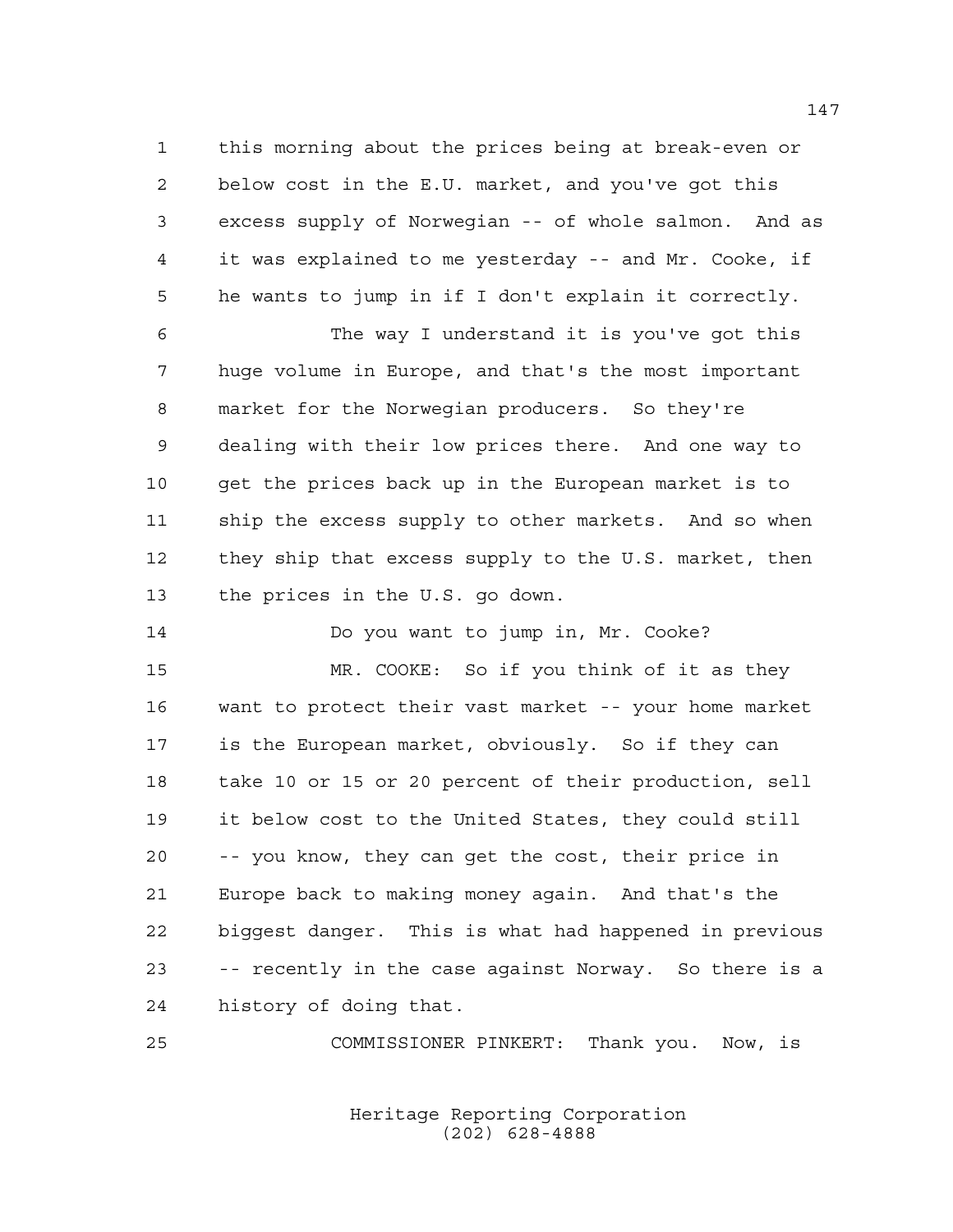there a preference for large salmon in the U.S.

market?

 MR. COOKE: No. There is all sizes of fish in the market. Sometimes you'll get -- big fish will get more money than little fish at certain times. It just depends where that market ends up. Like a lot of the six- to ten-sized fish, a lot of those end up in the retail. A lot of the bigger fish will end up cut or moved or sold whole in the food service. So it just depends on -- but, you know, I've seen I go either way. Like, you know, the price of big fish can be high one time. It's whatever producers have more of will be lower. And if you have less big fish, then you're going to get more money for your big fish.

 And, you know, I've heard in Norway, you know, we ship their big fish to the United States. Well, that obviously doesn't make any more sense than, you know, like the market -- you know, you take a whole range of fish into the marketplace. There is just not one segment of the market is just going to take all their big fish. They bring their big fish here, that price is just going to crash like ridiculously. So that just doesn't hold water. COMMISSIONER PINKERT: Do the other panelists agree that there is not a particular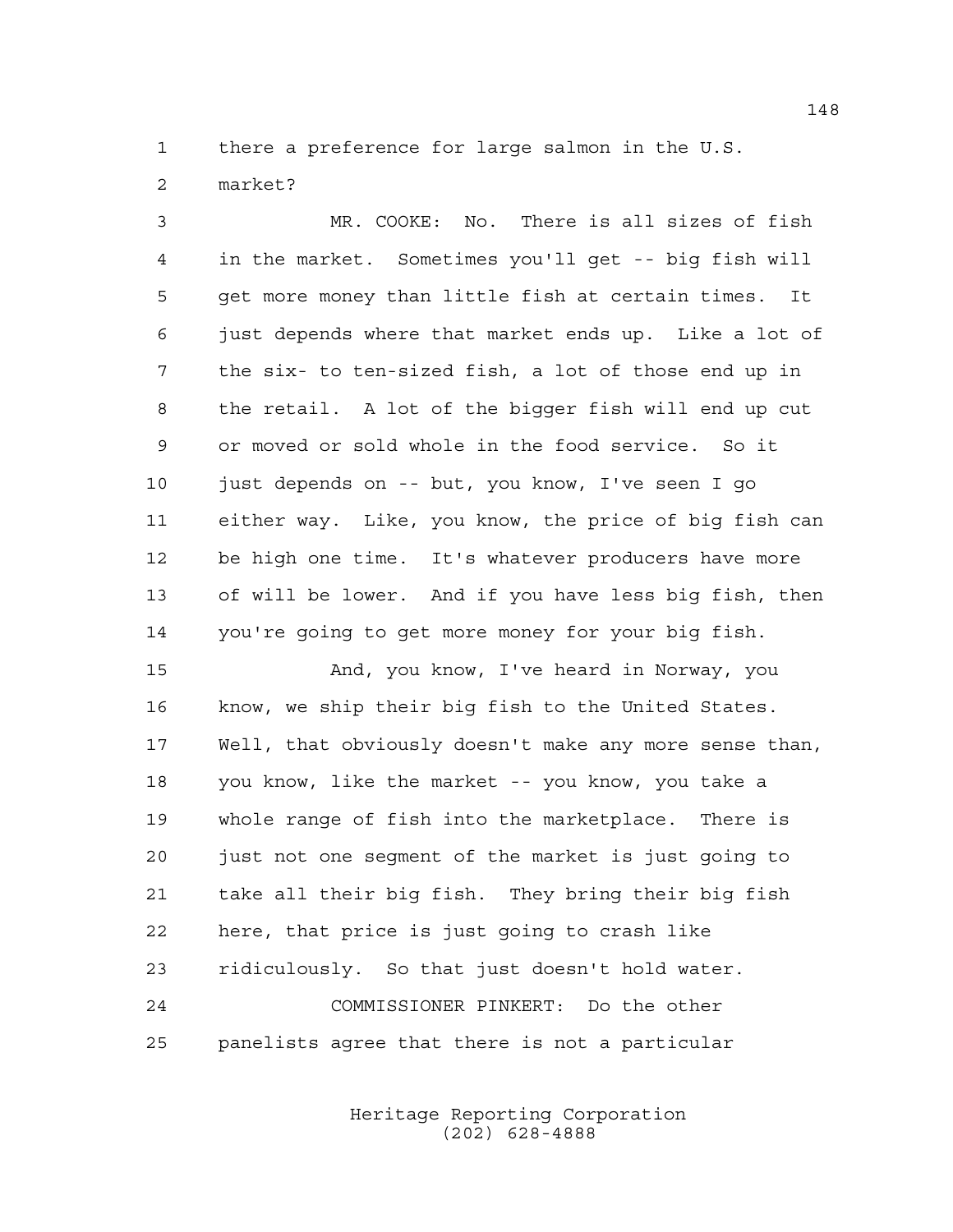preference for large?

| $\overline{2}$ | MR. COOK: Yes, that's correct. Some                    |
|----------------|--------------------------------------------------------|
| 3              | customers prefer smaller fish, but generally,          |
| $\overline{4}$ | everybody takes the full range.                        |
| 5              | MR. RUETTGERS: Yes. I mean, I think there              |
| 6              | is a -- I think maybe they get there because there is  |
| 7              | slightly higher pricing on the large fish, but that's  |
| 8              | because there is just not as many of it, just from the |
| 9              | nature of the production pattern. There is no kind     |
| 10             | of, oh, we need these large fish. There is some        |
| 11             | premium on it.                                         |
| 12             | MR. COOKE: Once you exceed 14 pounds as                |
| 13             | well, they're very hard to sell. There are very few    |
| 14             | homes for that size fish. So, you know, like 12 to     |
| 15             | 14s are okay in the marketplace. If you get above 14,  |
| 16             | it gets very hard and hard to sell. So the larger you  |
| 17             | get your fish, it just becomes very -- and from a      |
| 18             | producer, you want to raise large fish because it's    |
| 19             | lower cost to raise bigger fish.                       |
| 20             | MS. BECK: Commissioner Pinkert, Mr. Papas              |
| 21             | is in the market every day dealing with his customers, |
| 22             | so I think he would like to add something, too.        |
| 23             | MR. PAPAS: Yes. The full range of fish                 |
| 24             | sizes sells. There is a customer for every size fish   |
| 25             | basically. There is a demand in retail for your        |
|                |                                                        |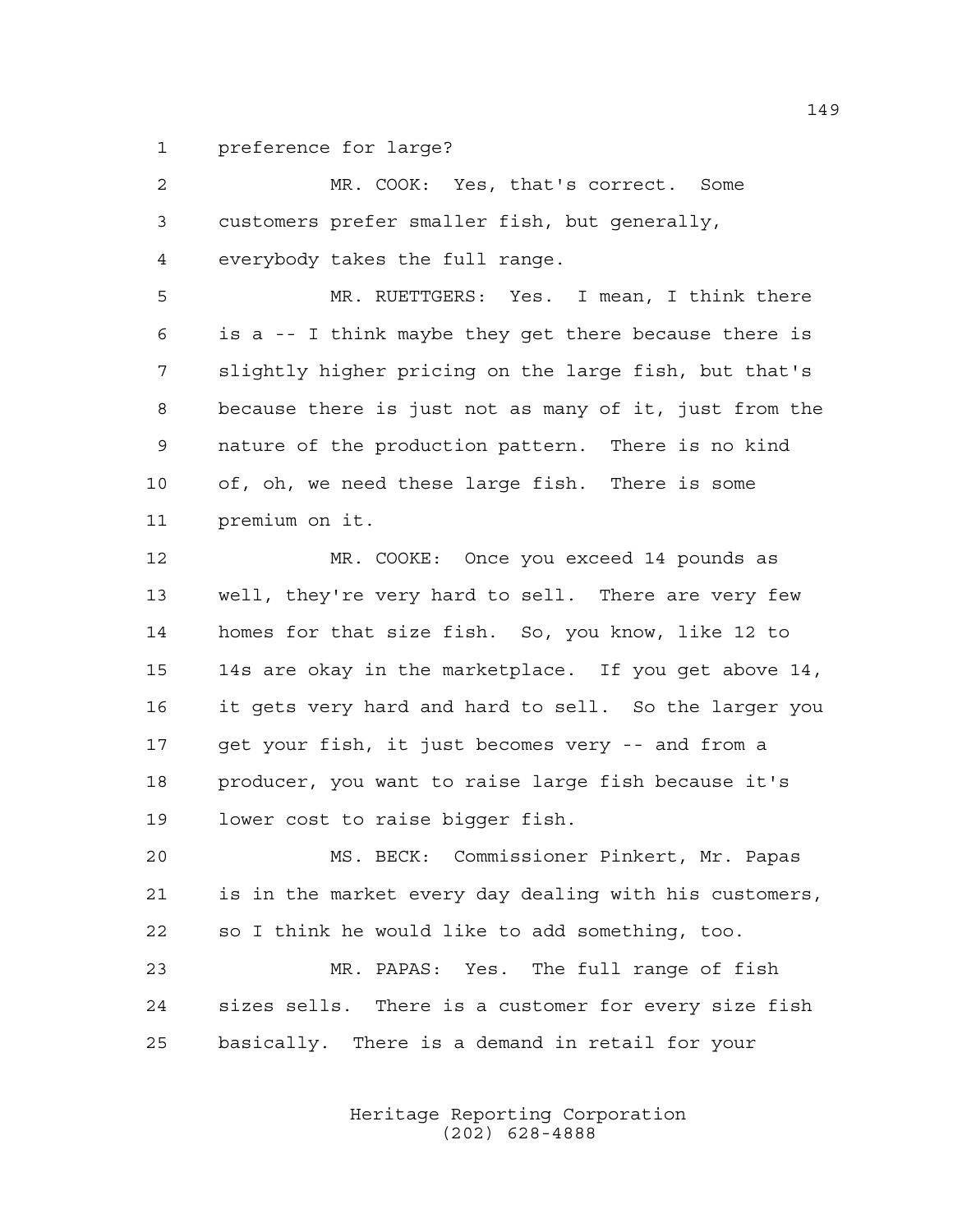smaller sized fish. Your medium-sized fish produce a fillet, cutting for particular needs for your fine dining where you want a certain size portion, plate coverage. You've got your sushi restaurants and people of that nature who are looking for the larger fish. So they're all consumed. They're all used. There is a demand for all sizes, pretty much. COMMISSIONER PINKERT: Thank you. Thank

you, Madame Chairman.

 CHAIRMAN OKUN: Vice Chairman Williamson. VICE CHAIRMAN WILLIAMSON: Thank you. I 12 just have a few more questions. So the Respondents argue that a substantial share of Norway's production is of value-added, non-subject products, and that a portion of its exports of whole fish are to affiliated value-added producers. And I was wondering, how do you respond to that?

 MR. COOKE: Very little of the Norwegian production is added value in Norway, very little of the overall production. I'm sure that number can be provided, but it's a very low percentage of the population or the number. So then they have some of them, some of them, very few. And my understanding is a huge -- you've got four or five public companies in Norway, and then you have a vast amount of these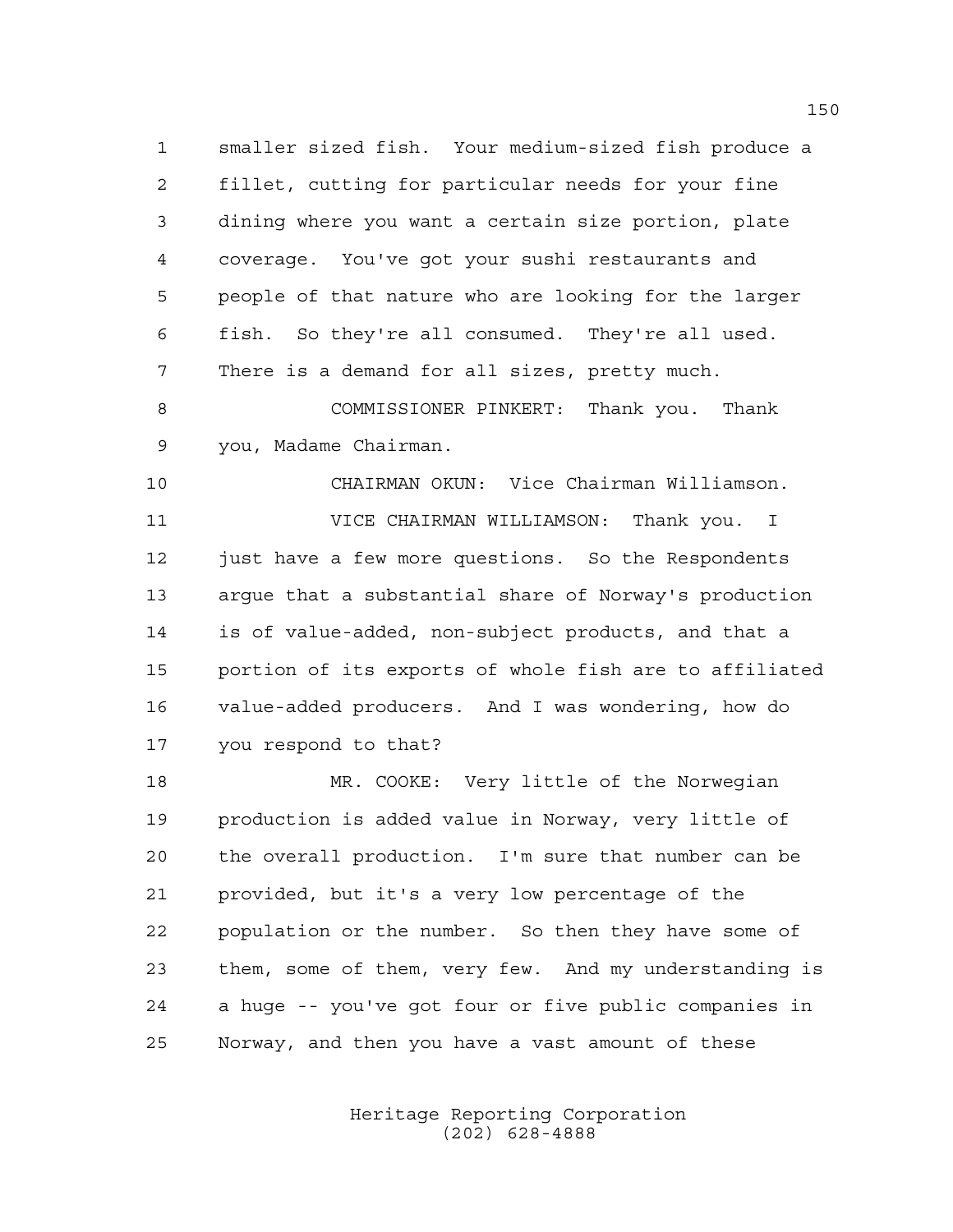independent, medium-sized players. And those

 independent, medium-sized players don't have any added value of production. They don't have very serious marketing -- in the market. And hopefully it's to cut the fish.

 There is a few of these large public companies that we have in Europe, affiliates that would cut the fish in the marketplace. But again, it's not something that would float the overall Norwegian industry.

 VICE CHAIRMAN WILLIAMSON: Okay. So to the extent that they do have affiliates, it's more likely to be in the large volume market like Europe? MR. COOKE: No. This is for European consumption, though, not for -- I know of no affiliates here in the U.S. that they would ship whole fish to be filled. And I don't know that -- to my knowledge, there is none in the U.S. In Europe, there is, in Poland and I think Belgium and some of these other countries, particularly with Marine Harvest. VICE CHAIRMAN WILLIAMSON: Is this something that might be developing in Russia or China, or is it --

 MR. COOKE: I would doubt that. I mean, they're kind of blocked out of China, and Russia is a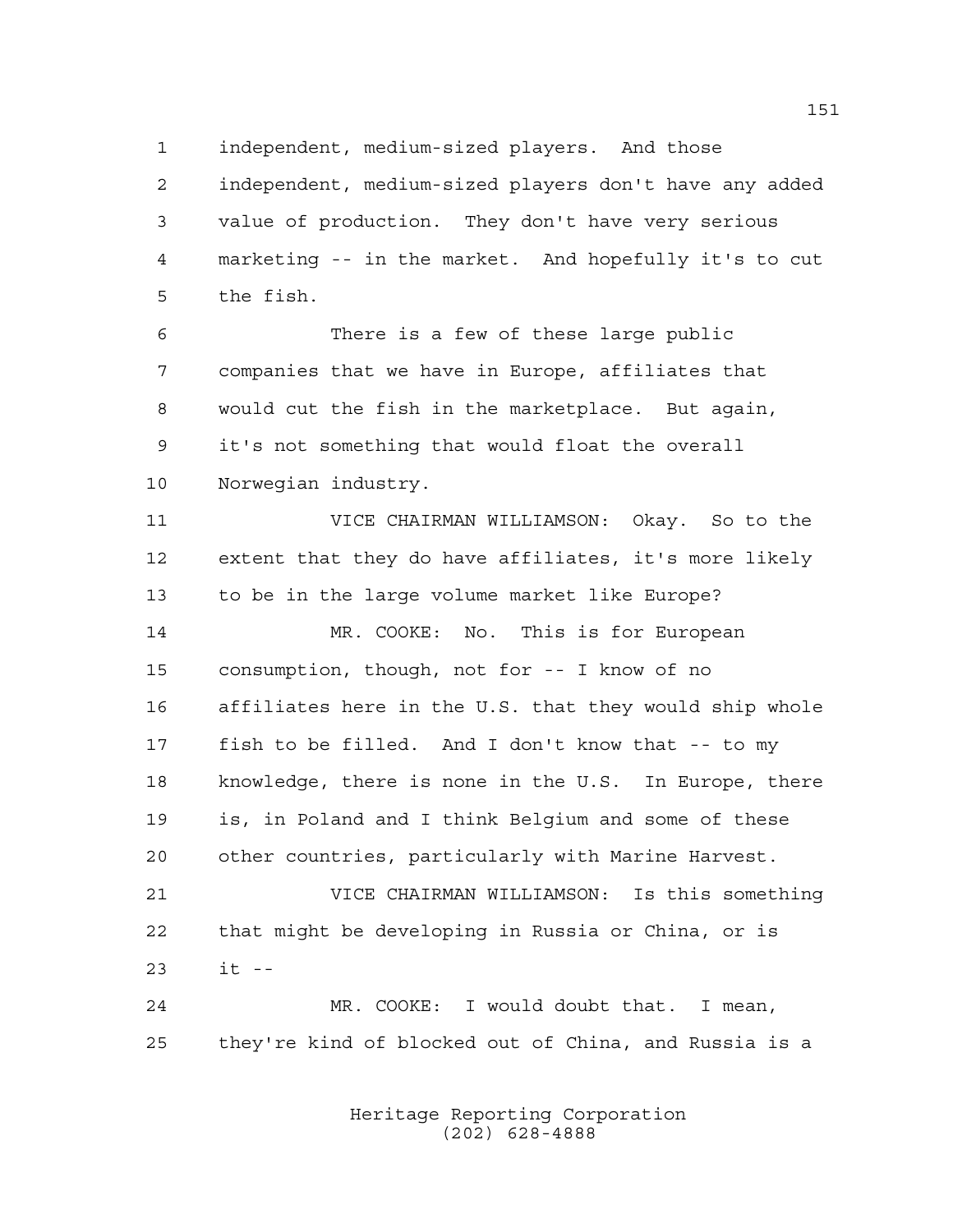very closed shop. I would very doubt that would occur.

 VICE CHAIRMAN WILLIAMSON: Okay, good. MR. RUETTGERS: In terms of the value-added production capabilities? VICE CHAIRMAN WILLIAMSON: Right. MR. RUETTGERS: Huge growth in the global seafood industry. In farmed salmon, none, because of the freshness issue. It has got to be fresh. And so to send it to a reprocessing facility in China just doesn't work. VICE CHAIRMAN WILLIAMSON: Okay. MR. RUETTGERS: We send huge amounts of frozen product there, but on this specific product, it's not applicable. VICE CHAIRMAN WILLIAMSON: Okay. Thank you for that clarification. To what extent -- I guess Phoenix's -- I know it has a new name -- operations integrated with Cooke Canadian's operations, and does this integration help insulate Phoenix from the effects of subject imports? MR. COOKE: The Cooke you ask was basically taken. We had three entities in the U.S., and we made them into one entity. That's basically as a name change, basically. There is no structural -- it's a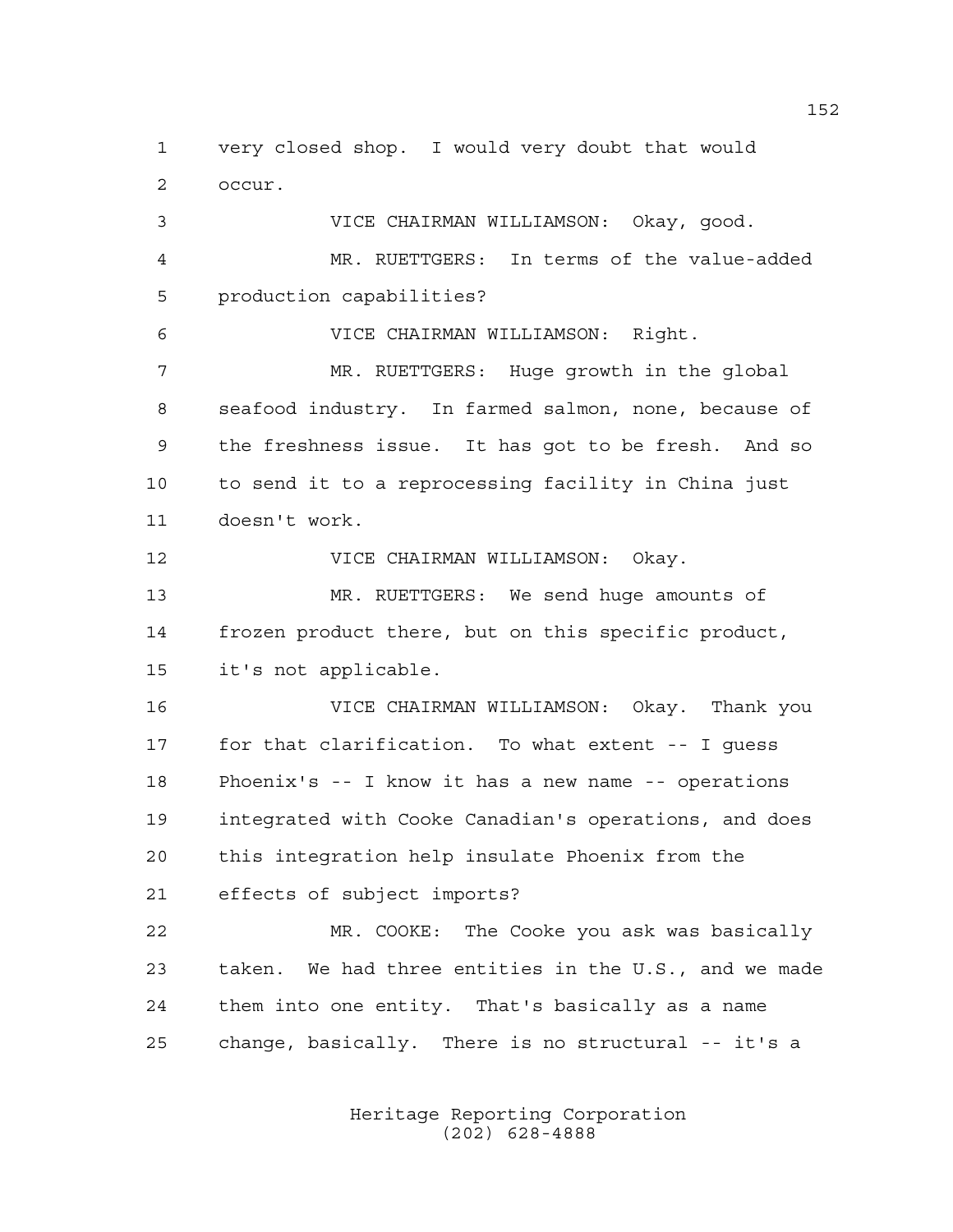complete separate entity in the United States.

 MR. COURSEY: In the last couple of years of the last sunset review period, 2004, 2005, Cooke Canada was acquiring operations in Maine, and these were owned and operated by Cooke. And it just has taken time to work out the corporate side so that they're all under one name now in the U.S. So there is basically two Cookes. One is Cooke Aquaculture, Inc., in Canada, and a Cooke Aquaculture USA, Inc., in the United States. And so all of the main operations are now operating under this corporate entity. And -- VICE CHAIRMAN WILLIAMSON: I guess the other question was I assume this integration has made the company stronger. And I was wondering, has that insulated the U.S. operation in any way from the effects of subject imports? MR. COOKE: No. To me, there is no way to -- there is no insulation extra. If you look at the farming side, in Maine we do the hatching. You know, we do the farming. You know, we do the boat repair. Everything is in Maine. The harvesting, everything is all -- and processing. So like there is no -- you know, certainly from, you know, a management perspective, I'd hope it makes the overall management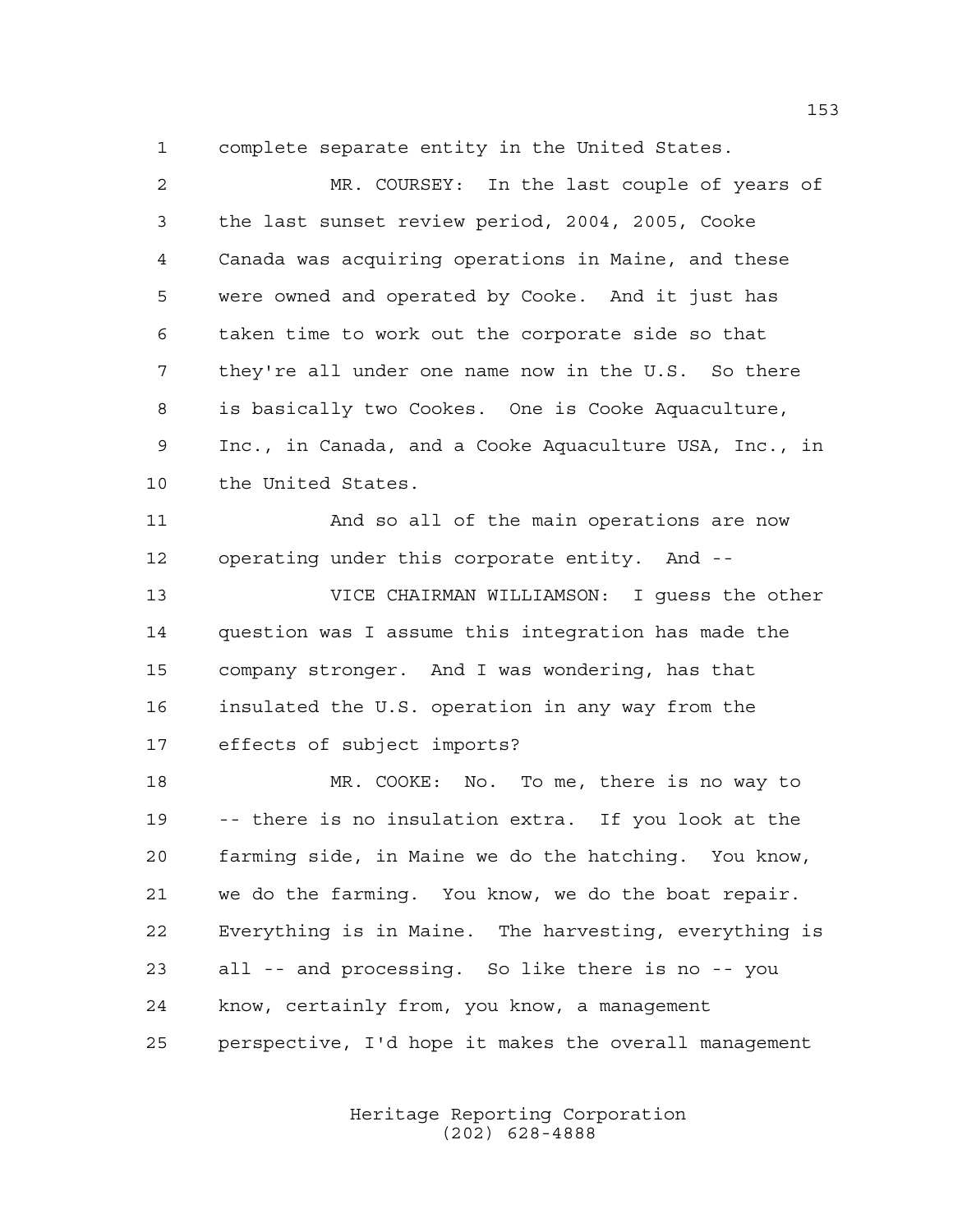team stronger because we have U.S., and branding and that type of thing maybe.

 But understand, to insulate us from what happens in Norway, I mean, you know, if you look at what Marine Harvest and Grieg and these companies have done themselves, or big companies in Norway, and then all of the smallest integration, and they're selling below cost and they're reporting losses. So if that supply that's in Europe today that is causing losses for them and their own selves, come to the United States. We're in loss situations. And it will come. I mean, they have too much production. They don't get it.

 VICE CHAIRMAN WILLIAMSON: Okay. Thank you. You already talked about Chile's recovery from the ISA virus. Are there any other conditions in the Chilean industry we should be aware of? Are they expanding apart from that recovery?

 MR. COOKE: You know, I think there is expansion capability, but they're recovering right now, and I think, you know, they're still not to their -- they're pretty well getting to a level where -- their pre-ISA levels. So, I mean, I think everything is stable, but they grow with that level and, you know, I think they plan on growth going forward as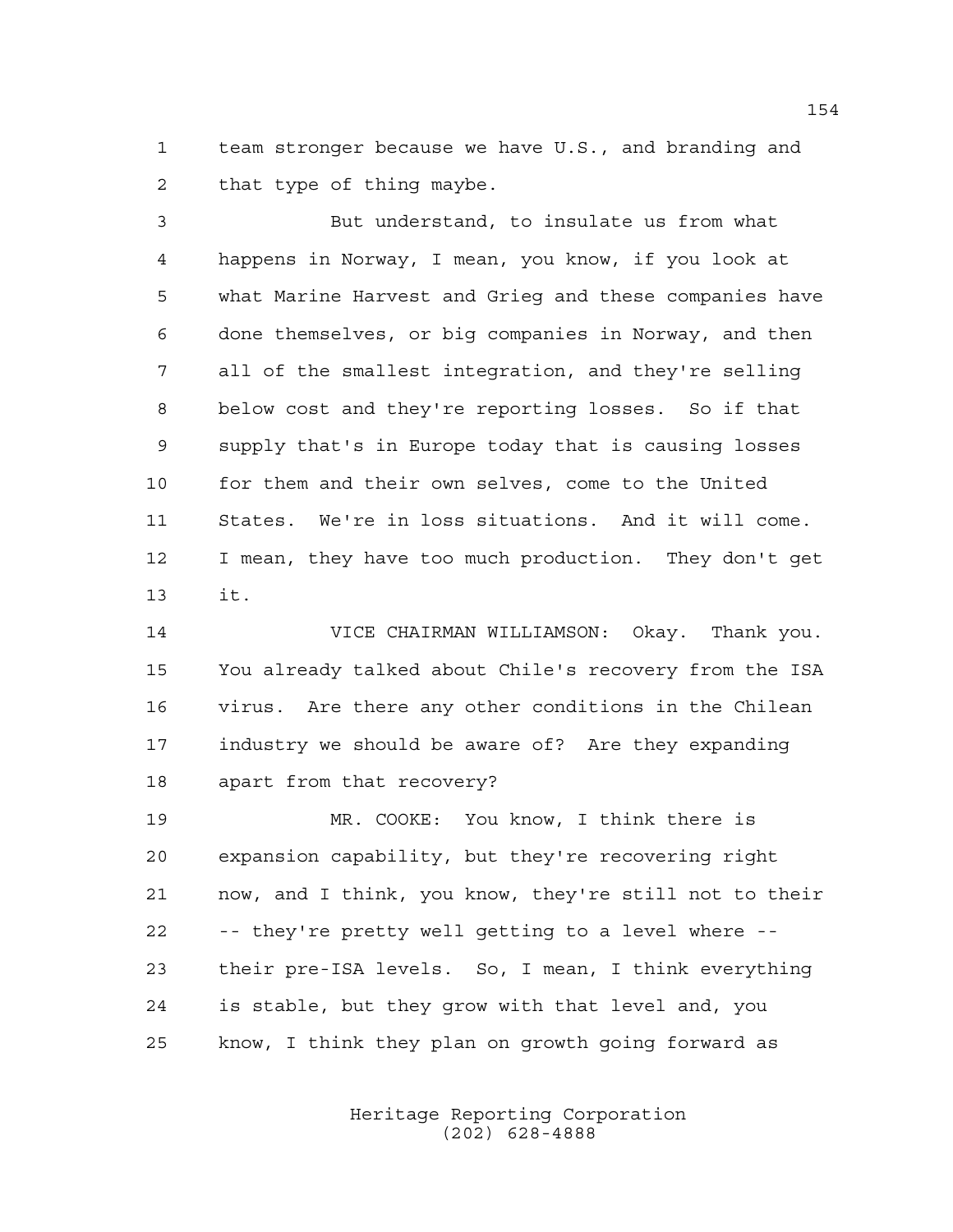well. But, you know, they will keep more up with the market percentage than what Norway has done.

 VICE CHAIRMAN WILLIAMSON: Okay, good. MR. COURSEY: If I could just add, what happened in Chile with the ISA virus, that is a very serious, negative thing. But it has happened in Norway. It has happened in Maine. It's happened on the West Coast, in Scotland. There are other things. Sea lice are a problem everywhere. There is something I've learned about recently that's going on in B.C. What's that called again? Kadella.

 You know, these are things that are -- it's 13 just like any animal husbandry thing. You know, you're raising herds of cow. It's like there are these dangerous things that have to be monitored and guarded against, and they're going to flare up from time to time.

 So I think there is sort of an impression though that Chile has been -- this is the first really big -- this was a really big deal. It took them down way low. And for awhile, there was a question about are they going to come back. You know, how are they going to do it? And there sort of seems to be an attitude of, well, there is a different orientation now. They learned a little bit of a lesson.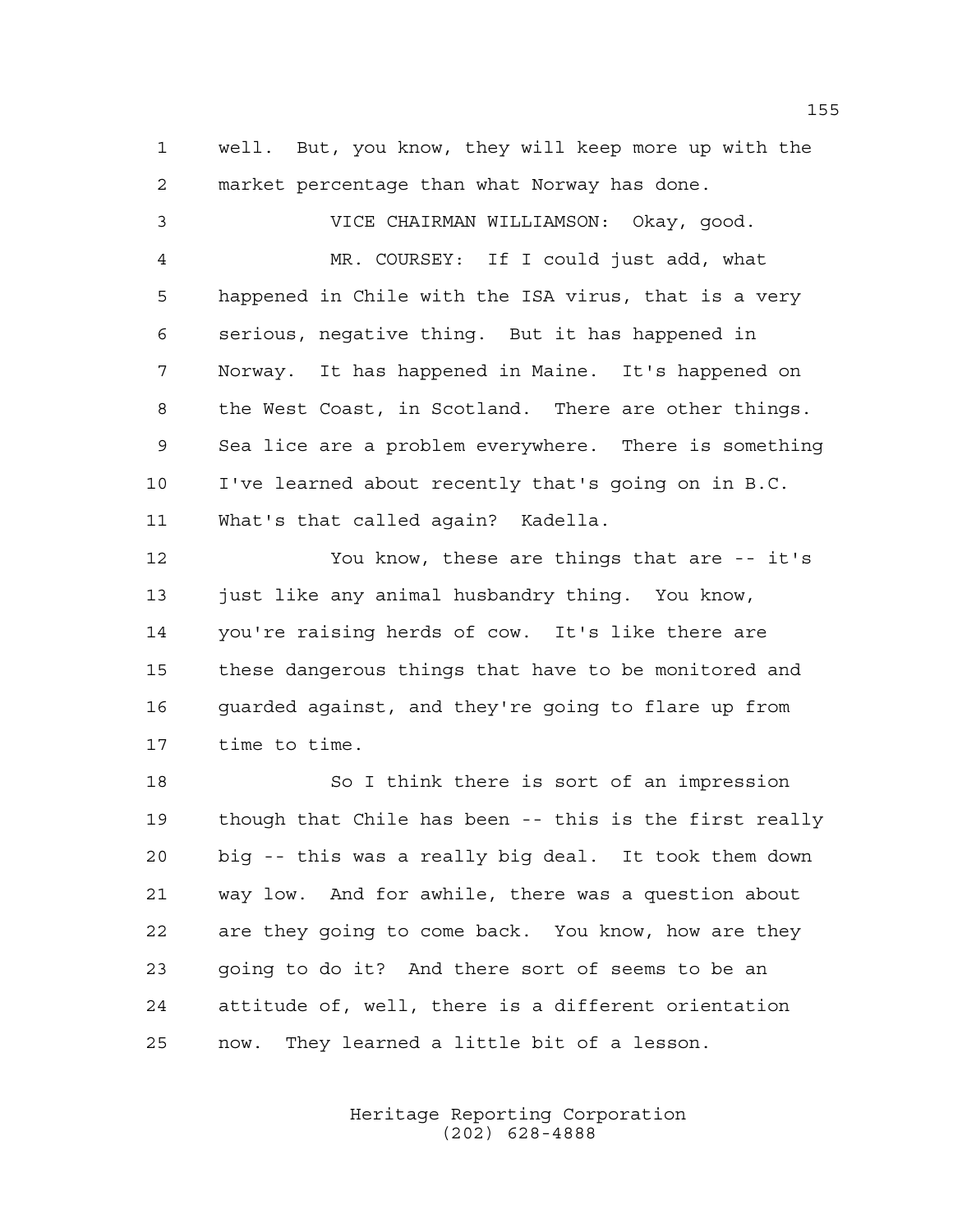That remains to be seen. But they are, you know, predicting -- they're doing these things that everyone else does of sort of saying, hey, we're back. We're going to be back in the market. We've got -- we've planted this much here. We have this many smolts. So they are returning.

 VICE CHAIRMAN WILLIAMSON: Thank you. Just one last question. You've kind of touched on this already. You've noted that the pricing managed almost entirely overselling by subject imports. And I know this is with the order in place, but we usually see a more mixed picture in sunset reviews. And I was wondering, what should we conclude from these pricing comparisons?

 MR. COOKE: I don't think you can conclude a 16 lot because there is a very low percentage coming in from Norway of the overall market. And when you have a low percentage of anything, you know you can niche market, you can -- when we talk about them coming back in, this is not niche marketing. This is major volumes coming in exchange.

 It's very hard to take a very little -- you invited something, a very little of something, and you can go niche market at restaurants or whatever else. You're going to get a higher price. That's natural.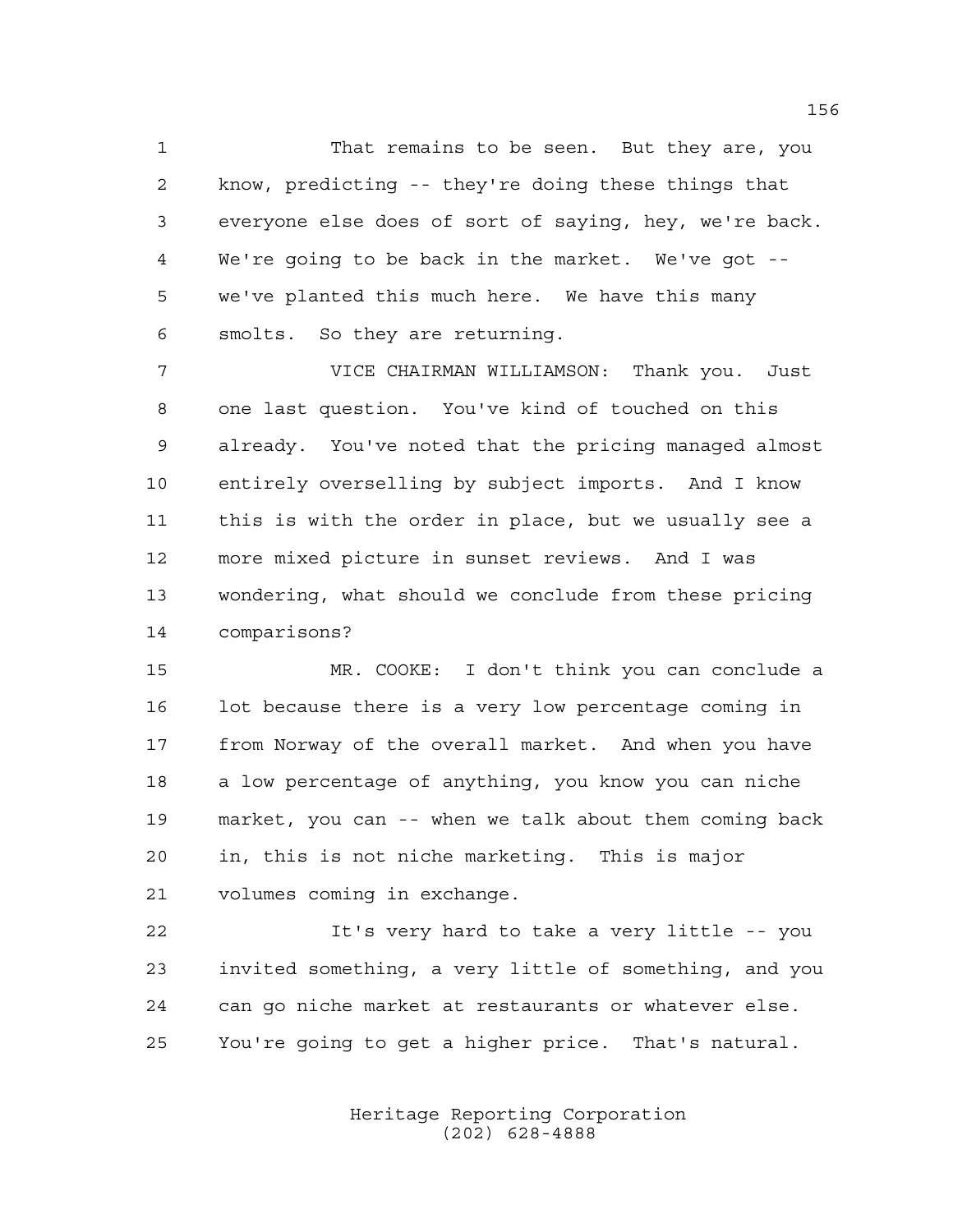But when you have a flood of product coming in, and it's hands barred that you're going to be back in the United States market, that's a whole different story that you have got to look at a whole different picture.

 VICE CHAIRMAN WILLIAMSON: Okay. Thank you. And with that, I'll thank the witnesses for their testimony.

 CHAIRMAN OKUN: Commissioner Aranoff. COMMISSIONER ARANOFF: Thank you, Madame Chairman. I just want to -- this is to do with shipping costs again and the competitive effect of shipping costs. And I just want to work through this a little bit more. The Respondents are arguing that it wouldn't be rational for Norwegian producers to ship salmon to the United States unless they could recoup their shipping costs and make a profit. And if I understand it, your argument is nobody is going to make a profit. They just want to sell for something more than zero. Well, that's part of the argument, right.

 And I guess my question is, you know, if you're a Norwegian producer and you've got all this salmon, and you have to do something with it because it's at the point where you have to harvest it, would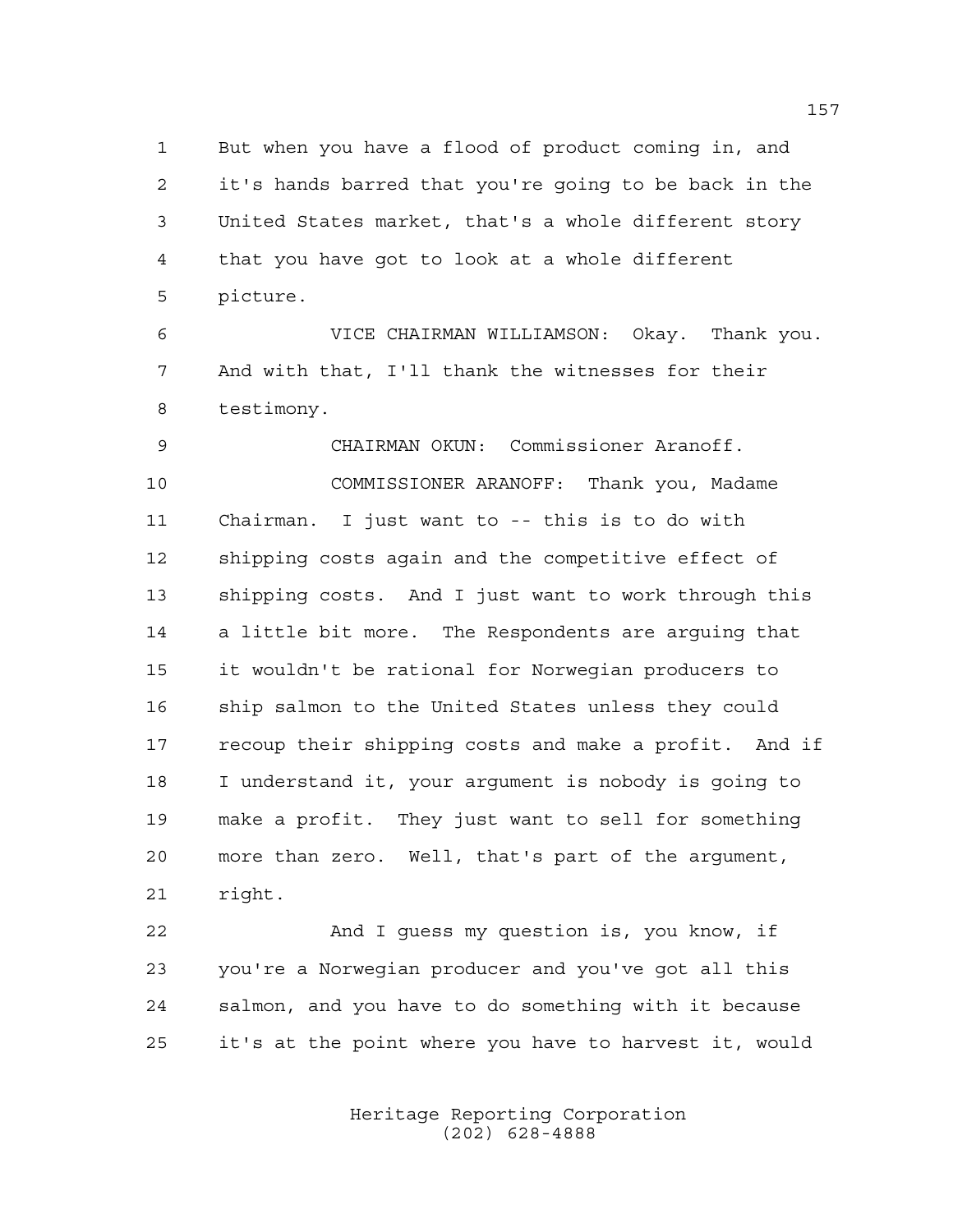it really make economic sense? You're already losing money because the price is below your cost of production. Do you then spend money on transportation rather than just disposing of the product? Why does that make sense.

 MR. COOKE: Think of it this way, though. If they could take 15 or 20 percent of their production and sell it at below cost in the United States, and allow their European market to recover so they're making 3-4 percent profit or something in Europe, their overall -- because that's where the major -- 80 percent or 90 percent of their production is going, they're going to remain profitable because 10 percent is at or below -- 20 percent is below cost. And that's the normal thing that happens in a dumping situation. And they did that before. That's exactly what happened when this order was put in the first time.

 MR. COURSEY: You know, I think when you're -- let me give a rough example. You have a producer that has sunk two dollars a kilogram in swimming inventory. It knows it can sell this product at a dollar. It knows it is going to ship at 40 cents. It costs 40 cents to ship. It's still going to make 60 cents. If you take it out and dispose of it, you make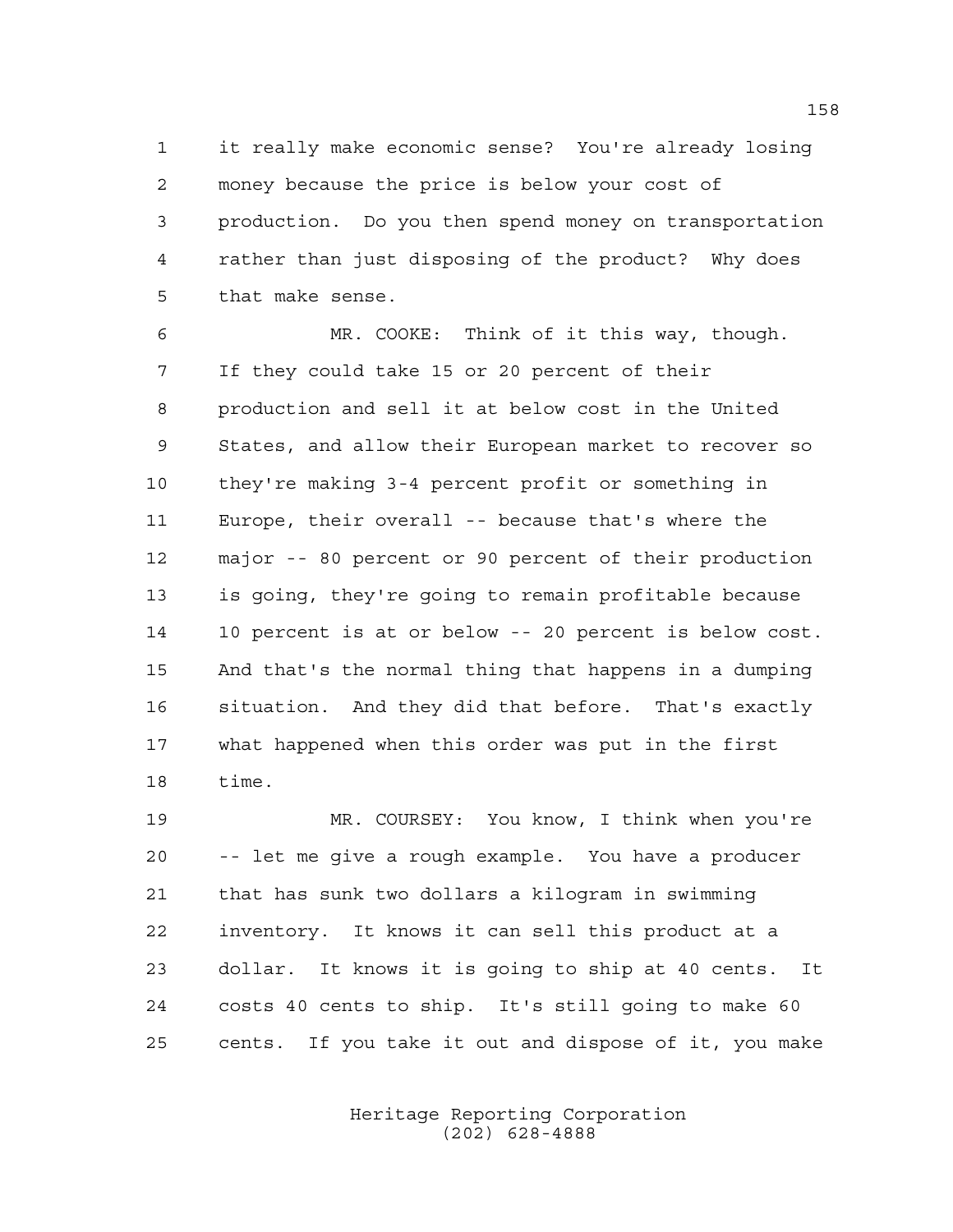nothing.

| 2              | That's the economic -- they have -- they're            |
|----------------|--------------------------------------------------------|
| 3              | starting saying, I paid two dollars. I don't have      |
| $\overline{4}$ | anything to show for it. And if that equation works    |
| 5              | out to putting anything in their pocket, they're going |
| 6              | to ship it because just disposing it -- well, you      |
| 7              | start talking about disposal costs to begin with.      |
| 8              | There are more costs there. And this is a real --      |
| $\mathsf 9$    | when this happened in the early nineties, it was a     |
| 10             | huge problem. What do you do with all this flesh, you  |
| 11             | know, that is hanging around there?                    |
| 12             | You know, I come back to the same point of             |
| 13             | look at the import statistics for fillets. No. There   |
| 14             | is not a flood of fillets, but there is a healthy      |
| 15             | trade of Norwegian fillets coming into this market.    |
| 16             | Where does the net back go there? You know, is it      |
| 17             | that it just doesn't wash?                             |
| 18             | COMMISSIONER ARANOFF: Okay. All right.                 |
| 19             | That's helpful. I think I'm following that.            |
| 20             | Respondent's also, they make a claim that -- because   |
| 21             | there is a lot of emphasis in your brief about falls   |
| 22             | in prices during 2011. And the Respondents make the    |
| 23             | point that some of this reflects seasonality in -- I   |
| 24             | guess maybe it's the second quarter of the year        |
| 25             | because of the availability of wild Alaskan salmon     |
|                |                                                        |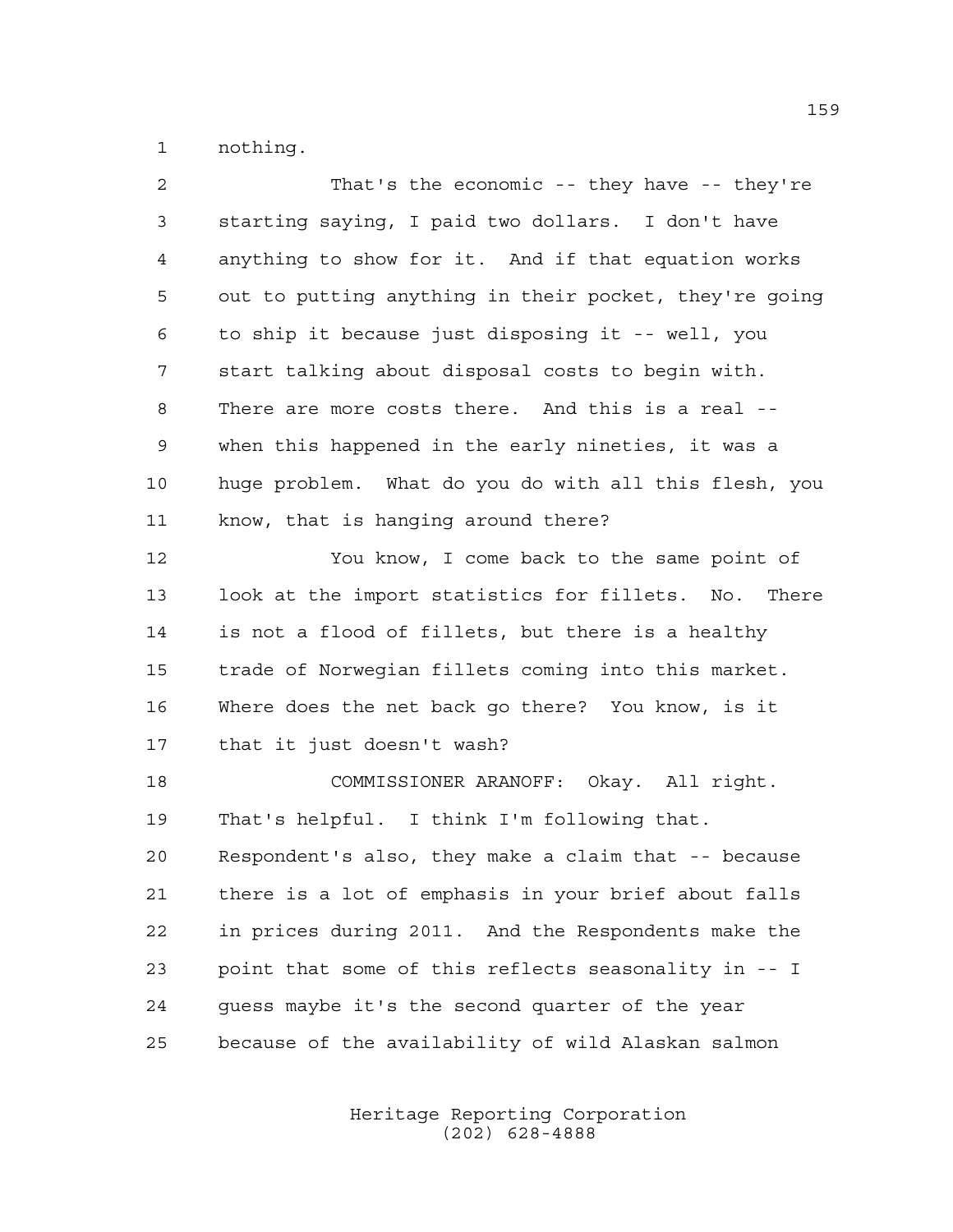affecting the price for farmed salmon.

 And from the data that we do have on the record, they do show that there is kind of a cyclical price variability through the year, including lower second quarter prices for certain products in certain years. Does anybody want to comment on that? MR. COOKE: You certainly get cycles through the year. I mean, certainly going into Christmas, volumes are up, and there is a different periods. But never have we seen this percentage drop this quick. And we understand as soon as they got into the -- started hitting their biomassing, they just started creaming the crop off, as we discussed earlier, and the price just plummeted very dramatically. I mean, yes, through the year there is higher pricings, and, yes, maybe July, August, but usually September, October, prices strengthen. We haven't seen that kind of strengthening. MS. BECK: And, Commissioner Aranoff, Respondents also argue that, yes, it's typical in that any time now we'll be seeing an uptick in pricing again, which is clearly not the case if you ask any of the producers here. They are seeing a long-term trend in the low pricing. COMMISSIONER ARANOFF: Okay. Because we

> Heritage Reporting Corporation (202) 628-4888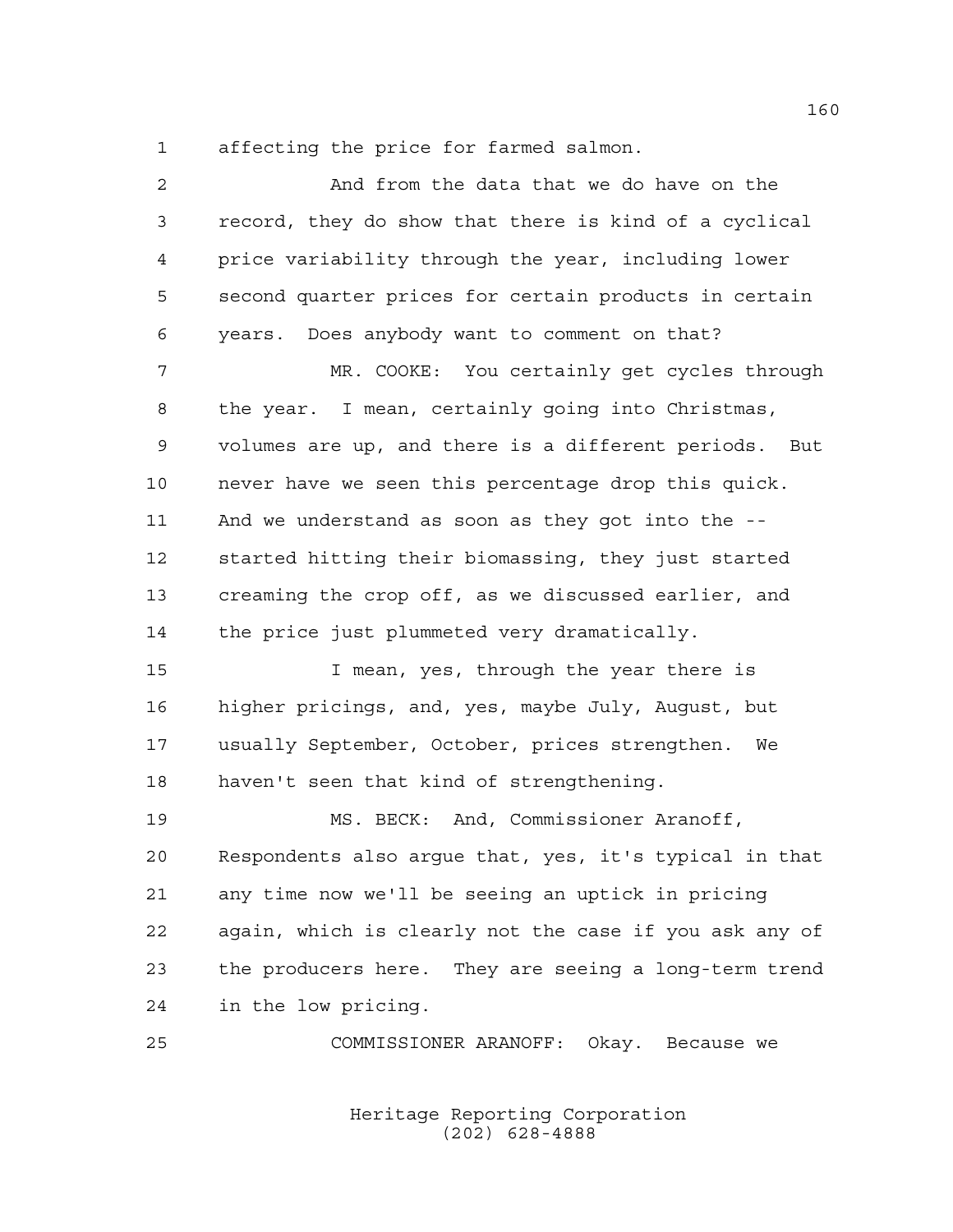have to balance that against the fact that the prices were historically very high during the period of time that Chile was out of the market. So you're seeing a very big drop, but you're seeing a very big drop from a point that's not typical.

 MS. BECK: I would say even if you look at not from the high point view, even just look from one month to another, say in the midpoint of the year, you will see a much more significant drop than seen in the past.

 MR. COOKE: We've go to remember, Norway is losing money selling to the E.U. today. They're done to -- they just got back up to 25 NOK. We understand they were as low as 19 NOK for a few weeks there. So basically, they're selling at below cost today in Europe. That's a very big, important -- they haven't done that in the past number of years, a kind of seasonality thing. This is below cost.

 MR. RUETTGERS: Yes. I would also argue, you know, look at how we behaved during that period. I mean, we knew this was going to happen. We focused on our cost structure. We focused on improving our quality. Over those three periods, the Norwegians decided to produce 250,000 tons more of production, which is double what is in the entirety produced in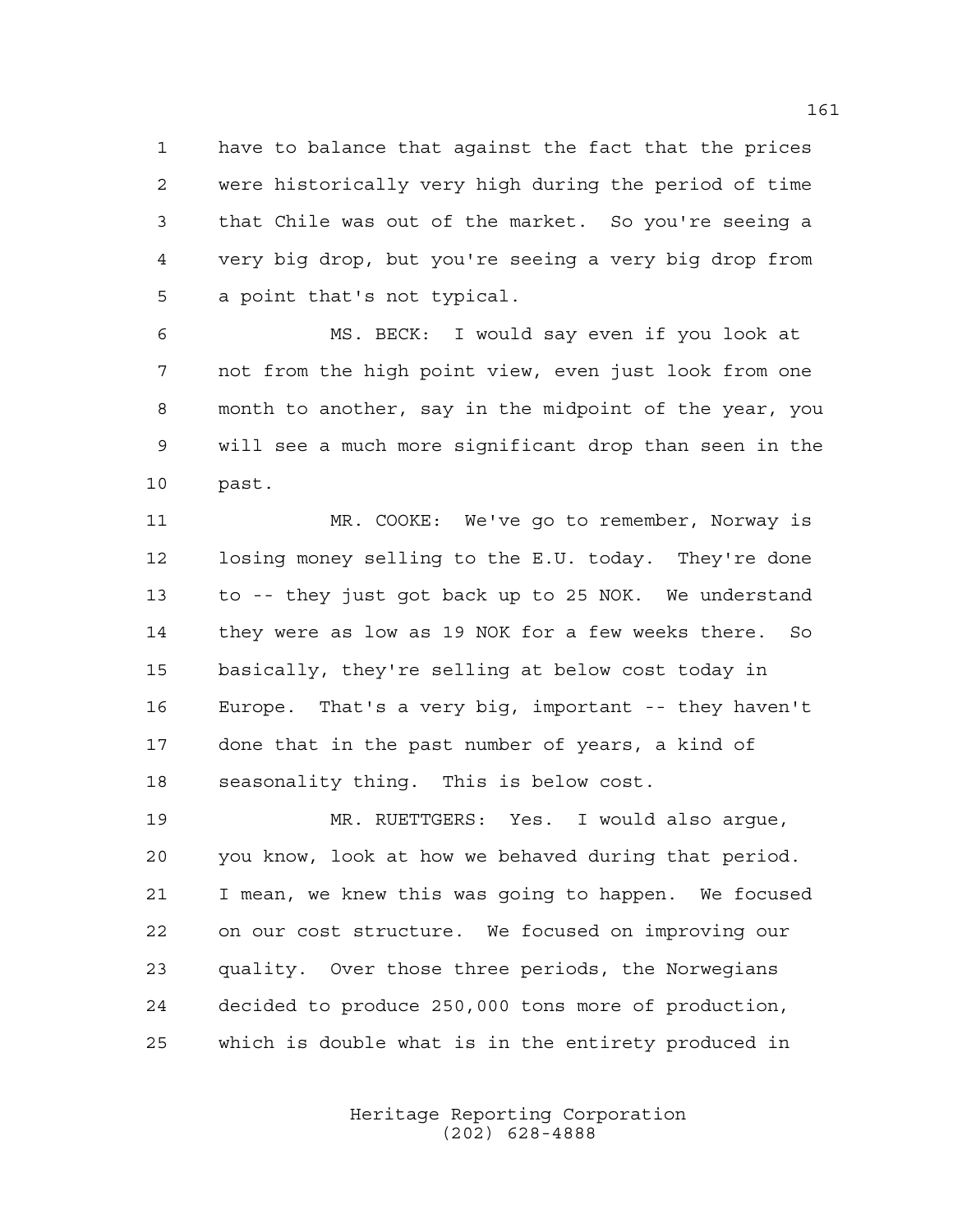North America. And that's why we're in the situation today. It has absolutely nothing to do with wild Alaskan salmon production in the summer, in my opinion.

 COMMISSIONER ARANOFF: Okay. All right. I appreciate that. I have one last question, and that is you all discussed the fact that in your view some of the over-production that's going on in Norway is due to sort of individually rational but kind of in a group basis not very rational planning about seeing a market opportunity, and then it turns out that everyone is pursuing the same opportunity, and you've hit over-production.

 And so I wanted to ask for each of the U.S. producers, when you're deciding three years in advance how much salmon you think you want to produce, and you know that there are all these hazards of diseases and weather and other things that can happen in the meantime, do you decide how much you want to produce and that's, you know, how many you start with, or assuming a certain yield loss that, you know, I know you can estimate? Or do you kind of try to over- produce on the chance that some bad thing is going to come along and make your yield lower than you expect, which obviously is going to mean that in some years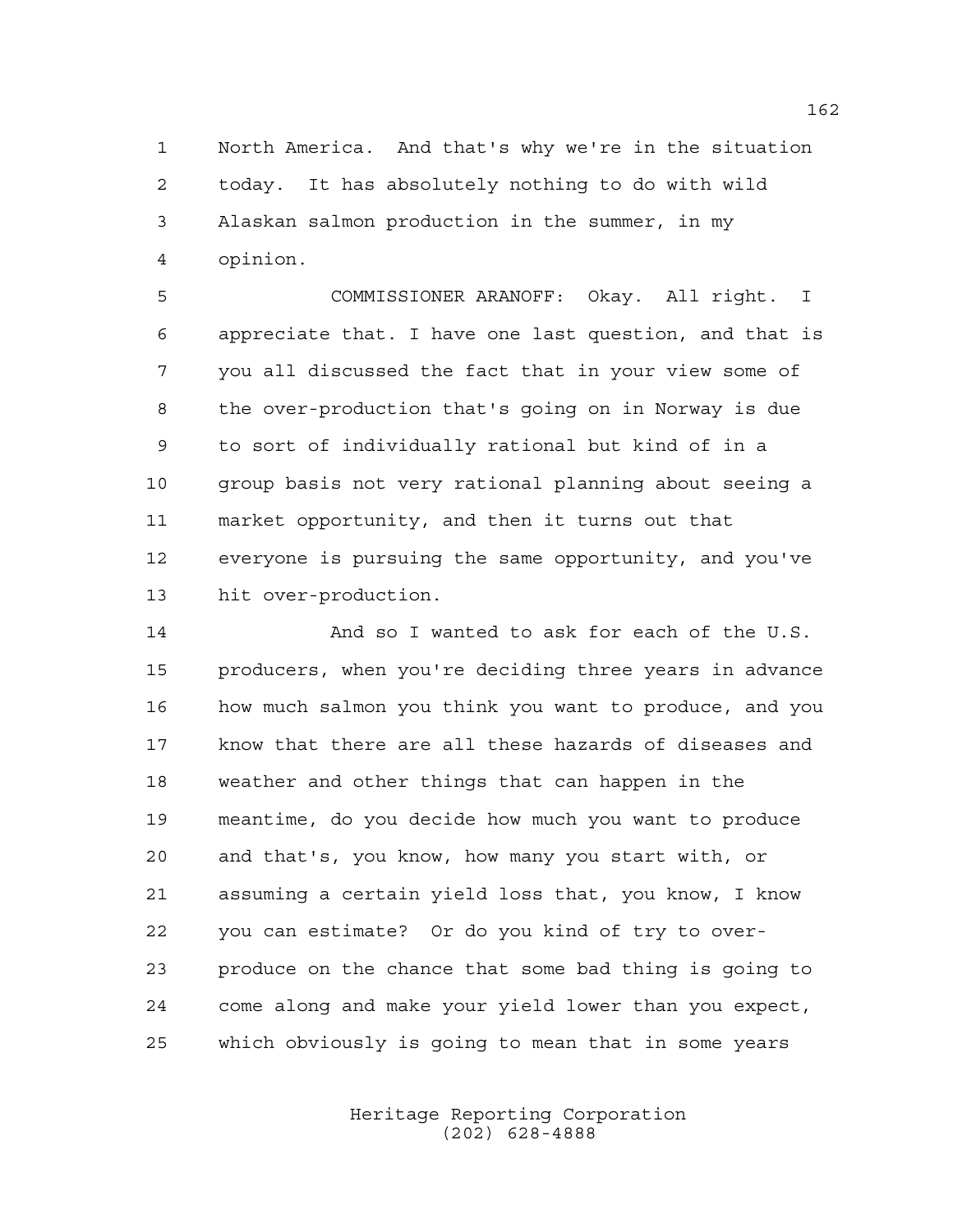there is going to be bumper crops for somebody that is going to mess up the market?

 I'm trying to figure out how producers think about this when they have to think so far in advance. Do you try to produce -- you know, put in too much, figuring some of it's not going to make it, or do you put in what you think you need, and then end up short, and figure out that then prices will go up, so you'll be okay?

 MR. COOKE: We've -- normally you have to -- obviously, there is a -- you want to call it a yield loss or mortality. So that's a natural calculation in your numbers. You put whatever your crop in. We have always said we were not going to grow above what the market growth normally is. And, you know, we've always planted a 3 percent growth on that. And in some years, it's actually been lower than that, and because to me it is you can kind of understand reasonably what the market growth -- the market growth is not going to grow by 12 or 10 or 11 percent, the kind of growth that you're seeing from Norway. You know that's not going to happen. But you presume that there is going to be a 2 or 3 percent growth in the market, and that would be kind of the growth plan that we would grow organically, which is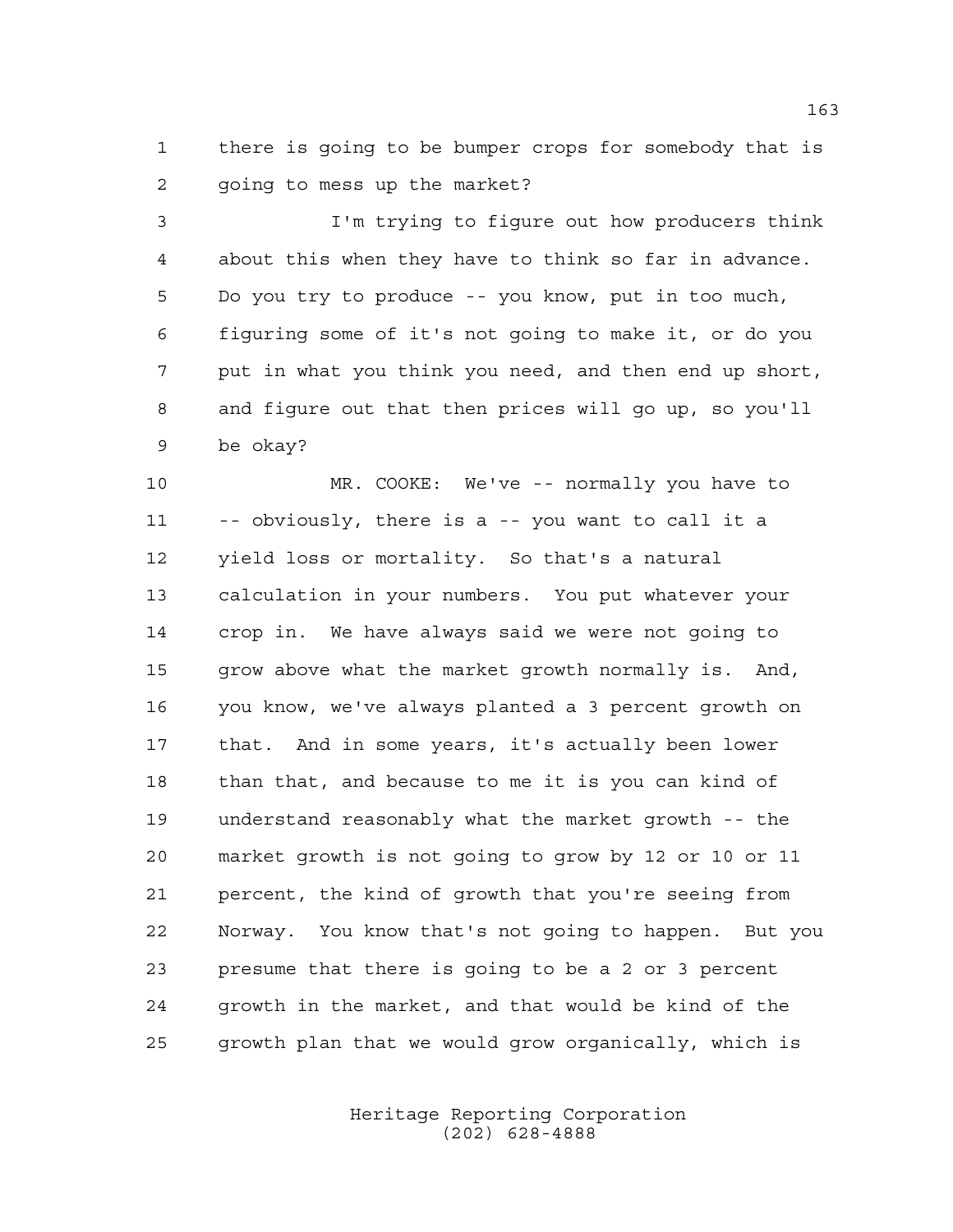more of a reasonable number than these double digits that we're seeing out of Norway.

 COMMISSIONER ARANOFF: Okay. Let me ask the other Mr. Cook.

 MR. COOK: We maintain a certain amount of insurance biomass in our freshwater system, so we'll run extra smolts through certain periods in the event that we have a larger than expected mortality in seawater. But when it comes to seawater, we put in the fish that we believe we can sustainably raise to harvest size, and we don't overstock by, you know, any significant margin because there is some biological limits that will push back very hard on an operation if you try to exceed those, if you overstock your pens, for example.

 The fish don't like it. If they don't like it, they don't do well. So there is some real kind of biologically induced barriers to overproducing. And we just don't have the space either.

 COMMISSIONER ARANOFF: Okay. Mr. Coursey? MR. COURSEY: There is an old joke that you never meet a farmer who had a good year because, you know, either they produced too much and couldn't get enough price, or the price went up, and they produced too little. When you see the regions in 2005 saying,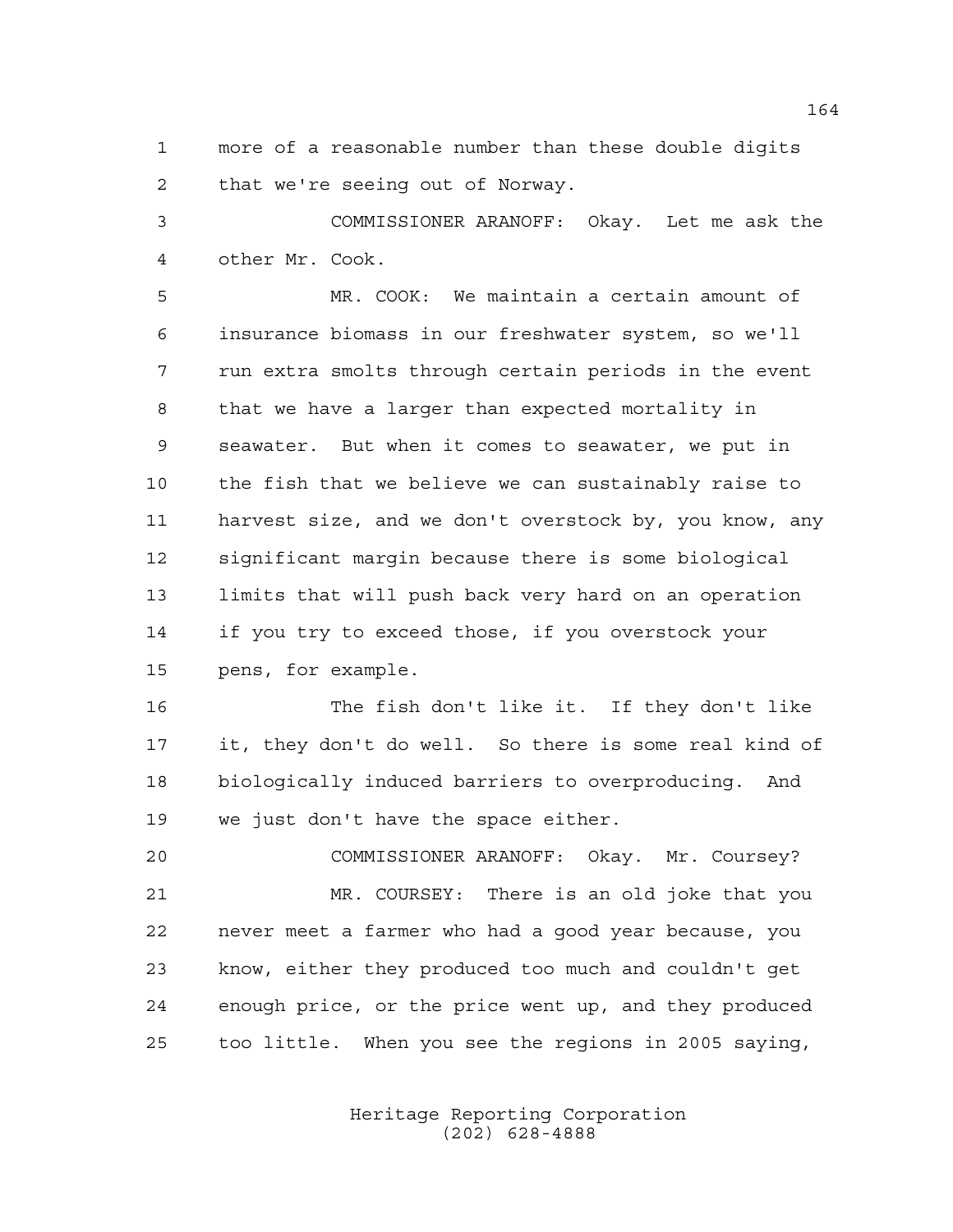their experts saying, there is going to be no growth for the next three years, we don't look back and say, oh, they were lying. You know, somebody believed there was going to be no growth, and believed it pretty hard to get up, you know, at a group of Respondents and before the Commission and say this is not going to happen.

 It happened. It's really not that difficult. What makes it more complicated -- I mean, it's sort of the hog cycle, going back to the old pork and swine cases. It happens in almost every commodity. What makes it complicated here is you've got three years. It's not just season to season. It's like I'm going to make decisions now, and I'm not going to not just get paid for a year. I'm not going to get paid for two and a half or three years. And you're dealing with a whole new world when that third year comes around. And did you -- I'll leave it at that. Thanks.

 COMMISSIONER ARANOFF: Thank you very much for all those answers. I appreciate everything that the witnesses have been able to provide today. Thank you, Madame Chairman.

 CHAIRMAN OKUN: No other questions from the commissioners. Let me see if the staff has questions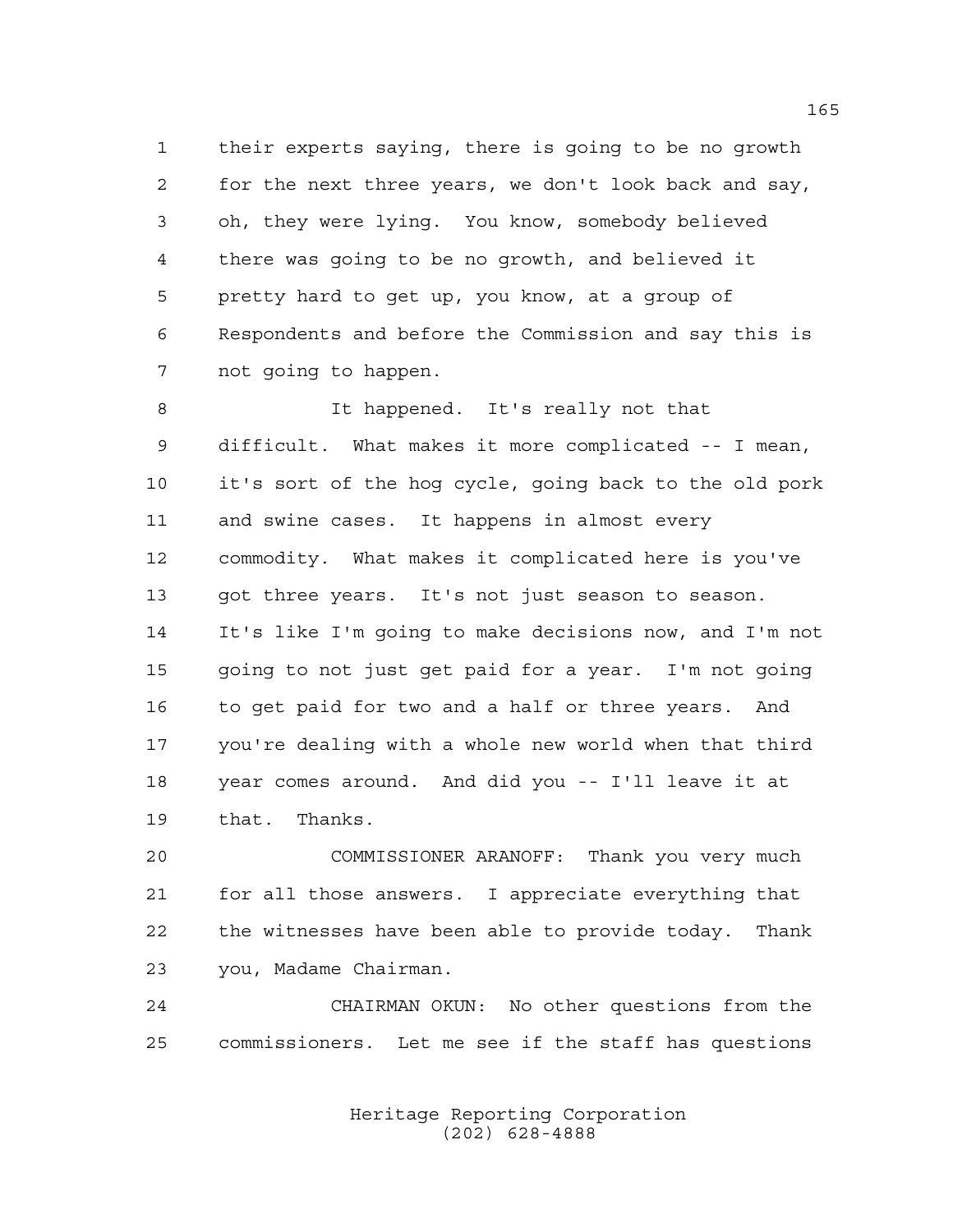for this panel.

| $\overline{2}$ | MR. McCLURE: Am I on? Jim McClure, Office             |
|----------------|-------------------------------------------------------|
| 3              | of Investigations. Madame Chairman, the staff has no  |
| 4              | questions.                                            |
| 5              | CHAIRMAN OKUN: Let me turn to counsel for             |
| 6              | those in opposition to continuation of the orders to  |
| 7              | see if they have questions for this panel.            |
| 8              | MS. SLATER: No questions. Thank you.                  |
| $\mathsf 9$    | CHAIRMAN OKUN: Okay. Well, then I think               |
| 10             | this would be a good time for us to thank this panel  |
| 11             | again for all of your answers this morning and this   |
| 12             | afternoon. I very much appreciate your presence here. |
| 13             | And it's an excellent time to take lunch. I'll remind |
| 14             | everyone before we adjourn that the room is not       |
| 15             | secure, so please take any confidential information   |
| 16             | with you. And we will resume at 2:05.                 |
| 17             | (Whereupon, at $1:04$ p.m., the hearing in the        |
| 18             | above-entitled matter was recessed, to reconvene at   |
| 19             | 2:05 p.m. this same day, Wednesday, November 30,      |
| 20             | 2011.                                                 |
| 21             | $\frac{1}{2}$                                         |
| 22             | //                                                    |
| 23             | //                                                    |
| 24             | $\frac{1}{2}$                                         |
| 25             | $\frac{1}{2}$                                         |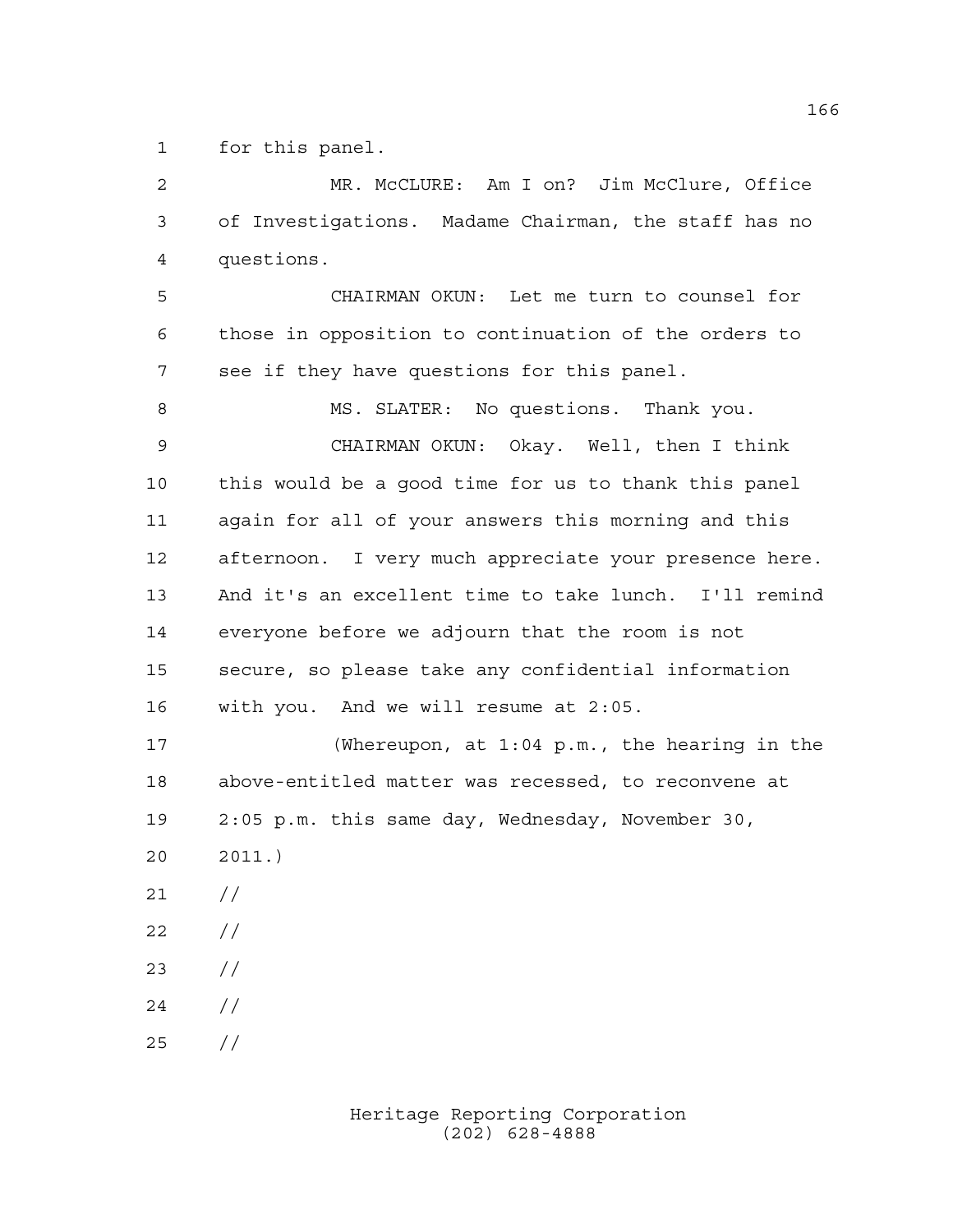A F T E R N O O N S E S S I O N (2:05 p.m.) CHAIRMAN OKUN: Good afternoon. This hearing will now resume. Welcome to this panel. Mr. Secretary, can you please introduce this afternoon's panel? MR. BISHOP: Yes, Madame Chairman. Those in opposition to the continuation of the antidumping and countervailing duty orders have been seated. All witnesses have been sworn. CHAIRMAN OKUN: You may proceed. MS. SLATER: Good afternoon, Madame Chairman and members of the Commission and staff. My name is Valerie Slater. I'm a partner in the law firm of Akin Gump Strauss Hauer and Feld. I'm very pleased to appear this afternoon on behalf of the Norwegian salmon industry. I would like to quickly introduce our witnesses to you, and then we'll get to the testimony. We have with us Mr. Magnor Nerheim, who is the Director General in the Norwegian Ministry of Fisheries. He is somebody who will be able to tell you everything you wanted to know and were afraid to ask about NAB and licensing systems and how they operate.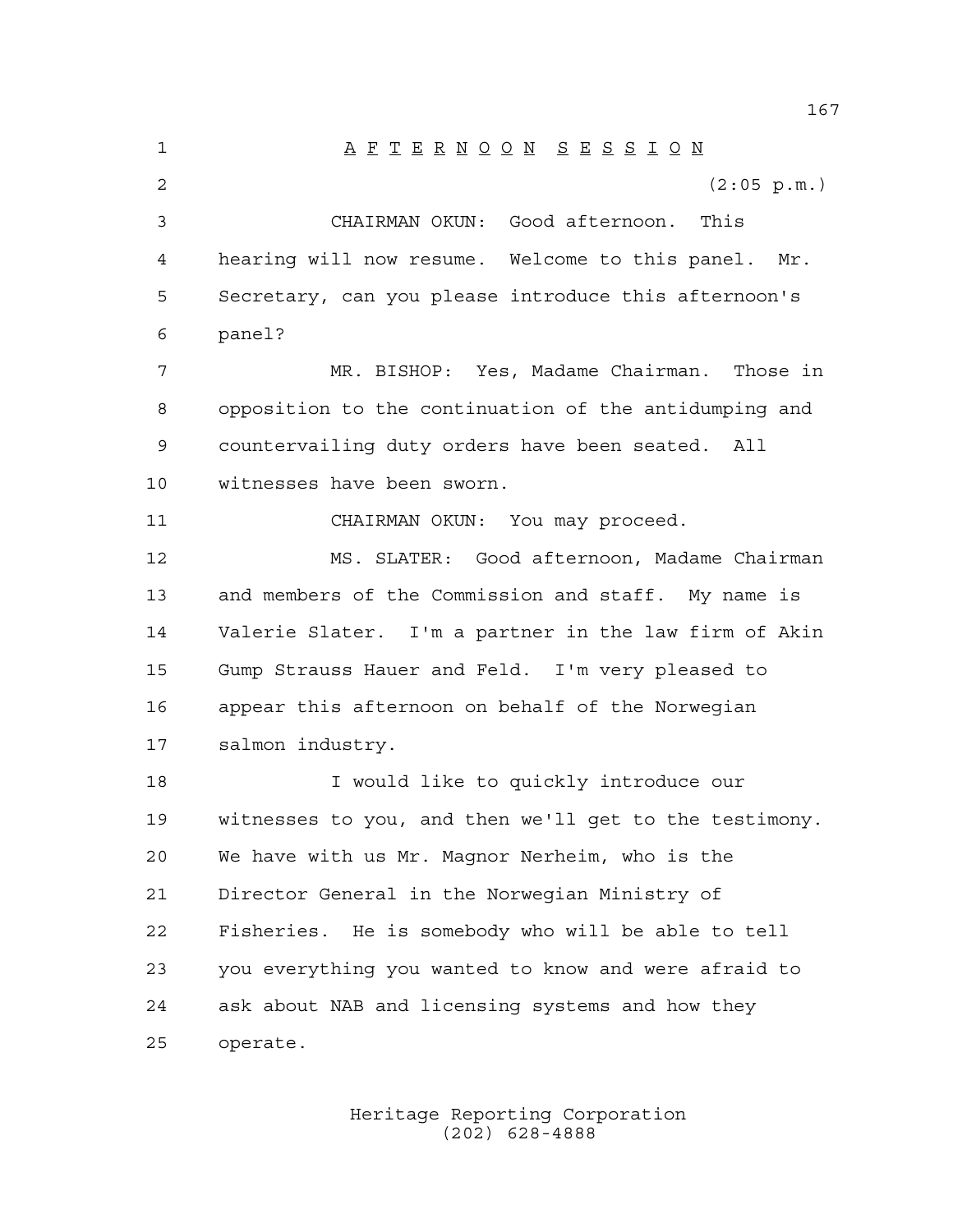Mr. Sundheim on my left is the Director for Market Information and Market Access of the Norwegian Seafood Export Council. Sitting behind me is Mr. Dynefors-Hallberg, who is also the counsel for the Norwegian Seafood Export Council. And also behind me is Mr. Soraa, who is the President and CEO of Coast Seafood. Mr. Soraa will not be presenting testimony, but he is a major -- his company is a major exporter of Norwegian salmon, so he'll also be available to answer questions.

 To my right is Mr. Ken Taylor, the sales director for Marine Harvest USA, and next to him is Mr. Morten Vike, who is the CEO of Grieg Seafood. I'm sorry. Mr. Klett, who you recognize -- I didn't mean to skip you -- is between them, of course.

 I will mention at the outset that unfortunately, Mr. Vike has another engagement that was unexpected, and he is going to have to leave here to catch a plane at about 4:30. So we'll get through our testimony as quickly as we can so you'll be able to pepper him with as many questions as you would like.

 I'd like to start by asking Mr. Nerheim to give you his statement. Thank you.

MR. NERHEIM: Am I on? Okay. And good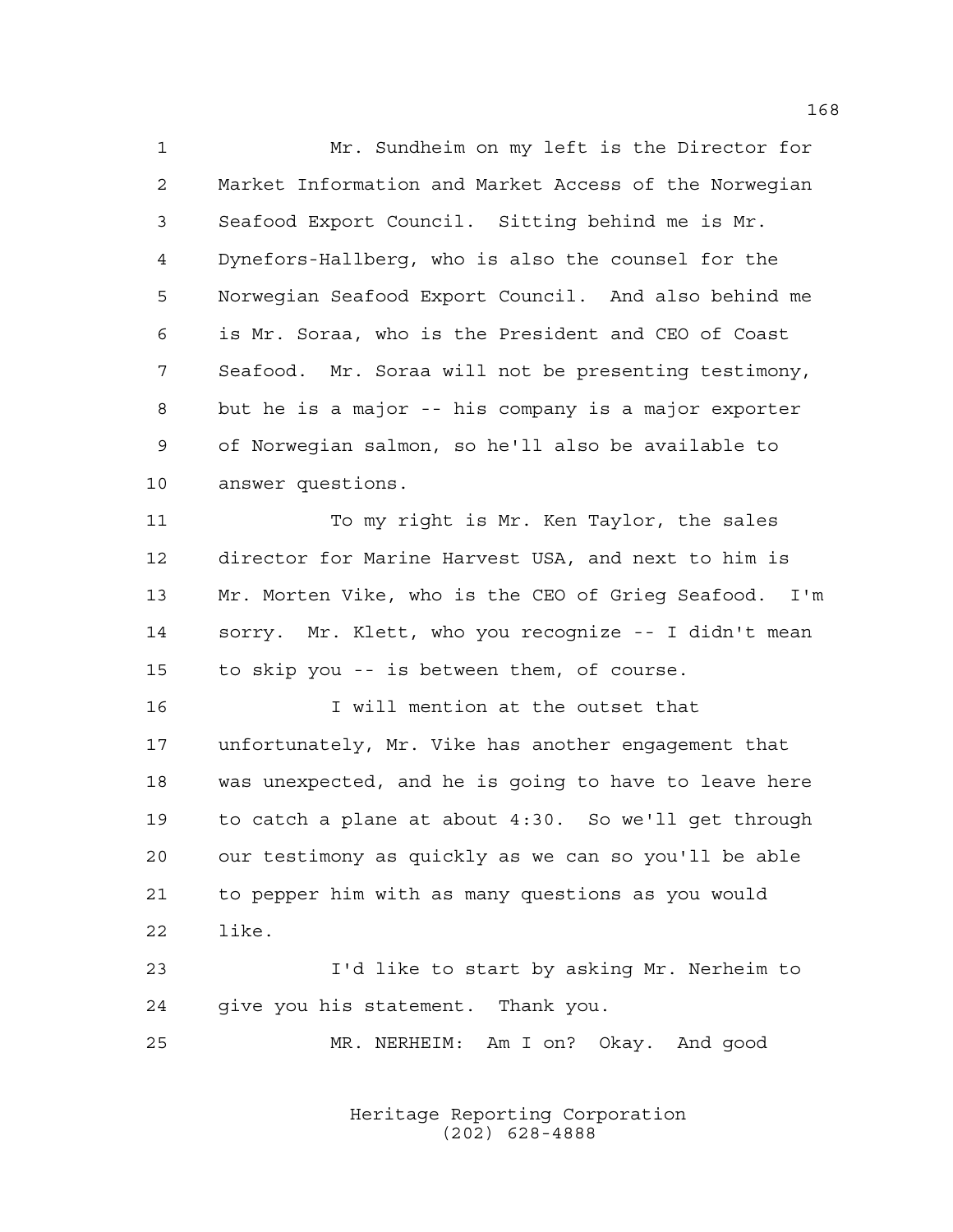afternoon, Madame Chairman and members of the Commission. My name is Magnore Nerheim. I am Director General in Norway's Ministry of Fisheries and Coastal Affairs, where I oversee the Department of Aquaculture, Seafood, and Markets.

 I have been in my present position for 16 years, and have spent more than 35 years working in the ministry. My department is responsible for the administration of the regulatory frameworks applicable to Norway's aquaculture industry. Among other jobs, we are responsible for trade policy and market access issues related to seafood from Norway, including aquaculture products.

 Today I will address three topics. First, I will give you an overview of the current system of licensing and the biomass limits associated with salmon farming in Norway. Second, I will discuss the capacity increases and the decision made in November of 2010 not to consider any new capacity until sometime in 2012. And finally, I wish to briefly address the issues of Norway's exports of fresh salmon to Russia and to China.

 Let me first turn to our licensing system. As was the case six years ago, Norwegian salmon farmers must hold a government-issued license to be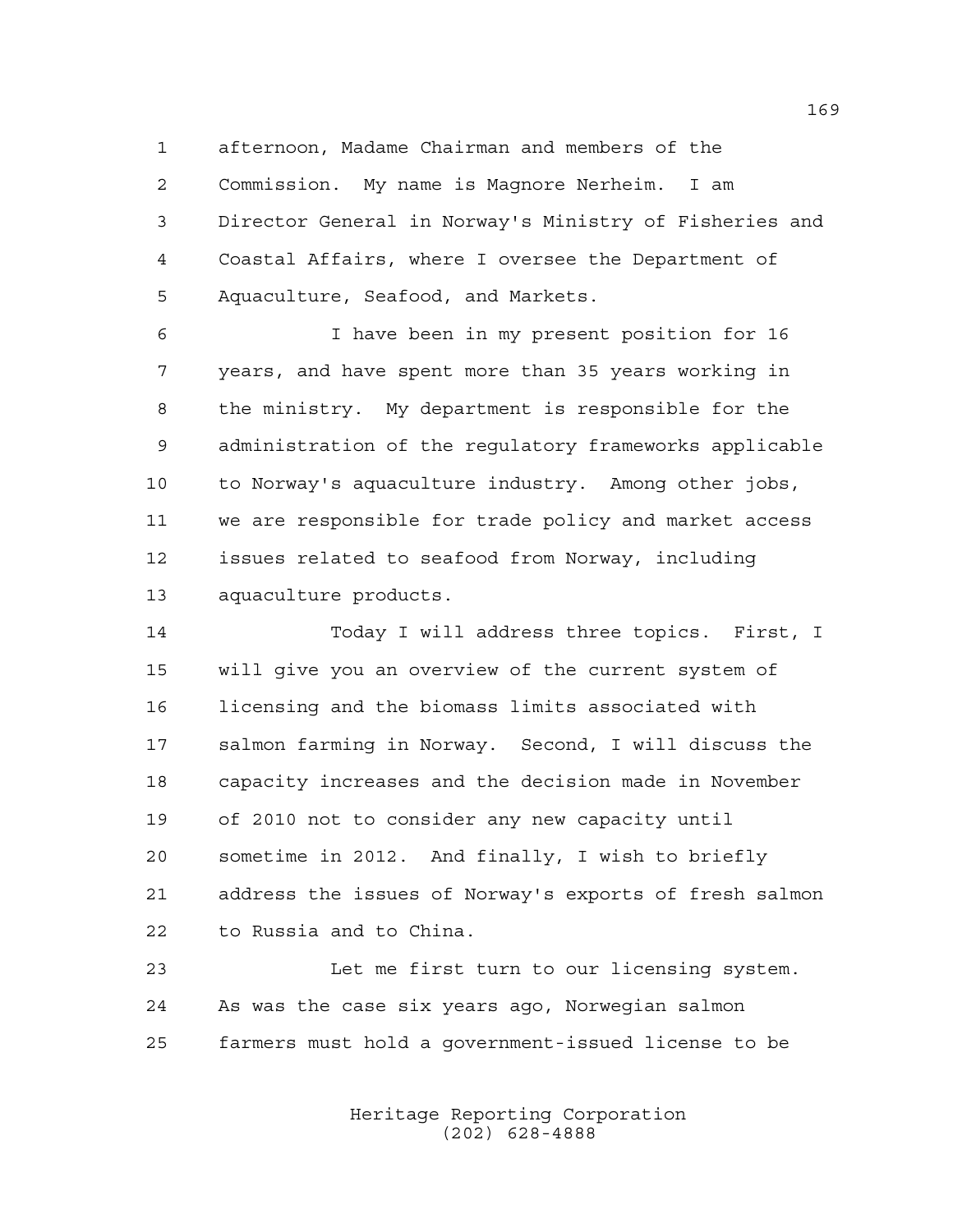able to farm Atlantic salmon. Licenses are granted for production in a particular region and may be used to produce either salmon or trout. Presently, we have issued 946 licenses for commercial production of salmon and trout, and an additional 66 licenses that may be used to produce salmon from brood stocks -- that is the fish used for production of eggs -- or for R&D purposes.

 While our basic licensing system has not changed, there have been important developments since the previous sunset review. Between 1996 and 2005, Norway effectively limited its salmon farming production through the use of trade quotas. In 2005, the trade quotas were eliminated, and the effective constraint on salmon production has since been the number of licenses and the maximum allowable biomass, or MAB, associated with those licenses.

 The MAB is the maximum allowable quantity of biomass, meaning the total weight of live fish that may be in the water in the growing pens at any point in time. The biomass in the water will be made up of the fish at all stages of growth, and is therefore constantly changing with the introduction of new young fish, the smolt, the growth of the fish in the pens, and the harvesting of some portion of the grown fish.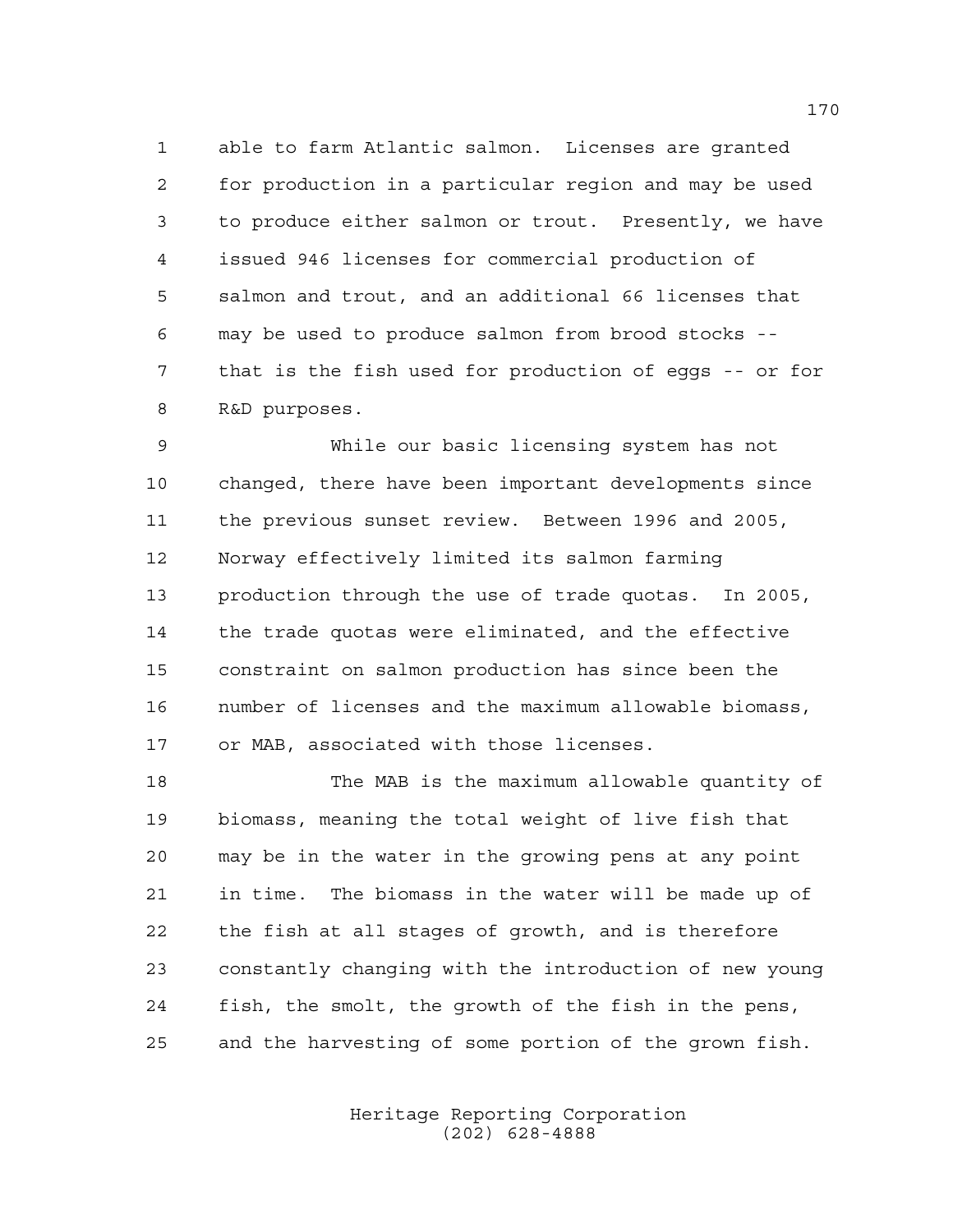The farmer has the responsibility to ensure that he does not exceed his maximum allowable biomass. The farmer who exceeds the biomass limits is subject to very significant financial penalties. Most licenses have a limit of 780 metric tons, and licenses in the most northern regions have a limit of 945 metric tons.

 The MAB limits are designed to ensure that the biomass in the water remains at levels that will keep Norwegian aquaculture operations environmentally sustainable. The recent devastation of the Chilean salmon industry, which suffered due to low levels of biosecurity, has reminded us of the importance of such limits.

 To understand the MAB system, you should be aware that the actual biomass levels follow a clear seasonal pattern, and in many months of the year, the growing conditions give lower biomass. Even in the peak month, typically October and November, when biomass is highest, some farmers' biomass does not reach the MAB levels, while many during these months actually do reach the levels, and therefore have to slaughter fish, as Mr. Glen Cooke and Mr. Coursey said this morning.

The number of licenses and the MAB limits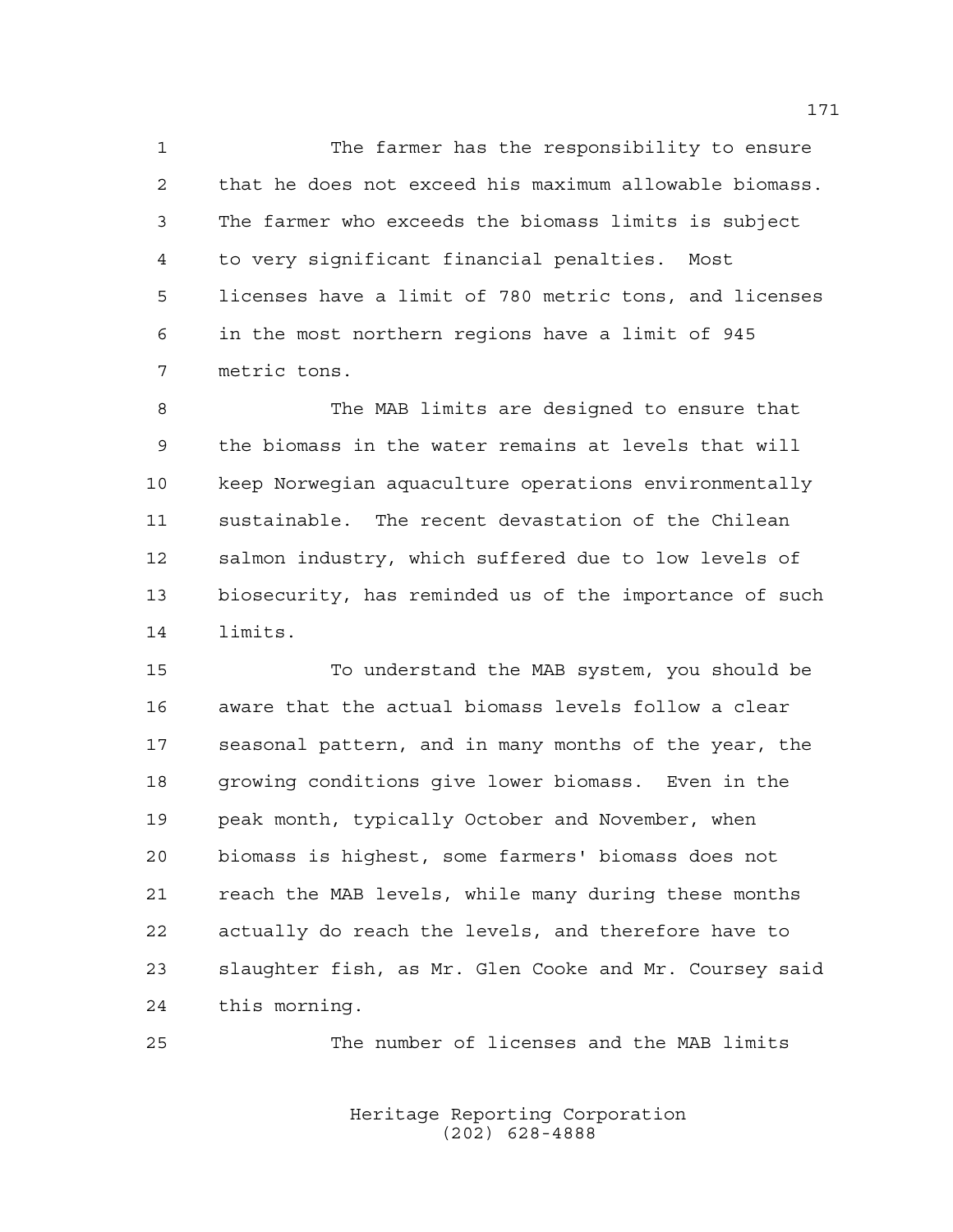therefore represent something of a maximum theoretical capacity for salmon and trout production in Norway. And in the manufacturing industry, you might call this a nameplate capacity.

 I will end my first topic by stating that the Norwegian system for controlling capacity by licensing and MAB is effective and enforced.

 My second topic is capacity increase. The Norwegian government has not rapidly expanded the number of licenses for salmon production, and very few have been added in recent years, none in 2010, and only 4 came into effect this year when we reached our total of 946 commercial licenses.

 In late 2010, we abandoned a planned MAB increase of 5 percent that had been announced for 2010. The reason for this was increasing concerns about the development of sea lice along the coast and fjords in Norway, and we only raised the MAB limits in the two most northern regions from 900 to 945 metric tons. This increase represented a 1 percent increase in the national MAB.

 The Norwegian government has limited the number of licenses it grants because it is very important for Norway to have both a profitable and a healthy farming salmon industry. Two factors are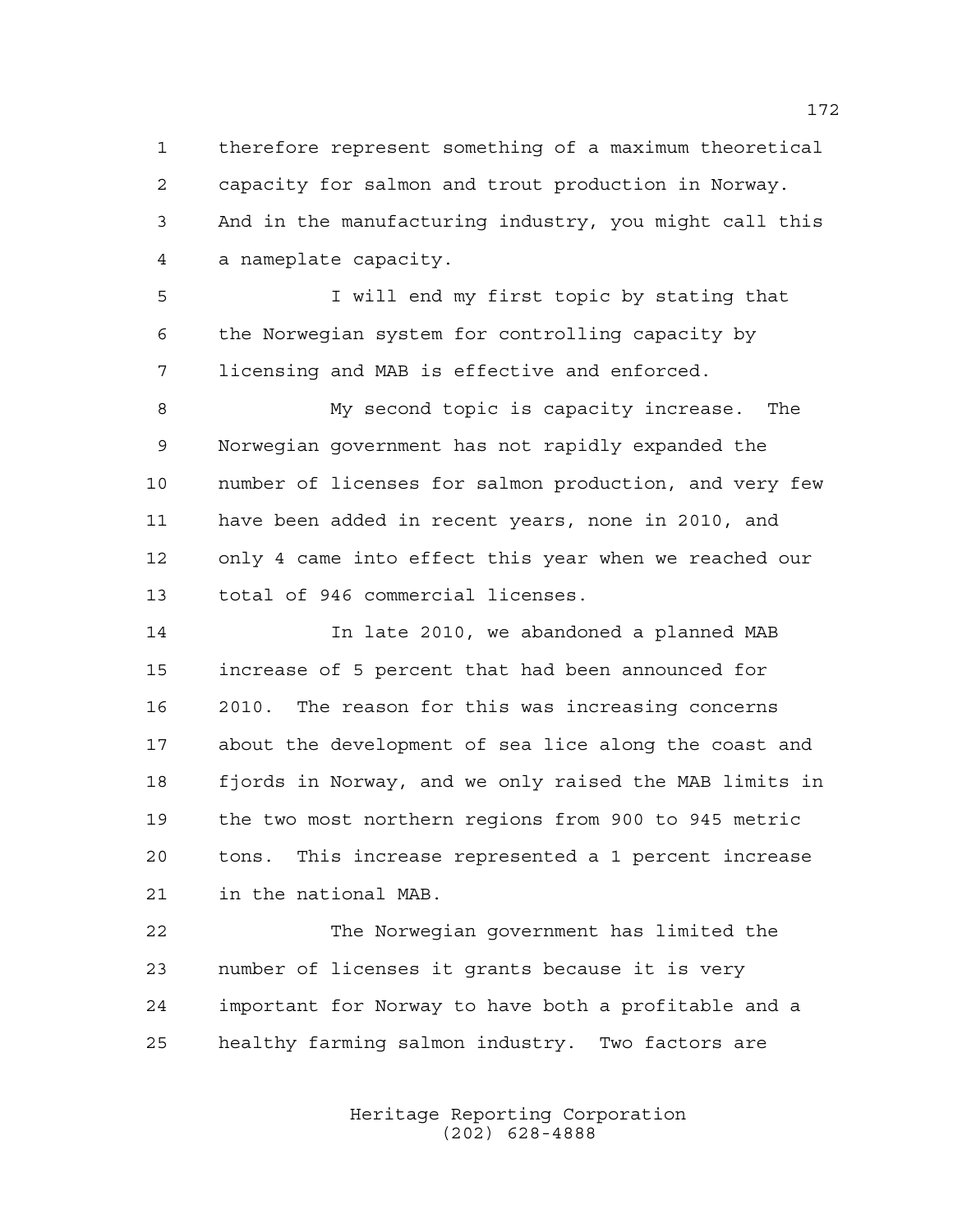important criteria for granting additional licenses, the one being expected demand growth in the market, and the other would be the impact of additional licenses on sustainability of our aquaculture industries.

 As our fisheries minister indicated in explaining the strategy for an environmentally sustainable Norwegian aquaculture industry that was adopted in 2009, quote, "Growth in the aquaculture industry cannot be determined solely by market demands. It must occur within the limits that the environment can tolerate," unquote.

 In 2010, we also made a decision that we would not even consider the possibility of new capacity for salmon and trout farming until 2012. That assessment and decision will be made by the cabinet, and will not be made until late next year. However, given our policy for sustainability and responsible growth, the cabinet will only grant new licenses if both considered consistent with our strategy for sustainability and with observed and expected market growth.

 I do not expect that there will be any dramatic or significant change in Norwegian capacity. Also, if any new capacity were to be added, which is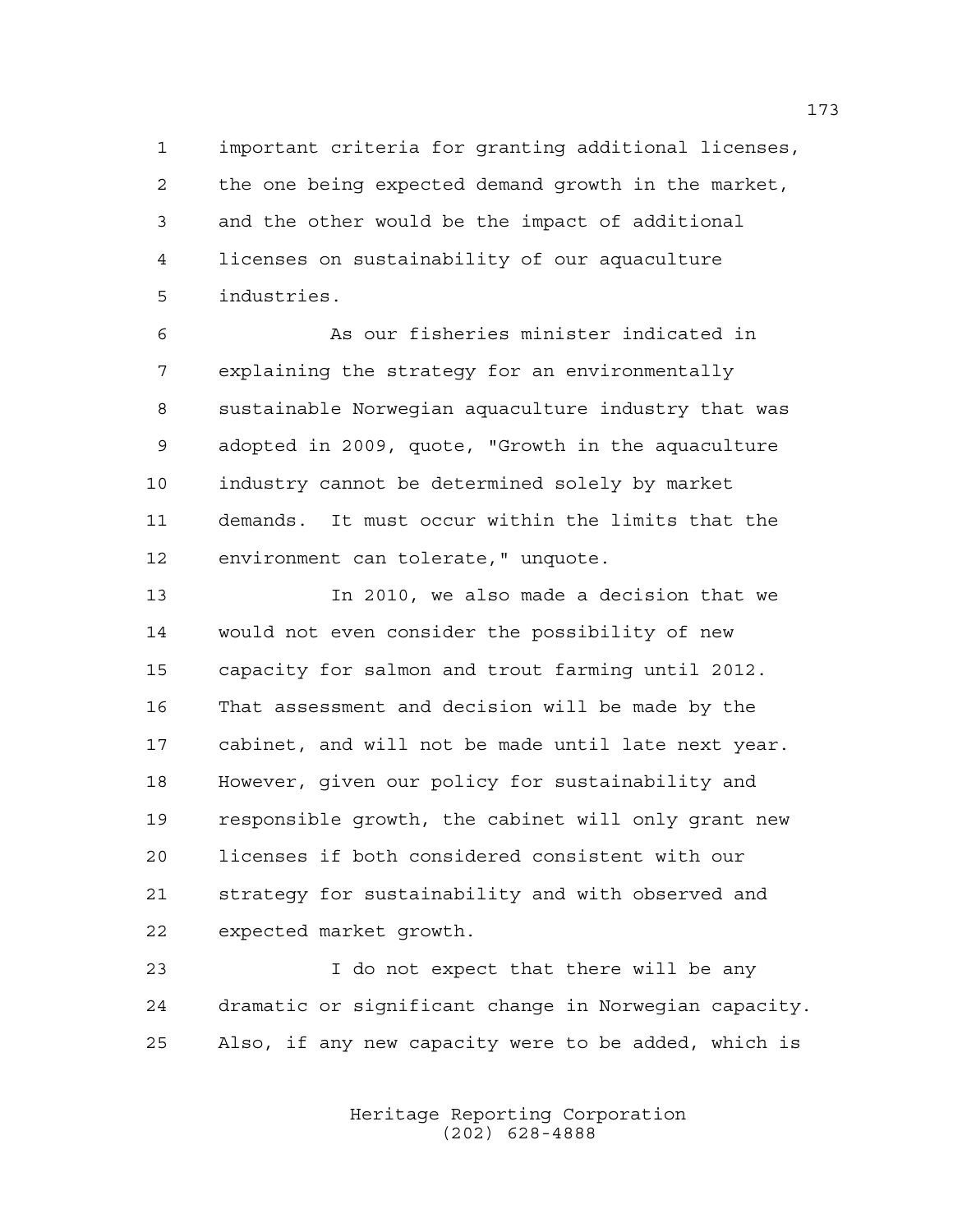not certain, the implementation of that decision would not occur until 2013.

 Finally, I would like to address the arguments that have been made concerning Norway's access to Russian and Chinese markets. With respect to Russia, I believe that the data tells the story very well. Russia has been a very important and growing market for Norwegian salmon. From the 1 metric ton that was exported to Russia in 1993, Norway has grown its export to over 75,000 metric tons in 2010.

 This year, we are on a pace to exceed that record level by 25 percent. And Russia is now our second biggest market for whole fish salmon after France. The regulatory regime that Russia instituted in 2006 requires inspection and preapproval of Norwegian processing plants by the Russian Veterinary Service as a condition for importing to Russia. The regime has not been any obstacle to tremendous export growth.

 In China, as was also touched upon during this morning's session, the testing and quarantine procedures that were instituted in December of 2010 have resulted in a decline in Norway's export to China. We are, however, through the WTO SPS Committee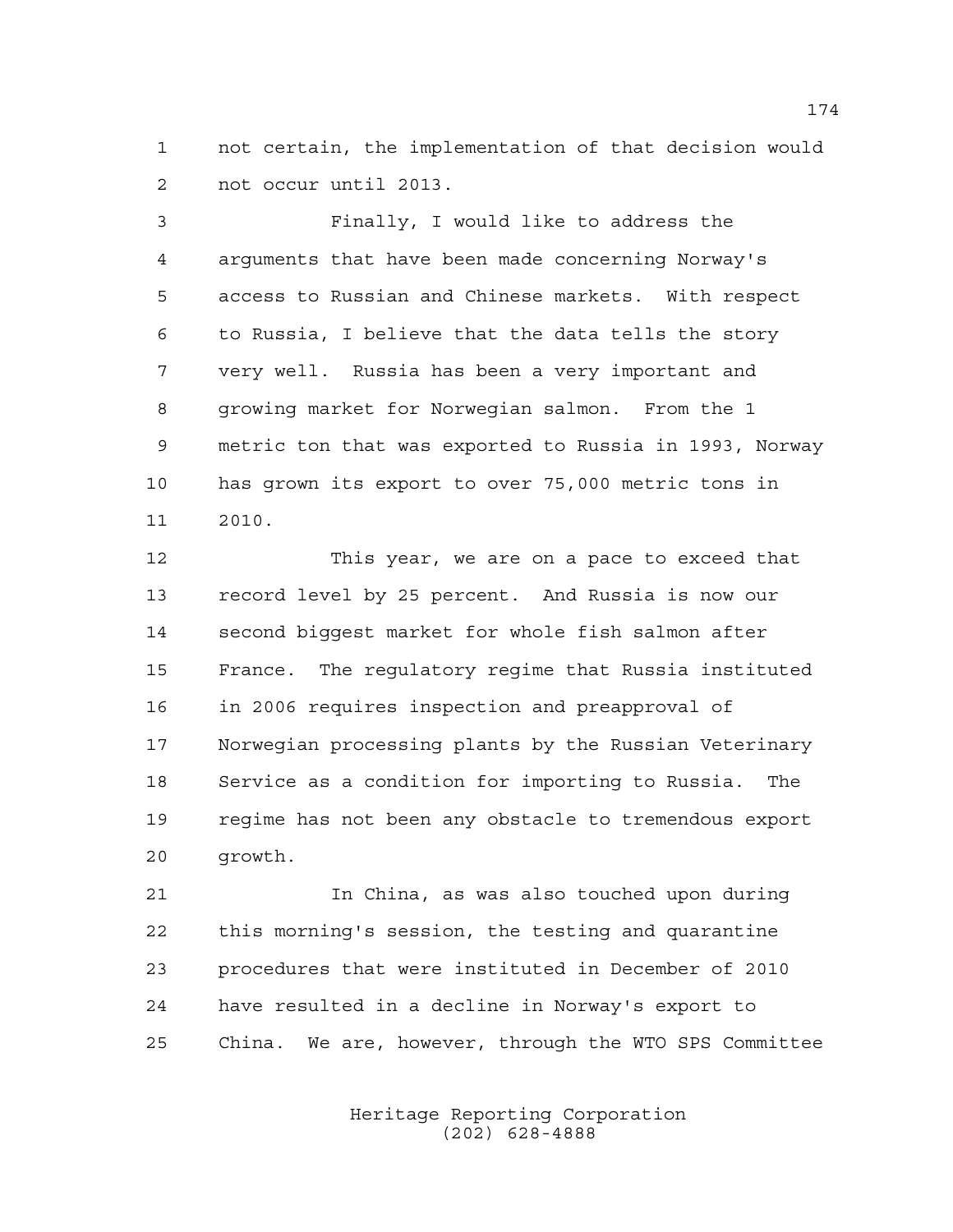process to address -- we are there working to address China's policies, which we believe to be contrary to China's WTO obligations. We will continue to make every effort to encourage China to change its policies.

 However, it is important to look at the figures and volumes. China has never accounted for more than 1.6 percent of total Norwegian exports. In addition, our exporters are railroading salmon to other Asian markets, and this shift has resulted in the volumes of export to Asia remaining unaffected.

**I** thank you for your attention, and I look forward to answering questions.

 MS. SLATER: Thank you. We're now going to hear from Mr. Ken Taylor of Marine Harvest USA.

 MR. TAYLOR: Good afternoon, Madame Chairman and members of the Commission. My name is Ken Taylor, and I'm the sales director of whole fresh salmon for Marine Harvest USA. I have held this position for the last four years, and prior to that, I was the North American sales director for pan fish for 10 years before its acquisition of Marine Harvest.

 I have been involved with the sales of farmed Atlantic salmon in the United States for some 21 years. I've been in the seafood industry virtually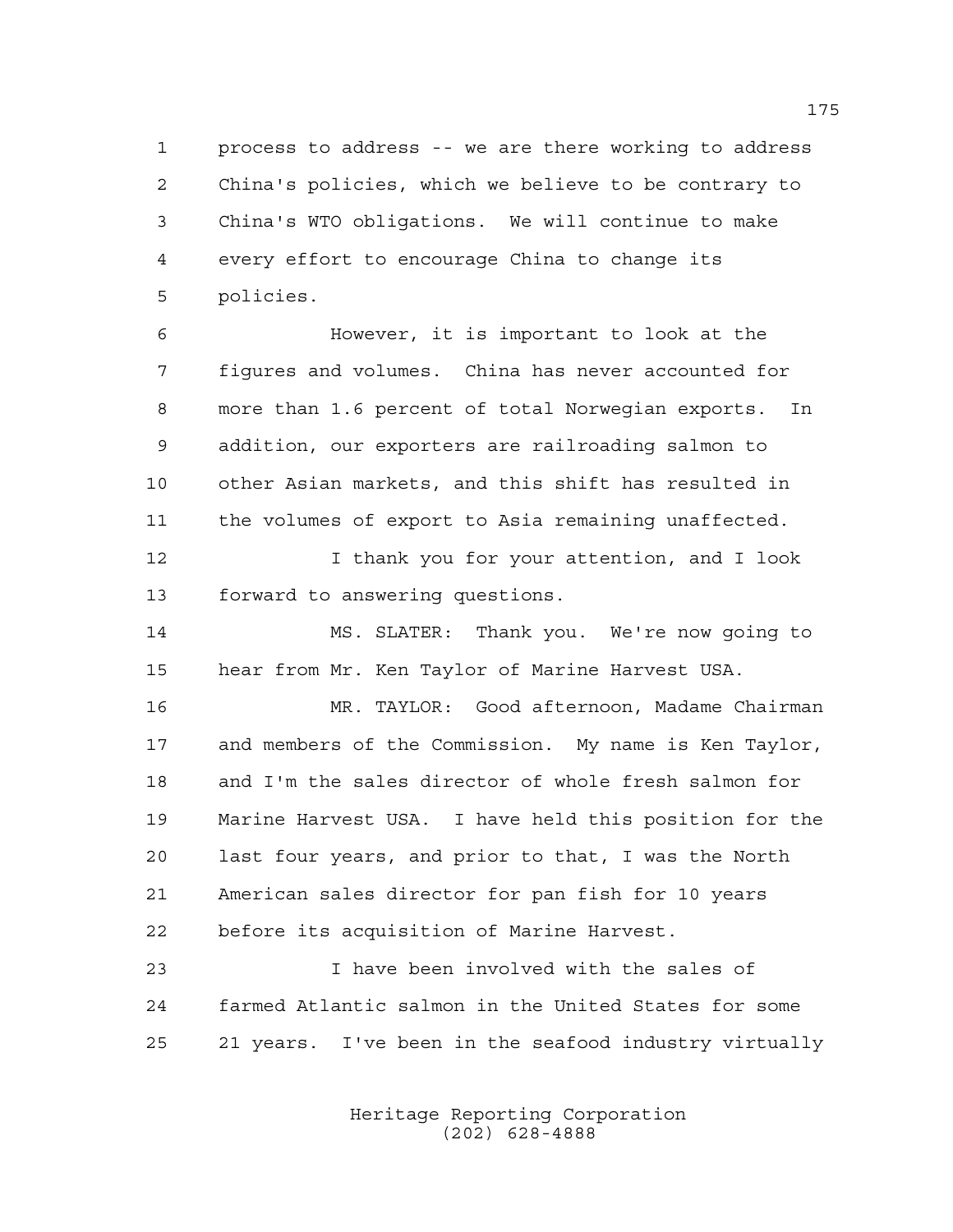my entire working life, and started out as a commercial fisherman in Alaska while attending college.

 Marine Harvest is the largest producer of farmed Atlantic salmon in the world, with farming operations in Norway, Canada, Chile, Scotland, Ireland, and the Faroe Islands. In Europe, we also produce salmon fillets and other value-added salmon products. Marine Harvest also has salmon processing facilities in the United States, in Miami and Los Angeles.

 I am responsible for Marine Harvest sales in the United States and Canada of whole salmon that we produce in Canada, Scotland, Faroe Islands, and Ireland. I would like to speak to you today about the U.S. market, particularly about how whole fresh Atlantic salmon is sold, the U.S. market segments, and pricing.

 Although Marine Harvest salmon farming operations in Canada are located in British Columbia, we sell to all markets in the United States, including the East and West Coast. Although salmon ultimately is consumed in forms such as fillets, steaks, portions, most farmed Atlantic salmon that we import into the United States from Canada is in the whole

> Heritage Reporting Corporation (202) 628-4888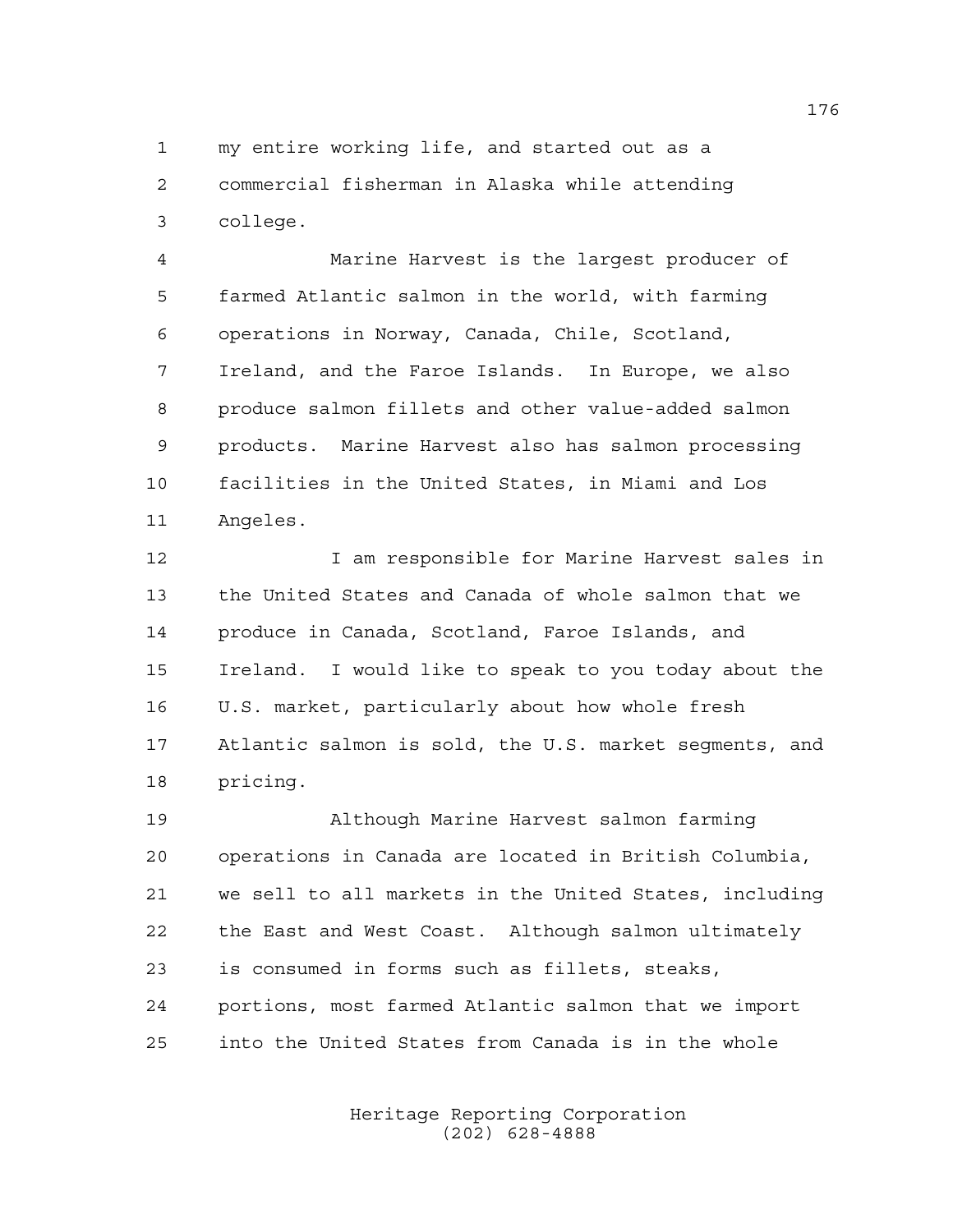form. Logistically, our Canadian operations, like other Canadian salmon farms, have a significant freight advantage in selling to the U.S., as there is not much further processing infrastructure in Canada. Most processing takes place in the United States after importation. There are two broad segments of the U.S. market into which whole fresh Atlantic salmon are sold. The largest is what I'd like to call the retail market. This is whole fresh Atlantic salmon that will ultimately be sold at retail supermarkets or specialty fish retailers, primarily as fresh Atlantic salmon fillets.

 This market segment accounts for 60 to 70 percent of the whole fresh Atlantic salmon sold in the United States. This salmon is generally sold first to U.S. processing distributors that own their own equipment to process whole fresh Atlantic salmon into fillets and other salmon cuts. These distributors then sell the salmon cuts to retailers, who in turn sell to consumers.

 Some retailers, particularly smaller specialty fish retailers, may purchase and fillet the whole salmon themselves, but this is a relatively small volume. Whole fresh Atlantic salmon sold in the U.S. market for retail is generally less than 12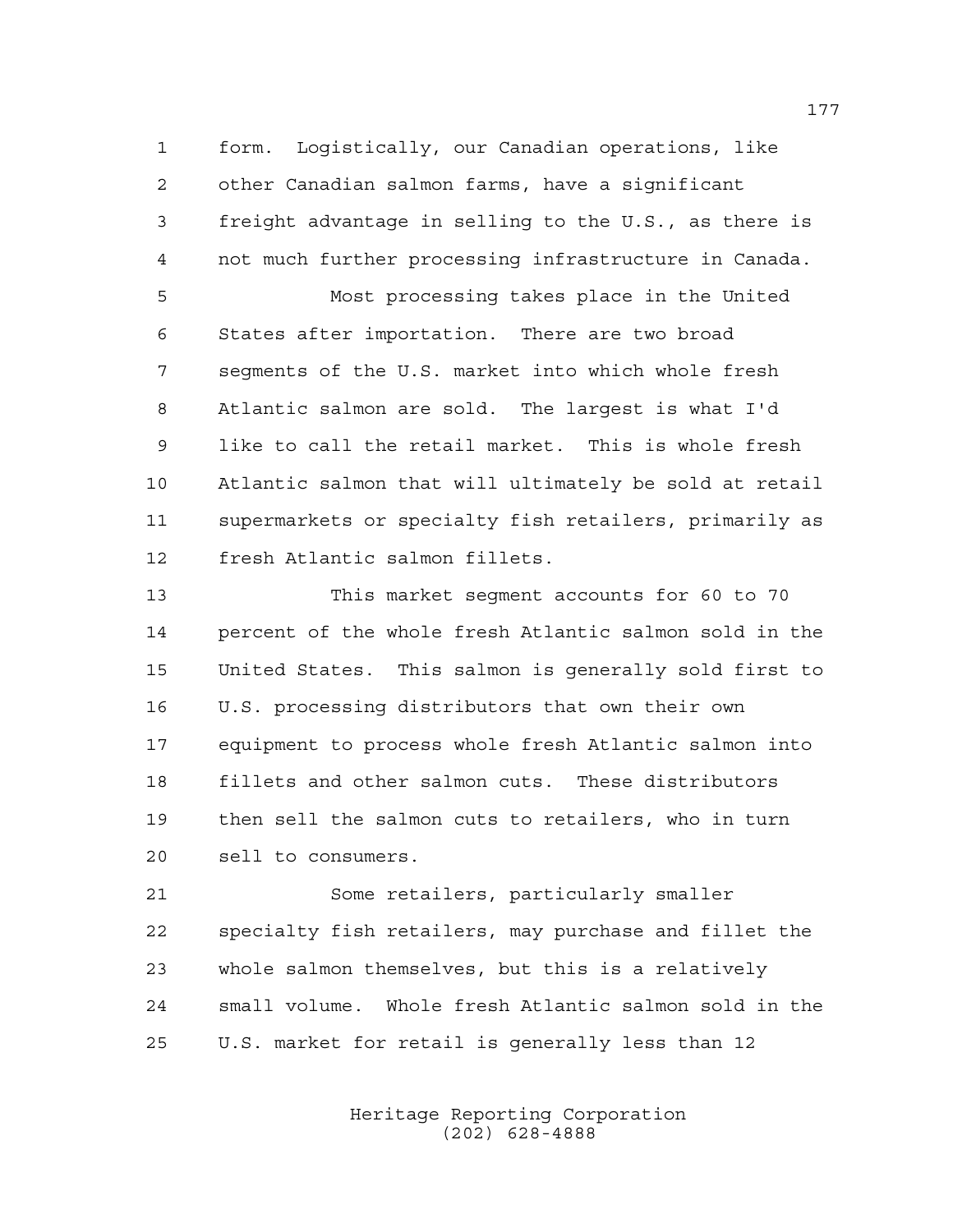pounds in size. This fish is preferred for this segment because it converts into two- to four-pound fillets, which are the most desired by the consumers.

 At Marine Harvest Canada -- and I believe it is the same for other Canadian producers -- we are targeting the production sizes of salmon that are suitable for this very large processing retail market. This is by far the largest segment of the market, and it is the most commoditized.

 The second market segment has two parts. The first part is whole fresh salmon that is purchased by specialty seafood distributors who fillet the fish and sell the fillets to restaurants, hotels, caterers, institutions. That is a non-retail buyer of fillets who deliver the fish to the consumer in a cooked form. This market segment accounts for 20 to 25 percent of whole fresh Atlantic salmon sold in the United States. Whole fresh salmon sold for this segment of the market is also generally less than 12 pounds in size.

 The second part of this non-retail segment for whole fresh salmon is the sushi and select white tablecloth restaurant segment. These customers prefer sizes greater than 12 pounds, and often prefer salmon above 14 pounds in size. Sushi restaurants do their own preparation, and they also want to assess the

> Heritage Reporting Corporation (202) 628-4888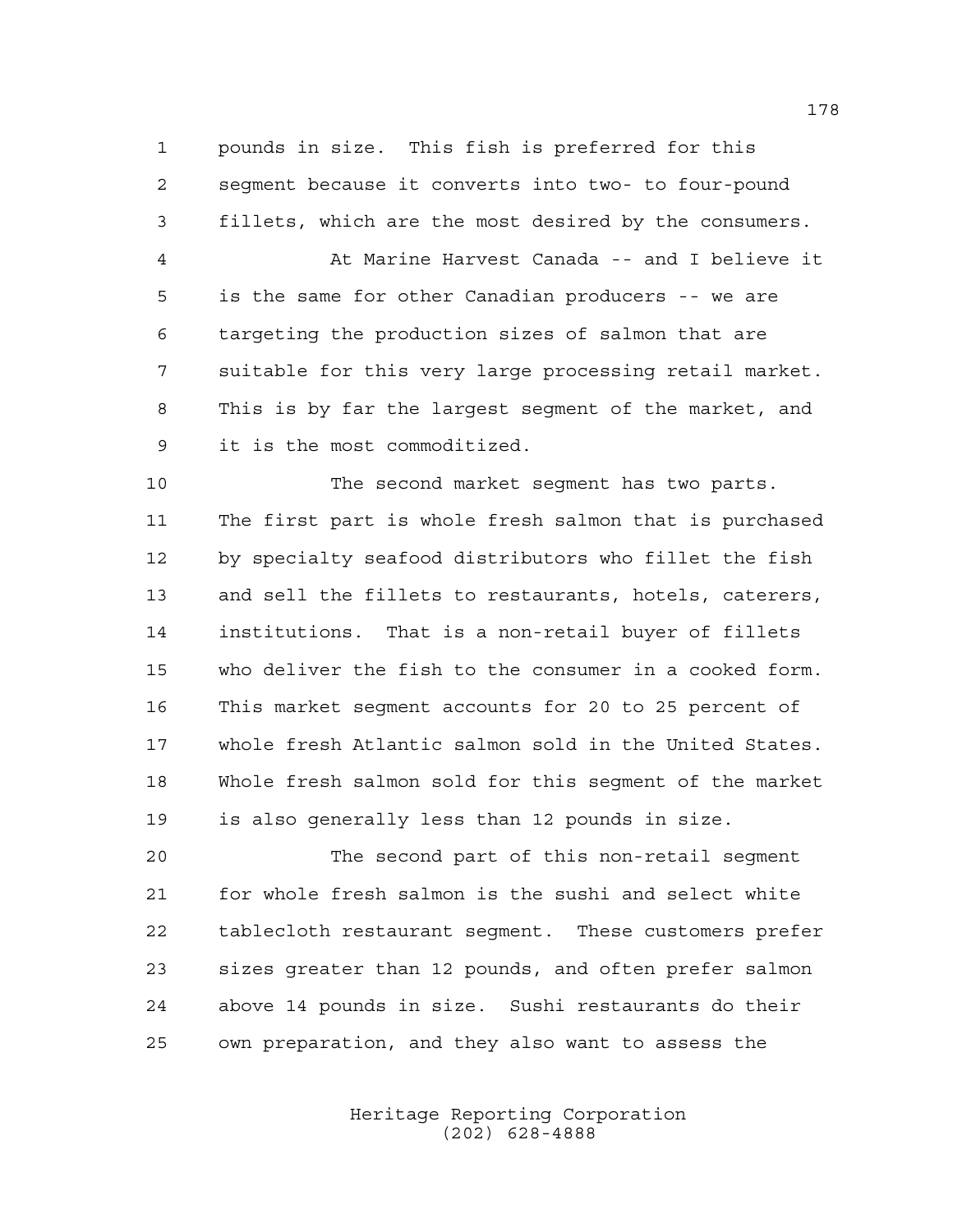quality and freshness of the whole fish. In addition, purchasers of salmon for sushi are very particular when it comes to factors such as texture, fat content, which affects the taste, and fat lines, which affects the visual appeal.

 Larger fish tend to be better on these parameters and to have the whiter fat lines that make the raw fish visually appealing. Certain white tablecloth restaurants also prefer to purchase whole salmon and fillet themselves. The Scottish and Faroese salmon that Marine Harvest sells in the United States are of a size and quality favored for sushi and these select white tablecloth restaurants.

 Canadian production certainly brings some large fish to the market and into this segment. However, Canada cannot consistently provide enough big fish to meet this demand. Normal production constraints in Canada and limited U.S. production means the supply of salmon 12 pounds and above, and especially the 14 pounds and above, is limited.

 In addition, the production cycle in Canada means that there are periods of time when larger fish will be particularly in short supply. However, customers in this segment need and will pay for a consistent supply of large quality fish. This market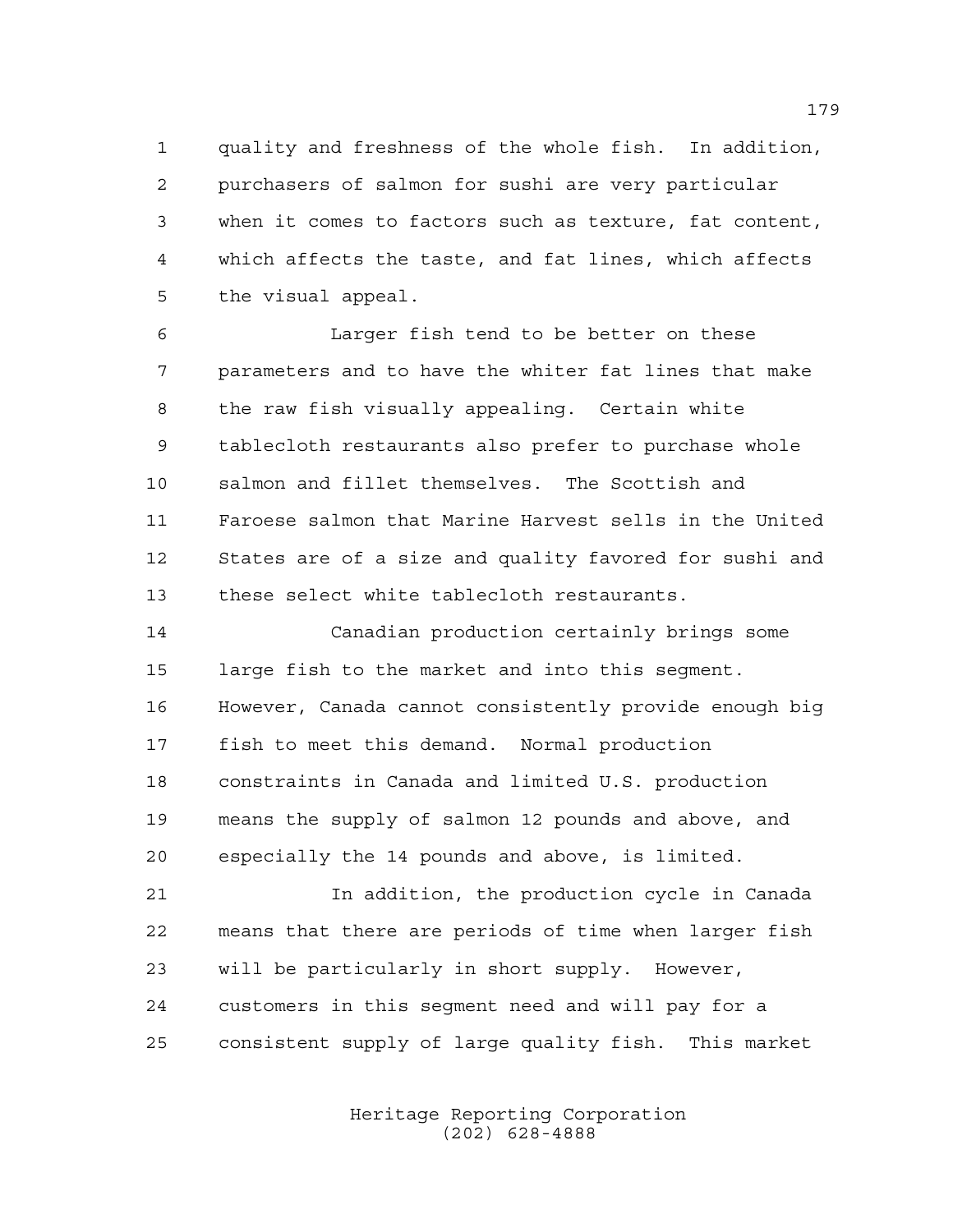segment accounts for 10 to 15 percent of the whole fresh Atlantic consumption. This has been the U.S. market segment with the strongest growth over the last five years. In fact, in recent years, there has been a proliferation of specialty distributors principally serving the sushi segment, and are demanding the larger fish.

 Each of these segments also display pricing differences correlated with size. Our smaller whole fresh Atlantic salmon is generally lower priced than the larger salmon. We can see this from Urner Barry pricing data. In Seattle, the price of 10-12s for fresh whole Atlantic salmon averaged 2.42 a pound in October of this year, compared to 2.83 for the 16-18 pound salmon, a 17 percent difference.

 There are periods during the year when this differential is larger or smaller depending on supply availability by weight band of salmon. For example, in November of this month, for a short period of time, there was greater supplies of large salmon. And the premium for large salmon over small salmon was significantly less. This happens on occasion, but it is the exception rather than the rule. And in general, larger size salmon commands a price premium in the U.S. market.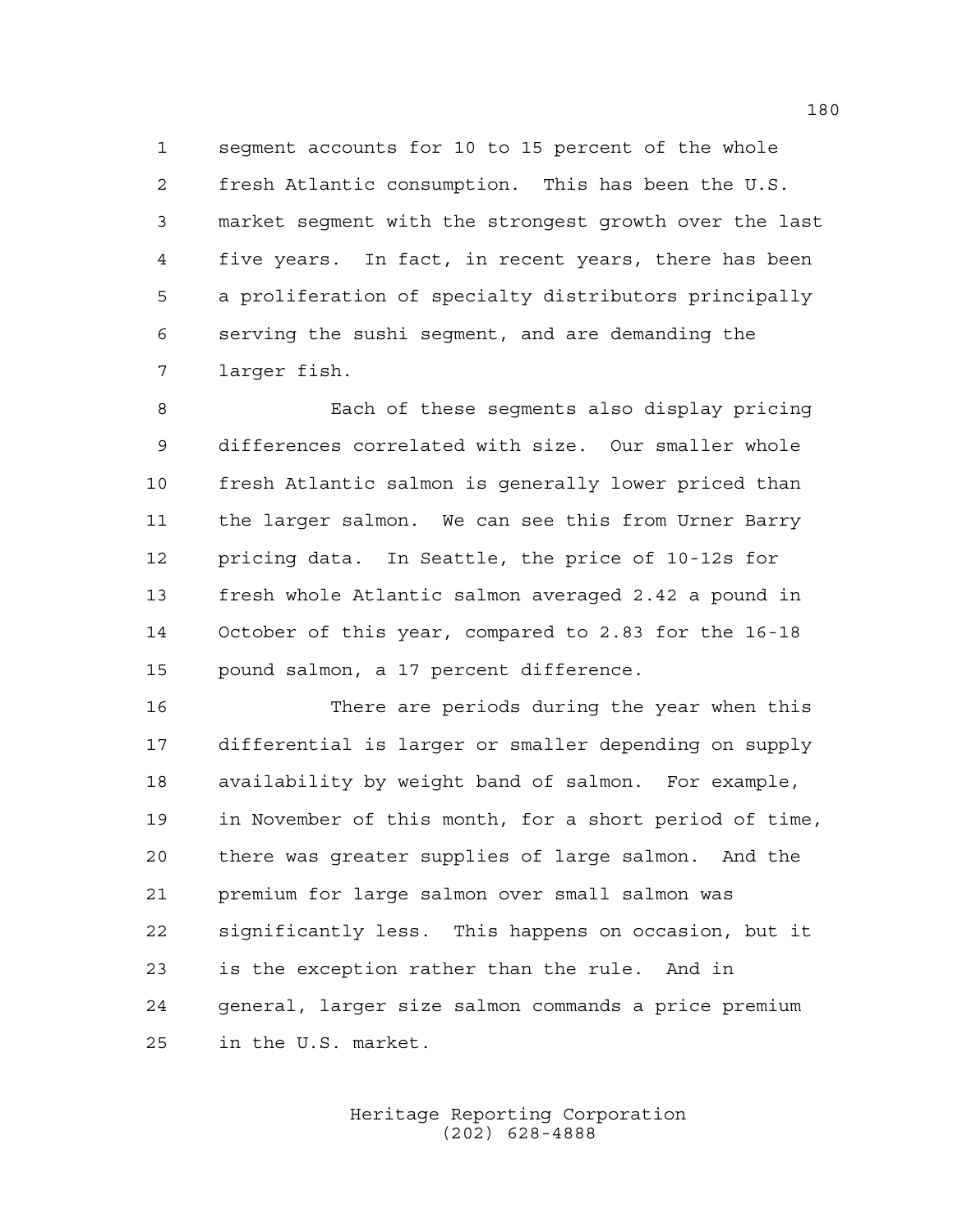Marine Harvest serves the U.S. market with whole fresh salmon from our operations in Canada. We produce approximately 33,000 metric tons per year in Canada, with approximately 70 percent going to the U.S. market, and most of the remainder sold in Canada. When we import Scottish and Faroese whole fresh salmon into the U.S. market, we are primarily serving this sushi and select white tablecloth restaurant segment of the market.

 At 90 percent of the salmon that Marine Harvest exported to the United States from the Faroes and Scotland in 2010, was six kilos in size -- that's 13 pounds or larger. We just don't import smaller sizes from Europe. There are no restrictions on Scottish or Faroese salmon. The market is just not attractive outside this higher price segment for us.

 For Norway, which has the higher freight cost to the U.S. than does Scotland or the Faroe Islands, shipping whole fresh salmon into the market dominated by Canadian suppliers would make less sense than shipping Scottish or Faroese whole salmon.

 Finally, while I know this case is about whole salmon, I want to call your attention to the recent experience of Norwegian salmon in the fresh salmon fillet market here, to help you understand that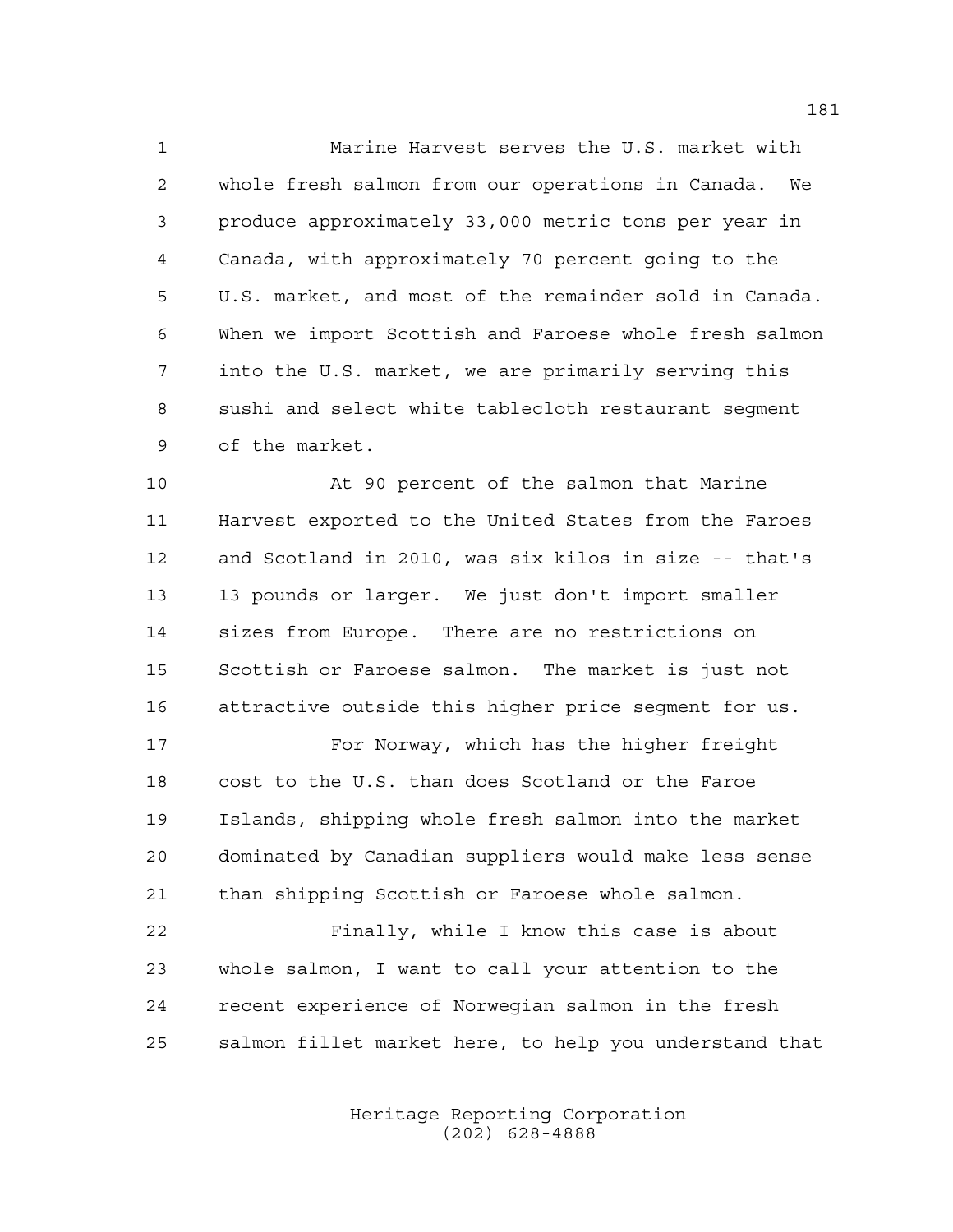Norwegian producers are simply not attracted to the U.S. absent prices that offset the transportation costs.

 Chile has been for many years the primary supplier to the U.S. for fresh salmon fillets, accounting for about 90 percent of all fresh fillet imports into the United States prior to 2009. In 2009, Chile's fillet exports to the United States plummeted, due to the outbreak of ISA that devastated Chile's industry. For that time, Norwegian fillets had a small portion of the U.S. market.

 In 2008, for example, Norway accounted for only 2.5 percent of the imports. Norwegian fillets were always higher priced, but given Chilean supply and pricing, which reflected Chile's lower processing costs and freight advantages of the U.S. market, Norway was never able to sell much volume at a high enough price to make the market attractive.

 In 2009, with Chile's withdrawal from the U.S. fillet market, Norway fillet imports, including from my company, increased substantially for the first time. But prices remained strong and well above the pricing point that had been set by the Chilean fillets.

In 2011, as Chilean volumes began to ramp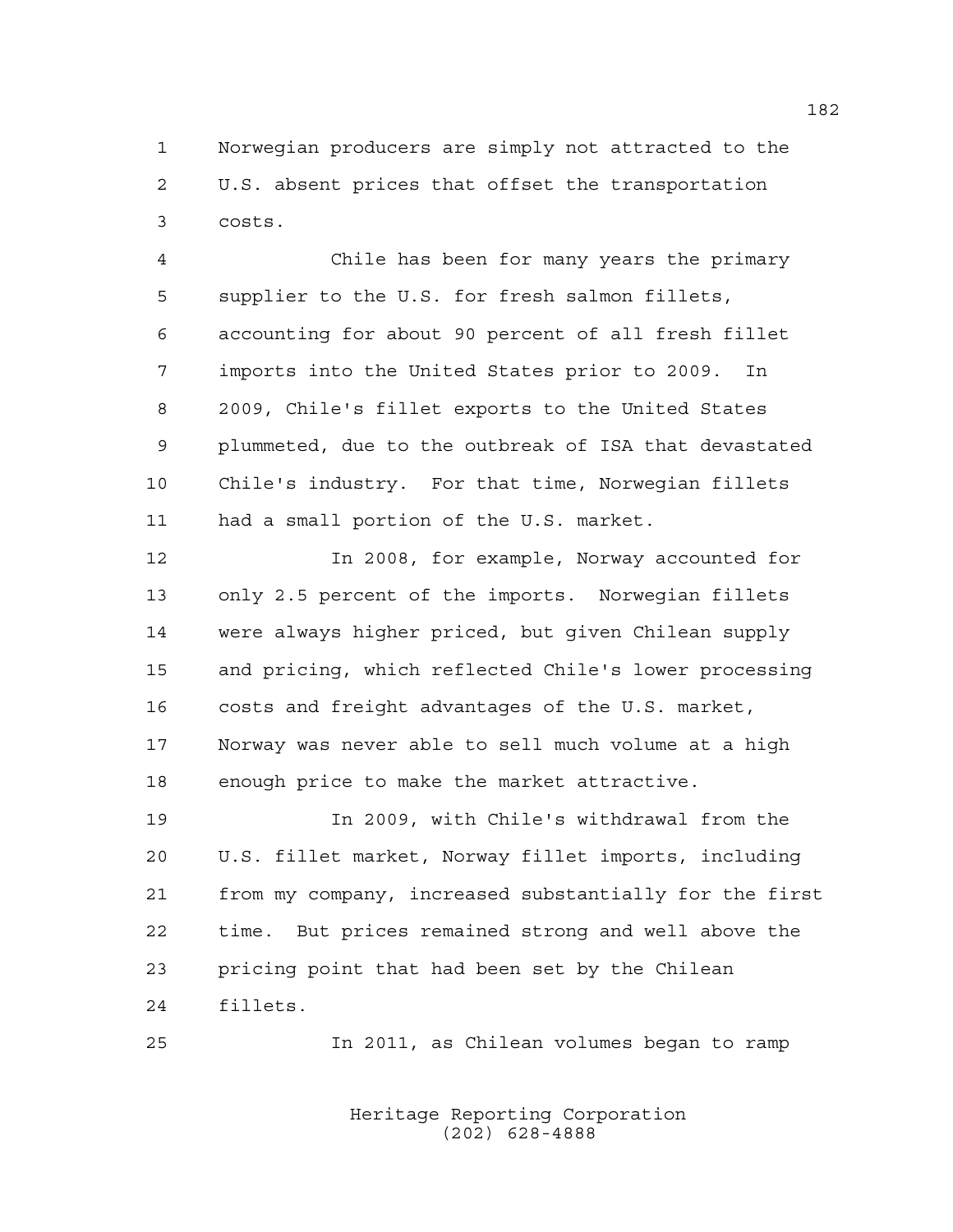up, and as prices were expected to and then did fall, Norway quickly reduced its fillet shipments into the United States. There are no restrictions imposed on Norwegian salmon fillets. Norway's limited participation in the U.S. fillet market prior to 2009 and after early 2011 was a result of the same factors that make the U.S. unattractive for Norwegian whole salmon.

 Other suppliers have a competitive advantage and set the market prices at a level that leaves Norwegian producers better off shipping to the markets where it can make better returns. Thank you.

 MS. SLATER: You're now going to hear from Mr. Vike from Grieg.

 MR. VIKE: Good afternoon. My name is Morten Vike. I'm the CEO of Grieg Seafood. I'm pleased to be here today to tell you about our company and to explain how we make our selling decisions at Grieg, and how Grieg sees the whole fresh salmon market today.

 Grieg is one of the world's leading fish farming companies. We produce Atlantic salmon in two regions in Norway, in British Columbia in Canada, and in the Shetland Islands in Scotland in the United Kingdom. Our total annual production of Atlantic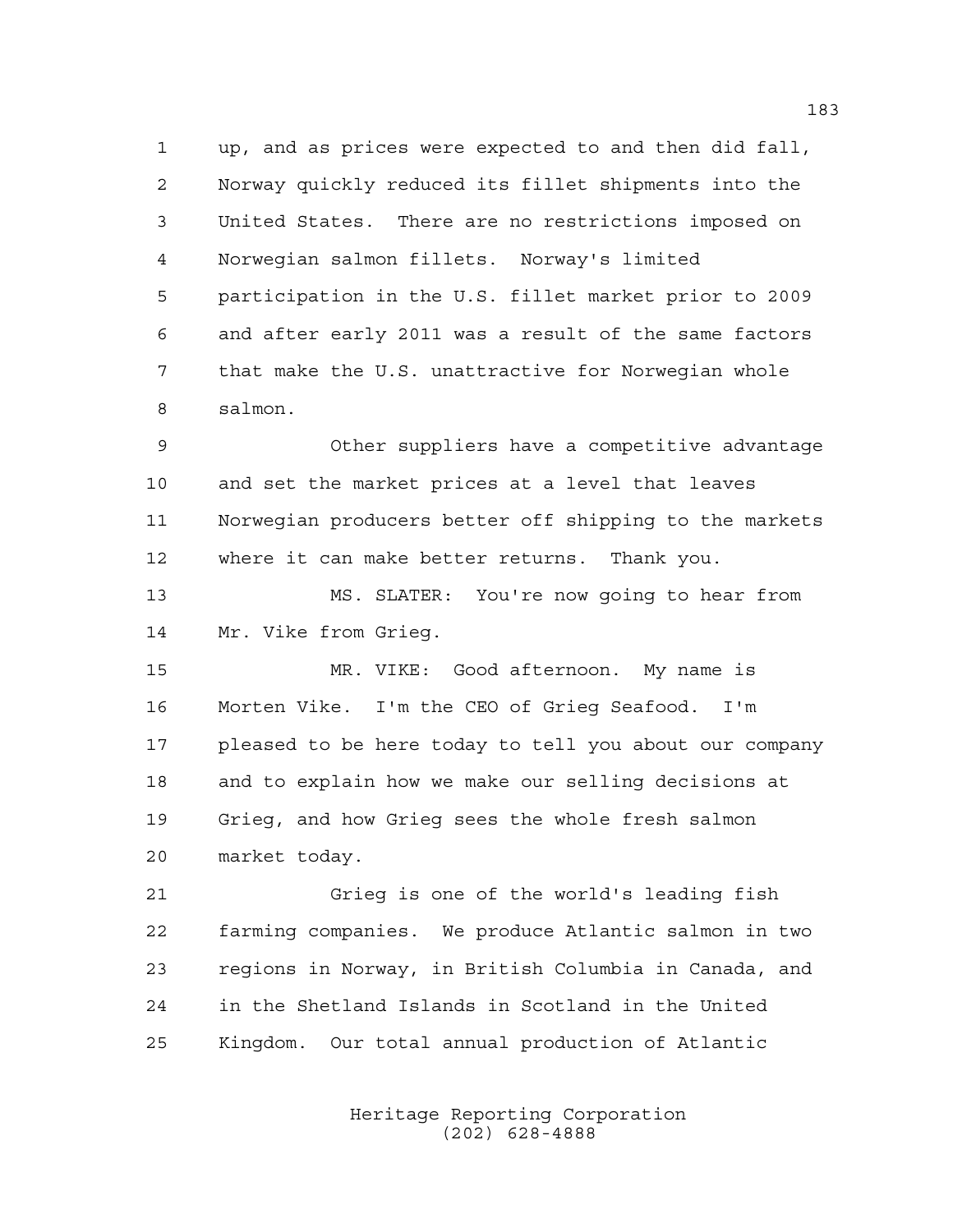salmon is approximately 63,000 metric tons, gutted weight, about half of which is in Norway.

 Even though Norway's production has grown over the last six years, this growth has been in response to strong demands, and as a result, our prices have also increased. Grieg's Norwegian production of fresh whole Atlantic salmon has grown substantially from 2005 to 2010. But at the same time, average value for whole fresh Atlantic salmon sales during that period increased by almost 40 percent on average.

 Grieg's export to Russia went from absolutely nothing in 2005 to a volume that made Russia our second largest export market last year, and has continued to grow in 2011. The development of the Russian market has been particularly important. We have production in two regions in Norway. Our production in Finnmark in the northernmost part of Norway is particularly well situated to serve the neighboring Russian market, to which some is transported by truck, and mostly picked up by our Russian buyers themselves.

 Most of Grieg's projected harvest growth in 2012 will be in Finnmark and will be directed to the Russian markets. Our Asian exports have also

> Heritage Reporting Corporation (202) 628-4888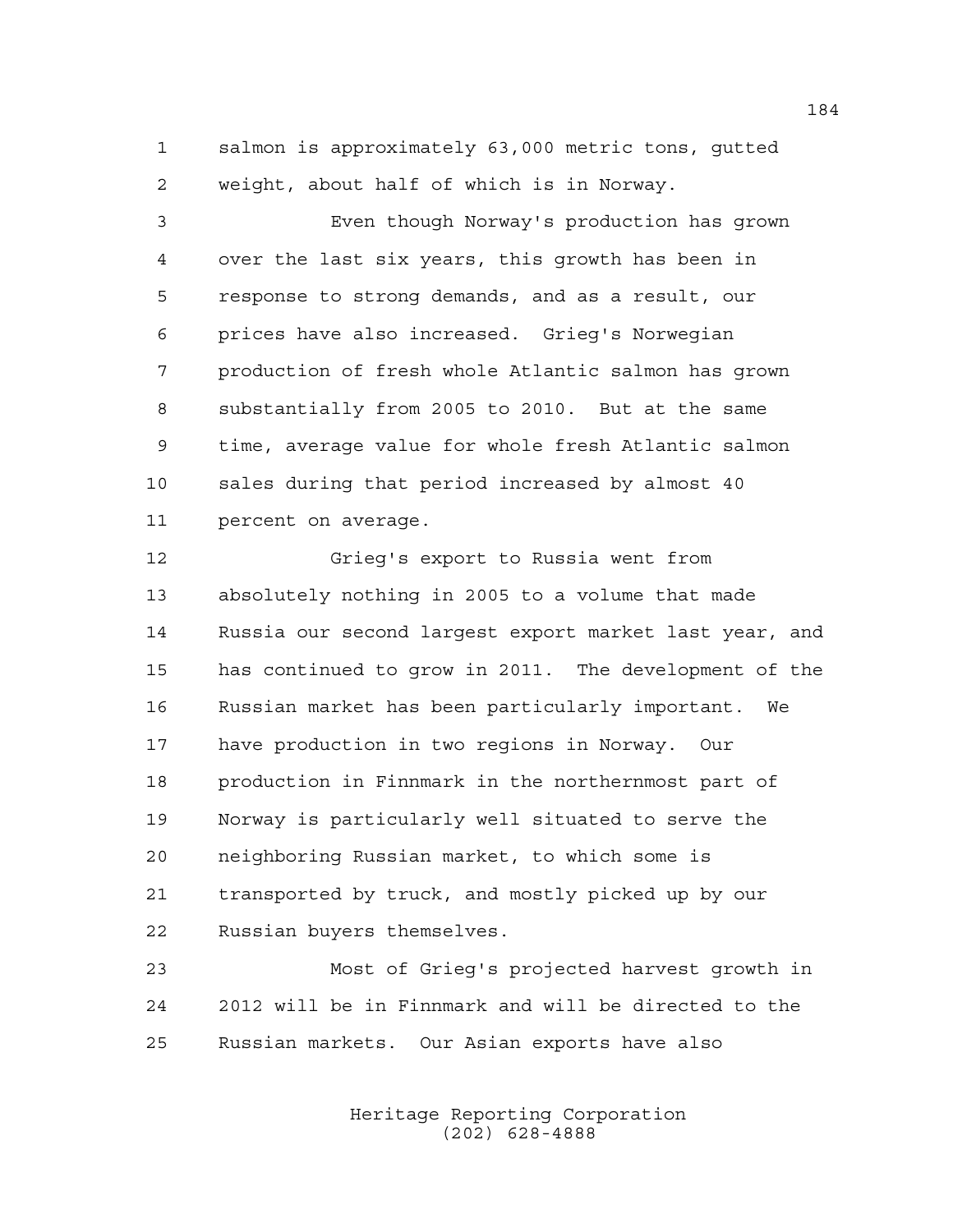increased substantially. In that regard, I want to explain to you how it is that we at Grieg make our sales decision concerning our Norwegian salmon and why exporting whole fish to the U.S. market from Norway makes no sense for us, or for any other Norwegian suppliers.

 In making our sales decision, we actually compute what our best return will be given prevailing prices in alternative export markets, taking into account packing cost, transportation costs, and extra freight differences. We do this through the use of a computer program that tells us each week where we will earn the best return on our salmon.

 I have reviewed the analysis that was presented in our prehearing brief, and this analysis very much reflects the actual process we go through in deciding where to sell our whole fresh salmon. Our starting point will be the prices that our sales affiliates quote us, and from this we calculate what our net return would be for each market.

 Of course, we do also take into account longstanding customer relationships and the importance of our core markets, meaning that the small change in the relative returns for a short period of time will not see us shifting a large of supply from one market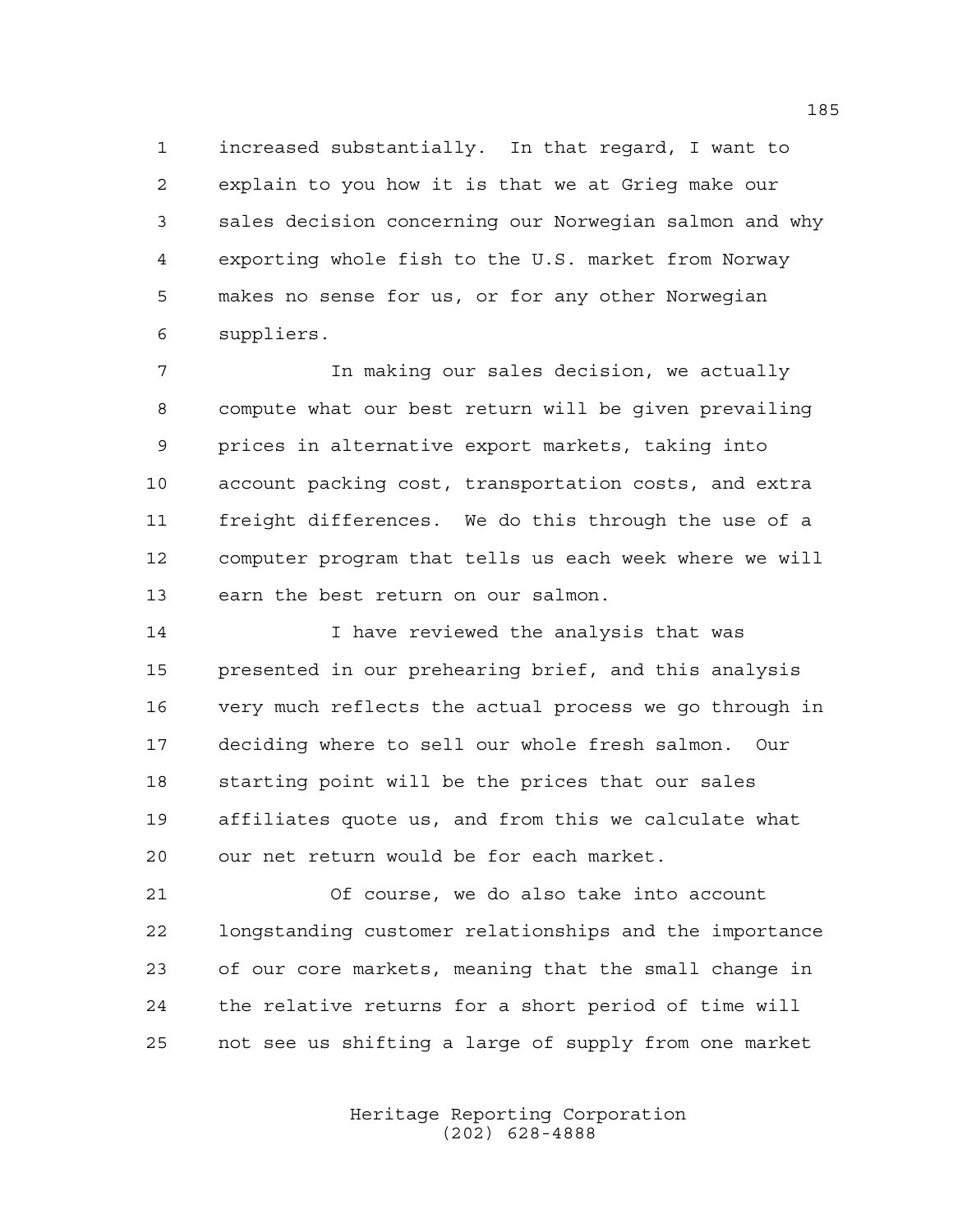to the other.

| $\mathcal{L}$ | Because we actually look for the best return         |
|---------------|------------------------------------------------------|
| $\mathbf{3}$  | in selling our whole fresh salmon, exporting our     |
| 4             | Norwegian salmon to the U.S. market makes no sense.  |
| -5            | Sending whole fresh salmon from Norway to the United |
| 6             | States cost approximately 900 ton Norwegian kroner   |
| 7             | more than it cost Canadian suppliers to ship whole   |
| 8             | fresh salmon here.                                   |

 This represents about 20 to 30 percent of the average export price from Norway in 2011. Given price levels in the U.S., which in fact are set by us Canadian suppliers, who account for about 70 percent of the U.S. whole fresh salmon market as well as the supply of salmon fillets from Chile, selling to the United States is almost never a better option for us from Norway. We can almost always set a better price by selling our Norwegian product to Europe or Russia.

 I'll give you an example. Today, to send a whole fresh salmon by air to the U.S. from our processing plant in Rogaland, which is in southern Norway, would cost an average of about 13 NOK a kilo, including freight to the airport, packing costs for air freight, and the air freight to the United States. Our cost from Finnmark in northern Norway would be higher.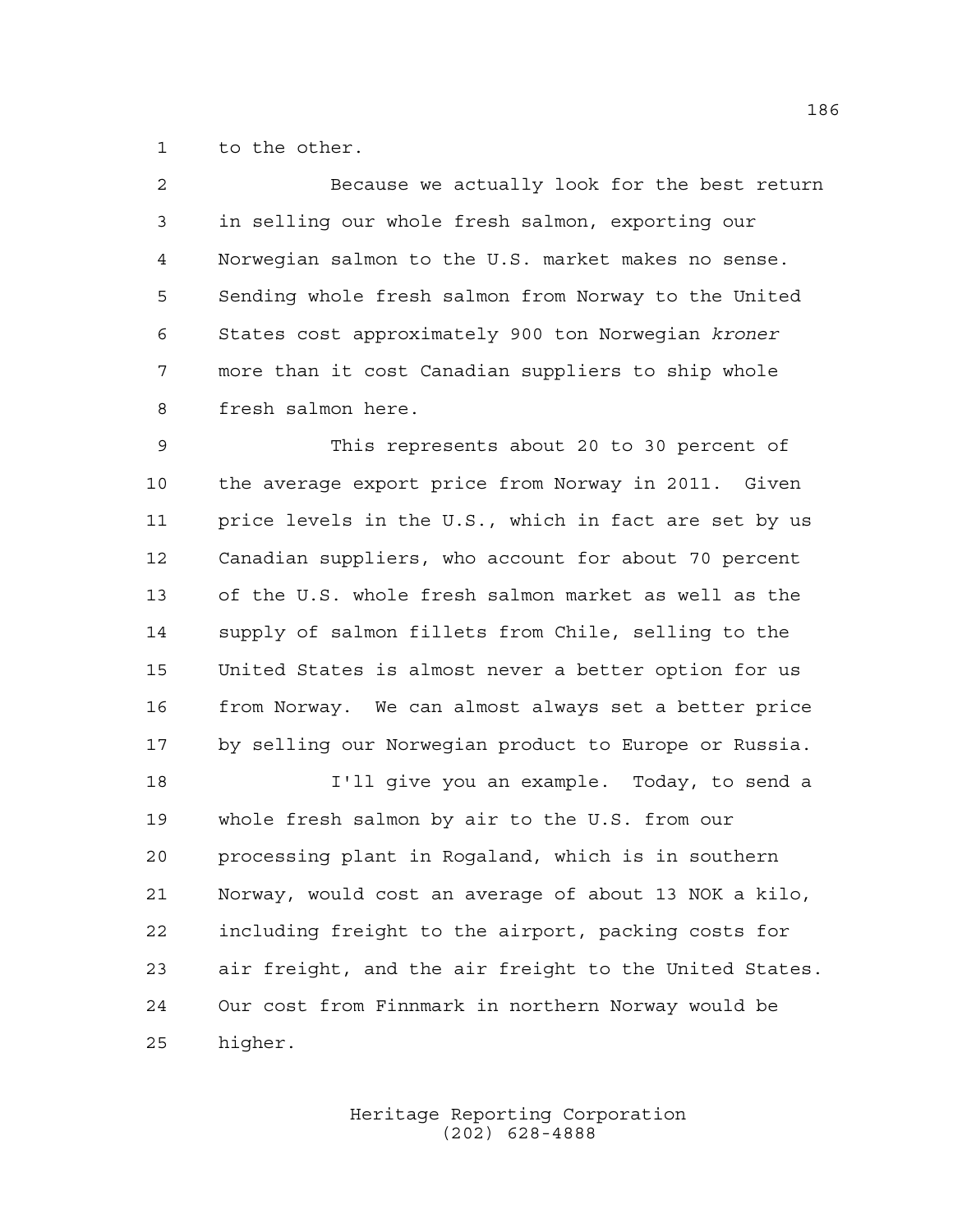The U.S. price for an industrial sized salmon, say eight to ten pounds, the size used for processing into fillets, is now at \$2.45 a pound. This converts at current exchange rates to 30.50 NOK per kilo, yielding us a return of NOK 17.50 a kilo after deducting the 13 NOK a kilo in transportation cost.

 The average export price for this time period to non-U.S. markets, that is, primarily Europe, was NOK 22.47 per kilo delivered at Oslo based on the north clearing data. Freight from our packing plant to Oslo is about 1 NOK a kilo, so the average net return from exporting to a non-U.S. market is about NOK 21.47 a kilo, which is a much better return than the NOK 17.50 we would have got if we exported to the United States.

17 17 If we were to ship to the U.S. market, we, and I believe also other Norwegian exporters, would have to explain to our shareholders why we are choosing to sell to a market that is less profitable. It would not be a rational business decision, and we would simply not do that.

 It also does not make business sense to do so given the substantial investments we have made to supply the U.S. market from our operations in Canada.

> Heritage Reporting Corporation (202) 628-4888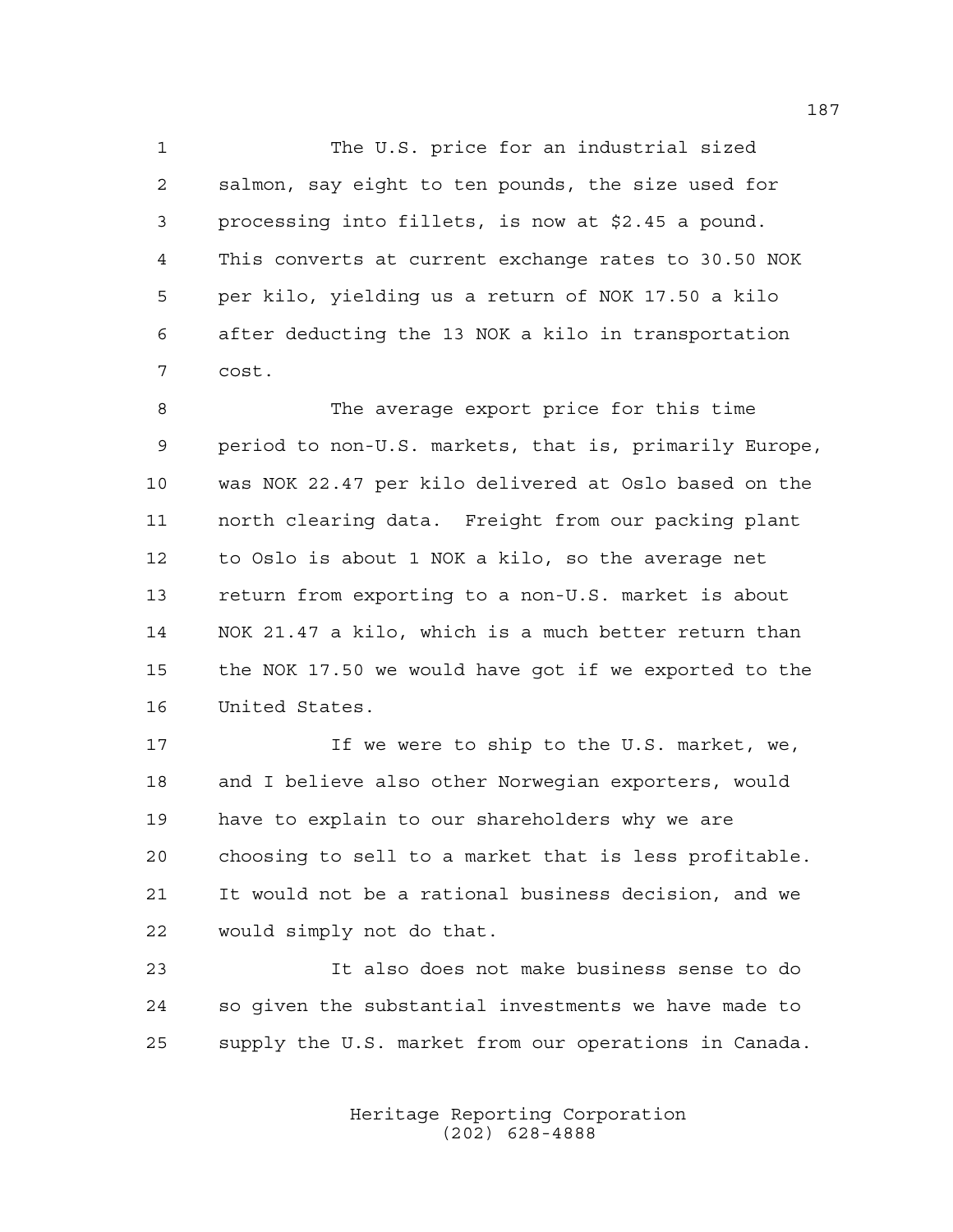You can see that the U.S. market is not very attractive for Norwegian salmon exports by considering what has happened with fillets. Norwegian fillets have just not made their way to the U.S. despite the absence of any restrictions. Exporters prefer the higher returns in Europe and elsewhere.

 There was an exception briefly when Chile exited the U.S. fillet market in 2009 and 2010, but that situation did not last long. At Grieg, we have many inquiries from U.S. buyers seeking to replace Chilean fillets. We evaluated the opportunities, but did not find them as profitable as other options. The same is true for whole fresh salmon.

 It was precisely because production in Norway and Scotland is not well positioned to serve the U.S. market that Grieg, like a number of other larger Norwegian salmon producers, had established salmon farms in Canada. We have been there since 2002, and we produce currently approximately 13,000 metric tons of Atlantic salmon in British Columbia every year, and almost all of it is exported to the U.S. market in the form of whole fresh salmon.

 I do wish to note at the same time that my company has supplied a limited quantity of whole fresh salmon to the U.S. from our Scottish production.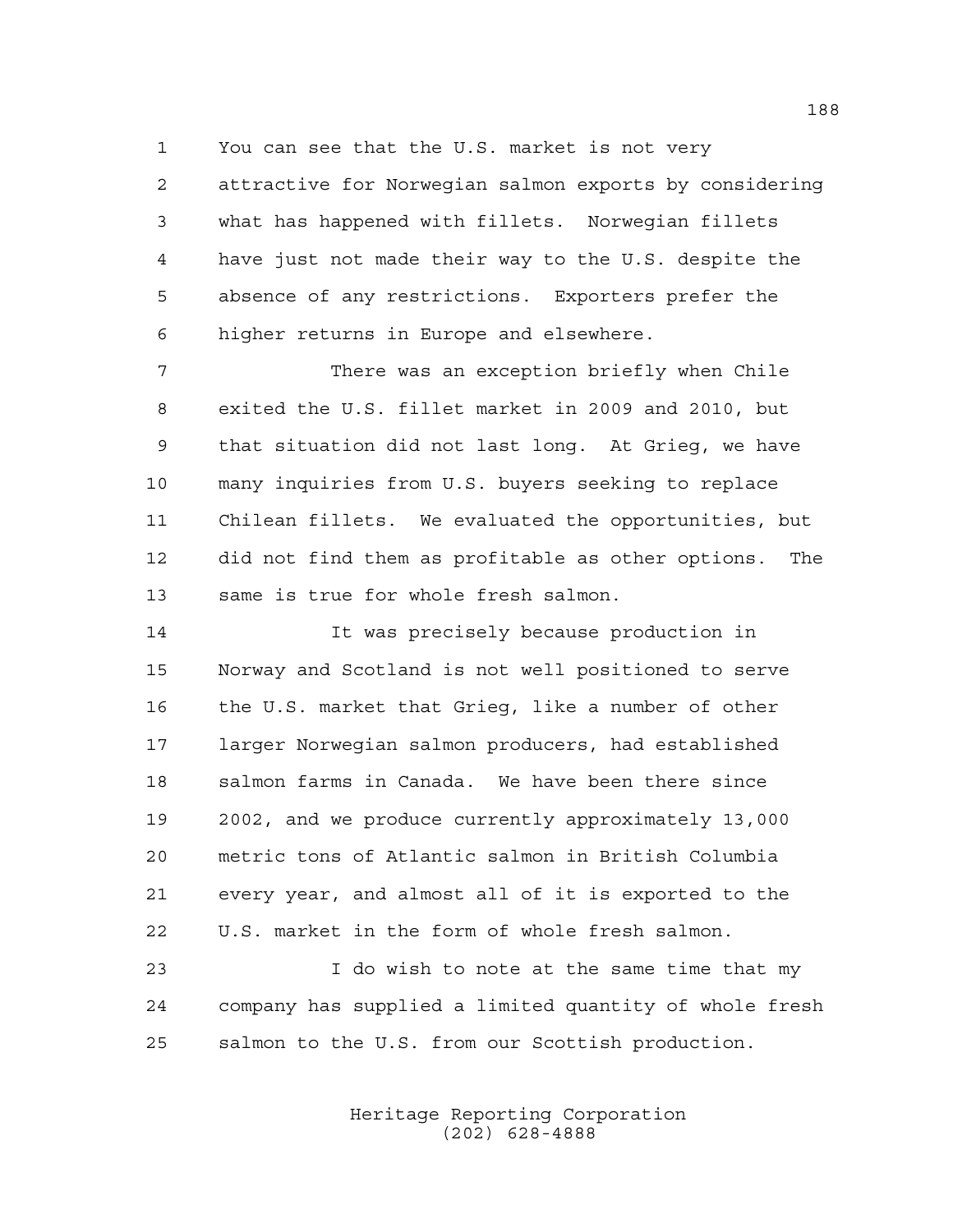Given what I've just told you, this may seem not to make any sense. But what we have found is there is a small segment of the U.S. market that wants and will pay a higher price for large fish from Scotland. The price is sometimes, although not always, high enough to make the U.S. more attractive for those sizes than the price in other markets.

 This has never been the case for smaller sizes. You can see in your import data that the price of whole salmon imported from Scotland is higher, for example, than prices from Canada. Why would a buyer purchase the more expensive Scottish salmon when Canadian and perhaps a small quantity of U.S. salmon as well are available at lower prices? The reason for this is that there is typically not enough of the very large fish from Canadian suppliers to satisfy the growing demand for this large fish.

 This mostly goes to the increasing sushi segments and to some white table cloth restaurants that prefer larger salmon. Of course, there are points in time that many larger fish may be available to the market, and the size premium may disappear briefly. But in general, it is the larger fish which commands the high price hat sometimes attracts Scottish salmon in tho the U.S. market.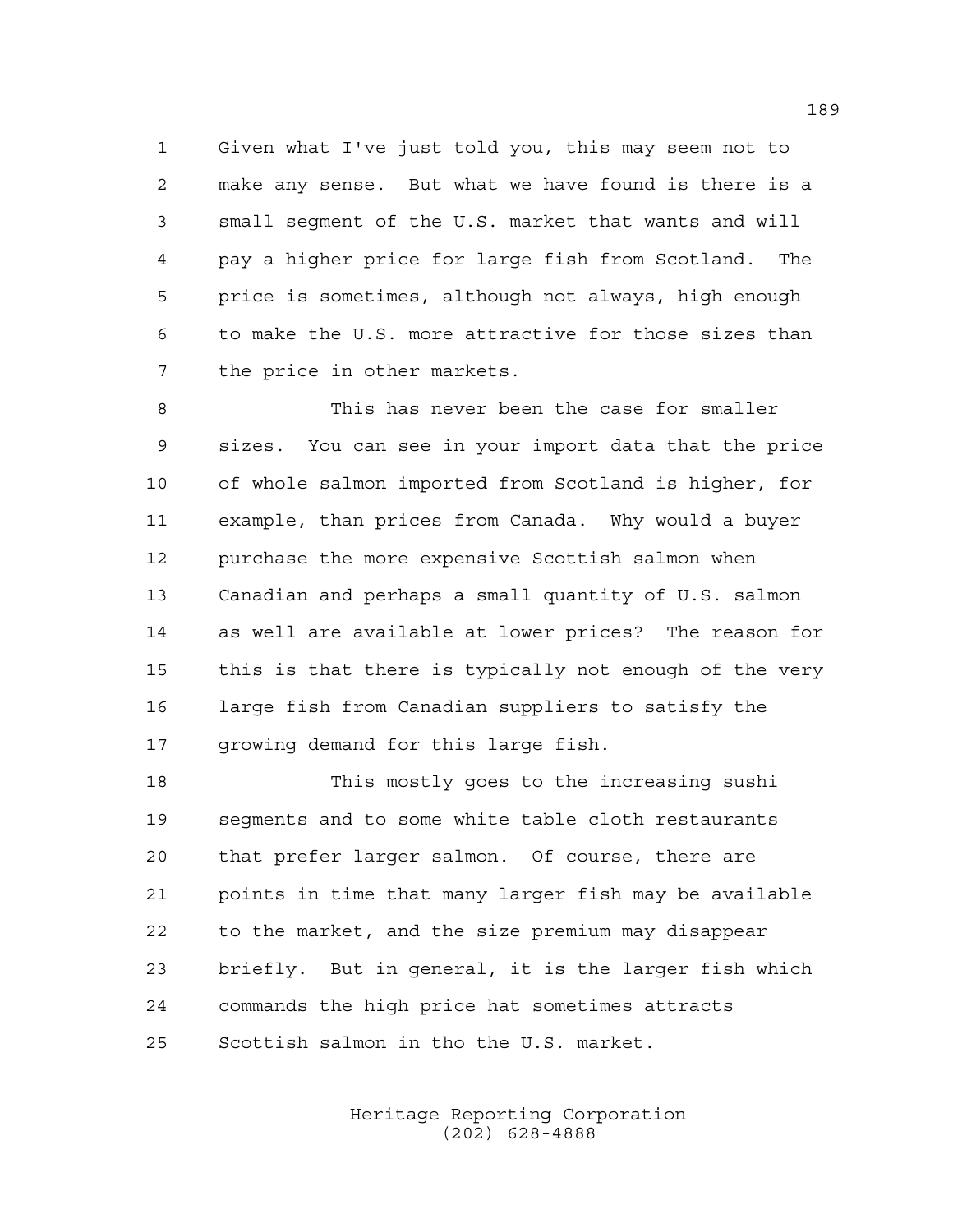Some larger Norwegian fish may also be attractive here by higher prices, but even for its large size salmon, Norway has a more proximate and attractive market. The Russian market, which Norwegian suppliers can serve more competitively than Scotland, has a relatively higher demand for larger sizes of fish. Asian buyers also have a very strong preference for large fish, about 12 pounds.

 Finally, I'd like to address the current market situation that we heard so much about this morning. It is important to recognize that our industry does experience cycles. Over time, we have price increases and price declines. Most recently, the very high pricing that we saw in 2010 was due to the loss of almost all Chilean production in 2009, coupled with very rapid demand growth globally.

 This very tight supply demand balance resulted in the very strong pricing levels. However, also very high prices in turn resulted in some demand destruction, as consumers turned to lower price seafood and other proteins, and as some restaurants and retailers moved away from Atlantic salmon.

 Subsequently, prices declined beginning in the summer of 2011, and still a return to the market much more quickly than anyone had anticipated. Most

> Heritage Reporting Corporation (202) 628-4888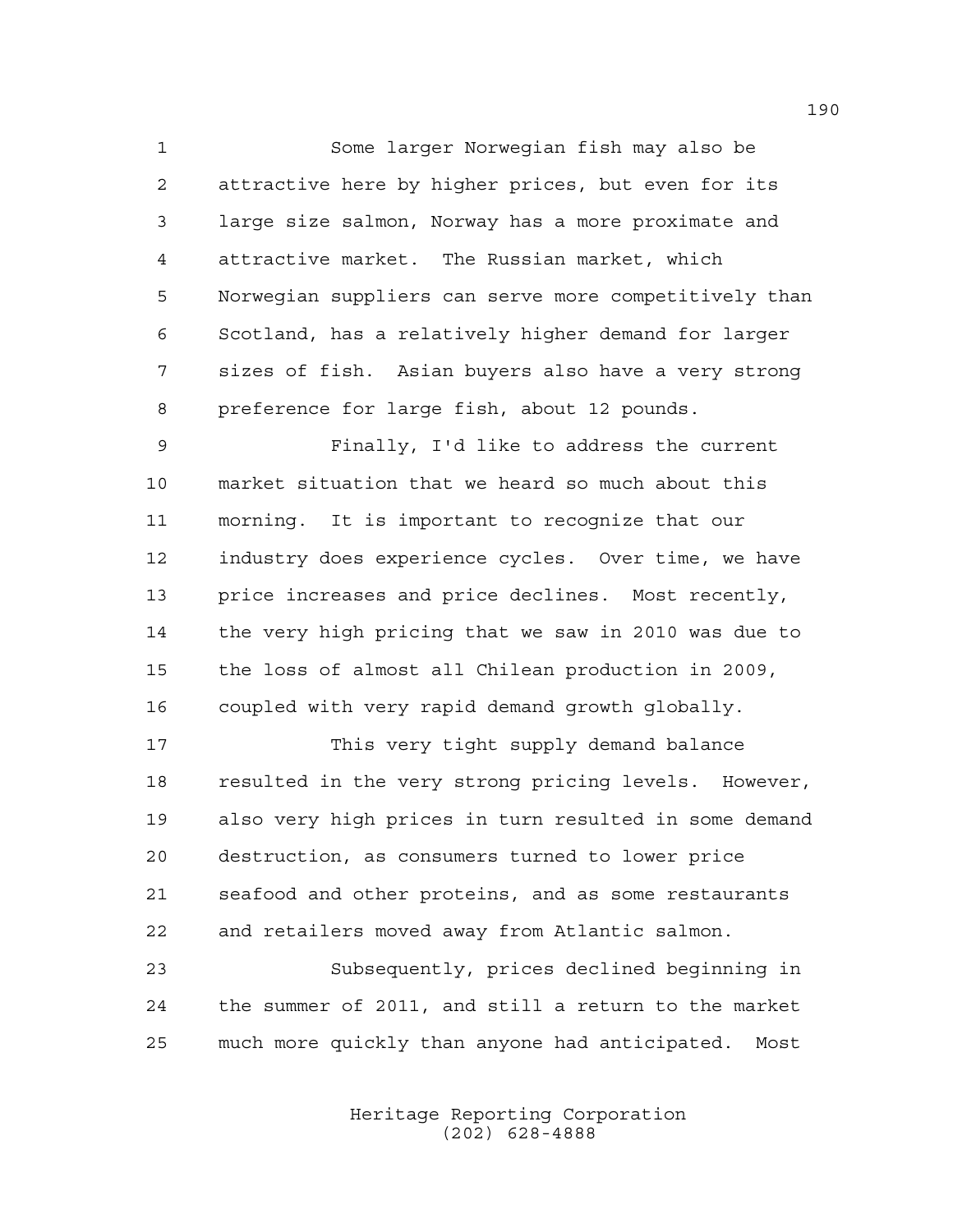analysts had expected that Chile would not resume significant levels of production until 2013 or even 2014. The increasing supply coupled with a price- related demand softening in Europe and elsewhere has caused a price decline. This type of price drop following a peak is not unusual. And just a few key points about that.

 Firstly, in this industry, as prices drop, demand for Atlantic salmon increases. This process normally takes a few months, as lower prices filter down through the supply chain to the consumer, and as contract pricing reflects changes in market conditions. However, we have already seen significant increases in demand in Russia, where price changes flow through much more quickly, and we are also already seeing increases in Europe.

 Secondly, in the increases in Norwegian harvest that we saw in the third quarter of this year as compared to the third quarter of last year were largely the result of unusual or unusually good growing conditions during the third quarter, and also the fact that harvest levels early in the year were below expectations.

 Year-end year, Norway's production growth in 2011 will be 5 percent. Moreover, the production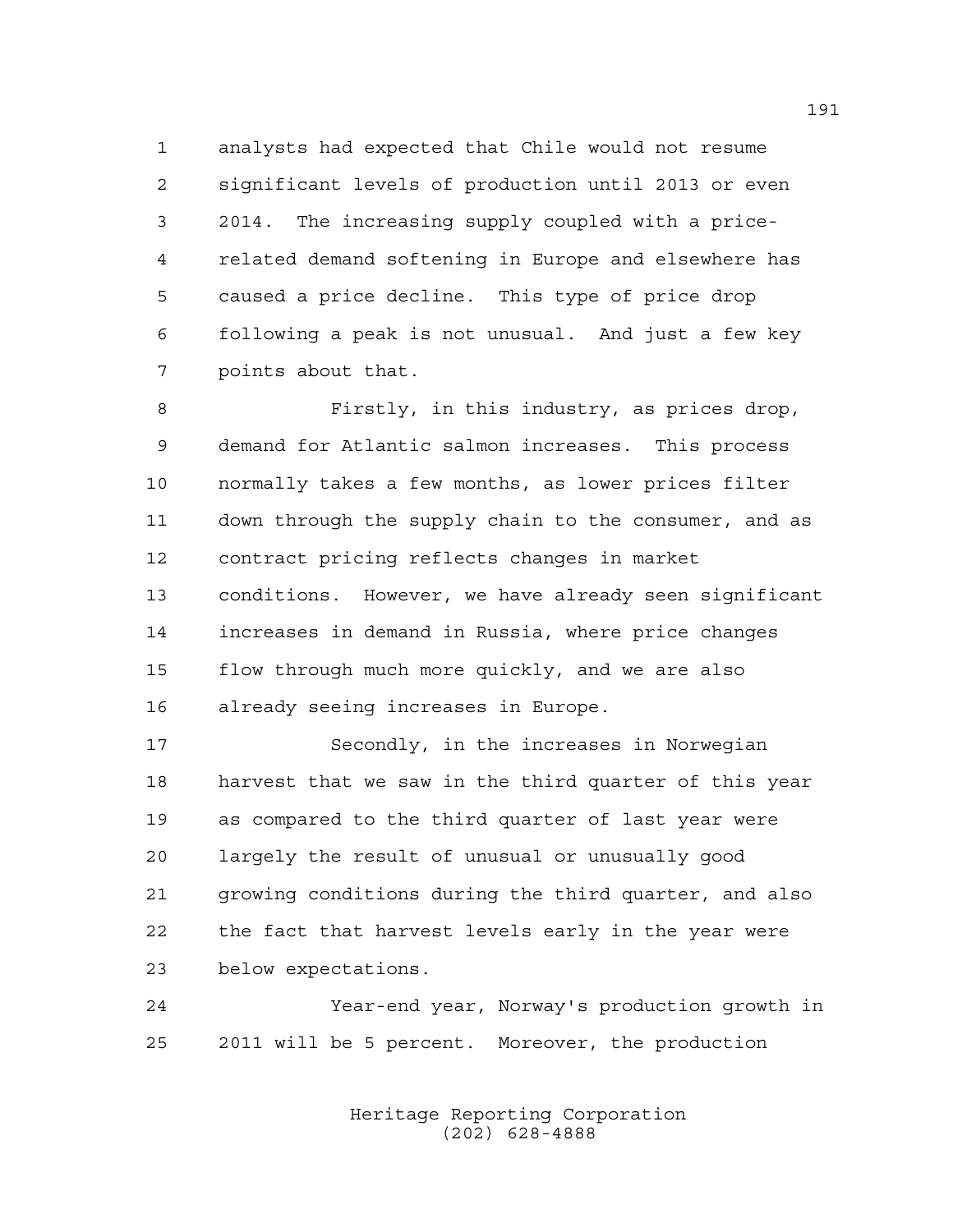plans that most Norwegian producers made for 2011 and also for 2012 were actually made back in 2008 and 2009. These decisions took into account the rapid growth in demand that we have actually also seen as well as the expectation that Chilean production would be down.

 To somehow point a finger and to suggest that Norwegian production this year was irresponsible or disconnected from the market is, in my view, simply incorrect. Production decision must be viewed in terms of the market expectations at the time they are made.

 Thirdly, the market is already beginning to correct itself. As demand grows in response to lower prices, the situation is improving. In fact, as I 16 just noted, we are already seeing positive reaction in demand, and prices are improving. It should also be noted that as Chilean supply returns to global markets, Norwegian producers are able to and in many cases are reacting appropriately.

 My company, for example, has already decided that we will not increase the number of smolt we'll put into sea in the next year, and a number of other larger producers have also made similar decisions. However, we do expect demand to continue to grow, as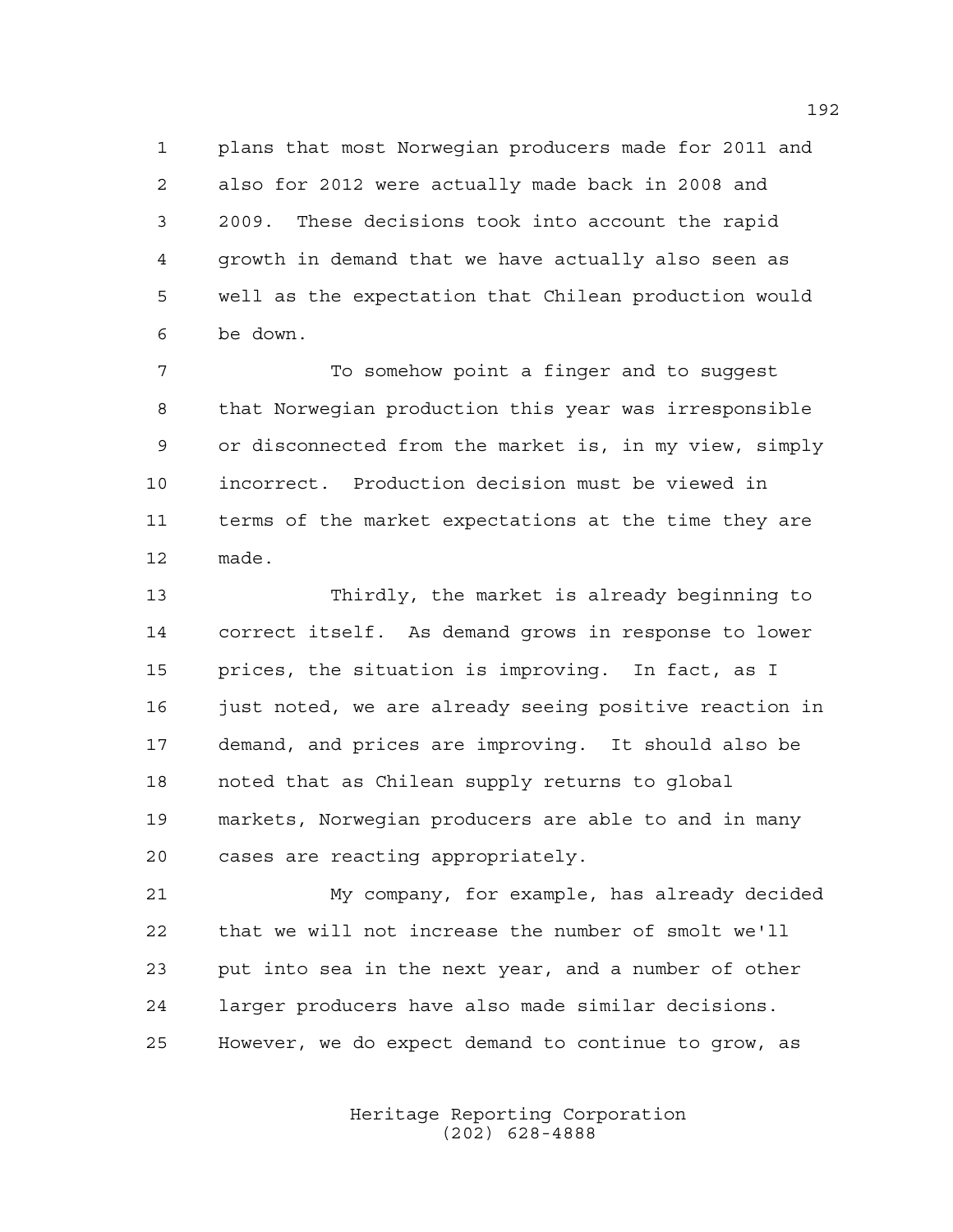it has over the last six years, especially in emerging markets such as Russia and in the Asian and European market.

 Finally, it is important to realize that this latest market dip does not indicate that a U.S. market will somehow become more attracted to Norwegian suppliers. Given the lower prices, the choice of markets with the best net pricing becomes particularly important. Because prices have declined everywhere, the U.S. market remains as relatively unattractive as it was at the top of the cycle.

 Thank you, and I look forward to answering your questions.

 MS. SLATER: You're going to hear from Mr. Sundheim from the Norwegian Seafood Export Council.

MR. SUNDHEIM: Good afternoon,

 Commissioners. My name is Egil Sundheim, and I'm the Director of Market Information at the Norwegian Seafood Export Council, or NSEC. One of the primary responsibilities of NSEC is to promote worldwide demand for Norwegian seafood. In this respect, we also work on monitoring and analyzing the demand for salmon in the main salmon markets.

 There are two issues I would like to discuss. First, I will address the market demand for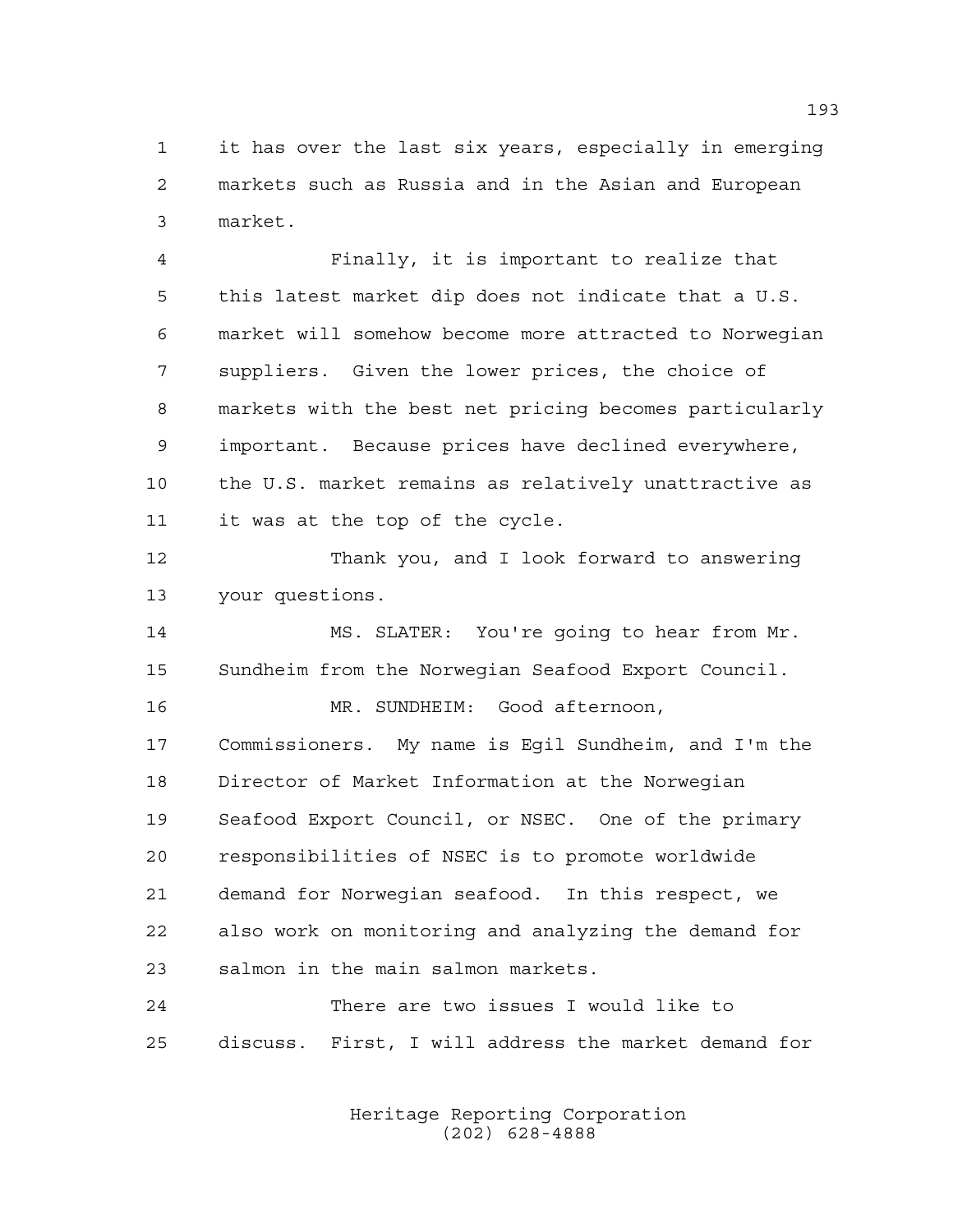Norwegian salmon, and as a part of this, where there is Norwegian exports and why. Second, I will discuss the relationship between price changes for Norwegian salmon and demand.

 The NSEC is continuously investing in the promotion of Norwegian salmon, particularly to consumers in our national export markets in Europe, where Norwegian salmon is shipped by truck or train. These markets include E.U., Russia, and Ukraine, which have accounted for about 90 percent of the growing whole fresh Atlantic salmon exports from Norway over the last five years.

 Let me tell you why. Although Norway is located on the northwestern edge of Europe, we are within the trucking distance for fresh seafood to roughly 750 million consumers. Bordering Russia, Norway is well positioned geographically to supply one of the world's fastest growing consumer markets with fresh whole Atlantic salmon.

 The vast majority of Russian population is based in the western regions. Currently, it is the demand for Norwegian fresh whole salmon in the two largest cities, Moscow and St. Petersburg, that is the basis for establishing Russia as the second largest market in terms of volume.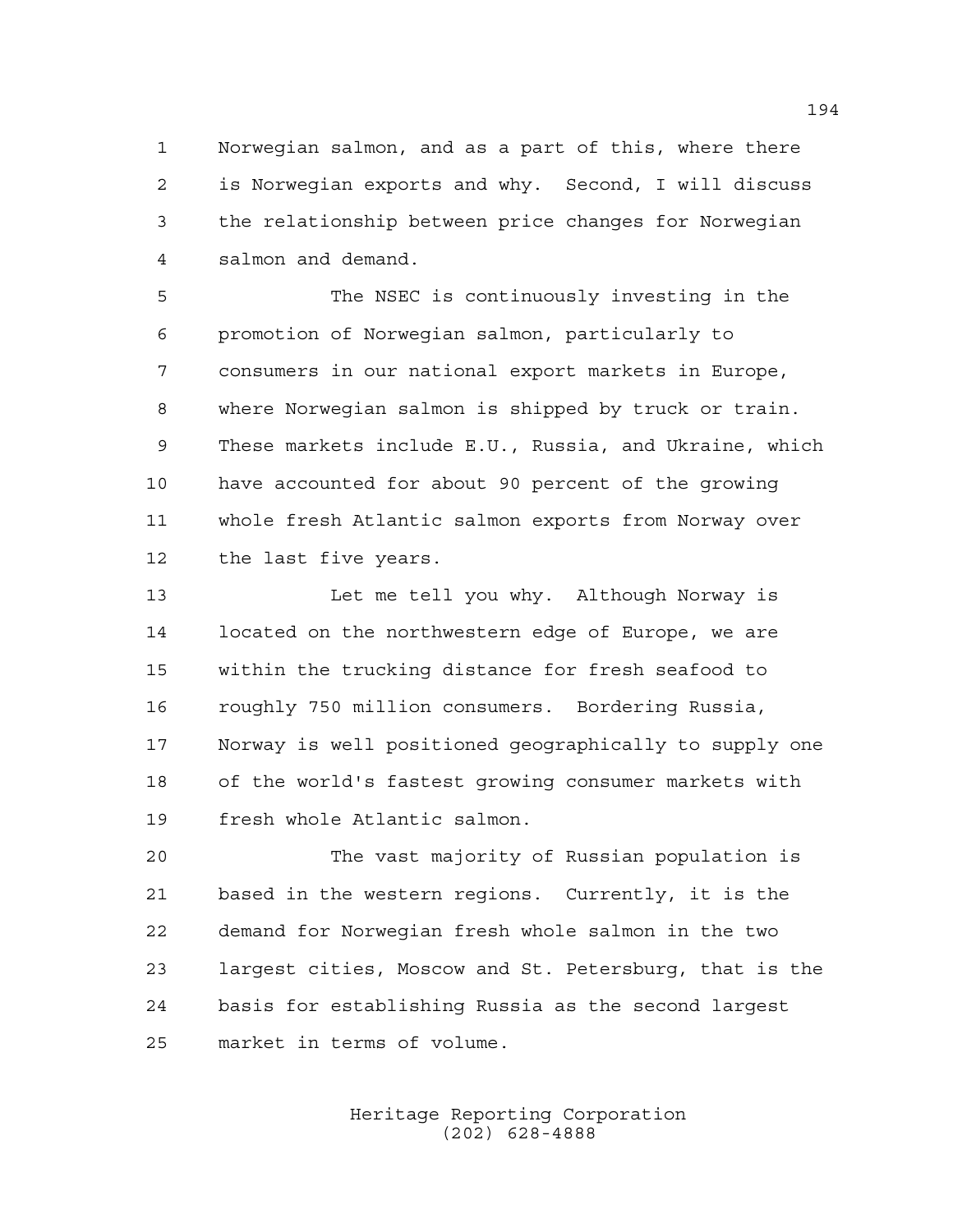Russia is still yet to be fully developed as a market, as distribution continues to develop, making it possible to offer fresh Norwegian salmon to new consumer groups in western Russia outside the two largest urban areas.

 For exports to other European countries, most salmon is shipped by truck to Sweden, Denmark, and Finland. Some fresh seafood is also shipped by train. It is common for trucks to utilize the extensive freight system in Scandinavia, both eastbound and southbound, to bring the fresh seafood to the market in an efficient manner.

 Slide one shows the long-term trends in Norway's growth of its whole fresh Atlantic salmon exports. You can see that all of Norway's export markets have been growing, but the category other Europe, which includes Russia, has shown a particularly strong growth. You can also see that Norway exports to Asia, which is by air freight. Fresh whole Atlantic salmon is exported to

 Asia because here it doesn't face competition from suppliers with the logistical freight advantage, unlike the situation in the United States, where Norwegian salmon would have to compete with local product from the U.S. and Canadian supply. In fact,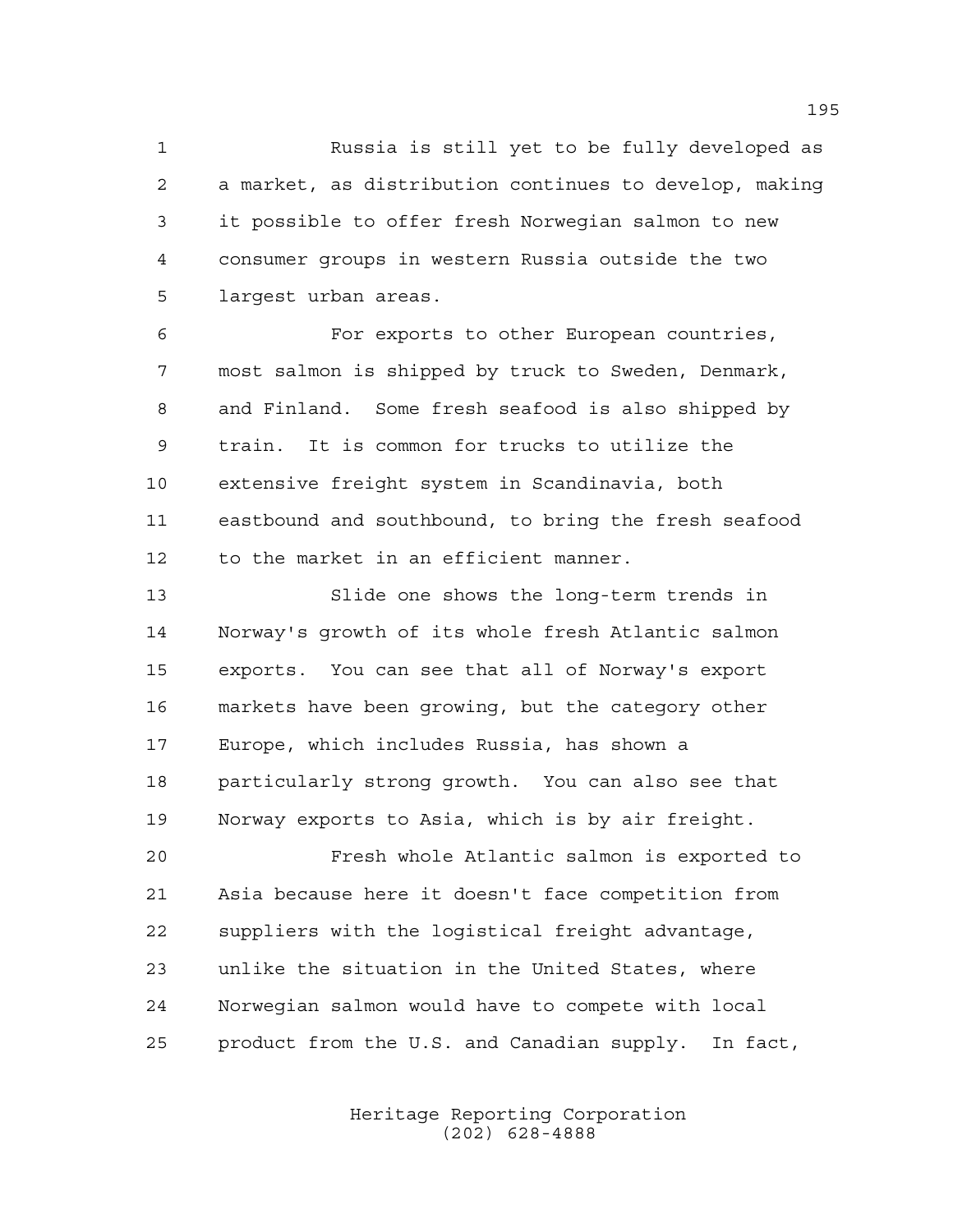Norway might have an advantage when it comes to freight cost compared to its competition in the Asian markets.

 There was another discussion this morning about the recent price decreases for fresh whole Atlantic salmon. The NSEC hosted a conference in Oslo last week where I made a presentation on the relationship between price changes and demand for Norwegian salmon. I want to share some of our findings with you.

 First, as has been discussed earlier, prices for fresh whole Atlantic salmon are cyclical and can rise and fall significantly within a relatively short period of time. The price declines we have seen since this summer, both for Norway's markets as well as in the United States markets, are not unusual for salmon. Indeed, as discussed this morning, this cyclical pattern is typical for all types of livestock, as you may be familiar with the well-established term, pork cycle, in agricultural economics.

 However, because consumer demand is sensitive to price, there is typically some self- correction to cyclical price peaks and troughs. When consumer prices are high, the volume of salmon consumption declines, and conversely, low prices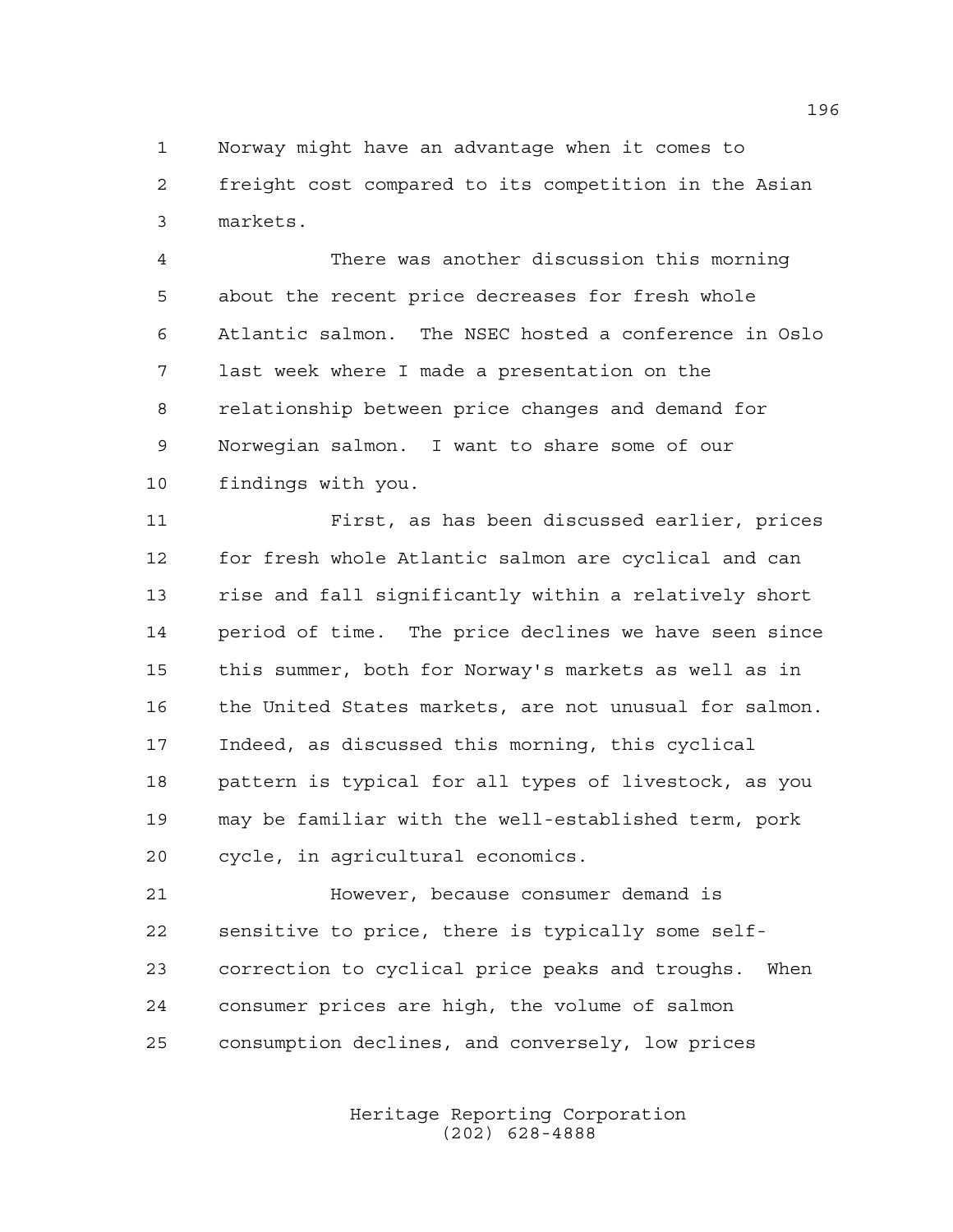generate an increase in salmon consumption. As an example, in 2006, there was a period of cyclical high prices for salmon in Norway's largest export market, France. As the consumer prices rose, the number of households purchasing salmon declined with an almost perfect inverse relationship.

 Those who couldn't afford a product or had not become stable consumers abandoned salmon for substitute products. Subsequently, when consumer prices fell again, the demand for salmon increased as the last households found salmon attractively priced in their stores. When consumer prices for salmon again increased in 2010 through about mid-2011, the number of households purchasing salmon in France immediately declined. The trend stopped in May, and in October we started to see an increase in demand as the consumer price for salmon started to decline.

 All our analyses show that there is a 12- to 14-week time lag between the declines in wholesale spot price and price declines at retail in France. The consumers I know immediately responded to lower salmon prices. The volume of fresh salmon sold for home consumption in France rose by 23 percent from October to November.

The current purchase is over 40 percent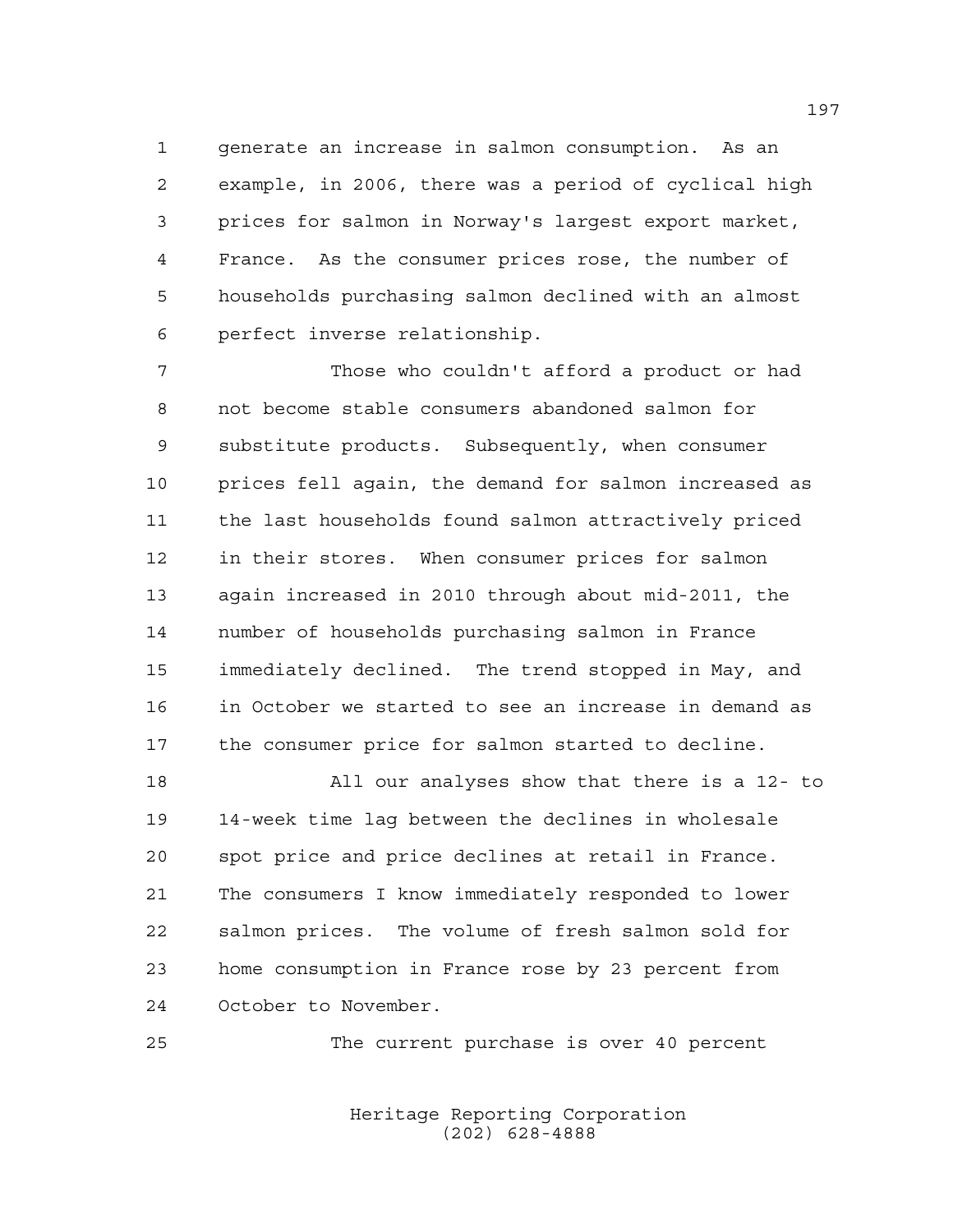higher than it was a year ago. We would also see an increase in household purchase for fresh salmon in the U.K., in Germany, and in Spain.

 I will be happy to share with you some of the specific data showing these relationships. Salmon consumption is sensitive to changes in price because it must compete with other fish and other proteins such as pork, chicken, or beef. This occurs at retail as well as choices made by restaurants and institutions on what to include on their menus.

 All our analysis shows that the gap between salmon prices and prices for other seafood items started early in 2010. According to FAO data, the same occurred for salmon prices relative to other meats. This resulted in a reduction in Norway's export growth for salmon, particularly in the last half of 2010 and first half of 2011, when prices reached their peaks.

 The price decline for salmon that started earlier this year is now more fully apparent at the consumer level and will become increasingly so through the rest of this year and into 2012. This is already resulting in increasing demand for Norwegian salmon and higher prices.

Thank you for your attention.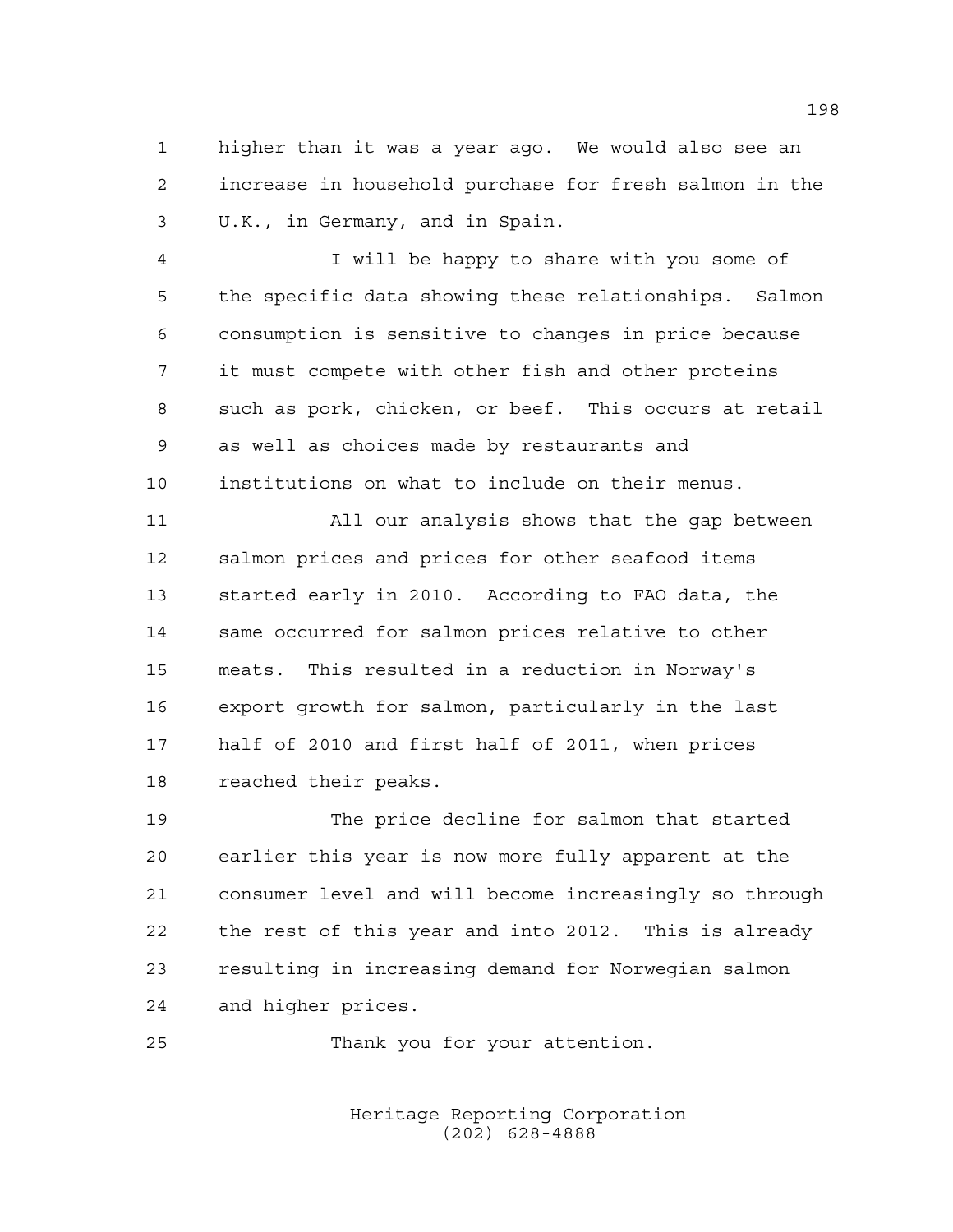MS. SLATER: Mr. Klett.

 MR. KLETT: Good afternoon. My name is Daniel Klett. I'm an economist with Capital Trade, Incorporated, testifying on behalf of Respondents in the sunset review.

 I will be addressing issues related to salmon supply in Norway and why whole fresh Atlantic salmon production in Norway is not likely to be exported to the U.S. in significant volumes or at injurious price levels should the order be revoked.

 In the second sunset review five years ago, Norway's Atlantic salmon capacity and excess capacity was a hotly contested issue. In this sunset review, however, there is a general consensus on capacity and capacity utilization in Norway. In 2010, we calculate Norwegian-wide capacity utilization for whole fresh Atlantic salmon to be about 90 percent, as shown in Exhibit 17 of our brief.

 Cooke estimates capacity utilization for Norway in 2010 to be 88 percent, as shown in Exhibit 7 of its brief. The capacity utilization from the aggregation of data from your foreign producer questionnaires is 88 percent. The key issue is whether this excess capacity will be targeted to the U.S. market, or if Norwegian salmon producers would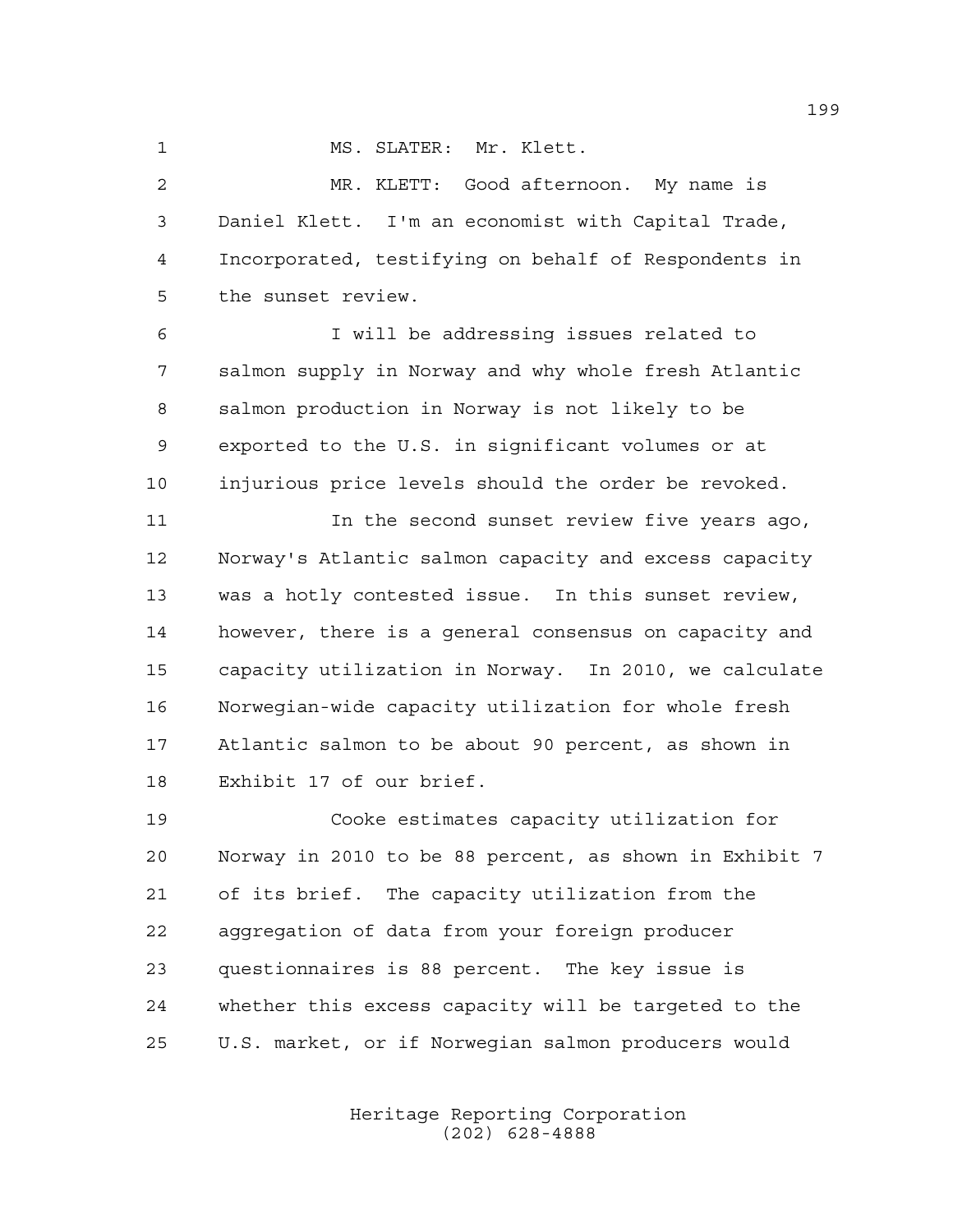have an economic incentive to divert exports from their non-U.S. markets to the United States absent the order.

 One factor relevant to this issue is the significant growth worldwide since the investigation period of farmed Atlantic salmon, particularly in Canada and Chile. As shown in slide one, in 1989, the farmed Atlantic salmon industries in the U.S., Canada, and Chile, were virtually nonexistent, with combined harvest volumes of just over 10,000 metric tons. European sources accounted for 94 percent of world supply.

 In 2008, before the collapse of Chilean salmon harvest, which is now rebounding, farmed Atlantic salmon harvest in the U.S., Canada, and Chile combined totaled over 500,000 metric tons and accounted for 24 percent of world harvest. Canada increased its harvest volume from 6,000 metric tons in 1989 to over 104,000 metric tons in 2008. As shown in slide two, the volume of imports from Canada into the United States increased significantly.

 Canada's share of the U.S. market for whole fresh Atlantic salmon increased from 14 percent in 1989 to 64 percent in 2010. The Commission's affirmative determination at that time largely was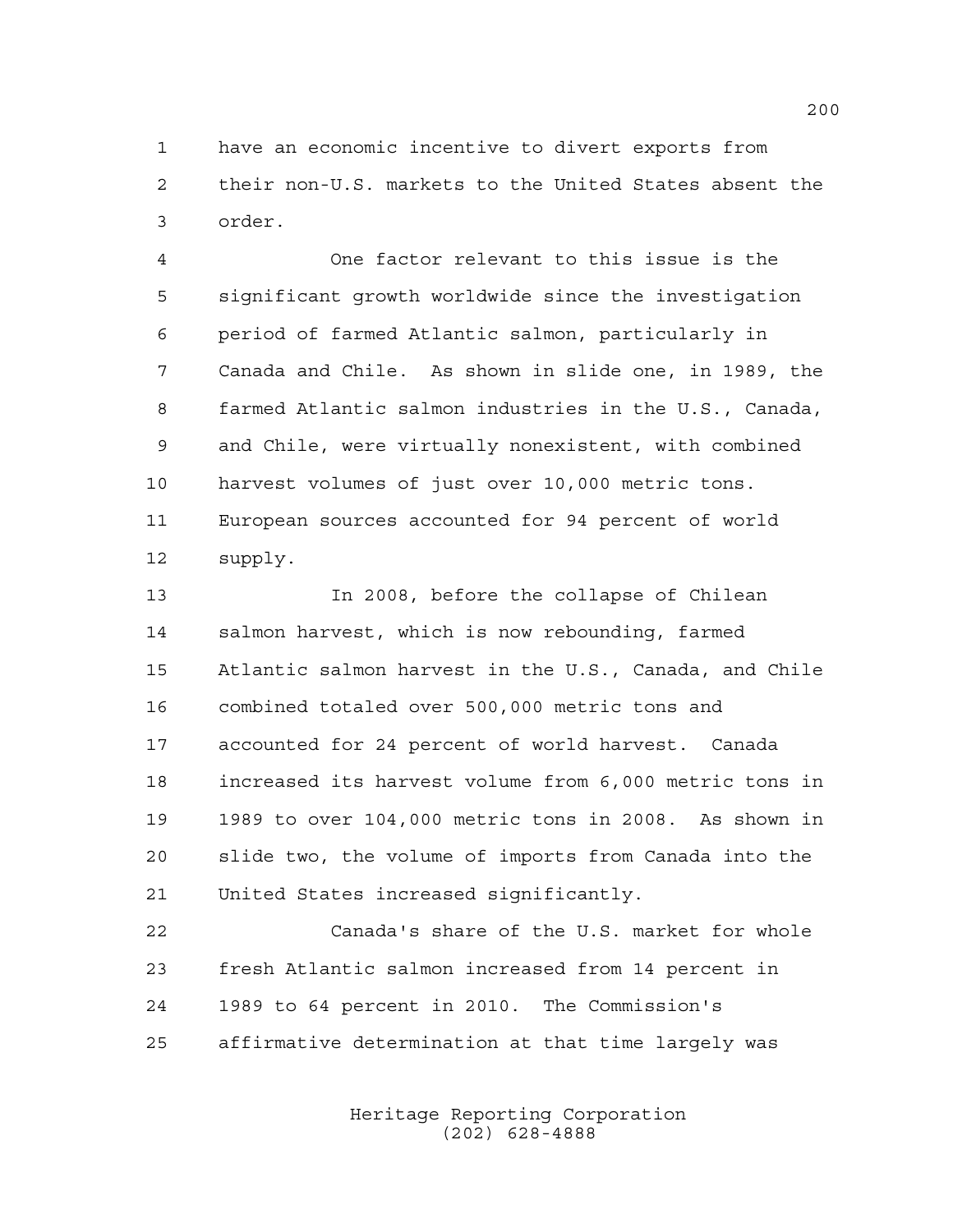that Norway's significant presence in the U.S. market had adverse price effects for a young and emerging U.S. industry, notwithstanding overselling that was attributable to Norwegian salmon's marketing, year- round availability, and dominant position in the U.S. market.

 Canada now dominates the U.S. market. U.S. and Canadian producers have an inherent transportation cost advantage relative to Norway, which must ship its fresh whole Atlantic salmon to the U.S. by air. Because of its proximity, significant freight advantage, and size, Canadian supply is the most important factor in setting the market price for whole fresh salmon in the United States.

 Norway's high transportation costs to the U.S. is now a commercial disadvantage that did not exist in the investigation period, when Norway did not need to match or beat Canadian pricing. Proximity and transport costs are a significant competitive factor for sales of whole fresh Atlantic salmon for all suppliers. As shown in slide three, suppliers in Norway, Canada, and Chile concentrate their exports into their more proximate regional markets, where shipments can be made overland rather than by air. Norway's growth in salmon harvest cannot be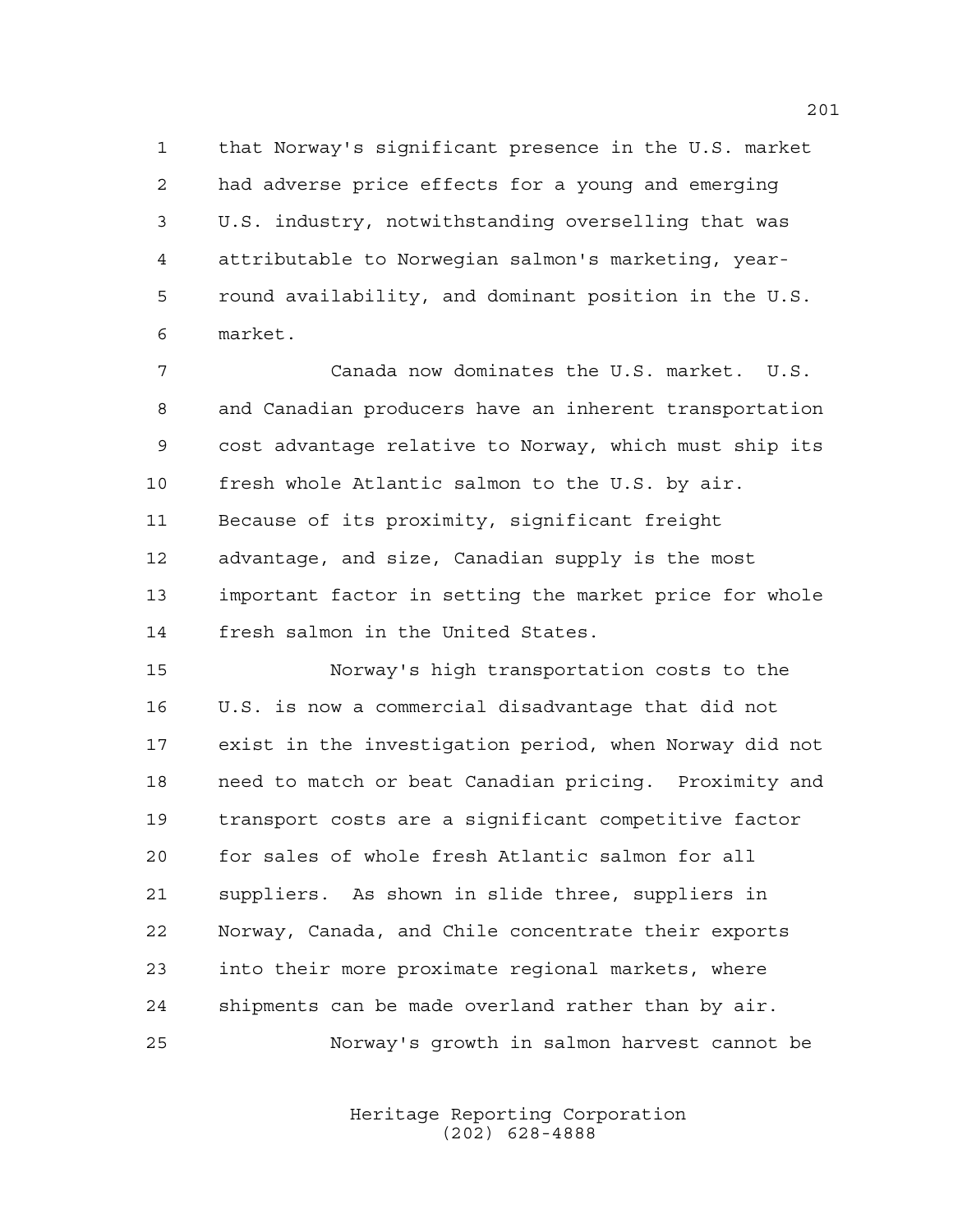viewed in isolation, as Petitioner would have you do. As shown in slide four, the average annual growth rate for salmon harvest worldwide was just over 4 percent from 2005 through 2011, with a projected average annual growth rate of 5.2 percent from 2005 to 2013.

 World salmon harvest declined in both 2009 and 2010 due to the significant reduction in salmon harvest in Chile associated with the ISA disease. Worldwide annual growth in salmon supply that support stable price levels given underlying demand growth is about 6 to 7 percent annually, a number included by Cooke in its prehearing brief.

 The annual average harvest growth for Norway was just over 9 percent from 2005 to 2011, with an annual average growth rate of 8 percent projected from 2005 to 2013. The harvest growth for Norway reflects decisions made by the Norwegian industry to increase harvest levels to compensate for the harvest downturn in Chile, in addition to strong demand growth in its export markets.

 Norway's projected harvest growth for 2012 is just 6 percent, with harvest growth in Chile largely responsible for the worldwide harvest growth of 11.5 percent. From 2012 to 2013, projected harvest growth for Norway is about 2 percent, with harvest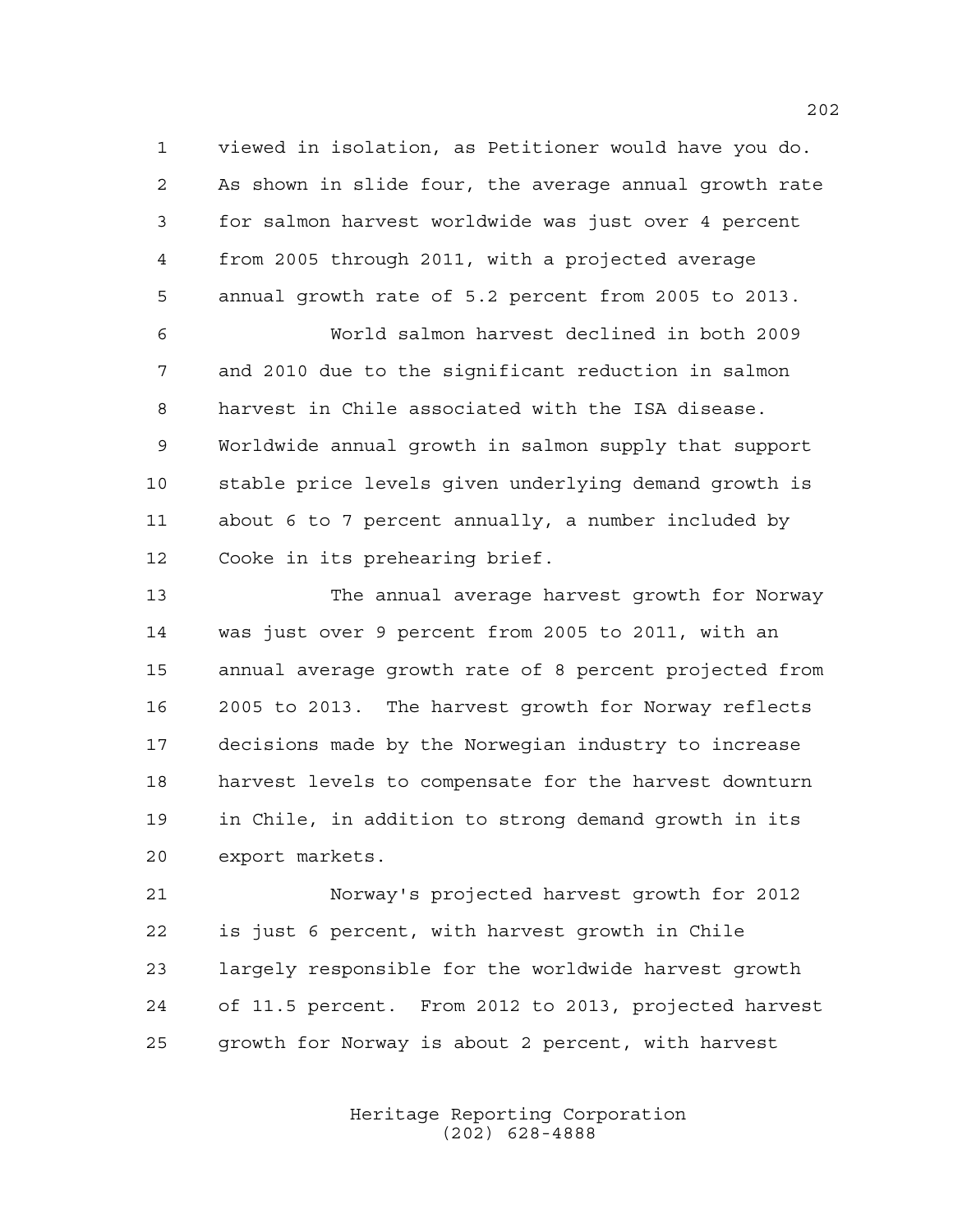growth worldwide at 5.5 percent.

 Cooke's contention that the growth in Norway's harvest levels for Atlantic salmon during the review period and projected for 2012 and 2013 is somehow an irresponsible oversupply to the world market that threatens the U.S. industry is not supported by the data.

 Notwithstanding the fact that Norway may have some excess capacity to produce salmon, it is clear, as testified by Mr. Nerheim, that the associated MAB is a constraint on salmon harvest levels. And as shown in slide five, actual biomass growth in Norway is approaching the MAB. In addition, a smaller share of Norway's salmon harvest is being sold by Norwegian producers in whole form, with increasing investments in value-added capacity.

 We heard this morning that value-added capacity was small, but you can look at the export statistics, and it represents about 25 percent of Norway's salmon exports. So it's not insignificant, and it's a growing part of Norwegian salmon supply. Moreover, large volumes of Norway's exports of whole fresh Atlantic salmon are to related party processors in Europe, with the first arm's length sale being non-subject forms of salmon. In addition, the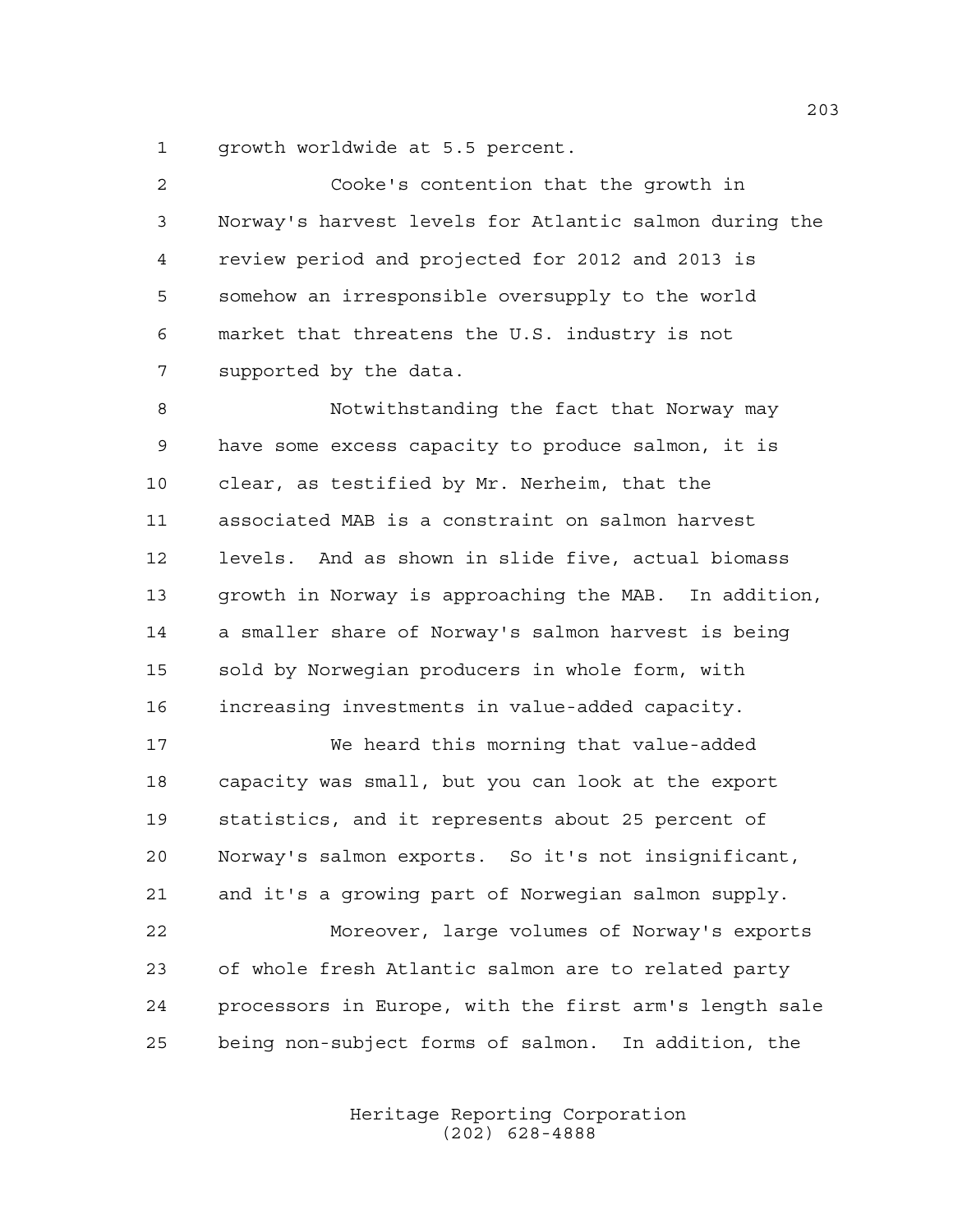lower production grade of salmon, which accounts for 3 to 5 percent of Norwegian production, cannot be exported from Norway.

 The growth of Norwegian salmon harvest during the review period has not had any adverse effect on price levels. Slide six shows trends in Norway's whole fresh Atlantic salmon exports to non- U.S. markets and average prices. There have been and there always will be cyclical ups and downs in prices for salmon, which is normal for this sector, as for livestock generally.

 However, on average, both harvest volumes and prices have increased, reflecting strong demand for Norwegian salmon exports. Although western Europe is and will remain Norway's largest export market, demand growth has been particularly strong for exports to Russia and Ukraine, and to Asia, as shown in slide seven.

 The harvest volume increases in Norway, as well as in Chile, where Cooke has operations, have contributed to price declines since May 2011. But these recent price declines must be in context. Slide eight reflects the cyclicality of Norway's whole fresh Atlantic salmon prices to non-U.S. export markets, and also shows that on average, Norway's sales prices were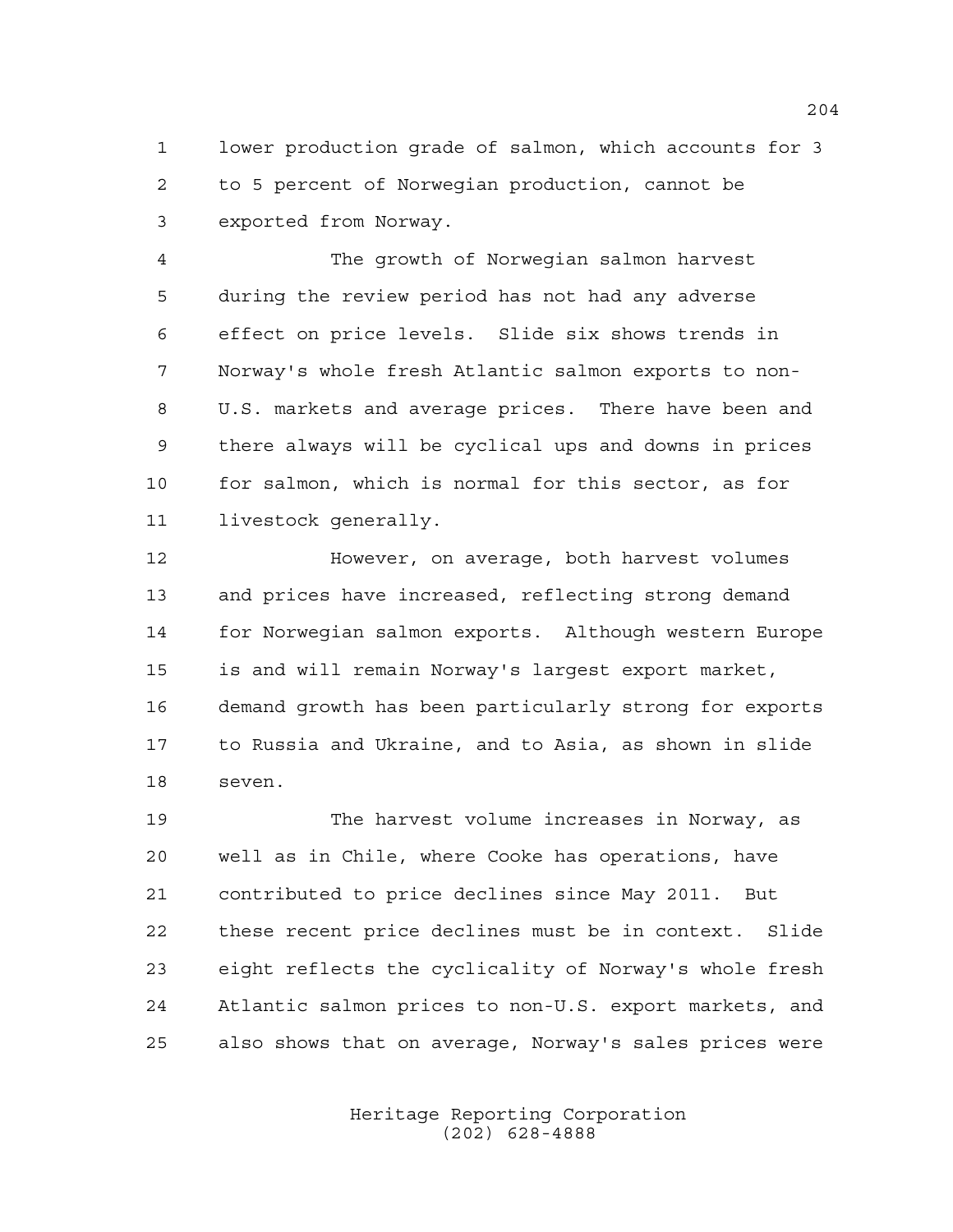higher during the current review period as compared to the second review period.

 Slide nine shows U.S. prices from 1995 through October 2011 from Urner Barry data for a representative size of whole fresh Atlantic salmon in the U.S. northeast market. You also see price volatility. But on average, prices were higher in the current review period than in each of the two earlier review periods.

 For the U.S. market, it is well understood that the significant decline in salmon imports from Chile earlier in the current review period contributed to strong prices in 2009 and 2010, and weaker prices since about mid-2011.

 One important factor the Commission always considers in determining the attractiveness of the U.S. market are prices in U.S. and non-U.S. markets. These prices must be established on a net-back basis, the net price an exporter of Norwegian salmon can obtain in non-U.S. markets and what it could obtain in the U.S. market. A detailed analysis is contained in Exhibit 14 of our prehearing brief.

 U.S. prices for whole fresh Atlantic salmon are published by Urner Barry and are a well accepted reference of prices for the industry. The analysis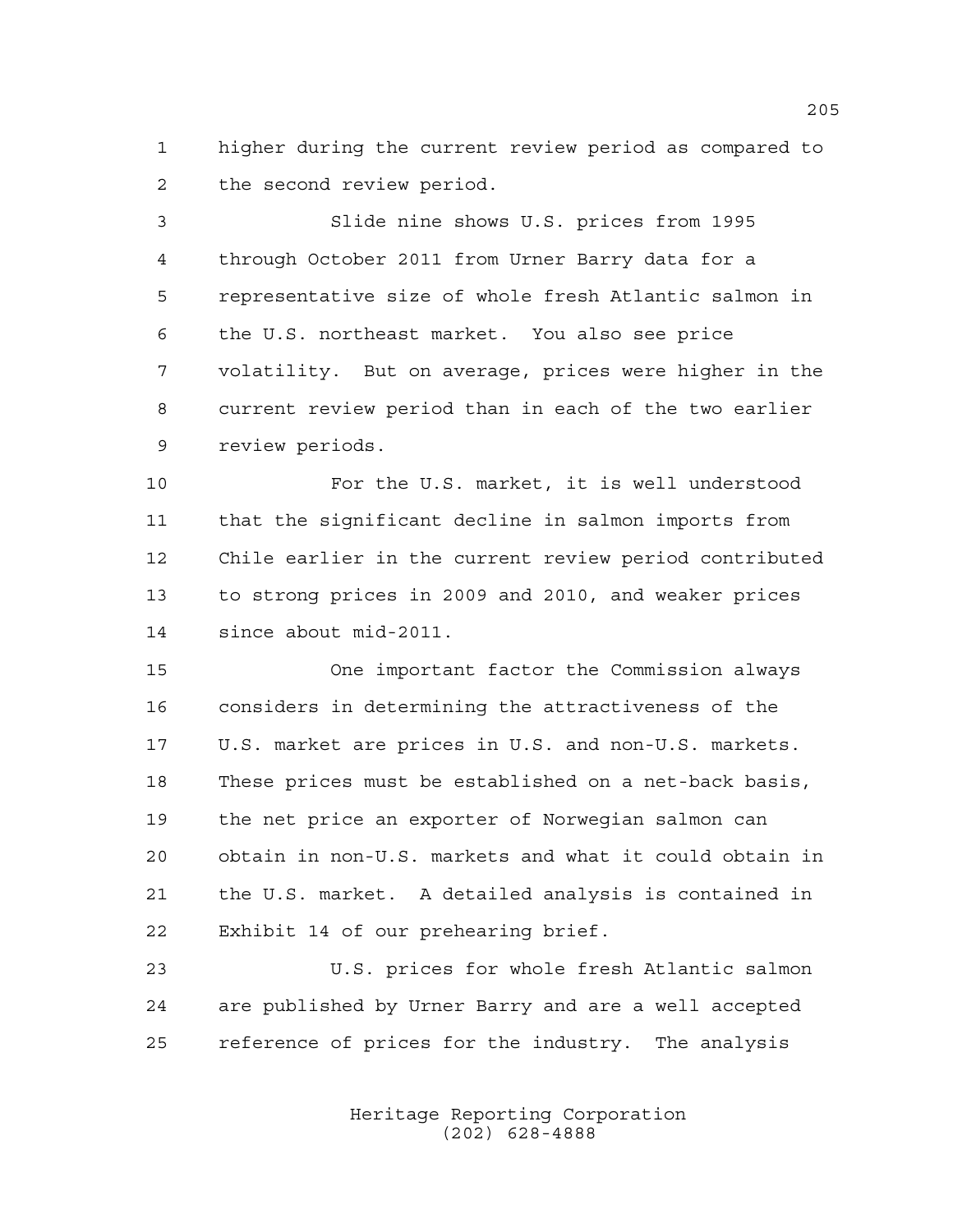should not use, as Petitioner did in its prehearing brief, average unit values or prices associated with the small volume of whole fresh Atlantic salmon imported into the United States from Norway, which consistently oversold U.S. producers and in which there was higher price market segments such as best-practice salmon sold to Whole Foods.

 The Commission recognized in the last sunset review that for Norwegian salmon to compete in the U.S. market in any significant commercial volumes, it would have to undersell prevailing U.S. price levels. Two different sets of data for prices to Norway -- I've used two different sets of prices for Norway's non-U.S. export markets. First, Norway's prices to non-U.S. markets from an internal survey of major Norwegian exporters who provided export volumes, values, and unit values by salmon size and by export market.

 Second, prices from NOS Clearing, which publishes spot market prices for six size categories of whole fresh Atlantic salmon. NOS prices are from a survey of exporters for the actual export prices they pay to unrelated fish farmers delivered to Oslo and do not include an exporter's markup. The industry widely relies on these prices as an market indicator.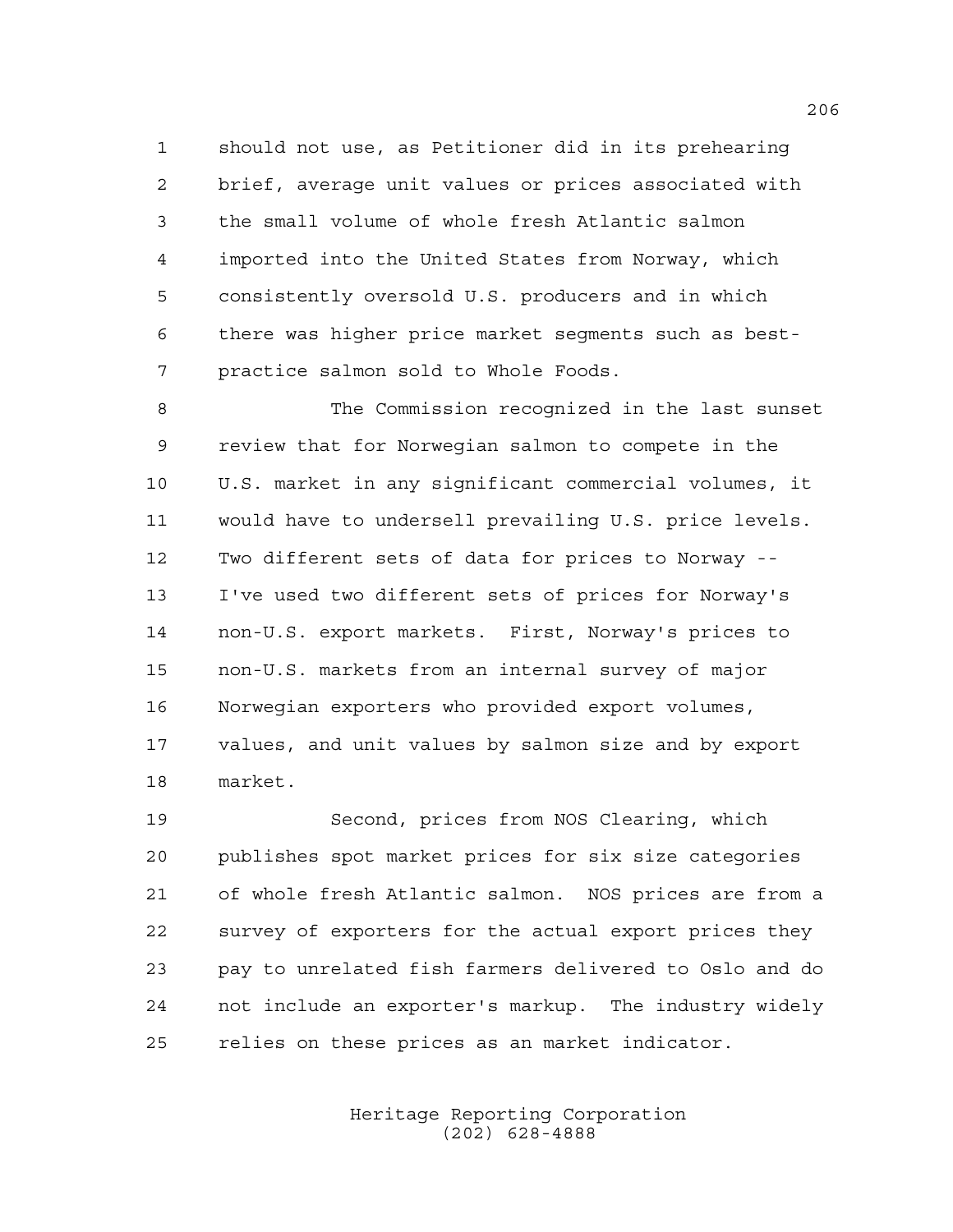Slide ten summarizes the calculation methodology, adjustments to U.S. price to arrive at a net-back price to the Norwegian exporter or U.S. handling, a significant cost for air transport from Norway to the U.S., and interim transportation costs to Norway. All prices and costs are converted to *kroner* to arrive at a per-unit gram net price to the packing plant in Norway. And as you can see, based on that calculation, the net-back price to the U.S. would be just over 35 NOK per kilogram.

 Fewer changes are required to adjust NOS Clearing to a net-back plant basis in Norway. These include inland freight in Norway, somewhat higher packing costs to ship by air to the U.S. as opposed to shipping by truck or rail to major markets in Europe, and an exporter's markup. Prices and adjustments are reported in Norwegian *kroner* so any exchange rate effect for sales in non-Norwegian currencies, such as in euros, have already been accounted for. And you can see based on that calculation the price to non- U.S. markets would be just over 38 NOK per kilo. And these are average prices for 2010.

 Slide 11 summarizes the comparative net-back analysis for three large volume sizes of whole fresh Atlantic salmon. These comparisons show that over the

> Heritage Reporting Corporation (202) 628-4888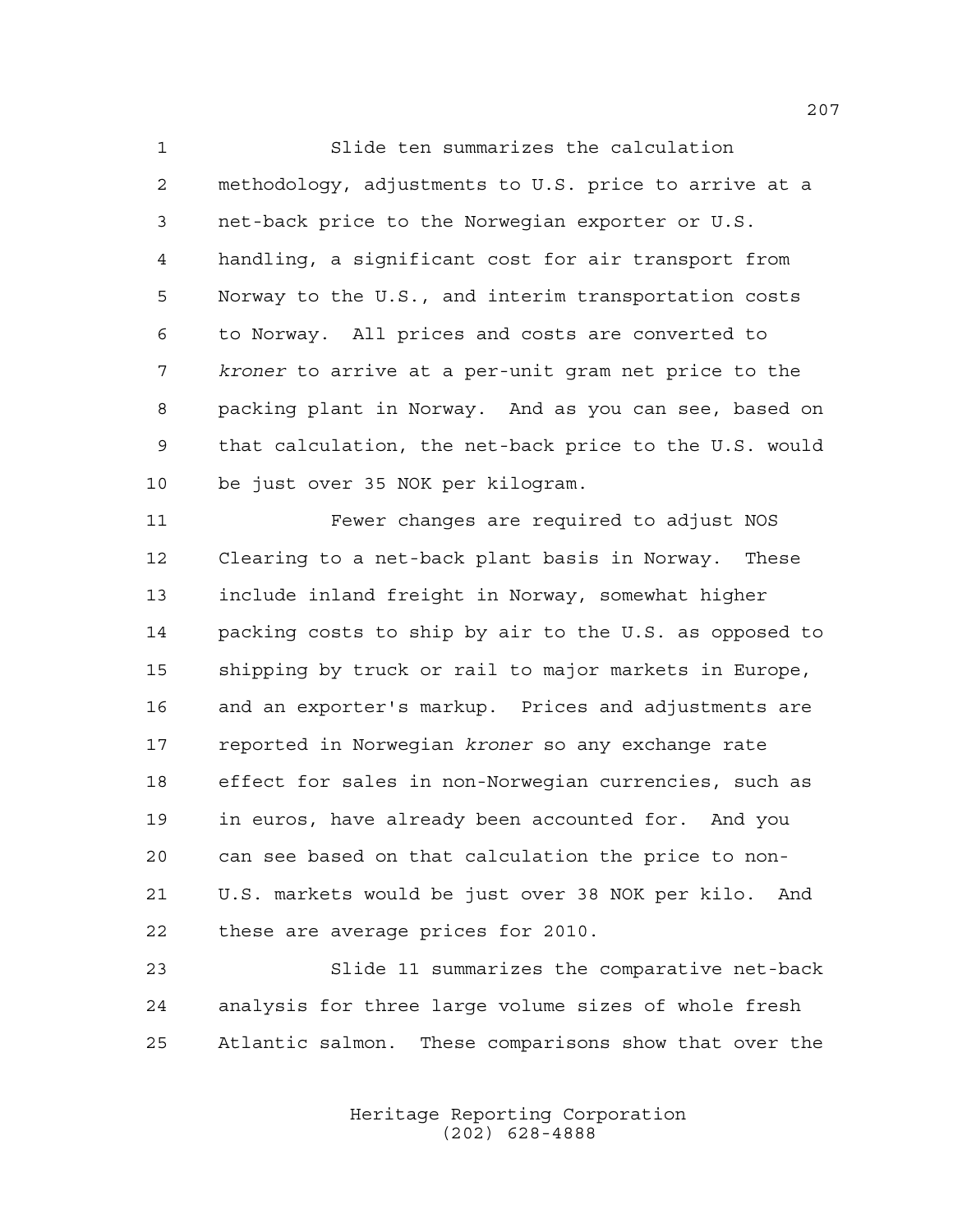review period, Norwegian producers have been able to achieve significantly higher prices on a net-back basis to non-U.S. markets than they could have achieved by exporting to the United States. On average, non-U.S. markets have been consistently more attractive than the U.S. market would have been absent an order.

 In 2011, we have the advantage of evaluating net-back price comparisons when prices were relatively high, and when they have been lower. There have been short periods when the net-back price to the U.S. may have been favorable as compared to non-U.S. markets. This occurred twice during 2011, when U.S. price declines lagged price declines in Norway's non-U.S. export markets.

 However, these periods have been followed by a return to higher net-back prices for Norway for its exports to its non-U.S. export markets.

 Exchange rate effects are built into the analysis, but it is also useful to examine exchange rate trends because as a foreign currency becomes weaker relative to the Norwegian *kroner*, markets for sales in that currency become less attractive on a *kroner* per kilogram net-back basis. As shown in slide 12, the U.S. dollar has depreciated the most relative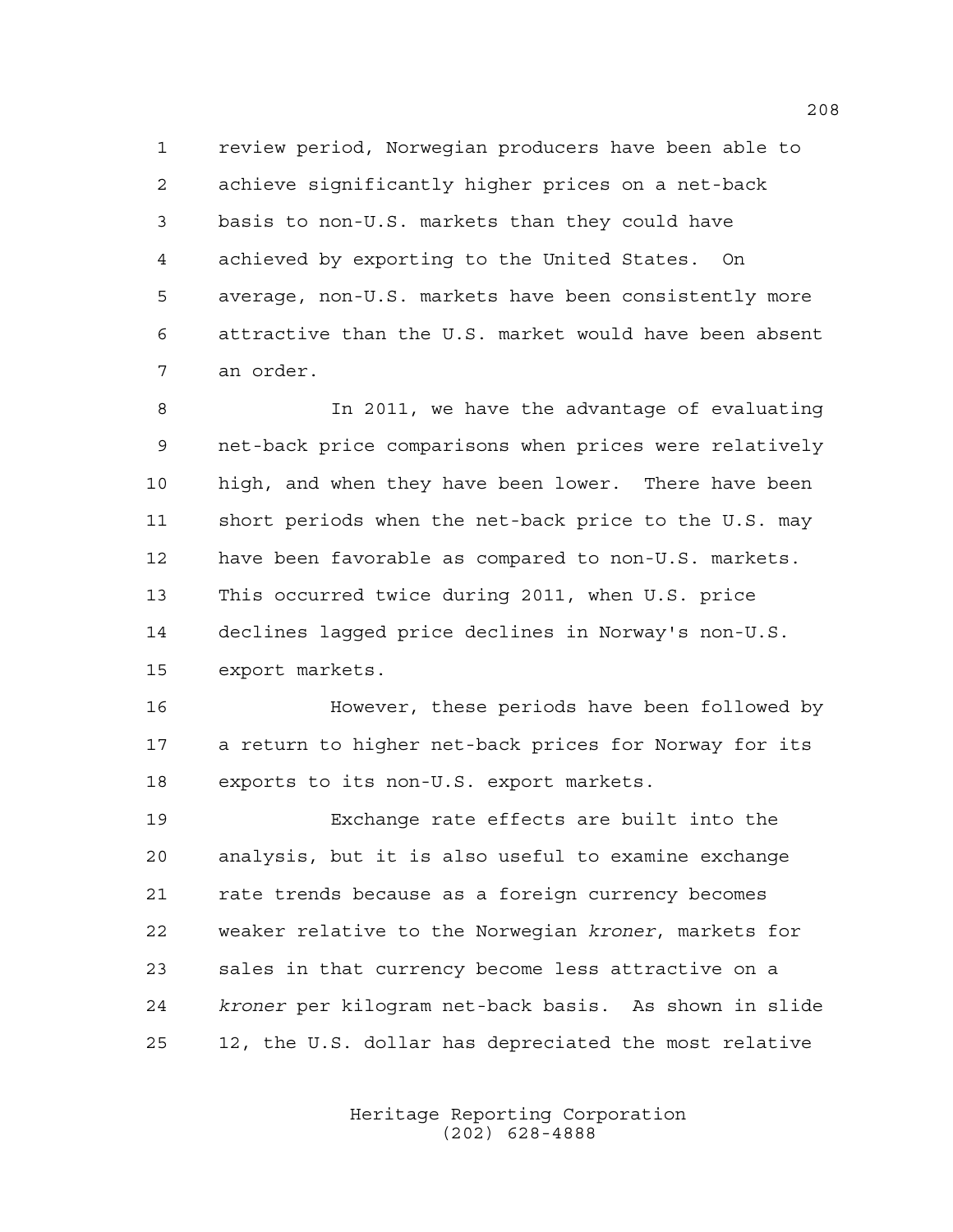to the Norwegian *kroner*.

| 2  | The euro has depreciated as well, and euro-            |
|----|--------------------------------------------------------|
| 3  | zone countries are Norway's largest export volume      |
| 4  | market. But the depreciation has not been at nearly    |
| 5  | as much. The Japanese yen has actually appreciate      |
| 6  | relative to the kroner, making that market that much   |
| 7  | more attractive on a Norwegian kroner basis.           |
| 8  | Thank you very much.                                   |
| 9  | Thank you. Can I ask for a<br>MS. SLATER:              |
| 10 | time check, please?                                    |
| 11 | MR. KLETT: You have six minutes remaining.             |
| 12 | MS. SLATER: Oh, my goodness. I will just               |
| 13 | use maybe one or two of those minutes, and then let's  |
| 14 | get to questions before we lose Mr. Vike. We've heard  |
| 15 | some very interesting arguments this morning, and I    |
| 16 | wanted to just take a couple of minutes at the end of  |
| 17 | this testimony to ask the Commission to focus on a few |
| 18 | really key points here.                                |
| 19 | One is I think you need to be very mindful             |
| 20 | as you're hearing arguments and assessing them from    |
| 21 | both sides about whether we're talking about fresh     |
| 22 | whole salmon, whether we're talking about salmon       |
| 23 | overall, whether we're talking about fillets.<br>There |
| 24 | has been quite a bit of mixing and matching in what we |
| 25 | talked about today.                                    |
|    |                                                        |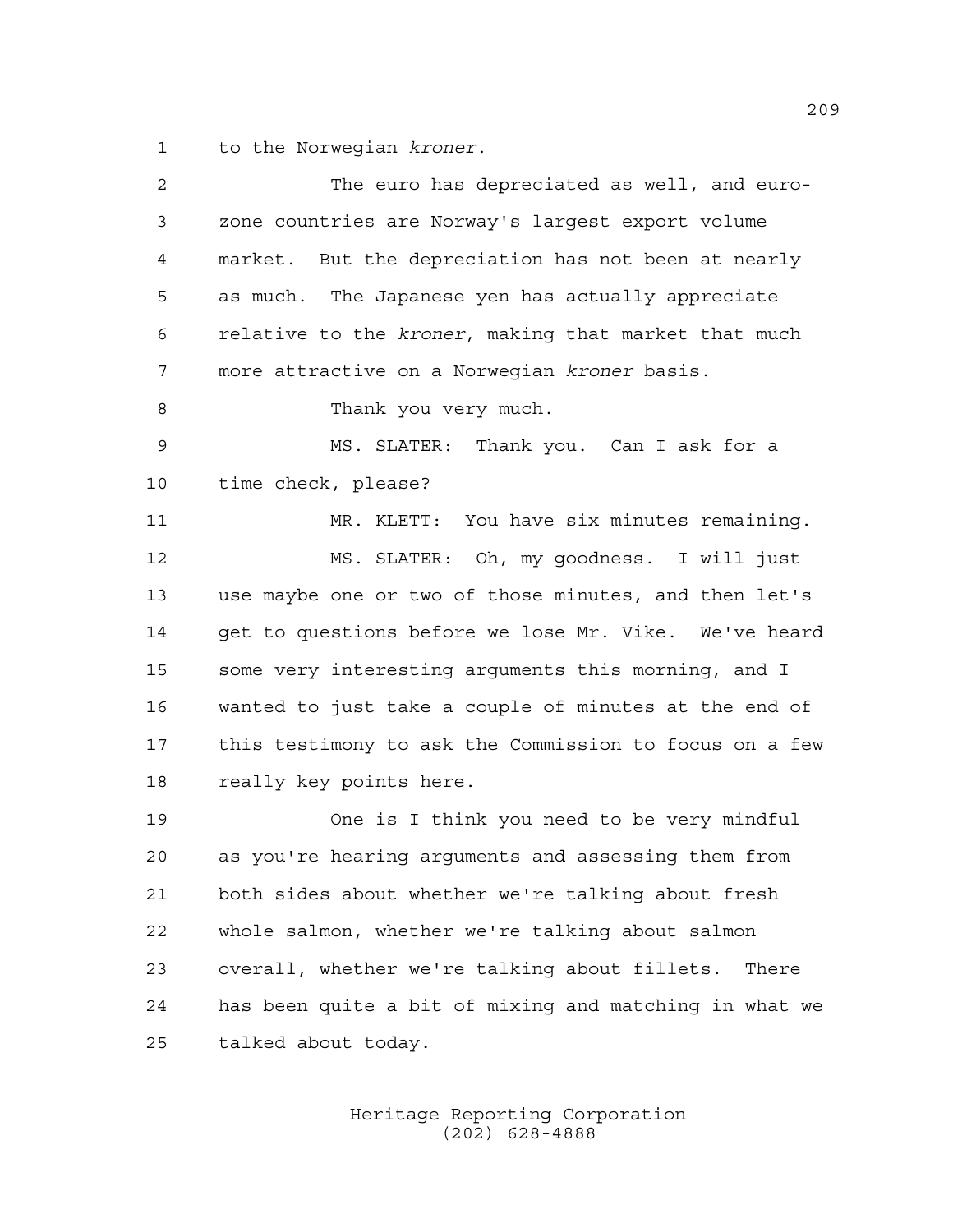When we talk about the market for fresh whole salmon, we are talking about a global market which is highly regionalized. And I head Mr. Cooke this morning say, no, no, no, that's not true. You've got salmon going from Chile to Europe. And if you look at fresh salmon, what you see is, in the slide that Mr. Klett just put up, which I think is very helpful to look at, an extremely high percentage -- look at slide number three -- an extremely high percentage of the fresh whole salmon that is produced in Norway goes to Europe and Russia. It's actually this blue line.

 Chile exports to the Americas its fresh whole salmon. Not here. The fresh whole is not coming here. It's going to the Latin countries, which are proximate to it and very quickly deliverable. And Canada's exports are more than 93, almost 94, percent into Canada. This is whole fresh salmon. There is an extreme regionality to that trade, which has developed because of the importance of freshness and proximity, being able to move things quickly and with the least amount of expense because freight is a significant component, particularly when you get out of the trucking.

So keep that in mind, and make sure when we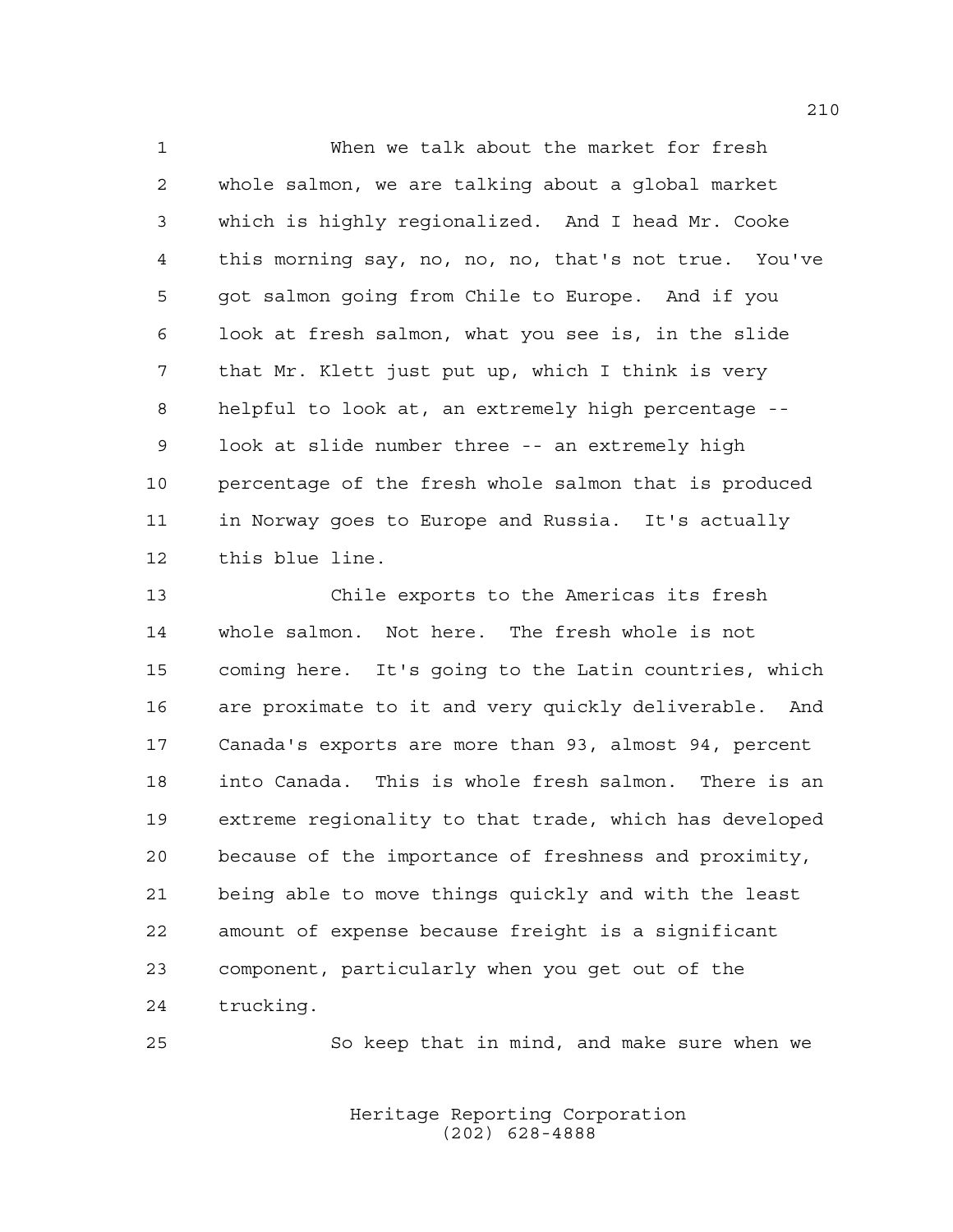think about this, we're thinking about fresh.

 For Norway, Europe and Russia are the key markets. And we'll talk about a little bit in your questions about why that is.

 Another thing I'd really like to ask the Commission to focus on today and not to be confused about is the transportation argument. This is not really a transportation argument. This is thinking about where it is that producers can make the most money. A rational producer, particularly for a commodity product, will send its product to the place where it can make the best return. I think everybody agrees with that.

 The issue is not the per se difference in transportation cost. You can have equal transportation cost. If it cost you, for example, eight dollars to send -- I'm making up numbers here -- eight dollars to send a salmon to China, and let's say eight dollars to go to the United States, if the price in the United States is seven dollars, but the price in China is twenty dollars for that salmon, you might make very different choices, despite the fact that the transportation costs are the same. It's your net return. It's what you can make in the end after taking into account all the costs that's important.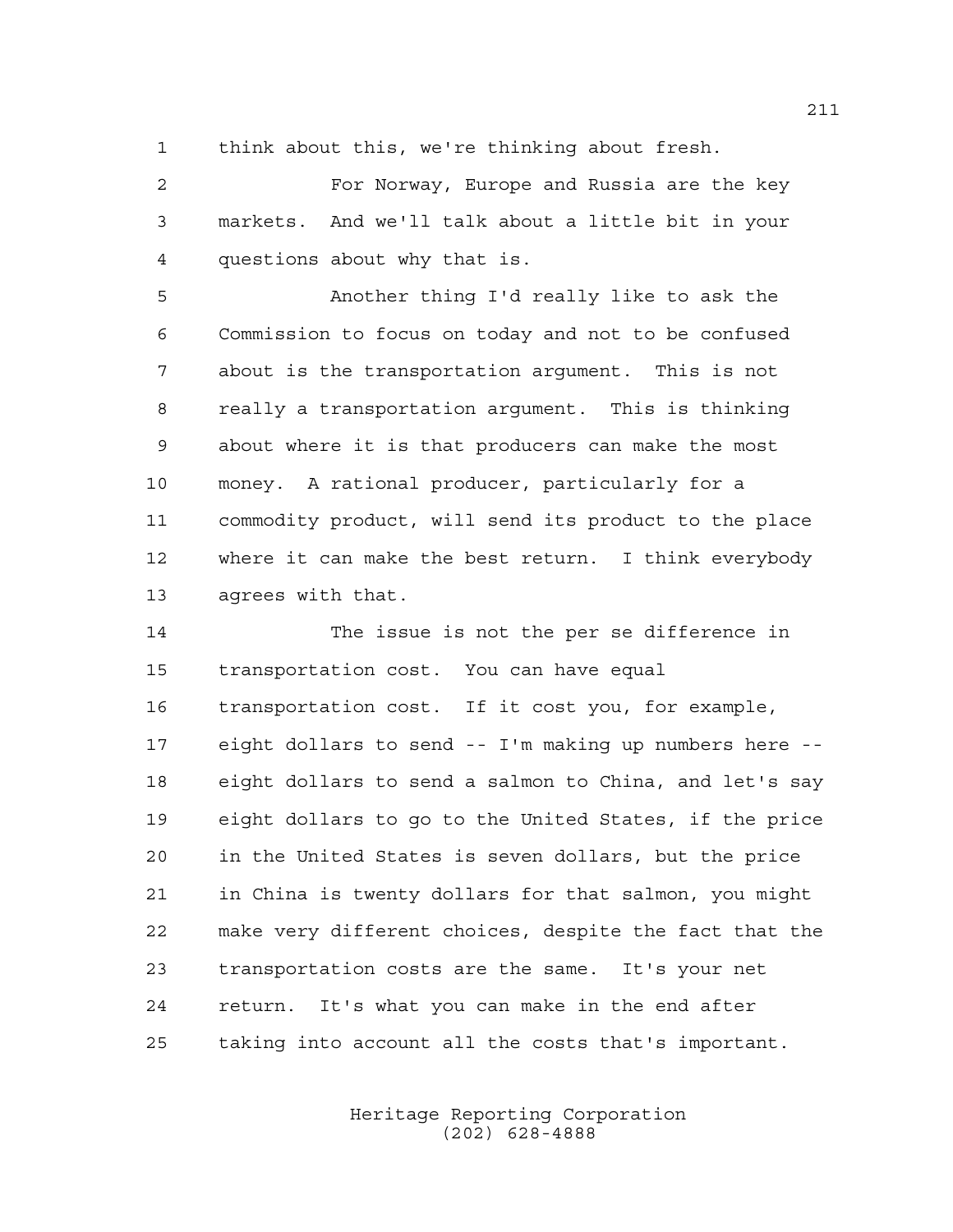So we want to be really careful not to do what I think I heard the Petitioner's counsel suggest this morning, which is just to, A, compare absolute prices; or B, simply compare transportation costs. We cannot say prices in the U.S. are higher than Europe, so they're going to be attractive. It's whether the prices net back to the suppliers, what the suppliers can get in the end after all of their costs are incurred, right, the net return that's important.

 It's not whether the transportation cost is higher to one market than the other per se. It's the transportation cost relative to the pricing.

 So let me just stop there because I know you have lots of questions, and reserve the rest of my time for rebuttal. Thank you.

 CHAIRMAN OKUN: Thank you. And before we begin with our questions, let me take this opportunity to thank this panel very much for your presentation and for your willingness to answer our questions, and for those who have traveled a great distance to be with us, we particularly appreciate your efforts to join us at the hearing.

 I will just remind witnesses, if you can just repeat your name, since we can't see everybody's name in front of them, for the court reporter when you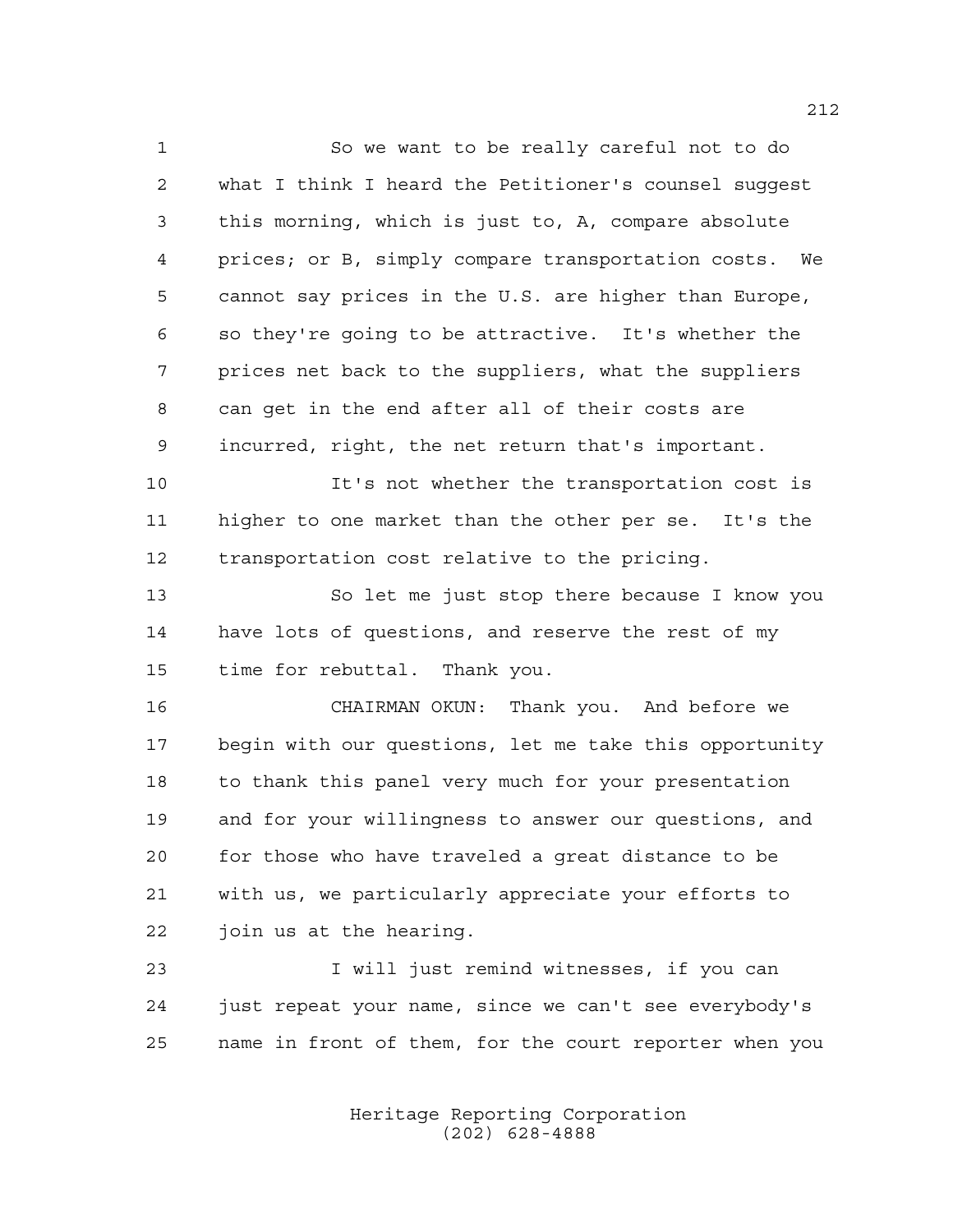respond to questions. And Vice Chairman Williamson will start us off this afternoon.

 VICE CHAIRMAN WILLIAMSON: Thank you, Madame Chairman. I do want to express my appreciation to the witnesses for their testimony, and for having written text; it's very helpful.

 Just to follow Ms. Slater's last point about the transportation argument. I was also wondering, what about transportation infrastructure? When salmon is flown, are there special containers? Or do you 11 just use the same old containers, and then wash them out? In other words, how important is the infrastructure for serving a particular market?

 MS. SLATER: Do you mean in terms of the aircraft or the containers themselves, Commissioner? Are you thinking --

 VICE CHAIRMAN WILLIAMSON: I'm just thinking, when you talk about the overall, the net costs, but it's also, you know. When you're flying the fresh stuff, is it the regularity of the flights? MS. SLATER: Absolutely.

 VICE CHAIRMAN WILLIAMSON: Do you have special containers? What do you put in those containers when they go back the other way? In other words, there seems to me there are additional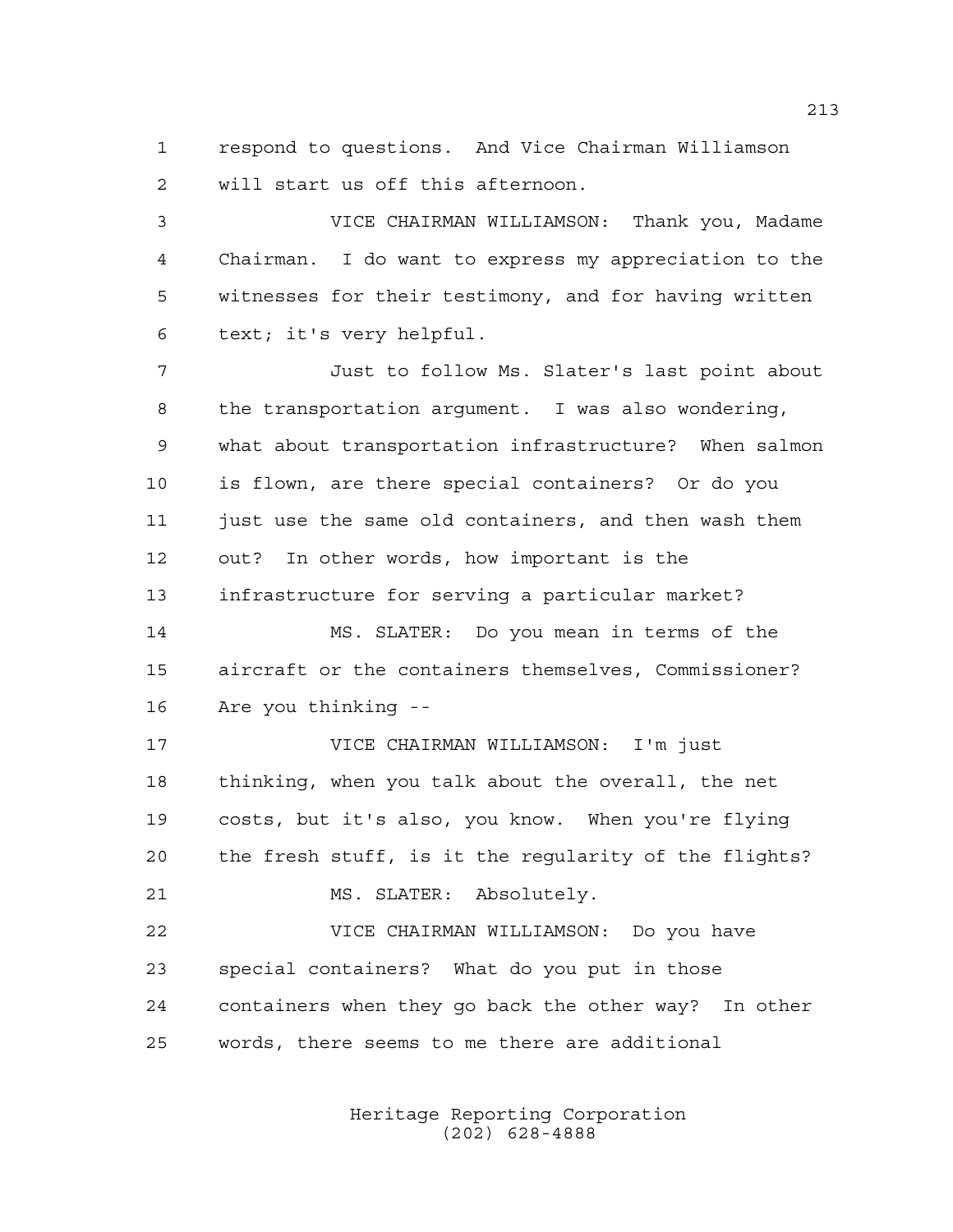considerations than just the flat charge to fly something.

 MR. VIKE: We can try to answer that question. The primary packaging is different. That's why the box that we send it in is at a different cost, and that's part of that calculation.

 I think in terms of limitation on the infrastructure is actually the available number of aircrafts going from Europe. If you take from Norway, for instance, the, unfortunately, the number of flights from Norway to the U.S. are limited. So we actually transport it either to, to London or to Frankfurt. And we have to draw on the two airports that are having a higher frequency of flights to the U.S.

 So actually, the number of aircrafts, it's the true limitation. And there needs to be a regular schedule, right. You can't have a transport airplane go from Norway to the U.S., and then fly back empty. That would just make it impossible, not make it viable. So you have to use a regular schedule. So that's a limitation on the flights.

 VICE CHAIRMAN WILLIAMSON: Okay. So until they would be packed in boxes that would then go into, say, the container that the airline uses? Or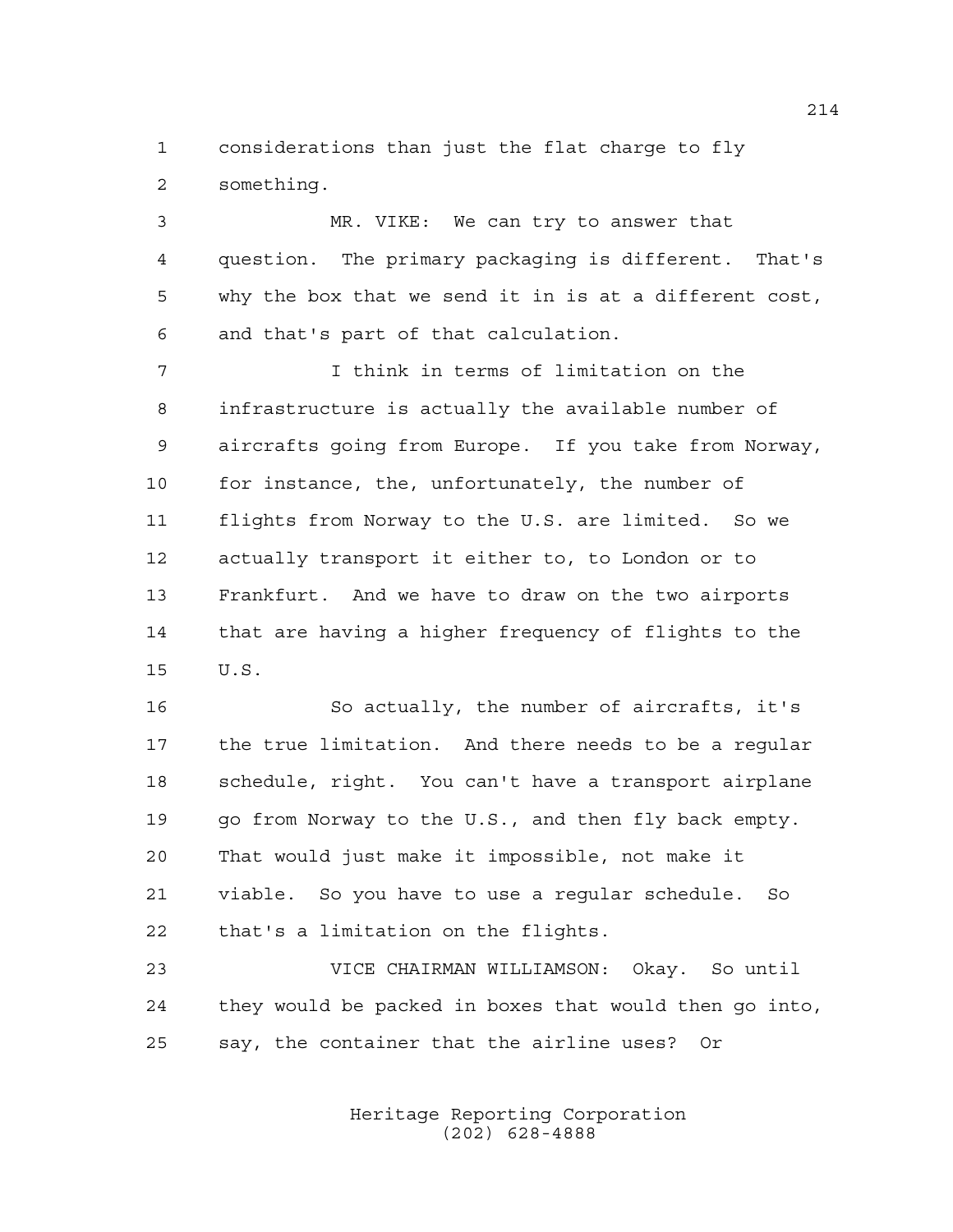something like --

 MR. VIKE: Yes. VICE CHAIRMAN WILLIAMSON: Okay. And again, that would be true no matter where you're shipping it. MR. VIKE: Yes, absolutely. VICE CHAIRMAN WILLIAMSON: Okay. I was also, you also were talking about the regional factor, and the factor where whole salmon is shipped. What about if you're including cut, cut salmon, you know, that's been cut up or put into fillets and stuff? Would that distribution pattern look very different? MS. SLATER: I'm so glad you've asked that question. The distribution pattern, now for fresh, and let's keep fresh separate from frozen, because there's -- VICE CHAIRMAN WILLIAMSON: Yes, I understand that, okay. MS. SLATER: -- significant differences when you're shipping frozen fish, obviously. But let me start, and maybe others would like to jump in here. For salmon fillets, there certainly are some of the same considerations. But the freight component there becomes less, because you're actually shipping more useable weight of the fish; you're not shipping a lot of skin and bone. So the value, the value is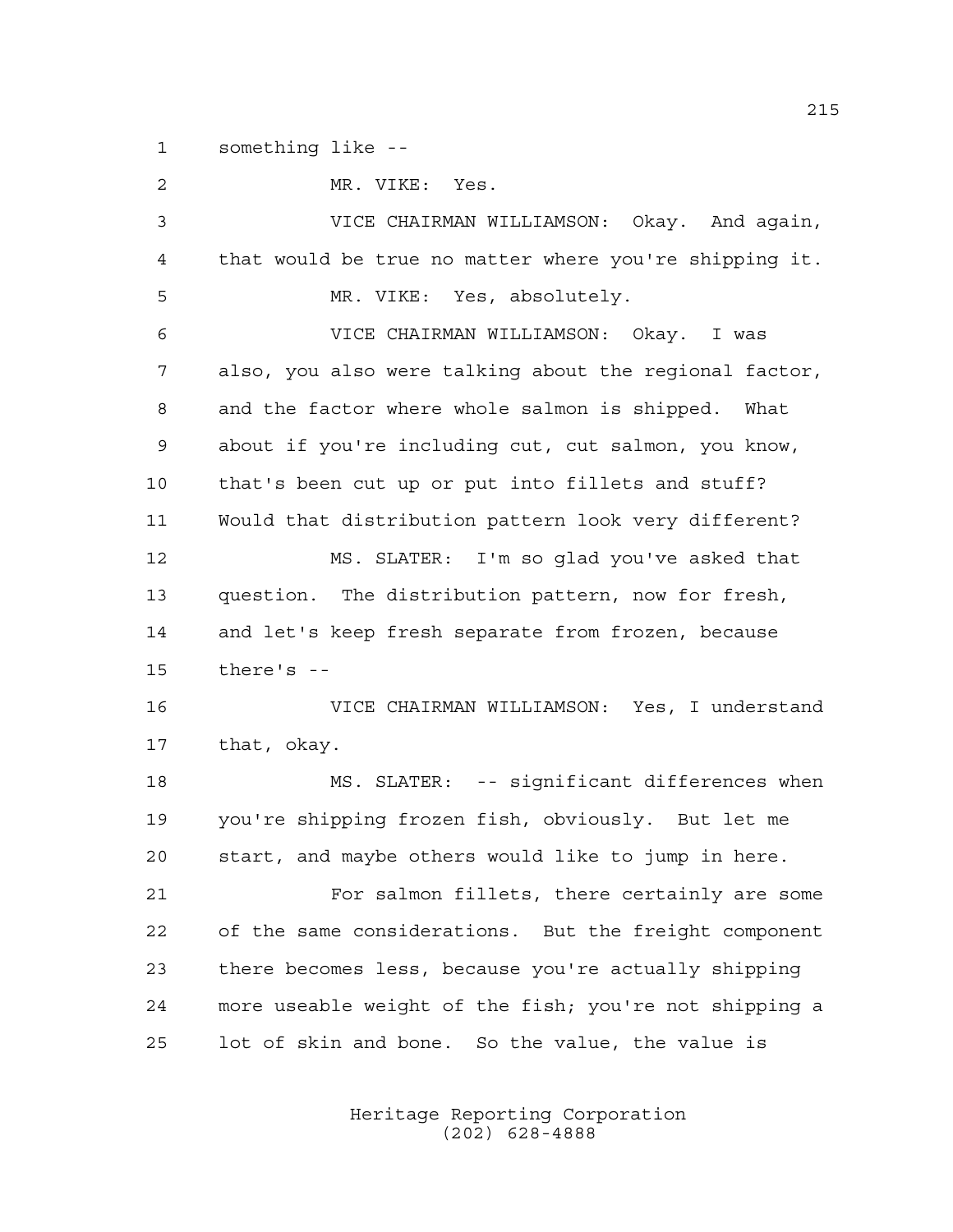higher that's associated with the same per-kilogram transportation cost.

 So it actually, these regional considerations are there, but they're not quite as -- it would be easier to ship fillets, to some extent. You would expect fillets to be less sensitive to this. I wonder if anybody else would like to add to that. MR. KLETT: Chile is a good example. And if you look at the Chile export statistics, they, a relatively high share of their fresh fillets are exported to the U.S.; whereas only a very limited share of their whole fresh is exported to the U.S. I mean, basically less than eight percent, so, for fillets. And Chile is probably the biggest producer in the world of fresh fillets, so it's a good example of the logistics for fresh fillets. When you get to frozen, it's a completely different story. That's shipped by, by sea, and there

 the transport costs are very low. And I think you'll see much less regionality in trade when you get to frozen. In fact, Chile exports frozen salmon to Europe.

 VICE CHAIRMAN WILLIAMSON: In terms of the, you had 92 percent of the fresh whole salmon going to the Americas, but outside the U.S. and Canada. If you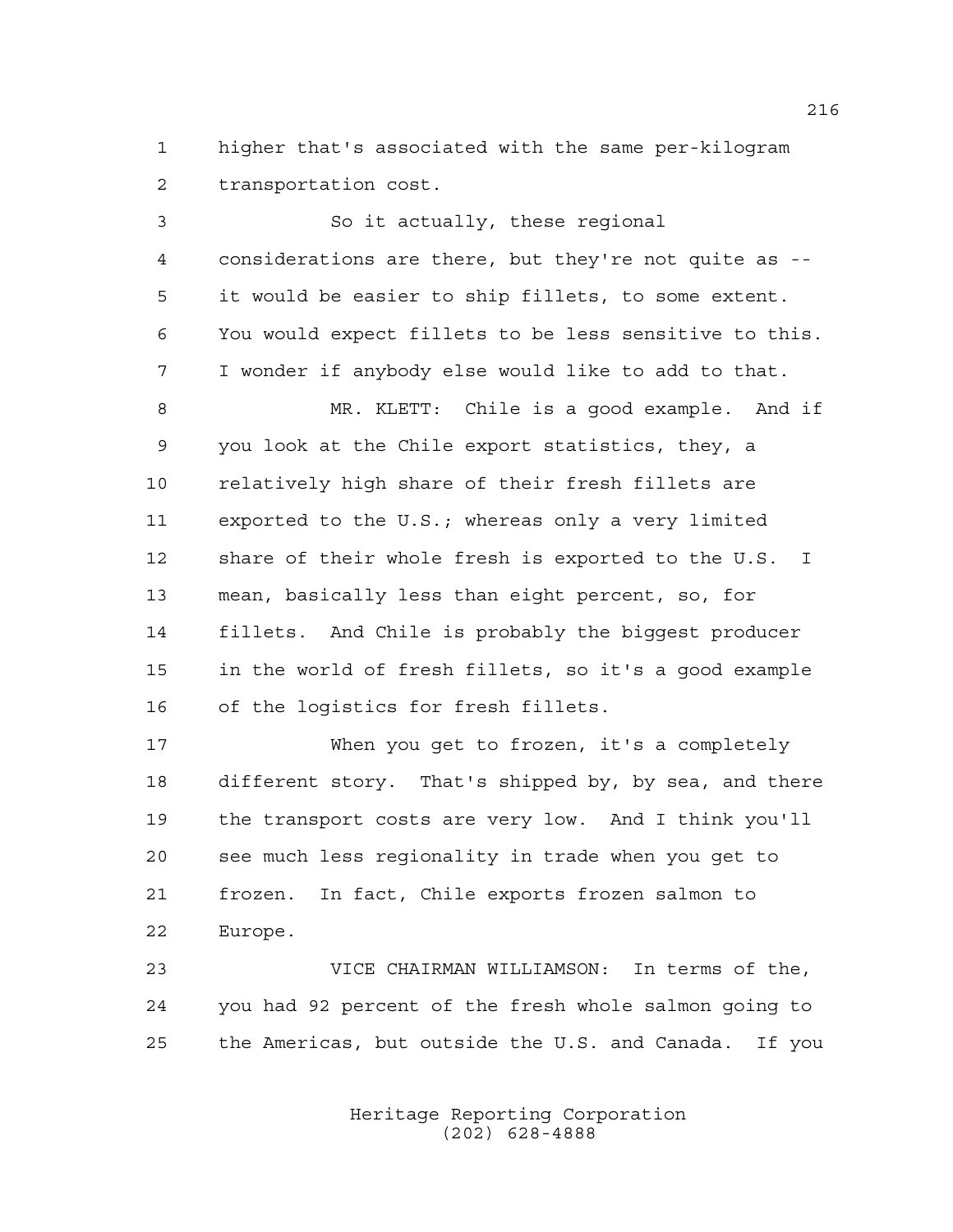combine the fresh, I mean the fresh cut, what would that percentage be, roughly? Do you have any idea?

 MR. KLETT: I don't have the number; I'd have to look. I know that with regard for the fresh fillets individually from Chile, a fairly high percent is exported to the U.S. I think it's over 50 percent, but I'd have to double-check that number. But it's a lot higher than the percentage here, in terms of what goes to the U.S.

 In terms of a weighted average cuts and fresh, I mean, I can do that calculation, but I don't 12 have that number off the top of my head.

 MS. SLATER: We can give you a combined whole and fillet post-hearing, if that would be helpful.

 VICE CHAIRMAN WILLIAMSON: Okay, it would be interesting, because it sort of says how strong is this regional argument, really.

 MS. SLATER: No, and I think you see, with fresh fish you definitely see that regionality much more than, say, with frozen. And we'll be glad to give you the combined numbers; that's definitely the case.

 VICE CHAIRMAN WILLIAMSON: Okay. And also, to what extent is vacuum; do they do vacuum packing of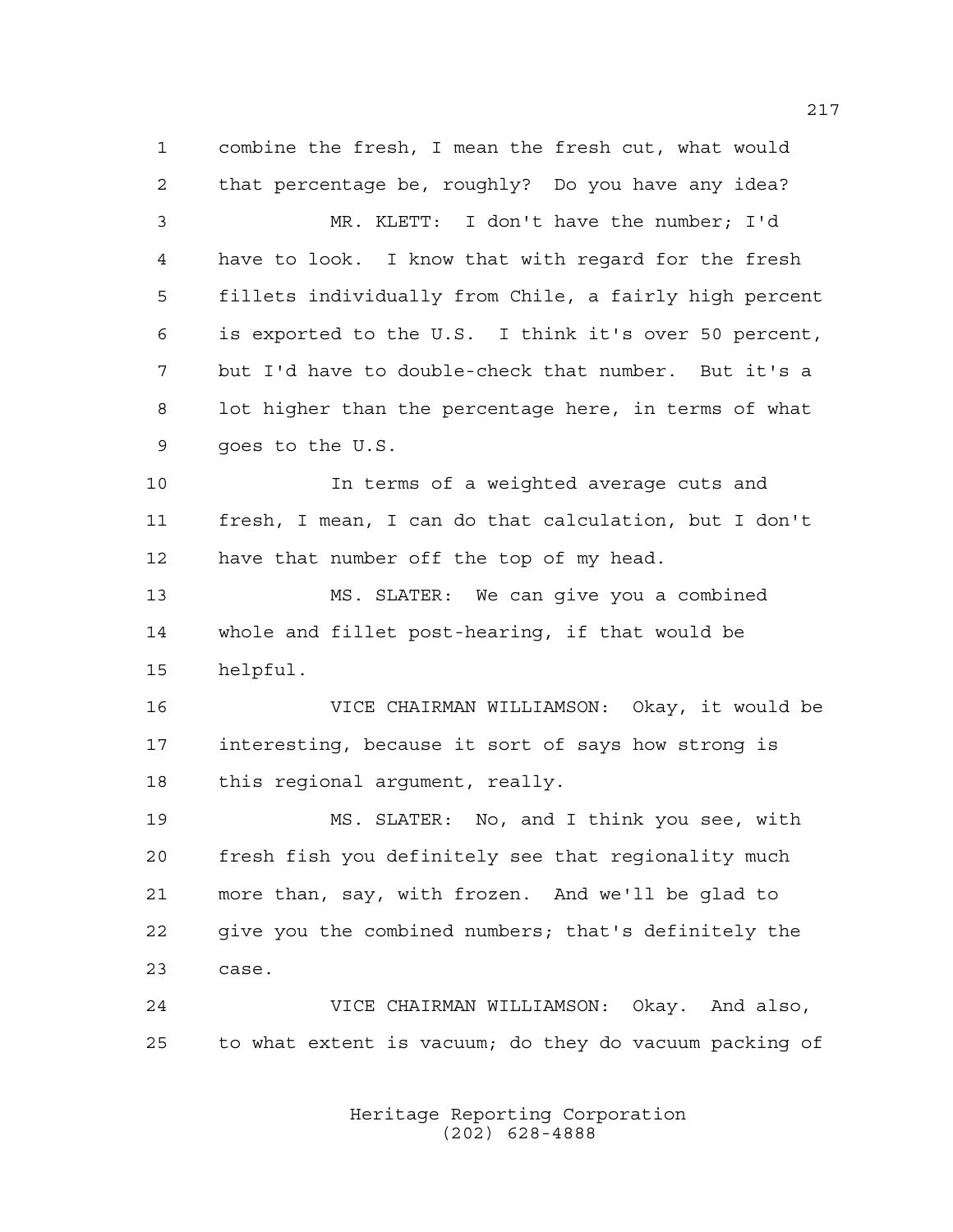the fresh cuts or not? Like the meat producers do? I'm just asking if that's a factor in shelf life and things like that.

 MS. SLATER: Can you ship it further if you have some kind of vacuum packing of fresh?

 VICE CHAIRMAN WILLIAMSON: Right, exactly. It may not be, it may be so insignificant that it doesn't matter, but --

 MR. TAYLOR: Ken Taylor here. Legally here in the U.S., we're not able to vacuum pack fresh product and ship it due to constraints from FDA. They're worried about bacteria growth in a sealed container, so it's not allowed.

 VICE CHAIRMAN WILLIAMSON: Okay. Okay, thank you. I meant to ask these questions of the domestic industry this morning, so if they want to add anything post-hearing on the questions or any conclusions that might be drawn from what has been said, I'll appreciate that. Thank you.

 Mr. Nerheim, I was wondering if you could sort of elaborate on the decision-making process used by the Government of Norway in granting licenses, and increasing the MABs under existing licenses? You did address that in your testimony.

Let me put it this way. In this world, when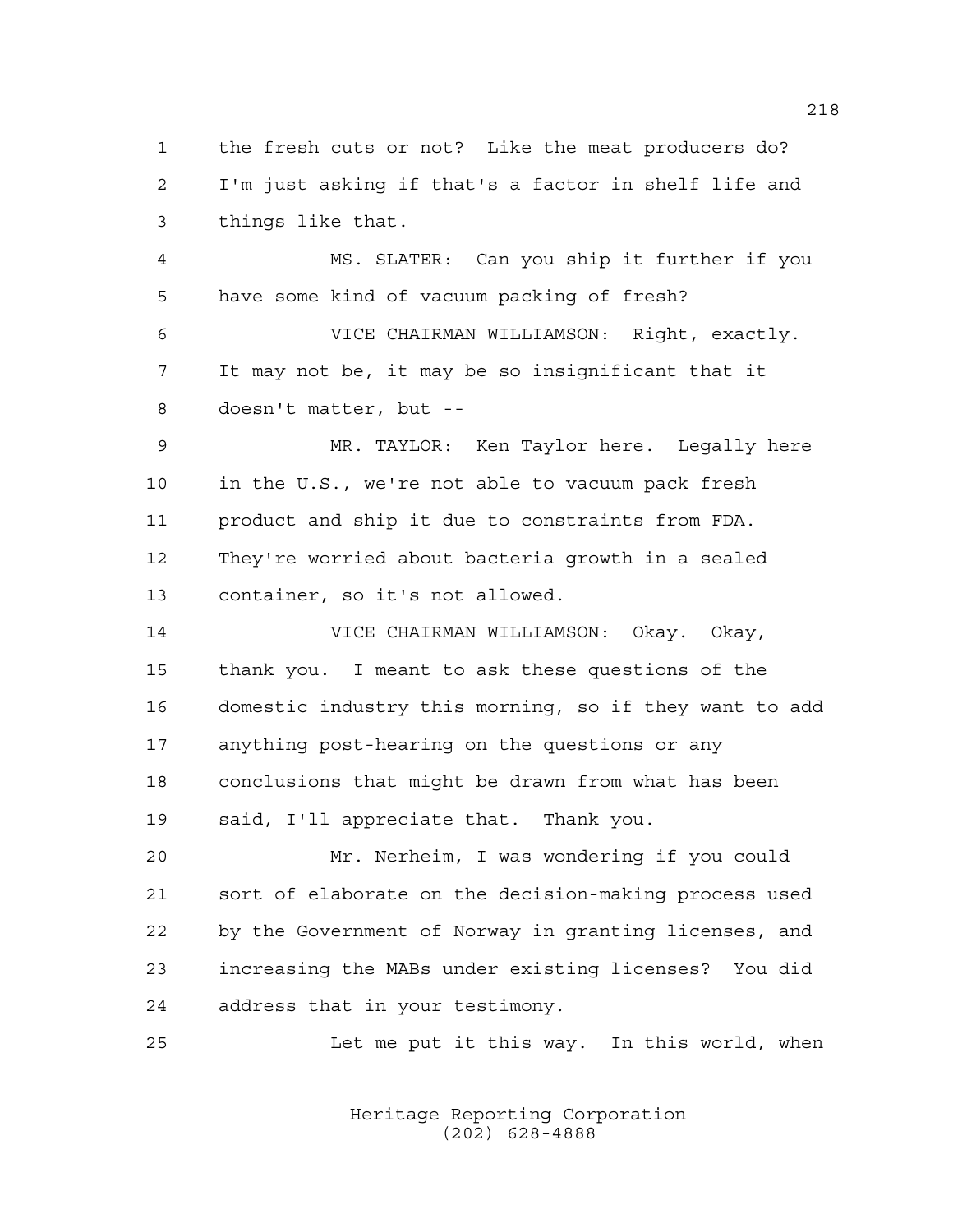everybody -- you've probably seen the World Bank ads about the farmer and the Ivory Coast and someplace, having your cell phone and keeping track of market prices. So clearly, fish farmers in Norway I'm sure are keeping track of prices. So I'm thinking about that in the context particularly of what we're hearing this morning about grade, but you sort of gave me a slightly different picture about how the decisions are made in terms of production.

 MR. NERHEIM: Did I understand your question right, that you wanted to know the process, decision- making process that we have when it comes to increasing capacity, issuing new licenses, or --

 VICE CHAIRMAN WILLIAMSON: Things like, yes. MR. NERHEIM: Yes. As I said, there are two elements in our basic assessment. That is, what does the market look like, are the prices high or low globally in salmon. But increasingly over the last few years, since 2007/2008, the environmental concerns in Norway have been increasing.

 So in these type of processes, in Norway these days, we would have the industry on the one side, and we would increasingly so have the environmental NGOs on the other side. So they are, our government have a very strong commitment to strict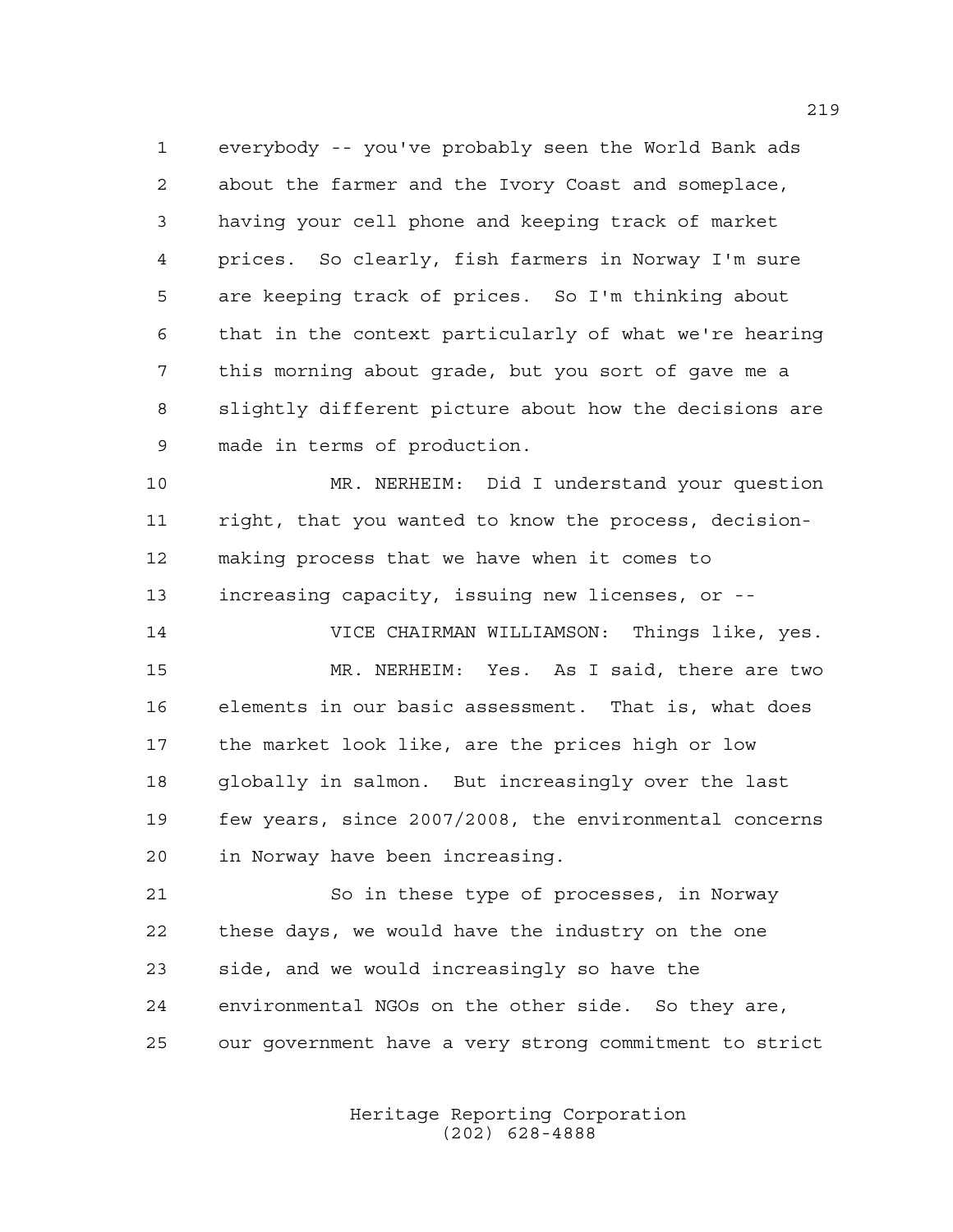regulations. And we have the buyer security issues, the fish disease, to avoid fish disease development. And also, the environmental concerns, going to biodiversity.

 The wild salmon, Norway still has a lot of wild salmon in many, many rivers. And also the pollution, all these elements will be part of the assessment. And we will then base our processing of our decision-making on advice from various research institutions and agencies being responsible for their respective responsibilities.

 And in the final analysis, this will be a decision-making process in the cabinet. And also, if I might add, since, from 2002 in Norway we have new licenses issued, come at a fee. So the fish farmer will have to pay the government the certain amount, a million of kroner. So this will also then be taken into the state budget decided by the Parliament. So it is a big and long process.

 VICE CHAIRMAN WILLIAMSON: You actually collect fees.

 MR. NERHEIM: Yes, oh, yes. Because this is a very important but profitable industry for Norway. So since there are demand for new licenses, the government has a policy on having a fee on new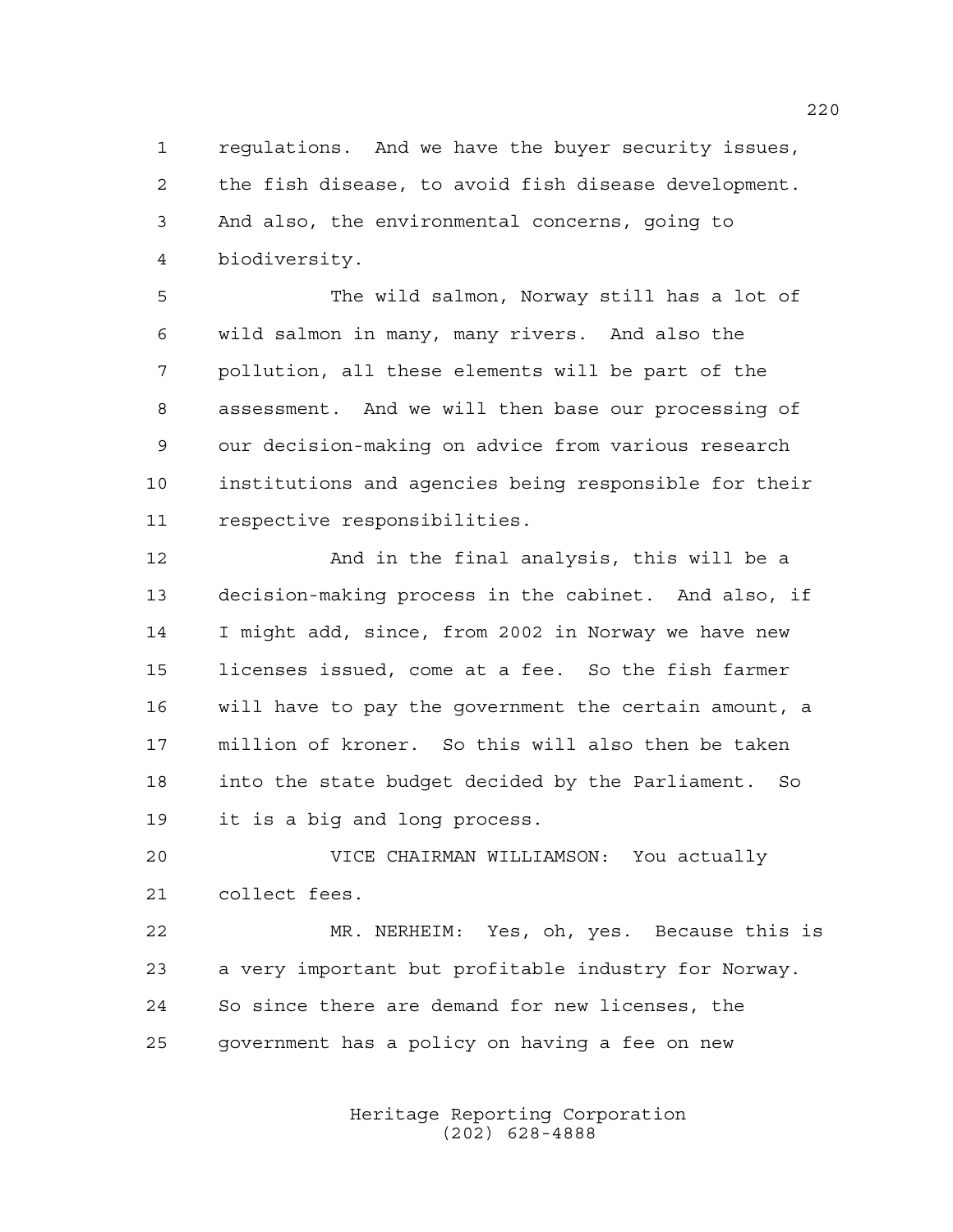licenses.

| $\overline{a}$ | MS. SLATER: I venture to clarify, I think                |
|----------------|----------------------------------------------------------|
| 3              | the reason that Mr. Nerheim mentions that is that this   |
| 4              | is also a parliamentary budget process. So that the      |
| 5              | process of deciding on new license involves not just     |
| 6              | the agencies, but it also becomes a parliamentary        |
| 7              | process through the budget approval.                     |
| 8              | VICE CHAIRMAN WILLIAMSON: Parliamentary                  |
| 9              | committees and oversight. Okay, my time has expired.     |
| 10             | Thank you for those answers.                             |
| 11             | CHAIRMAN OKUN: Commissioner Pearson.                     |
| 12             | COMMISSIONER PEARSON: Thank you, Madame                  |
| 13             | Chairman. Welcome to all of you, it's good to have       |
| 14             | you here this afternoon.                                 |
| 15             | Some of you may recall that in the previous              |
| 16             | review, I attempted to speak just a little bit of        |
| 17             | Norwegian. I want to reassure my fellow                  |
| 18             | Commissioners, I'm not going to try to do that today.    |
| 19             | It has now been 14 years since my grandmother has        |
| 20             | died, and since then I've had no one to practice with.   |
| 21             | This is probably not the right occasion to practice.     |
| 22             | You had mentioned that the northern                      |
| 23             | counties, Nordland, Kunst, and Finnmark, that they       |
| 24             | have a higher MAB limit of 945. What's the reason for    |
| 25             | Is the environment less sensitive in the north?<br>that? |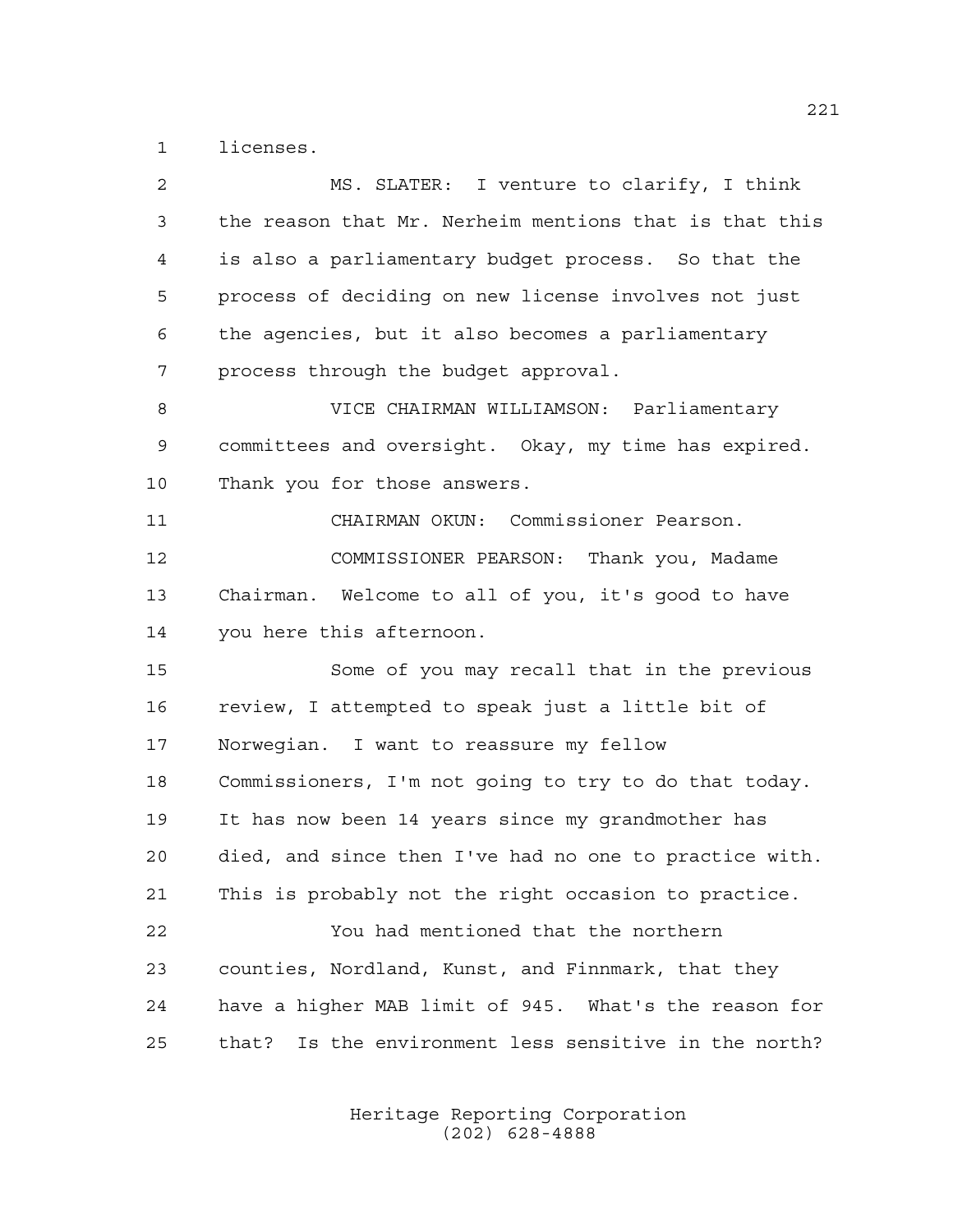MR. NERHEIM: Commissioner, there are two explanations behind 945. Because when we introduced the MAB system in 2005, it's only the two most northern counties, Finnmark and Kunst. And that had to do with when we changed the system from feed quotas to the MAB, in these two counties they are far to the north quite a ways. And it's almost, the further you get north and to the east, the harder it is to actually make a nice profit. So that's why we consider that it would be fairer to give the province there a larger MAB, based on the same basic license.

 So in 2005 the figure was set at 900 tons. So when we had the process in 2010, when we had a planned increase in MAB, all of the countries five percent, and that was abandoned because of the sea lions development.

 These two most northern country, where we carried out the planned MAB there, because the environmental situation is not as it is further south and on the west coast. So that's why we actually allowed those two, the farmers in those two countries to increase their capacity. Because there was, the environmental situation was considered sufficiently good, so that that would be acceptable.

Yes, so it is, and the sea lions doesn't,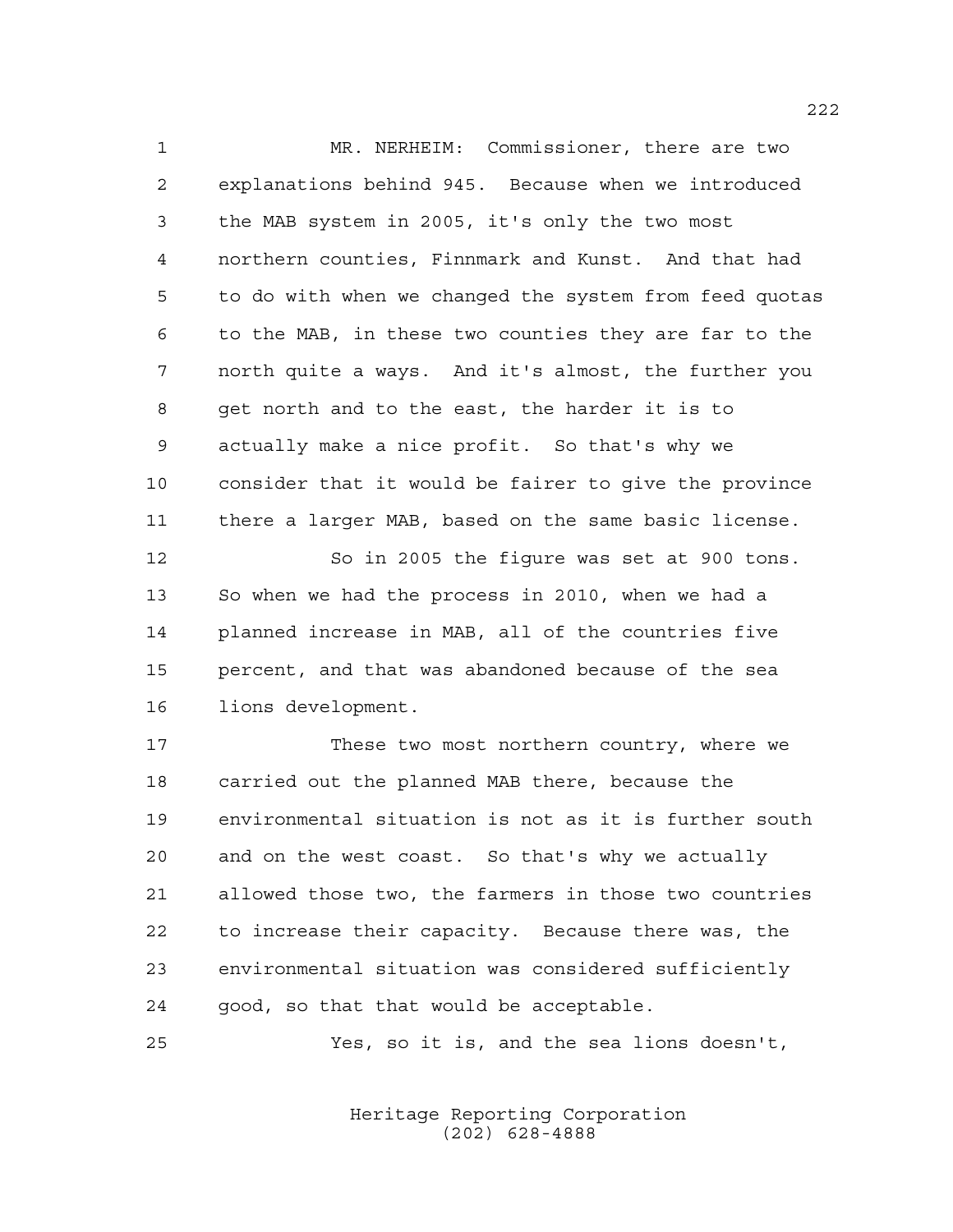all this has to do with nature. The sea lions, it's more difficult for the sea lions to live through the winter in the high north.

 VICE CHAIRMAN WILLIAMSON: And does the government regulate the location of fish farms, such that instead of having many in one fjord, they would be spread across several fjords?

 MR. NERHEIM: If I may just, the system is that we have, the system is sort of a two-layer system; that you have the license with the MAB that can be used in a given region. But in addition to that, the fish farmer needs to have a number of locations or sites, and these sites have to be approved by the appropriate government agencies.

 And they have to be a certain number of kilometers apart. So all this is taken care of by the actually license agencies when it comes to locations. So these two systems work together in order to make sure that the overall biomass in an area is not exceeded; and also, that the biomass on each location is within the limit of what this location is able, the carrying capacity of the location.

 VICE CHAIRMAN WILLIAMSON: Okay, so that explains why I sense there is more coastline per person in the north, it's possible to have a higher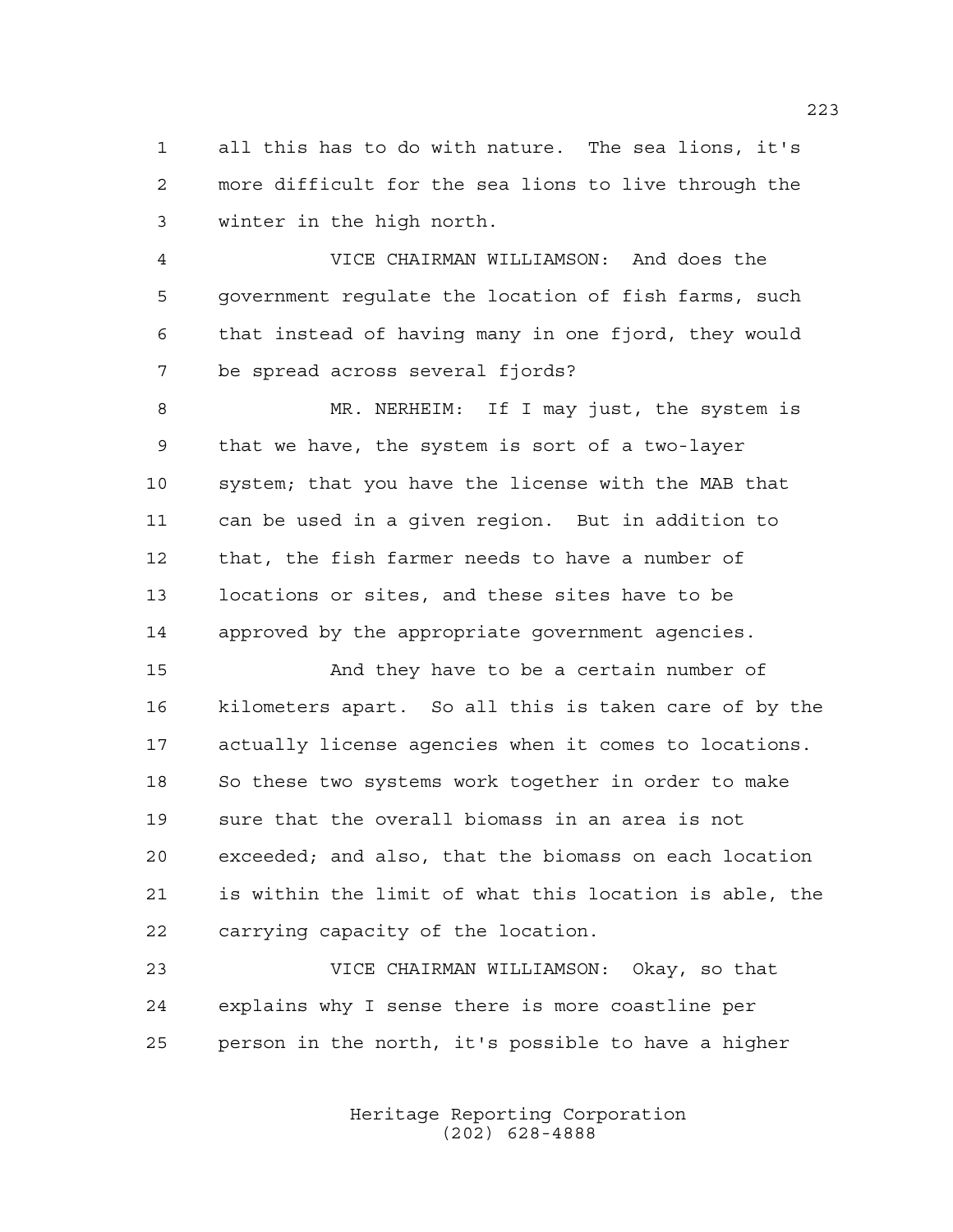MAB, and yet not so many facilities. And so the effect on the environment is not harmful.

 MR. NERHEIM: Yes, that's as we see it. VICE CHAIRMAN WILLIAMSON: Now, some of you have been making the case that the U.S. market is not terribly attractive for Norwegian salmon most of the time. If that's the case, why have you put such an impressive effort into persuading us to revoke this order? These orders? MS. SLATER: Let me just answer, I think maybe I should answer a question with a question. If

 no one came, would the order go away? But maybe I'll let some of the industry people speak to that, if anybody would.

 MR. VIKE: Yes, I can comment on that from our side. I honestly think for us, as a Norwegian and Canadian farmer, that this order has no relevance. The protection that we get, we get from the freight costs; and luckily, there is no sunset review for the freight costs. That will stay in place forever.

 And so the reason why I'm here is that I was asked to come here, and I think it's probably for the greater good. And since I'm the most, or the least useful guy in the company, the rest have to stay back home in Norway and work.

> Heritage Reporting Corporation (202) 628-4888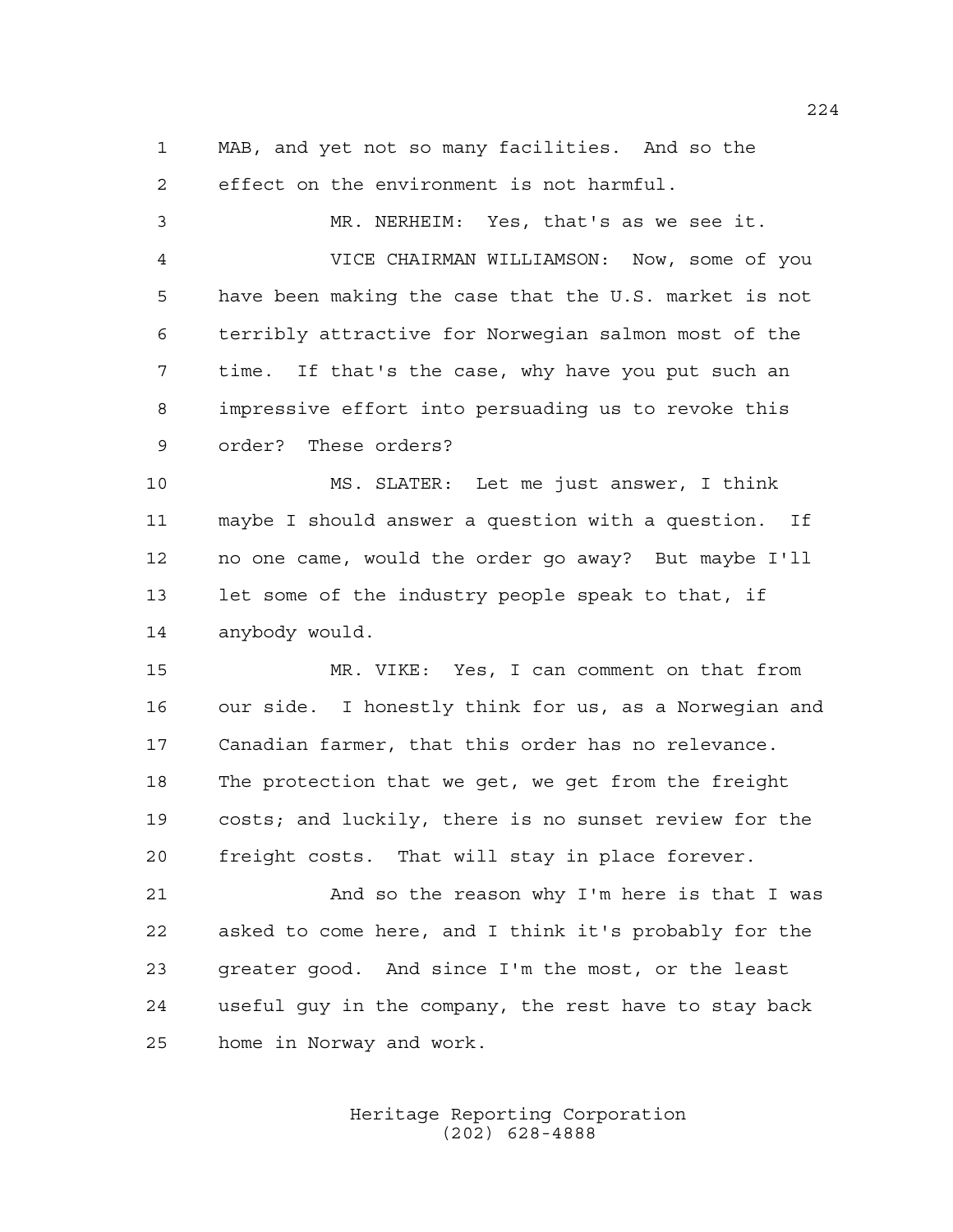VICE CHAIRMAN WILLIAMSON: That's an interesting observation from the CEO, a position of great humility.

 MR. NERHEIM: Excuse me, Commissioner, if I just might add to that. From the government point of view, for us, this is a quite important matter of principle. Because we feel that this 20-year-old case is unfair. On the other side, we hope that it's possible, through a new review and fresh arguments, that it will be possible to actually do something about it when it has been in place for 20 years.

 VICE CHAIRMAN WILLIAMSON: Okay, thank you for those responses. Let me ask some more details of the air shipment. We have air cargo, express delivery companies that could take a package from here to Trumso in, I don't know, 36 or 48 hours, I'm not sure just what the time is. Are those same carriers the ones who are bringing salmon to market?

 MR. SORAA: This is Sverre Soraa speaking. The carriers that brings the salmon needs to be wide- body carriers. And you have to, as Morten Vike said, we have limited capacity on that.

 Yes, it can be, for instance Federal Express can have these carriers that can take some salmon. But normally, it is their regular airlines that brings

> Heritage Reporting Corporation (202) 628-4888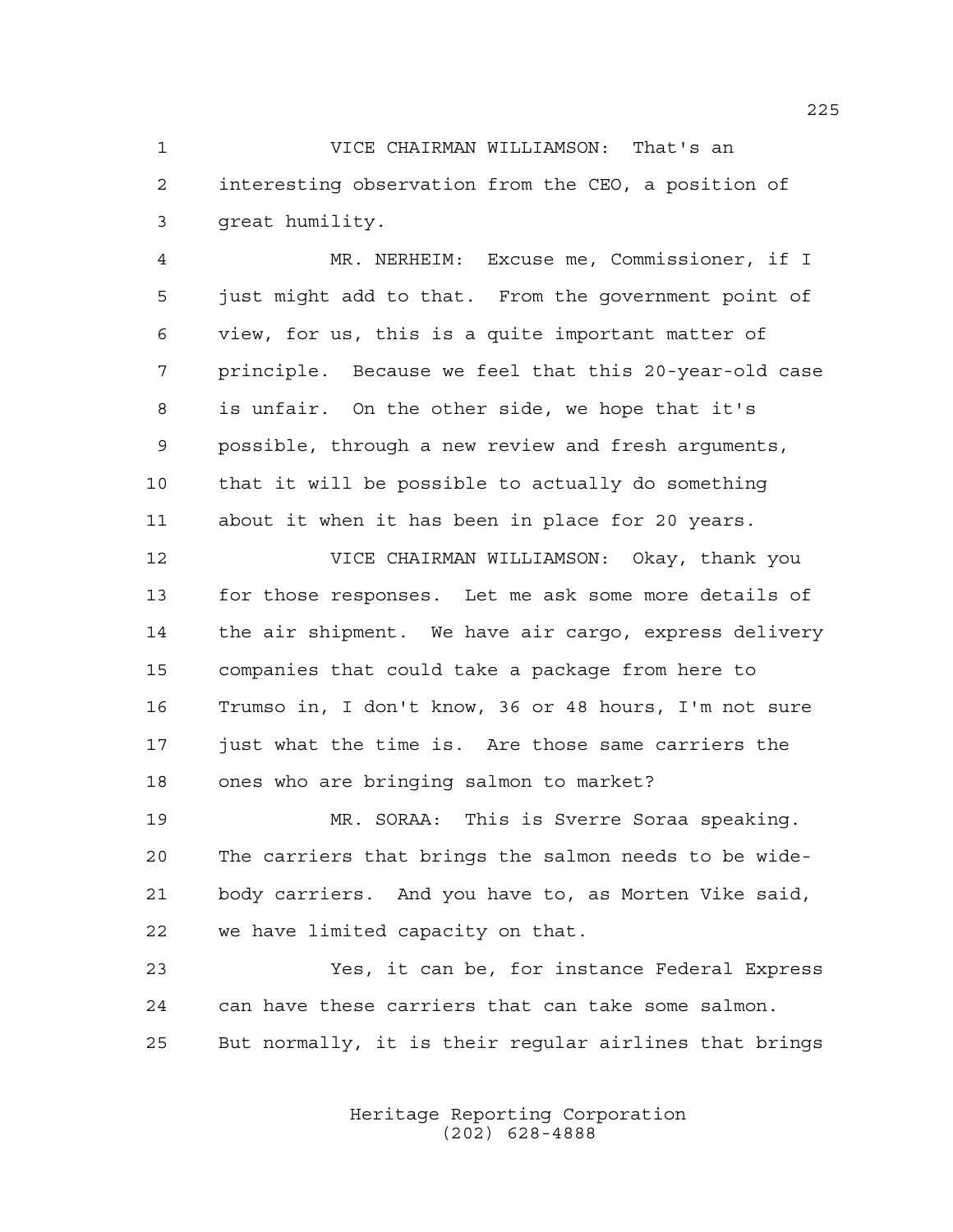the salmon over to the market.

 VICE CHAIRMAN WILLIAMSON: Okay. And so you have, you don't have many largebody aircraft flying into coastal Norway. MR. SORAA: Absolutely not. VICE CHAIRMAN WILLIAMSON: So that's why there's a need to take the fish to a larger airport, and then you can have perhaps competition among several carriers to obtain a reasonable rate to bring the salmon to Moscow or to Beijing or to New York. MR. SORAA: Yes, that is, it's correct, that there might be a competition in that. But the key question is whether they manage to bring goods also back to Europe. So they need goods in both directions for managing to have a good logistic system for all goods. VICE CHAIRMAN WILLIAMSON: In that case, I hope that the dispute with China is resolved quickly. Because my observation has been that they have many goods to ship to Norway and to all other countries. The back, the back freight should be no problem, in that case. MS. SLATER: Just to clarify one thing. I know you mentioned Moscow, but Moscow is a market that's served from Norway by truck.

> Heritage Reporting Corporation (202) 628-4888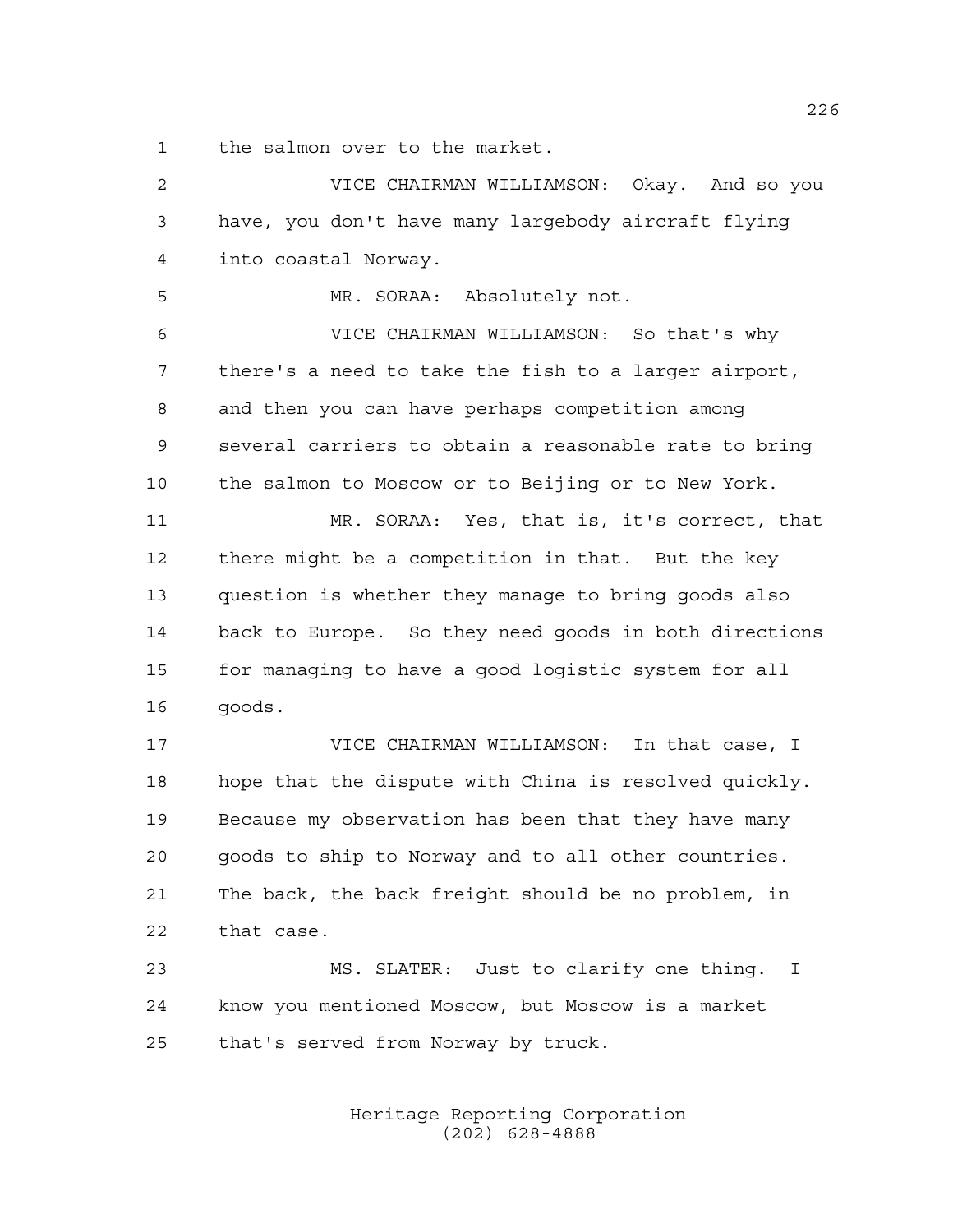VICE CHAIRMAN WILLIAMSON: Or by truck.

 MS. SLATER: I, for one, had to look at the map to understand that. But all of those shipments go by truck, many of which the truck's coming from Russia.

 VICE CHAIRMAN WILLIAMSON: Okay, thank you for that clarification. Mr. Klett, I had a conversation this morning with the domestic industry on the basic question of whether the order can provide some degree of benefit to the domestic producers in a global commodity market. Have you thought about that? How would you assess that issue?

 MR. KLETT: Well, I mean, I have thought about it. And I think Commissioner Pinkert also had some questions about the linkage of prices among markets, and you know, maybe if you see a correlation, you know, why do you see that correlation. Because if you look at the numbers, you do see U.S. prices and prices in Europe kind of move up and down together.

 And so, at least in terms of the mechanisms for why you see prices move up and down in the U.S. correlated with Europe, even with the order in place, you know, one explanation -- let's just take Chile for example. Chile, when their supply was down, their exports of whole fresh to the U.S. went down, which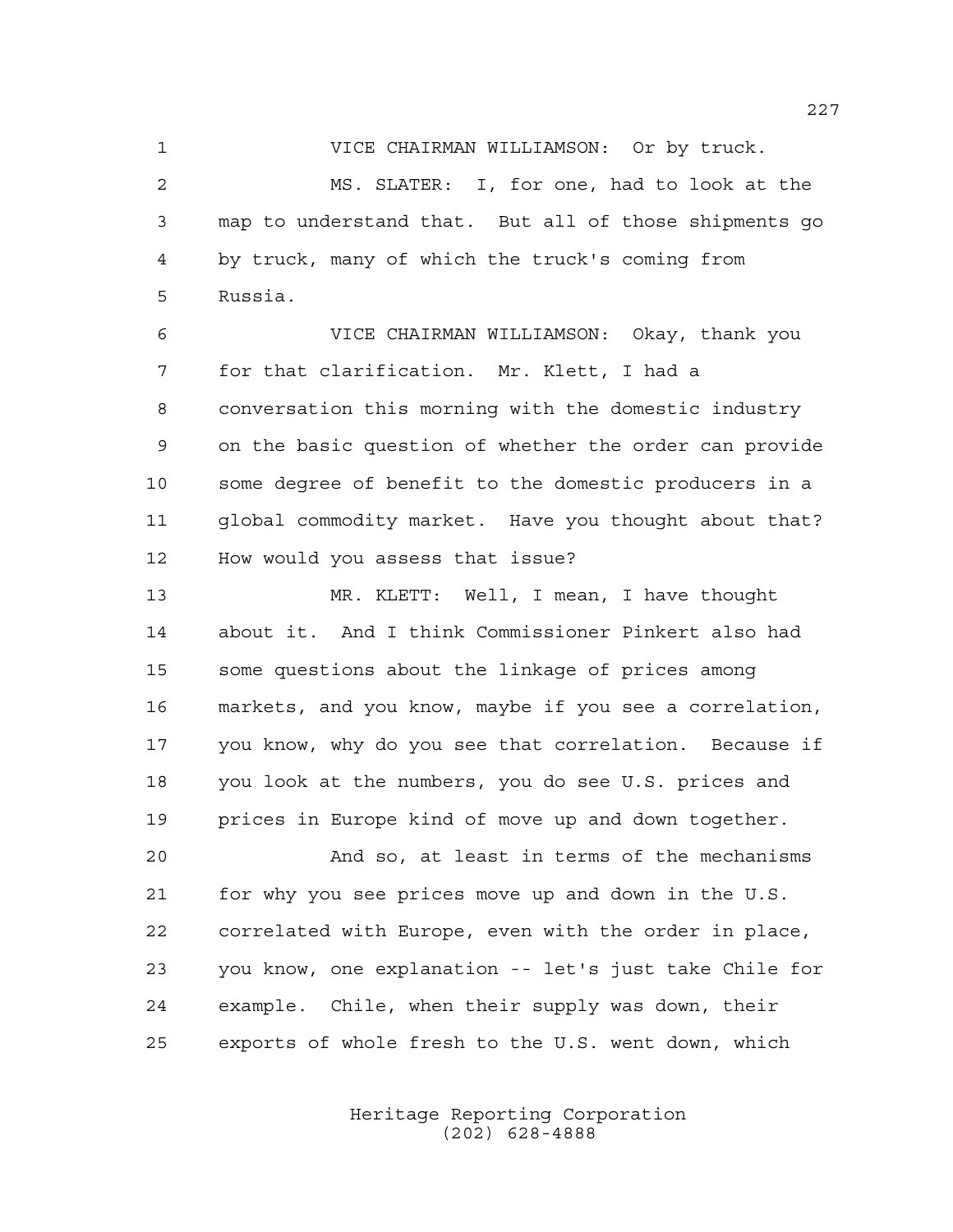put upward pressure on price. Chile also exports frozen to Europe, so basically the frozen exports of salmon, the frozen salmon exports to Europe also went down. So basically, you had supply factors affecting both markets simultaneously because of the ISA outbreak in Chile.

 You know, another dimension is that when prices went up in the U.S. for fillets, Norway exported more fillets to the U.S., so there was less supply in Europe. So that also put upward pressure on Norwegian prices.

 So that's just one example for why prices are linked around the world, because it is a global market in that sense. And so, given that kind of mechanism, you know, the order does have less of an effect, you know, absent having a global market.

 VICE CHAIRMAN WILLIAMSON: Okay. My light has turned red, but if, for purposes of the post- hearing, or maybe we can go back to it in the next round. If you had a compelling argument, a compelling way of demonstrating that there was no real benefit to the U.S. industry from the order, I'd be interested to see that. Because of course, I offered them the opportunity to explain that there is a real benefit. Because it's just not obvious to me, in this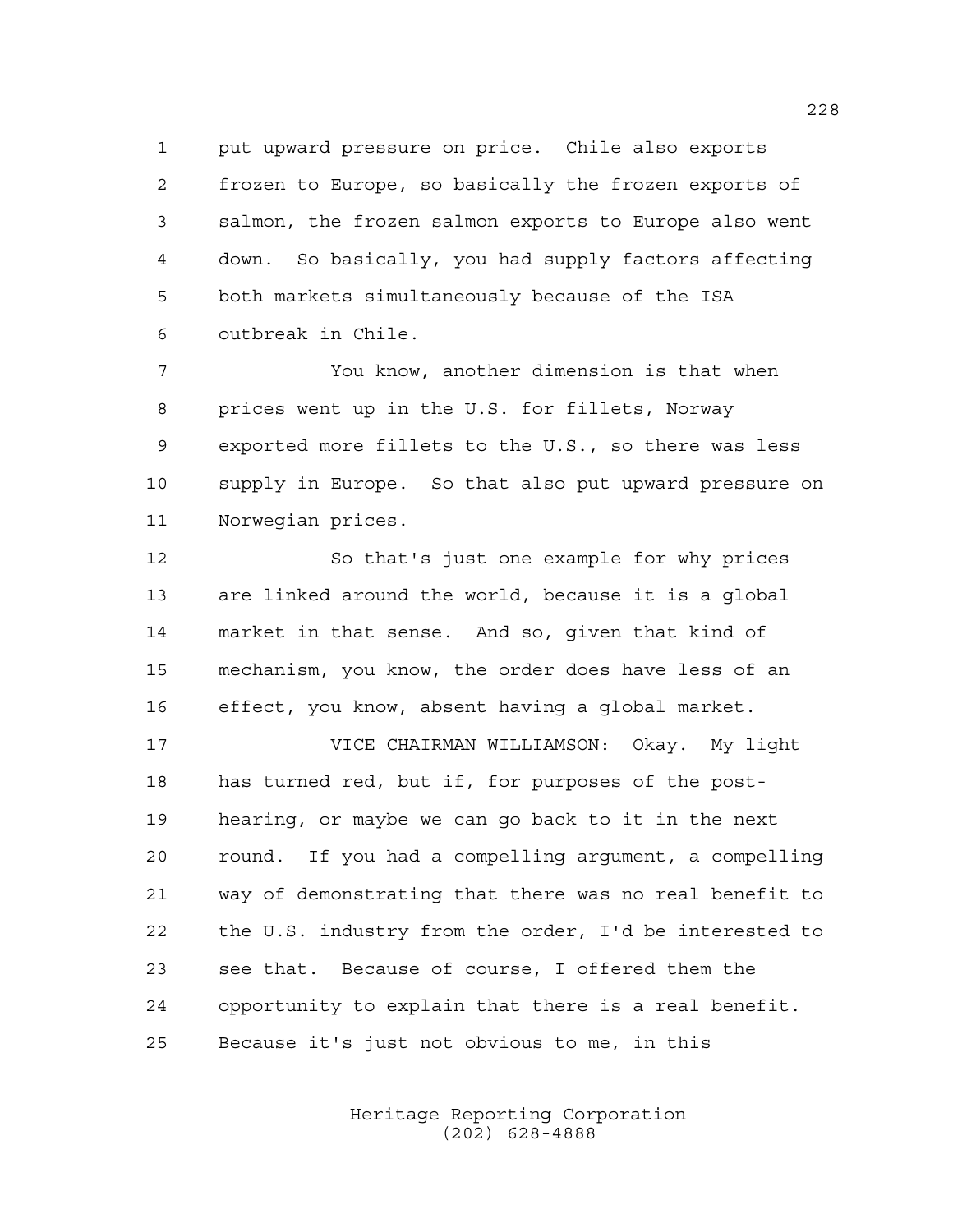marketplace, what's the actual situation. Thank you.

 CHAIRMAN OKUN: Commissioner Aranoff. COMMISSIONER ARANOFF: Thank you, Madame Chairman. And I join my colleagues in welcoming this afternoon's panel.

 This morning, the witnesses, as I understood, were making the point that the kind of netback analysis that this afternoon's witnesses are discussing, where you can choose which market you want to send your product to based on the best return, doesn't apply in the market right now because there is such a glut of production, particularly coming out of Norway, that there's enough fish to sell into every single market, the best ones and the worst. And I wanted to give you an opportunity to respond to that view of the market.

 Let me perhaps ask the industry witnesses to address that first. And Morten, did you want to start?

 MR. VIKE: Yes, I have a big problem seeing why we'd not do that. I think there was a picture of this being pretty similar to the oil market, and I think unfortunately that's a pretty precise description of the market.

Now, we would always allocate where we get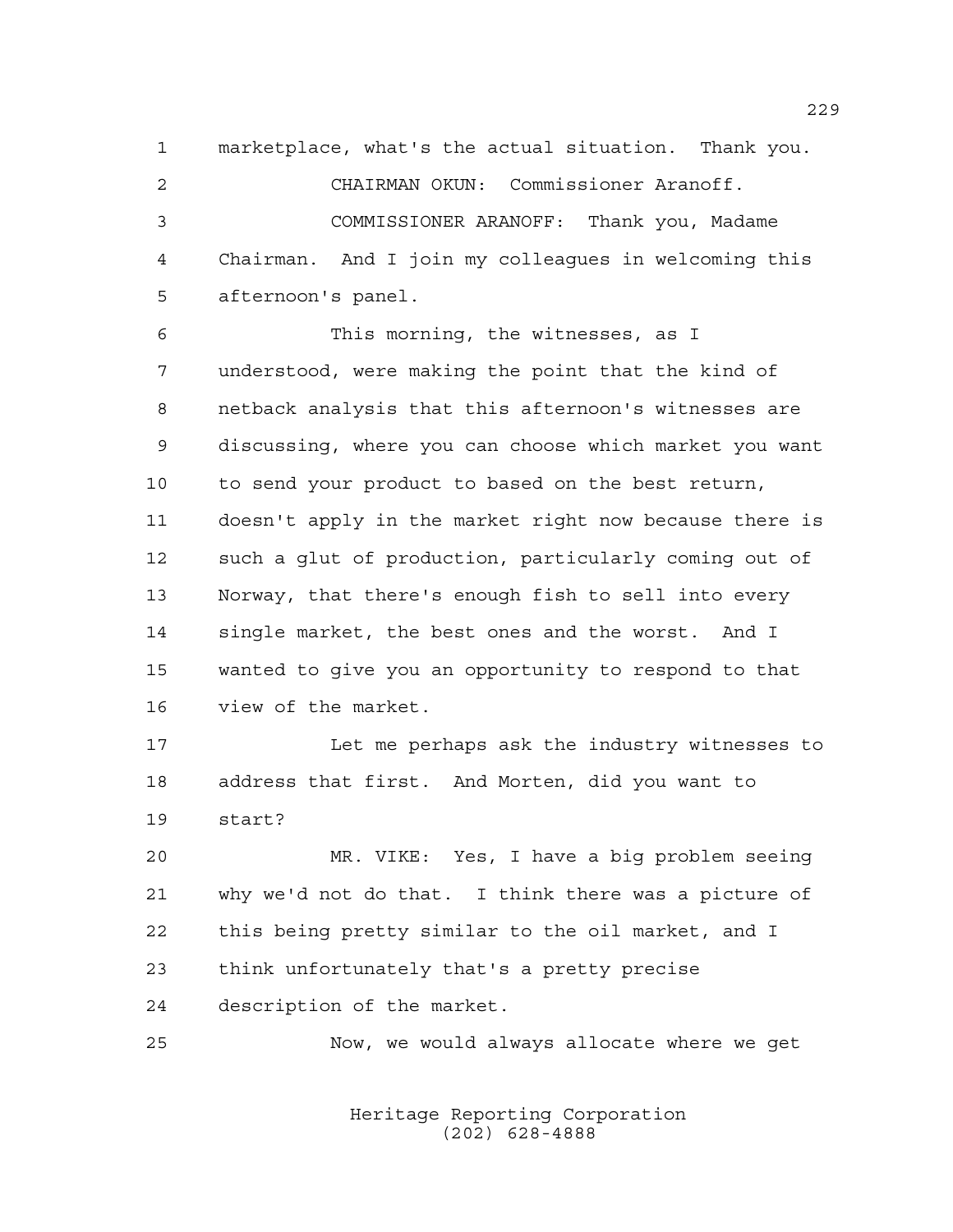the best prices, irrespective of these prices being very good, as we've seen, very profitable, or they could be unfortunately unprofitable, right. And the same logic would apply. All the salmon that is harvested gets sold at the price that is higher than zero, much higher than zero, but still could be unprofitable. And within that, would still want to sell that product at say even 20 NOK in the EU than selling it at eight NOK to the U.S. I mean, that follows just the logic that we want to make money, or even reduce losses if we're in a loss-making position. 12 And so that would be exactly the same. And the price, there is not enough goods to make that price sell, to put it that way, luckily, and there

 will never be. So there is enough market the price has come down. But still, the same logic applies, and we apply it every week when we do our sales allocation. And I think, and I'm sure that everyone else does it as well. We do that in Norway, we do that in Scotland, and in Canada exactly the same way. And I think every company in this industry would do it exactly the same way as we do.

 MS. SLATER: And I'd just maybe ask Mr. Vike to expand on that. Because I think what I heard this morning that was being posited was a notion that there

> Heritage Reporting Corporation (202) 628-4888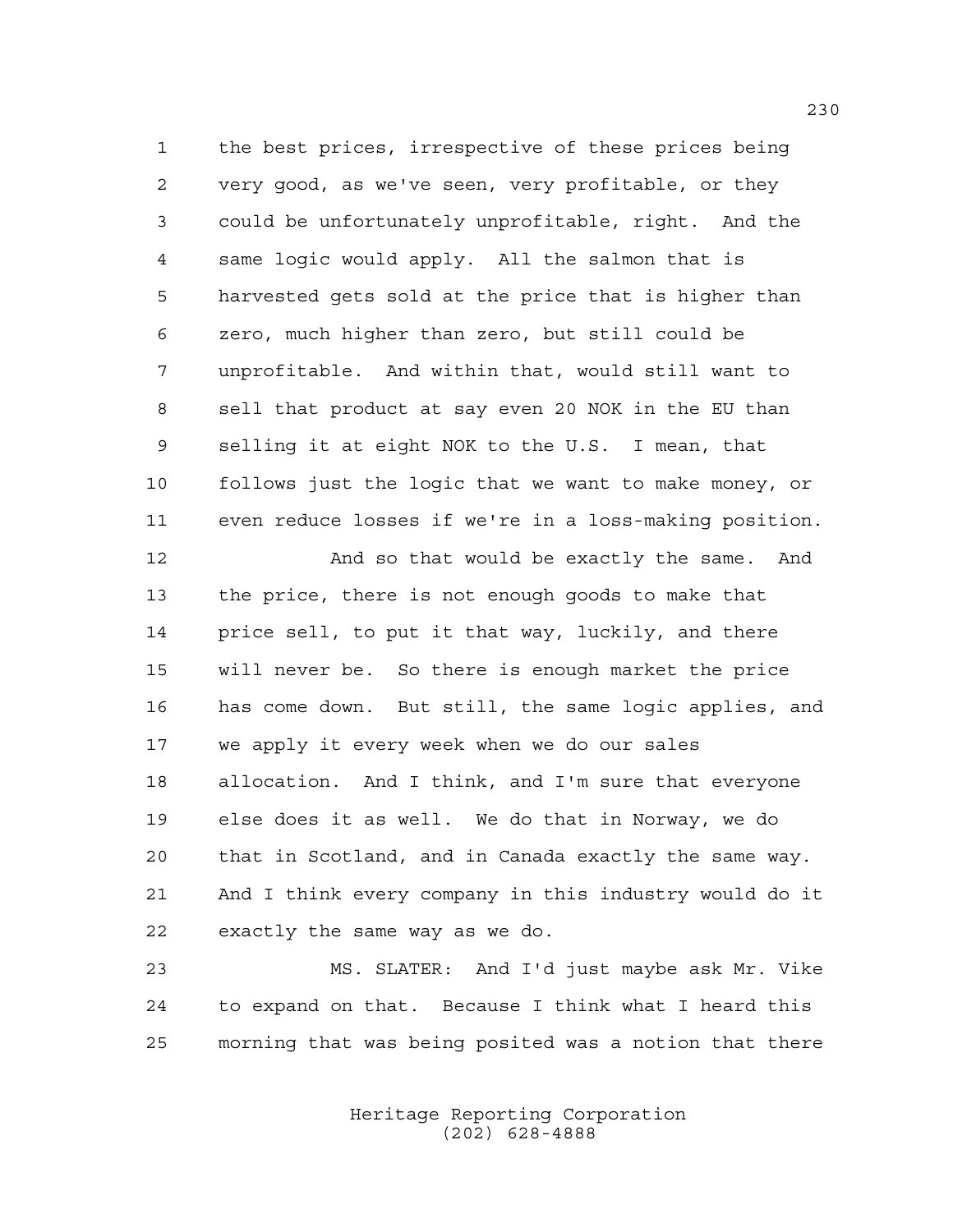was, I mean we heard lots of superlative terms about the notion that there was so much fish. We heard the word "tsunami," we heard "flood." I stopped counting at 15. But that there was so much fish out there, that literally you couldn't find a market, so you would either have to give it away.

 I think it would be helpful, first of all, to hear some discussion of do we, is that the situation we have. Are we currently, are prices -- COMMISSIONER ARANOFF: And if it is the situation, if every time you've got a situation, that it's going to last a month, you know, two months, half a year.

 MS. SLATER: And is this a situation where even today, are we still selling two parts, in terms of the quantities; and second, are we selling below cost.

 MR. VIKE: Yes, the prices came down from a 19 price level that was very high, and we could very well get used to that price level that we had through 2009 and 2010. Unfortunately, good things don't last forever, and prices came down. And in the fall they fell down seasonally, as we've seen. You would see that from the seasonal price patterns, that prices hit the rock bottom somewhere end of October, and before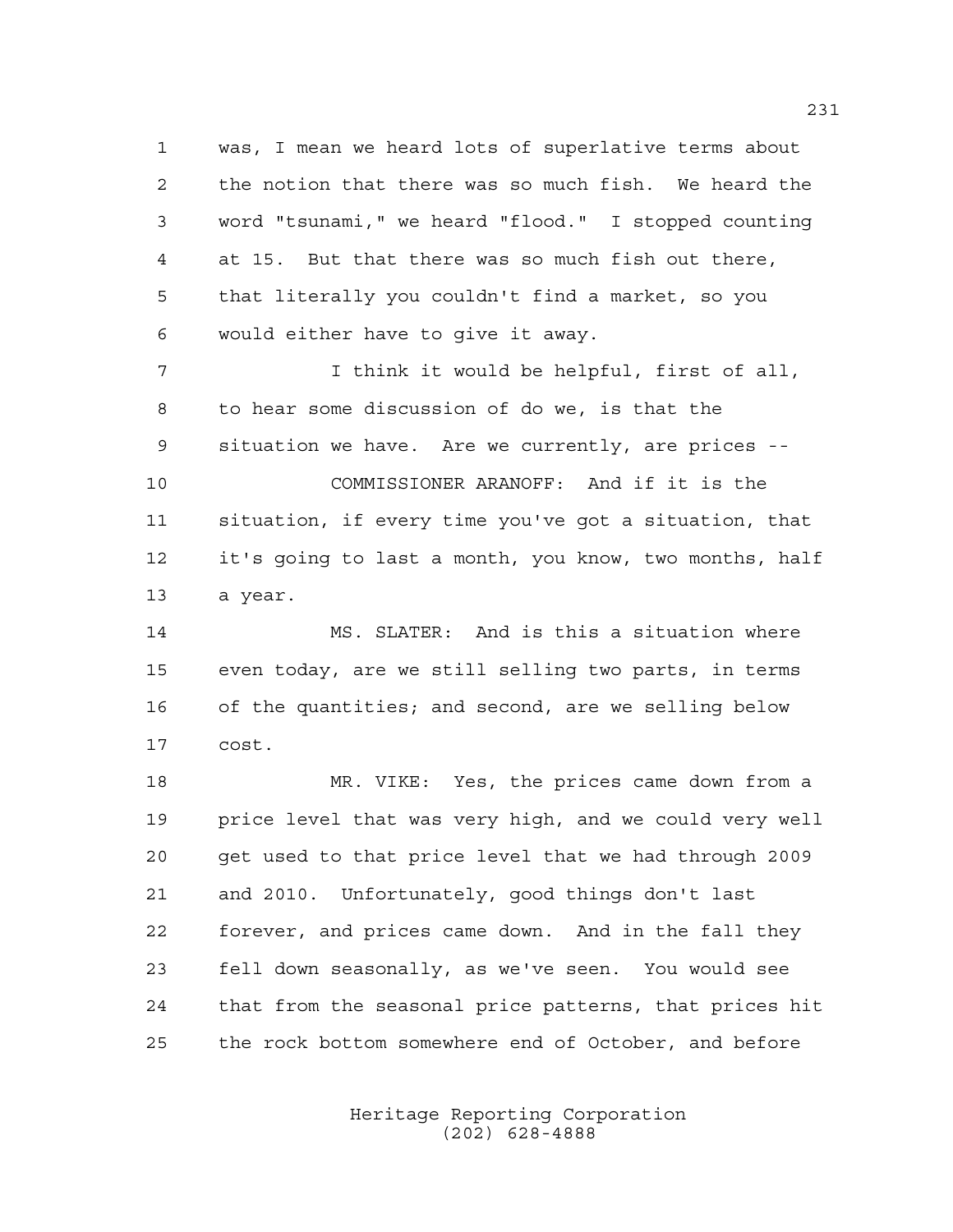it starts increasing. And it happened this year, as well.

 At that time we were selling, you know, at cost, I think, the entire industry at spot prices. Prices have come up from that level now. On increasing as we are approaching a better season, and we're not selling below, below cost levels. And there will be, I guess, the prices will go up and down, as it usually does. And we think that prices will, will stay at the current level, so above, above cost level. That's our projection. And it's also the projection of the analysts, if they are right, but that's their projection.

 COMMISSIONER ARANOFF: Okay. Now, this morning there was also a theory posited that if there is a great deal of supply and prices are low, that it might make sense to sell at very low prices, as much as you could in the U.S. market, in order to keep prices higher in Europe. Can you respond to that view of the market?

 MS. SLATER: Let me ask Mr. Vike to respond to that, and then also perhaps we can hear from Coast as well, from Sverre.

 MR. VIKE: Yes, Morten Vike again. I think if you would do that, I understand that we can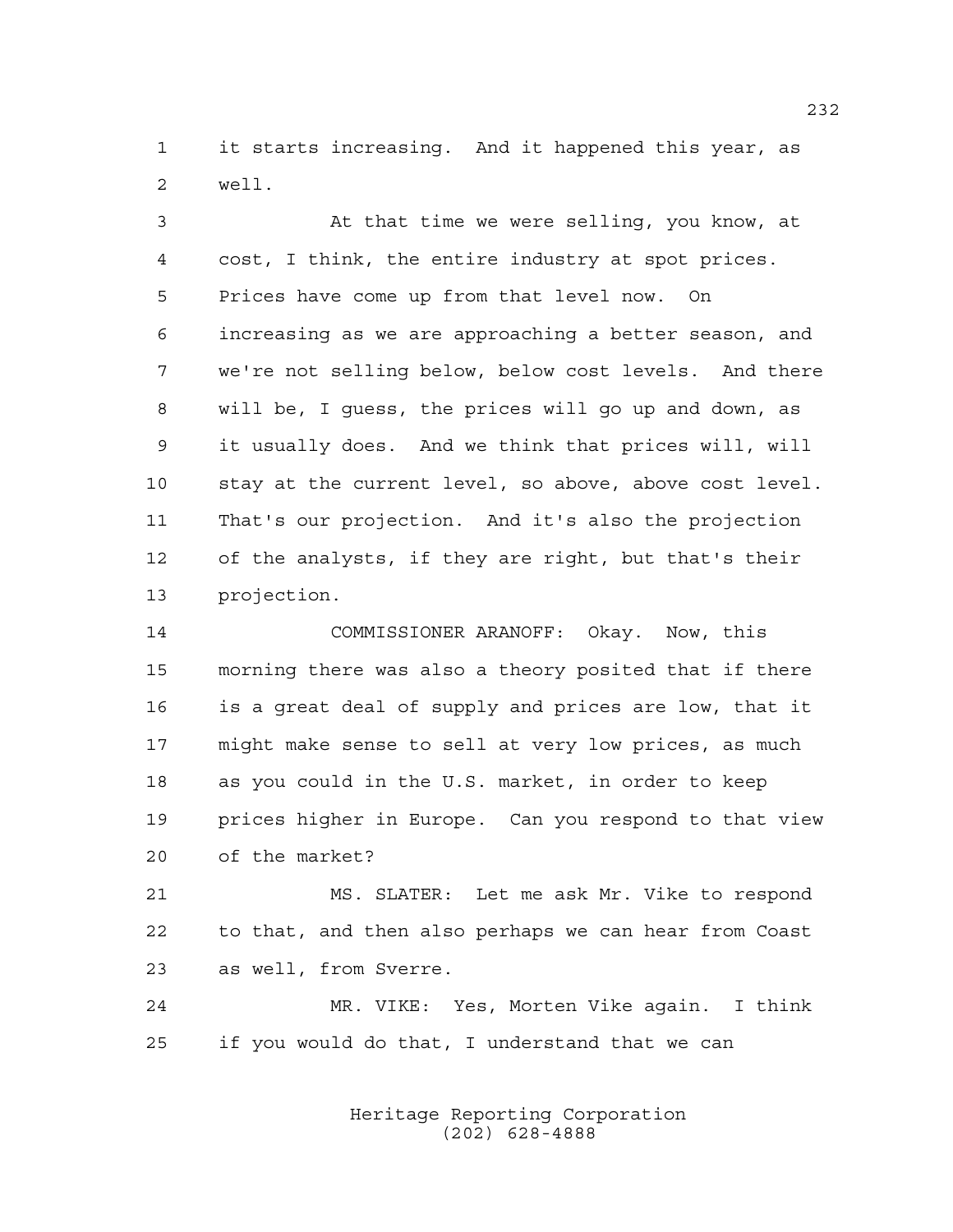theoretically say that it would be possible. If we would do that, we would have to have 40, 50 companies act coordinated in the market, and that would be a legal action at least. So it would put us in big trouble, even if, even if it would work.

 Now, I think, I think simply there will be no coordinated action to do that. And as long as there is not, we will go for the highest netback to ourselves. Believing that if someone had to do that, they would do that themselves. We will still go for maximizing our profits. And that will be still to sell at 25, instead of selling at 12.

 So I can't see that work, unless we actually made serious anti-trust violations.

 MR. SORAA: This is Sverre Soraa speaking again. What you have to remember is that this is a global market, exactly as Commissioner Pearson said earlier today. It's a global market. And when, if Norway is trying to put in lower prices in the U.S. market, that would hit Chile.

 Chile has a big market share also in Europe. So this will, this is a circle. So there is no way that the U.S. market can stand at the higher level compared to Europe. It will be the same equal pricing, globally pricing for this product. So it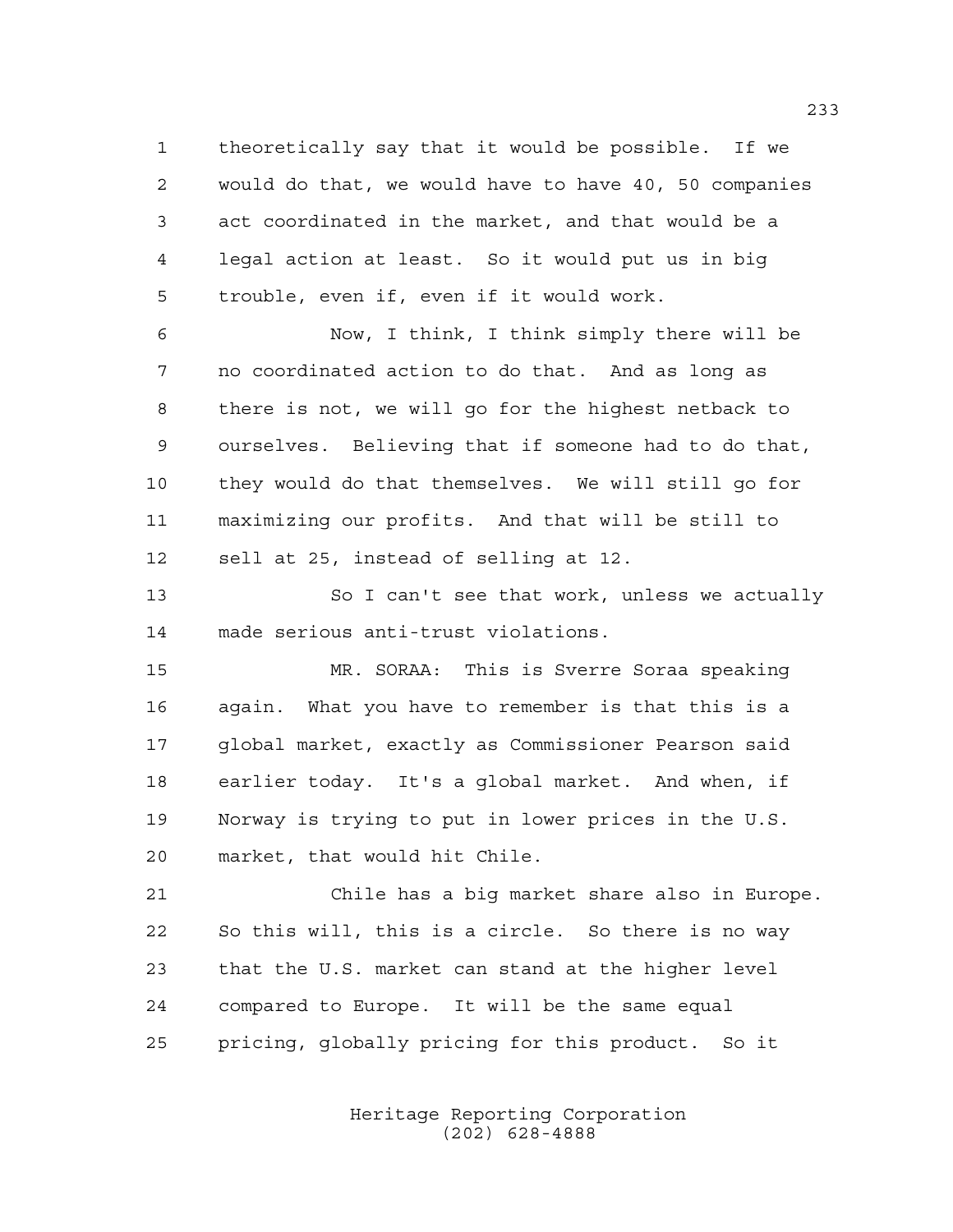makes no sense to say that Norway can dump the fish into the U.S. market, and keep the European market for itself. It makes no sense.

 COMMISSIONER ARANOFF: Well, I understand what you're saying, although it is a little bit inconsistent with the argument that trade in fresh salmon is regional. The argument made, because I think what I'm hearing now is if somehow you could succeed in creating a big price differential between two different regional markets, then product would be diverted out of region, to another region.

 MS. SLATER: Well, I think you have to, I don't think it's inconsistent, first of all. I mean, there certainly is some, as we've talked about, there's fresh salmon, whole fresh salmon, that does go in some quantities, for example, from Norway to China. And it goes, or has gone to China; it goes to Asian markets. And we'll talk about all the different Asian markets it's serving.

 But those markets are possible because it's one of the spots in the world where the prices are high enough to justify the freight costs. So the regionality, which results in this kind of picture, is the rule. But if you can find markets where the price is so much higher to justify the further freight it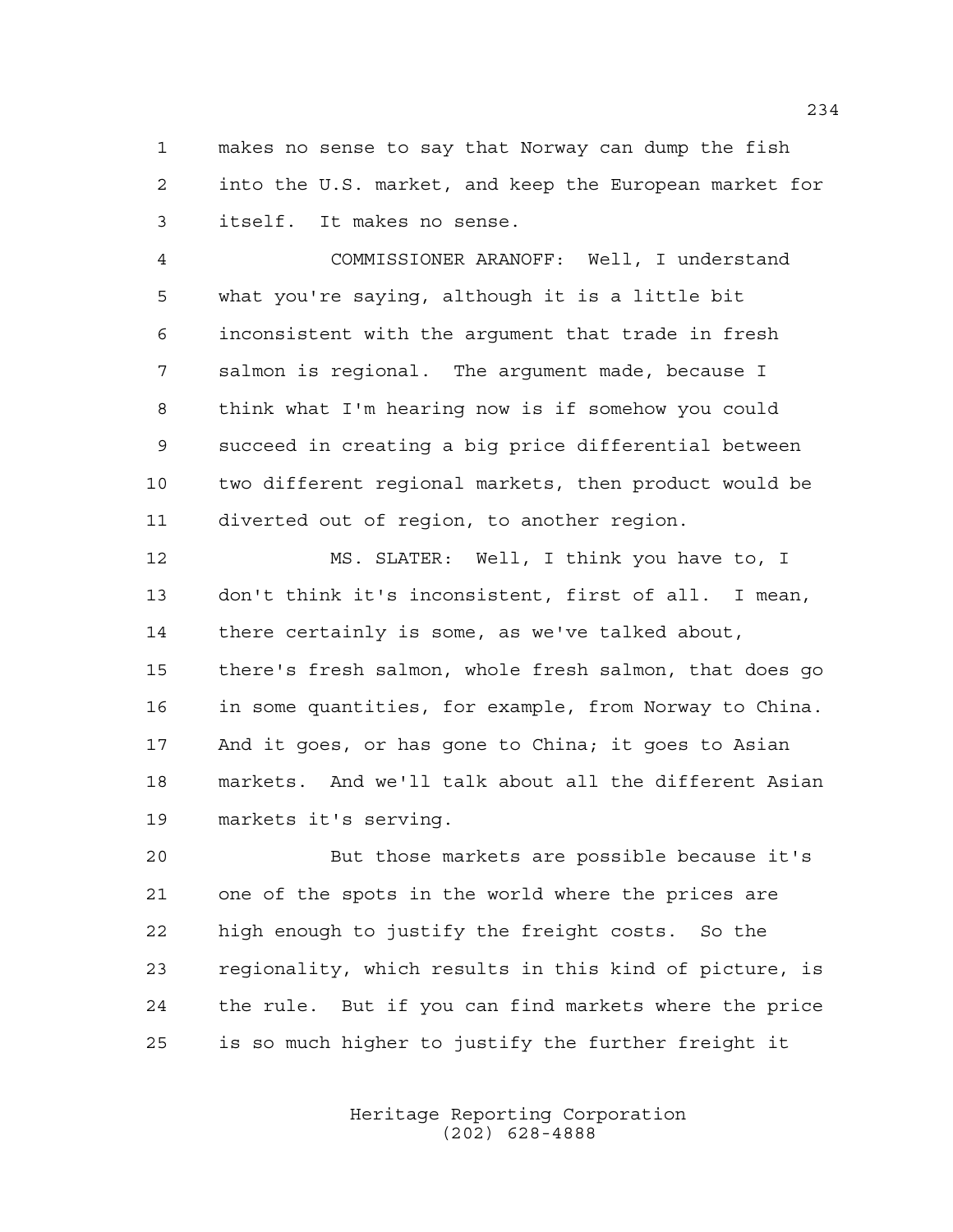will have.

 COMMISSIONER ARANOFF: Okay. And following up on that, I wanted to follow up on the discussion that my colleagues were having about freight costs to U.S. markets that you're including in your definition of Europe. In particular, I know you talked about shipping by truck into Russia, which I understand. But Kiev is a lot further away. How are you shipping down to Ukraine? MR. SORAA: This is Mr. Soraa again. We are shipping by truck to Ukraine. COMMISSIONER ARANOFF: How long does it take a truckload of fish to get from Norway to Ukraine? MR. SORAA: Approximately four, between four to five days. COMMISSIONER ARANOFF: Four to five days, wow. MS. SLATER: It's packed appropriately, so you need not worry about the safety. COMMISSIONER ARANOFF: All I known is the next time that I'm flying back from Heathrow and the food is bad on the plane, I'm going to ask them to crack open the salmon in the hold. (Laughter.)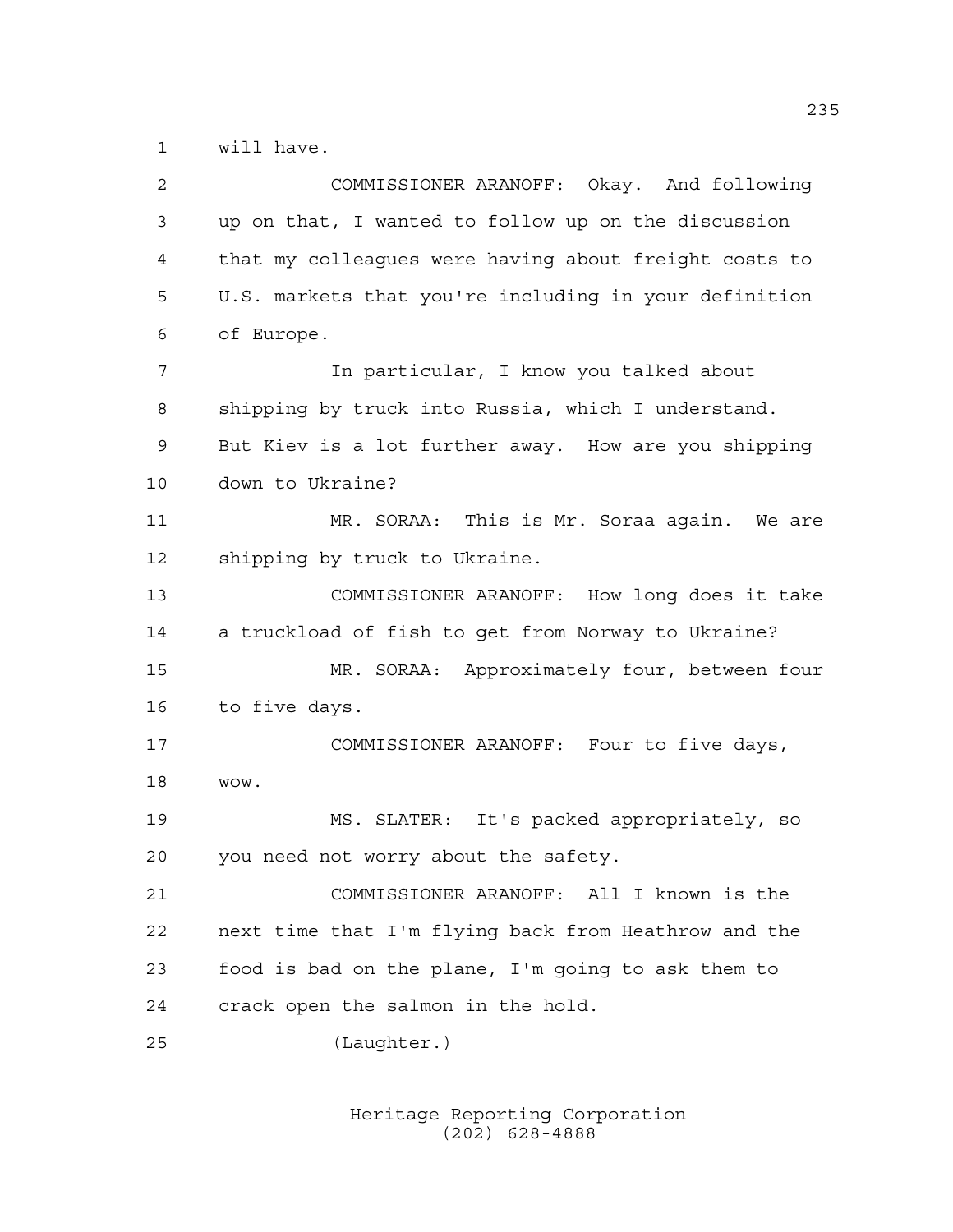COMMISSIONER ARANOFF: I'll come back on my next round. Thank you, Madame Chairman. CHAIRMAN OKUN: Commissioner Pinkert. COMMISSIONER PINKERT: Thank you, Madame

 Chairman. And I thank all of you for being here today, those who came from far away, and those who came from nearby.

8 I want to begin with a question that I know Mr. Klett either can answer now, or will answer in the post-hearing. And I'm interested to hear what he has to say about it. But I'd also like to hear from the other panelists.

 And that is, about the argument we heard earlier today, that one of the reasons why we don't see a huge flood of, of salmon fillets from Norway into the U.S. market currently is because of the labor costs that would be associated with converting the whole salmon into the cut salmon.

 MR. KLETT: We actually spoke about this a little bit at the lunch break. And I think part of the argument was that there just isn't enough fillet capacity in Norway, in part because of high labor costs.

 But when you look at the export statistics, about 25 percent of exports from Norway are non, are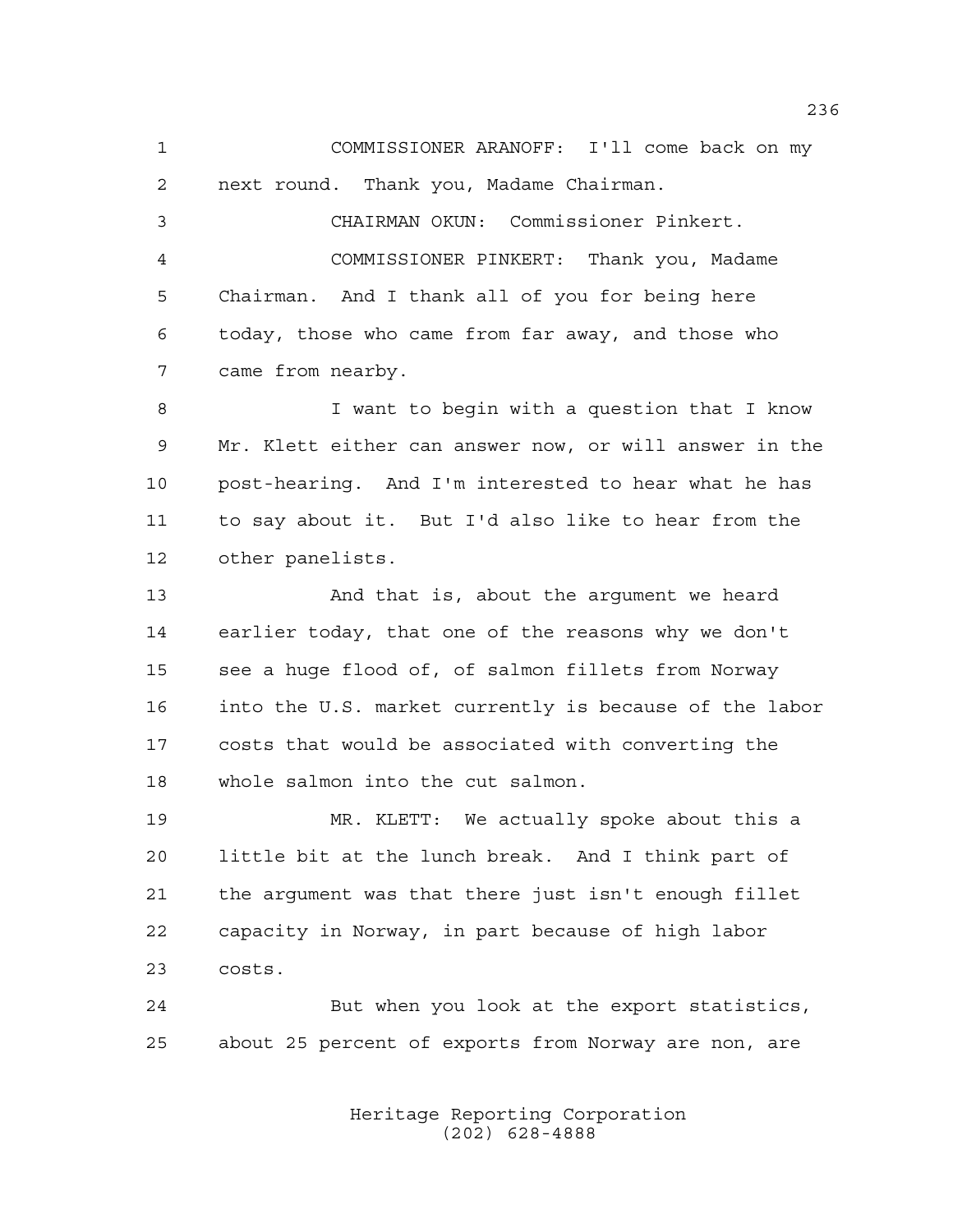the value-added products, number one. So it's not insignificant, and there actually is fillet capacity in Norway. And the gentleman can confirm, this is what I heard.

 But also apparently the capacity for fillets in Norway is highly automated. So that I'm not sure that labor cost is a constraint for fillet capacity in Norway that would act as a constraint for exporting to the U.S. But perhaps the industry witnesses can confirm that's what I heard.

 MR. VIKE: Yes, Morten Vike here again. The filleting is actually not very labor-intensive. It's machinery with very few people, so labor cost has very low relevance. So I can't really see that argument being valid. Also, the capacity as we said, the capacity is quite large. Most of the filleting factories in Norway are operated only on one fifth, hardly the whole week, and they can easily operate in two shifts if it was profitable.

 MS. SLATER: If I just might, Commissioner Pinkert. If you have it, I don't know if you have our prehearing brief, but in Exhibit 3 there is quite a bit of U.S. import data. And there's a page in there that shows U.S. imports of fresh fillets, I've learned to say instead of fillets, fresh fillets into the U.S.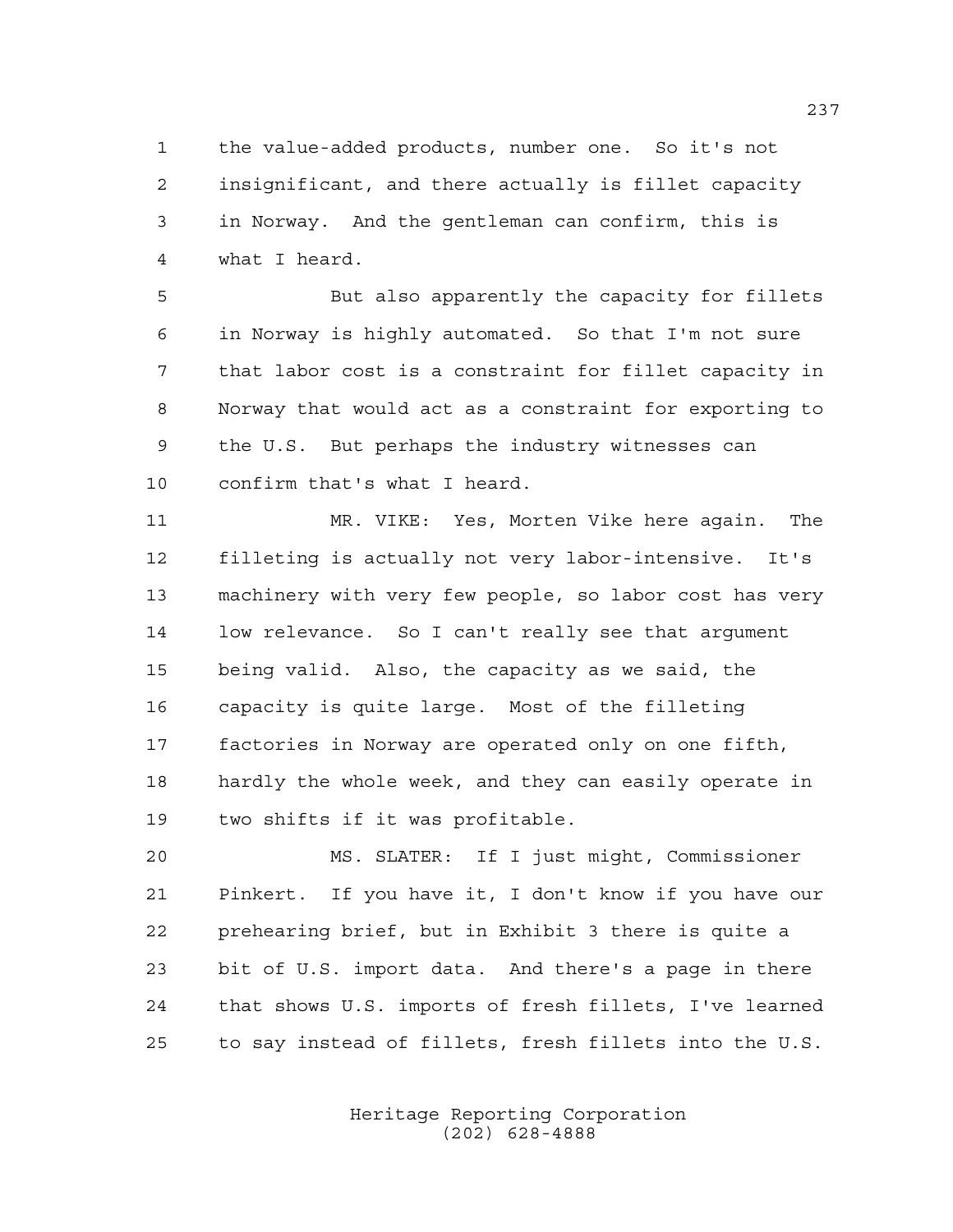COMMISSIONER PINKERT: Either pronunciation is acceptable.

 MS. SLATER: Either way. You know, I just looked at the dictionary; it's true.

(Laughter.)

 MS. SLATER: It's just dangerous with this computer. But if you look at that, the story is very interesting. And I think the reason you heard about labor cost this morning is that, is that the domestic industry didn't want to use the two words, transport disadvantages.

 The story that you heard from Mr. Taylor, and which you also heard from Mr. Vike, can be seen very visually and nicely if you look at the import data on fillets. Norway has been a tiny portion of fillet supply always; this data goes back to 2004. There are obviously no restrictions on fillets here.

 Chile, you can see from that data, supplies overwhelmingly the fresh salmon fillets to this market. But when Chile disappeared, what happened here was that the price that Norway was getting for its small quantities could be obtained for all of it. The Chilean prices are much lower, had been much lower, you could see.

So with those higher prices, it drew in a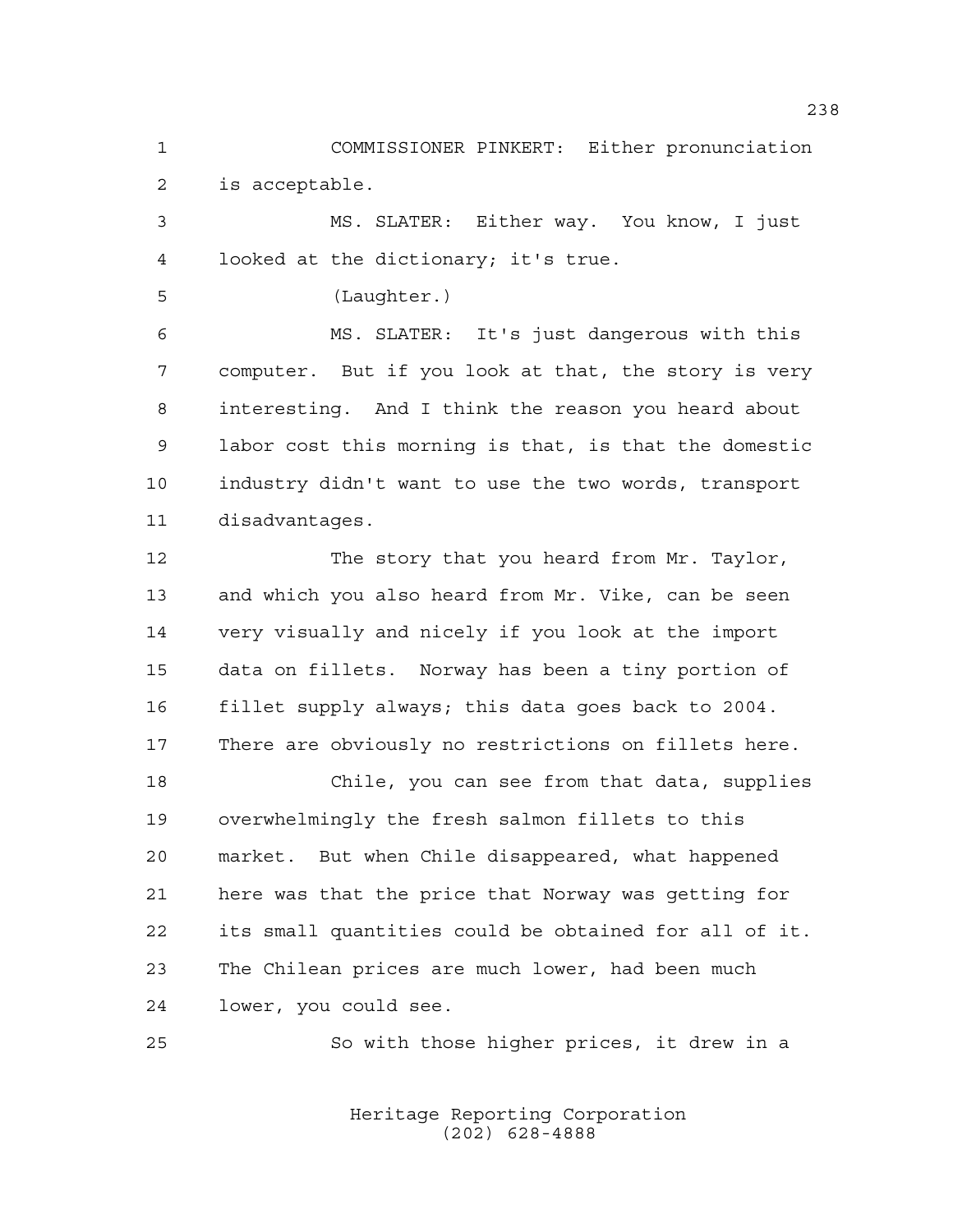significant quantity of Norwegian fillets. Not enough to make up for Chile, I might add. But you can see that in the data. And what happened after that is that it quickly disappeared. Why? Not so much that we, I think the word "opportunistic" was used. It's because at that point, it made economic sense for some Norwegian suppliers to send the salmon here; the netback was better. And as soon as it became not better, it was gone.

 So this is a story, I know Mr. Coursey was urging you to look at it. We would, as well. Because what happened with fillets is some very, it's very good laboratory, if you will, for how Norway behaves with respect to the U.S.

 I would also encourage you to take a look at imports from whole fish from Scotland and from the Faro Islands, which are not subject to any orders. We can talk about that separately; I don't want to use all your time.

 MR. KLETT: Commissioner Pinkert, just real quickly. I mean, if you look at the monthly data on the fillets, it's even more dramatic in terms of the patterns, in terms of volume shifts and relative price shifts, as between Norway and Chile. And we can provide that, as well.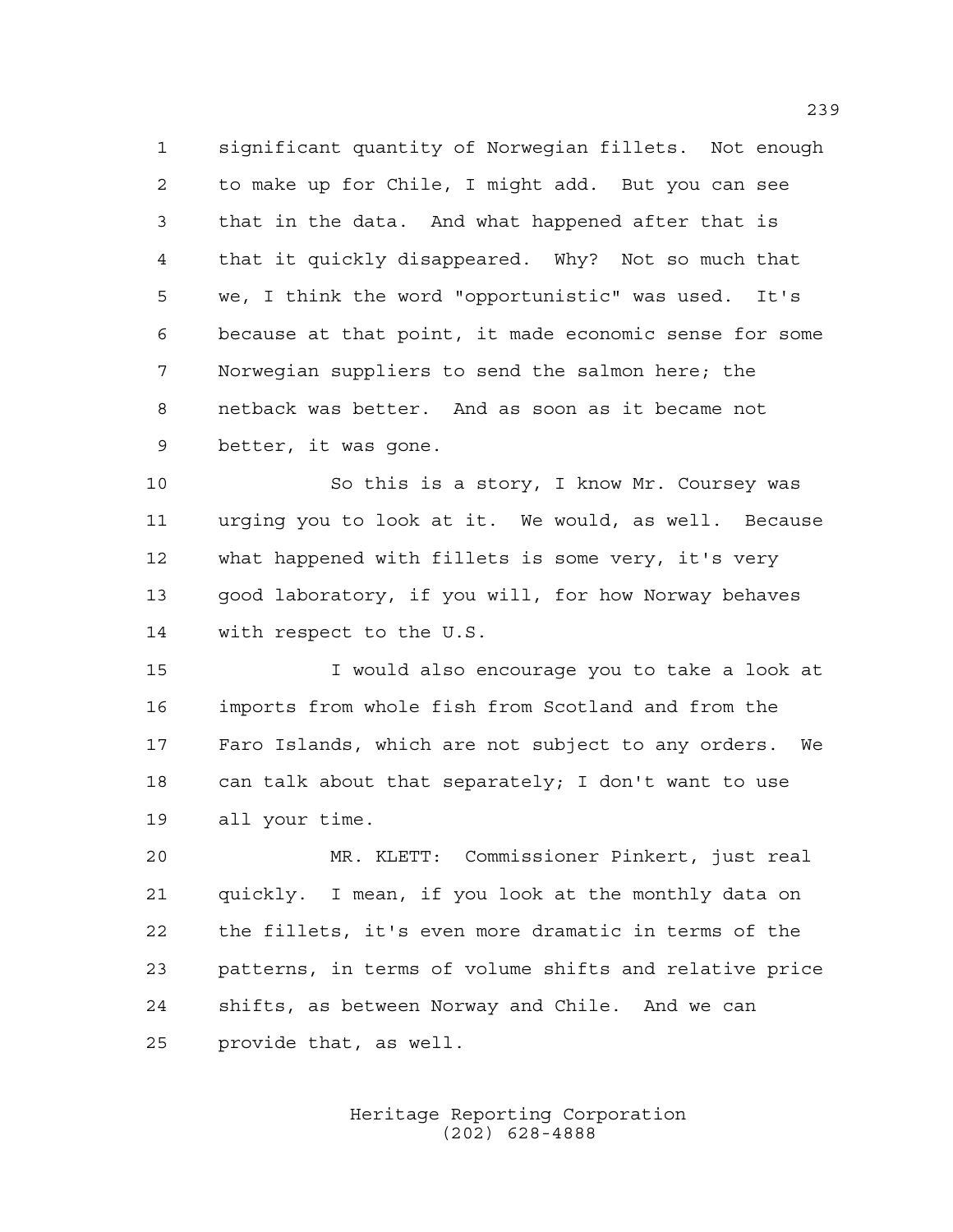COMMISSIONER PINKERT: I would appreciate that. And also, if you could give me some quantification of the labor costs, even if it's an average labor cost, to give me some idea of the labor cost differential relative to some of the other differentials that we're talking about in terms of pricing between markets.

8 MR. KLETT: We will do that.

 COMMISSIONER PINKERT: Thank you. Now, returning to one of the questions that I asked much earlier today. What is happening to, in the marketplace, in terms of consumer preferences between the wild-caught and the farm-raised product here in the U.S. market?

 MR. TAYLOR: Ken Taylor. There is, as this morning you heard, especially during the summer months when there is fresh supply coming from Alaska, there is definitely a preference throughout the U.S. heavily focused on the West Coast, since they feel they're closer to the Pacific Ocean, and we're talking about the Pacific species.

 Because of that, though, we're really looking at five different salmon species that are caught in the summer, and the prized and heavy-volume one being sockeye, that will make its way even out to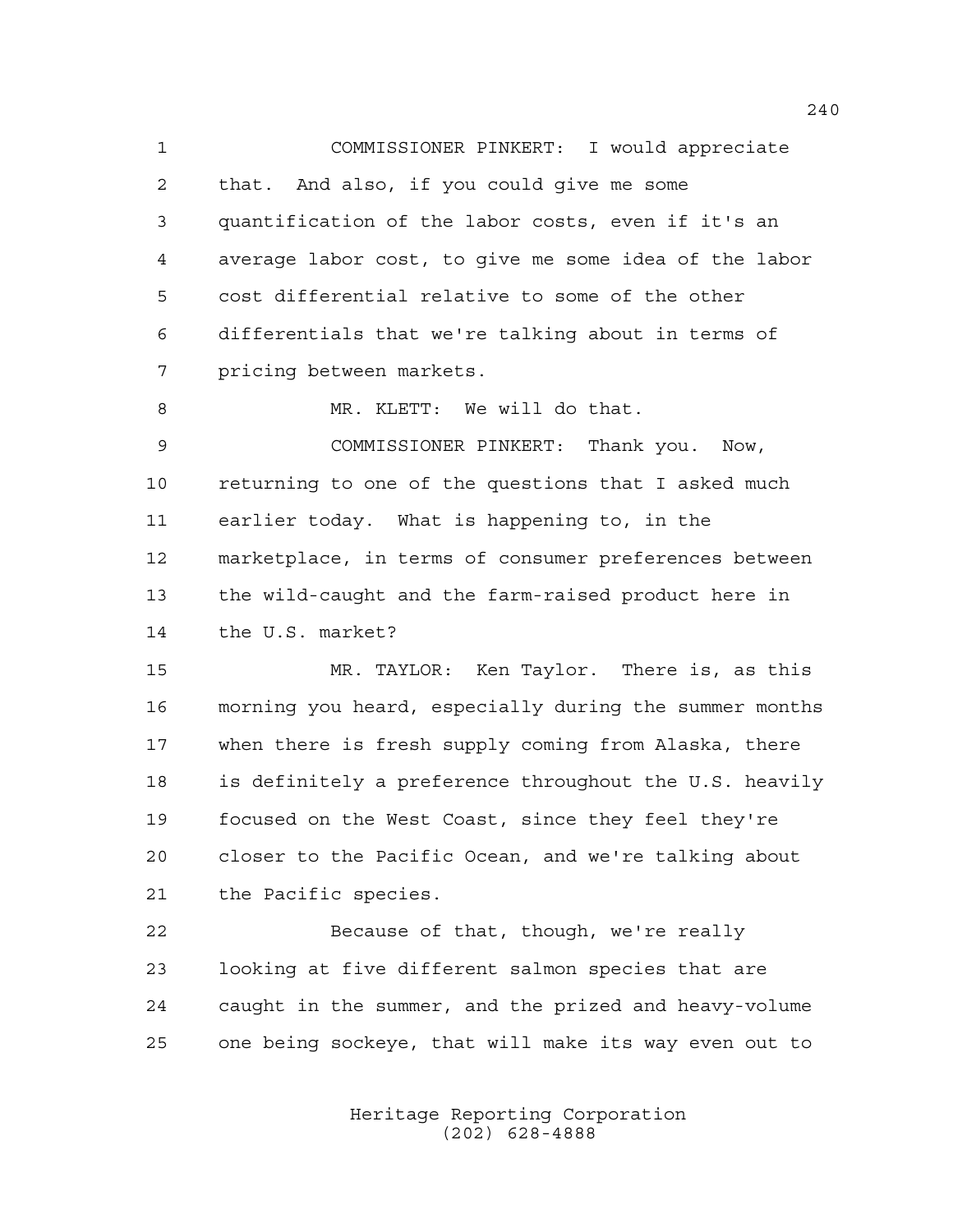the East Coast and be featured in retail ads. It does have preference. It's featured; it gets good retail space with most supermarkets. But it is not a long- period season. So it is something that I would have to say not only the consumer, but retailers across the country, look forward to featuring something new to bring people in to buy salmon.

8 As a benefit to the aqua-culture industry, we benefit from the high advertising that's being pushed on wild. Because at the end of it, as I mentioned earlier, salmon, whether wild or farmed, is excellent protein for good health. But the thing is, most consumers want to purchase fresh salmon, and that's something you can't get on the wild salmon on a year-round basis.

 So the other species of Pacific that are caught in the wild really don't get the attention, except for the high-prized items at the beginning of the year. Like you would hear about the Copper River king salmon out of Alaska, which has a great marketing campaign. But for the most part, there's not enough supply of Chinook or king salmon available. And when you go into Coho, it's even smaller supply; and pink and chum salmon isn't something that most consumers prefer to consume, unless it's in a can or frozen. I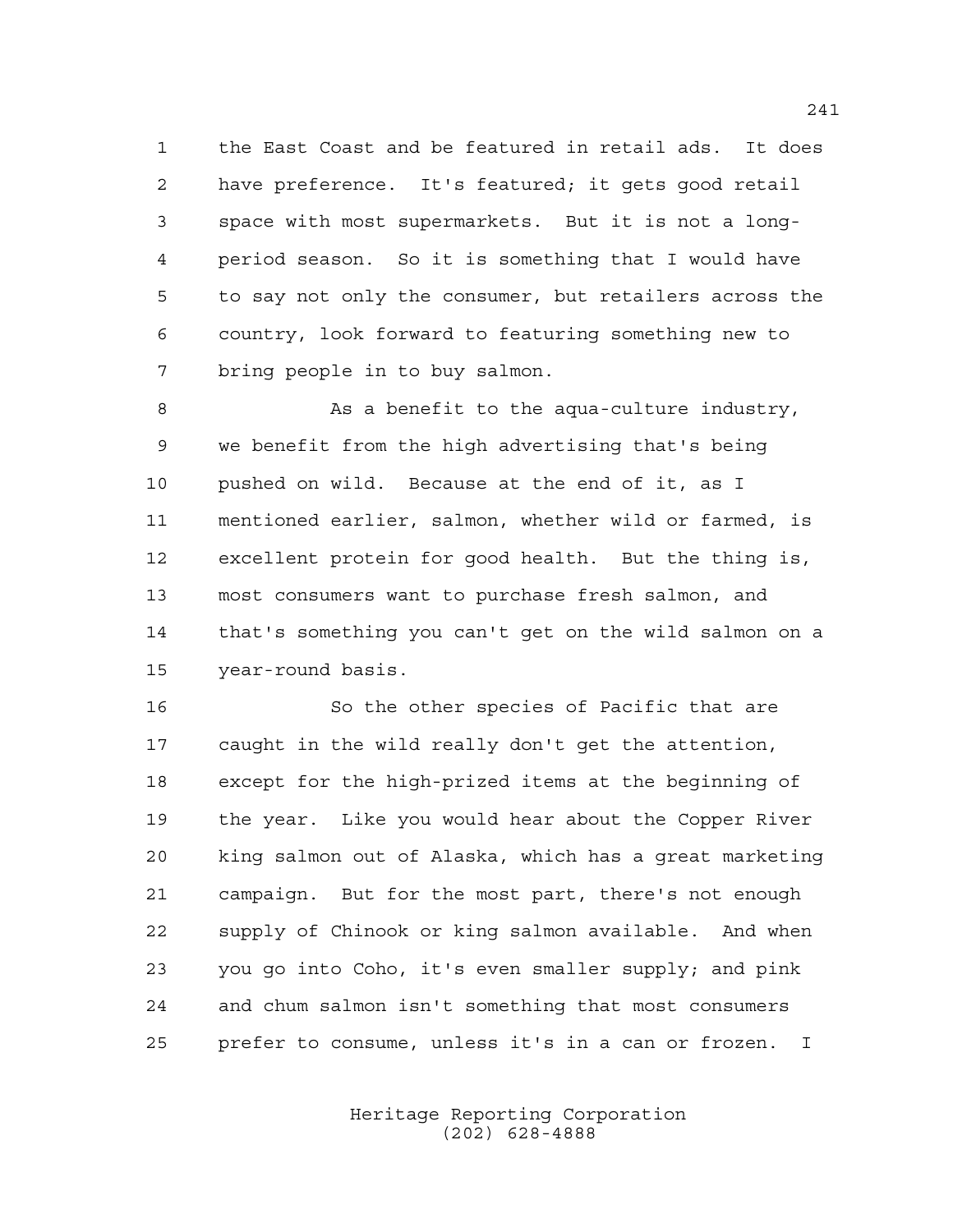hope that answers your question.

| 2  | COMMISSIONER PINKERT: It does, thank you.              |
|----|--------------------------------------------------------|
| 3  | I recall from growing up in the Chicago area, that     |
| 4  | there was a time that Coho salmon was brought into the |
| 5  | Great Lakes in order to deal with some other species   |
| 6  | that was, I think it was the alewives that were        |
| 7  | creating a problem.                                    |
| 8  | Is there still Coho salmon in the Great                |
| 9  | Lakes?                                                 |
| 10 | MR. TAYLOR: To be honest with you, I'm not             |
| 11 | sure. I can't answer that, sorry.                      |
| 12 | COMMISSIONER PINKERT: Well, it's more of a             |
| 13 | personal interest. Now, given the time that it takes   |
| 14 | to raise salmon, what is -- and this is really more of |
| 15 | a legal question than anything else. What is the       |
| 16 | reasonably foreseeable time that we should be looking  |
| 17 | at, for purposes of this product?                      |
| 18 | MS. SLATER: In the past, Commissioner                  |
| 19 | Pinkert, the Commission has used a three-year window,  |
| 20 | because that is the growing cycle. And we agree that   |
| 21 | that's the appropriate period.                         |
| 22 | COMMISSIONER PINKERT: Thank you. Now,                  |
| 23 | we've talked a little bit, too, about the subject and  |
| 24 | the non-subject merchandise. And I just want to ask a  |
| 25 | very pointed question about the relationship between   |
|    |                                                        |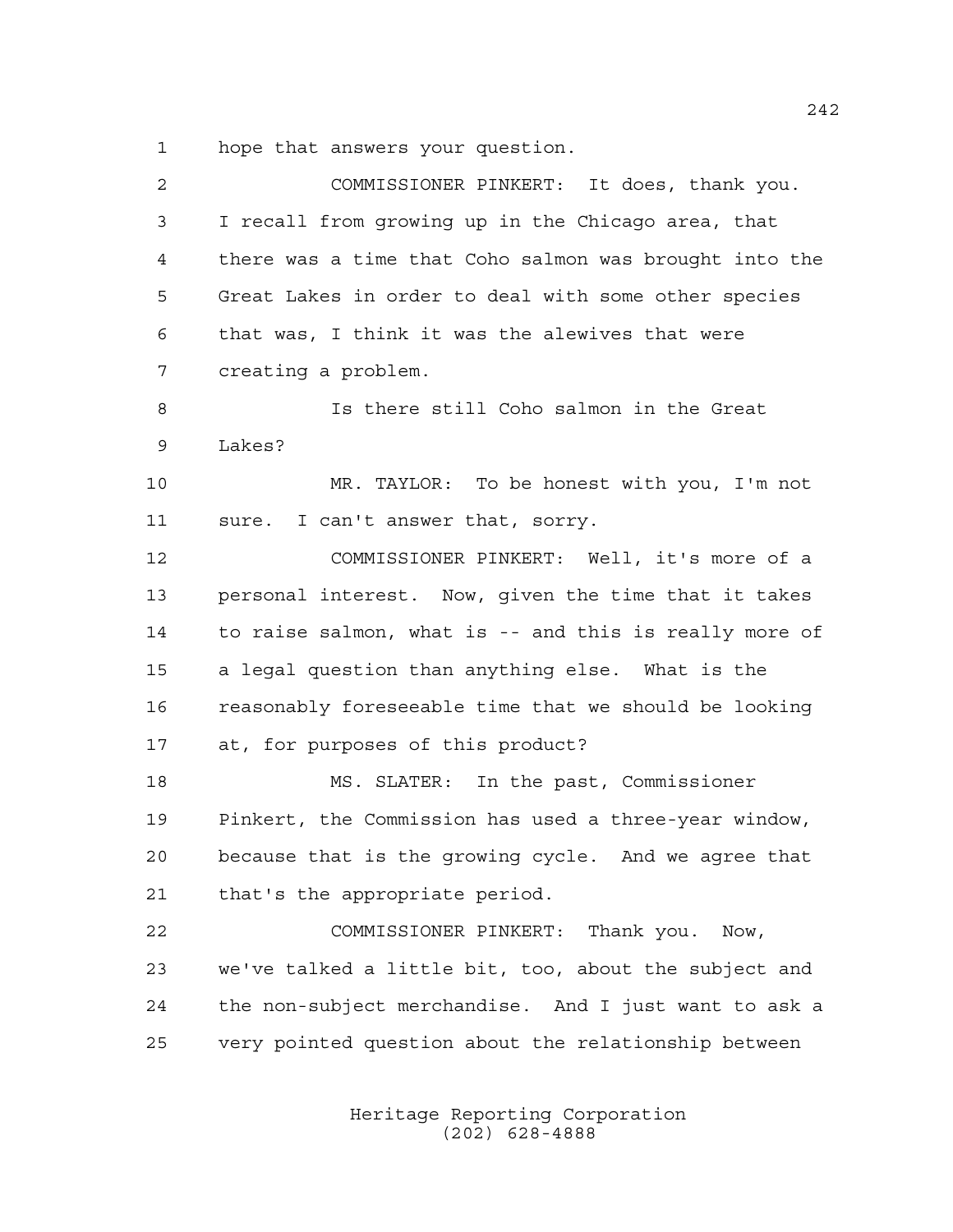non-subject and subject imports.

| $\overline{a}$ | As you know, there was a very substantial              |
|----------------|--------------------------------------------------------|
| 3              | increase in non-subject-import penetration here in the |
| 4              | U.S. market after the order went into effect. Is       |
| 5              | there, in fact, some kind of an inverse relationship   |
| 6              | between the two? Where if the subjects go down, the    |
| 7              | non-subjects go up, and vice-versa?                    |
| 8              | MR. KLETT: Commissioner Pinkert, this is               |
| 9              | Dan Klett. I don't think that's likely to be the       |
| 10             | case, and that is because of the transport cost issue. |
| 11             | In other words, the big increase in the non-subject    |
| 12             | was Canada. I mean, they accounted for maybe 14        |
| 13             | percent of the U.S. market in the original             |
| 14             | investigation period; now they're about 65 percent of  |
| 15             | the U.S. market.                                       |
| 16             | And Canada has such a significant freight              |
| 17             | advantage, relative to Norway, that I don't think it   |
| 18             | would be -- I mean, if the order had not been in       |
| 19             | place, I don't think you would have seen just shifting |
| 20             | between Norway and Canada. I think you would have      |
| 21             | seen Canada pushing out Norway.                        |
| 22             | And a good example of that. Right after the            |
| 23             | order was imposed, you actually saw a big increase in  |
| 24             | whole fresh Atlantic salmon from Chile. And as Canada  |
| 25             | came into the U.S. market, Chile exited the U.S.       |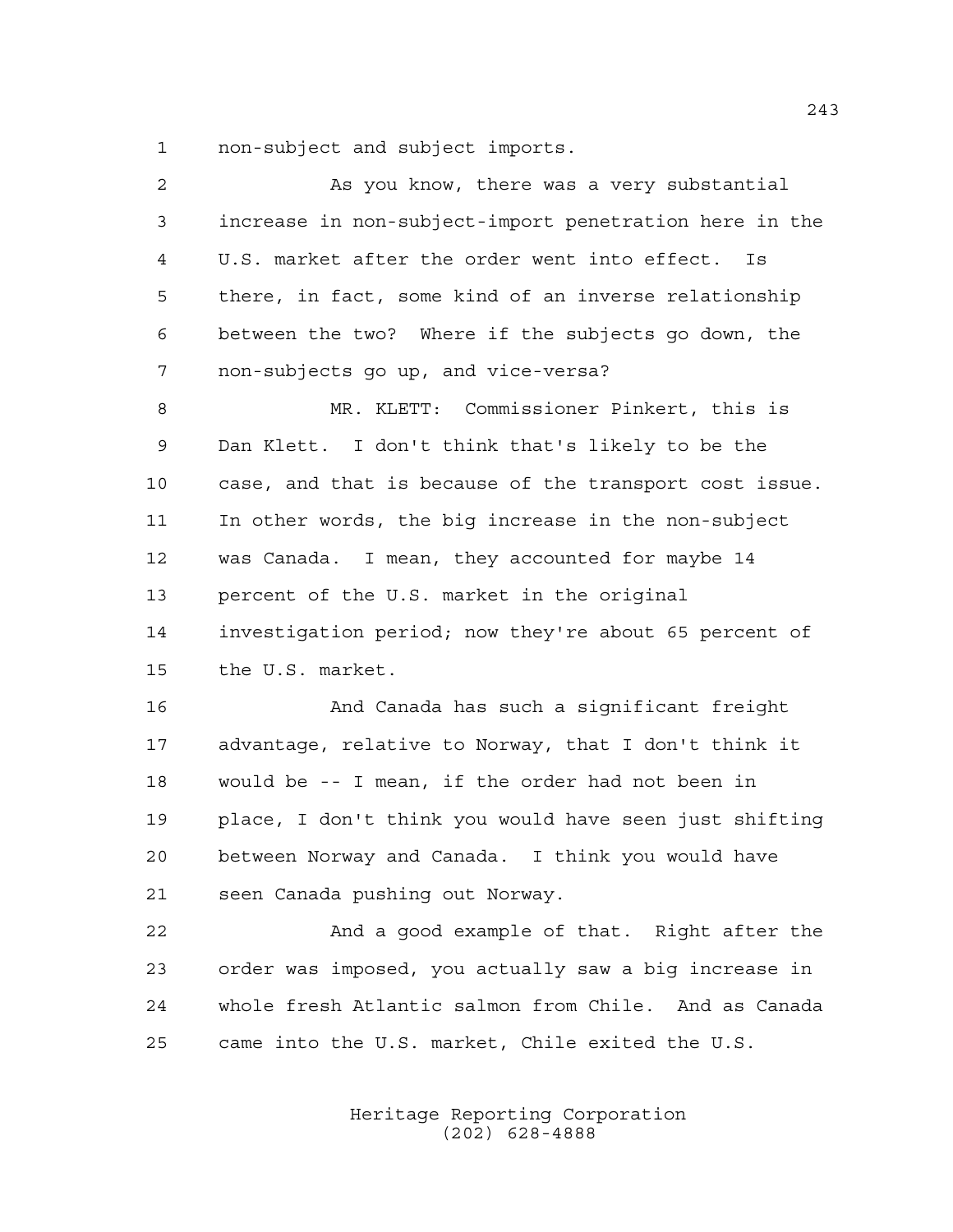market for whole fresh Atlantic salmon, and basically substituted fillets. Because Chile had a comparative advantage selling fillets to the U.S. because it's a higher value, a lower relative freight cost. So it can compete with Canada in the U.S. market with fillets, whereas it cannot with the whole fresh Atlantic salmon.

 So Canada as a non-subject import pushed out another non-subject import, and now pretty much dominates the whole fresh Atlantic salmon market in the U.S. Scotland and the UK are also in the U.S., but tend to be higher-priced and in some higher-priced segments for large fish.

 COMMISSIONER PINKERT: Thank you very much. Thank you, Madame Chairman.

 CHAIRMAN OKUN: Thank you. Mr. Vike, I just want to make sure, you got up to get your coat, but you're not leaving yet.

 MR. VIKE: Oh, I hope that I am able to calculate to know what time it is, it's a little bit too much for me. So I was one hour early.

 CHAIRMAN OKUN: You're one hour early, okay. Well, at least we've had an opportunity to ask you questions, so when it's time you can leave.

Let me continue with Mr. Klett along the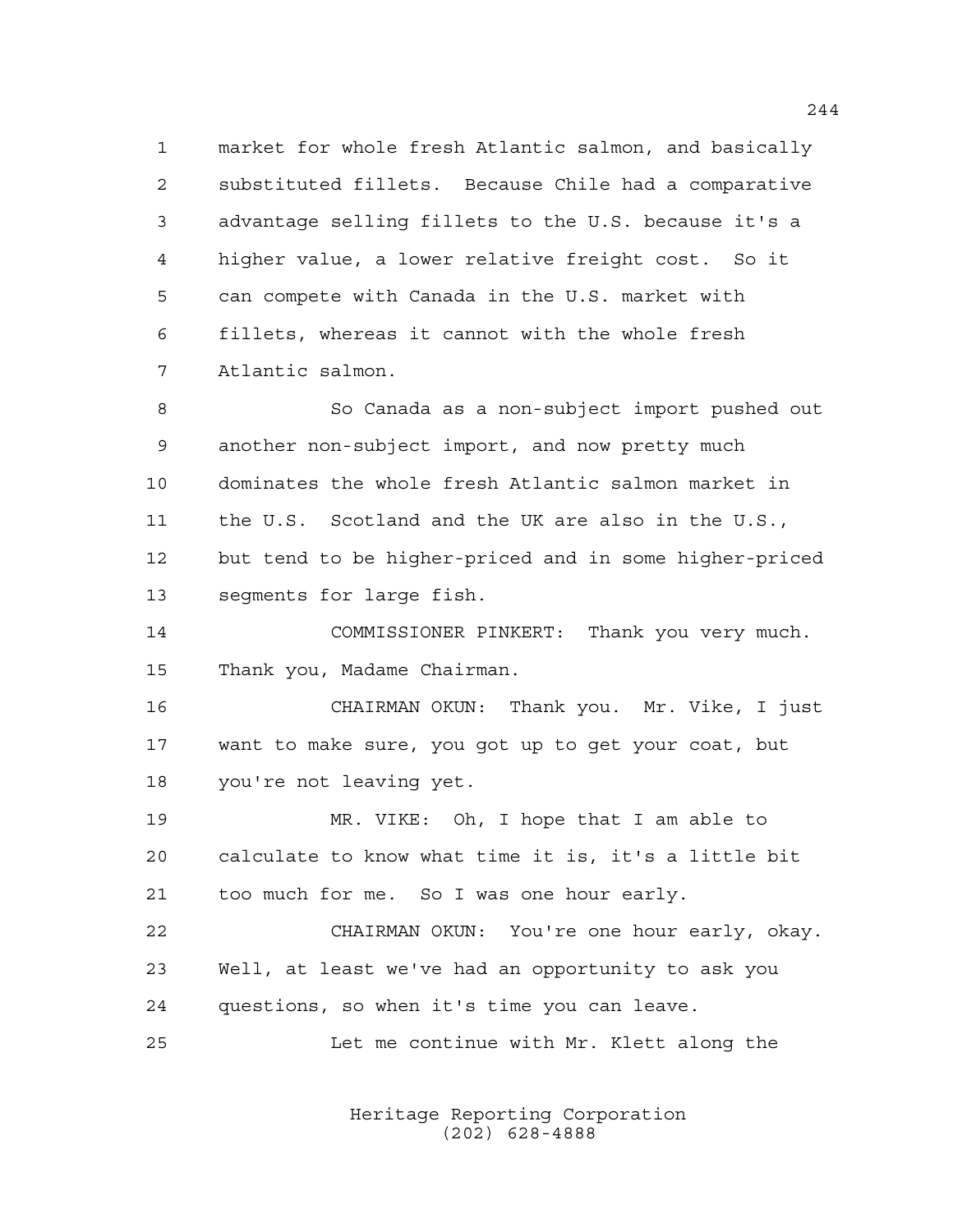line you were just talking about with respect to if the order were lifted. And again, I understand the argument you're making about regional sales, and therefore Canada has a trade advantage, and you don't anticipate a displacement for Norwegian salmon even though you saw what happened with Chile and Canada. So Canada, as you explained it, pushes out Chile, except for the fillets, or fillets.

 What on the record supports that point with respect to pricing? I'm just trying to understand, does it all depend on the netback analysis to say that lifting the order would not change pricing in the U.S. market or market share? I mean, help me understand the argument and what's most important to your position.

 MR. KLETT: I think you're right. I mean, at the end of the day a lot of it does come back to the netback pricing. And that is that, as Mr. Vike explained and the other Norwegian companies, they make their decisions on where to sell salmon regionally based on where they can get the best netback price.

 So if the U.S. price was sufficiently high that the netback, after deducting transport, was, they can get a better profit in the U.S. than they could get for selling in Russia, they would export here.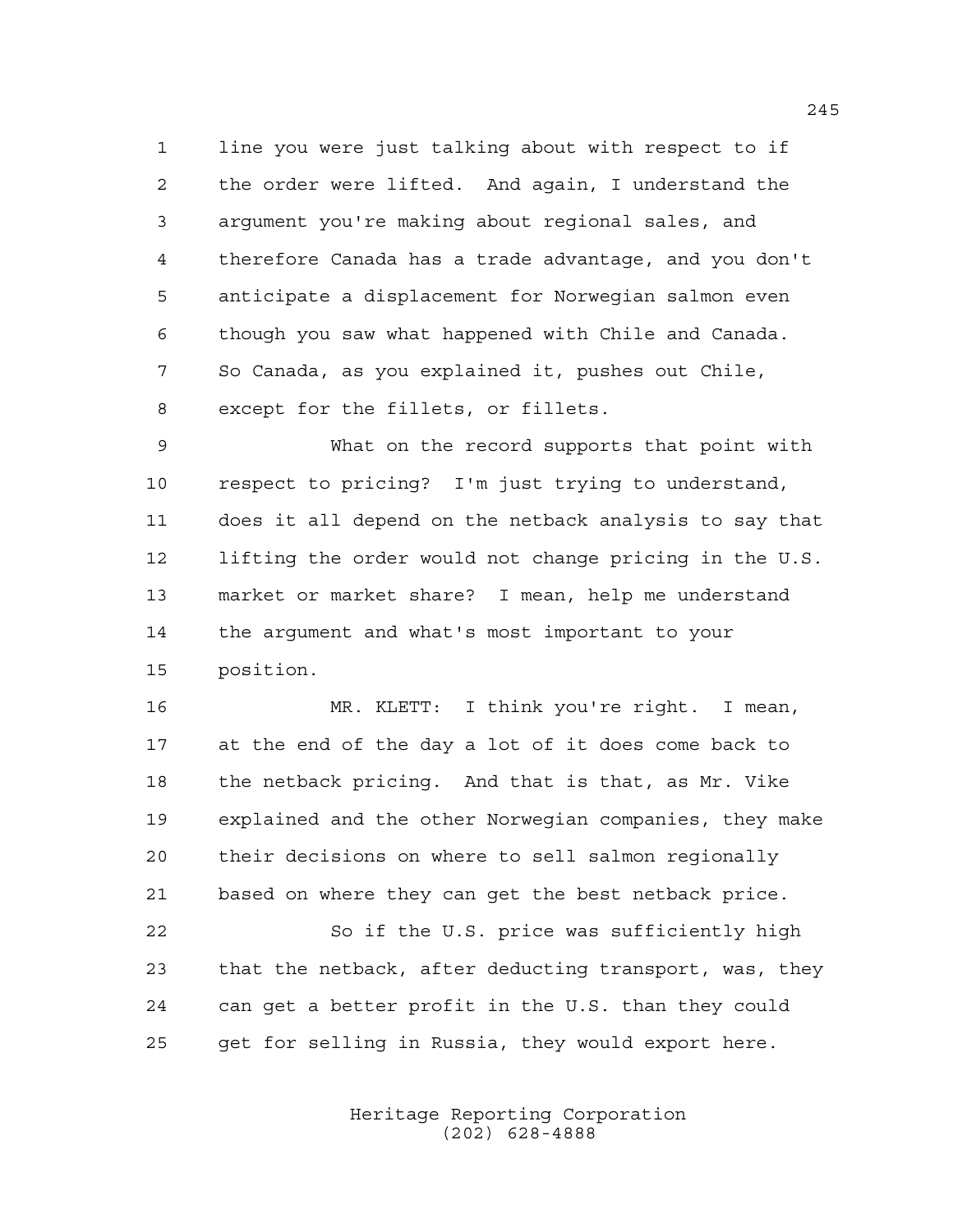And in fact, some Norwegian companies still do export here. And one of the reasons you see overselling is that there is a market in the U.S. that will pay a higher price for Norwegian salmon and Scottish salmon and Faroese salmon.

 So that for those market segments -- for example, Vila sells organic salmon, their Best Practice salmon to Whole Foods. That's a Norwegian company that can export here, even with the dumping duty in place. And that's because it can get a premium for its fish, and it's profitable to export here relative to other export markets.

 So conversely, at what we would call the commodity part of the market, which is fish that goes into retail, those are the prices that you see in the Urner Berry pricing data, you see for prices in the Northeast and in Seattle, which are much lower. When you do a netback analysis at that commodity price level, the U.S. market does not offer a sufficiently high return relative to Russia or Europe, when you factor out all the costs to get the price to a packing-plant basis.

 So I think the netback is the key for understanding pricing in this market.

MS. SLATER: May I just add just a small bit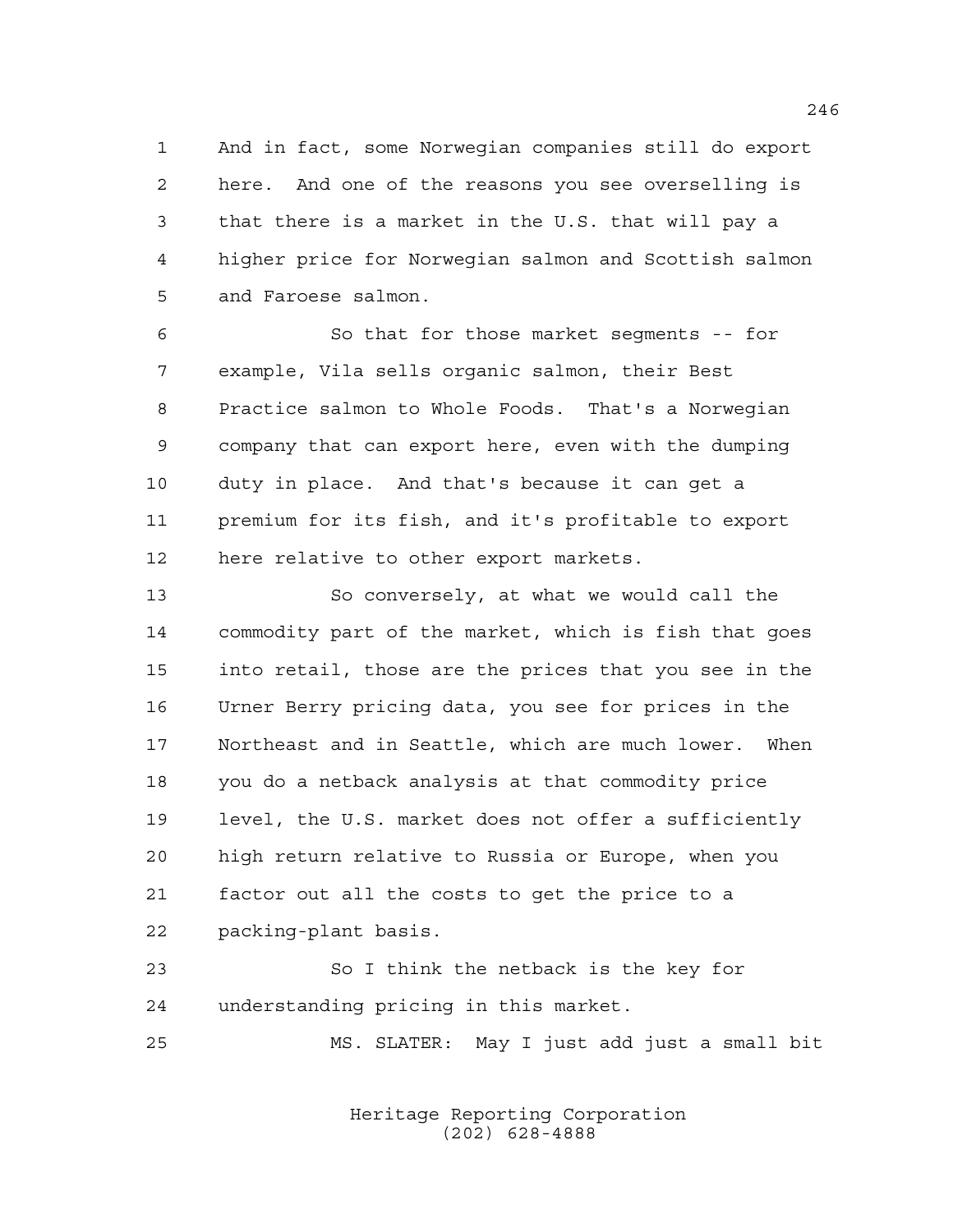to that, Commissioner Okun? And that is, the other, the other very strong evidence that you have that there will be no impact is when you take a look at the fish coming from Scotland. You heard Mr. Cooke say this morning that really, Canada is not so big; they said it's the three big producers are Scotland, Chile, and Norway.

 And if you look at Scottish production, which certainly has plenty of fish of every size to sell, and you look at the import data, what you see coming here are very high-priced fish. And those fish, and those producers have the same concerns, not even as great, but they have the same concerns as do Norwegian producers with transport cost differentials. That, that type of European export behavior is a very good proxy, I mean, when you take a look at what's happening there.

 CHAIRMAN OKUN: Ms. Slater, let me stay with you. In looking at what has -- certainly, you level the argument of it's a 20-year-old order and looks much different than it did in 1991. And I understand that.

 In looking at what has or hasn't changed since the second review, the one, one of the things you pointed to was the lifting of the EU order. And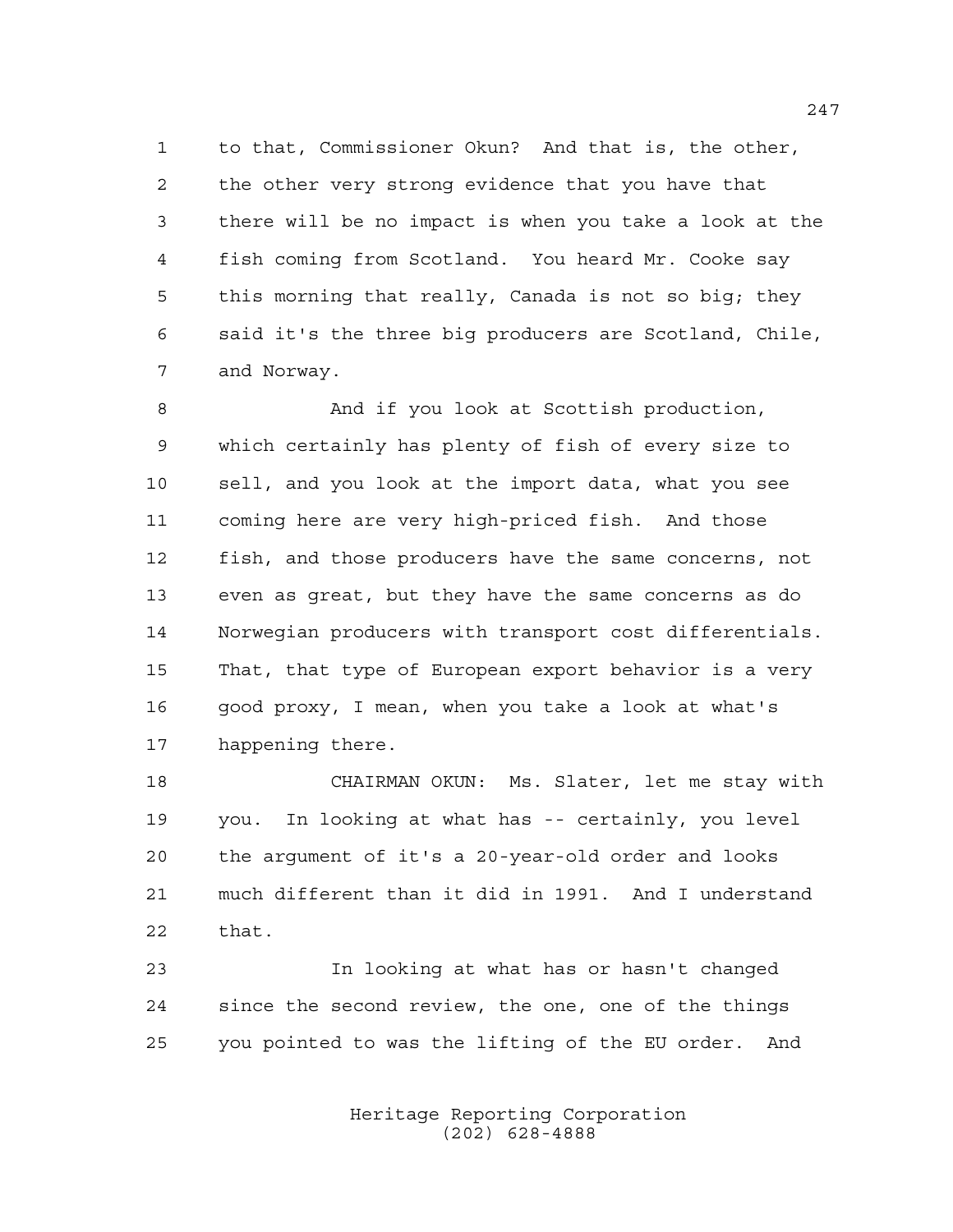we had a chance to talk to the Petitioners about that this morning.

 So I want to go back to you on that, to ask you to give some additional information on how you think that's changed the market. Sort of what the Petitioners were saying, as if you looked at what happened with demand, it's not such a great market; and combine that with, as they say, or as they allege, having a huge production increase in a period when they said they weren't going to increase production, and you have a big disconnect, even with an order not in place any longer.

 So I'd like to hear from you, and also from the industry and government if they'd like to respond to that, as well.

 MS. SLATER: I think, if I can break that down, I think you had a lot of pieces in that question. And part of it I think was sort of squaring what you heard in the last review about not expecting any, any production growth. And separately, there is the lifting of the EU order. I'm not choked up, I'm just eating some water.

 But let me first maybe ask the industry, and maybe, I don't know if whether Mr. Sundheim or Mr. Nerheim would like to talk about the statements. I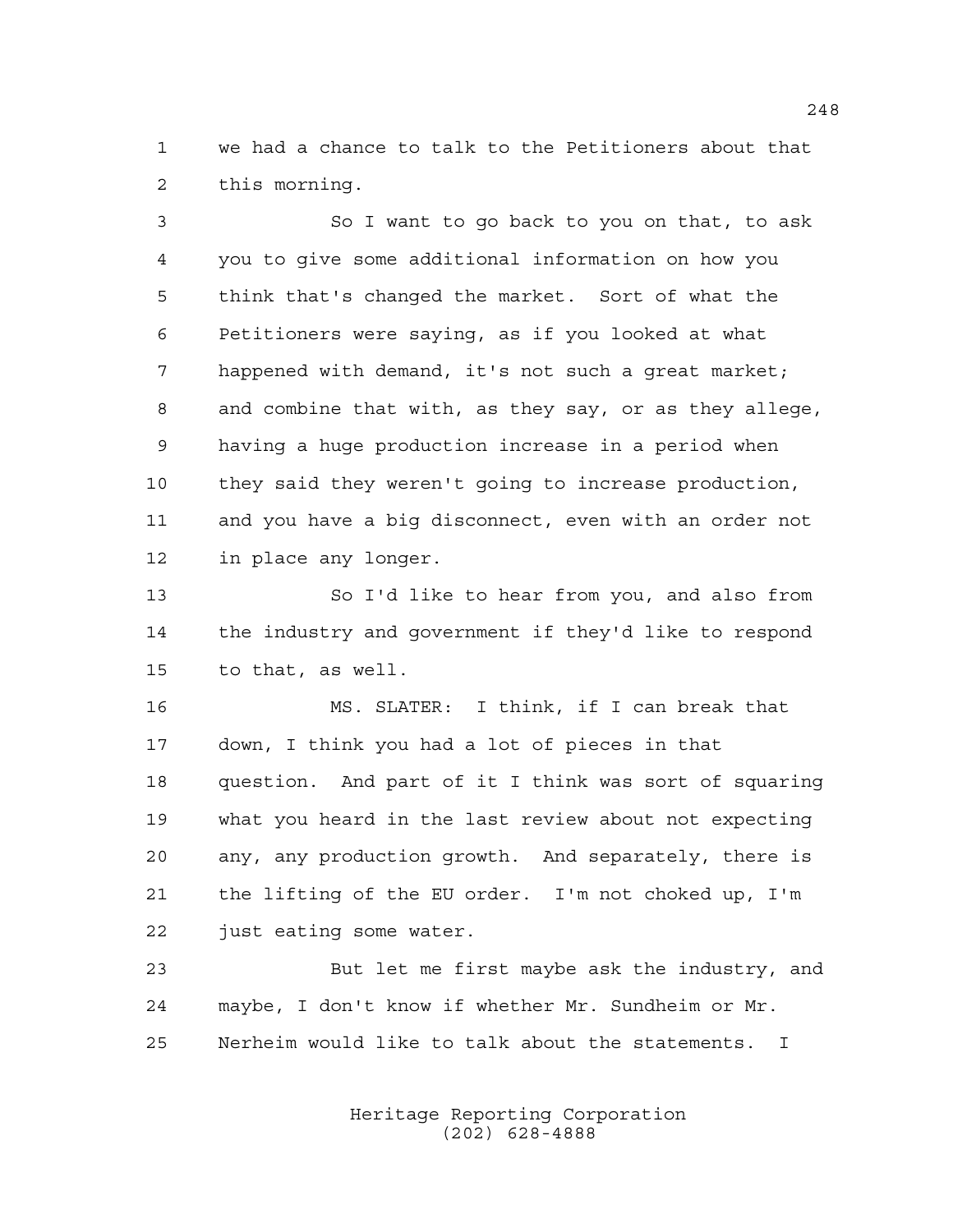mean, we were not witnesses last time, but I think we have a pretty good idea for why it was that someone was suggesting that there was not going to be any -- shall we start with that, perhaps? And then go to -- CHAIRMAN OKUN: Yes, please proceed.

 MR. NERHEIM: Commissioner, my guess is because during the period when the EU had the orders against Norwegian salmon, the minimum price, the basis for this was disputed by Norway. So we had Norway not being a member of the EU, but partly having the EU as, we are members of the internal market. So we had a discussion with the European Commission, and the case went to the WTO panel. So that was the history, from your last sunset review and to when you lifted the orders.

 And that the panel had came to their conclusions. And soon after the EU had a new review, and came to the conclusions that have already been referred here. And I think that what the Norwegian industry did was that responding to the increasing demand in greater Europe -- that is, EU and Russia -- and that was proscribing the growth in production during that period.

 MS. SLATER: Let me just go back to what I heard from Mr. Nerheim earlier was that, in terms of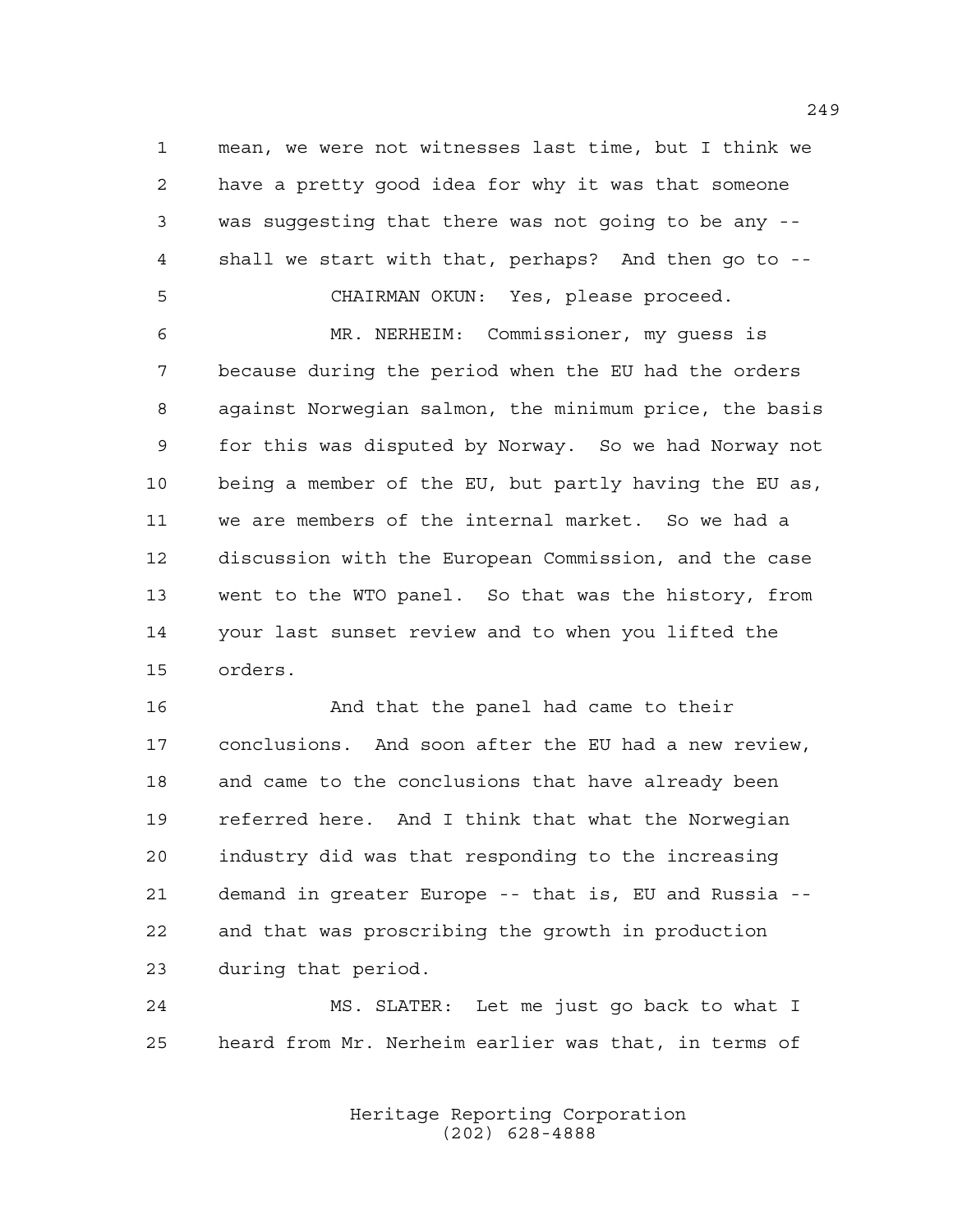the projections that were coming about in 2005, there was -- and anyone can jump in here. But at the time, right at the time of the last sunset, the Commission's feed quota, Norway's feed quota system was phasing out and being replaced in terms of capacity limits with the licensing and MAB system.

 And we think, and we'll certainly follow up on this post-hearing, but the projections that were made at that time likely were based on the number of smelt and the expected feed, which was projected based on what had been typical. And I think the accelerated growth that we saw in the, in those first few years had to do with changes in feed rates, with the lifting of the feed quota that I think hadn't been anticipated. But we can certainly get you more details on that.

 In terms of the EU order, Mr. Klett has some 18 good data; I can maybe ask him to refer to the data. And the industry perhaps would want to comment.

 MR. KLETT: Well, I mean, actually Slide 1 to Mr. Sundheim's testimony has some bar charts showing growth in Norway's exports, and the blue line is the EU. So you can see the growth in Norway's exports to the EU after 2008.

I mean, I think their argument was that the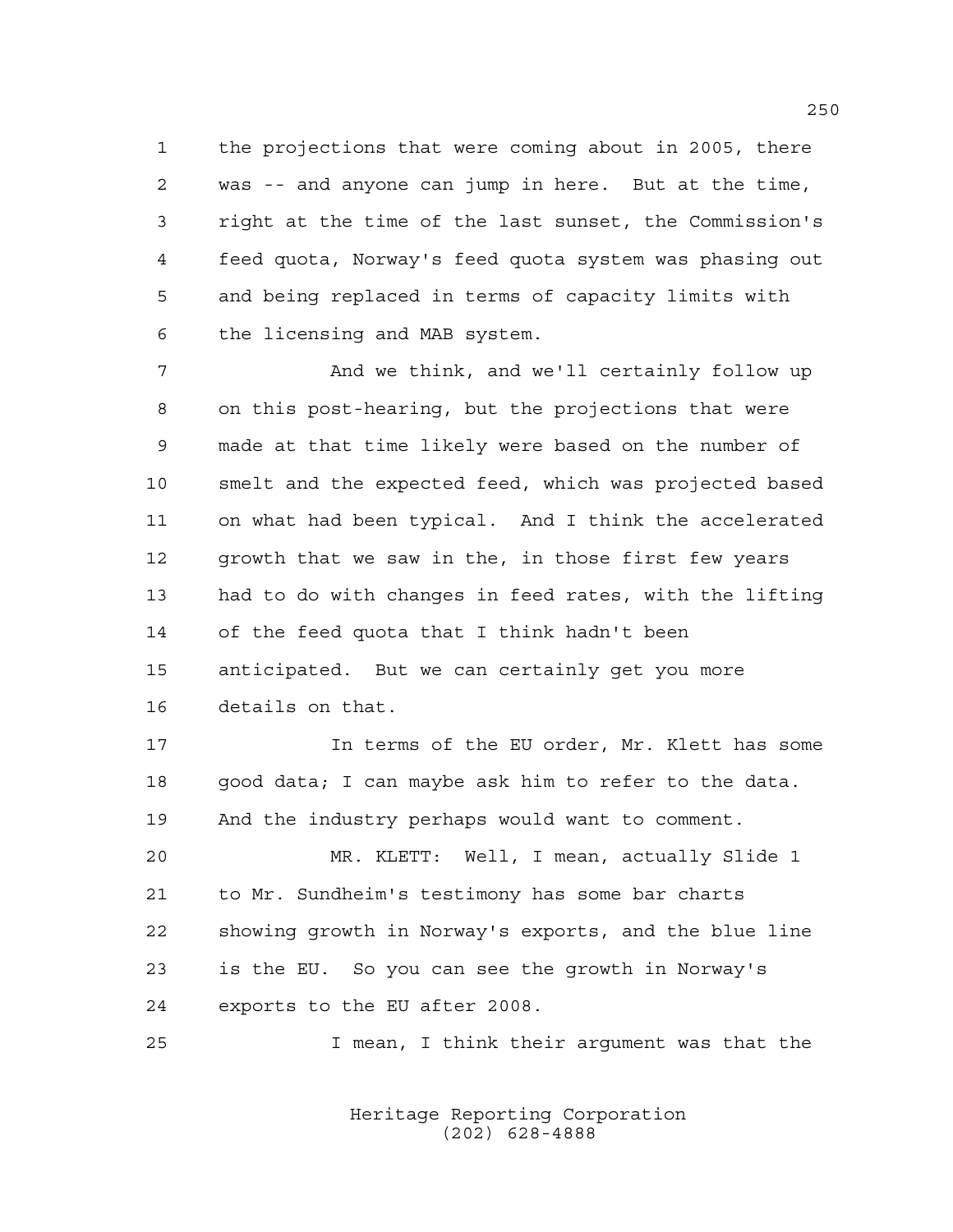lifting of the order really doesn't help, because growth in the EU market is not strong, so it's not absorbing the additional capacity. I mean, if you look at the numbers, that's not the case. There has been growth in exports to the EU. And some of the other gentlemen maybe can talk about what's been happening this year with the decline in price.

 I mean, one of the reasons you saw the flattening in growth to the EU was because of the high prices. So actually lower prices, they're seeing stronger growth now than they had during earlier this year.

 CHAIRMAN OKUN: Would anyone from the industry like to comment on projections into the EU, or current sales?

 MR. SUNDHEIM: Commissioner, Egil Sundheim. Just to add to that, what we see happening right now this year is that there is a five-percent growth in exports to the EU market, as we speak. There is also 25-percent growth in the exports to Russia as we speak. So there is an underlying tremendous growth to these markets for Norwegian salmon, for the product, subject merchandise, so far this year.

 And there is, what we experience is that there is a potential for further growth, also. Like I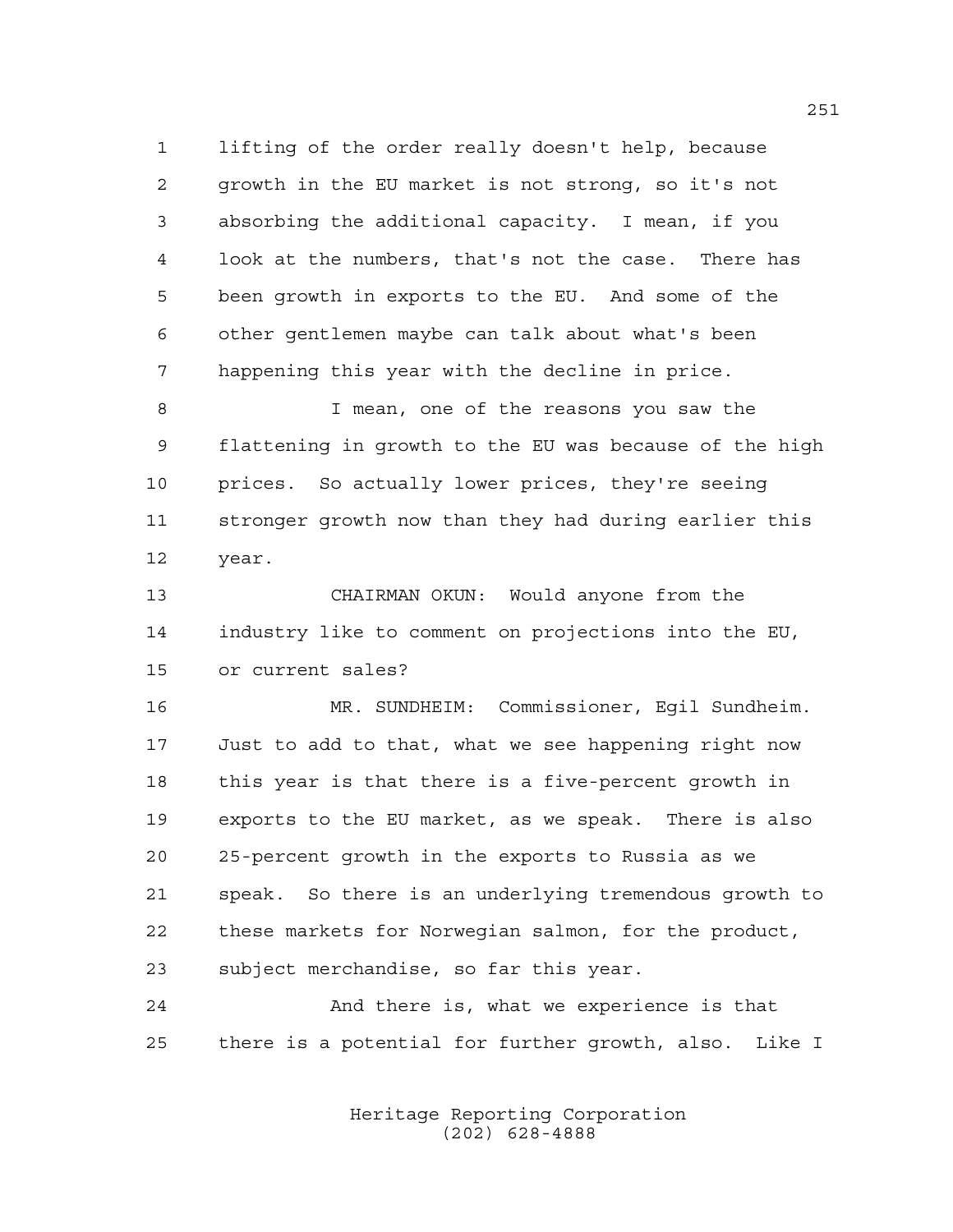mention in my statement, we haven't seen yet the full development of the potential in the Russian market. As most of these major metropolitan cities are located in the proximity of Norway. It's no on the eastern side of Russia, it's on the western side of Russia.

 So, and to the point that we will be challenged by the, a lot of wild salmon from Russia, that is not likely to happen. Those products are 10,000 kilometers away when it's caught, and it's not fresh product that's going to facing Norwegian salmon in the Russian market.

 CHAIRMAN OKUN: Okay, thank you for adding the point to go back on the Russian wild salmon, so I appreciate that. And my time has expired, so I will turn to Vice Chairman Williamson.

 VICE CHAIRMAN WILLIAMSON: Thank you, Madame Chairman. Mr. Vike, before you leave, I have one question. On your testimony on page 6, you're talking about the increase in the Norwegian harvest on the third quarter of this year, as compared to the third quarter of last year.

 And you state that it's largely the result of unusual growing conditions during the third quarter, and also the fact that harvest levels earlier in the year were below expectations. And this is, I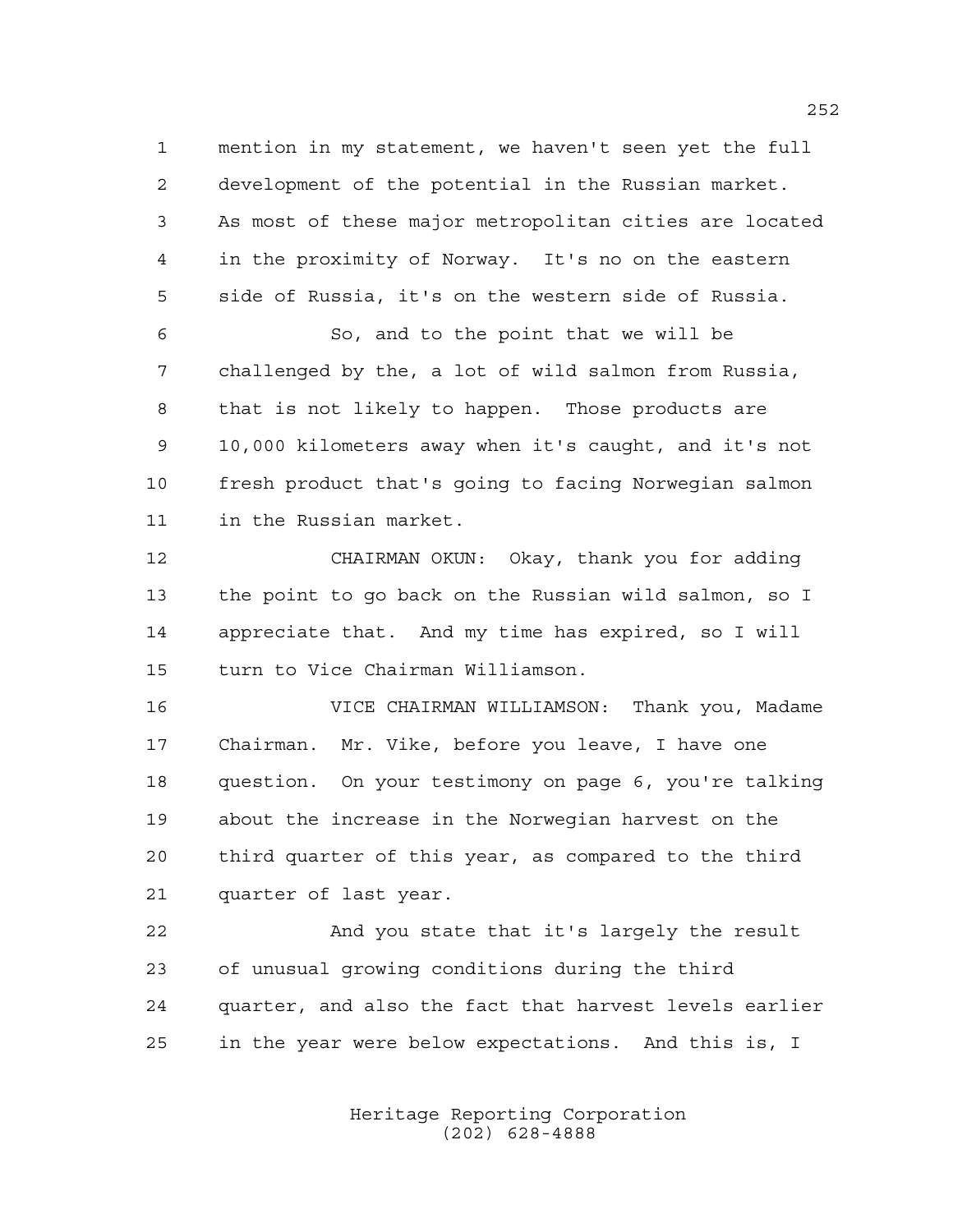think you're saying this is why there was a big increase this year. And I was wondering if you could elaborate on that.

 MR. VIKE: I can do that. It was expected that there would be an increase in the second half in the fourth quarter. But what happened was that in the spring, and I think we misinterpreted the market, and basically more or less everyone was exploiting harvests. And that means that we're putting it in front of us, and then it has to go out at a certain time to follow the sites and enter new fish. So that's part of that.

 Also, we had the best growing conditions ever in this industry, in Europe, in this, in this fall. It's in the fall when we have most of the growth. And it's been fantastic temperatures, relatively low level of sea lions and disease situation. That means we have had significant growth.

 So actually the growth, the production we've seen has been better than anyone would have expected, and than we've seen before. And that also then, we would have to harvest that out. So that's been also putting pressure on that. This is part of the natural variations we would see. We've seen in 2009 and 2010 after unusual cold winters that the opposite has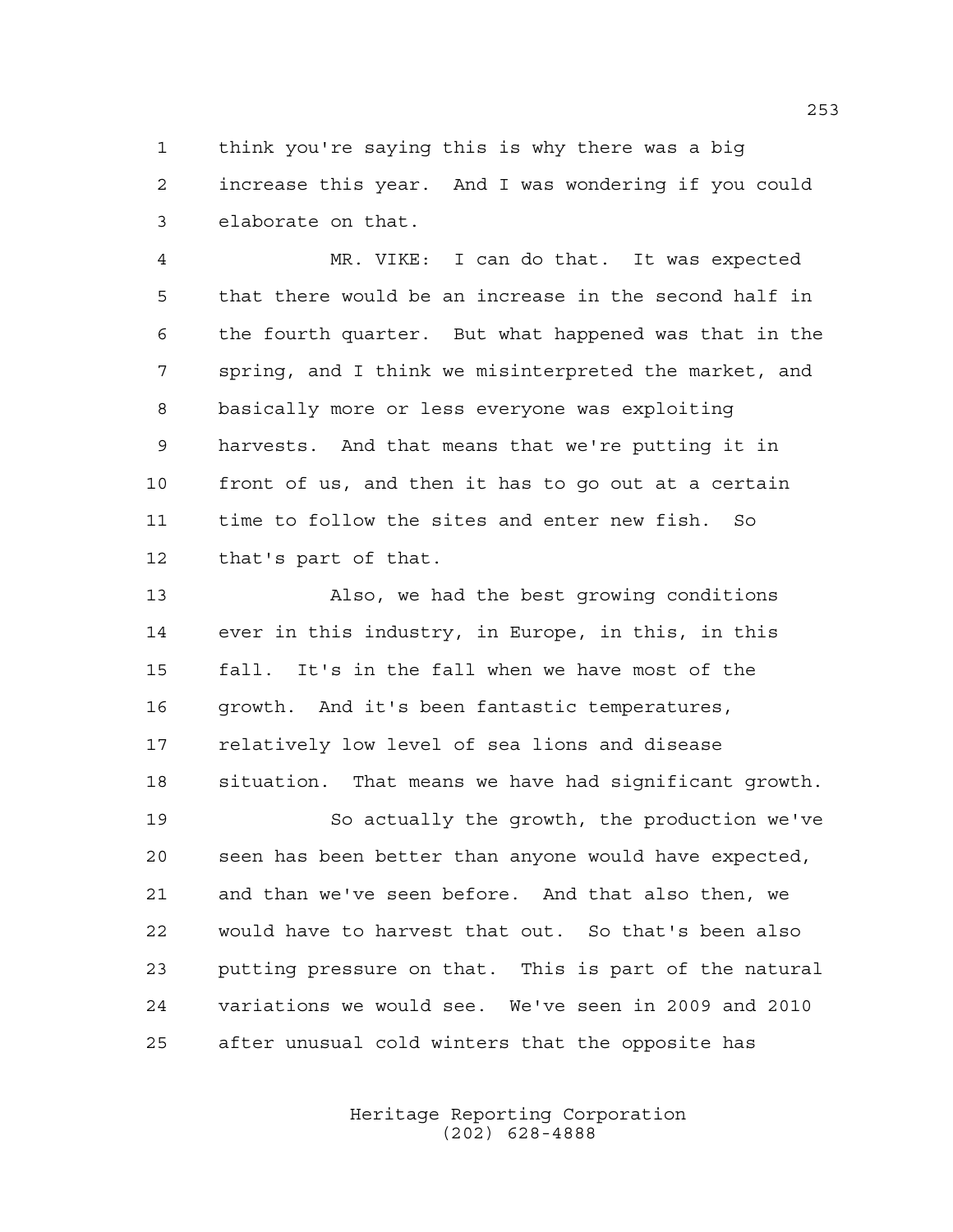happened. So that's part of a natural variation. But that put even more pressure on unexpected growth in this fall. So that's what happened.

 VICE CHAIRMAN WILLIAMSON: So what does that mean in terms of near term production and prices? There's already been some testimony that the prices are beginning to come back again. Is this sort of third-quarter blip going to maybe slow that down?

 MR. VIKE: No. I think we will see particular pressure on prices and on harvest in September/October. And we saw the lowest level in end of October this year, as we've seen in previous years. So, at that time, the prices were push really low, and after that they recovered. So they were down to 18 NOK a kilo, and it's up now to 25, 26, that's the level we're selling at currently

 So we're coming in now into a season where seawater temperatures are falling, so the growth is not that massive and it's easier to adapt that to the market. That's how it works.

 VICE CHAIRMAN WILLIAMSON: Okay. So what does that say about the, shall we say the low prices in the earlier period? That the effect of that is not going to last that long?

MR. VIKE: No, I think this bottom level is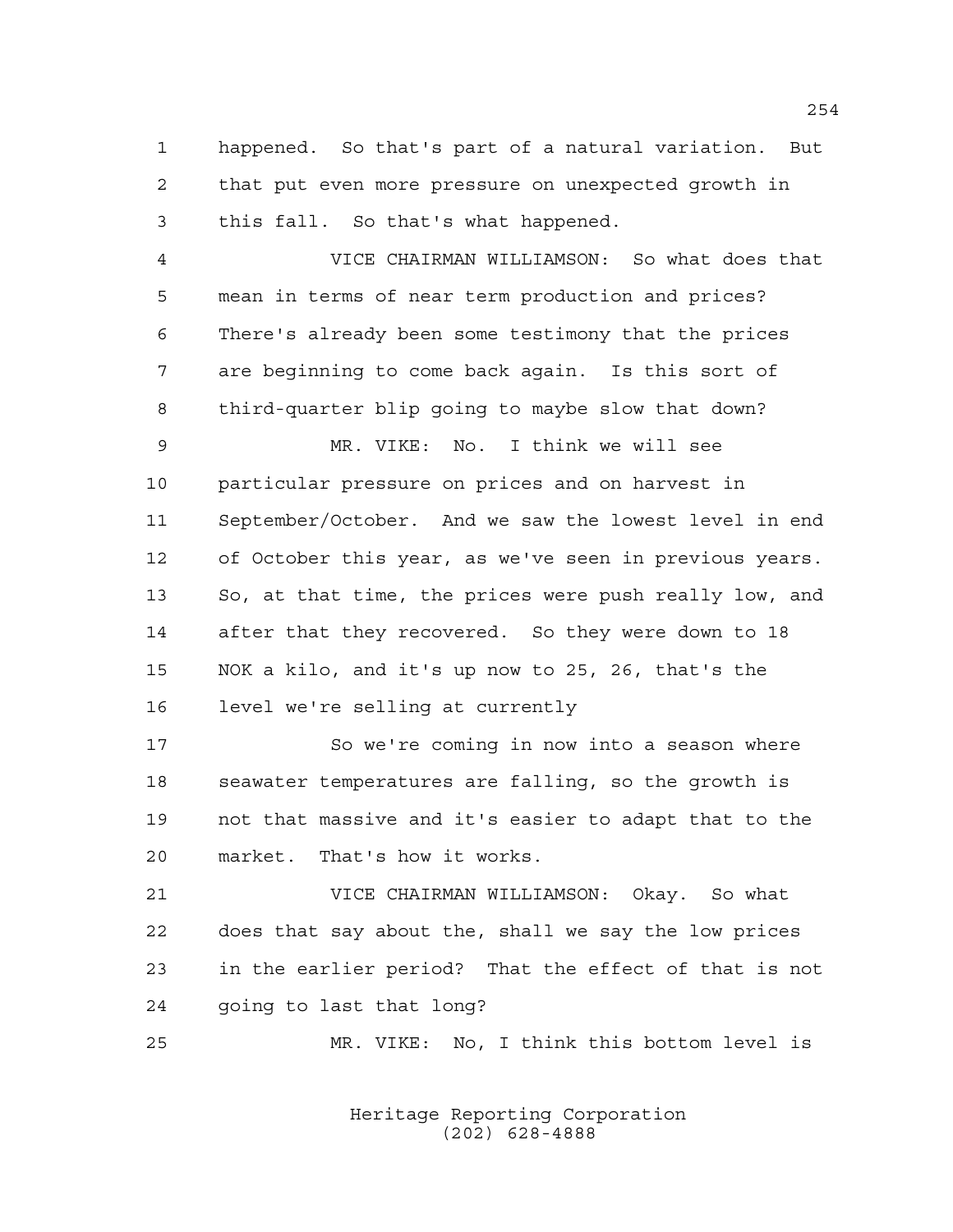something that we will see every autumn unfortunately because basically it follows the temperature profile. So we'll see that every fall. Not that low as we've seen now, but we will see a bottom every fall. And before we get to the next fall, I think there is limited reason to see prices coming down to that level again.

 VICE CHAIRMAN WILLIAMSON: Okay. Ms. Slater.

 MS. SLATER: And I think, just to rephrase your question, Commissioner Williamson, are you asking whether what we're seeing now is a long-term low price or whether we're going to come back and see normal?

 VICE CHAIRMAN WILLIAMSON: Well, the Petitioners sort of painted a gloomy picture and pointed to this very low price now as a reason for thinking it's going to be gloomy going forward.

 MS. SLATER: And I'm reminded of what happened in the last sunset review where the period during which the hearing was held happened to be a particularly high-priced period. And there's some wonderful quotes where they tell you to be very well aware of how much prices can fluctuate and not to be fooled because prices were then high because they would soon drop.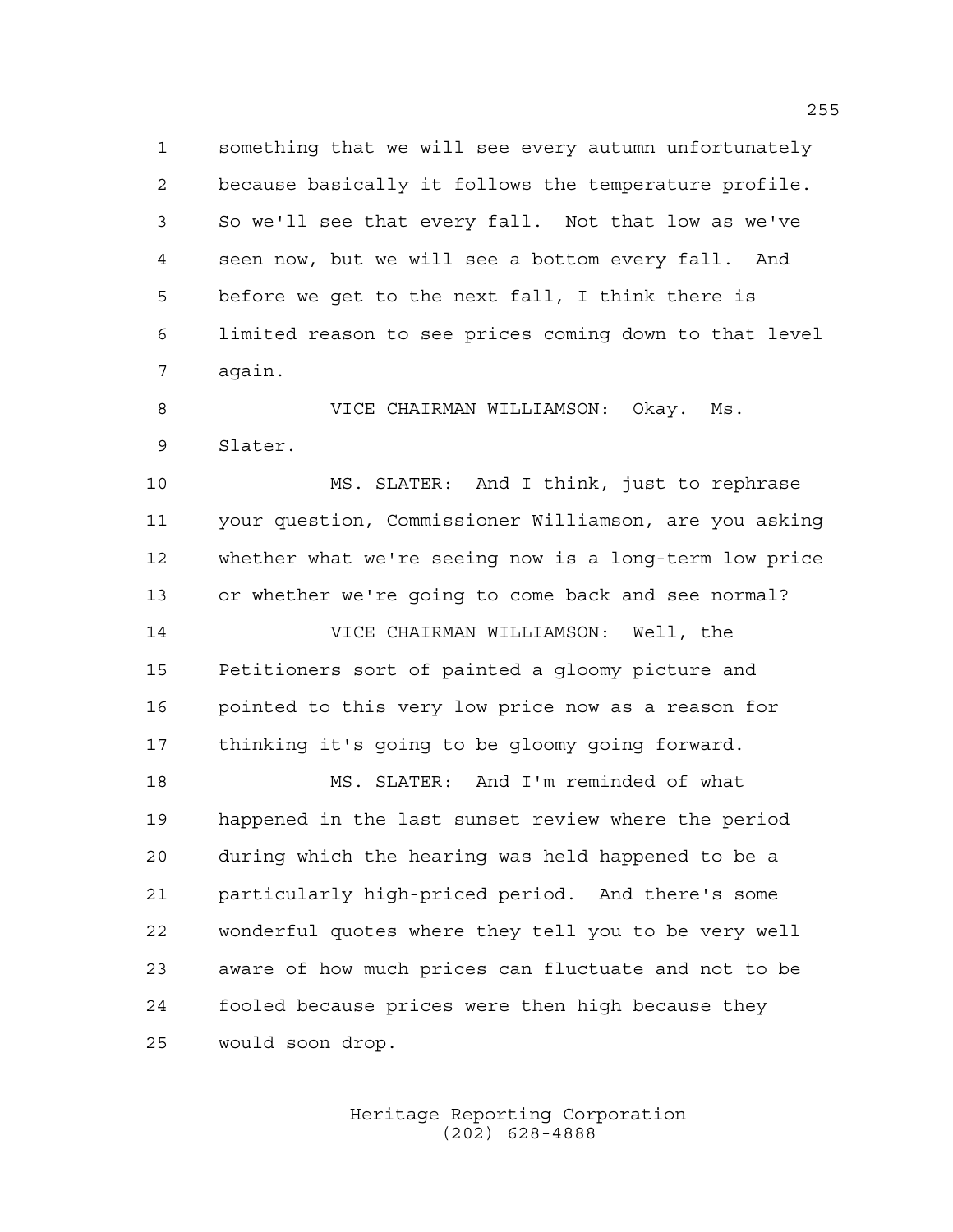We're looking at a situation where they were happier this time because prices happened to be in a very low period just prior to this hearing. They are recovering already. I don't know, maybe our industry witnesses can comment on, you know, what we expect looking forward. I don't know how forward you can look, but one or two quarters over a year. But if you're not comfortable, please don't.

 MR. VIKE: We should be careful in saying what we -- at least we wouldn't guarantee anything. But there is a forward market for salmon, financial salmon, so forward contracts and financially -- the current price level will be the bottom price level that we'll see through 2012. Then, certainly, supply will diminish in 2013 and that should support prices. In 2014, we would see the effect of all the actions we've now taken to reduce, so then we're back to a boom market, for us that want an inside tip on the stock market, so then we will see this market boom again. That's the cyclicality of this business.

 VICE CHAIRMAN WILLIAMSON: Okay, thank you. Yes? MR. SUNDHEIM: Commissioner, if I may? Egil

 Sundheim. I'd like to point to the fact that the consumer market is responding to declining salmon

> Heritage Reporting Corporation (202) 628-4888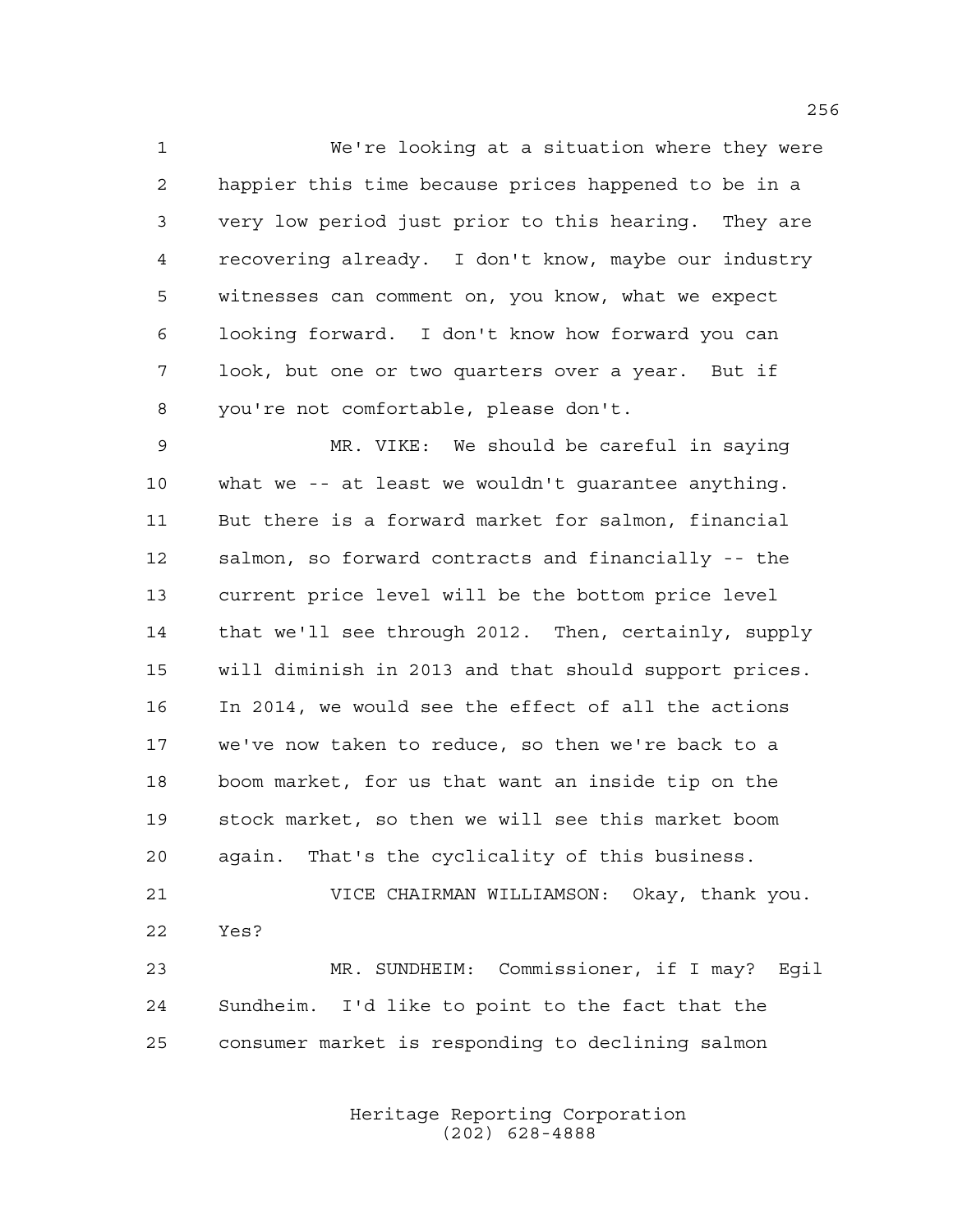prices and that's happening at the delay of like what I mentioned 12 to 14 weeks. So what we see is that we just right now are facing that the consumer is picking up speed on consumption again and we expect that to last as the consumer prices have been lowered and we're entering the season of high consumption time during Christmas time in Europe. And we expect that consumption will continue to go on low prices to the consumer.

 That's not the case in the frozen market and the smoked market, where price transmission takes on very slowly because of a different structure in the market. But for the fresh market, prices are now being at a very attractive level for consumers and consumption is picking up rapidly.

 VICE CHAIRMAN WILLIAMSON: Okay. Thank you. Thank you for those explanations. I do invite the Petitioners to comment on, since they had, you know, quite a different review this morning, at least different perspectives.

 To my understanding -- I was wondering, is salmon farming in Russia increasing and is -- what does that say about demand there?

 MR. VIKE: Well, I can comment on that. I've seen that Russians are expressing that they want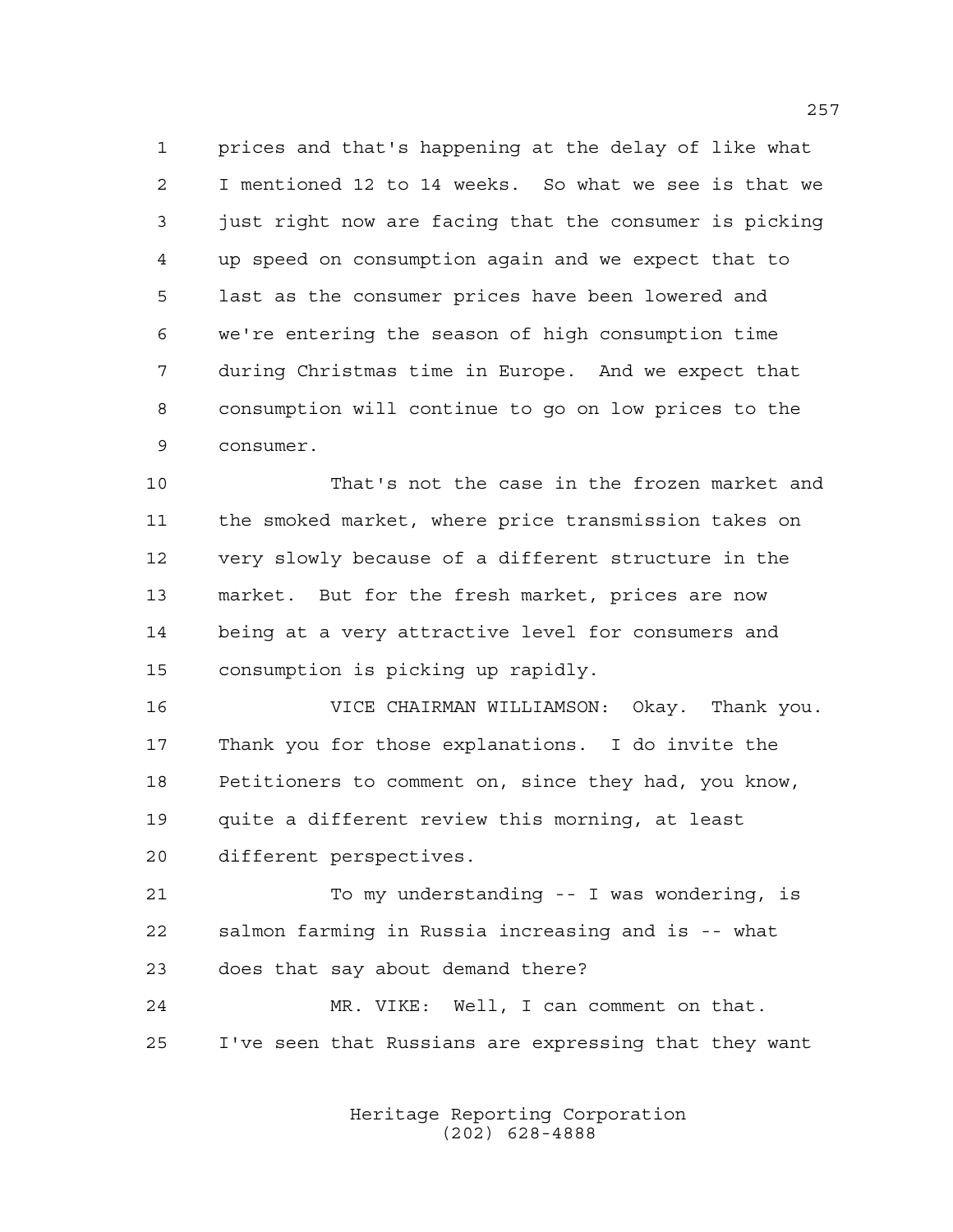to be producing a little more up in the Murmansk area. We're farming up in northern Norway, but on the west coast where we still benefit from the Gulf stream and the Gulf stream is still the reason why you can farm salmon in Norway. Actually, it's the only reason why you can live in Norway.

(Laughter.)

 MR. VIKE: So that Gulf stream has limited impact when you get further east. So the eastern most part of Fenwick, the growing conditions are significantly worse. And we know that because we've had farms up there and we're actually moving them further south now, as part of our production cuts, because they will definitely be unprofitable going forward. And the Russians, they think they will farm that even further east. I think they will see significant issues doing that.

 So far, everyone has been farming -- almost everyone -- there's still one company left, so I should be careful -- but almost everyone that's been farming the eastern most part of Norway, they went bankrupt and we'll see how they will do that. I think it's going to last for 20 years before they can reach that, if possible at all. Simply, the environmental conditions are not there for that.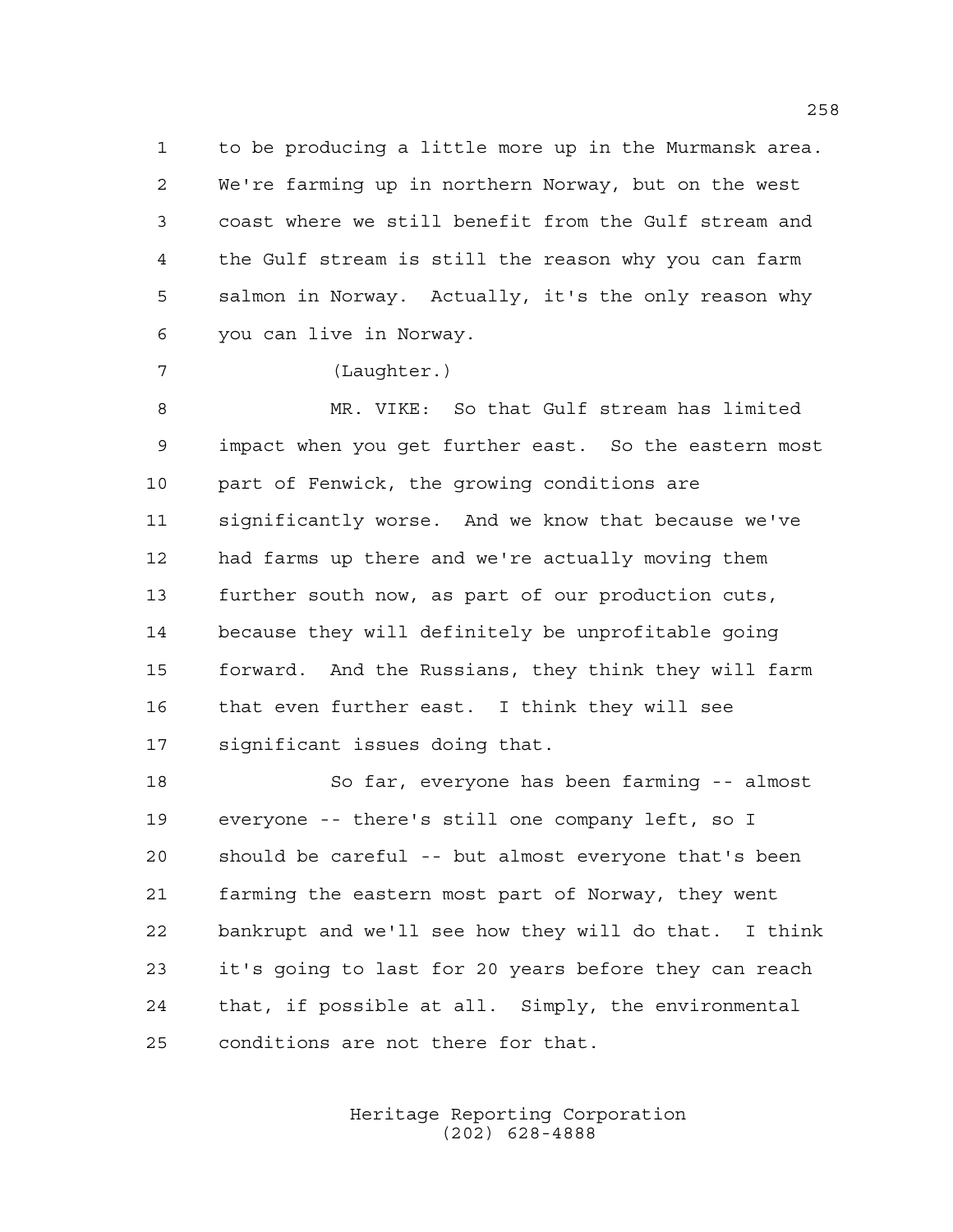VICE CHAIRMAN WILLIAMSON: Okay. So does that mean -- we can't expect to see any great increase in Russian domestic production for salmon unless it's wild caught?

 MR. VIKE: Not in that area. I know they do some trout in some other areas and that's -- but, it's fairly small. But, in that area, unfortunately, the temperature is way too low.

 VICE CHAIRMAN WILLIAMSON: Okay, thank you. MS. SLATER: I just might also add that the article that the Petitioners included from Intrafish, there is also a Norwegian version of Intrafish, which had an article in Norwegian basically commenting on the comments of the Russian official. We can have that translated and supply that to you, explaining why these projections were political aspirations, but not too realistic. So, we can give you that in translation in the post-hearing, if you're interested. VICE CHAIRMAN WILLIAMSON: Okay, thank you for that.

 MR. SUNDHEIM: If I just may add one point, Commissioner. This is Egil Sundheim. It's also a fact that there's a lot of Russian military activity in that area and I'm not sure that the Russian Navy would appreciate a lot of salmon farming in the area.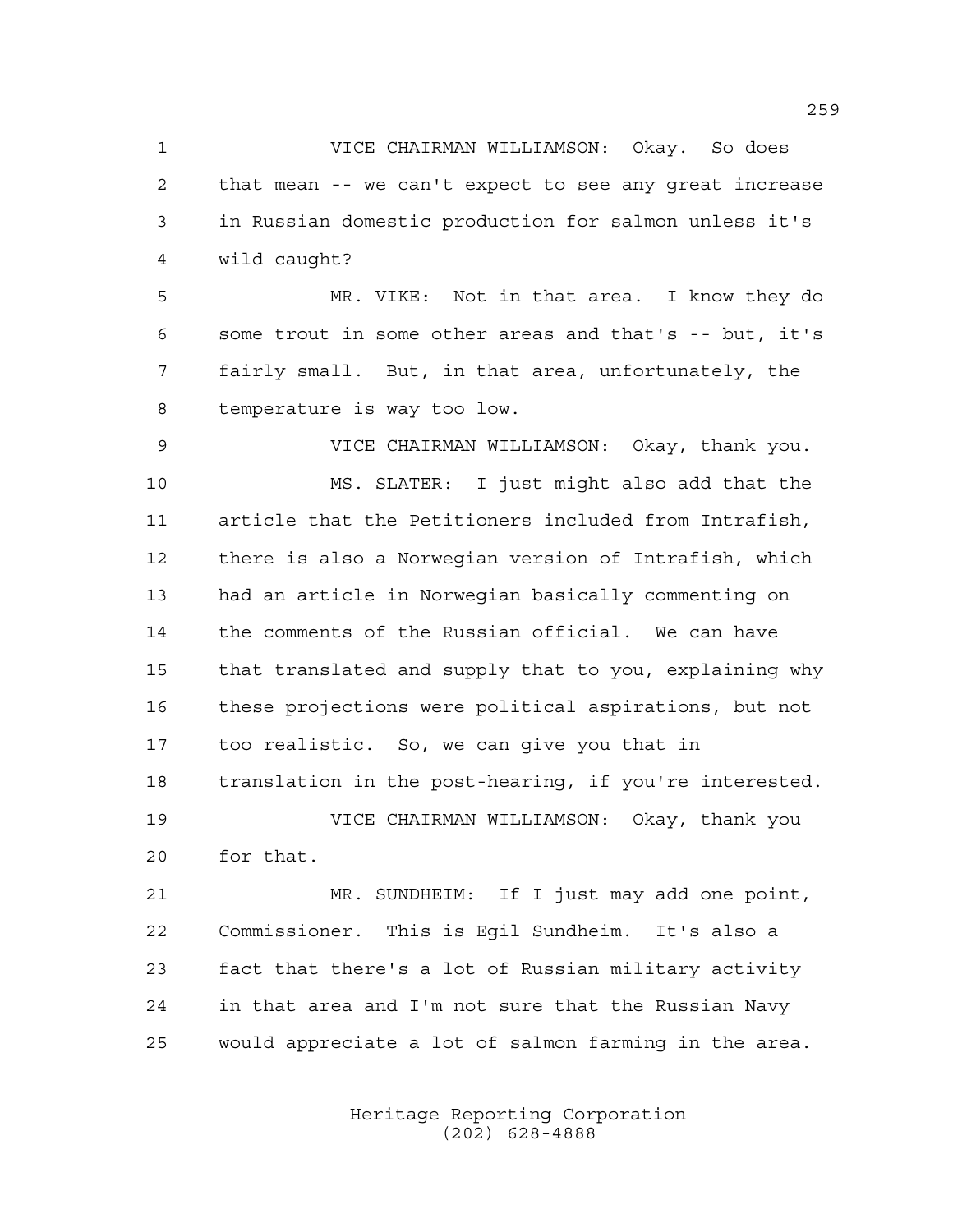And that's also a point that's been made.

| 2              | VICE CHAIRMAN WILLIAMSON: Okay, thank you.             |
|----------------|--------------------------------------------------------|
| $\mathfrak{Z}$ | MR. NERHEIM: This is Mr. Nerheim.                      |
| 4              | VICE CHAIRMAN WILLIAMSON: Yes.                         |
| 5              | MR. NERHEIM: Just adding on to this and on             |
| 6              | a government level, we've in the dialogue with the     |
| 7              | Russian authorities, they've told us about their       |
| $\,8\,$        | ambitions and we had -- just proud that we will be     |
| $\mathsf 9$    | helpful, if they need -- whatever they need. So, we    |
| 10             | are willing to share our experience, if they want to   |
| 11             | start out with salmon farming.                         |
| 12             | VICE CHAIRMAN WILLIAMSON: Don't teach them             |
| 13             | too much, though. Okay, thank you. I was wondering     |
| 14             | if you could describe in more detail the restrictions  |
| 15             | that Russia and China have placed on Norwegian salmon  |
| 16             | at various times.                                      |
| 17             | MR. NERHEIM: This is Mr. Nerheim. What the             |
| 18             | Russians have is a system they started doing, I think  |
| 19             | it was Christmas 2005, and they wanted to enter into a |
| 20             | new regime organized by their veterinary service. And  |
| 21             | what they did, they came inspecting our plants and     |
| 22             | then in the end, it's the Russian veterinary service   |
| 23             | that actually decides on which facilities that are     |
| 24             | sufficiently acceptable when it comes to hygiene, et   |
| 25             | cetera, to be allowed to -- for import into Russia.    |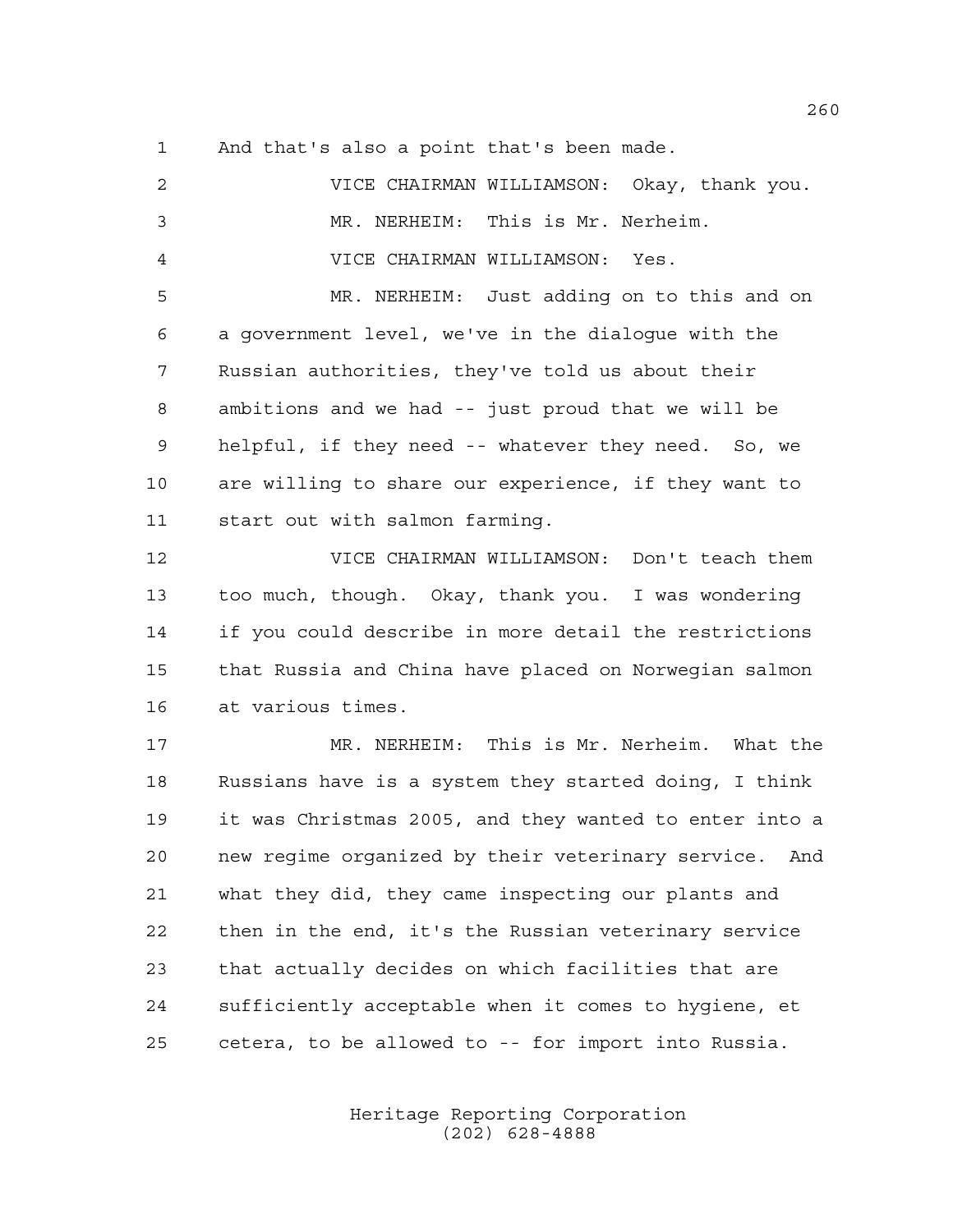And we learned at the time that this had been -- this was something that they had done previously and that was the time we learned about the fresh bush legs, because this started when the American chicken industry sold chicken legs to Russia and the Russians came to inspect your facility.

 But, the case is that we now have 35 approved facilities and these 35 facilities cover about 80 percent of the Norwegian production capacity, so that it seems to us that this system that is established is fully acceptable and that it does not - - it's not harmful. It's not the ideal system, as we see it, but it's a system that is workable and functioning for the current flow of salmon from Norway to Russia.

 When it comes to China, of course, we've had good working relationship with the Chinese authorities on food safety over many years. But from December last year, as have already been mentioned, China has introduced a new system, which is especially hitting fresh salmon from Norway. So, we see that other countries are -- other countries have been able to increase their sales into China. But, there are -- the exports from Norway to Hong Kong has increased during the same period.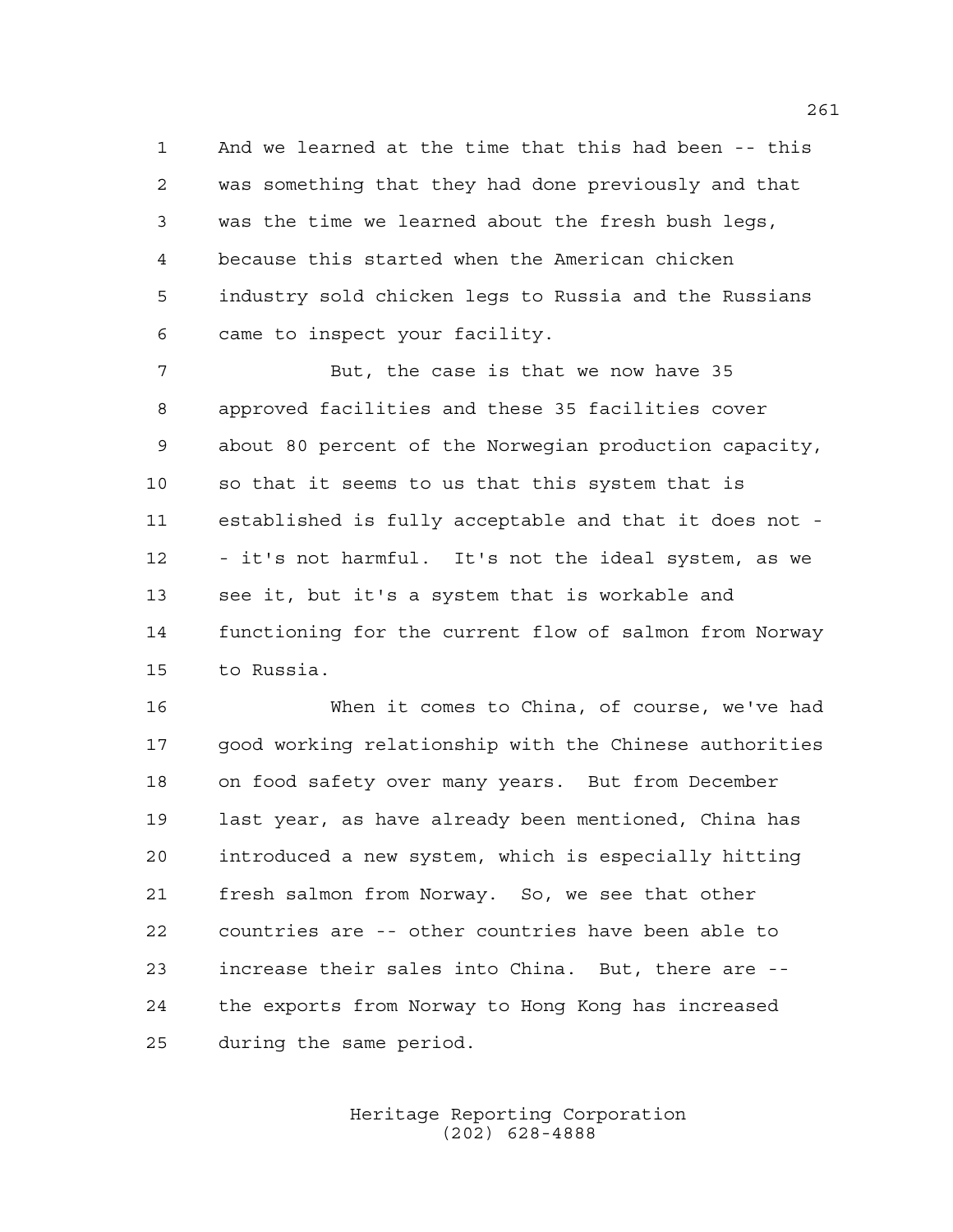VICE CHAIRMAN WILLIAMSON: Okay. Thank you, very much. It's a wonderful world of SPS berries. Thank you.

 CHAIRMAN OKUN: Commissioner Pearson? COMMISSIONER PEARSON: Thank you, Madam Chairman. Following up on the questions about Russia, if they wish to produce salmon, would it make more sense for them to try to do it in the Pacific, off the Kamchatka Peninsula, rather than around Murmansk?

 MR. SUNDHEIM: Commissioner, this is Egil Sundheim. I don't know enough about the possibility of the farming conditions in the eastern part of Russia; but from a market perspective, the market for farmed Atlantic salmon in Russia is on the western side. So, we're still going to be looking at a distance of eight to 10,000 kilometers to bring that product to the consumer that cherish Norwegian salmon in Russia. So, I think that would be an obstacle.

 COMMISSIONER PEARSON: That is a good point. Perhaps, it would be her position to serve markets in Korea or China than in Moscow. Okay.

 Do you have any information on the cost of producing salmon in the United States? And the reason for asking is that I'm just curious to know whether we should see the U.S. industry as basically being world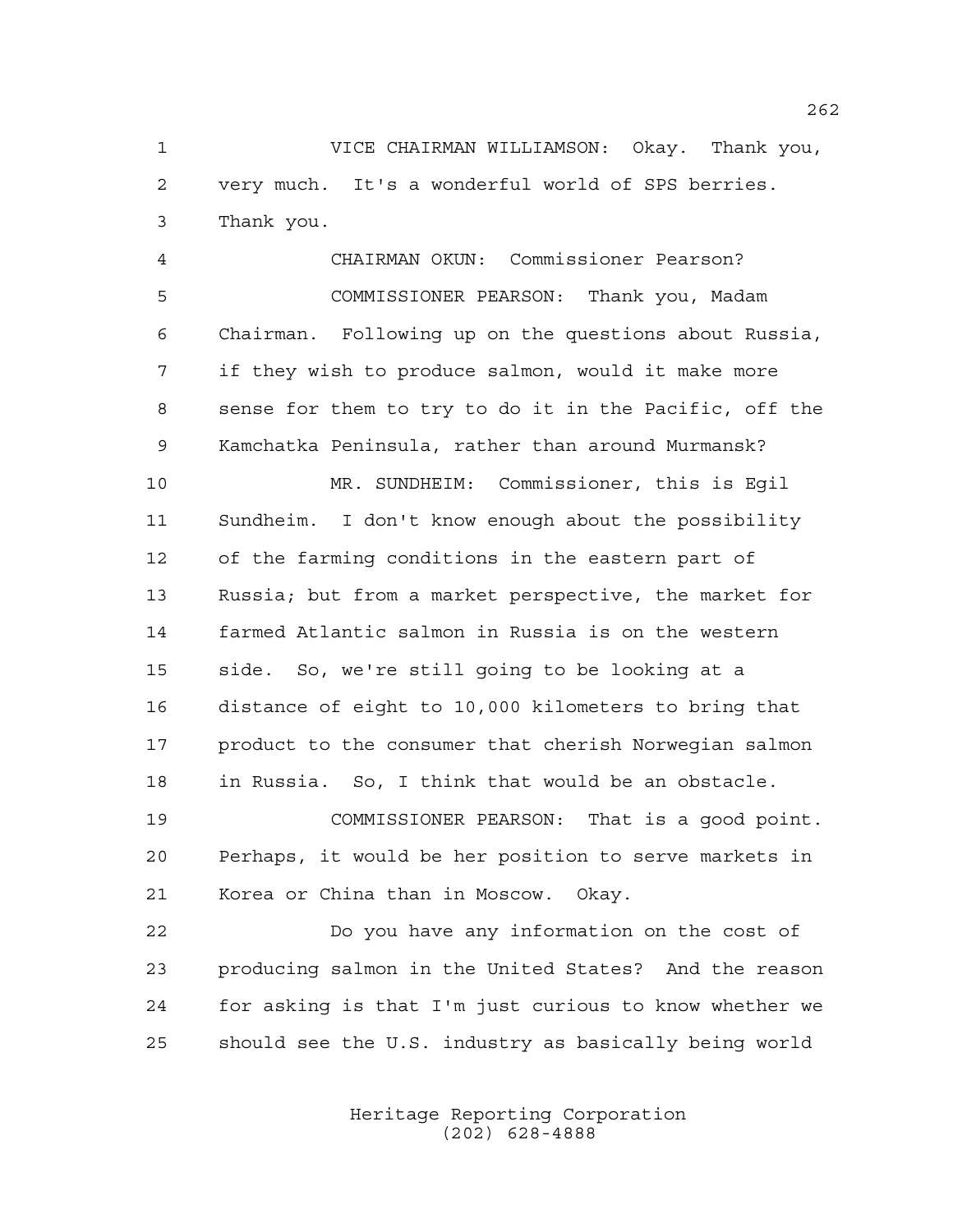class competitive or does it have certain advantages or disadvantages that we should keep in mind? Mr. Vike, do you have any observations?

 MR. VIKE: I would definitely be guessing if I said something about that. I know the Canadian, the BC cost site, which is higher than you'd find in Chile and Norway or in the U.K., I would not be surprised to see that the west coast cost, Washington cost would be maybe at the same level. But, I don't know too much about the east coast, to be honest.

 COMMISSIONER PEARSON: Okay. I understand there is speculation involved here. I'm just curious, because it's always interesting to know as much as we can about the relative competitiveness of industries in different countries.

 MS. SLATER: Commissioner, we can certainly look and see if we have any information that compares, because this is a very well papered industry, so it's possible we could find something of interest to you for the post-hearing on that topic.

 COMMISSIONER PEARSON: Okay. Yes, if there's been something published, that would be great to include. Thank you.

 So, at times when supplies are large and prices are low, do we ever see a situation in which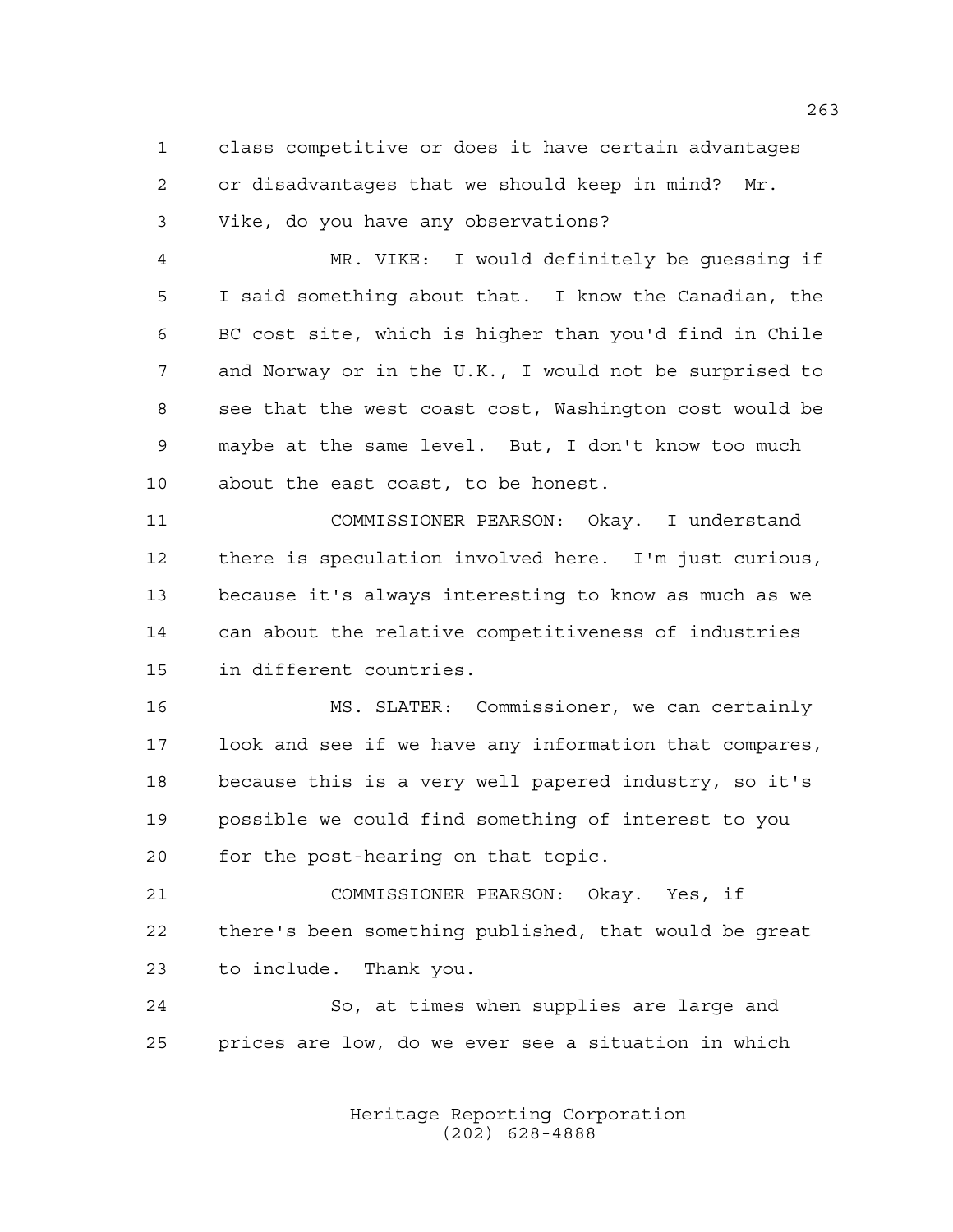salmon that you might have wished to sell as whole fresh salmon would instead be converted to a frozen use or canned or smoked, just to reduce the supply of the whole fresh salmon? Or not just to reduce the supply, but to make the best possible use of the product in a challenging market condition.

 MR. VIKE: I mean, you would certainly see that the price of all the products would influence whether it's converted into fillets or whether you cold smoke it, whether you freeze it, because there is a certain -- that goes back to the same net back pricing thinking that we've got. So if there are opportunities, you would see that, but more as, you know, where do we optimize and how do we optimize the profitability, much more than doing that as a way to try and remove the problem, because it won't go away, even if you freeze the product. You can't move it from one period to the next, to take off some of the tops, and that happens. But, you can't really freeze it for a long time. That was tried in Norway back many, many years ago and didn't go very well. So, that doesn't help.

 COMMISSIONER PEARSON: Well, how about the production of canned salmon? Is it only wild caught salmon that is canned or is there some farm-raised

> Heritage Reporting Corporation (202) 628-4888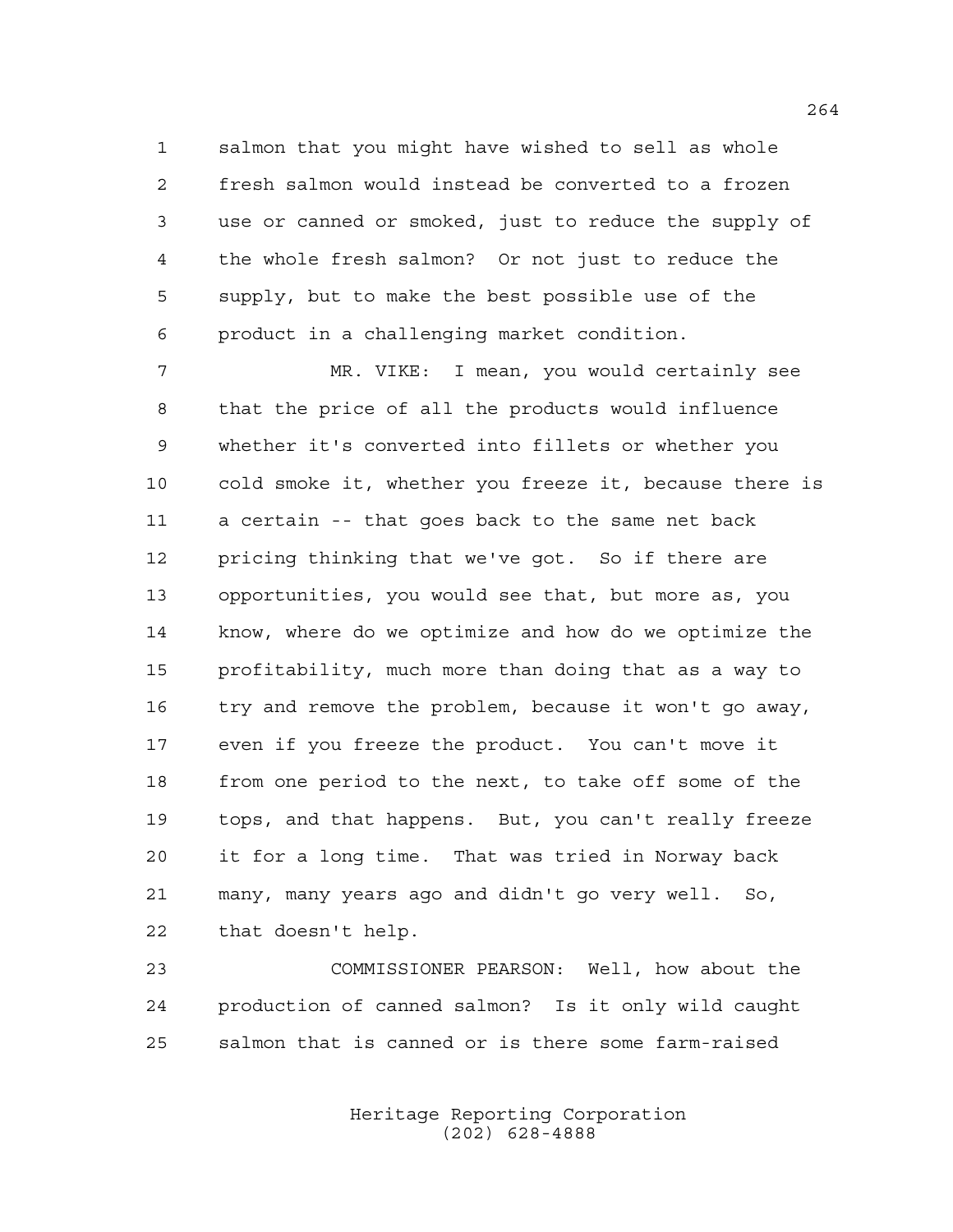salmon that also is canned?

| $\overline{a}$ | MR. TAYLOR: I can comment on that.<br>Ken              |
|----------------|--------------------------------------------------------|
| 3              | Taylor. Us, Marine Harvest actually developed some     |
| 4              | canned salmon product for a joint, I would say not     |
| 5              | partnership, but relationship that we had with Costco  |
| 6              | years ago and the utilization that we created for this |
| 7              | product was all byproduct from portions we were        |
| 8              | creating for their frozen market that they had in      |
| 9              | their stores. So for us, as an industry, to go and     |
| 10             | put good quality or whole fish, not talking about a    |
| 11             | byproduct, into a can, the price return would not even |
| 12             | be close to something we would consider.               |
| 13             | The other point on that, and talking of                |
| 14             | frozen, specifically, our operations in Canada, when   |
| 15             | there is a time here and throughout the season where   |
| 16             | the market does come down and it seems like, whoa,     |
| 17             | it's tough to sell the product, should we look at      |
| 18             | options going to the freezer, the infrastructure that  |
| 19             | we have in BC isn't set up to where we could go to the |
| 20             | frozen market in a portion or filet form without       |
| 21             | incurring a lot of costs. And then, in turn, looking   |
| 22             | at the frozen marketplace, usually, the sales for that |
| 23             | product is far below the fresh market. So it's almost  |
| 24             | a double-edged sword; you put more cost into it to     |
| $25$           | delay the losses that you'll probably have in three to |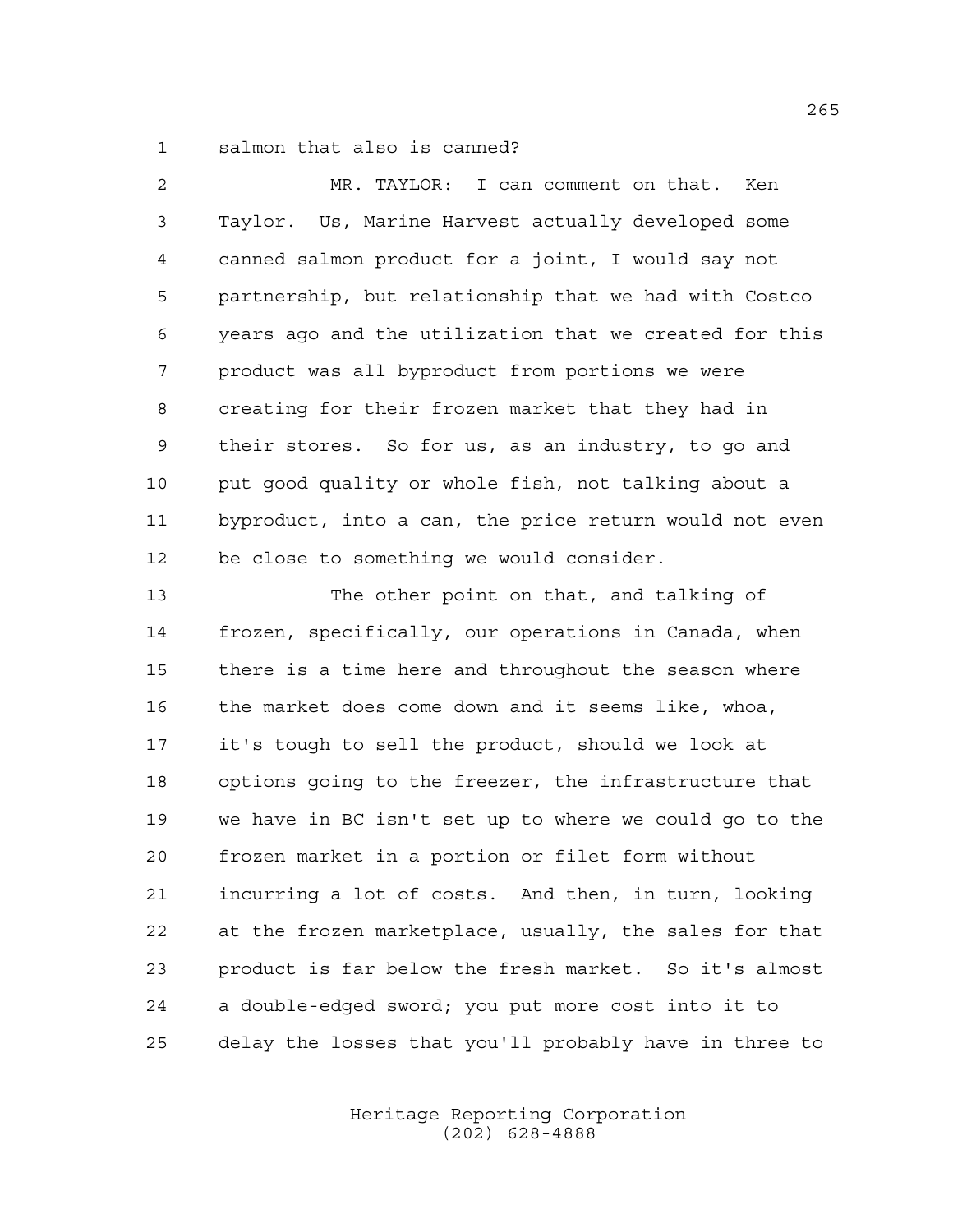six months. I hope that helps a little bit.

 COMMISSIONER PEARSON: Yes, that point is well taken. So, as a practical matter, at a time of oversupply, what you're really are doing is relying on the lower price to build demand, as you've discussed, and knowing that at some price level, people are happy to eat all of that fresh fish at a lower price than you would like, and the market will come back. Okay. Mr. Nerheim?

 MR. NERHEIM: Thank you, Commissioner. I'd just like to add one point, but this is -- I do not have any experience in salmon farming -- but, of course, we know that it is also a possibility, relating to your question, for a period slow down the feeding -- I don't mean starving the salmon, but, of course, the feeding can be done at certain levels, so that the growth of the biomass would not be as large as it would with full feeding; so, maybe, a low-fat diet or I don't know.

 COMMISSIONER PEARSON: So by feeding at a somewhat lower rate, can one extend by a month the time of harvest?

 MR. VIKE: Yes. What it can do is that you can feed six out of seven days or five out of seven days and you can have -- because, we always have a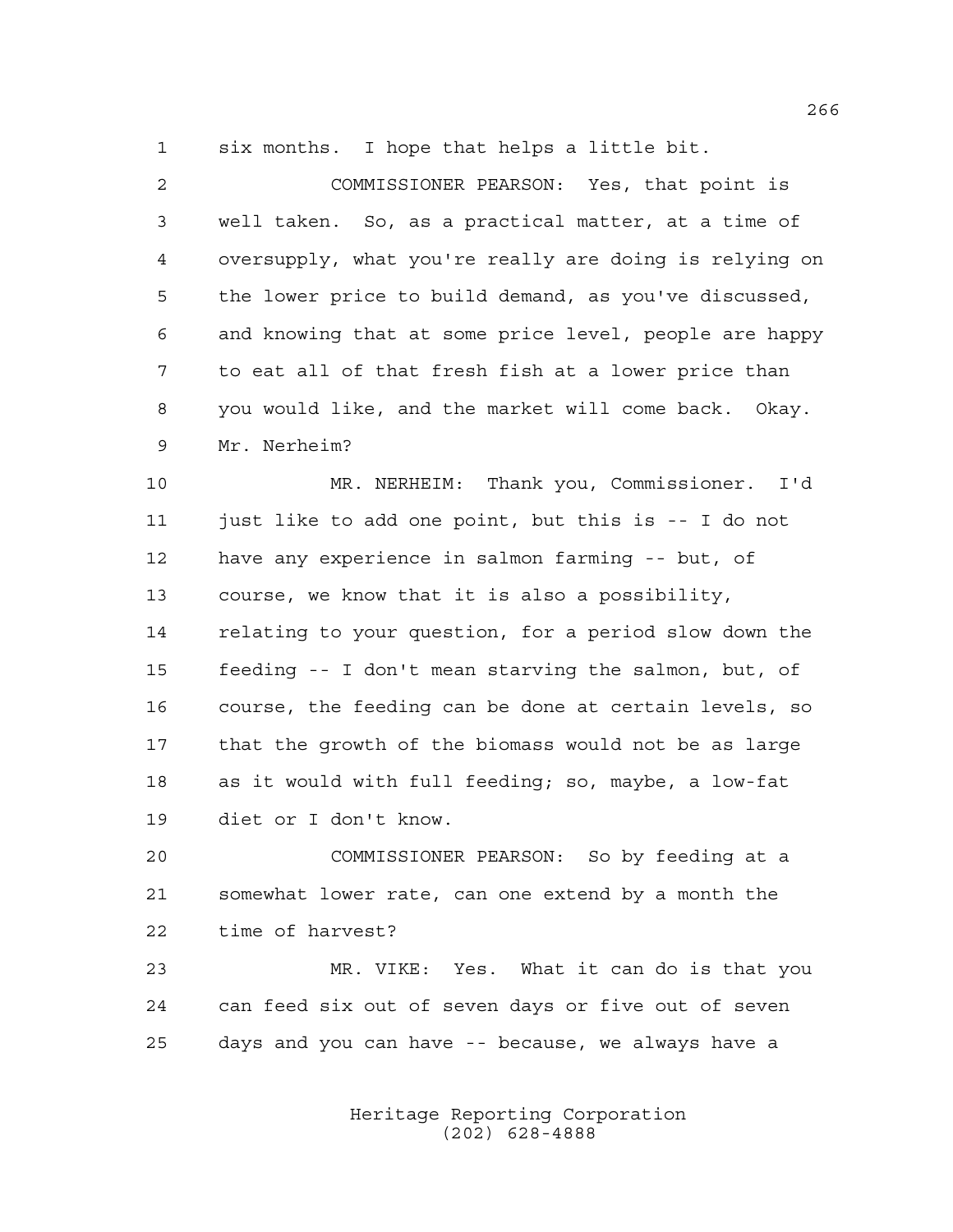starvation period before harvest. That can be extended. So, I think all of those things are actually happening right now, that people don't want to push this too far and so they're taking measures to slow down feeding, extend the starvation period before harvest to make sure that the fish does not grow too large or too much. That is happening. That's at least what I hear around that that's happening. Also, we know that you could shift -- some farmers have shifted to a lower energy diet, to get lower growth rate and then also at the lower cost. There is some difference in opinion whether that makes sense or not, but that's -- some have done that. COMMISSIONER PEARSON: Is it reasonable to assume that salmon in Norway eat the same food that they do in North America? MR. VIKE: Well, actually, some of the ingredients that are used in North America are not legal to use in animal feeding in Europe. So, we use a slightly different -- COMMISSIONER PEARSON: Would this be some soybeans with a genetic --

 MR. VIKE: Well, it's blood meal and feta meal. That's what is not allowed to use in Europe. But besides that, it's soya, it's fish meal, fish oil,

> Heritage Reporting Corporation (202) 628-4888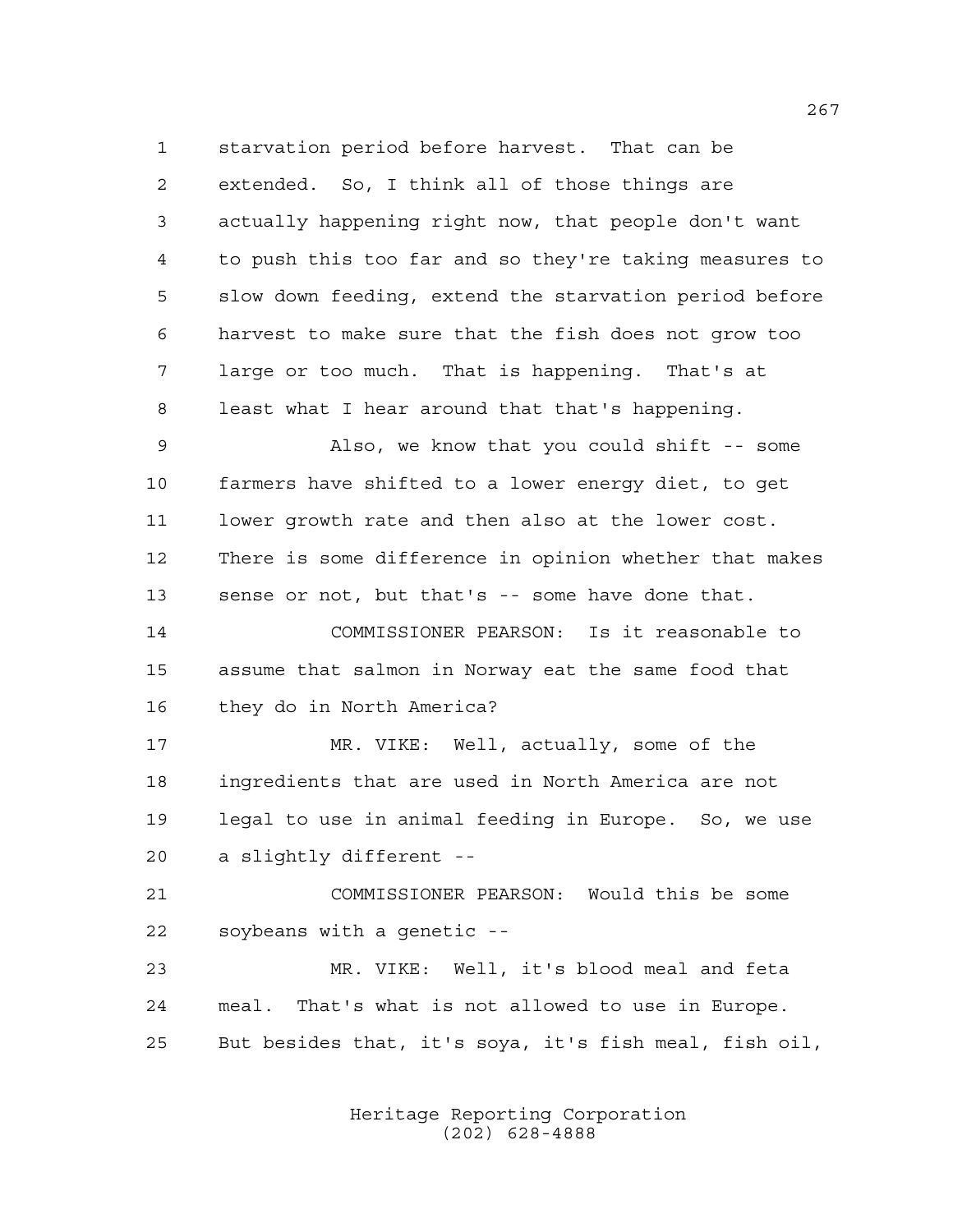which is global commodities that we use. So it's pretty much the same.

 COMMISSIONER PEARSON: One other miscellaneous question if I may. You talked about byproducts that would go into canned salmon. Is there a market for salmon cheeks? Do they end up being harvested? Salmon cheek filets? Fillets? No. MR. TAYLOR: Is the mic on? Ken Taylor. From my knowledge, there's no product there to speak of, neither on the aquaculture to the wild side that has been a market developed for it, so, no. COMMISSIONER PEARSON: Okay. Well -- MR. TAYLOR: Halibut, yes, but salmon, no. COMMISSIONER PEARSON: Okay. So it's a specifies specific thing? MR. TAYLOR: Correct. COMMISSIONER PEARSON: Because I'm quite familiar with wall-eyed cheeks and that's why I was -- MR. TAYLOR: Yes. There are some seafood species, like halibut, that is a great market for cheeks. COMMISSIONER PEARSON: Okay. Well, thank you for that. That's probably enough of my miscellaneous questions. The light is changing. So, I have no further questions, I believe, for this

> Heritage Reporting Corporation (202) 628-4888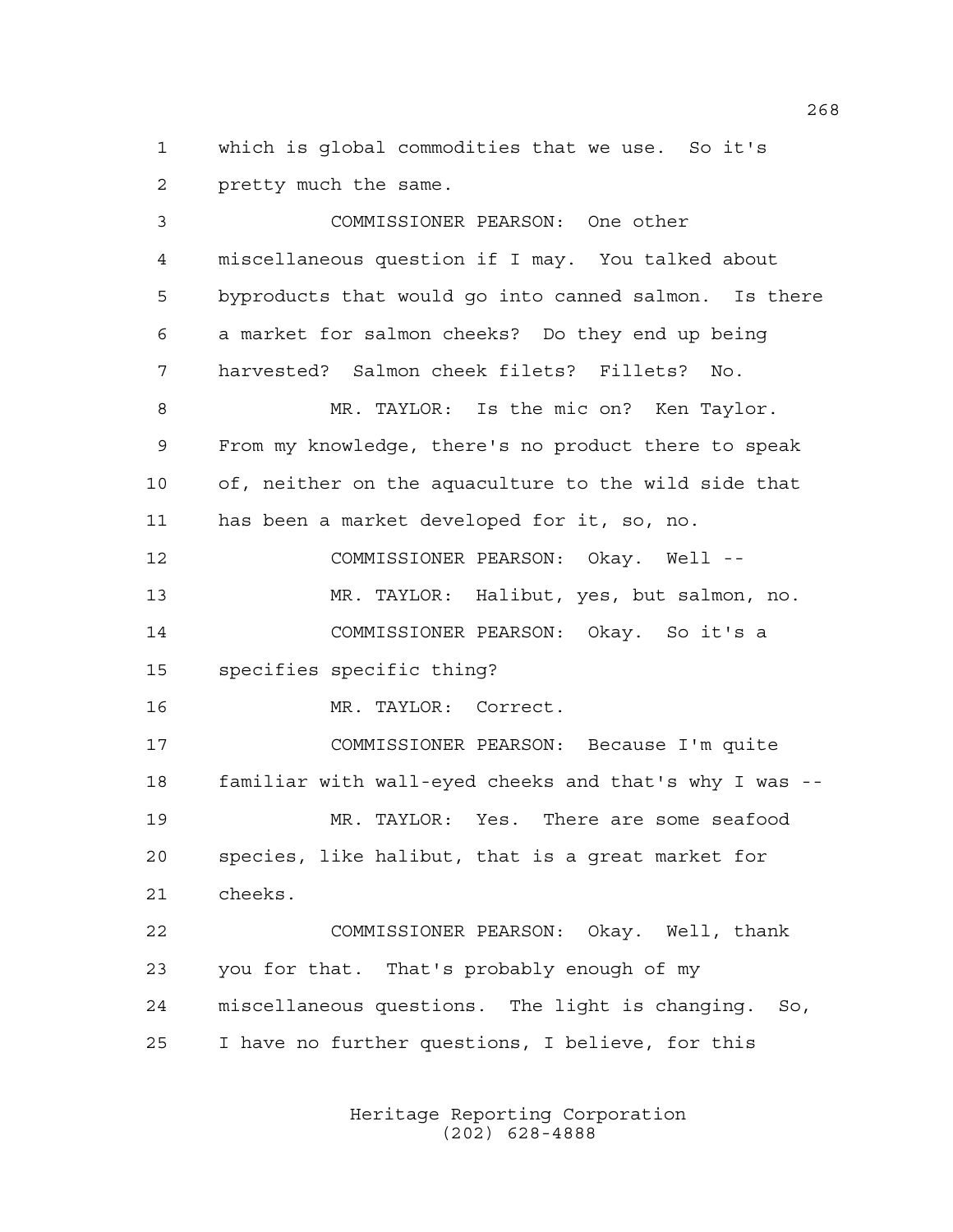panel. I want to thank all of you, very much. CHAIRMAN OKUN: Commissioner Aranoff? COMMISSIONER ARANOFF: Thank you, Madam Chairman. There were some questions that I asked to the domestic producers earlier today and wanted to give you an opportunity to comment on, as well. During the prior period of review, being up to 2005, the Commission's last review, a number of Norwegian producers sold their holdings in U.S. production assets. Is there an explanation for why several companies made that decision around the same time and has anything like that happened with respect to Norwegian companies that hold production assets in other countries?

 MS. SLATER: I think, Commissioner Aranoff, we'll have to look at that and get back to you. It's just there's nobody with personal knowledge of that here.

 COMMISSIONER ARANOFF: Okay. Also, I had asked this, this morning, especially to Cooke Aquaculture, which produces in both Canada and the U.S. and had asked them why has the Canadian industry been so much more successful than the U.S. industry in terms of growth. And I think we heard that maybe they had a little bit more cold water coastline available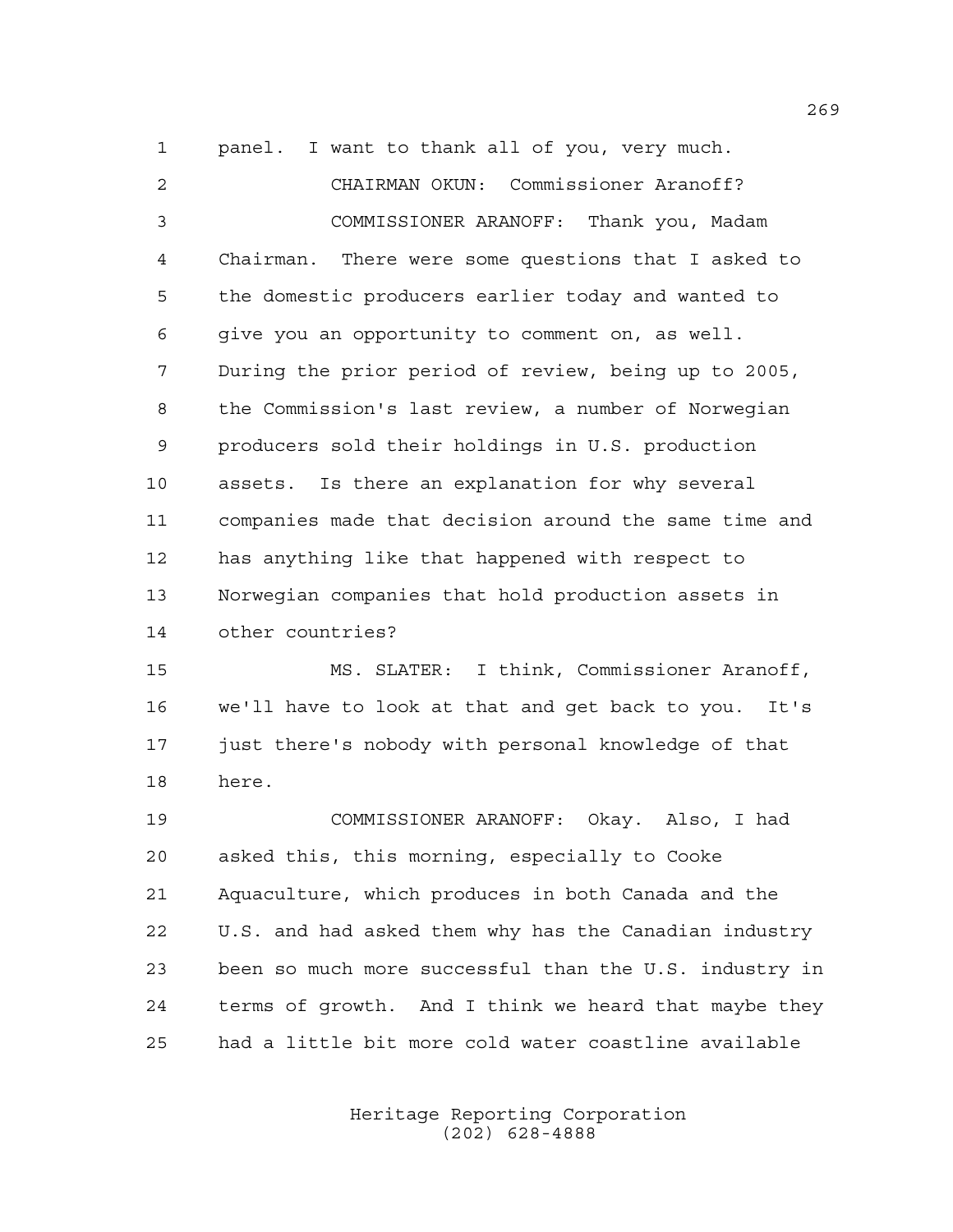or maybe it's a little bit easier to get approval for new production locations. But, I didn't know if anyone on this panel has any knowledge and wanted to comment on that issue.

 MR. VIKE: Morten Vike. I think it's hard to comment on that; but, I guess that the natural environmental conditions would be the main reason for that. I think, as we've experienced in BC, it's also very, very hard to get new licenses. We've managed to get some, but it's not simple. It's actually not easy anywhere, not even in Norway these days. So, that's hard everywhere.

 COMMISSIONER ARANOFF: Okay. One of the issues that came up in the last review was this issue of whether there are certain customers that would be willing to pay a premium for Norwegian product and, if so, why. And I just wanted to confirm with you, because what I'm hearing today is, it's not country of origin. People aren't willing to pay premium because it's from Norway. And it's not any kind of branding that, to the extent that there might be a premium, it would normally be based on size. Is that correct? MR. TAYLOR: Ken Taylor, comment on that, Commissioner. There are certain customers that do

prefer or differentiate country of origin when they're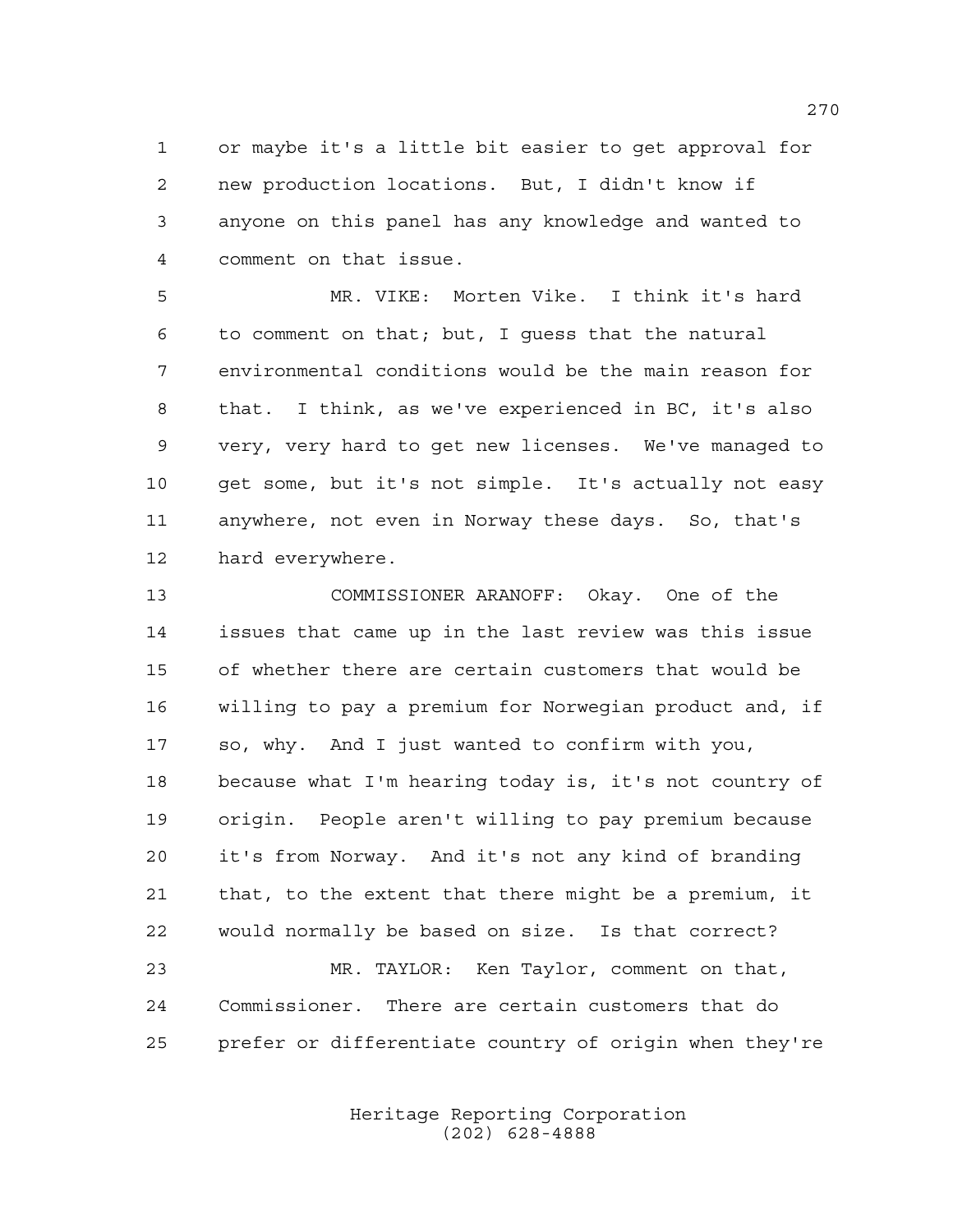selling the product and there's other customers that, like you said, look at it strictly as a commodity and most of the retail sector in the U.S. is looking at Atlantic salmon as a commodity, aquacultured salmon, Atlantic salmon. They're require to by law now to list the product, country of origin, as they're displaying it in the case. But, as we saw the collapse of Chile a few years back, we, Marine Harvest, were able to retain a lot of our customer base by bringing in Norwegian filets and most of the customers were grateful that we could keep salmon coming to their door and keeping the product in supply. But, now, as we've seen Chile come back into place, they've switched gears just as easily to go back and use Chilean supply.

 There are specialty retailers, as well as some restaurants that like to feature country of origin specific, Faroe Island, Scottish. There's Prince Edward Island salmon that we saw last night on the menu. There are some specific areas that you'll get that targeted. And Whole Foods is happy to put Norwegian salmon in their case and put a sustainability list behind it. So, you're going to see a variety of each. But the major commodity volume sold at retail in I would say the middle area food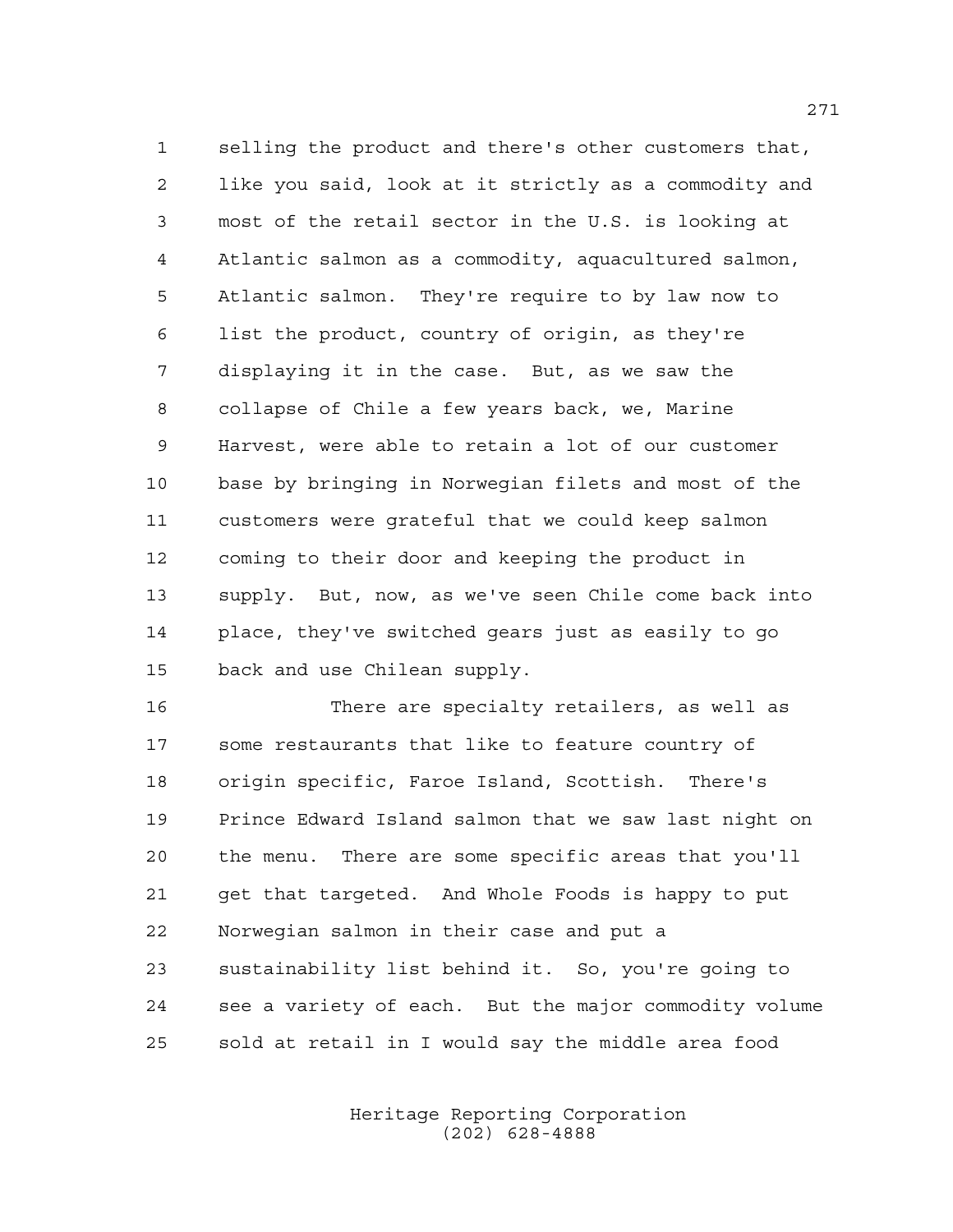service industry doesn't specifically look at it that way.

 COMMISSIONER ARANOFF: Okay. MS. SLATER: This is Valerie Slater. Commissioner Aranoff, your question about the differentiation in the market, as Mr. Taylor explained, there certainly are customers who do put a premium on origin, particularly Norway being one. But, I don't think for this Commission, particularly given some of the difficulties we've had, I think what's different in this sunset review for you, and I really hope that you'll look at this, when you look at your import statistics and you see the import prices that consistently are assigned to imports from Scotland and the Faroe Islands, these prices are always, always, always above prices of imports from Canada, from Chile, from wherever else you might have whole fresh salmon. And you have to ask yourself, what is that telling us, that we have these imports now. It is not a large piece of the market, but it is not insignificant, and these imports are constantly priced significantly above what's coming in from Canada, most of which, as Mr. Taylor was explaining, are coming into the commodity piece of this market. Those imports give you some indication that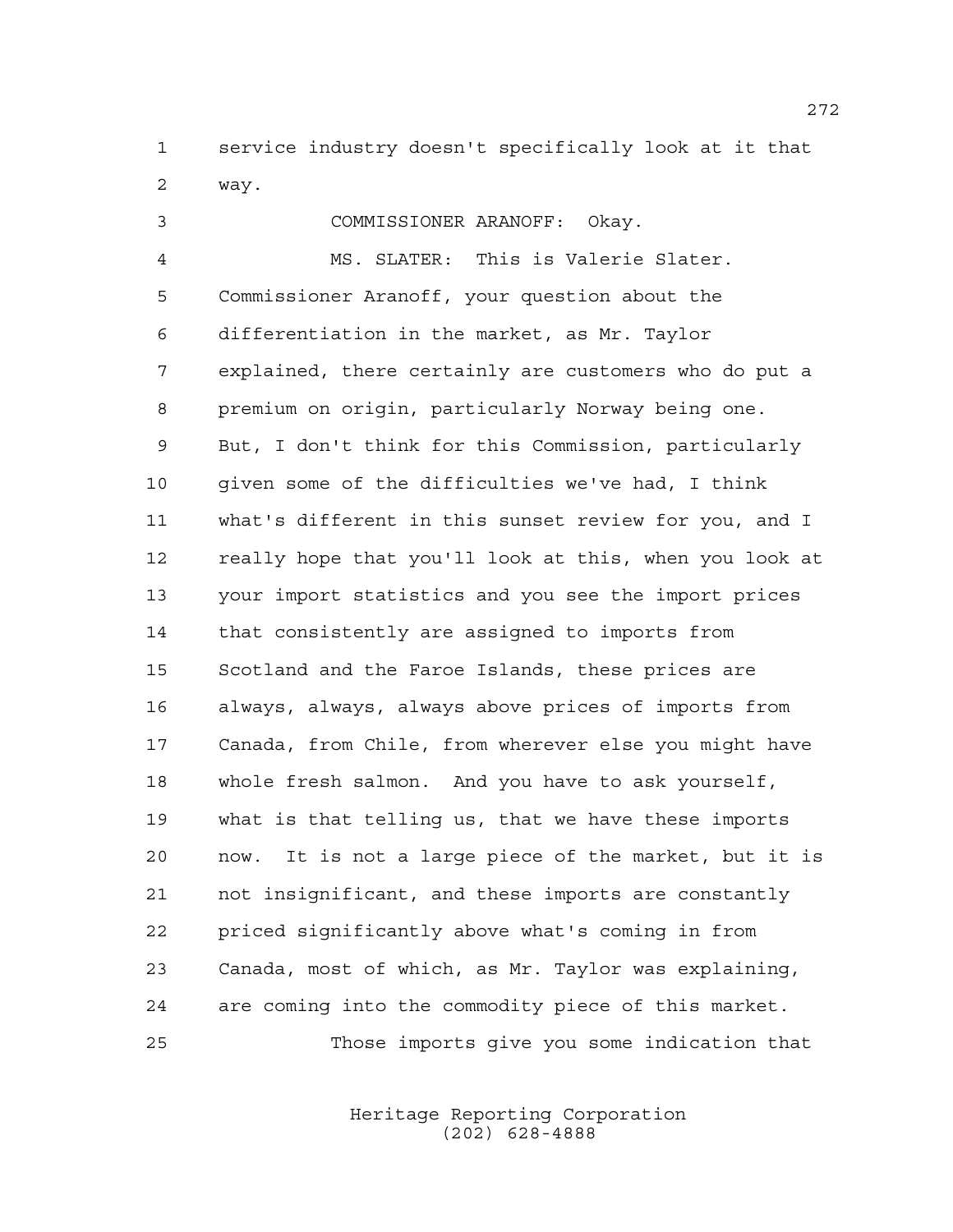there is a niche or a slice or a fillet in this market, which takes higher priced salmon. And you, also, see that the Norwegian salmon, which has been coming in even under the orders, is also priced in that range. So, this is something -- this is new evidence, to some extent, because you really didn't have these kinds of imports into that piece of the market. And you have to ask yourself, if this is strictly a commodity market, if everything is priced the same, why are those imports priced higher? And the answer is, in significant part, because those fish tend to be, and you see it to some extent in your questionnaire responses, you've heard it today from Mr. Taylor, you've also heard it from Mr. Vike, what is coming in from those sources are the bigger fish that are sought, particularly in the sushi part of the market. That's how it gets a higher price and that's -- those are the places where Norway has been able to sell even a small amount under the order.

 So, it's not that there's no piece of the market that isn't differentiated; but, it tends to be based on size and it tends to be the European salmon that has to have those prices in order to come here. COMMISSIONER ARANOFF: Okay. Now, I just want to make sure I understood you. Were you saying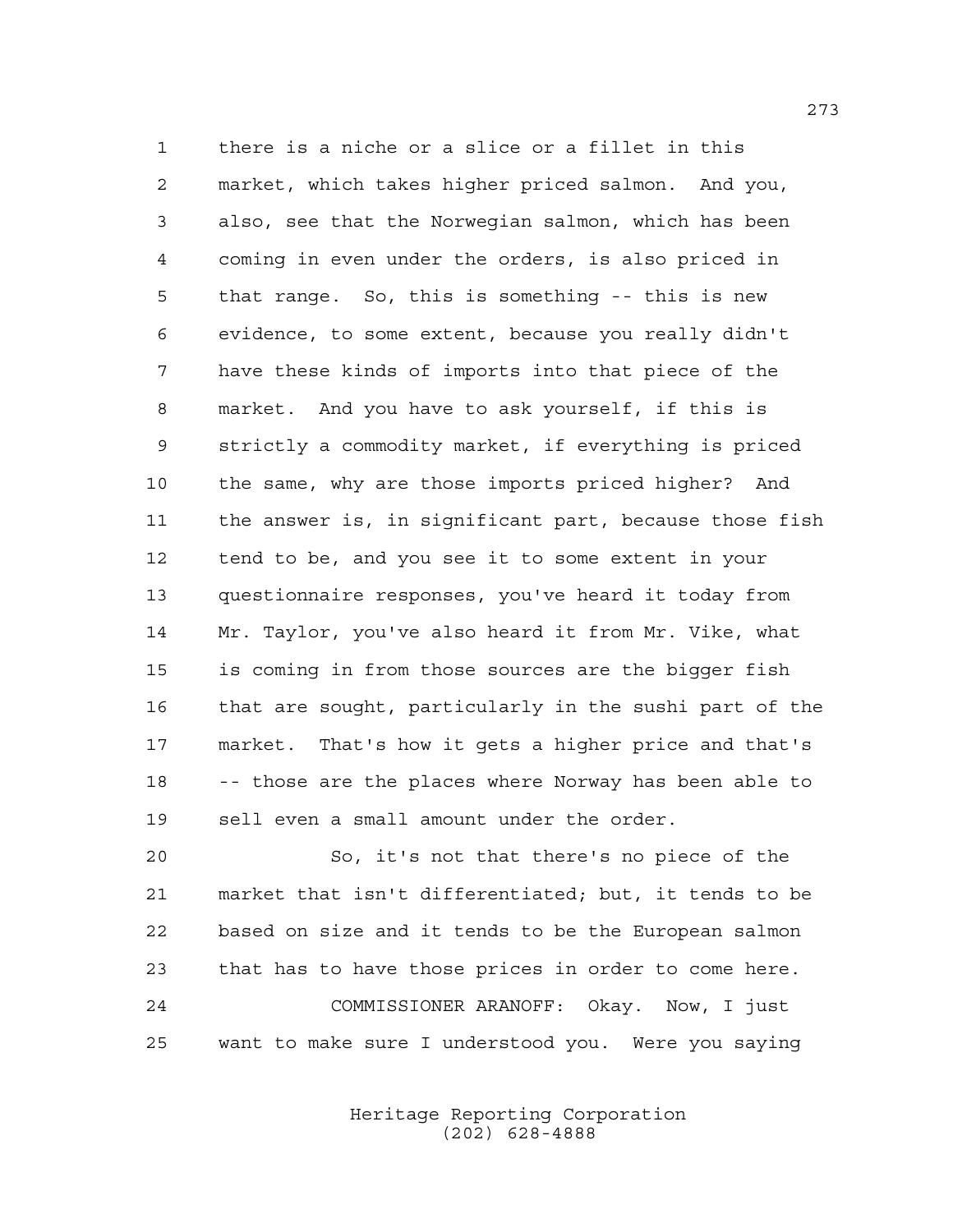that that segment of the market didn't exist at the time of our prior review or it was smaller at the time of our prior review?

 MS. SLATER: You didn't have the significant imports from Scotland and the Faroe Islands to look at, as a control, if you will. These are also countries, which, and Scotland, in particular, has a substantial production of all sizes of fish. You can't produce just large fish, not economically. So, they've got all sizes of fish. What they're sending here is that higher priced larger fish, which is the same thing that you've been seeing coming from the few Norwegian exporters who are here. And why is that? It all comes to net back. That's because that little piece of the market has a high enough price to actually make it worthwhile. But, you can see, it's not driven by the order because the Scottish and Faroese fish are not subject to an order.

 COMMISSIONER ARANOFF: Okay. Well, that makes me feel better about the fact that I had to actually look up where the Faroe Islands are when preparing for today. So, maybe we didn't talk about them so much the last time.

```
24 MS. SLATER: More, if you'd like.
25 (Laughter.)
```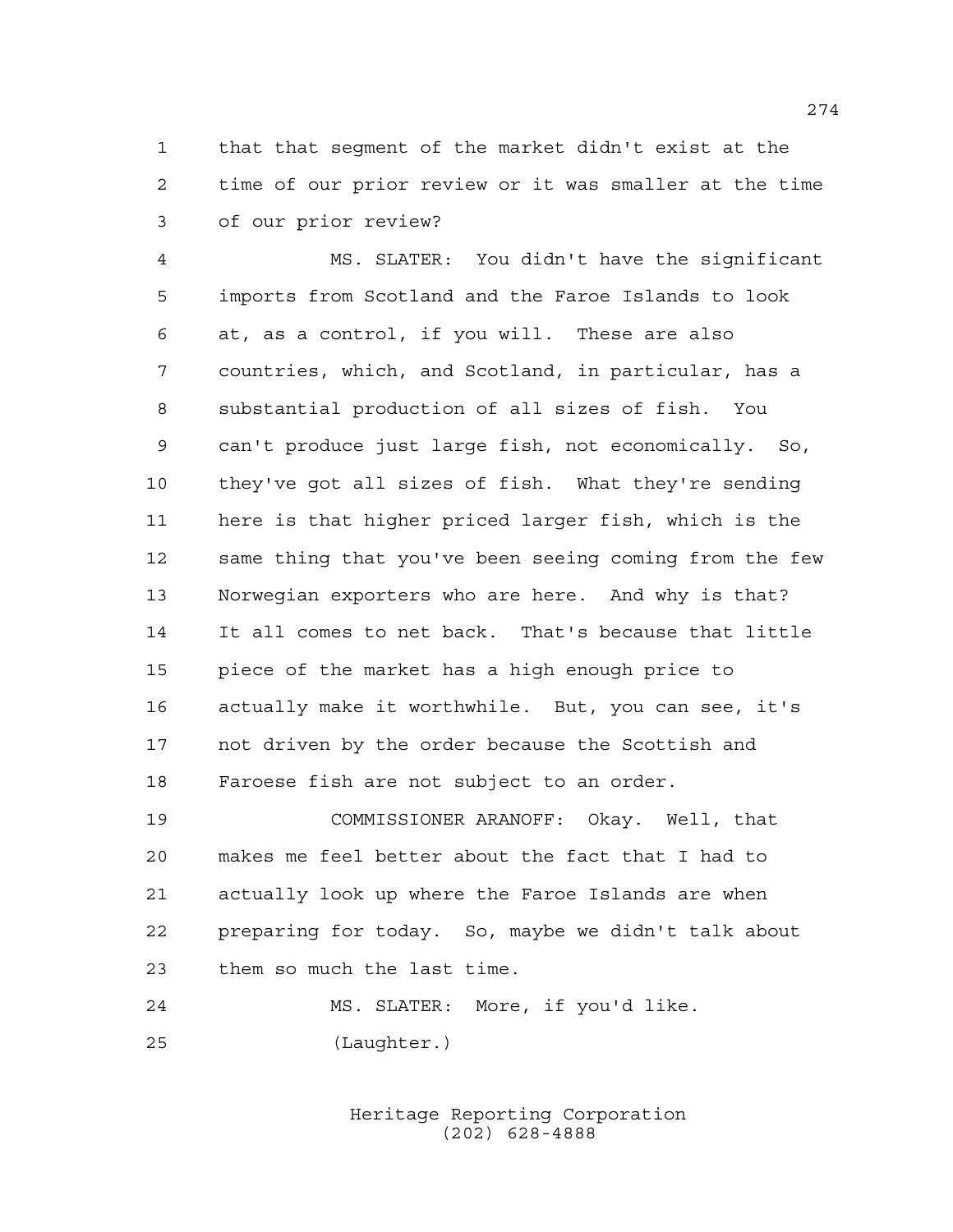COMMISSIONER ARANOFF: That's okay. I had a really good time looking it up on the internet.

 There was one thing I wanted to ask you to respond to and you probably need to respond to this in your brief. You've argued that the maximum allowable biomass limits on Norwegian production are hard limits that are enforced. But, on page 27 of the domestic industry's pre-hearing brief, they put forward evidence that they suggest shows that Norwegian production routinely exceeds permitted amounts. And I wanted to get your response to that.

 MS. SLATER: Actually, this is -- we'll do this post-hearing, but this is actually quite easy. This is based on -- what they say here on page 27 is based on, I think, a misunderstanding of the MAB limits. The 780 metric tons per license isn't -- that's not what you are permitted to produce in a 18 year; it's what you can have in the water at any period of time. So when they talk about a thousand or eleven hundred metric tons, which -- or 1200 some say as being the actual attainable amount, that's very different from the MAB.

 And let me just make sure we're all clear on that. It would be better for us, actually, if the MAB were the production amount, in terms of numbers, would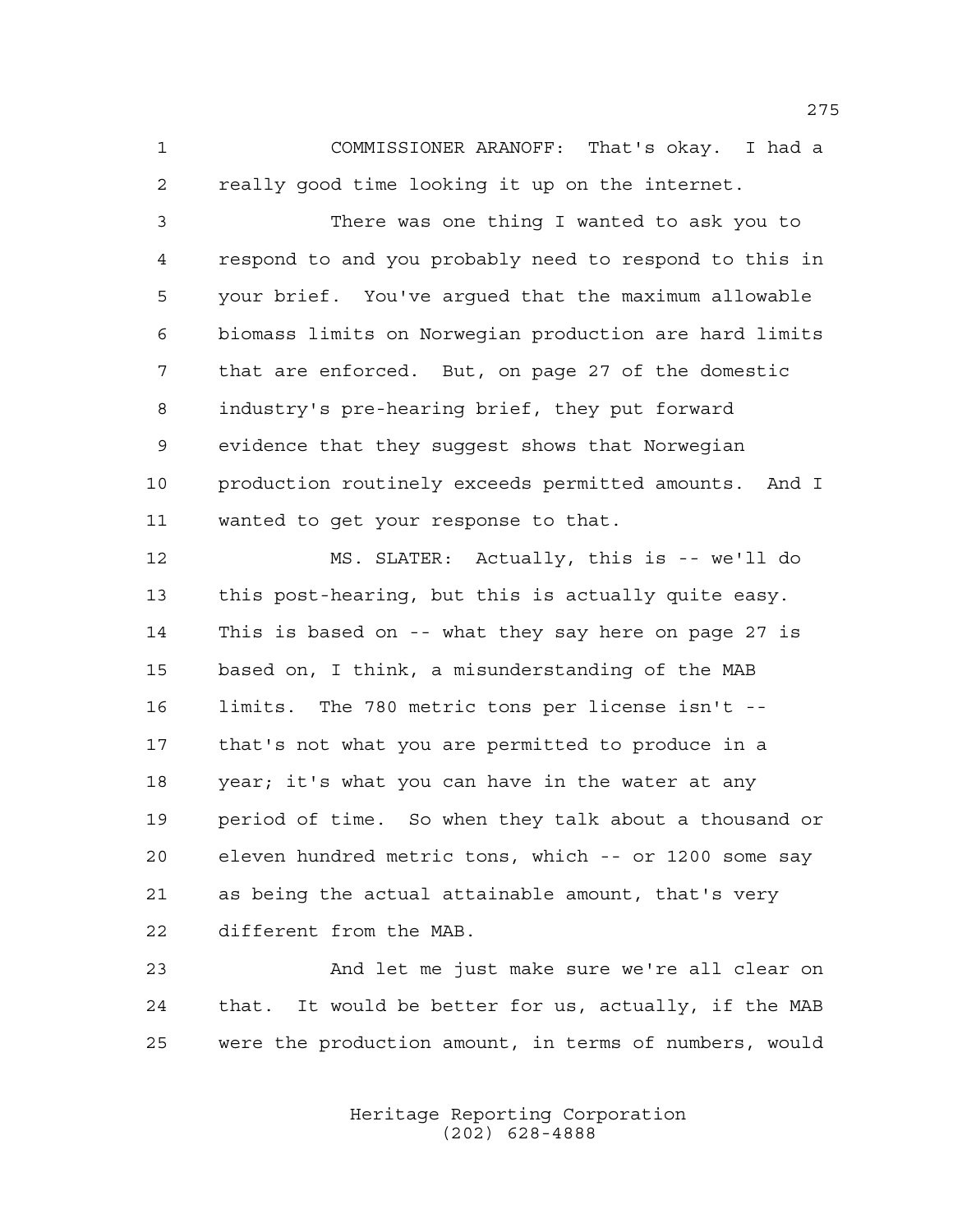be way over capacity. The MAB limits how much fish you can have in the water at a point in time. And as Mr. Nerheim described, fish are constantly being introduced, they're growing, and they're coming out. And so the MAB is shifting day to day and day over time; but all you can have in that water is the maximum, let's say 780 for most licenses. That doesn't mean that's all you can produce because this is a constant process. So, you are actually taking fish out of the water, right; putting new fish in; and over the course of the year, you may be actually harvesting much more than 780 because it's an ongoing process. The 780 pertains just to any point in time. I don't know if that's helpful or not. They were mixing apples and oranges. COMMISSIONER ARANOFF: Okay. That is helpful. Mr. Nerheim, did you want -- MR. NERHEIM: Yes. COMMISSIONER ARANOFF: -- to say something MR. NERHEIM: -- if I may. Just also to explain that within the MAB, these different generations of fish would be placed on different sides because when you slaughter, you have to fallow the site for a certain period of time before you can introduce new. So, it's not taking place -- as Val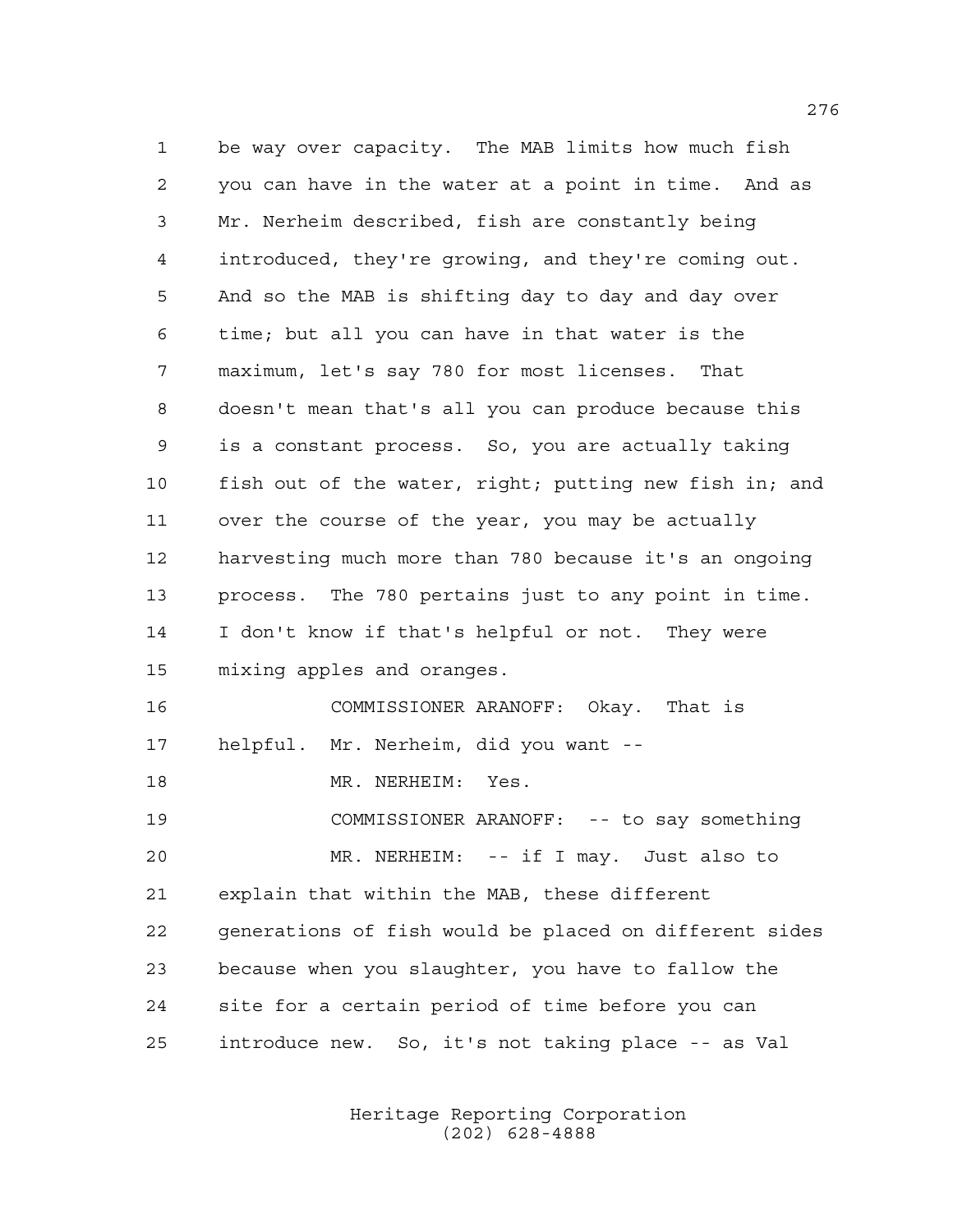Slater said, it's not taking place within the same location, so you will have -- they would be allowed to use the MAB on various locations. But, it is the adding up of the biomass that is our major concern. COMMISSIONER ARANOFF: Okay, thank you. That's a very helpful clarification. And with that, I don't have any further questions, but I do want to thank everyone on this panel for your help this afternoon. Thank you, Madam Chairman. Oh, she's not here. VICE CHAIRMAN WILLIAMSON: Commissioner Pinkert? COMMISSIONER PINKERT: Thank you. I just have a few follow-up questions. Concerning the testimony that Ms. Slater gave about the premium on that large fish segment of the market, I just want to clarify, are you saying that in the event of revocation, that the Norwegian imports could continue to focus only on that segment of the market? MS. SLATER: Your know, that's the -- the answer -- the short answer is yes. But, I don't like to say focus on because I think that what we've been hearing, and the industry can comment on this, as well, even in that segment, for Norway, it's not as

attractive as it is for the Scottish because the cost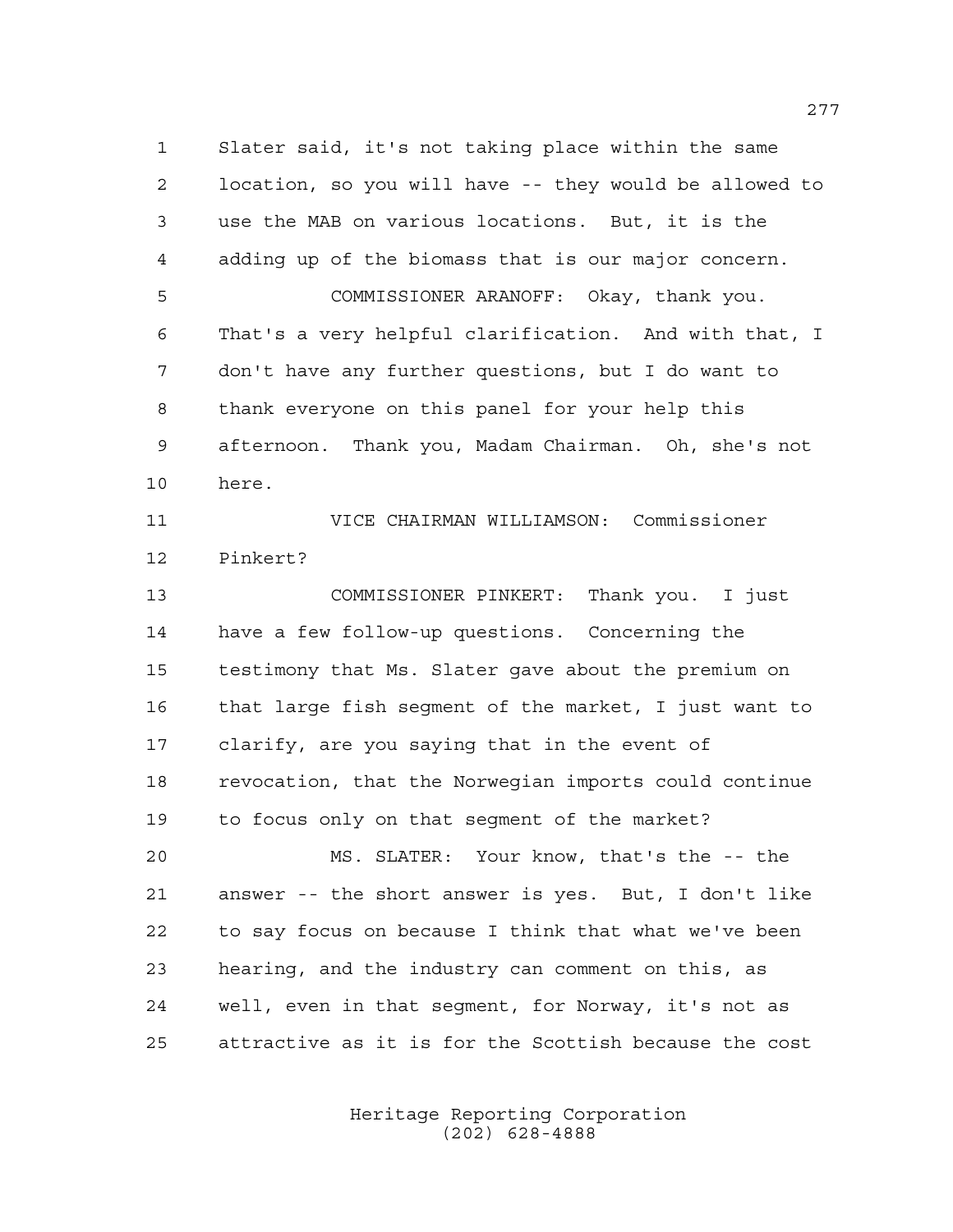differential is greater and Norway has markets, such as Russia, which are not as readily accessible to the Scottish and Faroese. They can't get it there as readily.

 So, the reason that's important for you, I think, is to see how European suppliers, substantial sized European suppliers, who are not subject to the order, participate in this market. It tells you there's a reason they're not sending fish at the same price and smaller fish. It gives validity, I think, to the net back analysis that we're hoping you'll study and look at.

 To answer your question, will Norway send fish into that segment? We don't know. We suspect not very much. There hasn't been very much of it with the order, even though suppliers that have a zero margin haven't used it. But, if there were, that would probably be the only place that it could make any economic sense for them to go.

 Let the record reflect that Mr. Soraa says that's true.

 COMMISSIONER PINKERT: All right. Now, turning to the issue of exchange rates, I want to ask a hypothetical question and I don't want anybody to suppose that I'm assuming that the hypothetical will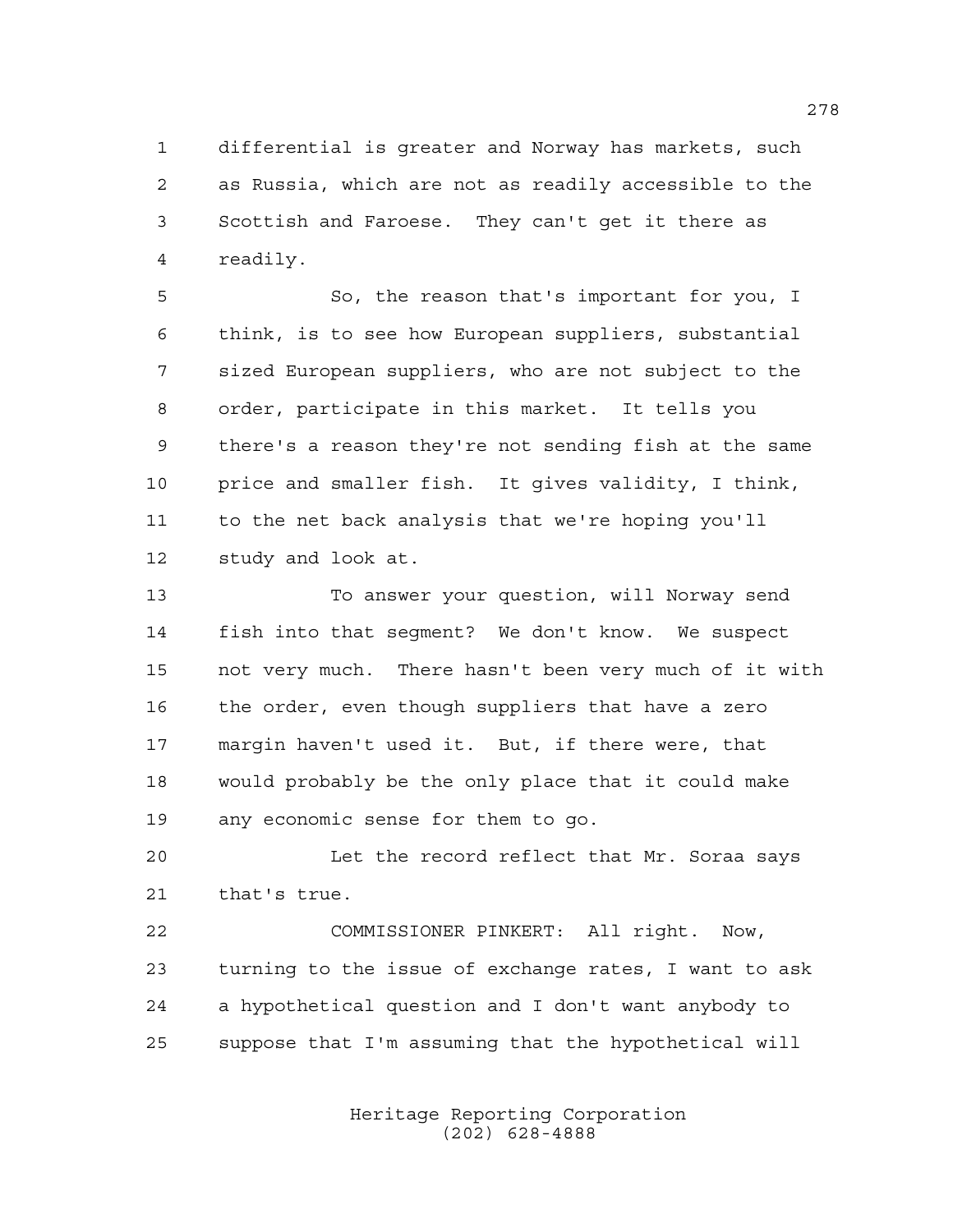apply; but just bear with me, please. If the participation in the Euro mechanism is not stable going forward, what impact might that have on the Krone-Euro exchange rate; and given that you've talked a lot about exchange rates today, how might we take that into account?

 MS. SLATER: If anybody really knows the answer to this, they won't be doing this much longer; but, I don't know. Dan, do you want to --

 MR. KLETT: Well, agree with Val. I mean, I heard somebody ask that question a few days ago on the radio and pretty much gave that same response. But, I mean, I guess your question is, with the situation in Europe, if the Krone relative to the Euro would appreciate or the Euro relative to the Krone would depreciate, given the problems that Euro countries are having, you know, what would be the implication to this case, I think one thing you have to consider in looking at this little chart is that one of the reasons the U.S. is less attractive is because the U.S. has depreciated -- or the dollar has depreciated against the Krone more than has the Euro. So, hypothetically, if the Euro were to depreciate more against the Krone than the U.S. dollar, that would make, on a net back basis, maybe European markets less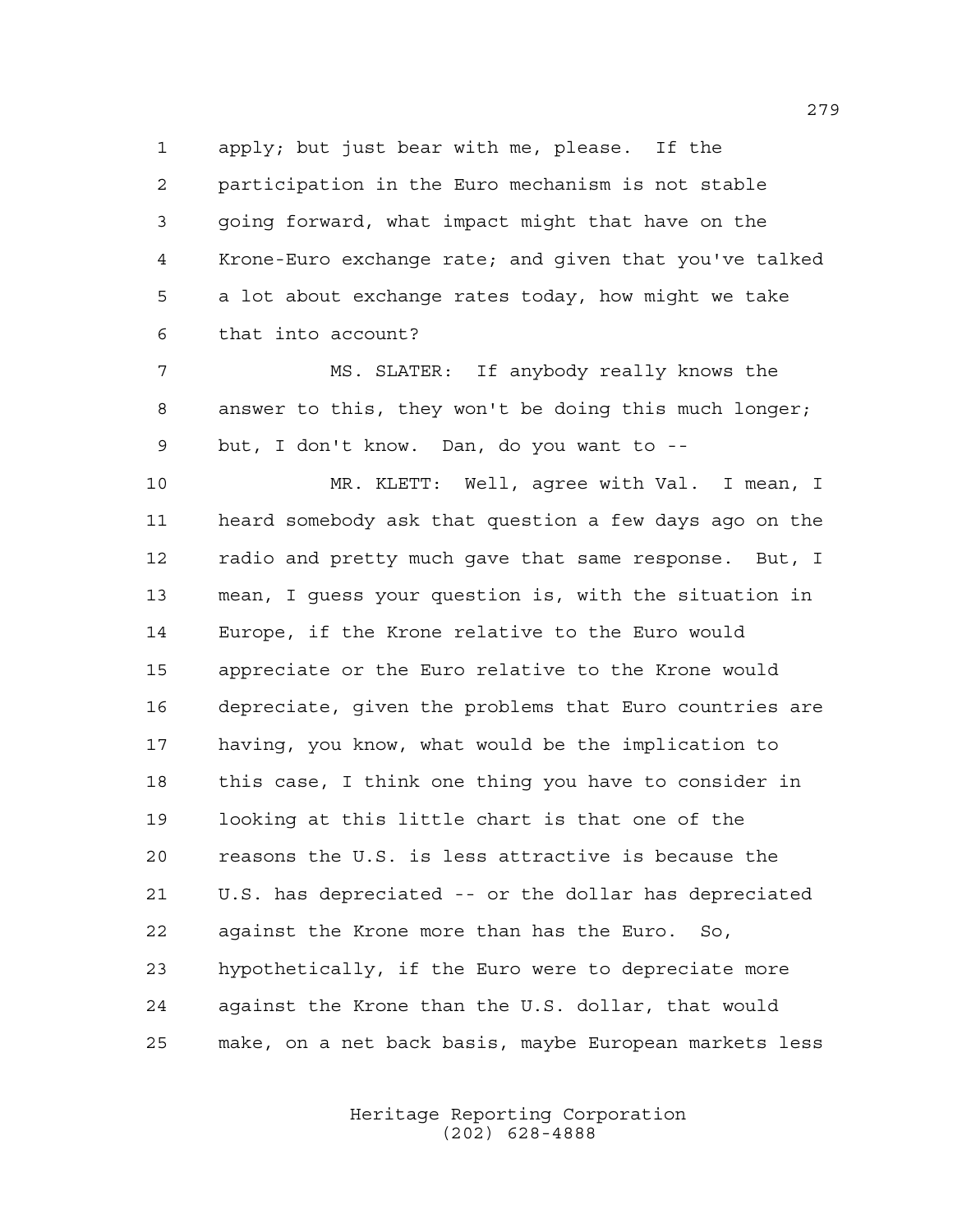attractive for Norway. So, at least on a

 hypothetical, purely mathematical basis, that would be the implication.

 On the other hand, when you get to the U.S., we have kind of our own fiscal problems. So, in terms of, you know, what the dollar is going to do relative to the Euro, I mean, Martin Feldstein, which is the article we put in, was fairly gloomy about the prospects of the U.S. dollar exchange rate given the fiscal problems we have. So, on a purely mathematical basis, if the Euro were to crash relative to the NOK, it would make Europe less attractive, all else being equal on a NOK per kilogram basis.

 COMMISSIONER PINKERT: For the post-hearing, if you could supply us with anything extremely recent on this issue of the Euro-Krone exchange rate. That would be helpful.

MR. KLETT: I will do so.

 COMMISSIONER PINKERT: Thank you. And, finally, I do note that your brief made reference to the Omega 3s and so I want to get an answer to a question that has been in the back of my mind for a long time, which is, does the presence of those fatty acids hinge on the feed type or is it more related to wild caught versus farm raised or some other factor?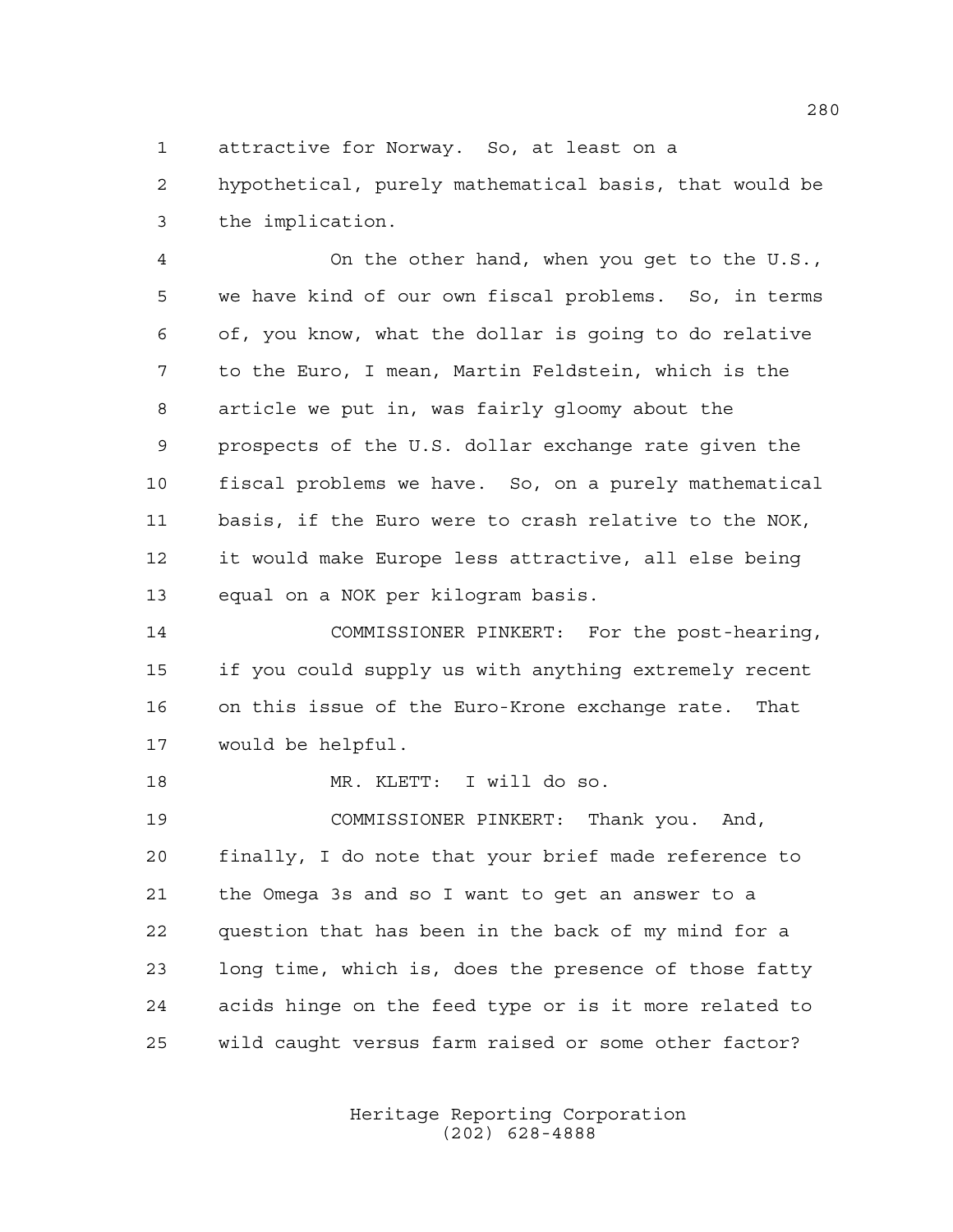1 MR. NERHEIM: I'm not an expert, but it has to do with relative levels of Omega 3. But, the farm salmon has, as Mr. Cooke said this morning, high levels. And I'll just say that six years ago, in December 2005, I visited Washington and here, there was a conference, an international conference called Seafood and Health. It was sponsored by NOAA. And that was three whole days that were from different -- representatives from the psychiatry and all types of - - all these blessings of the Omega 3. But, the conference didn't go through the actual advantage; but, if you eat salmon or you take cod liver oil, you get your daily doses. Thank you. COMMISSIONER PINKERT: Thank you, very much. MS. SLATER: Commissioner, we'll get you an answer to the question of the source of the Omega 3, whether it's in the feed for farm raised or where it comes from. COMMISSIONER PINKERT: There's lots of rumors out there, so I'm just trying to establish what

MS. SLATER: We'll sort that one out with

pleasure.

the facts are.

 COMMISSIONER PINKERT: Thank you. Thank you, Madam Chairman. I thank the panel.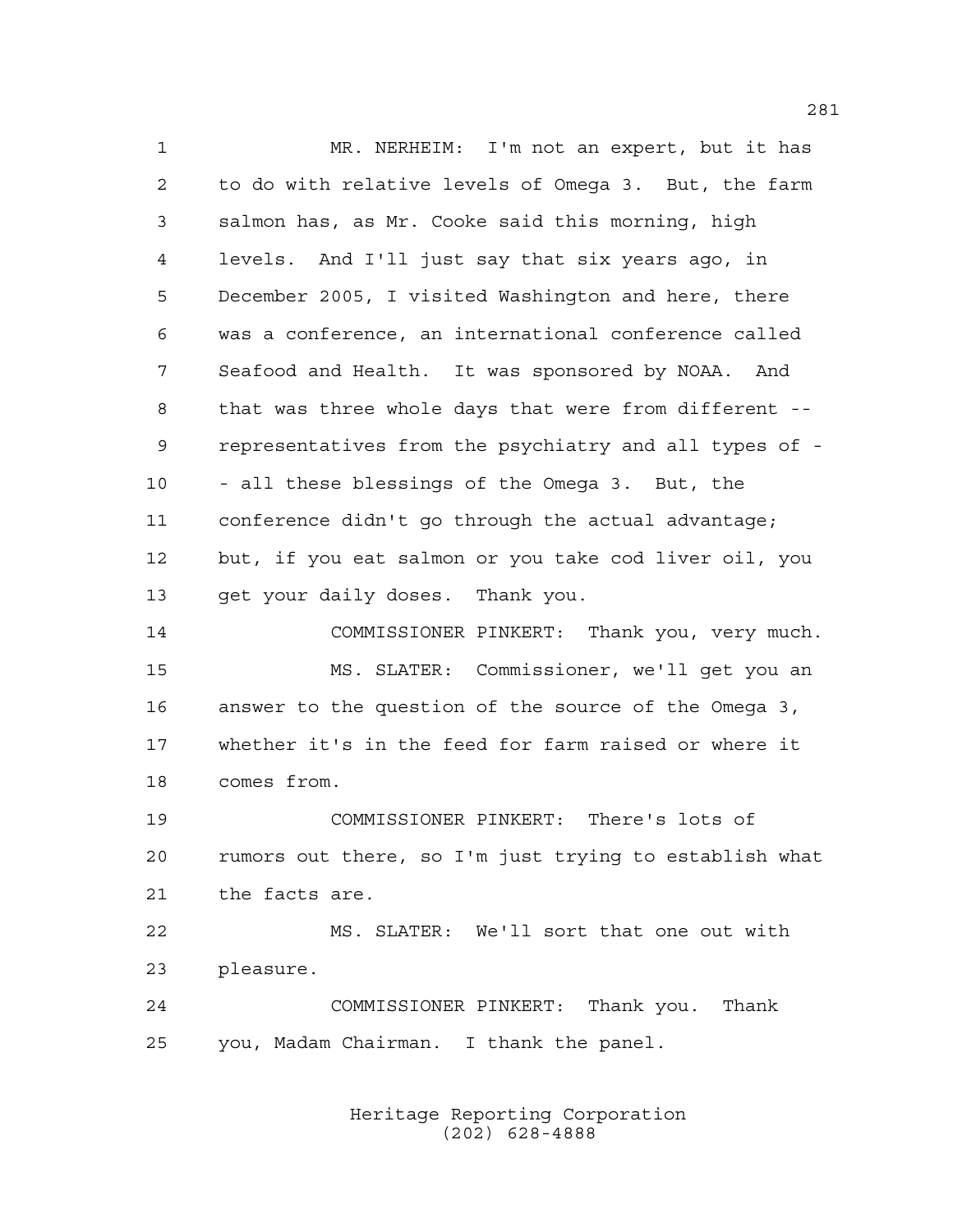CHAIRMAN OKUN: All right. I think just one last question that can be done post-hearing. I'm just trying to make sure that I understand whether you have different demand projections for the reasonably foreseeable future, which I understand would be three years here, for the markets in Russia and other -- you and Russia being major export markets for your product. I know that the Petitioners had commented on where they saw demand increasing or declining and I 10 just wanted to make sure that the record we have is complete on your projections for your markets, as well. MS. SLATER: We'll definitely do that post- hearing. CHAIRMAN OKUN: All right. Vice Chairman Williamson does have additional questions. VICE CHAIRMAN WILLIAMSON: Just a couple of questions. We've already talked about the uncertainty in exchange rates. In terms of economic performance in the EU and any anticipated effects that might have on demand -- MR. KLETT: I think I'm going to defer to -- VICE CHAIRMAN WILLIAMSON: -- if you've already addressed it -- MR. KLETT: -- to Mr. Sundheim, because he's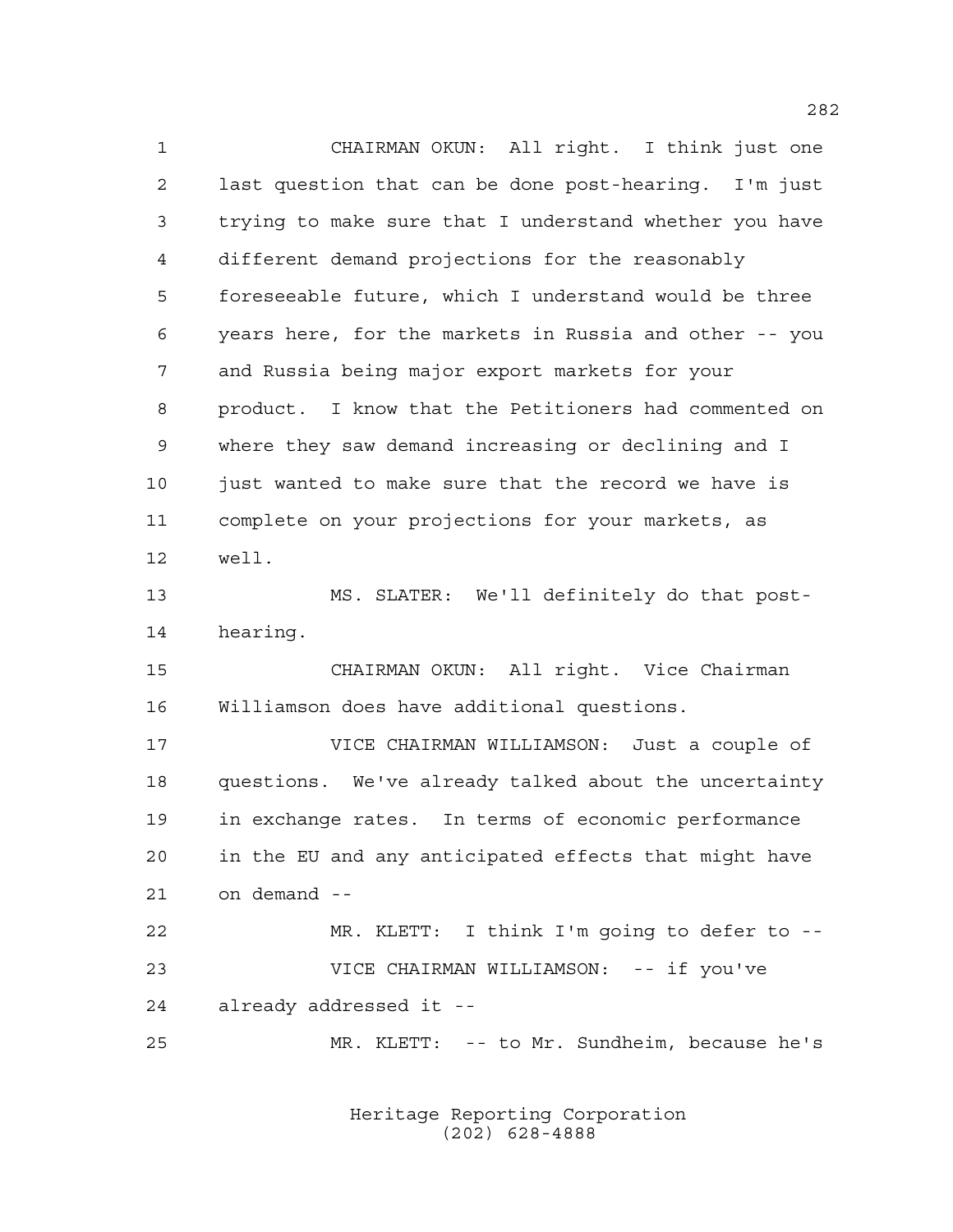actually done some analysis on that issue.

| $\overline{2}$ | VICE CHAIRMAN WILLIAMSON: Okay.                        |
|----------------|--------------------------------------------------------|
| 3              | MR. SUNDHEIM: This is Eqil Sundheim. We've             |
| 4              | been looking very closely at what's going on in the    |
| 5              | consumer market in the EU and I'd like to go back to   |
| 6              | when the financial crisis first hit. We went into      |
| 7              | that situation looking at the seafood categories. One  |
| 8              | of those categories that is what an American --        |
| 9              | Nielsen called, one of the recession resistant         |
| 10             | categories, consumer goods, together with beer, pasta, |
| 11             | pasta sauce, and sweets. And what we found during the  |
| 12             | first round of the financial crisis was that actually  |
| 13             | salmon was very well in a good position to with --     |
| 14             | withhold its position into a recession. The            |
| 15             | consumption were high and the consumer came back for   |
| 16             | the products.                                          |
| 17             | What's happening now when the prices went              |
| 18             | down for salmon in the consumer markets, we see that   |

 down for salmon in the consumer markets, we see that salmon is very well positioned facing a new decline in the financial resources for the consumer. It is priced right in the middle of the seafood category. And we see that consumption is increasing. I was referring to some numbers earlier today, both in France and UK and Germany and Spain, and so we think that salmon will be very well fit for a downturn in

> Heritage Reporting Corporation (202) 628-4888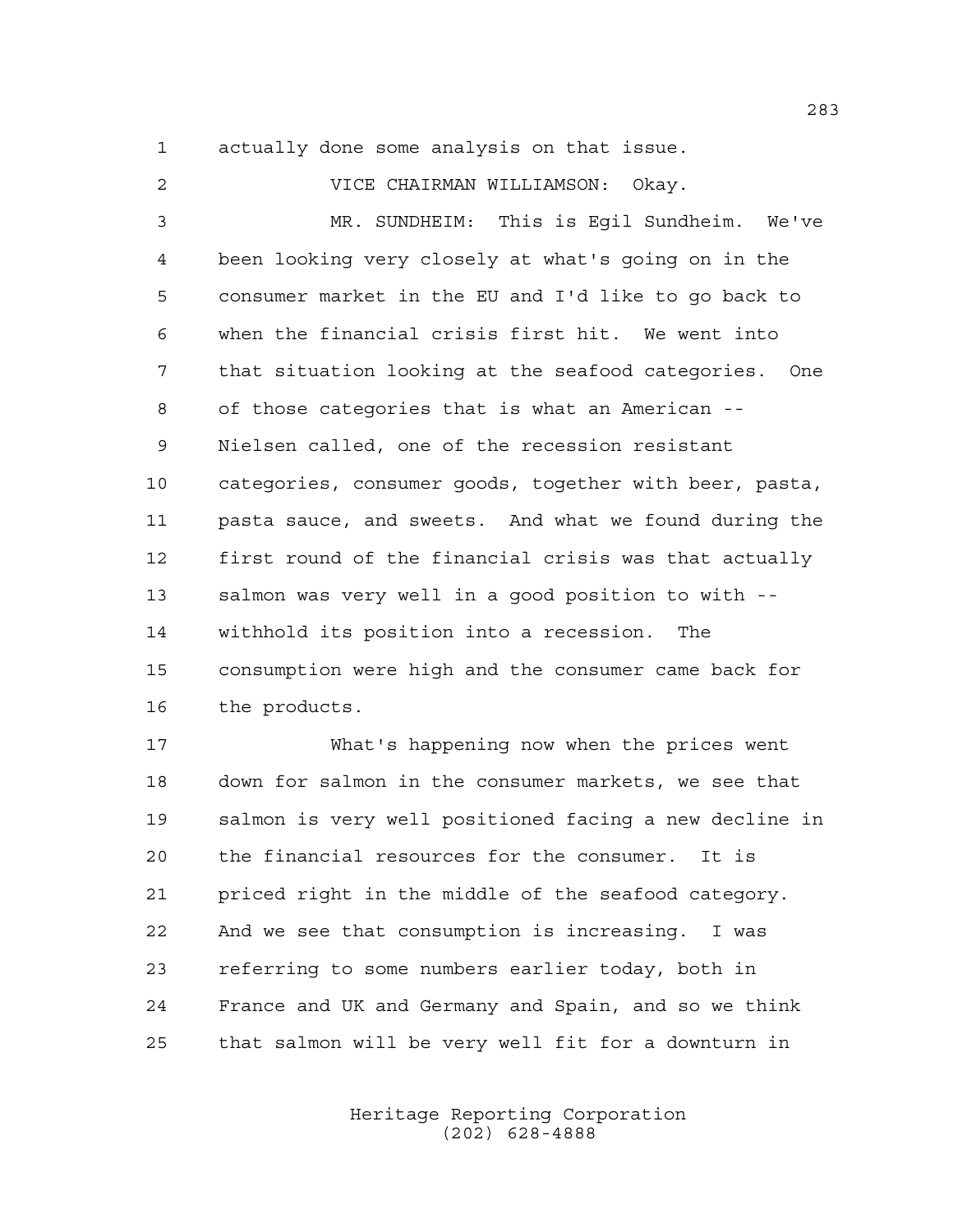the European consumer markets compared to other seafood items and compared to other proteins. We, also, see that the salmon category has become more attractive compared to other proteins. Looking at the FAO statistics, they have an index looking at how the different proteins are compared price-wise out in the markets and salmon has strengthened its position over the past six months. So, we think that the market looks quite right in that respect with Europe entering financial turmoil.

 VICE CHAIRMAN WILLIAMSON: Okay, thank you. That was -- things go down, drink more salmon, okay. We've already talked somewhat about the MABs. And what the conclusion drawing from it is basically, you really can't say that MABs are intended to control production of salmon. I mean, it's sort of an environmental thing. You don't want to have too much in the water at the same time. But, it's not really -- it has nothing really to do with the production. It's almost incidentally has an impact on overall production. Is that correct? MR. NERHEIM: This is Mr. Nerheim. It is --

 in our aquaculture legislation, it is the Aquaculture Act, we have discretion to limit the number of licenses and the size of the licenses. So, from the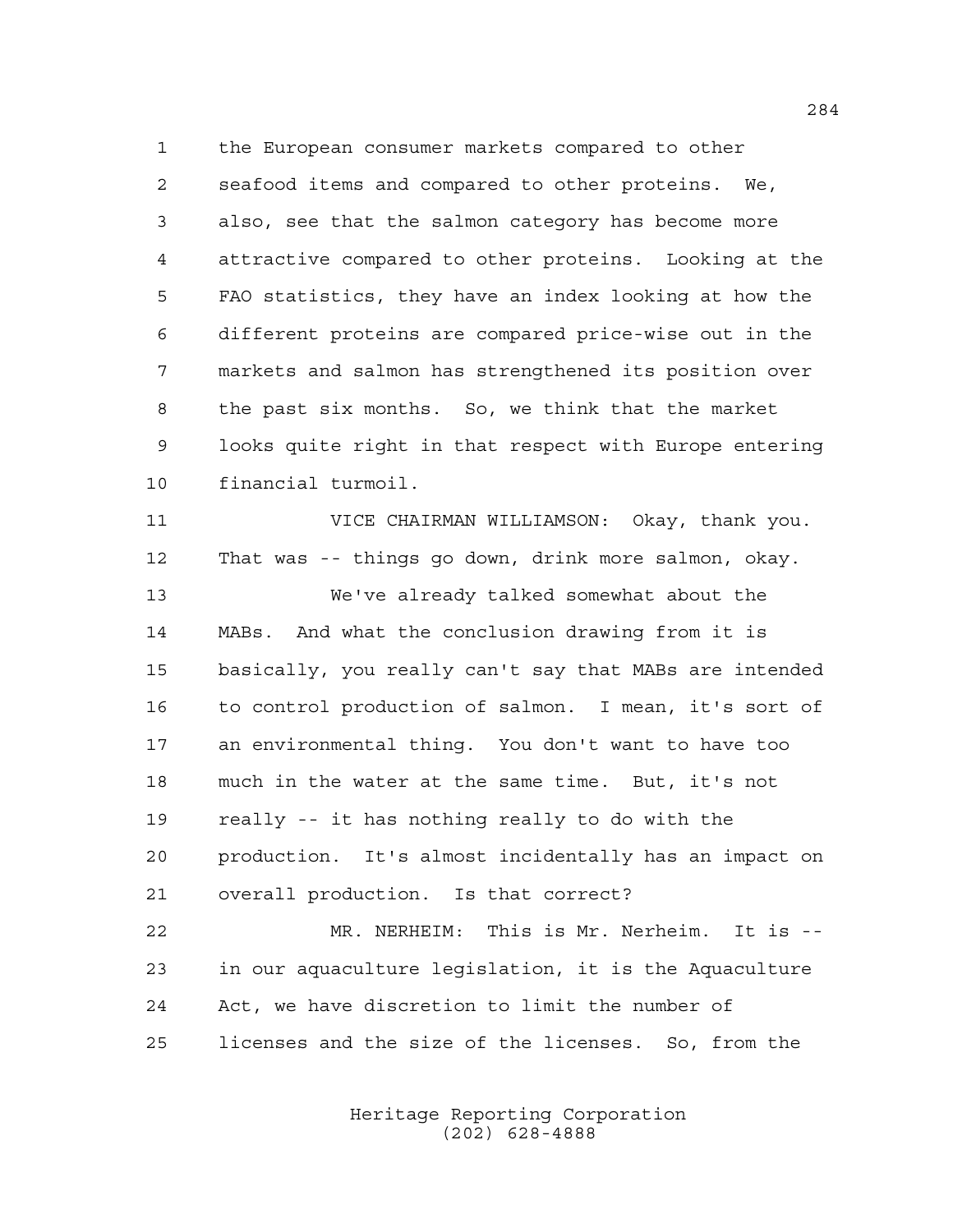government point of view, the purpose is to have a limit on activity capacity. The current MAB system, as you point out in your question, is indirectly way of regulating production, because even if there's some flexibility and some variations in how farmers are able to utilize their MAB permit, in the end, they will only to a certain degree increase production within the limit. But, the concern is that we do it because we are concerned that we don't want to increase the biomass. But, it's both a system based on environmental concerns and relations, and a system that effectively limits the amount of production that is possible in Norwegian aquaculture.

 VICE CHAIRMAN WILLIAMSON: Okay. But, it's not really kind of an economic -- it's not like some of the other measure that used to limit the production almost for like keeping balance in the market.

 MR. NERHEIM: Since we -- through this system with licenses and MAB, we actually limit the possibility that the industry has to grow. And when planning for 2009 licenses, we looked into the future and we saw that there was demand and that there could be increased capacity; but, in the end, the number of licenses was -- the decision was based on the basis of environmental concerns. So the answer to your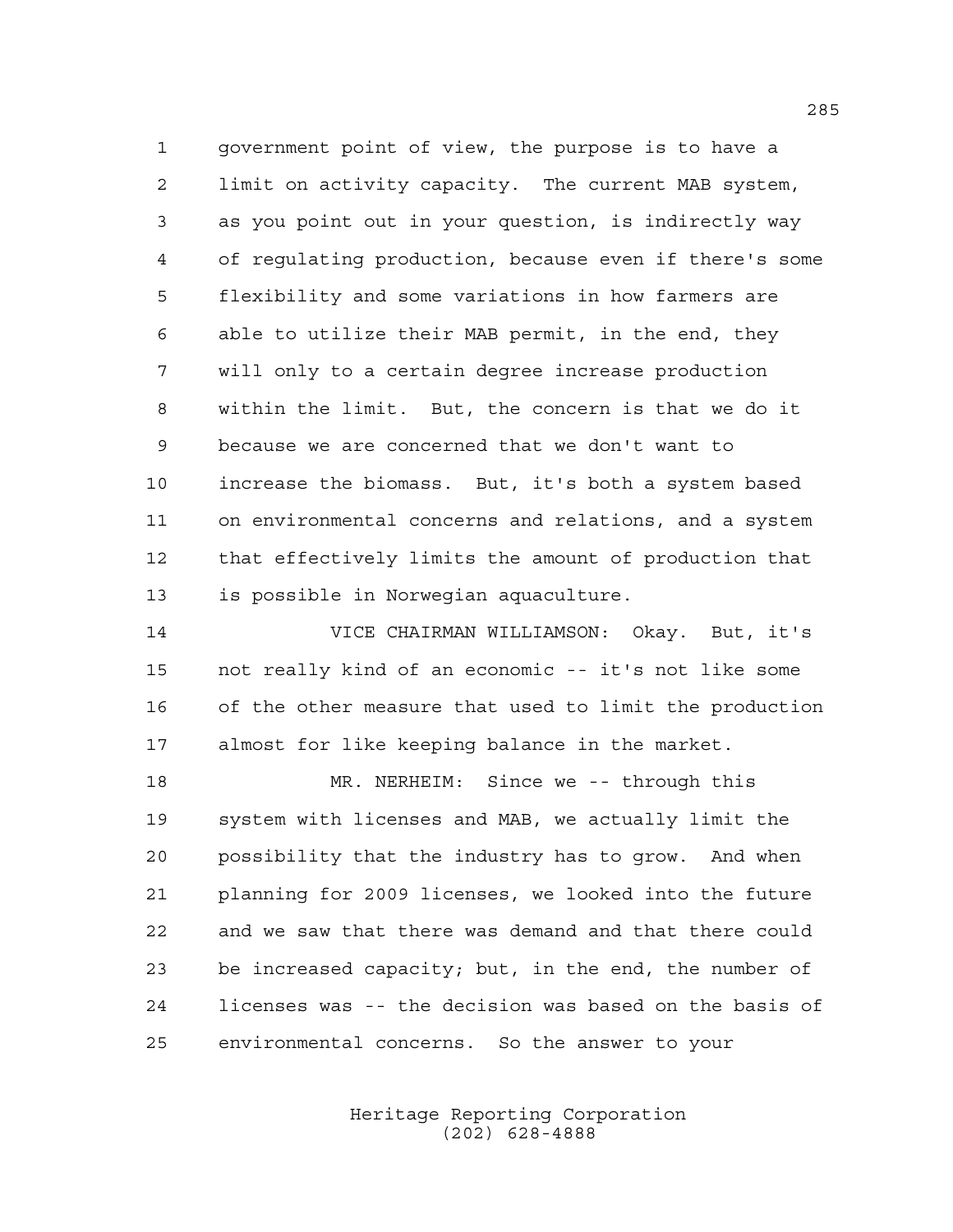question is both -- it's both an environmental concern and that's why we postpone the -- or abandon the planned increase in 2010; but, at the same time, it is a way of limiting the production capacity of the Norwegian industry.

 VICE CHAIRMAN WILLIAMSON: Okay, thank you. Also, what are the considerations that a company takes into account when it considers increasing capacity? Clearly, this MAB and licensing is something, but what other major considerations?

 MS. SLATER: In terms of -- when you're talking about increasing capacity, you mean applying for new license possibly or --

 VICE CHAIRMAN WILLIAMSON: Or just increasing -- you know, you say, hey, I think I want to increase my capacity, what are the -- you know, what do you take into account and what are the major barriers to doing that?

 MS. SLATER: Our producer has left the building.

VICE CHAIRMAN WILLIAMSON: Okay.

 MS. SLATER: But, we would be happy to get answers perhaps from several producers post-hearing for you --

VICE CHAIRMAN WILLIAMSON: Okay.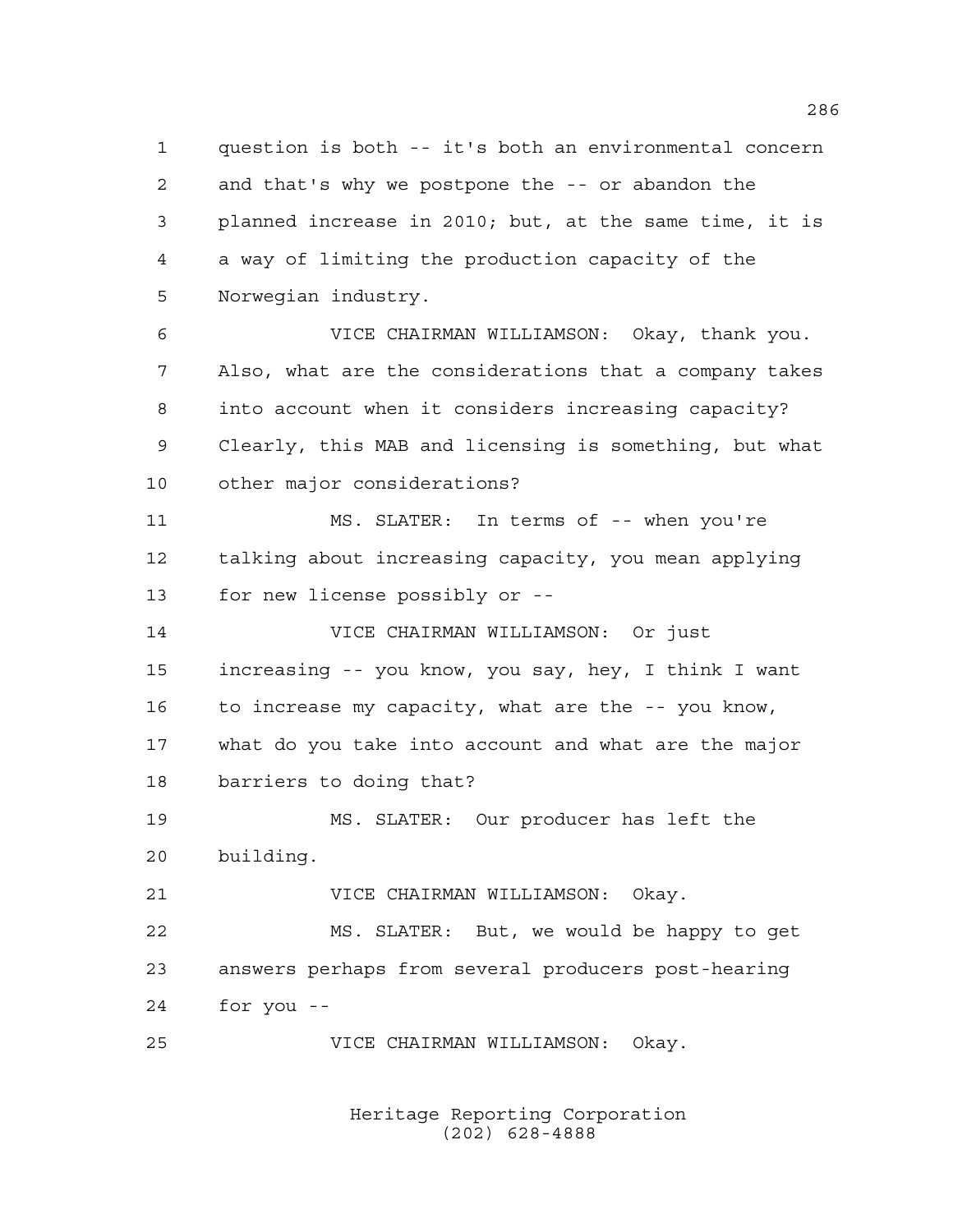MS. SLATER: -- writing for that, if you'd like.

 VICE CHAIRMAN WILLIAMSON: Good. MS. SLATER: We'd be happy to do that. VICE CHAIRMAN WILLIAMSON: Thank you and I want to thank you for all -- answers to all of our questions and for being here today. Thank you. CHAIRMAN OKUN: There are no other questions from Commissioners, let me turn to see if members of the staff have questions for this panel. MR. MCCLURE: Jim McClure, Office of Investigations. Staff does not have any questions. I would observe, I haven't heard as much discussion of that yucky tasting cod liver oil in about 60 years, when I tried to talk my mother out of taking a teaspoonful every morning and I lost every morning. CHAIRMAN OKUN: Let me turn to counsel for those in support of continuation of the orders to see if you have questions for this panel. MR. COURSEY: Madam Chairman, we do not have any questions. CHAIRMAN OKUN: Okay. For the benefit of the court reporter, no questions. Well, before we

opportunity to thank this panel of witnesses, very

turn to our rebuttal and closing, let me take this

Heritage Reporting Corporation (202) 628-4888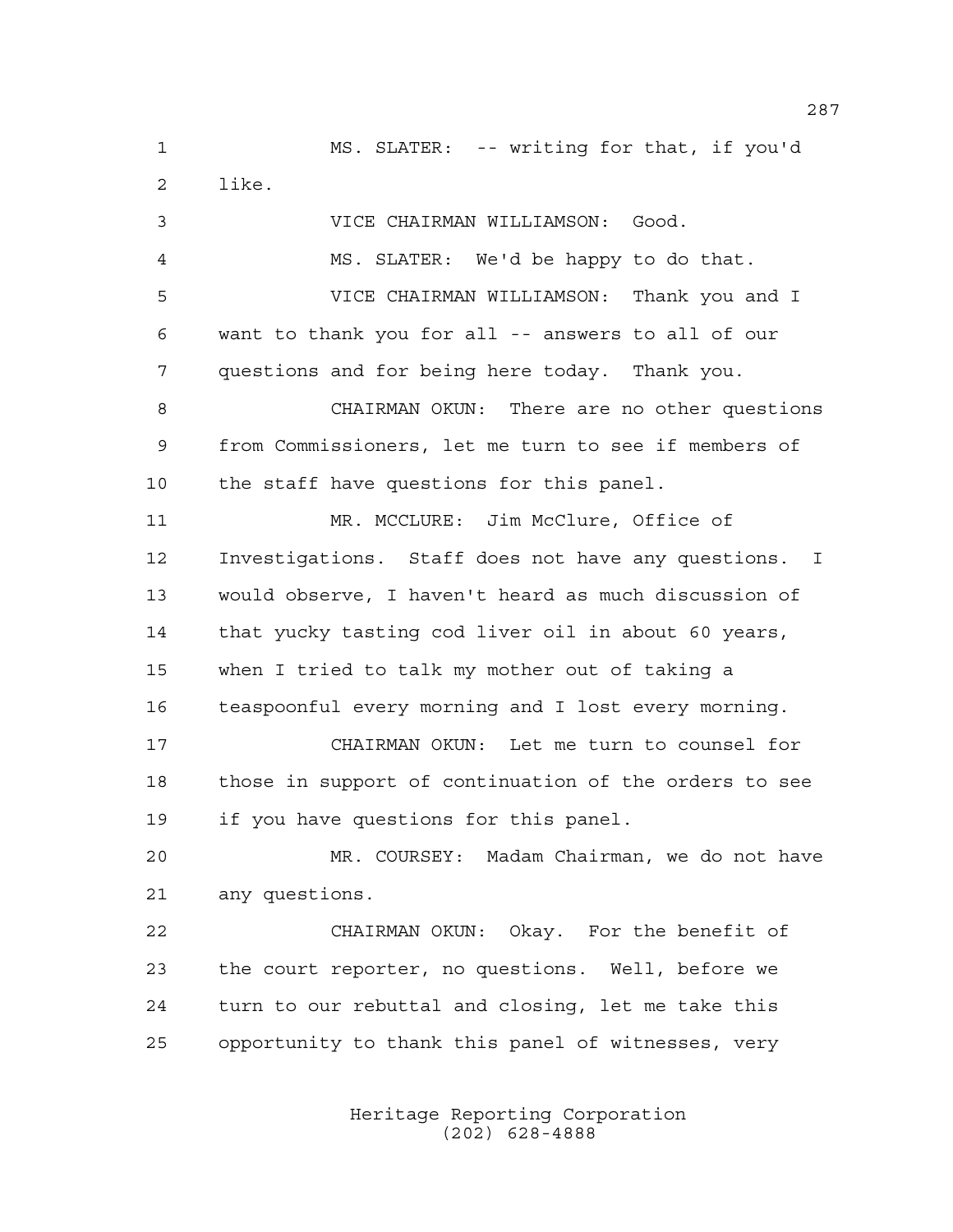much, for all the answers you've given us and for traveling to be with us today. We very much appreciate it. So, we'll take a couple of moments to let these witnesses return to their chairs and let me just go over the time remaining. Those in support of continuation have a total of 13 minutes, eight minutes for direct and five for closing; those in opposition to continuation of the order have a total of seven, with two for direct and five for closing. And if there is no objection from counsel, we would combine those times and go forward with both. Okay. So, let's take a couple of minutes to change. (Pause.) CHAIRMAN OKUN: Okay. Mr. Coursey, it looks like you may proceed. MR. COURSEY: Madam Chairman, can I clarify? I have 13 -- CHAIRMAN OKUN: You have a total of 13 minutes. MR. COURSEY: Fourteen minutes? CHAIRMAN OKUN: Thirteen. Okay, you might need to check your mic again. MR. COURSEY: Okay, thank you. For the record, Mike Coursey on behalf of the domestic producers. We have, in our pre-hearing brief, at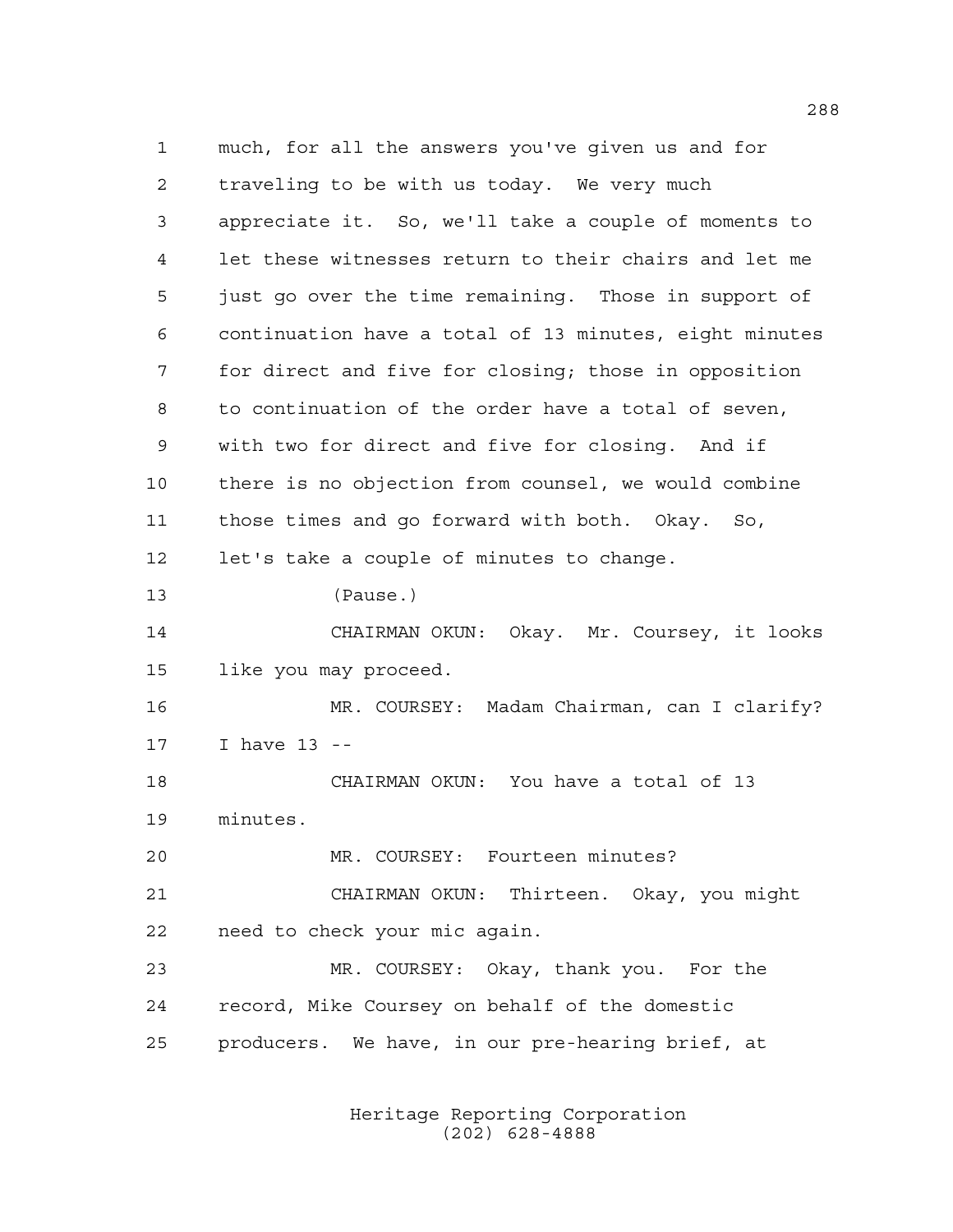Exhibit 1, a lot of documents, a lot of news articles that have been sort of glossed over by the Respondents here. We have reports and so forth. I just want to point out in today's Intrafish, which I strongly suggest the staff get a subscription to or Kontali reports, headline, "worse is still to come for Norway's farmers." The story goes on to talk about fourth quarter, it's going to be even worse than the third quarter.

 We heard mention of a Villa Organic here, which allegedly has a zero rate under the dumping order and is shipping to this country. That's news to us. We follow it very closely. There are two exporters who have zero rates at this point. However, also, in today's Intrafish, there's a story on Villa Organic posting a loss for its most recently completed period. I point this out to just show there's a lot of data out there that is hard and you can look at it. We really hope that -- we'll put more of it in our post-hearing brief, but the situation is not as painted by the Norwegian Respondents.

 Let me take a moment to address Minister Nerheim's statements about the MABs. What I heard and I know Ms. Slater said that we have a tendency to misunderstand what has been said, the description of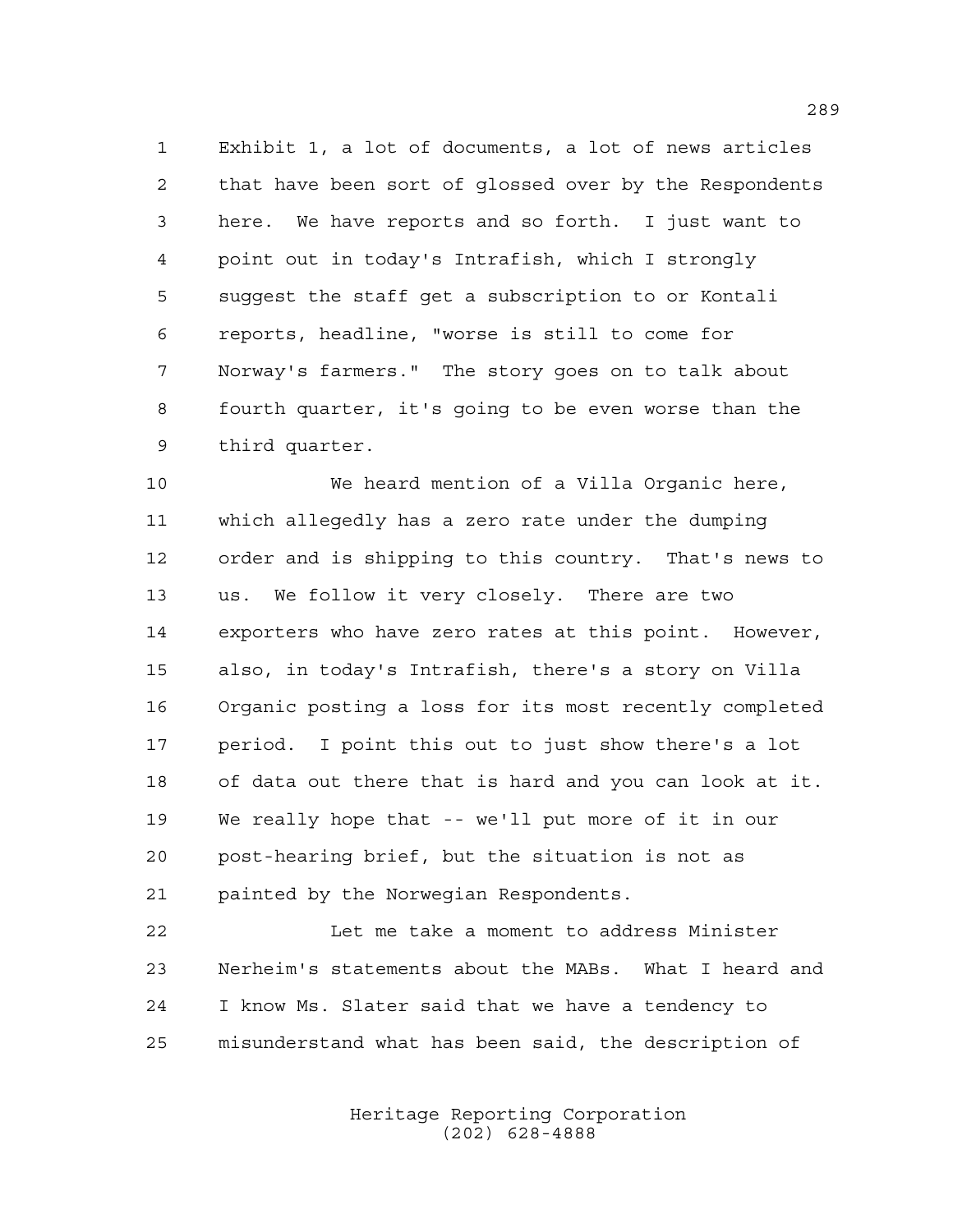these limitations, what I heard Minister Nerheim say is that the feed limits were abandoned in 2005 and replaced with these MABs. What we pointed out and what is true, in December of 2006, the Norwegian's expert economist testified that under the new regulations, there was going to be no growth through the middle of 2008. As we mentioned, in fact, there was growth of 25 percent through 2007. There was growth of 50 percent through 2011. The growth for 2012 is locked in.

 Now, we heard the Minister say that his ministry's intention in 2011 was to grant all licensing throughout Norway a five percent increase. Using Mr. Klett's numbers, that is an increase of 100 million pounds. Now, we, also, heard him say, because a concern for lice came up, they decided to grant it to only two. I point this out to emphasize the size of these numbers; compare a 100 million pounds to what the size of domestic consumption was in this country last year and projected for this year. The fact they're saying now there's going to be no new capacity considered until 2012, which is, of course, next year, which will allow for growth to come on line for 2014, which, coincidentally, happens to be when they're expecting prices to recover. It just has all the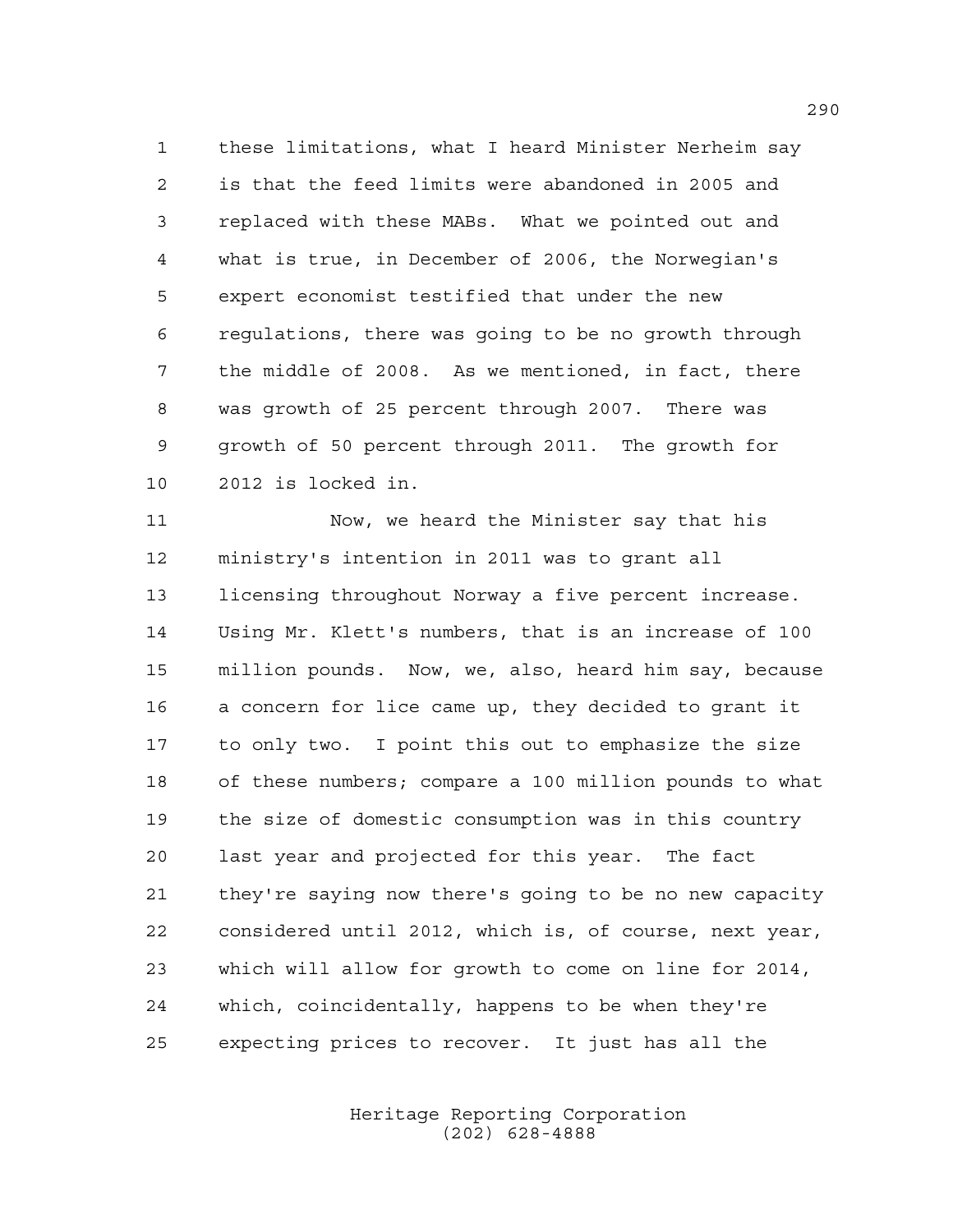sounds of a shell game. What is really hard here are the numbers that are -- all of the experts agree and there's five different sources, which show they increased a lot through 2011. They're increasing more in 2012. There's no reason to think that they're going to cut back.

 On this net back issue, we will submit in our post-hearing brief our own example of the net back analysis on recent -- on prices for January to September 2011, comparing Norway's prices to northeast U.S., back to Norway, which will show that they, under their own analysis, would make a profit from -- or the U.S. market is more attractive. They would have a higher net back price coming this way.

 Again, Mr. Klett testified that in his view, the 2011 capacity was about 984,000 metric tons, which is about two billion pounds, and that excess capacity is about 10 percent. Again, that's 200 million pounds. Again, take a look at that against what the U.S. consumption is. This is what is hanging out there. They have this much just in excess capacity. It's a big number.

 The regional argument, I think what I heard was that there were some awfully big fishes being shipped to the U.S. from the United Kingdom, Scotland,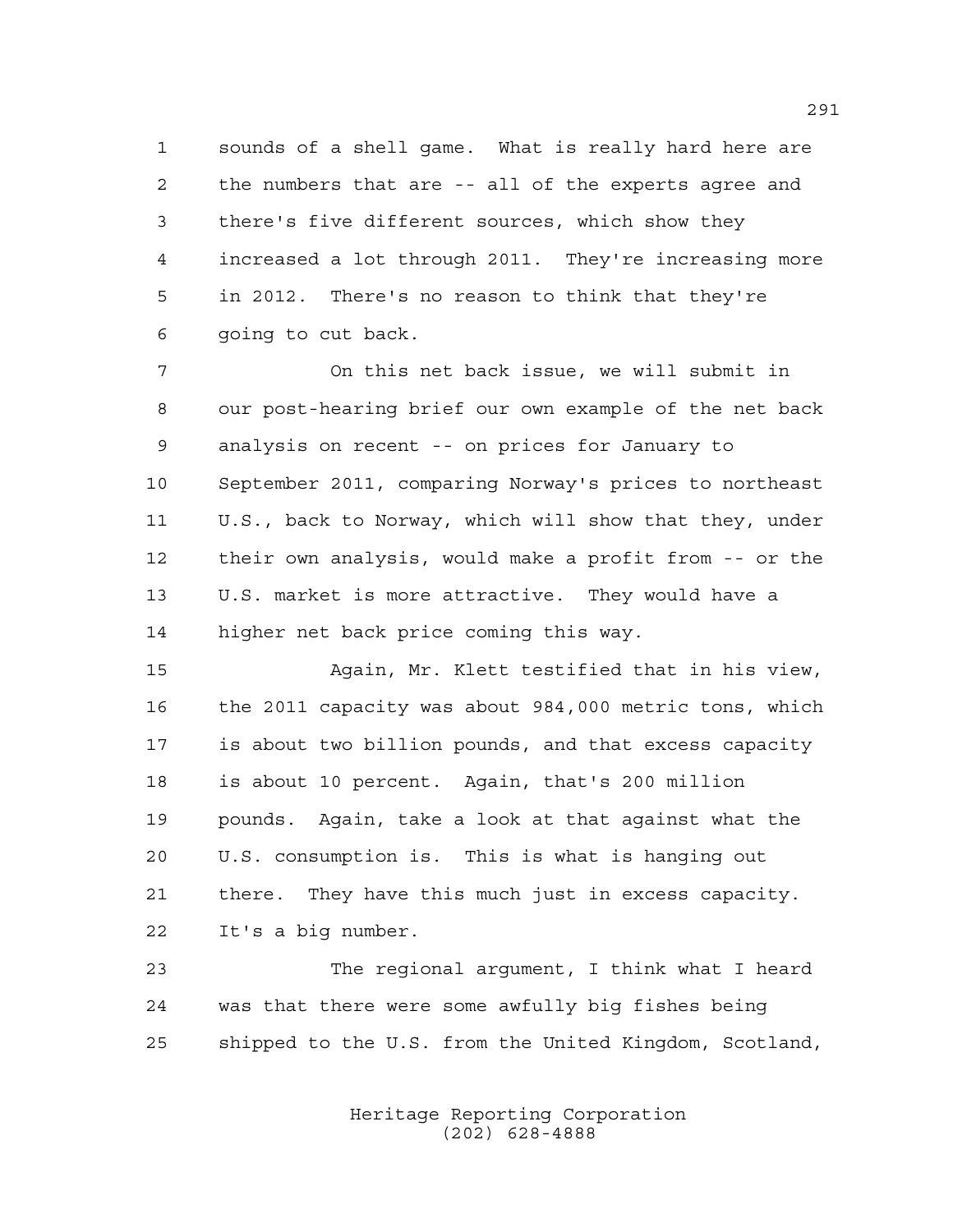apparently. But, that's all; there's really not much of anything else. Well, imports of dressed head-on fish from Scotland for 2010 were 23.3 million pounds. Now, what region is the United Kingdom in, in Scotland in? Is that going -- in the Respondent's constellation of how the world is divided up, why are they shipping to the U.S.? Shouldn't they be shipping all to Europe? I think -- I forget which Commissioner exactly caught this, but we, also, noticed that Mr. Soraa of Seacoast Food happened to, you know, point out that Chile has a big stake in the EU. What's that all about? You know, we have these graphs and charts, which are presented, but the fact is Chile has shipped lots of product to the EU. They fought with Norway over the years in the EU. They'll continue to do so. Regarding Norway's regional markets in the

 EU, it's sort of, I guess, spread naturally over Eurasia, into Asia. Again, we really can't see how the transportation costs are any less to Asia. Ms. Slater stated that, well, you know, we get higher prices in Asia. You know, Exhibit 16 of our brief shows AVs to China and Japan for 2011. That's not -- it's just not true. They don't get high prices or consistently higher prices to those countries. If they're shipping to those countries, they can easily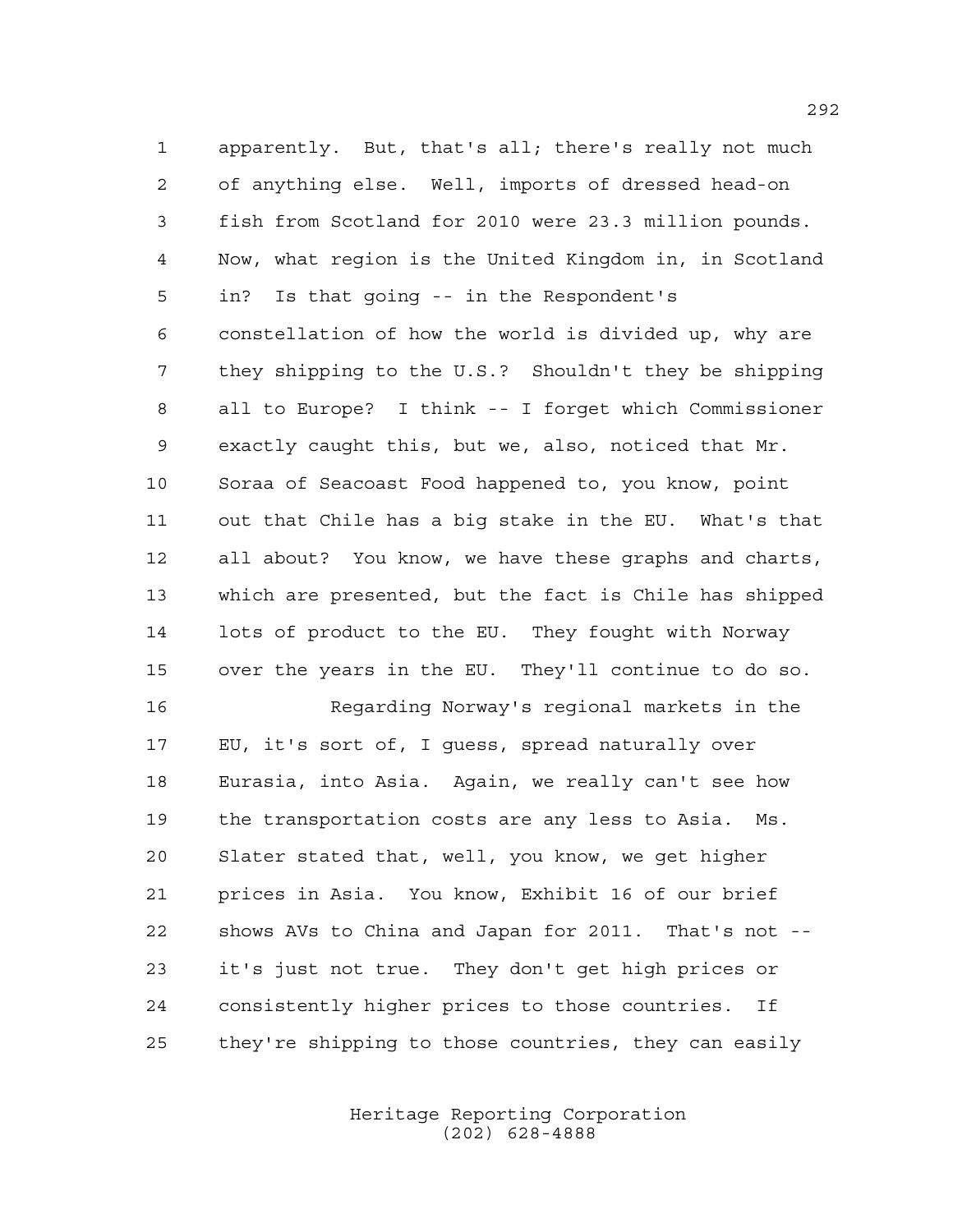ship to the U.S.

| $\overline{2}$ | I would point out that in your last                    |
|----------------|--------------------------------------------------------|
| 3              | decision, you addressed this issue on page 15, right   |
| 4              | at the bottom of the page, in essence, saying there    |
| 5              | wasn't really a demonstration of why transportation    |
| 6              | costs would play any more of a role than they did in   |
| 7              | the original investigation. There was a very large     |
| 8              | amount of product shipped into this country,           |
| 9              | relatively speaking, to the amount produced back then. |
| 10             | There still is real no basic explanation as to why     |
| 11             | that analysis -- why they wouldn't ship here. This     |
| 12             | net back strategy wouldn't result in them shipping     |
| 13             | here if the orders are sent away.                      |
| 14             | A couple of points, the witnesses from                 |
| 15             | Marine Harvest and Grieg. We pointed out a couple of   |
| 16             | things about Marine Harvest in our presentation. One   |
| 17             | is that they reported a loss, as a corporate entity,   |
| 18             | for third quarter of 2011. And Marine Harvest in       |
| 19             | Canada, which is part of this constellation of the     |
|                |                                                        |
| 20             | Marine Harvest witness, apparently the sales           |
| 21             | representative of every Marine Harvest entity, except  |
| 22             | Norway. The Marine Harvest entity in Canada had a      |

 brief -- which said, because of the increase in global demand, which has had an impact, negative impact on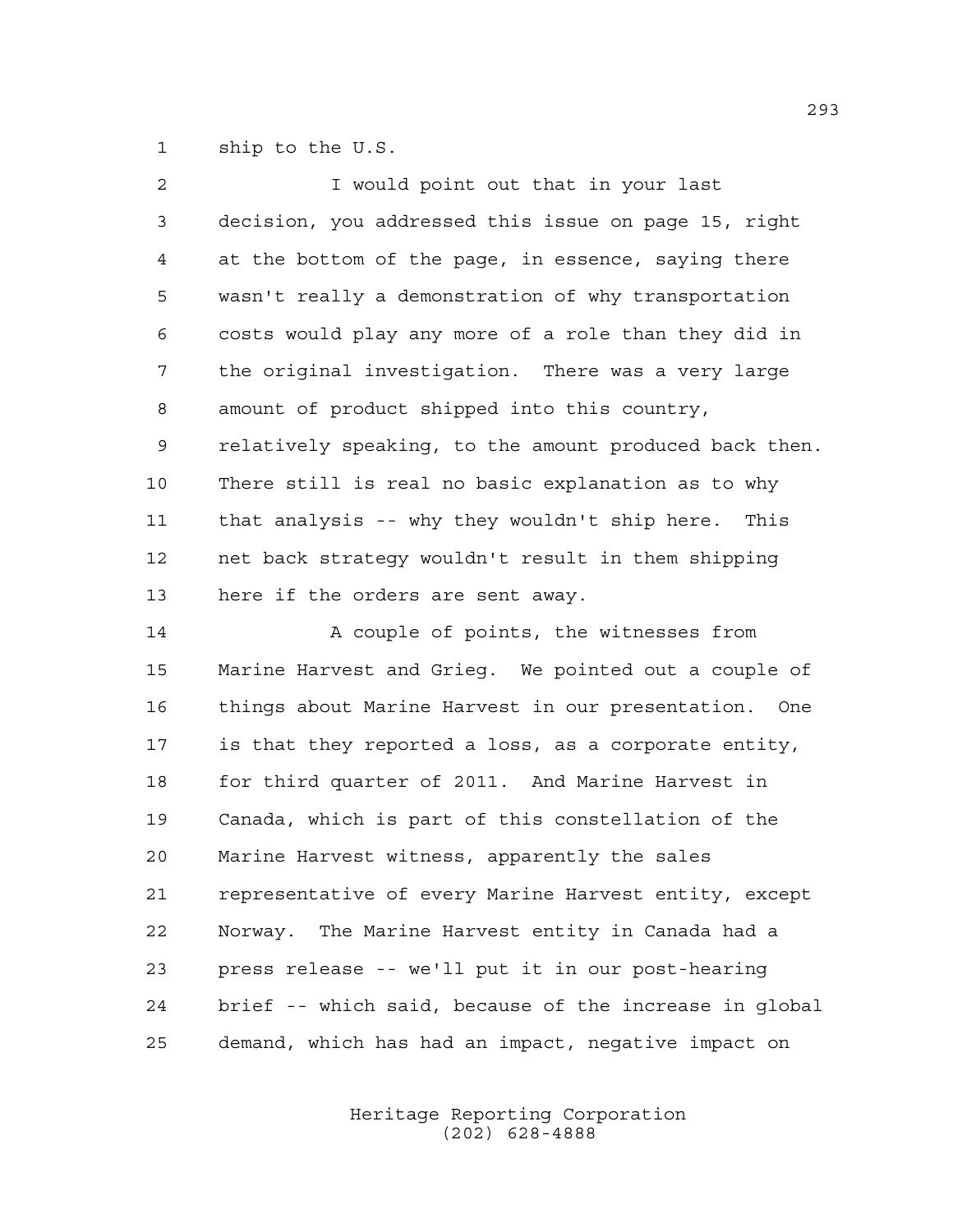price, we need to cut our production for the next two years 30 percent and lay off 12 percent of our workforce. These companies that are coming here and saying -- and Grieg is the same way. Grief reported a loss for the third quarter and, meanwhile, the representative is talking about profits, profitable prices, everything is sunny, things are going up. This article that I referred to, things -- you know, the worse is yet to come, points out that Grieg is expected at this point to report a loss for the fourth quarter.

 I guess I would close on this issue of Norway filet shipments to the U.S. We, also, have included in Exhibit 1 of our brief an article, dated October 27, and it is headlined, "Norwegian salmon overruns American," and the reference is to filets. The story is pointing out how Norway big in filets, in Chile's absence, through March suddenly disappears; but, all of a sudden, is back in October with some -- according here, some of the buyers and sellers saying Norwegian salmon has been flooding the market since the beginning of October and that prices for filets from Norway are now in line with fish coming from Chile and elsewhere. Another quote, "Norway has gotten very aggressive and is basically working at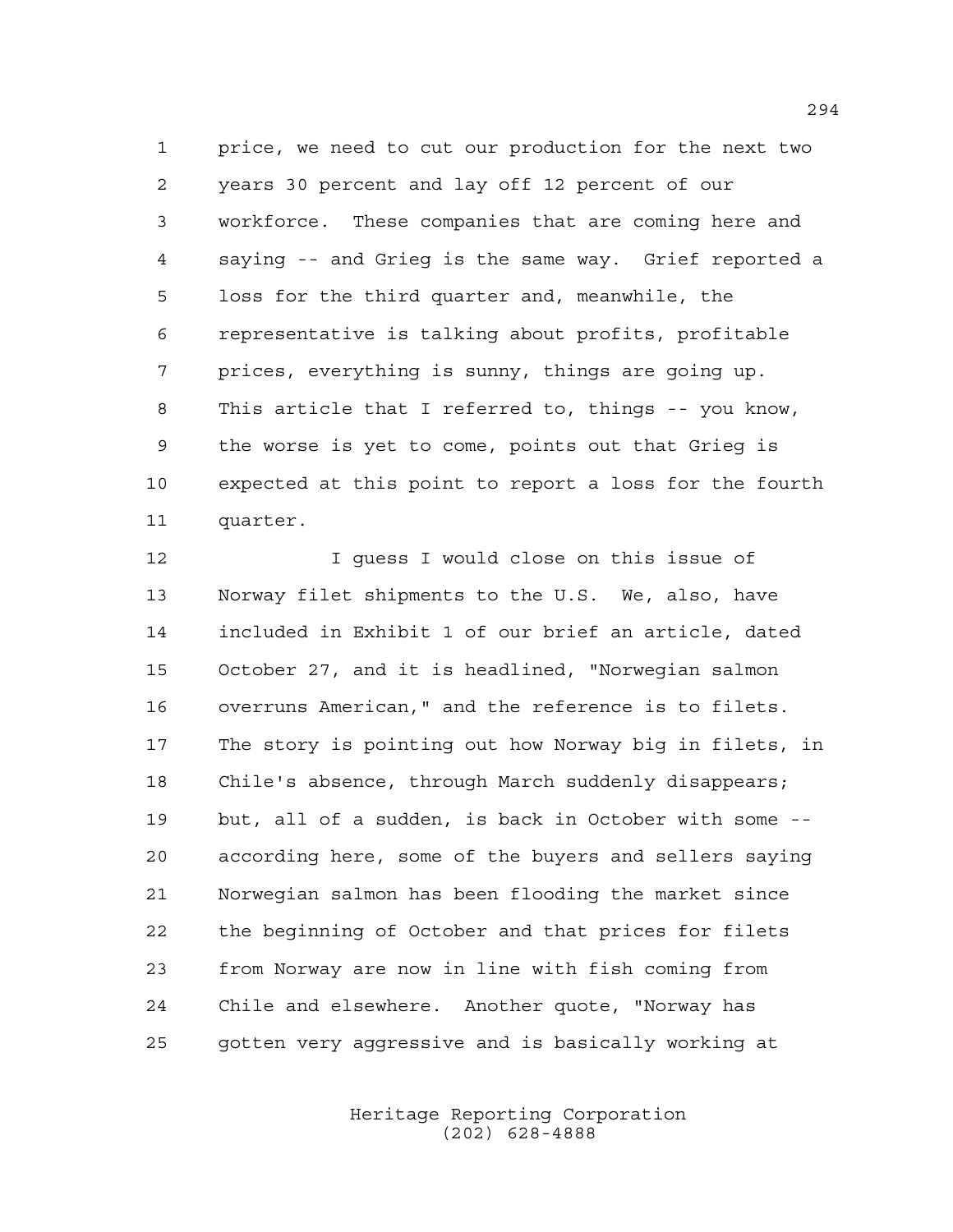prices comparable to Chile's."

| $\overline{2}$ | If you look at the numbers, Chile has always           |
|----------------|--------------------------------------------------------|
| 3              | been interested in getting as much salmon into the     |
| 4              | country as possible. It has been able to ship in       |
| 5              | filets over the past 20-year period. It doesn't have   |
| 6              | as good a cost structure as Chile, but it still has    |
| 7              | always been able to bring product in. This is further  |
| 8              | evidence that they're competing hard in an area where  |
| 9              | they're saying, now, they're not cost competitive.     |
| 10             | What does this mean for what they would do if the      |
| 11             | order on dress head on salmon goes away?               |
| 12             | There are a number of other issues I could             |
| 13             | touch on, but I think we'll leave that for our post-   |
| 14             | hearing brief. Thank you, very much.                   |
| 15             | CHAIRMAN OKUN: Thank you.                              |
| 16             | MS. SLATER: Good afternoon again.<br>Mr.               |
| 17             | Coursey left this chair not just warm but hot I have   |
| 18             | to say. Just a few points -- just a few points, and I  |
| 19             | think -- I think what's really important in this       |
| 20             | review is to be careful to focus on what's important   |
| 21             | and what's different. What we've heard a lot today is  |
| 22             | about how big Norwegian production -- how big Norway's |
| 23             | production is, how big its potential growth is.<br>And |
| 24             | six years ago, you spent a lot of time struggling with |
| 25             | what Norway's capacity really is. We really think      |
|                |                                                        |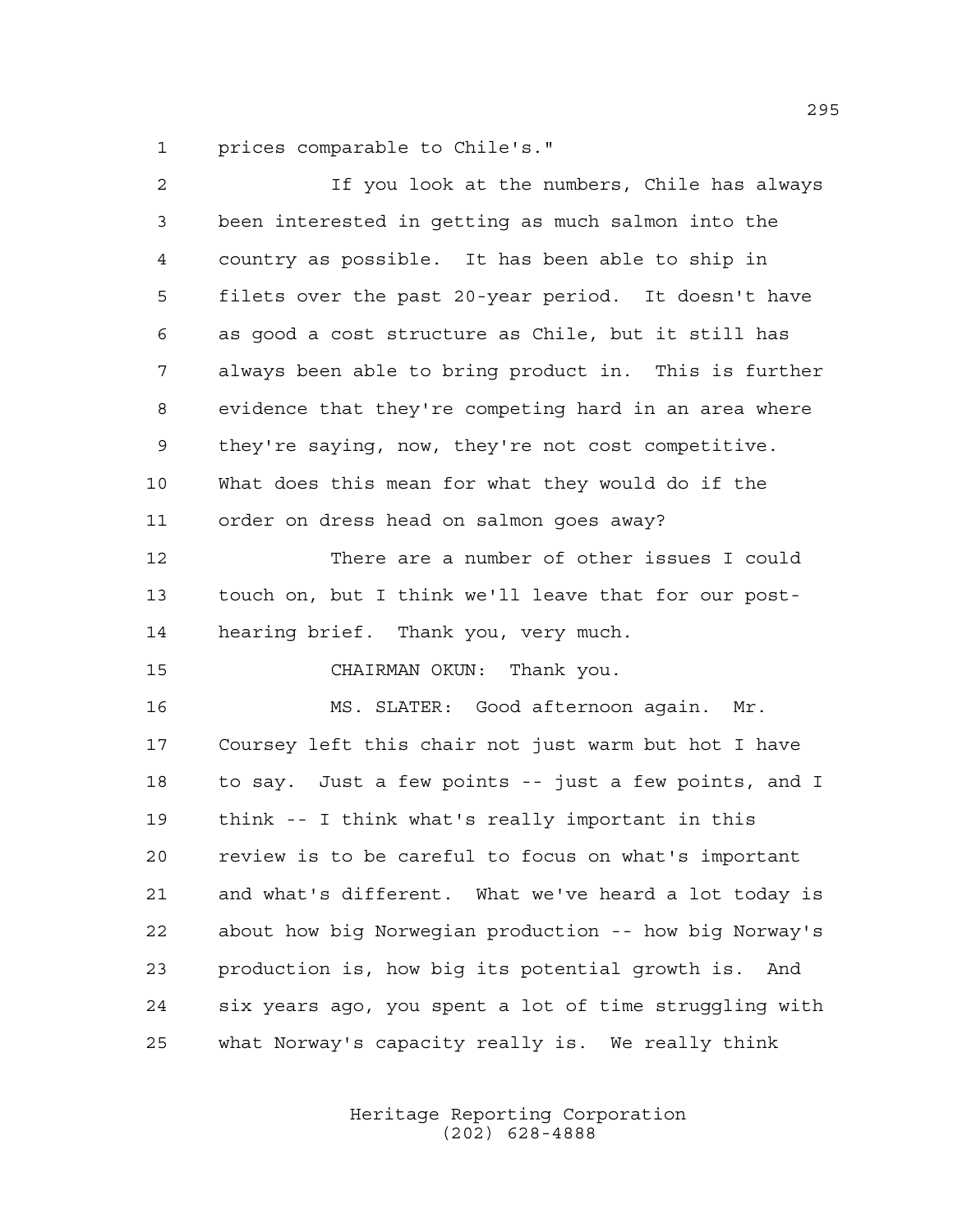everybody is in pretty much agreement, there's no question that Norway has grown significantly over the past six years. I don't think anybody would sit here with a straight face and tell you that hasn't been true.

 There's also some pretty good agreement, and this is what's important for you, as to what the growth will be over the next couple of years. I mean, the analysts are all in agreement. We know what's in the water. We know the range of growth that's expected. And I think Mr. Klett had a nice chart that we'll also give you post-hearing. I think everybody is in agreement.

 The issue is not how many words we can find to use -- to describe big. The question is where Norway's production and its additional capacity, its additional production will go. That is the question. And what we would like you to understand, which is the truth, is that Norwegian producers will not have much interest in sending their fresh whole salmon here. Let's review quickly why that is.

 The industry, which -- the industry organization globally today, which I know Mr. Coursey pooh-poohs, is quite regional when we talk about fresh whole salmon and also fresh filets, to some extent.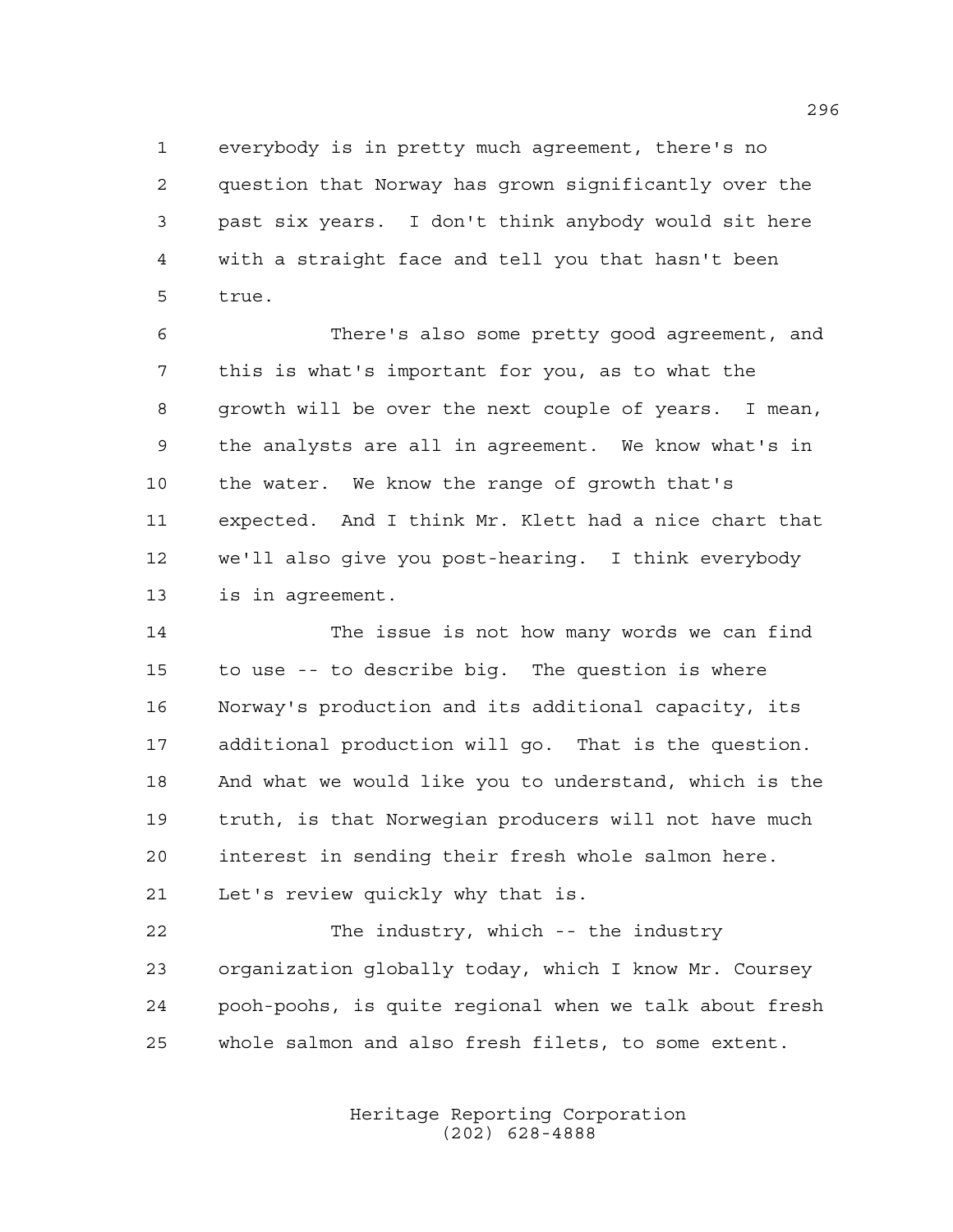Fresh whole salmon tends to be delivered to nearby markets where those producers have an advantage. Ask Mr. Cooke how much of his Canadian fresh whole salmon goes elsewhere. He'll send some, but it will be small. Most of his Canadian whole fresh salmon comes to the United States market. Why? Because he has an advantage and he's told you that. Last year, he told you that. He has an advantage; he has an advantage in sending it here. Chile has an advantage of sending that whole fresh salmon to Latin America. Norway has a tremendous advantage shipping to its markets where it can ship by truck. So that's where the bulk of that goes.

 Now, Mr. Coursey says, well, we know they're sending some of it to Asia. That's far away; so much 16 for regionality. Of course, it's far away. What's the difference -- this is a like a riddle -- what's the difference between Asia and the United States? Lots. But the difference in terms of whole fresh salmon is that there are no nearby, close competitors who are advantaged. There's no producer in any of the Asian countries or nearby to any of the Asian countries. So, when Norway sends some whole fresh salmon to Vietnam, which has actually grown in response to the Chinese situation, or to Taiwan, or to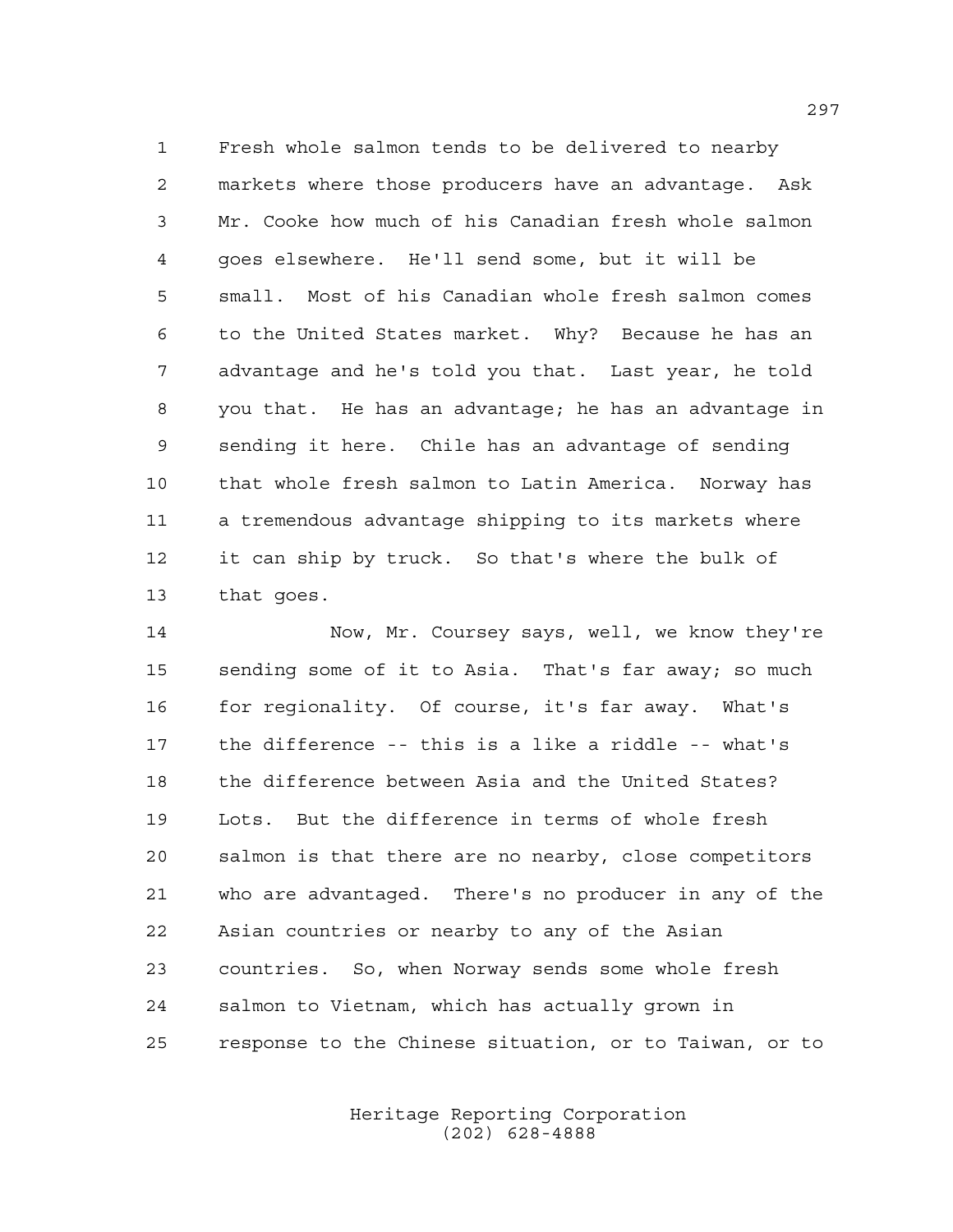the other -- or to Hong Kong, when the salmon goes there, they're not competing with a Cooke Aquaculture, which simply has to put its fish in a truck. That means the prices can be higher and the market can reflect what it has to reflect to draw the product there. This is not too hard a concept and it has the absolute benefit of being true.

 Why is this not the same as 1991? I think Mr. Coursey three times said, they're going to do just what they did in 1991. Let me explain to you and to explain to Mike why that's not true. It's not true because in 1991, the Canadian industry was very, very small. You saw the slides that Mr. Klett showed you. There was no Canadian industry setting the pricing levels in the market, taking advantage, as it should, of its substantial freight advantage for the delivery of what is for most segments a commodity market. And you know this; you know from your experience that in commodity markets, what makes the difference between competitiveness often, when products are equal, is the freight.

 So, I would encourage you to do two things. One is, look at the difference in who was serving the market in 1991 versus now and look at where fresh whole salmon is going, and we'll give you that data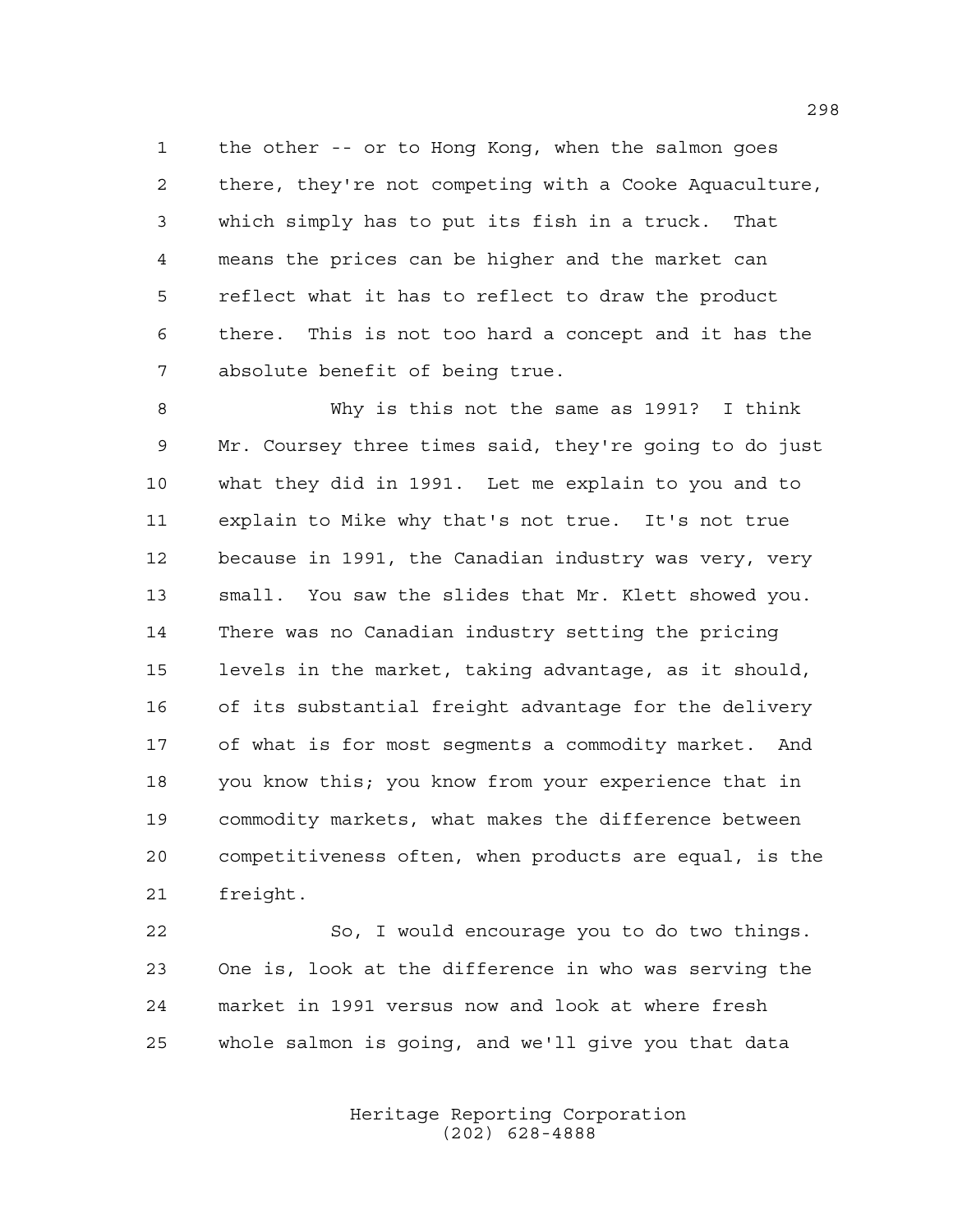for filets. There's a big difference in Asia. It doesn't mean product can't go there; it just means we're not competing with somebody who is freight advantaged.

 Let me talk about the current market situation. We've heard so much about it today. I know that the Petitioners were just -- it was a little gallows humor, I'm sure, but they were thrilled when the market started to fall in the summer because, otherwise, they would have had not too much to say to you here. This happens in commodity markets. There are cycles. You heard from Mr. Vike today about what it is that has caused the large production in the third quarter. A lot of what Petitioner is telling you about production has to do with the third quarter of this year versus the third quarter of last year. This production year-on-year is about what it as predicted to be in terms of growth. It happened to hit much later in the year than it should have, at the same time that Chile came on. It's not good. But, these are fish; they are not widgets. We cannot control other than within a relatively short period of time, when they come to the market. We can't do it. Cooke can't do it, unless they have some magic that we'd like to share from them.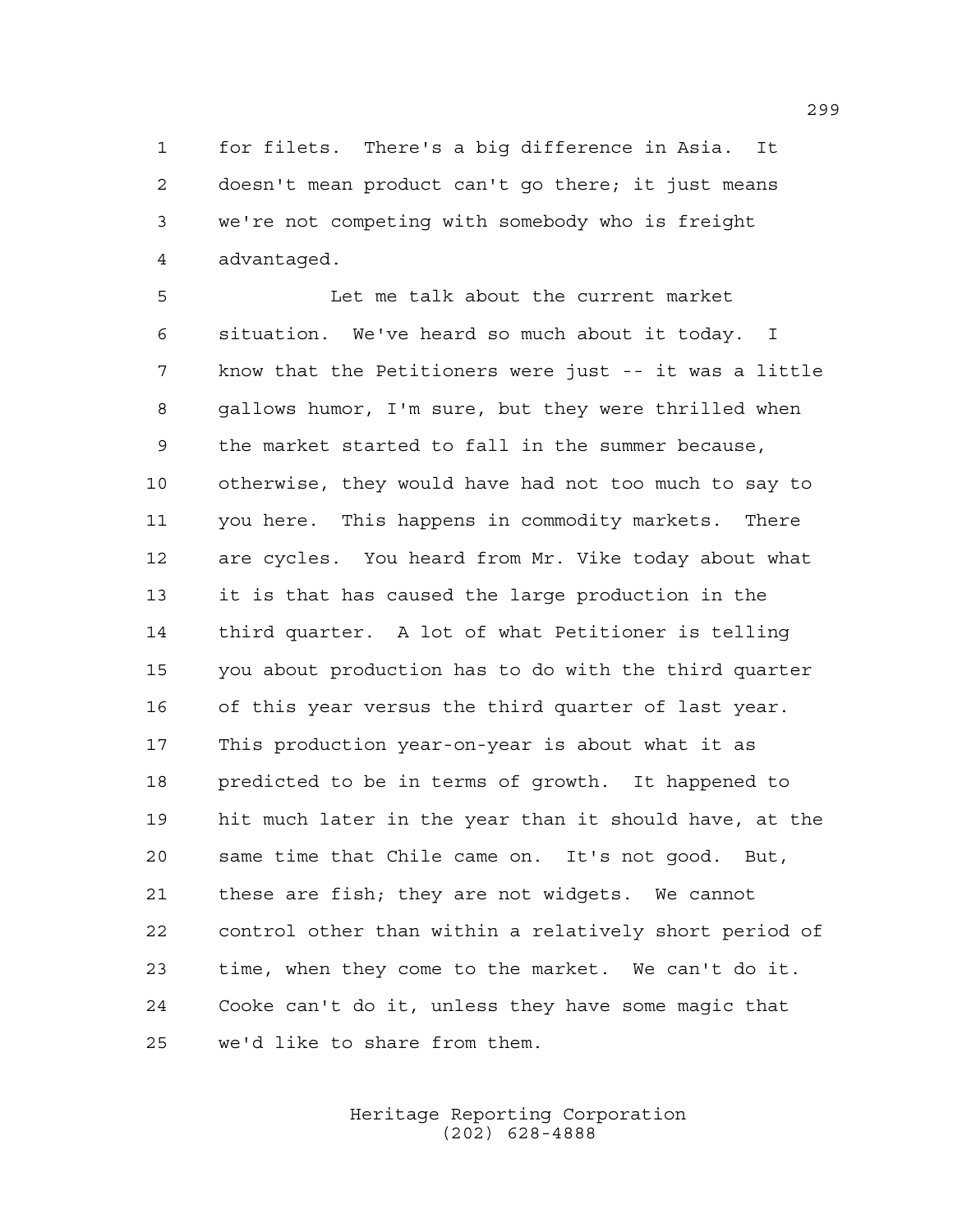So, this is something that happens in the normal cycles. Is the market going to be like this forever? No, it's not going to be like this forever. Is it fixed now? No, it's not fixed now. Is it improving already? Yes, it is. Has Grieg reported fourth quarter -- likely fourth quarter losses? We'll take a look at what's there. Things are not good for the fourth quarter. This is just the 30th of November. Don't be caught in a time trap. The Petitioners want you to look at the last three weeks and think that this is how the market is going to be.

12 12 I think the last thing I would like to say to you is that this is a case where you need to step back and really examine closely what commercial behavior ought to be. We think we've given you the kind of detailed net back analysis that you can see producers will actually do and we'd be happy to do that on an updated basis, on any specific basis that you'd like. This is how producers make their pricing decisions. And, finally, take a look and see what lessons you can gain, both from Norwegian's absence from the filet market or fillet market here in the U.S., with the exception of a short period of time when prices came up, and see what you can make out of the presence of Scottish salmon only in very high-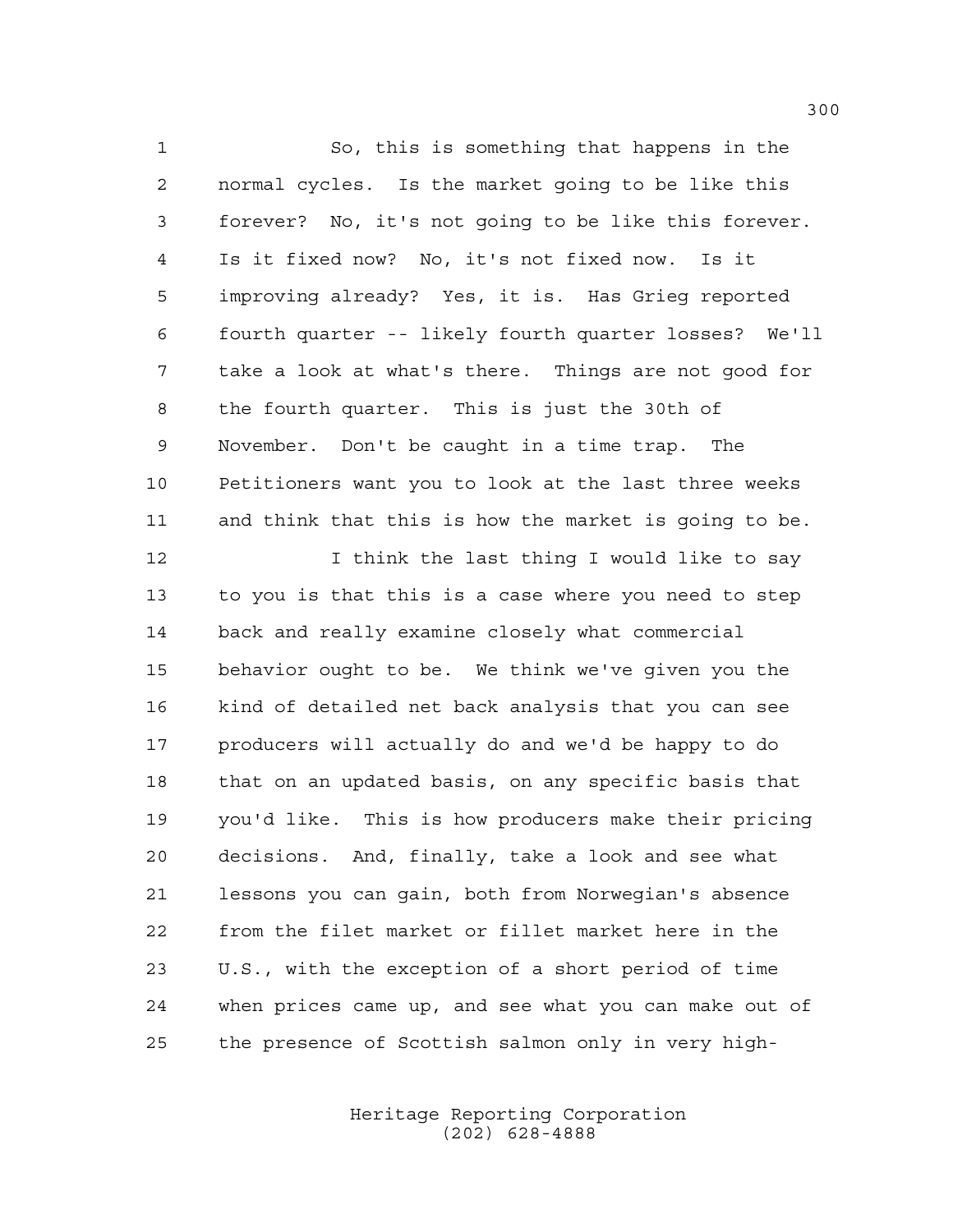priced portions of the market.

| 2              | Thank you so much for your time and                    |
|----------------|--------------------------------------------------------|
| $\mathsf{3}$   | attention today and I'd love seeing all of you at this |
| $\overline{4}$ | level. This is just great. Thank you.                  |
| 5              | CHAIRMAN OKUN: Thank you. Post-hearing                 |
| 6              | briefs, statements responsive to questions, requests   |
| 7              | of the Commission and corrections to the transcript    |
| 8              | must be filed by December 9, 2011; the closing of the  |
| 9              | record and final release of data to parties is January |
| 10             | 13, 2012; and final comments are due January 17, 2012. |
| 11             | With no other business to come before the Commission,  |
| 12             | this hearing is adjourned.                             |
| 13             | (Whereupon, at 5:07 p.m., the hearing in the           |
| 14             | above-entitled matter was concluded.)                  |
| 15             | $\frac{1}{2}$                                          |
| 16             | $\frac{1}{2}$                                          |
| 17             | $\frac{1}{2}$                                          |
| 18             | $\frac{1}{2}$                                          |
| 19             | $\frac{1}{2}$                                          |
| 20             | $\frac{1}{2}$                                          |
| 21             | $\frac{1}{2}$                                          |
| 22             | $\frac{1}{2}$                                          |
| 23             | $\frac{1}{2}$                                          |
| 24             | //                                                     |
| 25             | //                                                     |